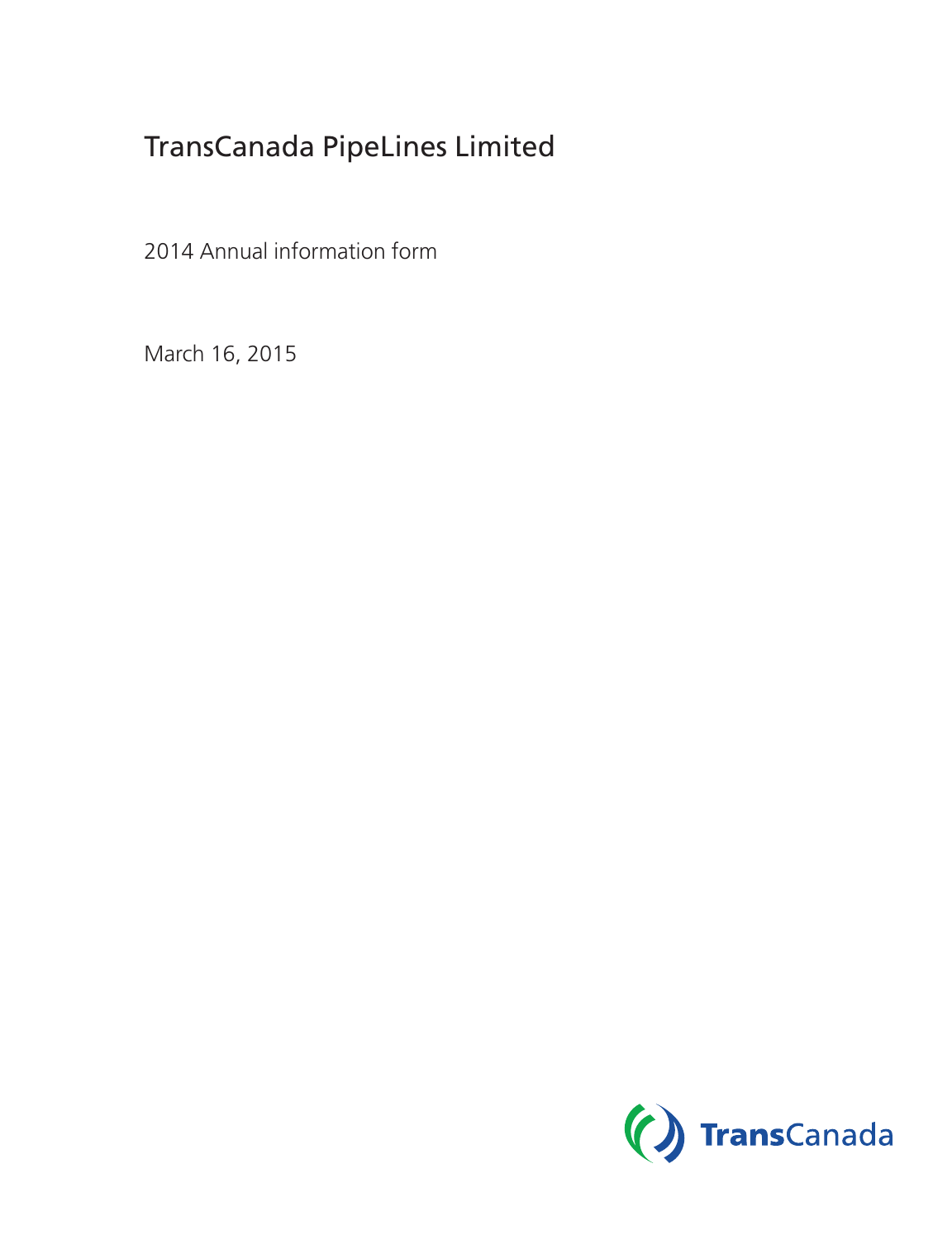# Table of Contents

|                                                                                                                                                                                                                                | 2                       |
|--------------------------------------------------------------------------------------------------------------------------------------------------------------------------------------------------------------------------------|-------------------------|
|                                                                                                                                                                                                                                | $\overline{\mathbf{2}}$ |
|                                                                                                                                                                                                                                | 4                       |
|                                                                                                                                                                                                                                | 4                       |
|                                                                                                                                                                                                                                | 5                       |
|                                                                                                                                                                                                                                | 5                       |
|                                                                                                                                                                                                                                | 6                       |
|                                                                                                                                                                                                                                | 11                      |
|                                                                                                                                                                                                                                | 14                      |
|                                                                                                                                                                                                                                | 17                      |
|                                                                                                                                                                                                                                | 18                      |
|                                                                                                                                                                                                                                | 20                      |
|                                                                                                                                                                                                                                | 20                      |
|                                                                                                                                                                                                                                | 22                      |
|                                                                                                                                                                                                                                | 24                      |
|                                                                                                                                                                                                                                | 24                      |
|                                                                                                                                                                                                                                | 25                      |
|                                                                                                                                                                                                                                | 26                      |
|                                                                                                                                                                                                                                | 26                      |
| Description of capital structure with an array and the contract of the contract of the contract of the contract of the contract of the contract of the contract of the contract of the contract of the contract of the contrac | 27                      |
|                                                                                                                                                                                                                                | 27                      |
|                                                                                                                                                                                                                                | 27                      |
|                                                                                                                                                                                                                                | 28                      |
|                                                                                                                                                                                                                                | 28                      |
|                                                                                                                                                                                                                                | 28                      |
|                                                                                                                                                                                                                                | 29                      |
|                                                                                                                                                                                                                                | 29                      |
| Directors and officers with a continuous control of the control of the control of the control of the control of                                                                                                                | 30                      |
|                                                                                                                                                                                                                                | 30                      |
|                                                                                                                                                                                                                                | 31                      |
|                                                                                                                                                                                                                                | 32                      |
|                                                                                                                                                                                                                                | 32                      |
| Corporate governance with the contract of the contract of the contract of the contract of the contract of the contract of the contract of the contract of the contract of the contract of the contract of the contract of the  | 32                      |
|                                                                                                                                                                                                                                | 33                      |
|                                                                                                                                                                                                                                | 33                      |
|                                                                                                                                                                                                                                |                         |
|                                                                                                                                                                                                                                | 34                      |
|                                                                                                                                                                                                                                | 34                      |
|                                                                                                                                                                                                                                | 34                      |
| Securities owned by directors with an array and the control of the securities owned by directors with a securities                                                                                                             | 34                      |
|                                                                                                                                                                                                                                | 35                      |
|                                                                                                                                                                                                                                | 35                      |
| Legal proceedings and regulatory actions entitled and contain and container and proceedings and regulatory actions are all the set of the set of the set of the set of the set of the set of the set of the set of the set of  | 35                      |
|                                                                                                                                                                                                                                | 36                      |
|                                                                                                                                                                                                                                | 36                      |
|                                                                                                                                                                                                                                | 36                      |
|                                                                                                                                                                                                                                | 36                      |
|                                                                                                                                                                                                                                | 37                      |
| <b>Schedule A</b>                                                                                                                                                                                                              |                         |
| <b>Schedule B</b>                                                                                                                                                                                                              |                         |
| <b>Schedule C</b>                                                                                                                                                                                                              |                         |

**Schedule D Appendices**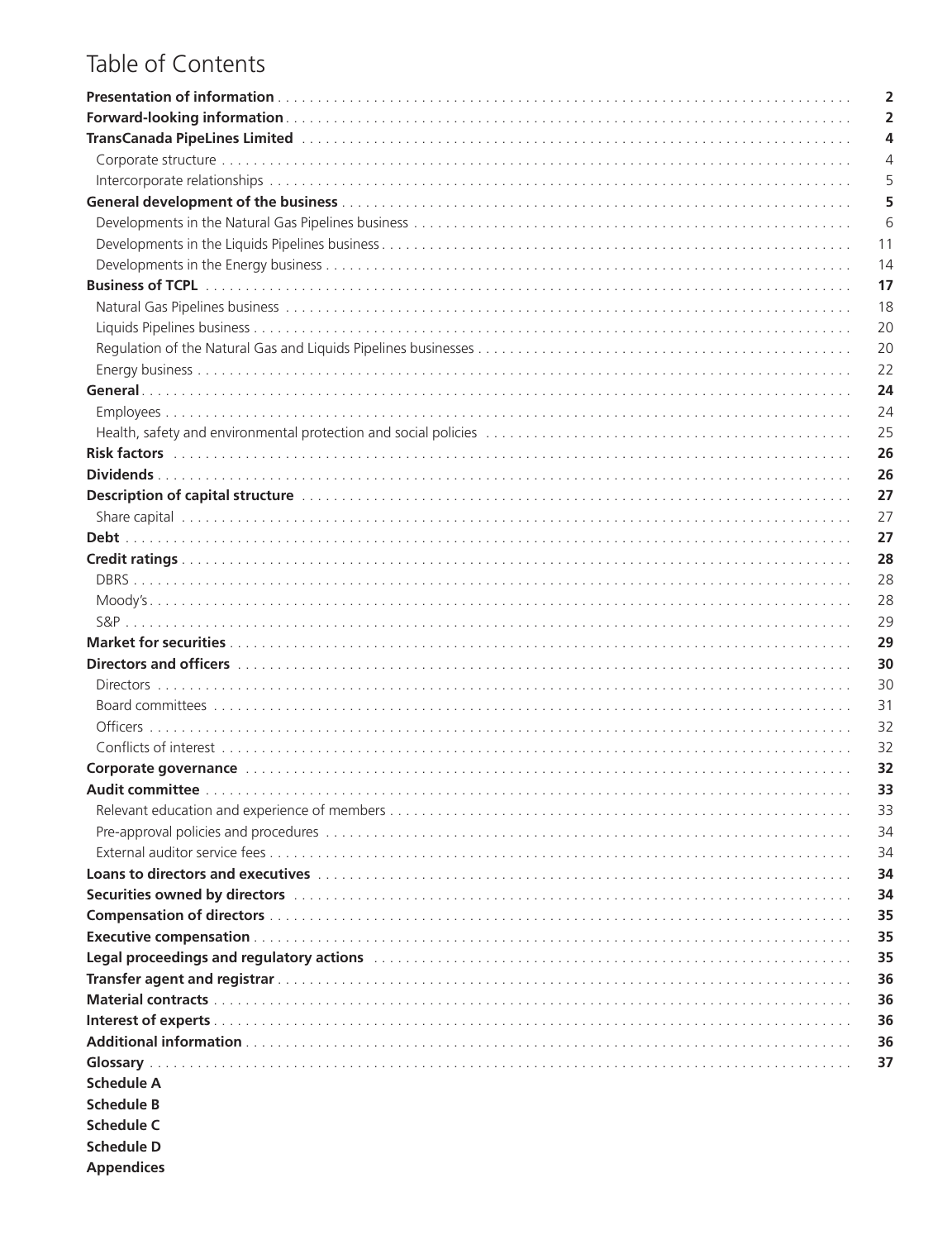## Presentation of information

Unless the context indicates otherwise, a reference in this Annual information form (**AIF**) to Trans Canada PipeLines Limited (**TCPL***)* or the *Company*, *we*, *us* and *our* includes TCPL's parent, TransCanada Corporation (**TransCanada**) and the subsidiaries of TCPL through which its various business operations are conducted, and a reference to *TransCanada* includes TransCanada Corporation and the subsidiaries of TransCanada Corporation, including TCPL. Where TCPL is referred to with respect to actions that occurred prior to its 2003 plan of arrangement (the **Arrangement**) with TransCanada, which is described below under the heading *TransCanada PipeLines Limited* – *Corporate structure*, these actions were taken by TCPL or its subsidiaries. The term *subsidiary*, when referred to in this AIF, with reference to TCPL means direct and indirect wholly owned subsidiaries of, and legal entities controlled by, TransCanada or TCPL, as applicable.

Unless otherwise noted, the information contained in this AIF is given at or for the year ended December 31, 2014 (**Year End**). Amounts are expressed in Canadian dollars unless otherwise indicated. Information in relation to metric conversion can be found at Schedule A to this AIF. The Glossary found at the end of this AIF contains certain terms defined throughout this AIF and abbreviations and acronyms that may not otherwise be defined in this document.

Certain portions of TCPL's Management's discussion and analysis dated February 13, 2015 (**MD&A**) are incorporated by reference into this AIF as stated below. The MD&A can be found on SEDAR (www.sedar.com) under TCPL's profile.

Financial information is presented in accordance with United States (**U.S.**) generally accepted accounting principles (**GAAP**). We use certain financial measures that do not have a standardized meaning under GAAP and therefore they may not be comparable to similar measures presented by other entities. Refer to the *About this document – Non-GAAP measures* section of the MD&A for more information about the non-GAAP measures we use and a reconciliation to their GAAP equivalents, which section of the MD&A is incorporated by reference herein.

# Forward-looking information

This AIF, including the MD&A disclosure incorporated by reference herein, contains certain information that is forward-looking and is subject to important risks and uncertainties. We disclose forward-looking information to help current and potential investors understand management's assessment of our future plans and financial outlook, and our future prospects overall.

Statements that are *forward-looking* are based on certain assumptions and on what we know and expect today and generally include words like *anticipate*, *expect*, *believe*, *may*, *will*, *should*, *estimate* or other similar words.

Forward-looking statements contained or incorporated by reference in this AIF may include information about the following, among other things:

- anticipated business prospects
- our financial and operational performance, including the performance of our subsidiaries
- expectations or projections about strategies and goals for growth and expansion
- expected cash flows and future financing options available to us
- expected costs for planned projects, including projects under construction and in development
- expected schedules for planned projects (including anticipated construction and completion dates)
- expected regulatory processes and outcomes
- expected impact of regulatory outcomes
- expected outcomes with respect to legal proceedings, including arbitration and insurance claims
- expected capital expenditures and contractual obligations
- expected operating and financial results
- the expected impact of future accounting changes, commitments and contingent liabilities
- expected industry, market and economic conditions.

Forward-looking statements do not guarantee future performance. Actual events and results could be significantly different because of assumptions, risks or uncertainties related to our business or events that happen after the date of this AIF and other disclosure incorporated by reference herein.

Our forward-looking information is based on the following key assumptions, and subject to the following risks and uncertainties:

### **Assumptions**

- inflation rates, commodity prices and capacity prices
- timing of financings and hedging
- regulatory decisions and outcomes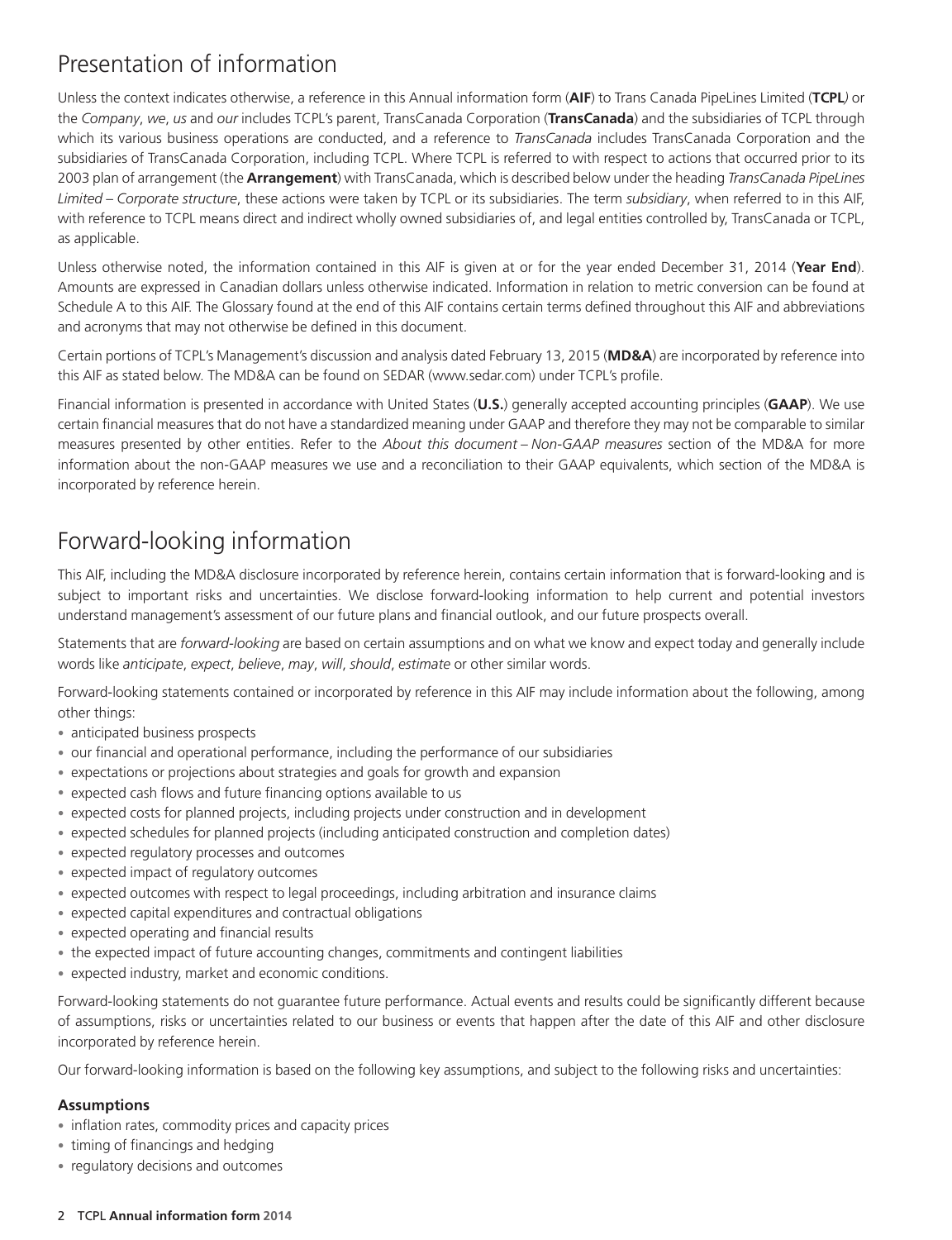- foreign exchange rates
- interest rates
- tax rates
- planned and unplanned outages and the use of our pipeline and energy assets
- integrity and reliability of our assets
- access to capital markets
- anticipated construction costs, schedules and completion dates
- acquisitions and divestitures.

### **Risks and uncertainties**

- our ability to successfully implement our strategic initiatives
- whether our strategic initiatives will yield the expected benefits
- the operating performance of our pipeline and energy assets
- amount of capacity sold and rates achieved in our pipelines business
- the availability and price of energy commodities
- the amount of capacity payments and revenues we receive from our energy business
- regulatory decisions and outcomes
- outcomes of legal proceedings, including arbitration and insurance claims
- performance of our counterparties
- changes in market commodity prices
- changes in the political environment
- changes in environmental and other laws and regulations
- competitive factors in the pipeline and energy sectors
- construction and completion of capital projects
- costs for labour, equipment and materials
- access to capital markets
- interest and foreign exchange rates
- weather
- cyber security
- technological developments
- economic conditions in North America as well as globally.

You can read more about these factors and others in reports we have filed with Canadian securities regulators and the U.S. Securities and Exchange Commission (**SEC**).

As actual results could vary significantly from the forward-looking information, you should not put undue reliance on forward-looking information and should not use future-oriented information or financial outlooks for anything other than their intended purpose. We do not update our forward-looking statements due to new information or future events, unless we are required to by law.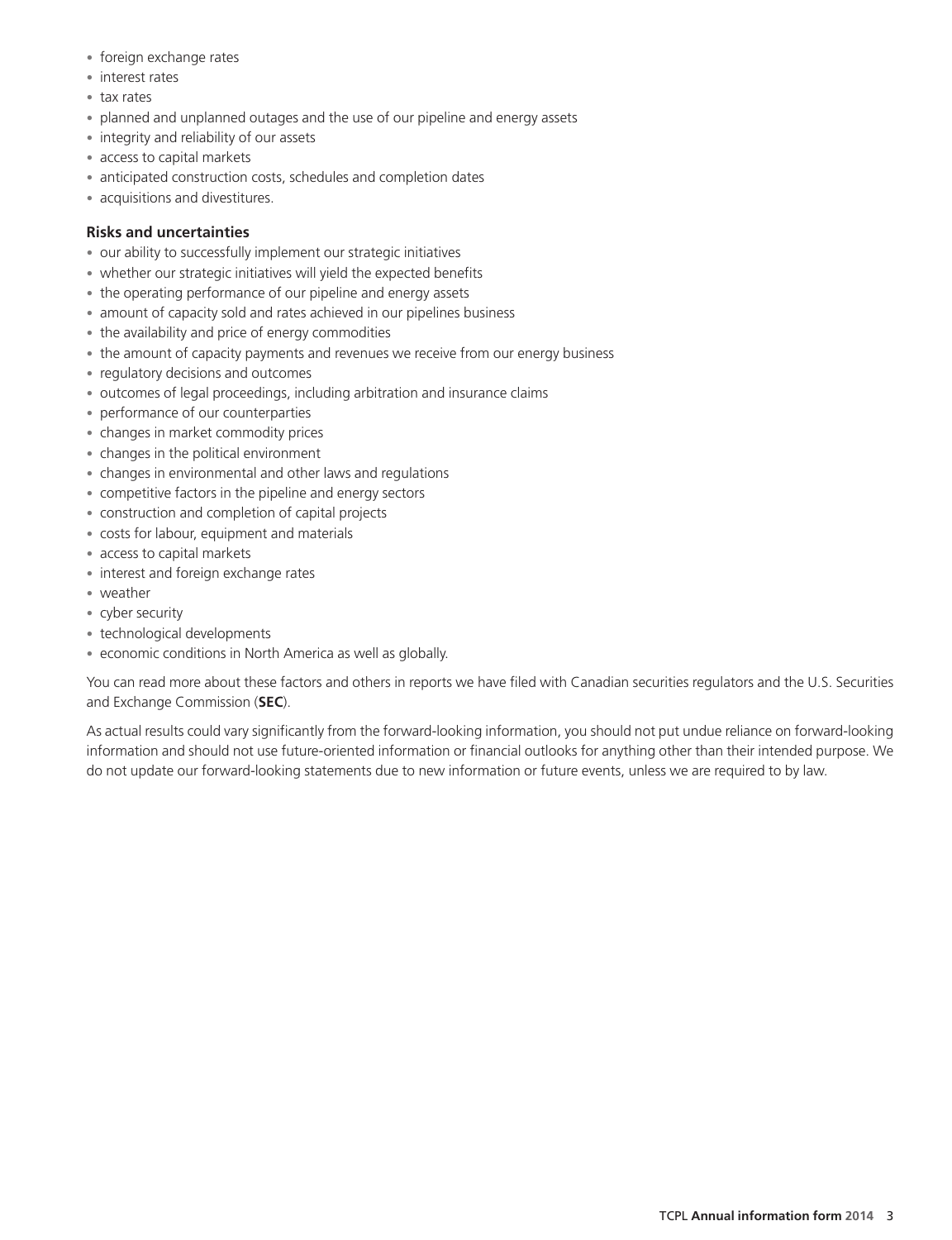# TransCanada PipeLines Limited

### **CORPORATE STRUCTURE**

TCPL's head office and registered office are located at 450 – 1st Street S.W., Calgary, Alberta, T2P 5H1. TCPL is a Canadian public company. Significant dates and events are set forth below.

| Date            | Event                                                                                                                                                                                                                                                                                                                                                                                                                                                                                                                                                                                                                                                                                                                                  |
|-----------------|----------------------------------------------------------------------------------------------------------------------------------------------------------------------------------------------------------------------------------------------------------------------------------------------------------------------------------------------------------------------------------------------------------------------------------------------------------------------------------------------------------------------------------------------------------------------------------------------------------------------------------------------------------------------------------------------------------------------------------------|
| March 21, 1951  | Incorporated by Special Act of Parliament as Trans-Canada Pipe Lines Limited.                                                                                                                                                                                                                                                                                                                                                                                                                                                                                                                                                                                                                                                          |
| April 19, 1972  | Continued under the Canada Corporations Act by Letters Patent, which included the alteration of its capital and change of<br>name to TransCanada PipeLines Limited.                                                                                                                                                                                                                                                                                                                                                                                                                                                                                                                                                                    |
| June 1, 1979    | Continued under the Canada Business Corporations Act (CBCA).                                                                                                                                                                                                                                                                                                                                                                                                                                                                                                                                                                                                                                                                           |
| July 2, 1998    | Certificate of Arrangement issued in connection with the Plan of Arrangement with NOVA Corporation under which the<br>companies merged and then split off the commodity chemicals business carried on by NOVA Corporation into a separate<br>public company.                                                                                                                                                                                                                                                                                                                                                                                                                                                                           |
| January 1, 1999 | Certificate of Amalgamation issued reflecting TCPL's vertical short form amalgamation with a wholly owned subsidiary,<br>Alberta Natural Gas Company Ltd.                                                                                                                                                                                                                                                                                                                                                                                                                                                                                                                                                                              |
| January 1, 2000 | Certificate of Amalgamation issued reflecting TCPL's vertical short form amalgamation with a wholly owned subsidiary,<br>NOVA Gas International Ltd.                                                                                                                                                                                                                                                                                                                                                                                                                                                                                                                                                                                   |
| May 4, 2001     | Restated TransCanada PipeLines Limited Articles of Incorporation filed.                                                                                                                                                                                                                                                                                                                                                                                                                                                                                                                                                                                                                                                                |
| June 20, 2002   | Restated TransCanada PipeLines Limited By-Laws filed.                                                                                                                                                                                                                                                                                                                                                                                                                                                                                                                                                                                                                                                                                  |
| May 15, 2003    | Certificate of Arrangement issued in connection with the plan of arrangement with TransCanada. TransCanada was<br>incorporated pursuant to the provisions of the CBCA on February 25, 2003. The arrangement was approved by TCPL<br>common shareholders on April 25, 2003 and following court approval, Articles of Arrangement were filed making the<br>arrangement effective May 15, 2003. The common shareholders of TCPL exchanged each of their common shares of TCPL<br>for one common share of TransCanada. The debt securities and preferred shares of TCPL remained obligations and<br>securities of TCPL. TCPL continues to carry on business as the principal operating subsidiary of the TransCanada group of<br>entities. |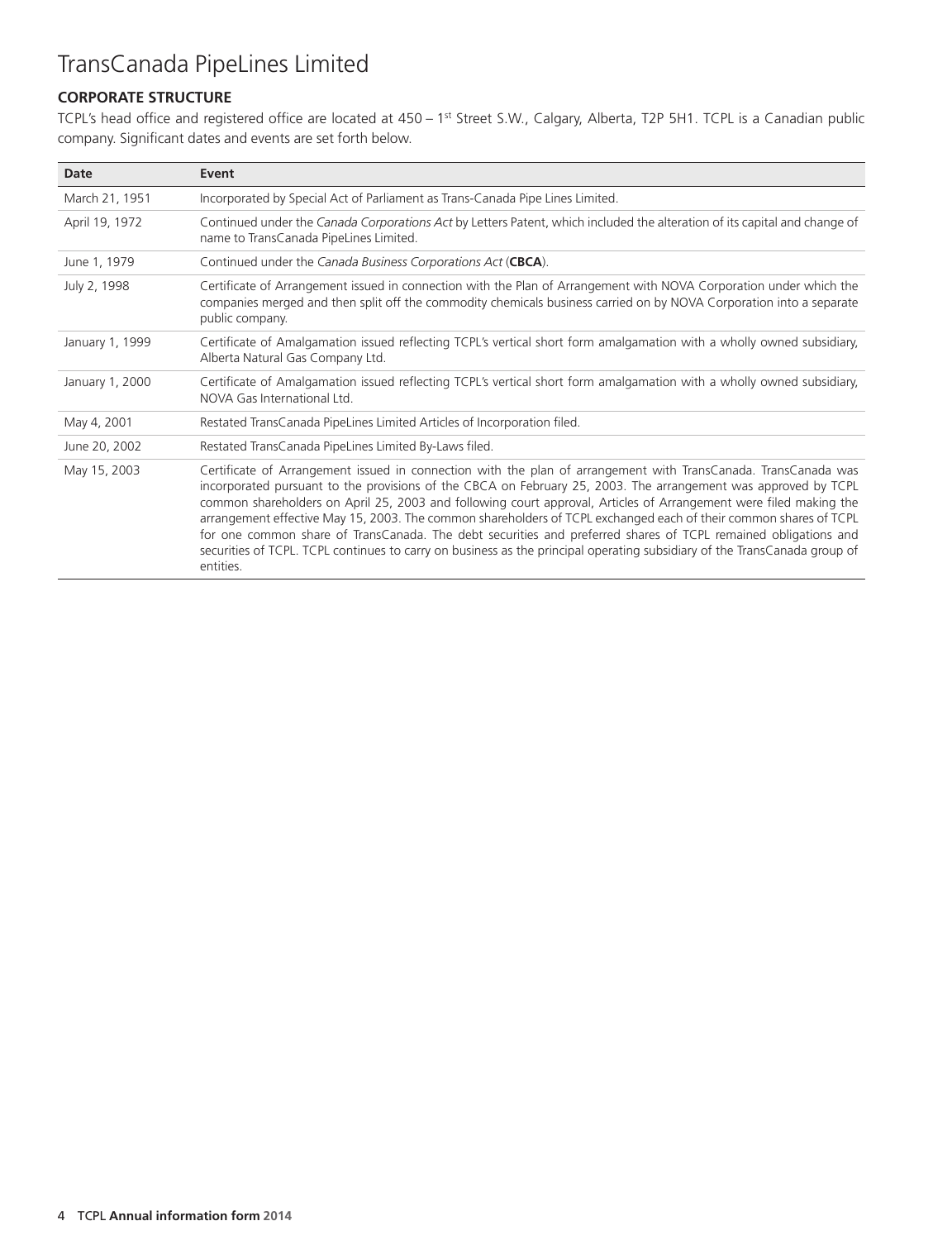### **INTERCORPORATE RELATIONSHIPS**

The following diagram presents the name and jurisdiction of incorporation, continuance or formation of TCPL's principal subsidiaries as at Year End. Each of the subsidiaries shown has total assets that exceeded 10 per cent of the total consolidated assets of TCPL or revenues that exceeded 10 per cent of the total consolidated revenues of TCPL as at Year End. TCPL beneficially owns, controls or directs, directly or indirectly, 100 per cent of the voting shares in each of these subsidiaries.



The above diagram does not include all of the subsidiaries of TCPL. The assets and revenues of excluded subsidiaries in the aggregate did not exceed 20 per cent of the total consolidated assets of TCPL as at Year End or total consolidated revenues of TCPL for the year then ended.

## General development of the business

We operate our business in three segments: *Natural Gas Pipelines*, *Liquids Pipelines* and *Energy*. Natural Gas Pipelines and Liquids Pipelines are principally comprised of our respective natural gas and liquids pipelines in Canada, the U.S. and Mexico as well as our regulated natural gas storage operations in the U.S. Energy includes our power operations and the non-regulated natural gas storage business in Canada.

Summarized below are significant developments that have occurred in our Natural Gas Pipelines, Liquids Pipelines and Energy businesses, respectively, and certain acquisitions, dispositions, events or conditions which have had an influence on that development, during the last three financial years and year to date in 2015.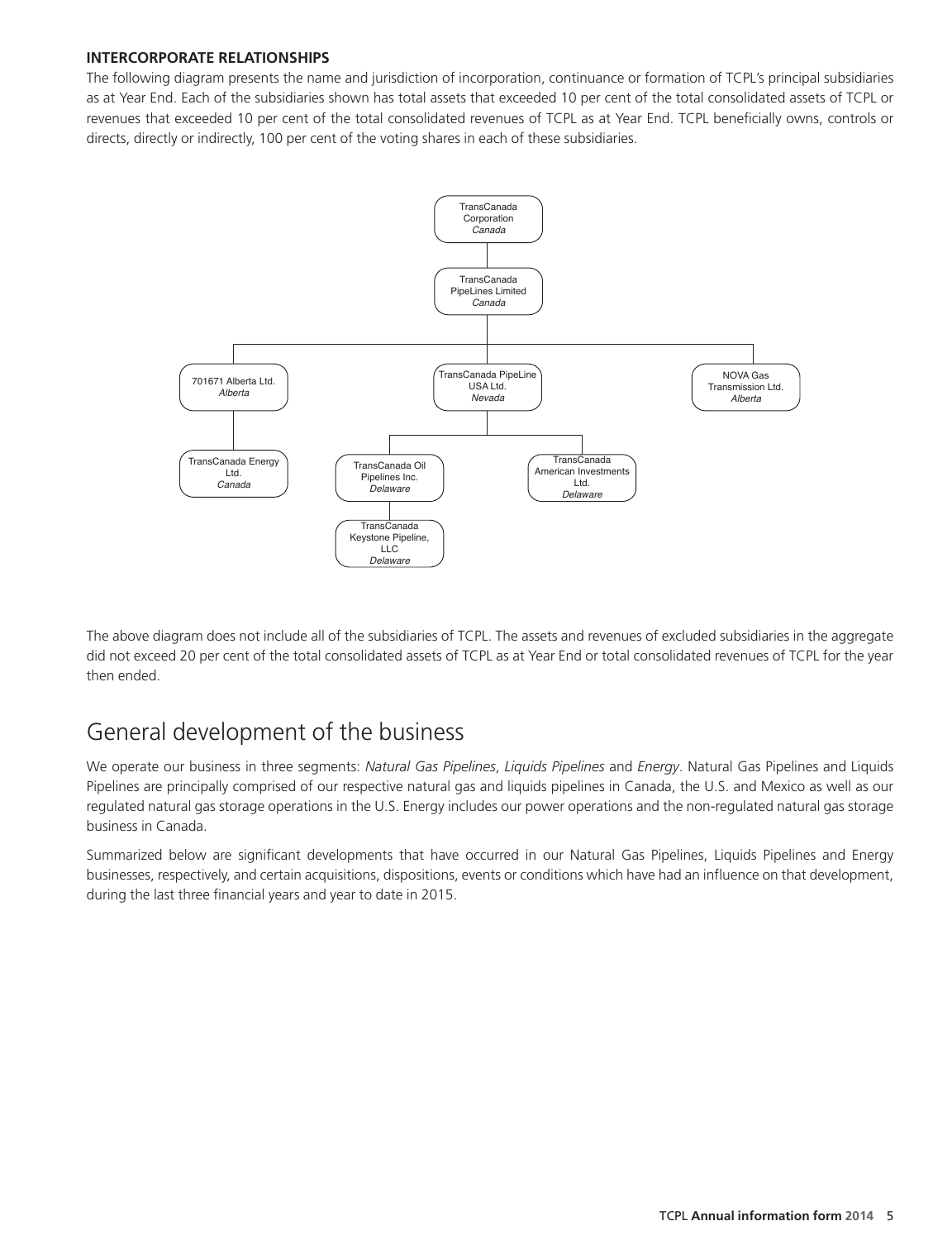### **DEVELOPMENTS IN THE NATURAL GAS PIPELINES BUSINESS**

| <b>Canadian Regulated Pipelines</b><br><b>Date</b> | <b>Description of development</b>                                                                                                                                                                                                                                                                                                                                                                                                                                                                                                                                                                                                                                                                                                                                                                                                                                                                                                                                                                                                                                                                                                                                                                                                                                                                                      |
|----------------------------------------------------|------------------------------------------------------------------------------------------------------------------------------------------------------------------------------------------------------------------------------------------------------------------------------------------------------------------------------------------------------------------------------------------------------------------------------------------------------------------------------------------------------------------------------------------------------------------------------------------------------------------------------------------------------------------------------------------------------------------------------------------------------------------------------------------------------------------------------------------------------------------------------------------------------------------------------------------------------------------------------------------------------------------------------------------------------------------------------------------------------------------------------------------------------------------------------------------------------------------------------------------------------------------------------------------------------------------------|
| <b>NGTL System</b>                                 |                                                                                                                                                                                                                                                                                                                                                                                                                                                                                                                                                                                                                                                                                                                                                                                                                                                                                                                                                                                                                                                                                                                                                                                                                                                                                                                        |
| May 2012                                           | The Horn River project was completed, extending the NGTL System into the Horn River shale play in British Columbia (B.C.).<br>The total contracted volumes for Horn River, including the extension, are expected to be approximately 900 million<br>cubic feet per day (MMcf/d) by 2020.                                                                                                                                                                                                                                                                                                                                                                                                                                                                                                                                                                                                                                                                                                                                                                                                                                                                                                                                                                                                                               |
| June 2012                                          | The National Energy Board (NEB) approved the Leismer-Kettle River Crossover project, a 77 km (46 miles) pipeline to<br>expand the NGTL System with the intent of increasing capacity to meet demand in northeastern Alberta.                                                                                                                                                                                                                                                                                                                                                                                                                                                                                                                                                                                                                                                                                                                                                                                                                                                                                                                                                                                                                                                                                           |
| January 2013                                       | The NEB issued its recommendation to the Governor-in-Council that the proposed Chinchaga Expansion component of the<br>Komie North project be approved, but denied the proposed Komie North Extension component.                                                                                                                                                                                                                                                                                                                                                                                                                                                                                                                                                                                                                                                                                                                                                                                                                                                                                                                                                                                                                                                                                                       |
| April 2013                                         | The Leismer-Kettle River Crossover project was placed into service. The cost of the expansion was \$150 million.                                                                                                                                                                                                                                                                                                                                                                                                                                                                                                                                                                                                                                                                                                                                                                                                                                                                                                                                                                                                                                                                                                                                                                                                       |
| March 2014                                         | We received an NEB Safety Order (the Order) in response to the recent pipeline releases on the NGTL System. The Order<br>required us to reduce the maximum operating pressure on three per cent of NGTL's pipeline segments. We filed a request<br>for a review and variance of the Order that would minimize gas disruptions while still maintaining a high level of safety.                                                                                                                                                                                                                                                                                                                                                                                                                                                                                                                                                                                                                                                                                                                                                                                                                                                                                                                                          |
| March 2014                                         | The NEB approved approximately \$400 million in NGTL facility expansions that were in various stages of development or<br>construction.                                                                                                                                                                                                                                                                                                                                                                                                                                                                                                                                                                                                                                                                                                                                                                                                                                                                                                                                                                                                                                                                                                                                                                                |
| April 2014                                         | The NEB granted the review and variance request with certain conditions. We are accelerating components of our integrity<br>management program to address the NEB Order.                                                                                                                                                                                                                                                                                                                                                                                                                                                                                                                                                                                                                                                                                                                                                                                                                                                                                                                                                                                                                                                                                                                                               |
| Fourth Quarter 2014                                | We continue to experience significant growth on the NGTL System as a result of growing natural gas supply in<br>northwestern Alberta and northeastern B.C. from unconventional gas plays and substantive growth in intra-basin delivery<br>markets. This demand growth is driven primarily by oil sands development, gas-fired electric power generation and<br>expectations of B.C. west coast LNG projects. This demand for NGTL System services is expected to result in approximately<br>4.0 billion cubic feet per day (Bcf/d) of incremental firm services with approximately 3.1 Bcf/d related to firm receipt services<br>and 0.9 Bcf/d related to firm delivery services. We will be seeking regulatory approvals in 2015 to construct new facilities to<br>meet these service requests of approximately 540 km (336 miles) of pipeline, seven compressor stations, and 40 metre<br>stations that will be required in 2016 and 2017 (2016/17 Facilities). The estimated total capital cost for the facilities is<br>approximately \$2.7 billion. Including the new 2016/17 Facilities, the North Montney Mainline, the Merrick Mainline, and<br>other new supply and demand facilities, the NGTL System has approximately \$6.7 billion of commercially secured projects<br>in various stages of development. |
| <b>North Montney Mainline</b>                      |                                                                                                                                                                                                                                                                                                                                                                                                                                                                                                                                                                                                                                                                                                                                                                                                                                                                                                                                                                                                                                                                                                                                                                                                                                                                                                                        |
| August 2013                                        | We signed agreements for approximately two Bcf/d of firm gas transportation services to underpin the development of a<br>major pipeline extension and expansion of the NGTL System to receive and transport natural gas from the North Montney<br>area of B.C. The proposed North Montney Pipeline will include an interconnection with our proposed PRGT (as defined<br>below) project to provide natural gas supply to the proposed Pacific NorthWest liquefied natural gas (LNG) export facility<br>near Prince Rupert, B.C. and is expected to cost approximately \$1.7 billion, which includes \$100 million for downstream<br>facilities. Under commercial arrangements, receipt volumes are expected to increase between 2016 and 2019 to an<br>aggregate volume of approximately two Bcf/d and delivery volumes to the PRGT project are expected to be approximately<br>2.1 Bcf/d beginning in 2019. We also entered into arrangements with other parties for transportation services that will<br>utilize the North Montney project facilities.                                                                                                                                                                                                                                                               |
| November 2013                                      | We filed an application with the NEB to construct and operate the North Montney Pipeline.                                                                                                                                                                                                                                                                                                                                                                                                                                                                                                                                                                                                                                                                                                                                                                                                                                                                                                                                                                                                                                                                                                                                                                                                                              |
| February 2014                                      | The NEB issued a Hearing Order for the North Montney Pipeline. The proposed project consists of approximately 300 km<br>(186 miles) of pipeline and is expected to be placed in service in two sections, Aitken Creek in second quarter 2016 and<br>Kahta in second quarter 2017.                                                                                                                                                                                                                                                                                                                                                                                                                                                                                                                                                                                                                                                                                                                                                                                                                                                                                                                                                                                                                                      |
| December 2014                                      | The hearing for the application before the NEB to build and operate this project concluded. We expect the NEB to issue its<br>report and recommendations for the project by the end of April 2015.                                                                                                                                                                                                                                                                                                                                                                                                                                                                                                                                                                                                                                                                                                                                                                                                                                                                                                                                                                                                                                                                                                                     |
| <b>Merrick Mainline</b>                            |                                                                                                                                                                                                                                                                                                                                                                                                                                                                                                                                                                                                                                                                                                                                                                                                                                                                                                                                                                                                                                                                                                                                                                                                                                                                                                                        |
| June 2014                                          | We announced the signing of agreements for approximately 1.9 Bcf/d of firm natural gas transportation services to<br>underpin the development of a major extension of our NGTL System. The proposed Merrick Mainline will transport natural<br>gas sourced through the NGTL System to the inlet of the proposed Pacific Trail Pipeline that will terminate at the Kitimat<br>LNG Terminal at Bish Cove near Kitimat, B.C. The proposed project will be an extension from the existing Groundbirch<br>Mainline section of the NGTL System beginning near Dawson Creek, B.C. to its end point near the community of Summit<br>Lake, B.C. The \$1.9 billion project will consist of approximately 260 km (161 miles) of 48-inch diameter pipe. Subject to the<br>necessary approvals, which includes the regulatory approval from the NEB for us to build and operate the pipeline, and a<br>positive final investment decision (FID) for the Kitimat LNG project, we expect the Merrick Mainline to be in service in first<br>quarter 2020.                                                                                                                                                                                                                                                                              |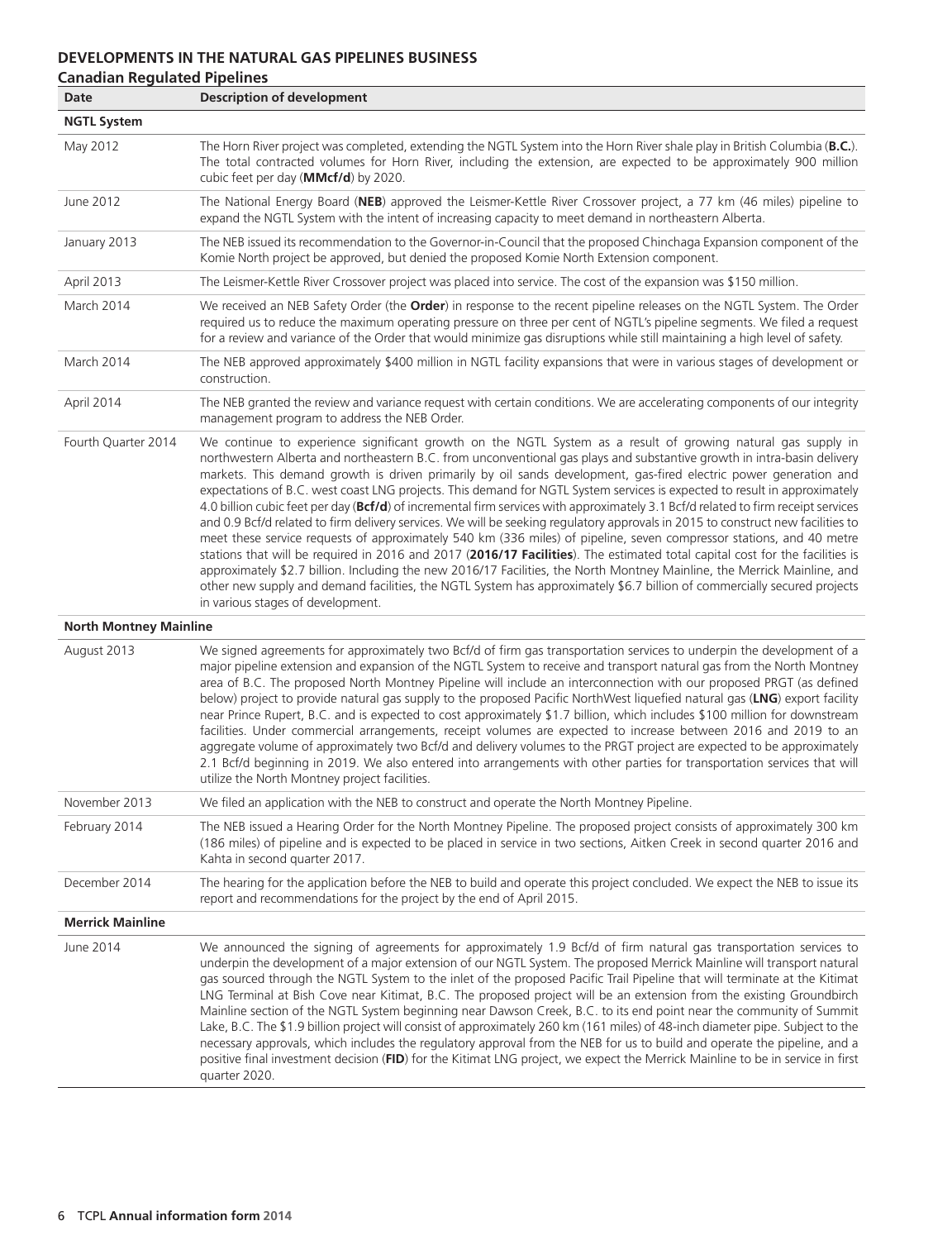| Date                                   | <b>Description of development</b>                                                                                                                                                                                                                                                                                                                                                                                                                                                                                                                                                                                                                                                                                                                                                                                                                                                                                                                                                                                                                                                                                                                                                                                                                                                                                                                              |  |
|----------------------------------------|----------------------------------------------------------------------------------------------------------------------------------------------------------------------------------------------------------------------------------------------------------------------------------------------------------------------------------------------------------------------------------------------------------------------------------------------------------------------------------------------------------------------------------------------------------------------------------------------------------------------------------------------------------------------------------------------------------------------------------------------------------------------------------------------------------------------------------------------------------------------------------------------------------------------------------------------------------------------------------------------------------------------------------------------------------------------------------------------------------------------------------------------------------------------------------------------------------------------------------------------------------------------------------------------------------------------------------------------------------------|--|
| <b>Revenue Requirement Settlements</b> |                                                                                                                                                                                                                                                                                                                                                                                                                                                                                                                                                                                                                                                                                                                                                                                                                                                                                                                                                                                                                                                                                                                                                                                                                                                                                                                                                                |  |
| December 2012                          | The current settlements for the NGTL System expired. Final tolls for 2013 were to be determined through either new<br>settlements or rate cases and any orders resulting from the NEB's decision on the Canadian Restructuring Proposal.                                                                                                                                                                                                                                                                                                                                                                                                                                                                                                                                                                                                                                                                                                                                                                                                                                                                                                                                                                                                                                                                                                                       |  |
| August 2013                            | We reached settlement of the NGTL System annual revenue requirement for the years 2013 and 2014 with shippers and<br>other interested parties (the NGTL 2013-2014 Settlement). The settlement fixed the return on equity (ROE) at<br>10.10 per cent on a 40 per cent deemed common equity, established an increase in the composite depreciation rate to<br>3.05 per cent and 3.12 per cent for 2013 and 2014, respectively, and fixed the operating, maintenance and administrative<br>(OM&A) costs for 2013 at \$190 million and 2014 at \$198 million with any variance to our account. We also requested and<br>received approval for changes to existing interim rates to reflect the settlement, effective September 1, 2013, pending a<br>decision on the settlement application.                                                                                                                                                                                                                                                                                                                                                                                                                                                                                                                                                                       |  |
| November 2013                          | The NEB approved the NGTL 2013-2014 Settlement and final 2013 rates, as filed, in November 2013.                                                                                                                                                                                                                                                                                                                                                                                                                                                                                                                                                                                                                                                                                                                                                                                                                                                                                                                                                                                                                                                                                                                                                                                                                                                               |  |
| October 2014                           | We reached a revenue requirement settlement with our shippers for 2015 on the NGTL System. The terms of the one year<br>settlement included no changes to the ROE of 10.10 per cent on 40 per cent deemed equity, a continuation of the 2014<br>depreciation rates and a mechanism for sharing variances above and below a fixed OM&A expense amount. The settlement<br>was filed with the NEB in October 2014.                                                                                                                                                                                                                                                                                                                                                                                                                                                                                                                                                                                                                                                                                                                                                                                                                                                                                                                                                |  |
| February 2015                          | We received NEB approval for our revenue requirement settlement with our shippers for 2015 on the NGTL System. The<br>terms of the one year settlement include continuation of the 2014 ROE of 10.10 per cent on 40 per cent deemed equity,<br>continuation of the 2014 depreciation rates and a mechanism for sharing variances above and below a fixed OM&A<br>expense amount that is based on an escalation of 2014 actual costs.                                                                                                                                                                                                                                                                                                                                                                                                                                                                                                                                                                                                                                                                                                                                                                                                                                                                                                                           |  |
| <b>Canadian Mainline</b>               |                                                                                                                                                                                                                                                                                                                                                                                                                                                                                                                                                                                                                                                                                                                                                                                                                                                                                                                                                                                                                                                                                                                                                                                                                                                                                                                                                                |  |
| May 2012                               | We received NEB approval to build new pipeline facilities to provide Ontario and Québec markets with additional gas<br>supplies from the Marcellus shale basin.                                                                                                                                                                                                                                                                                                                                                                                                                                                                                                                                                                                                                                                                                                                                                                                                                                                                                                                                                                                                                                                                                                                                                                                                |  |
| May 2012                               | The additional open season for firm transportation service on the Canadian Mainline, to bring additional Marcellus shale<br>gas into Canada, closed. We were able to accommodate an additional 50 MMcf/d from the Niagara metre station to<br>Kirkwall, Ontario, effective November 2012.                                                                                                                                                                                                                                                                                                                                                                                                                                                                                                                                                                                                                                                                                                                                                                                                                                                                                                                                                                                                                                                                      |  |
| November 2012                          | Transportation of natural gas supply from the Marcellus shale basin supply began moving on the Canadian Mainline.                                                                                                                                                                                                                                                                                                                                                                                                                                                                                                                                                                                                                                                                                                                                                                                                                                                                                                                                                                                                                                                                                                                                                                                                                                              |  |
| January 2014                           | Shippers on the Canadian Mainline elected to renew approximately 2.5 Bcf/d of their contracts through November 2016.                                                                                                                                                                                                                                                                                                                                                                                                                                                                                                                                                                                                                                                                                                                                                                                                                                                                                                                                                                                                                                                                                                                                                                                                                                           |  |
|                                        | <b>Tolls and Tariff Applications and LDC Settlement</b>                                                                                                                                                                                                                                                                                                                                                                                                                                                                                                                                                                                                                                                                                                                                                                                                                                                                                                                                                                                                                                                                                                                                                                                                                                                                                                        |  |
| March 2013                             | We received the NEB decision on our Canadian Restructuring Proposal application to change the business structure and the<br>terms and conditions of service for the Canadian Mainline. The NEB decision established a Toll Stabilization Account (TSA)<br>to capture the surplus or the shortfall between our revenues and our cost of service for each year over the five year term of<br>the decision. The NEB decision also identified certain circumstances that would require a new tolls application prior to the<br>end of the five year term. One of those circumstances is if the TSA balance becomes positive, which occurred in 2013.                                                                                                                                                                                                                                                                                                                                                                                                                                                                                                                                                                                                                                                                                                               |  |
| May 2013                               | We filed a compliance filing and an application for a review and variance of the NEB decision regarding the Canadian<br>Restructuring Proposal.                                                                                                                                                                                                                                                                                                                                                                                                                                                                                                                                                                                                                                                                                                                                                                                                                                                                                                                                                                                                                                                                                                                                                                                                                |  |
| June 2013                              | The NEB dismissed the review and variance application and set out a process to consider the tariff revisions. Additional<br>changes to the Canadian Mainline's tariff were considered by the NEB as a separate application which was heard in an oral<br>hearing.                                                                                                                                                                                                                                                                                                                                                                                                                                                                                                                                                                                                                                                                                                                                                                                                                                                                                                                                                                                                                                                                                              |  |
| <b>July 2013</b>                       | The NEB released its reasons for the dismissal. We began implementation of the NEB decision related to the Canadian<br>Restructuring Proposal. Since implementation, an additional 1.3 Bcf/d of firm service originating at Empress, Alberta has<br>been contracted for, more than doubling the contracted capacity of this location. The implementation of the NEB decision<br>was a key priority in 2013 and with the ability to price discretionary services at market prices we were able to essentially<br>meet our overall cost of service requirements for 2013.                                                                                                                                                                                                                                                                                                                                                                                                                                                                                                                                                                                                                                                                                                                                                                                        |  |
| September 2013                         | The Canadian Mainline and the three largest Canadian local distribution companies entered into a settlement (LDC<br>Settlement) which was filed with the NEB for approval in December 2013. The LDC Settlement proposed to establish new<br>fixed tolls for 2015 to 2020 and maintain tolls for 2014 at the current rates. The LDC Settlement calculated tolls for 2015 on<br>a base ROE of 10.10 per cent on 40 per cent deemed common equity. It also included an incentive mechanism that requires<br>a \$20 million (after tax) annual contribution by us from 2015 to 2020, which could result in a range of ROE outcomes from<br>8.70 per cent to 11.50 per cent. The LDC Settlement would have enabled the addition of facilities in the Eastern Triangle to<br>serve immediate market demand for supply diversity and market access. The LDC Settlement was intended to provide a<br>market driven, stable, long-term accommodation of future demand in this region in combination with the anticipated<br>lower demand for transportation on the Prairies Line and the Northern Ontario Line while providing a reasonable<br>opportunity to recover our costs. The LDC Settlement also retained pricing flexibility for discretionary services and<br>implemented certain tariff changes and new services as required by the terms of the settlement. |  |
| March 2014                             | The NEB responded to the LDC Settlement application we filed in December 2013. The NEB did not approve the application<br>as a settlement but allowed us the option to continue with the application as a contested tolls application, amend the<br>application or terminate the processing of the application. We amended the application with additional information.                                                                                                                                                                                                                                                                                                                                                                                                                                                                                                                                                                                                                                                                                                                                                                                                                                                                                                                                                                                        |  |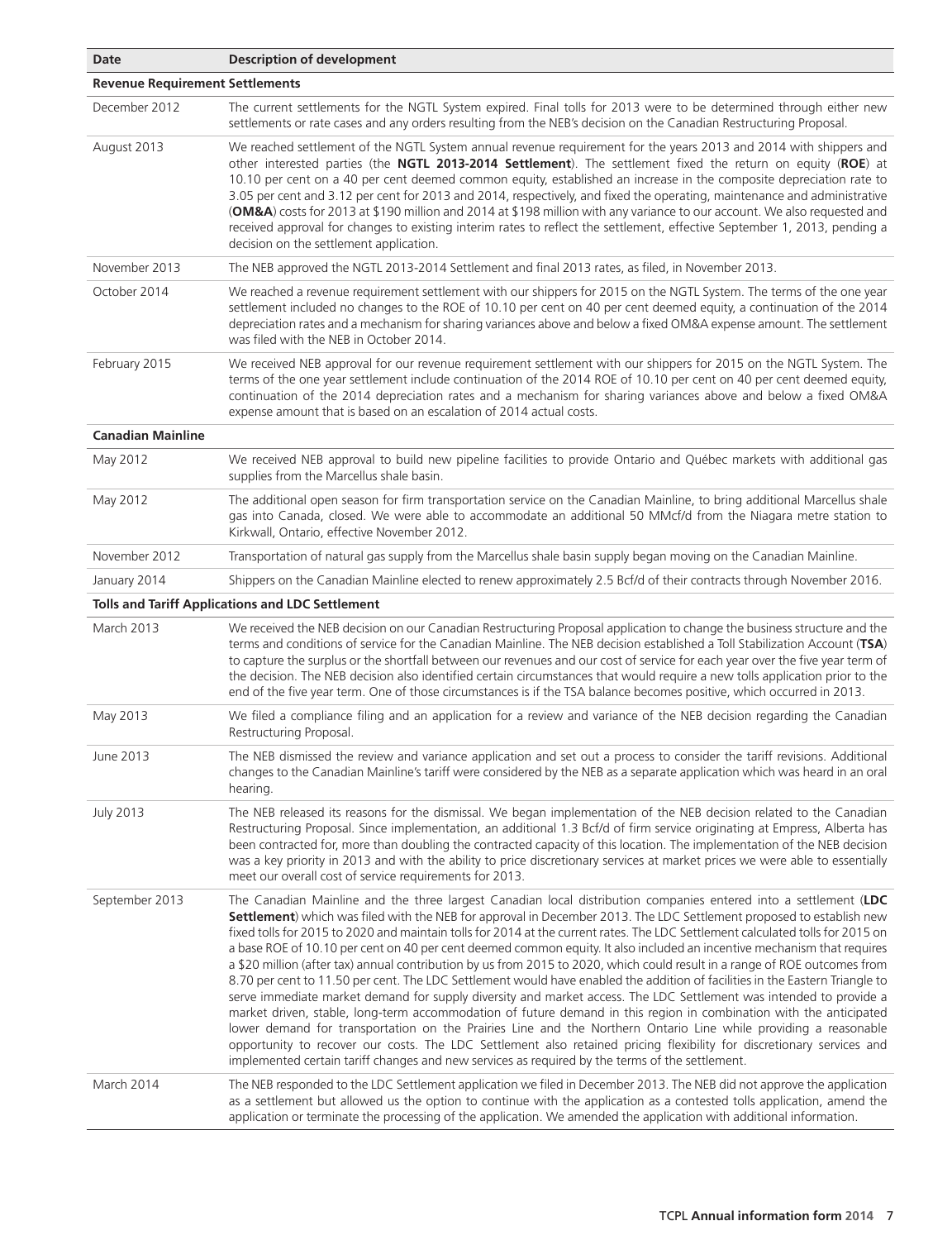| Date                                      | <b>Description of development</b>                                                                                                                                                                                                                                                                                                                                                                                                                                                                                                                                                                                                                                                                                                                                                                                                                                                                                                                                                                                                                                                                                                                                                                                                                                                                                                                                                                                                                                                                                                                                                                                           |  |  |
|-------------------------------------------|-----------------------------------------------------------------------------------------------------------------------------------------------------------------------------------------------------------------------------------------------------------------------------------------------------------------------------------------------------------------------------------------------------------------------------------------------------------------------------------------------------------------------------------------------------------------------------------------------------------------------------------------------------------------------------------------------------------------------------------------------------------------------------------------------------------------------------------------------------------------------------------------------------------------------------------------------------------------------------------------------------------------------------------------------------------------------------------------------------------------------------------------------------------------------------------------------------------------------------------------------------------------------------------------------------------------------------------------------------------------------------------------------------------------------------------------------------------------------------------------------------------------------------------------------------------------------------------------------------------------------------|--|--|
| May 2014                                  | The NEB released a Hearing Order that set out a hearing process and schedule for the 2015-2030 Mainline Tolls and Tariff<br>Application that incorporates the LDC Settlement. The hearing concluded in September 2014.                                                                                                                                                                                                                                                                                                                                                                                                                                                                                                                                                                                                                                                                                                                                                                                                                                                                                                                                                                                                                                                                                                                                                                                                                                                                                                                                                                                                      |  |  |
| November 2014                             | The NEB approved the Canadian Mainline's 2015-2030 Tolls and Tariff Application. The application reflected components<br>of the LDC Settlement. The approval of this application provides a long-term commercial platform for both the Canadian<br>Mainline and its shippers with a known toll design for 2015 to 2020 and certain parameters for a toll-setting methodology<br>up to 2030. The platform balances the needs of our shippers while at the same time ensuring a reasonable opportunity to<br>recover the capital from our existing facilities and any new facilities required to serve existing and new markets. Highlights<br>of the approved application include our commitment to add increased pipeline capacity that allows eastern Canadian<br>markets more access to Dawn and Niagara area supplies; renewal provisions that will give us the tools to gain more<br>certainty over capacity requirements; fixed price tolls on one-year and longer firm transportation service; continued pricing<br>discretion for shorter term and interruptible service; a known revenue requirement along with an incentive sharing<br>mechanism that targets a return of 10.10 per cent on a deemed common equity of 40 per cent, with a possible range of<br>outcomes from 8.70 per cent to 11.50 per cent; and the continued use of a deferral account that compensates for the<br>differences between actual revenues and the fixed toll arrangement, plus an agreement that any overall variance in<br>revenues for the 2015-2020 period is assigned to the eastern area shippers for the period beyond 2020. |  |  |
| <b>Eastern Mainline Project</b>           |                                                                                                                                                                                                                                                                                                                                                                                                                                                                                                                                                                                                                                                                                                                                                                                                                                                                                                                                                                                                                                                                                                                                                                                                                                                                                                                                                                                                                                                                                                                                                                                                                             |  |  |
| May 2014                                  | We filed a project description with the NEB for the Eastern Mainline Project.                                                                                                                                                                                                                                                                                                                                                                                                                                                                                                                                                                                                                                                                                                                                                                                                                                                                                                                                                                                                                                                                                                                                                                                                                                                                                                                                                                                                                                                                                                                                               |  |  |
| October 2014                              | We filed an application seeking NEB approval to build, own and operate new facilities for our existing Canadian Mainline<br>natural gas transmission system in southeastern Ontario (Eastern Mainline Project). The new facilities are a result of the<br>proposed transfer of a portion of the Canadian Mainline capacity from natural gas service to crude oil service as part of our<br>Energy East Pipeline and an open season that closed in January 2014. The \$1.5 billion capital project will add 0.6 Bcf/d of<br>new capacity in the Eastern Triangle segment of the Canadian Mainline and will ensure appropriate levels of capacity are<br>available to meet the requirements of existing shippers as well as new firm service commitments. The project is contingent<br>upon the Energy East Pipeline and is subject to regulatory approvals expected to be issued simultaneously with regulatory<br>approvals for the Energy East Pipeline. The project is expected to be in service by second quarter 2017.                                                                                                                                                                                                                                                                                                                                                                                                                                                                                                                                                                                                  |  |  |
| <b>Other Canadian Mainline Expansions</b> |                                                                                                                                                                                                                                                                                                                                                                                                                                                                                                                                                                                                                                                                                                                                                                                                                                                                                                                                                                                                                                                                                                                                                                                                                                                                                                                                                                                                                                                                                                                                                                                                                             |  |  |
| November 2014                             | In addition to the Eastern Mainline Project, we have executed new short haul arrangements in the Eastern Triangle portion<br>of the Canadian Mainline that require new facilities, or modifications to existing facilities with a total capital cost estimate<br>of \$475 million with expected in-service dates between November 2015 and November 2016. These projects are subject to<br>regulatory approval and, once constructed, will provide capacity needed to meet customer requirements in eastern<br>Canada.                                                                                                                                                                                                                                                                                                                                                                                                                                                                                                                                                                                                                                                                                                                                                                                                                                                                                                                                                                                                                                                                                                      |  |  |
| <b>U.S. Pipelines</b>                     |                                                                                                                                                                                                                                                                                                                                                                                                                                                                                                                                                                                                                                                                                                                                                                                                                                                                                                                                                                                                                                                                                                                                                                                                                                                                                                                                                                                                                                                                                                                                                                                                                             |  |  |
| <b>Bison Pipeline</b>                     |                                                                                                                                                                                                                                                                                                                                                                                                                                                                                                                                                                                                                                                                                                                                                                                                                                                                                                                                                                                                                                                                                                                                                                                                                                                                                                                                                                                                                                                                                                                                                                                                                             |  |  |
| <b>July 2013</b>                          | We sold an additional 45 per cent interest in each of Gas Transmission Northwest LLC (GTN) and Bison Pipeline LLC (Bison)<br>to TC PipeLines, LP (TCLP) for an aggregate purchase price of US\$1.05 billion. We continued to hold a 30 per cent direct<br>ownership interest in both pipelines.                                                                                                                                                                                                                                                                                                                                                                                                                                                                                                                                                                                                                                                                                                                                                                                                                                                                                                                                                                                                                                                                                                                                                                                                                                                                                                                             |  |  |
| October 2014                              | We closed the sale of our remaining 30 per cent interest in Bison to TCLP for cash proceeds of US\$215 million.                                                                                                                                                                                                                                                                                                                                                                                                                                                                                                                                                                                                                                                                                                                                                                                                                                                                                                                                                                                                                                                                                                                                                                                                                                                                                                                                                                                                                                                                                                             |  |  |
| <b>GTN Pipeline</b>                       |                                                                                                                                                                                                                                                                                                                                                                                                                                                                                                                                                                                                                                                                                                                                                                                                                                                                                                                                                                                                                                                                                                                                                                                                                                                                                                                                                                                                                                                                                                                                                                                                                             |  |  |
| <b>July 2013</b>                          | We sold an additional 45 per cent interest in each of GTN and Bison to TCLP for an aggregate purchase price of<br>US\$1.05 billion. We continue to hold a 30 per cent direct ownership interest in both pipelines.                                                                                                                                                                                                                                                                                                                                                                                                                                                                                                                                                                                                                                                                                                                                                                                                                                                                                                                                                                                                                                                                                                                                                                                                                                                                                                                                                                                                          |  |  |
| November 2014                             | We announced an offer to sell the remaining 30 per cent interest in GTN to TCLP. Subject to the satisfactory negotiation of<br>terms and TCLP's board approval, the transaction is expected to close in late first quarter 2015. We continue to hold a<br>28.3 per cent interest in TCLP for which we are the General Partner.                                                                                                                                                                                                                                                                                                                                                                                                                                                                                                                                                                                                                                                                                                                                                                                                                                                                                                                                                                                                                                                                                                                                                                                                                                                                                              |  |  |
| February 2015                             | We announced that TransCanada had entered into an agreement to sell its remaining 30 per cent interest in GTN to TCLP<br>for \$446 million comprised of \$253 million in cash, the assumption of \$98 million in proportional GTN debt and the<br>issuance of \$95 million of new Class B units to TransCanada. TCLP plans to fund the cash portion of the transaction through<br>the issuance of debt and common equity.                                                                                                                                                                                                                                                                                                                                                                                                                                                                                                                                                                                                                                                                                                                                                                                                                                                                                                                                                                                                                                                                                                                                                                                                   |  |  |
| <b>ANR Pipeline</b>                       |                                                                                                                                                                                                                                                                                                                                                                                                                                                                                                                                                                                                                                                                                                                                                                                                                                                                                                                                                                                                                                                                                                                                                                                                                                                                                                                                                                                                                                                                                                                                                                                                                             |  |  |
| June 2012                                 | The FERC issued orders approving ANR's sale of its offshore assets to a newly created wholly owned subsidiary, TC<br>Offshore LLC (TCO), allowing TCO to operate these assets as a stand alone interstate pipeline.                                                                                                                                                                                                                                                                                                                                                                                                                                                                                                                                                                                                                                                                                                                                                                                                                                                                                                                                                                                                                                                                                                                                                                                                                                                                                                                                                                                                         |  |  |
| August 2012                               | The FERC approved ANR Storage Company's settlement with its shippers.                                                                                                                                                                                                                                                                                                                                                                                                                                                                                                                                                                                                                                                                                                                                                                                                                                                                                                                                                                                                                                                                                                                                                                                                                                                                                                                                                                                                                                                                                                                                                       |  |  |
| November 2012                             | TCO began commercial operations.                                                                                                                                                                                                                                                                                                                                                                                                                                                                                                                                                                                                                                                                                                                                                                                                                                                                                                                                                                                                                                                                                                                                                                                                                                                                                                                                                                                                                                                                                                                                                                                            |  |  |
| October 2013                              | We concluded a successful binding open season. We have executed firm transportation contracts for 350 MMcf/d at<br>maximum tariff rates for 10 years on the ANR Lebanon Lateral Reversal project, which will entail modifications to existing<br>facilities. The project substantially increases our ability to receive gas on ANR's Southeast Main Line (SEML) from the<br>Utica/Marcellus shale areas.                                                                                                                                                                                                                                                                                                                                                                                                                                                                                                                                                                                                                                                                                                                                                                                                                                                                                                                                                                                                                                                                                                                                                                                                                    |  |  |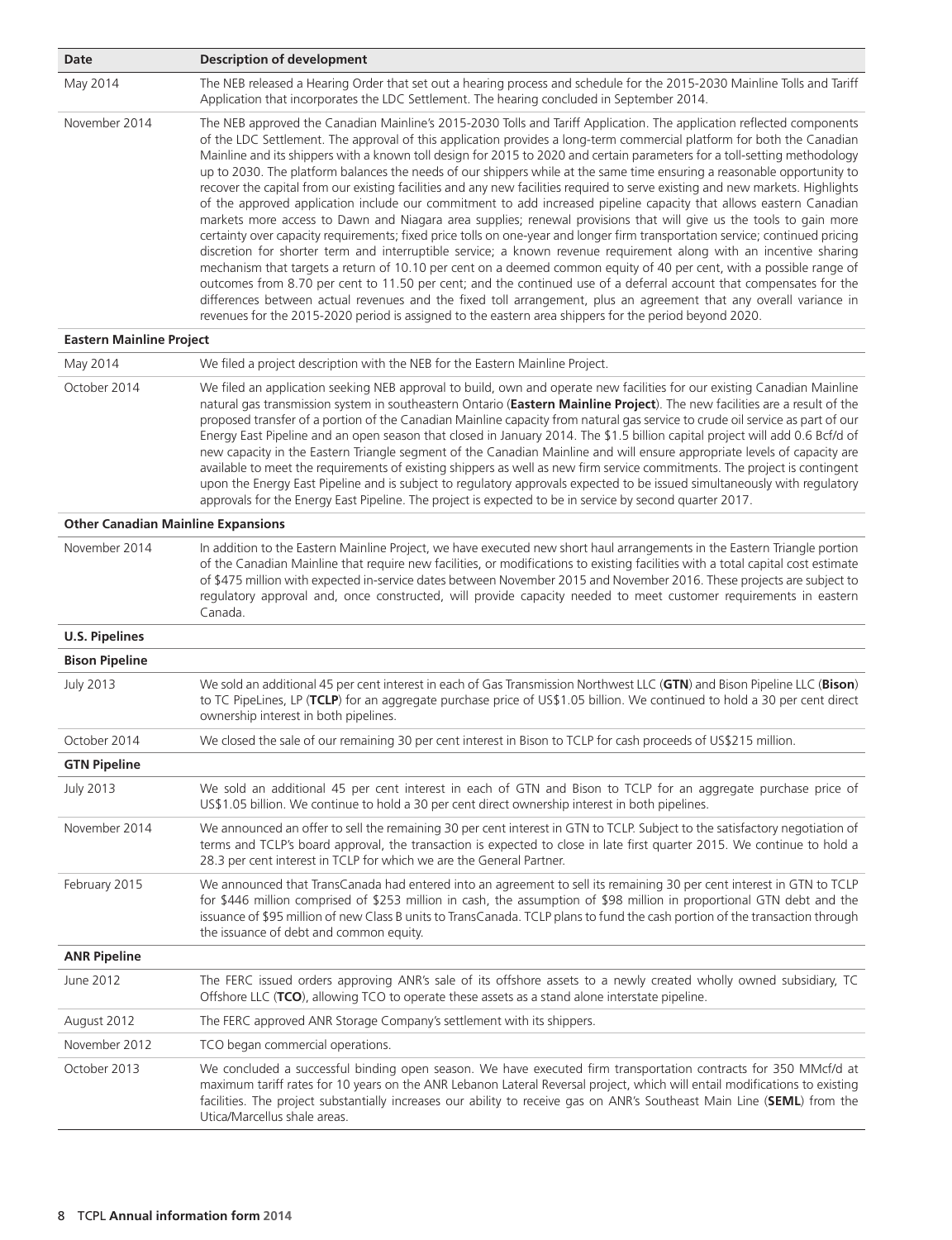| Date                                           | <b>Description of development</b>                                                                                                                                                                                                                                                                                                                                                                                                                                                                                                                                                                                                                                                                                                                                                                                                                                                                                                                                                                                                                                                                                                       |
|------------------------------------------------|-----------------------------------------------------------------------------------------------------------------------------------------------------------------------------------------------------------------------------------------------------------------------------------------------------------------------------------------------------------------------------------------------------------------------------------------------------------------------------------------------------------------------------------------------------------------------------------------------------------------------------------------------------------------------------------------------------------------------------------------------------------------------------------------------------------------------------------------------------------------------------------------------------------------------------------------------------------------------------------------------------------------------------------------------------------------------------------------------------------------------------------------|
| March 2014                                     | We have secured nearly 2.0 Bcf/d of firm natural gas transportation commitments for existing and expanded capacity on<br>ANR Pipeline's SEML. The capacity sales and expansion projects include reversing the Lebanon Lateral in western Ohio,<br>additional compression at Sulphur Springs, Indiana, expanding the Rockies Express pipeline interconnect near Shelbyville,<br>Indiana and 600 MMcf/d of capacity as part of a reversal project on the SEML. Capital costs associated with the ANR System<br>expansions required to bring the additional capacity to market are currently estimated to be US\$150 million. The capacity<br>was subscribed at maximum rates for an average term of 23 years with approximately 1.25 Bcf/d of new contracts<br>beginning service in late 2014. These secured contracts on the SEML will move Utica and Marcellus shale gas to points<br>north and south on the system. ANR is also assessing further demand from our customers to transport natural gas from the<br>Utica/Marcellus formation, which is expected to result in incremental opportunities to enhance and expand the system. |
| <b>Great Lakes</b>                             |                                                                                                                                                                                                                                                                                                                                                                                                                                                                                                                                                                                                                                                                                                                                                                                                                                                                                                                                                                                                                                                                                                                                         |
| November 2013                                  | Great Lakes received Federal Energy Regulatory Commission (FERC) approval for a rate settlement with its shippers<br>resulting in maximum recourse rates increasing by approximately 21 per cent resulting in a modest increase in revenues<br>derived from its recourse rate contracts. The settlement includes a 17 month moratorium through March 2015 and requires<br>us to have new rates in effect by January 1, 2018.                                                                                                                                                                                                                                                                                                                                                                                                                                                                                                                                                                                                                                                                                                            |
| <b>Northern Border</b>                         |                                                                                                                                                                                                                                                                                                                                                                                                                                                                                                                                                                                                                                                                                                                                                                                                                                                                                                                                                                                                                                                                                                                                         |
| January 2013                                   | Northern Border secured a final settlement agreement with its shippers that the FERC approved in December 2012,<br>effective January 2013. The settlement rates for long haul transportation are approximately 11 per cent lower than 2012<br>rates and depreciation was lowered from 2.4 to 2.2 per cent. The settlement also includes a three year moratorium on filing<br>cases or challenging the settlement rates but Northern Border must initiate another rate proceeding within five years.                                                                                                                                                                                                                                                                                                                                                                                                                                                                                                                                                                                                                                     |
| <b>Mexican Pipelines</b>                       |                                                                                                                                                                                                                                                                                                                                                                                                                                                                                                                                                                                                                                                                                                                                                                                                                                                                                                                                                                                                                                                                                                                                         |
| <b>Tamazunchale Pipeline Extension Project</b> |                                                                                                                                                                                                                                                                                                                                                                                                                                                                                                                                                                                                                                                                                                                                                                                                                                                                                                                                                                                                                                                                                                                                         |
| February 2012                                  | We signed a contract with the Comisión Federal de Electricidad (Mexico) (CFE) for the Tamazunchale Pipeline Extension<br>project. Engineering, procurement and construction contracts were signed and construction related activities began.                                                                                                                                                                                                                                                                                                                                                                                                                                                                                                                                                                                                                                                                                                                                                                                                                                                                                            |
| November 2014                                  | Construction of the US\$600 million extension was completed. Delays from the original service commencement date in<br>March 2014 were attributed primarily to archeological findings along the pipeline route. Under the terms of the<br>transportation service agreement, these delays were recognized as a force majeure with provisions allowing for collection<br>of revenue from the original service commencement date.                                                                                                                                                                                                                                                                                                                                                                                                                                                                                                                                                                                                                                                                                                           |
|                                                | <b>Topolobampo and Mazatlan Pipeline Projects</b>                                                                                                                                                                                                                                                                                                                                                                                                                                                                                                                                                                                                                                                                                                                                                                                                                                                                                                                                                                                                                                                                                       |
| November 2012                                  | The CFE awarded us with the contract to build, own and operate the Topolobampo pipeline project. The Topolobampo<br>project is a 530 km (329 miles), 30-inch pipeline with a capacity of 670 MMcf/d and an estimated cost of US\$1 billion that<br>will deliver gas to Topolobampo, Sinaloa from interconnects with third party pipelines in El Oro, Sinaloa and El Encino,<br>Chihuahua in Mexico.                                                                                                                                                                                                                                                                                                                                                                                                                                                                                                                                                                                                                                                                                                                                     |
| November 2012                                  | The CFE awarded us with the contract to build, own and operate the Mazatlan pipeline project from El Oro to Mazatlan,<br>Mexico. The Mazatlan project is a 413 km (257 miles), 24-inch pipeline running from El Oro to Mazatlan, within the state of<br>Sinaloa with a capacity of 200 MMcf/d and an estimated cost of US\$400 million.                                                                                                                                                                                                                                                                                                                                                                                                                                                                                                                                                                                                                                                                                                                                                                                                 |
| Fourth Quarter 2014                            | Permitting, engineering, and construction activities are advancing as planned for these two northwest Mexico<br>pipelines. Both projects are supported by 25-year contracts with the CFE and are expected to be in service mid to late 2016.                                                                                                                                                                                                                                                                                                                                                                                                                                                                                                                                                                                                                                                                                                                                                                                                                                                                                            |
| Guadalajara                                    |                                                                                                                                                                                                                                                                                                                                                                                                                                                                                                                                                                                                                                                                                                                                                                                                                                                                                                                                                                                                                                                                                                                                         |
| First Quarter 2013                             | The compressor station went into service.                                                                                                                                                                                                                                                                                                                                                                                                                                                                                                                                                                                                                                                                                                                                                                                                                                                                                                                                                                                                                                                                                               |
| <b>International Gas Pipelines</b>             |                                                                                                                                                                                                                                                                                                                                                                                                                                                                                                                                                                                                                                                                                                                                                                                                                                                                                                                                                                                                                                                                                                                                         |
| <b>Gas-Pacifico/INNERGY sale</b>               |                                                                                                                                                                                                                                                                                                                                                                                                                                                                                                                                                                                                                                                                                                                                                                                                                                                                                                                                                                                                                                                                                                                                         |
| November 2014                                  | We closed the sale of our 30 per cent equity interests in Gas Pacifico/INNERGY at a price of \$9 million. This sale marks our<br>exit from the Southern Cone region of South America.                                                                                                                                                                                                                                                                                                                                                                                                                                                                                                                                                                                                                                                                                                                                                                                                                                                                                                                                                   |
| <b>LNG Pipeline Projects</b>                   |                                                                                                                                                                                                                                                                                                                                                                                                                                                                                                                                                                                                                                                                                                                                                                                                                                                                                                                                                                                                                                                                                                                                         |
| <b>Coastal GasLink</b>                         |                                                                                                                                                                                                                                                                                                                                                                                                                                                                                                                                                                                                                                                                                                                                                                                                                                                                                                                                                                                                                                                                                                                                         |
| June 2012                                      | We were selected to design, build, own and operate the proposed Coastal GasLink. The 670 km (416 miles) pipeline is<br>expected to have an initial capacity of 1.7 Bcf/d and will transport natural gas from the Montney gas producing region near<br>Dawson Creek, B.C. to LNG Canada's proposed LNG export facility near Kitimat, B.C.                                                                                                                                                                                                                                                                                                                                                                                                                                                                                                                                                                                                                                                                                                                                                                                                |
| January 2014                                   | We filed the Environmental Assessment Certificate (EAC) application with the B.C. Environmental Assessment Office<br>(EAO). We focused on community, landowner, government and Aboriginal engagement as the project advances through<br>the regulatory process. The pipeline would be placed in service near the end of the decade, subject to a FID to be made by<br>LNG Canada after obtaining final regulatory approvals. We continue to advance this project and all costs would be<br>recoverable should the project not proceed.                                                                                                                                                                                                                                                                                                                                                                                                                                                                                                                                                                                                  |
| March 2014                                     | The 180-day Environmental Assessment Office public review period began and included a 45-day public comment period.<br>The B.C. Oil and Gas Commission (OGC) application was filed, together with an addendum to the B.C. Environmental<br>Assessment application to capture recent route refinements. We began updating field work along the pipeline route to<br>support the regulatory applications and refine the capital cost estimates in the second quarter.                                                                                                                                                                                                                                                                                                                                                                                                                                                                                                                                                                                                                                                                     |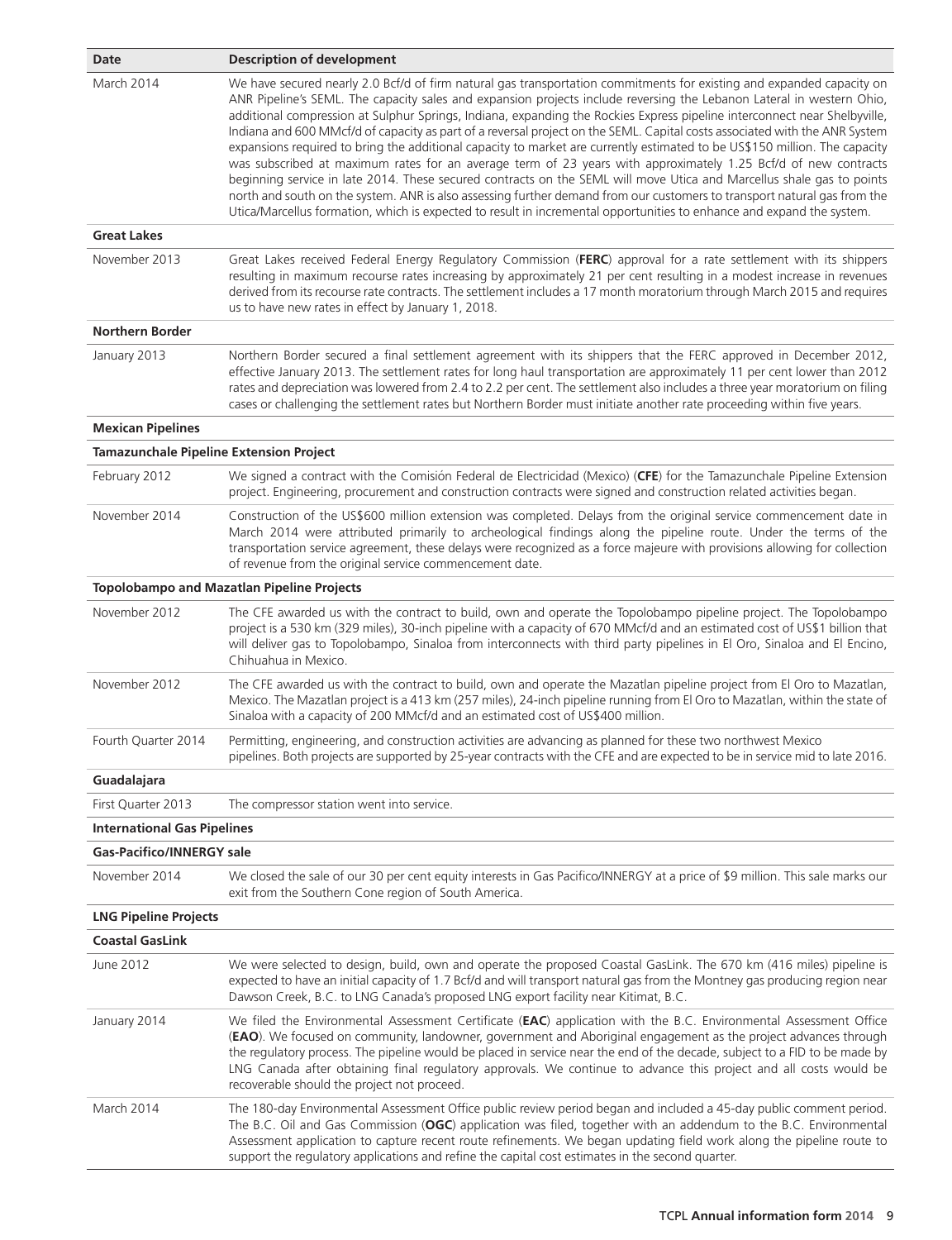| Date                                         | <b>Description of development</b>                                                                                                                                                                                                                                                                                                                                                                                                                                                                                                                                                                                                                                                                                                                                                                                                                                                                      |
|----------------------------------------------|--------------------------------------------------------------------------------------------------------------------------------------------------------------------------------------------------------------------------------------------------------------------------------------------------------------------------------------------------------------------------------------------------------------------------------------------------------------------------------------------------------------------------------------------------------------------------------------------------------------------------------------------------------------------------------------------------------------------------------------------------------------------------------------------------------------------------------------------------------------------------------------------------------|
| October 2014                                 | The EAO issued an EAC for Coastal GasLink. In 2014, we also submitted applications to the OGC for the permits required<br>under the Oil and Gas Activities Act to build and operate Coastal GasLink. Regulatory review of those applications is<br>progressing on schedule, with permit decisions anticipated in first quarter 2015. We are currently continuing our<br>engagement with Aboriginal groups and stakeholders along the pipeline route and are progressing detailed engineering<br>and construction planning work to support the regulatory applications and refine the capital cost estimates. Pending the<br>receipt of all required regulatory approvals and a positive FID from our customer, construction is anticipated in 2016, with<br>an in-service date by the end of the decade. Should the project not proceed, our project costs (including AFUDC) are fully<br>recoverable. |
| <b>Prince Rupert Gas Transmission (PRGT)</b> |                                                                                                                                                                                                                                                                                                                                                                                                                                                                                                                                                                                                                                                                                                                                                                                                                                                                                                        |
| January 2013                                 | We were selected to design, build, own and operate the proposed 750 km (466 miles) PRGT. The proposed pipeline will<br>transport natural gas primarily from the North Montney gas producing region near Fort St John, B.C. to the proposed Pacific<br>Northwest LNG export facility near Prince Rupert, B.C. We were focused on Aboriginal, community, landowner and<br>government engagement as the PRGT advances through the regulatory process with the EAO. We continued to refine our<br>study corridor based on consultation and detailed studies to date.                                                                                                                                                                                                                                                                                                                                       |
| April 2014                                   | The EAC application was submitted to the EAO for a completeness review and the application was filed with the OGC. The<br>EAC application was subsequently deemed complete by the EAO. The EAO initiated a 180-day review period which<br>included a 45-day public comment period that was completed in July 2014.                                                                                                                                                                                                                                                                                                                                                                                                                                                                                                                                                                                     |
| November 2014                                | We received an EAC from the EAO. We have submitted our pipeline permit applications to the OGC for construction of the<br>pipeline and anticipate receiving these permits in first quarter 2015. We have made significant changes to the project route<br>since first announced, increasing it by 150 km (93 miles) to 900 km (559 miles), taking into account Aboriginal and<br>stakeholder input. We continue to work closely with Aboriginal groups and stakeholders along the proposed route to<br>create and deliver appropriate benefits to all impacted groups. We concluded a benefits agreement with the Nisga'a First<br>Nation to allow 85 km (52 miles) of the proposed natural gas pipeline to run through Nisga'a Lands.                                                                                                                                                                 |
| December 2014                                | Our customer announced the deferral of an FID. We continue to work with our contractors to refine capital cost estimates<br>for the project. Once the permitting process with the OGC is complete, and Pacific NorthWest LNG secures the necessary<br>regulatory approvals and proceeds with a positive FID, we will be in a position to begin construction. All costs would be fully<br>recoverable should the project not proceed. The deferral of an FID past the end of 2014 has resulted in a deferral of the<br>expected in-service date for the pipeline. The in-service date will depend on when our customer receives the necessary<br>regulatory approvals and is in a position to make an FID.                                                                                                                                                                                              |
| Alaska                                       |                                                                                                                                                                                                                                                                                                                                                                                                                                                                                                                                                                                                                                                                                                                                                                                                                                                                                                        |
| March 2012                                   | Three major North Slope producers (the ANS Producers), along with us through participation in the Alaska LNG Project,<br>announced agreement on a work plan aimed at commercializing North Slope natural gas resources through an LNG option.                                                                                                                                                                                                                                                                                                                                                                                                                                                                                                                                                                                                                                                          |
| May 2012                                     | We received approval from the State of Alaska to suspend and preserve our activities on the Alaska/Alberta route and focus<br>on the LNG alternative. This allowed us to defer our obligation to file for a U.S. FERC certificate for the Alberta route beyond<br>fall 2012, our original deadline.                                                                                                                                                                                                                                                                                                                                                                                                                                                                                                                                                                                                    |
| <b>July 2012</b>                             | The Alaska LNG Project announced a non-binding public solicitation of interest in securing capacity on a potential new<br>pipeline system to transport Alaska's North Slope gas. The solicitation of interest took place between August 2012 and<br>September 2012. There were a number of non-binding expressions of interest from potential shippers from a broad range<br>of industry sectors in North America and Asia.                                                                                                                                                                                                                                                                                                                                                                                                                                                                            |
| April 2014                                   | The State of Alaska passed new legislation to provide a framework for us, the ANS Producers, and the Alaska Gasline<br>Development Corp. (AGDC) to advance the development of an LNG export project.                                                                                                                                                                                                                                                                                                                                                                                                                                                                                                                                                                                                                                                                                                   |
| June 2014                                    | We executed an agreement with the State of Alaska to abandon the previous Alaska to Alberta project governance and<br>framework and executed a new precedent agreement where we will act as the transporter of the State's portion of natural<br>gas under a long-term shipping contract in the Alaska LNG Project. We also entered into a Joint Venture Agreement with<br>the three major ANS Producers and AGDC to commence the pre-front end engineering and design (pre-FEED) phase of<br>Alaska LNG Project. The pre-FEED work is anticipated to take two years to complete with our share of the cost to be<br>approximately US\$100 million. The precedent agreement also provides us with full recovery of development costs in the<br>event the project does not proceed.                                                                                                                     |
| <b>July 2014</b>                             | The ANS Producers filed an export permit application with the U.S. Department of Energy for the right to export 20 million<br>tonnes per annum of liquefied natural gas for 30 years.                                                                                                                                                                                                                                                                                                                                                                                                                                                                                                                                                                                                                                                                                                                  |
| September 2014                               | The FERC approved the National Environmental Policy Act (NEPA) pre-file request jointly made by us, the three major ANS<br>Producers and AGDC. This approval triggers the NEPA environmental review process, which includes a series of community<br>consultations.                                                                                                                                                                                                                                                                                                                                                                                                                                                                                                                                                                                                                                    |

Further information about developments in the Natural Gas Pipelines business can be found in the MD&A in the *About our business – Our strategy, Natural Gas Pipelines – Results, Natural Gas Pipelines – Outlook, Natural Gas Pipelines – Understanding the Natural Gas Pipelines Business* and *Natural Gas Pipelines – Significant Events* sections, which sections of the MD&A are incorporated by reference herein.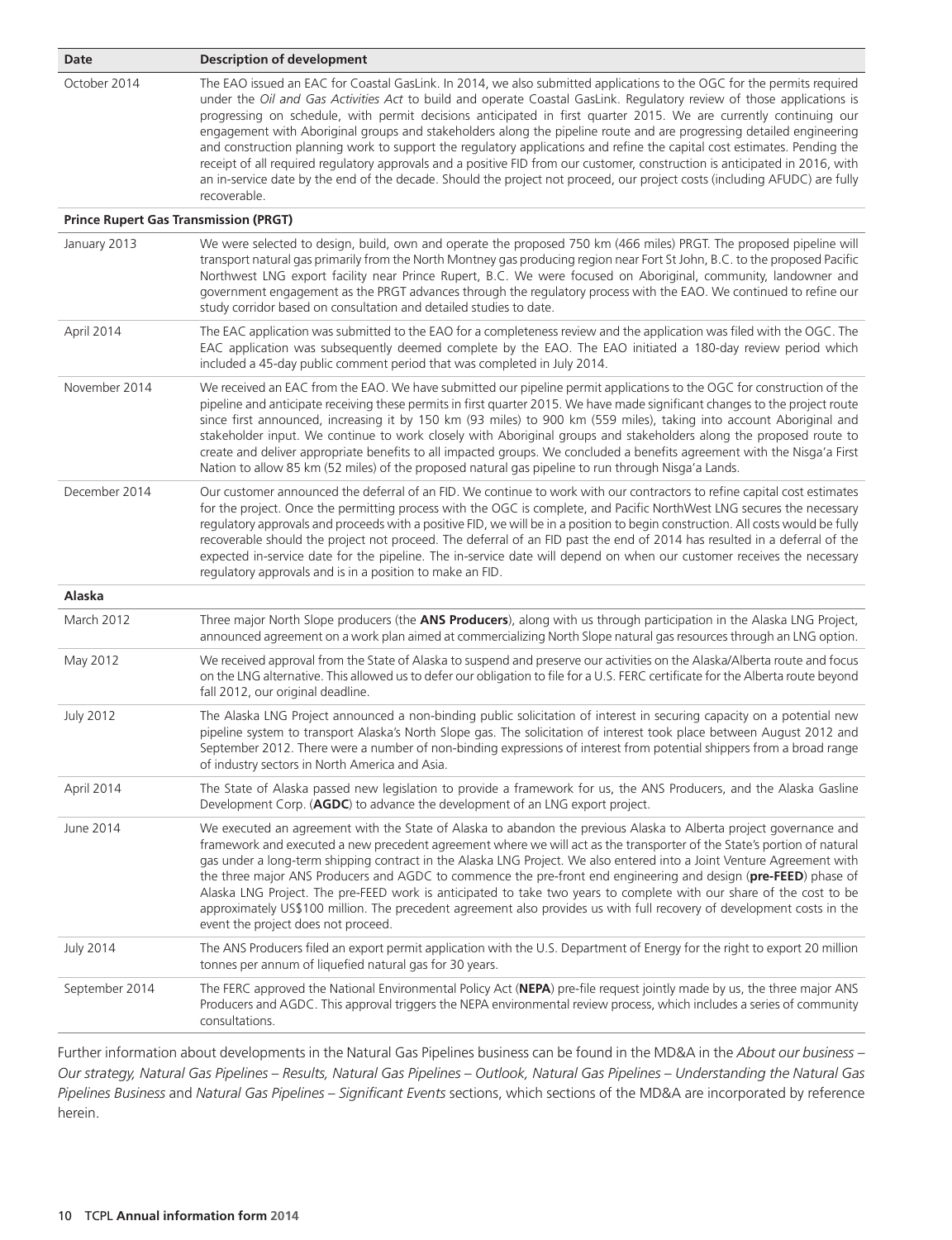### **DEVELOPMENTS IN THE LIQUIDS PIPELINES BUSINESS**

| Date                                | <b>Description of development</b>                                                                                                                                                                                                                                                                                                                                                                                                                                                                                                                                                                                                                                                                                                                                |  |
|-------------------------------------|------------------------------------------------------------------------------------------------------------------------------------------------------------------------------------------------------------------------------------------------------------------------------------------------------------------------------------------------------------------------------------------------------------------------------------------------------------------------------------------------------------------------------------------------------------------------------------------------------------------------------------------------------------------------------------------------------------------------------------------------------------------|--|
| <b>Keystone Pipeline System</b>     |                                                                                                                                                                                                                                                                                                                                                                                                                                                                                                                                                                                                                                                                                                                                                                  |  |
| February 2012                       | We announced that what had previously been the Cushing to U.S. Gulf Coast section of the Keystone Pipeline System has<br>its own independent value to the marketplace, and that we plan to build it as a stand alone pipeline which is not part of the<br>Keystone XL Presidential Permit application.                                                                                                                                                                                                                                                                                                                                                                                                                                                           |  |
| May 2012                            | We filed revised fixed tolls for the second section of the Keystone Pipeline System extending from Steele City, Nebraska to<br>Cushing, Oklahoma, with both the NEB and the FERC. The revised tolls, which reflect the final project costs of the Keystone<br>Pipeline System, became effective in July 2012.                                                                                                                                                                                                                                                                                                                                                                                                                                                    |  |
| January 2014                        | We finished constructing the 780 km (485 miles) 36-inch pipeline of the Gulf Coast extension of the Keystone Pipeline<br>System from Cushing, Oklahoma to the U.S. Gulf Coast, and crude oil transportation service on the project began. We<br>projected an average pipeline capacity of 520,000 Bbl/d for the first year of operation. The completion of the Gulf Coast<br>extension in January 2014 expanded the Keystone Pipeline System to a 4,247 km (2,639 miles) pipeline system that<br>transports crude oil from Hardisty, Alberta, to markets in the U.S. Midwest and the U.S. Gulf Coast. To date, the Keystone<br>Pipeline System has delivered more than 830 million barrels of crude oil from Canada to the U.S.                                  |  |
| <b>Cushing Marketlink</b>           |                                                                                                                                                                                                                                                                                                                                                                                                                                                                                                                                                                                                                                                                                                                                                                  |  |
| October 2012                        | We commenced construction on the Cushing Marketlink facilities which will facilitate the transportation of crude oil from<br>the market hub at Cushing to the U.S. Gulf Coast refining market on facilities that form part of the Keystone Pipeline<br>System.                                                                                                                                                                                                                                                                                                                                                                                                                                                                                                   |  |
| September 2014                      | Construction was completed.                                                                                                                                                                                                                                                                                                                                                                                                                                                                                                                                                                                                                                                                                                                                      |  |
| <b>Houston Lateral and Terminal</b> |                                                                                                                                                                                                                                                                                                                                                                                                                                                                                                                                                                                                                                                                                                                                                                  |  |
| Fourth Quarter 2014                 | Construction continues on the 77 km (48 miles) Houston Lateral pipeline and tank terminal which will extend the<br>Keystone Pipeline System to Houston, Texas refineries. The terminal is expected to have initial storage capacity for<br>700,000 barrels of crude oil. The pipeline and terminal are expected to be completed in the second half of 2015.                                                                                                                                                                                                                                                                                                                                                                                                      |  |
| <b>Keystone XL</b>                  |                                                                                                                                                                                                                                                                                                                                                                                                                                                                                                                                                                                                                                                                                                                                                                  |  |
| February 2012                       | We sent a letter to the U.S. Department of State (DOS) informing the DOS that we planned to file a Presidential Permit<br>application in the near future for Keystone XL. We also informed the DOS that the Cushing to U.S. Gulf Coast portion of<br>Keystone XL would be constructed outside of the Presidential Permit process.                                                                                                                                                                                                                                                                                                                                                                                                                                |  |
| May 2012                            | We filed a Presidential Permit application (cross-border permit) with the DOS for Keystone XL to transport crude oil from the<br>U.S./Canada border in Montana to Steele City, Nebraska. We continued to work with the Nebraska Department of<br>Environmental Quality (NDEQ) and various other stakeholders throughout 2012 to determine an alternative route in<br>Nebraska that would avoid the Nebraska Sandhills. We proposed an alternative route to the NDEQ in April 2012, and then<br>modified the route in response to comments from the NDEQ and other stakeholders.                                                                                                                                                                                  |  |
| September 2012                      | We submitted a Supplemental Environmental Report to the NDEQ for the proposed reroute for Keystone XL in Nebraska,<br>and provided an environmental report to the DOS, required as part of the DOS review of our cross-border permit<br>application.                                                                                                                                                                                                                                                                                                                                                                                                                                                                                                             |  |
| January 2013                        | The NDEQ issued its final evaluation report on our proposed reroute of Keystone XL to the Governor of Nebraska. In<br>January 2013, the Governor of Nebraska approved our proposed reroute. The NDEQ issued its final evaluation report noting<br>that construction and operation of Keystone XL is expected to have minimal environmental impacts in Nebraska.                                                                                                                                                                                                                                                                                                                                                                                                  |  |
| March 2013                          | The DOS released its Draft Supplemental Environmental Impact Statement for Keystone XL. The impact statement<br>reaffirmed construction of the 830,000 Bbl/d Keystone XL project would not result in any significant impact to the<br>environment.                                                                                                                                                                                                                                                                                                                                                                                                                                                                                                               |  |
| January 2014                        | The DOS released its Final Supplemental Environmental Impact Statement (FSEIS) for the Keystone XL project. The results<br>included in the report were consistent with previous environmental reviews of Keystone XL. The FSEIS concluded<br>Keystone XL is "unlikely to significantly impact the rate of extraction in the oil sands" and that all other alternatives to<br>Keystone XL are less efficient methods of transporting crude oil, and would result in significantly more greenhouse gas<br>(GHG) emissions, oil spills and risks to public safety. The report initiated the National Interest Determination period of up to<br>90 days which involves consultation with other governmental agencies and provides an opportunity for public comment. |  |
| February 2014                       | A Nebraska district court ruled that the state Public Service Commission, rather than Governor Dave Heineman, has the<br>authority to approve an alternative route through Nebraska for Keystone XL.                                                                                                                                                                                                                                                                                                                                                                                                                                                                                                                                                             |  |
| April 2014                          | The DOS announced that the national interest determination period has been extended indefinitely to allow them to<br>consider the potential impact of the Nebraska portion of the pipeline route.                                                                                                                                                                                                                                                                                                                                                                                                                                                                                                                                                                |  |
| September 2014                      | Nebraska's Attorney General filed an appeal which was heard by the Nebraska State Supreme Court. We filed a certification<br>petition for Keystone XL with the South Dakota Public Utilities Commission (PUC). This certification confirms that the<br>conditions under which Keystone XL's original June 2010 PUC construction permit was granted continue to be satisfied.<br>The formal hearing for the certification is scheduled for May 2015.                                                                                                                                                                                                                                                                                                              |  |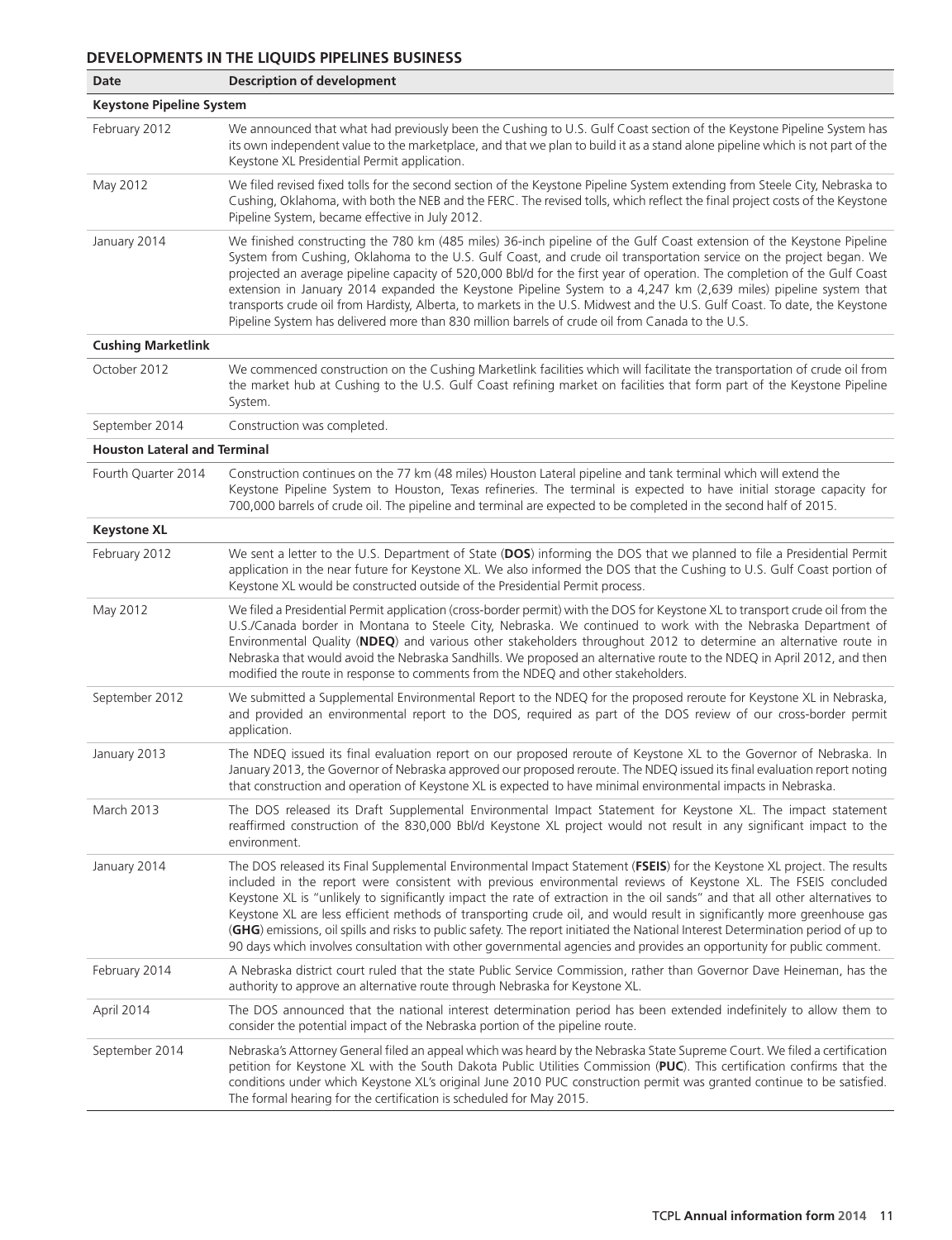| Date                              | <b>Description of development</b>                                                                                                                                                                                                                                                                                                                                                                                                                                                                                                                                                                                                                                                                                                                                                                                                                                                                                                                                                                                                                                                           |  |
|-----------------------------------|---------------------------------------------------------------------------------------------------------------------------------------------------------------------------------------------------------------------------------------------------------------------------------------------------------------------------------------------------------------------------------------------------------------------------------------------------------------------------------------------------------------------------------------------------------------------------------------------------------------------------------------------------------------------------------------------------------------------------------------------------------------------------------------------------------------------------------------------------------------------------------------------------------------------------------------------------------------------------------------------------------------------------------------------------------------------------------------------|--|
| January 2015                      | The Nebraska State Supreme Court vacated the lower court's ruling that the law was unconstitutional. As a result, the<br>Governor's January 2013 approval of the alternate route through Nebraska for Keystone XL remains valid. Landowners<br>have filed lawsuits in two Nebraska counties seeking to enjoin Keystone XL from condemning easements on state<br>constitutional grounds.                                                                                                                                                                                                                                                                                                                                                                                                                                                                                                                                                                                                                                                                                                     |  |
| January 2015                      | The DOS reinitiated the national interest review and requested the eight federal agencies, with a role in the review, to<br>complete their consideration of whether Keystone XL serves the national interest and to provide their views to the DOS by<br>February 2, 2015.                                                                                                                                                                                                                                                                                                                                                                                                                                                                                                                                                                                                                                                                                                                                                                                                                  |  |
| February 2015                     | The U.S. Environmental Protection Agency (EPA) posted a comment letter to its website suggesting that, among other<br>things, the FSEIS issued by the DOS has not fully and completely assessed the environmental impacts of Keystone XL and<br>that, at lower oil prices, Keystone XL may increase the rates of oil sands production and greenhouse gas emissions. We sent<br>a letter to the DOS refuting these and other comments in the EPA letter but also offering to work with the DOS to ensure it<br>has all the relevant information to allow it to reach a decision to approve Keystone XL. The timing and ultimate approval of<br>Keystone XL remain uncertain. In the event the project does not proceed as planned, we would reassess and reduce its<br>carrying value to its recoverable amount if necessary and appropriate. The estimated capital costs for Keystone XL are<br>expected to be approximately US\$8.0 billion. As of December 31, 2014, we had invested US\$2.4 billion in the project and<br>have also capitalized interest in the amount of \$0.4 billion. |  |
| <b>Keystone Hardisty Terminal</b> |                                                                                                                                                                                                                                                                                                                                                                                                                                                                                                                                                                                                                                                                                                                                                                                                                                                                                                                                                                                                                                                                                             |  |
| March 2012                        | We launched and concluded a binding open season to obtain commitments from interested parties for the Keystone<br>Hardisty Terminal.                                                                                                                                                                                                                                                                                                                                                                                                                                                                                                                                                                                                                                                                                                                                                                                                                                                                                                                                                        |  |
| May 2012                          | We announced that we had secured binding long-term commitments of more than 500,000 Bbl/d for the Keystone<br>Hardisty Terminal, and are expanding the proposed two million barrel project to a 2.6 million barrel terminal at Hardisty,<br>Alberta, due to strong commercial support.                                                                                                                                                                                                                                                                                                                                                                                                                                                                                                                                                                                                                                                                                                                                                                                                      |  |
| Fourth Quarter 2014               | The Keystone Hardisty Terminal will be constructed in conjunction with Keystone XL and is expected to be completed<br>approximately two years from the date the Keystone XL permit is received.                                                                                                                                                                                                                                                                                                                                                                                                                                                                                                                                                                                                                                                                                                                                                                                                                                                                                             |  |
| <b>Energy East Pipeline</b>       |                                                                                                                                                                                                                                                                                                                                                                                                                                                                                                                                                                                                                                                                                                                                                                                                                                                                                                                                                                                                                                                                                             |  |
| April 2013                        | We announced that we were holding an open season to obtain firm commitments for a pipeline to transport crude oil from<br>western receipt points to eastern Canadian markets. The open season followed a successful expression of interest phase<br>and discussions with prospective shippers.                                                                                                                                                                                                                                                                                                                                                                                                                                                                                                                                                                                                                                                                                                                                                                                              |  |
| August 2013                       | We announced that we were moving forward with the 1.1 million Bbl/d Energy East Pipeline as it received approximately<br>900,000 Bbl/d of firm, long-term contracts in its open season to transport crude oil from western Canada to eastern<br>refineries and export terminals. The project is estimated to cost approximately \$12 billion, excluding the transfer value of<br>Canadian Mainline natural gas assets. We began Aboriginal and stakeholder engagement and associated field work as part<br>of our initial design and planning.                                                                                                                                                                                                                                                                                                                                                                                                                                                                                                                                              |  |
| March 2014                        | We filed the project description for the Energy East Pipeline with the NEB. This was the first formal step in the regulatory<br>process to receive the necessary approvals to build and operate the pipeline.                                                                                                                                                                                                                                                                                                                                                                                                                                                                                                                                                                                                                                                                                                                                                                                                                                                                               |  |
| October 2014                      | We filed the necessary regulatory applications for approvals to construct and operate the Energy East Pipeline and terminal<br>facilities with the NEB. The project is estimated to cost approximately \$12 billion, excluding the transfer value of Canadian<br>Mainline natural gas assets. Subject to regulatory approvals, the pipeline is anticipated to commence deliveries by the end<br>of 2018.                                                                                                                                                                                                                                                                                                                                                                                                                                                                                                                                                                                                                                                                                    |  |
| December 2014                     | The Energy East Pipeline includes a proposed marine terminal near Cacouna, Québec which would be adjacent to a beluga<br>whale habitat. The Committee on the Status of Endangered Wildlife in Canada recommended that beluga whales be<br>placed on the endangered species list. As a result, we have made the decision to halt any further work at Cacouna and will<br>be analyzing the recommendation, assessing any impacts to the project and reviewing all viable options. We intend to make<br>a decision on how to proceed by the end of first quarter 2015. The 1.1 million Bbl/d Energy East Pipeline received<br>approximately one million Bbl/d of firm, long-term contracts to transport crude oil from western Canada that were secured<br>during binding open seasons.                                                                                                                                                                                                                                                                                                        |  |
| <b>Northern Courier Pipeline</b>  |                                                                                                                                                                                                                                                                                                                                                                                                                                                                                                                                                                                                                                                                                                                                                                                                                                                                                                                                                                                                                                                                                             |  |
| August 2012                       | We announced that we were selected by Fort Hills Energy Limited Partnership (FHELP) to design, build, own and operate<br>the proposed Northern Courier Pipeline. The pipeline system is fully subscribed under a long-term contract to service the<br>Fort Hills mine, which is jointly owned by Suncor Energy Inc. (Suncor) and two other companies.                                                                                                                                                                                                                                                                                                                                                                                                                                                                                                                                                                                                                                                                                                                                       |  |
| April 2013                        | We filed a permit application with the Alberta Energy Regulator (AER) after completing the required Aboriginal and<br>stakeholder engagement and associated field work.                                                                                                                                                                                                                                                                                                                                                                                                                                                                                                                                                                                                                                                                                                                                                                                                                                                                                                                     |  |
| October 2013                      | Suncor announced that the FHELP was proceeding with the Fort Hills oil sands mining project and that it expected to begin<br>producing crude oil in 2017.                                                                                                                                                                                                                                                                                                                                                                                                                                                                                                                                                                                                                                                                                                                                                                                                                                                                                                                                   |  |
| <b>July 2014</b>                  | The AER issued a permit approving our application to construct and operate the Northern Courier Pipeline. Construction<br>has started on the \$900 million, 90 km (56 miles) pipeline to transport bitumen and diluent between the Fort Hills mine site<br>and Suncor's terminal located north of Fort McMurray, Alberta. We currently expect the pipeline to be ready for service in<br>2017.                                                                                                                                                                                                                                                                                                                                                                                                                                                                                                                                                                                                                                                                                              |  |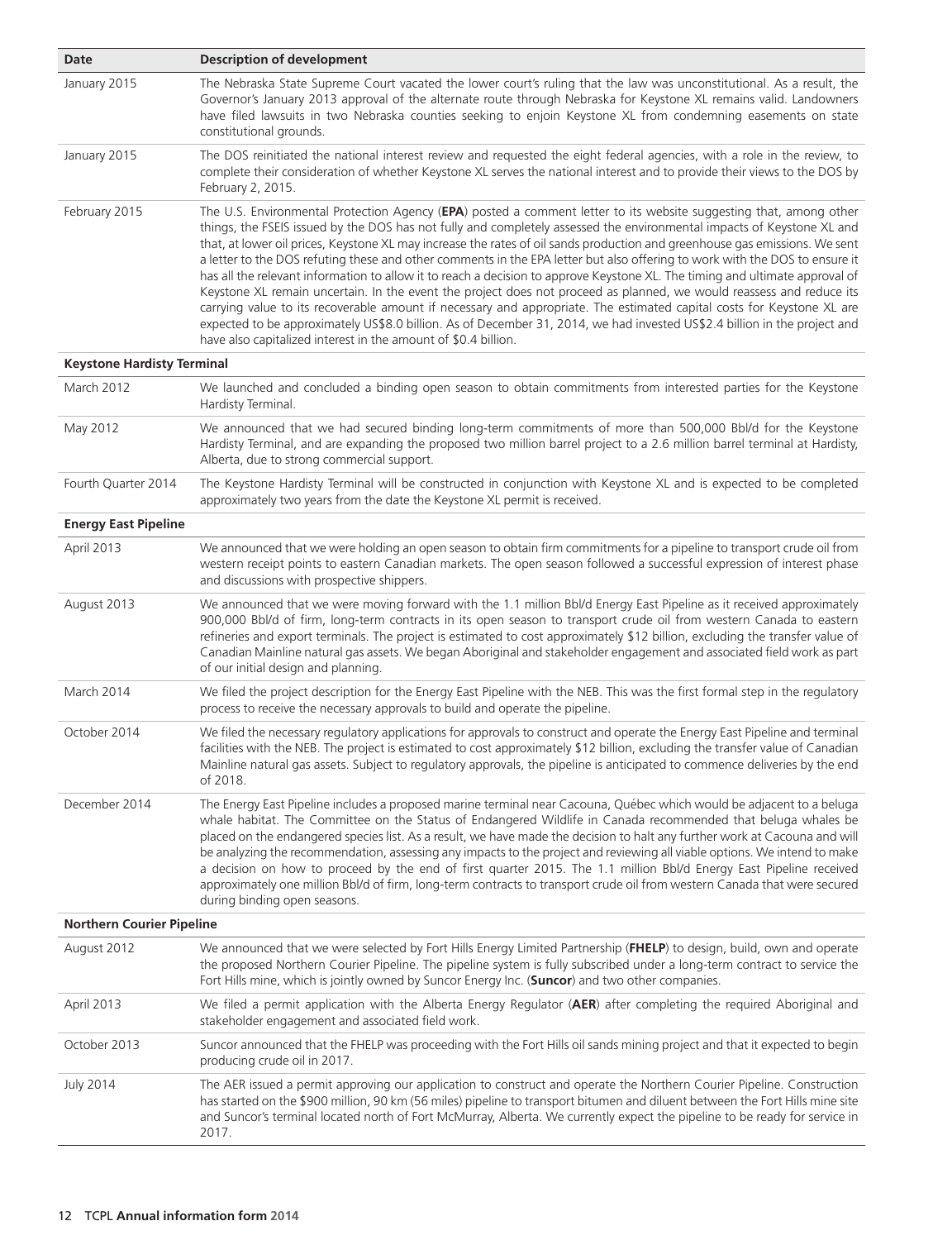| Date                                       | <b>Description of development</b>                                                                                                                                                                                                                                                                                                                                                                                                                                                                                                                                                                                |  |  |
|--------------------------------------------|------------------------------------------------------------------------------------------------------------------------------------------------------------------------------------------------------------------------------------------------------------------------------------------------------------------------------------------------------------------------------------------------------------------------------------------------------------------------------------------------------------------------------------------------------------------------------------------------------------------|--|--|
| <b>Heartland Pipeline and TC Terminals</b> |                                                                                                                                                                                                                                                                                                                                                                                                                                                                                                                                                                                                                  |  |  |
| May 2013                                   | We announced we had reached binding long-term shipping agreements to build, own and operate the Heartland Pipeline<br>and TC Terminals projects, and filed a permit application for the terminal facility.                                                                                                                                                                                                                                                                                                                                                                                                       |  |  |
| October 2013                               | We filed a permit application for the pipeline with the AER after completing the required Aboriginal and stakeholder<br>engagement and associated field work.                                                                                                                                                                                                                                                                                                                                                                                                                                                    |  |  |
| February 2014                              | The application for the terminal facility was approved by the AER.                                                                                                                                                                                                                                                                                                                                                                                                                                                                                                                                               |  |  |
| October 2014                               | Construction commenced on the terminal. The Heartland Pipeline is a 200 km (125 miles) crude oil pipeline connecting the<br>Edmonton/Heartland, Alberta market region to facilities in Hardisty, Alberta. TC Terminals is a terminal facility in the<br>Heartland industrial area north of Edmonton, Alberta. The pipeline could transport up to 900,000 Bbl/d, while the terminal<br>is expected to have initial storage capacity for up to 1.9 million barrels of crude oil. These projects together have a combined<br>estimated cost of \$900 million and are expected to be placed in service in late 2017. |  |  |
|                                            | <b>Grand Rapids Pipeline</b>                                                                                                                                                                                                                                                                                                                                                                                                                                                                                                                                                                                     |  |  |
| October 2012                               | We announced that we had entered into binding agreements with a partner to develop the Grand Rapids Pipeline, a<br>460 km (287 miles) crude oil and diluent pipeline system connecting the producing area northwest of Fort McMurray,<br>Alberta to terminals in the Edmonton/Heartland, Alberta region. Our partner has also entered into a long-term<br>transportation service contract in support of the Grand Rapids Pipeline. Along with our partner, we will each own<br>50 per cent of the project and we will operate the system.                                                                        |  |  |
| May 2013                                   | We filed a permit application for the Grand Rapids Pipeline with the AER after completing the required Aboriginal and<br>stakeholder engagement and associated field work.                                                                                                                                                                                                                                                                                                                                                                                                                                       |  |  |
| October 2014                               | The AER issued a permit approving our application to construct and operate the Grand Rapids Pipeline. Construction has<br>commenced with initial crude oil transportation planned in 2016.                                                                                                                                                                                                                                                                                                                                                                                                                       |  |  |
| <b>Upland Pipeline</b>                     |                                                                                                                                                                                                                                                                                                                                                                                                                                                                                                                                                                                                                  |  |  |
| November 2014                              | We completed a successful binding open season for the Upland Pipeline. The \$600 million pipeline would provide crude oil<br>transportation from, and between multiple points in North Dakota and interconnect with the Energy East Pipeline System at<br>Moosomin, Saskatchewan. Subject to regulatory approvals, we anticipate the Upland Pipeline to be in service in 2018. The<br>commercial contracts we have executed for Upland Pipeline are conditioned on Energy East proceeding.                                                                                                                       |  |  |

Further information about developments in the Liquids Pipelines business can be found in the MD&A in the *About our business – Strategy, Liquids Pipelines – Results, Liquids Pipelines – Outlook, Liquids Pipelines – Understanding the Liquids Pipelines business* and *Liquids Pipelines – Significant Events* sections, which sections of the MD&A are incorporated by reference herein.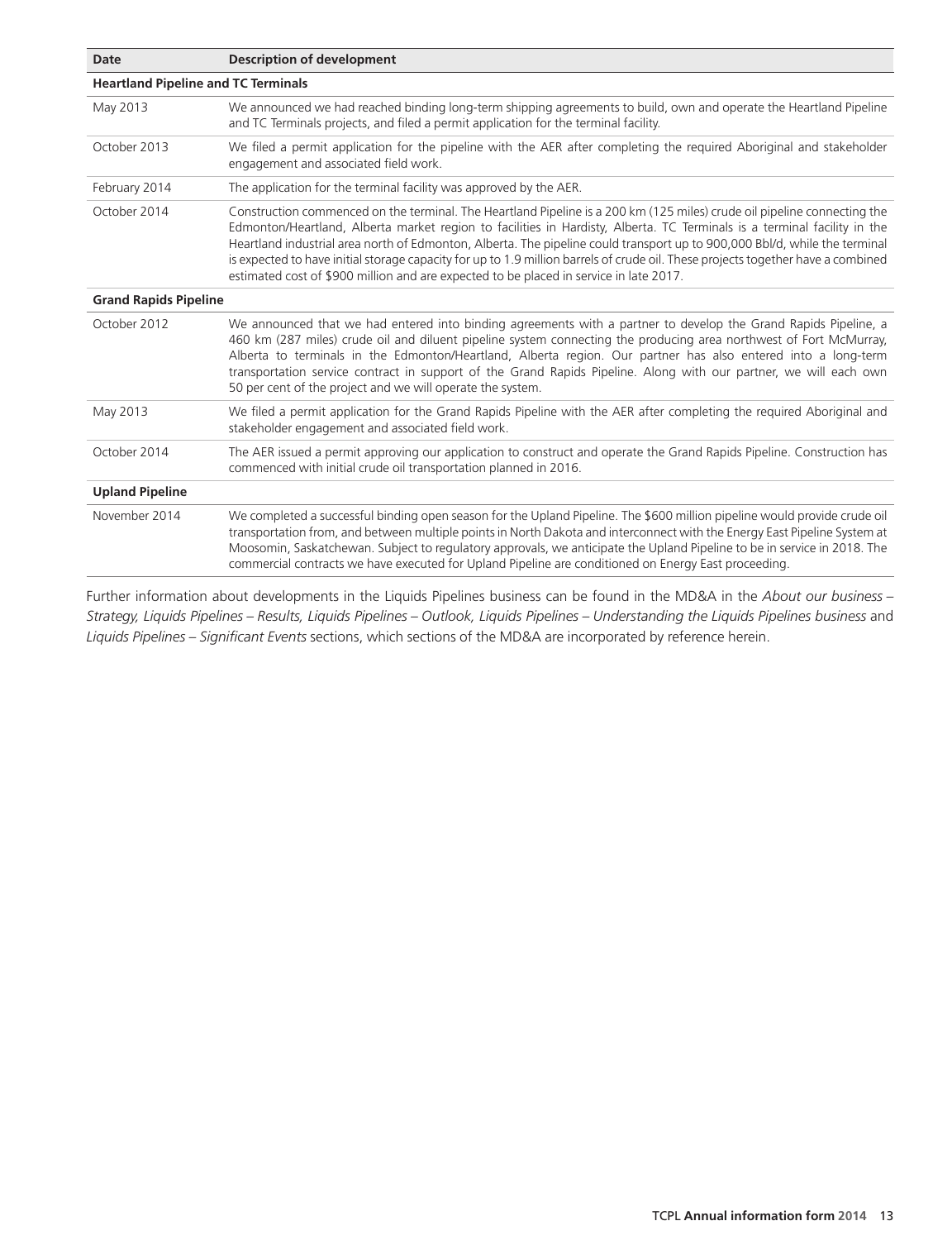### **DEVELOPMENTS IN THE ENERGY BUSINESS Canadian Power**

| Date                 | <b>Description of development</b>                                                                                                                                                                                                                                                                                                                                                                                                                                                                                                                                                                                                                                                                                     |
|----------------------|-----------------------------------------------------------------------------------------------------------------------------------------------------------------------------------------------------------------------------------------------------------------------------------------------------------------------------------------------------------------------------------------------------------------------------------------------------------------------------------------------------------------------------------------------------------------------------------------------------------------------------------------------------------------------------------------------------------------------|
| <b>Ontario Solar</b> |                                                                                                                                                                                                                                                                                                                                                                                                                                                                                                                                                                                                                                                                                                                       |
| June 2013            | We completed the acquisition of the first facility for \$55 million as per our December 2011 agreement, pursuant to which<br>we agreed to buy nine Ontario solar generation facilities (combined capacity of 86 megawatts (MW)) from Canadian Solar<br>Solutions Inc. (Canadian Solar) for approximately \$500 million. Under the terms of the agreement, Canadian Solar will<br>develop and build each of the nine solar facilities using photovoltaic panels. We buy each facility once construction and<br>acceptance testing are complete and commercial operation begins. All power produced by the solar facilities is currently or<br>will be sold under 20-year Feed-in Tariff (FIT) contracts with the IESO. |
| September 2013       | We completed the acquisition of two additional solar facilities for \$99 million.                                                                                                                                                                                                                                                                                                                                                                                                                                                                                                                                                                                                                                     |
| December 2013        | We completed the acquisition of an additional solar facility for \$62 million.                                                                                                                                                                                                                                                                                                                                                                                                                                                                                                                                                                                                                                        |
| September 2014       | We completed the acquisition of three additional solar facilities for \$181 million.                                                                                                                                                                                                                                                                                                                                                                                                                                                                                                                                                                                                                                  |
| December 2014        | We acquired an additional solar facility for \$60 million. Our total investment in the eight solar facilities is \$457 million.                                                                                                                                                                                                                                                                                                                                                                                                                                                                                                                                                                                       |
| <b>Napanee</b>       |                                                                                                                                                                                                                                                                                                                                                                                                                                                                                                                                                                                                                                                                                                                       |
| December 2012        | We signed a contract with the Ontario Power Authority (OPA) to develop, own and operate a new 900 MW natural<br>gas-fired power plant at Ontario Power Generation's Lennox site in eastern Ontario in the town of Greater Napanee.                                                                                                                                                                                                                                                                                                                                                                                                                                                                                    |
| January 2015         | We began construction activities on the power plant. We expect to invest approximately \$1.0 billion in the Napanee facility<br>during construction and commercial operations are expected to begin in late 2017 or early 2018. Production from the<br>facility is fully contracted with the Independent Electricity System Operator (IESO).                                                                                                                                                                                                                                                                                                                                                                          |
| <b>Bécancour</b>     |                                                                                                                                                                                                                                                                                                                                                                                                                                                                                                                                                                                                                                                                                                                       |
| June 2012            | Hydro-Québec Distribution (Hydro-Québec) notified us that it would exercise its option to extend the agreement to<br>suspend all electricity generation from the Bécancour power plant through 2013. Under the original agreement, Hydro-<br>Québec had the option to extend the suspension on an annual basis until such time as regional electricity demand levels<br>recover.                                                                                                                                                                                                                                                                                                                                      |
| June 2013            | Hydro-Québec notified us that it would exercise its option to extend the agreement to suspend all electricity generation<br>from the Bécancour power plant through 2014.                                                                                                                                                                                                                                                                                                                                                                                                                                                                                                                                              |
| December 2013        | We entered into an amendment to the original suspension agreement with Hydro-Québec to further extend suspension of<br>generation through to the end of 2017. Under the amendment, Hydro-Québec continues to have the option (subject to<br>certain conditions) to further extend the suspension past 2017. The amendment also includes revised provisions intended<br>to reduce Hydro-Québec's payments to us for Bécancour's natural gas transportation costs during the suspension period,<br>although we retain our ability to recover our full capacity costs under the Electricity Supply Contract with Hydro-Québec<br>while the facility is suspended.                                                        |
| May 2014             | We received final approval from the Régie de l'énergie for the December 2013 amendment to the original suspension<br>agreement with Hydro-Québec. In addition, Hydro-Québec exercised its option in the amended suspension agreement to<br>extend suspension of all electricity generation to the end of 2017, and requested further suspension of generation to the<br>end of 2018. We continue to receive capacity payments while generation is suspended.                                                                                                                                                                                                                                                          |
|                      | <b>Cancarb Limited and Cancarb Waste Heat Facility</b>                                                                                                                                                                                                                                                                                                                                                                                                                                                                                                                                                                                                                                                                |
| January 2014         | We announced we had reached an agreement for the sale of Cancarb Limited, our thermal carbon black facility, and its<br>related power generation facility.                                                                                                                                                                                                                                                                                                                                                                                                                                                                                                                                                            |
| April 2014           | The sale of Cancarb Limited and its related power generation facility closed for gross proceeds of \$190 million. We<br>recognized a gain of \$99 million, net of tax, in second quarter 2014.                                                                                                                                                                                                                                                                                                                                                                                                                                                                                                                        |
| <b>Bruce Power</b>   |                                                                                                                                                                                                                                                                                                                                                                                                                                                                                                                                                                                                                                                                                                                       |
| March 2012           | Bruce Power received authorization from the Canadian Nuclear Safety Commission to power up the Bruce A Unit 2 reactor.                                                                                                                                                                                                                                                                                                                                                                                                                                                                                                                                                                                                |
| May 2012             | An incident occurred within the Bruce A Unit 2 electrical generator on the non-nuclear side of the plant which delayed the<br>synchronization of Bruce A Unit 2 to the Ontario electrical grid. As a result, Bruce Power submitted a force majeure claim to<br>the OPA.                                                                                                                                                                                                                                                                                                                                                                                                                                               |
| June 2012            | Bruce Power returned Bruce A Unit 3 to service after completing the \$300 million West Shift Plus life extension outage,<br>which began in 2011.                                                                                                                                                                                                                                                                                                                                                                                                                                                                                                                                                                      |
| August 2012          | We confirmed that Bruce Power's force majeure claim to the OPA related to the Bruce A Unit 2 had been accepted. With the<br>acceptance of the force majeure claim, Bruce Power continued to receive the contracted price for power generated from<br>the operating units at Bruce A after July 1, 2012.                                                                                                                                                                                                                                                                                                                                                                                                               |
| October 2012         | Bruce A Units 1 and 2 were returned to service following the completion of their refurbishment.                                                                                                                                                                                                                                                                                                                                                                                                                                                                                                                                                                                                                       |
| November 2012        | Both Bruce A Units 1 and 2 have operated at reduced output levels following their return to service, and Bruce Power took<br>Bruce A Unit 1 offline for an approximate one month maintenance outage.                                                                                                                                                                                                                                                                                                                                                                                                                                                                                                                  |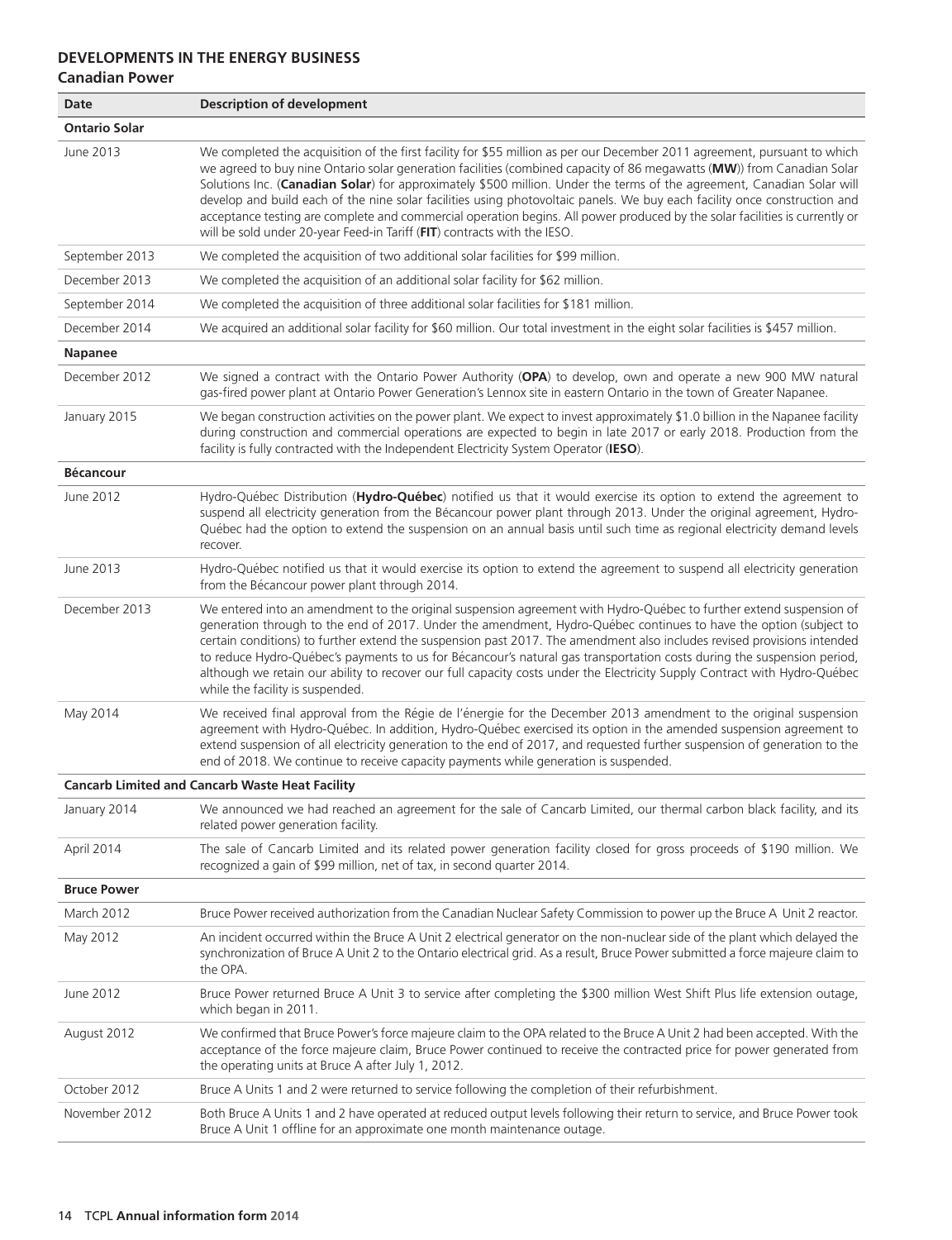| <b>Date</b>         | <b>Description of development</b>                                                                                                                                                                                                                                                                                                                                                                                                                                                                                                                                                                                                                                                                                                                                                                                                                                                                                                                                                                                                                                                      |
|---------------------|----------------------------------------------------------------------------------------------------------------------------------------------------------------------------------------------------------------------------------------------------------------------------------------------------------------------------------------------------------------------------------------------------------------------------------------------------------------------------------------------------------------------------------------------------------------------------------------------------------------------------------------------------------------------------------------------------------------------------------------------------------------------------------------------------------------------------------------------------------------------------------------------------------------------------------------------------------------------------------------------------------------------------------------------------------------------------------------|
| April 2013          | Bruce Power announced that it had reached an agreement with the OPA to extend the Bruce B floor price through to the<br>end of the decade, which is expected to coincide with the 2019 and 2020 end of life dates for the Bruce B units.                                                                                                                                                                                                                                                                                                                                                                                                                                                                                                                                                                                                                                                                                                                                                                                                                                               |
| April 2013          | Bruce Power returned Bruce A Unit 4 to service after completing an expanded life extension outage investment program,<br>which began in August 2012. It is anticipated that this investment will allow Bruce A Unit 4 to operate until at least 2021.                                                                                                                                                                                                                                                                                                                                                                                                                                                                                                                                                                                                                                                                                                                                                                                                                                  |
| March 2014          | Cameco Corporation sold its 31.6 per cent limited partnership interest in Bruce B to BPC Generation Infrastructure Trust.<br>We are considering our option to increase our Bruce B ownership percentage.                                                                                                                                                                                                                                                                                                                                                                                                                                                                                                                                                                                                                                                                                                                                                                                                                                                                               |
| Fourth Quarter 2014 | New Canadian federal legislation is expected to come into force in 2015 respecting the determination of liability and<br>compensation for a nuclear incident in Canada resulting in personal injuries and damages. This proposed legislation will<br>replace existing legislation which currently provides that the licensed operator of a nuclear facility has absolute and<br>exclusive liability and limits the liability to a maximum of \$75 million. The proposed new law is fundamentally consistent<br>with the existing regime although the maximum liability will increase to \$650 million and increase in increments over three<br>years to a maximum of \$1 billion. The operator will also be required to maintain financial assurances such as insurance in<br>the amount of the maximum liability. Our indirect subsidiary owns one third of the common shares of Bruce Power Inc., the<br>licensed operator of Bruce Power, and as such Bruce Power Inc. is subject to this liability in the event of an incident as well as<br>the legislation's other requirements. |
| <b>Sundance</b>     |                                                                                                                                                                                                                                                                                                                                                                                                                                                                                                                                                                                                                                                                                                                                                                                                                                                                                                                                                                                                                                                                                        |
| <b>July 2012</b>    | An arbitration panel decided that the Sundance A PPA should not be terminated and ordered the operator to rebuild Units 1<br>and 2. The panel also limited the operator's force majeure claim from November 20, 2011 until the units could reasonably<br>be returned to service. The operator announced that it expected the units to be returned to service in the fall of 2013. Since<br>we considered the outages to be an interruption of supply, we accrued \$188 million in pretax income between<br>December 2010 and March 2012. The outcome of the decision was that we received approximately \$138 million of this<br>amount. We recorded the \$50 million difference as a pre-tax charge to second quarter 2012 earnings, of which \$20 million<br>related to amounts accrued in 2011. We did not record further revenue or costs from the PPA until the units were returned<br>to service.                                                                                                                                                                                |
| November 2012       | An arbitration decision was reached with the arbitration panel granting partial force majeure relief to the operator with<br>respect to Sundance B Unit 3, and we reduced our equity earnings by \$11 million from the ASTC Power Partnership (ASTC)<br>to reflect the amount that will not be recovered as result of the decision. In 2010, Sundance B Unit 3 experienced an<br>unplanned outage related to mechanical failure of certain generator components and was subject to a force majeure claim<br>by the operator. The ASTC, which holds the Sundance B PPA, disputed the claim under the binding dispute resolution<br>process provided in the PPA because we did not believe the operator's claim met the test of force majeure. We therefore<br>recorded equity earnings from our 50 per cent ownership interest in ASTC as though this event were a normal plant outage.                                                                                                                                                                                                 |
| September 2013      | Sundance A Unit 1 returned to service.                                                                                                                                                                                                                                                                                                                                                                                                                                                                                                                                                                                                                                                                                                                                                                                                                                                                                                                                                                                                                                                 |
| October 2013        | Sundance A Unit 2 returned to service.                                                                                                                                                                                                                                                                                                                                                                                                                                                                                                                                                                                                                                                                                                                                                                                                                                                                                                                                                                                                                                                 |
| <b>Cartier Wind</b> |                                                                                                                                                                                                                                                                                                                                                                                                                                                                                                                                                                                                                                                                                                                                                                                                                                                                                                                                                                                                                                                                                        |
| November 2012       | We placed the second phase of the Gros-Morne wind farm project in service, completing the 590 MW, five phase Cartier<br>Wind Project in Québec. All of the power produced by Cartier Wind is sold to Hydro-Québec under 20 year PPAs.                                                                                                                                                                                                                                                                                                                                                                                                                                                                                                                                                                                                                                                                                                                                                                                                                                                  |
| <b>CrossAlta</b>    |                                                                                                                                                                                                                                                                                                                                                                                                                                                                                                                                                                                                                                                                                                                                                                                                                                                                                                                                                                                                                                                                                        |
| December 2012       | We acquired the remaining 40 per cent interests in the Crossfield Gas Storage facility and CrossAlta Gas Storage &<br>Services Ltd. (CrossAlta) marketing company from our partner for approximately \$214 million cash, net of cash acquired.<br>We now own and operate 100 per cent of the interests of CrossAlta. The acquisition added an additional 27 billion<br>cubic feet (Bcf) of working gas storage capacity to our existing portfolio in Alberta.                                                                                                                                                                                                                                                                                                                                                                                                                                                                                                                                                                                                                          |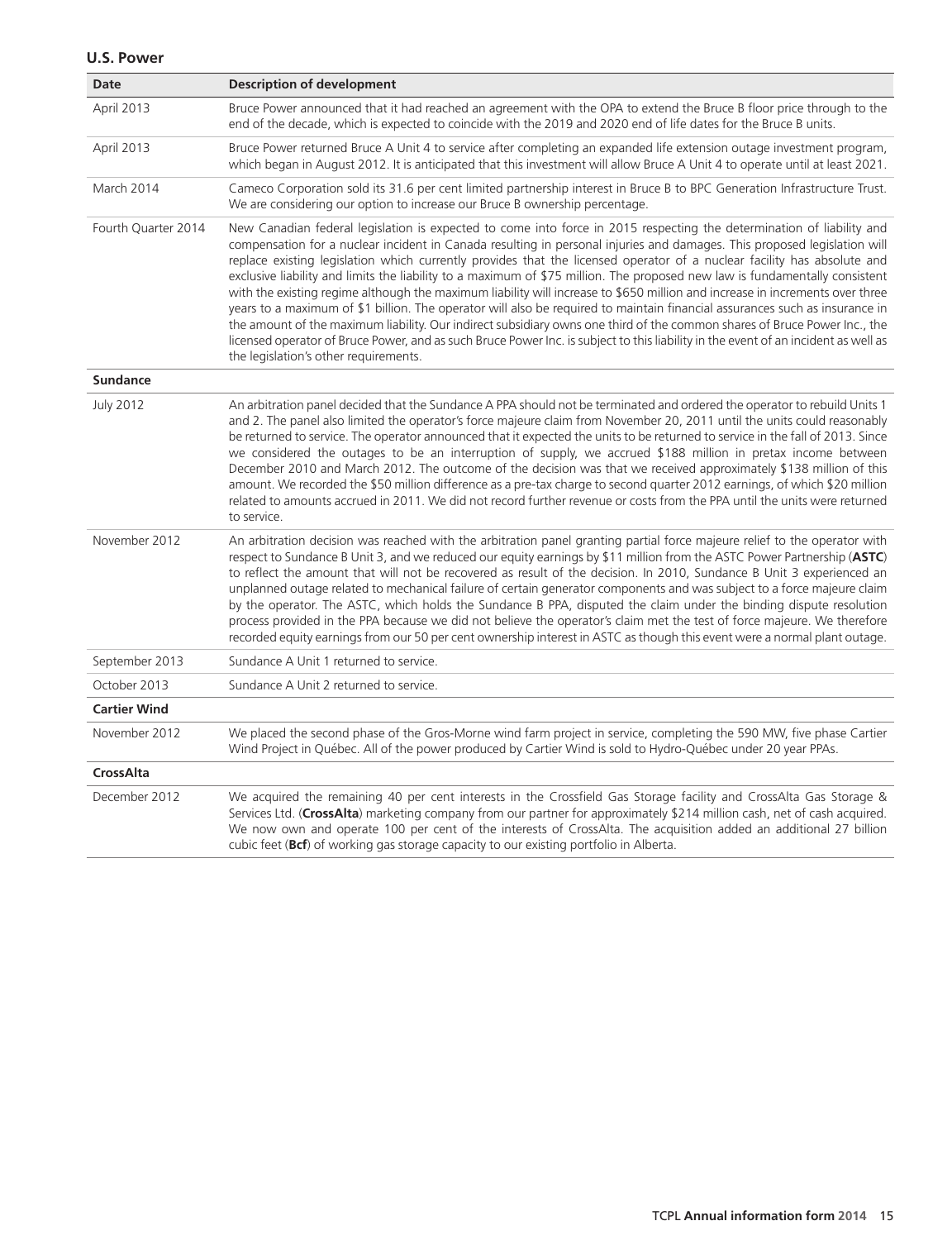| <b>Date</b>                    | <b>Description of development</b>                                                                                                                                                                                                                                                                                                                                                                                                                                                                                                                                                                                                                                                                                                                                                                                                                                                                                                                                                                                                                                |
|--------------------------------|------------------------------------------------------------------------------------------------------------------------------------------------------------------------------------------------------------------------------------------------------------------------------------------------------------------------------------------------------------------------------------------------------------------------------------------------------------------------------------------------------------------------------------------------------------------------------------------------------------------------------------------------------------------------------------------------------------------------------------------------------------------------------------------------------------------------------------------------------------------------------------------------------------------------------------------------------------------------------------------------------------------------------------------------------------------|
| Ravenswood                     |                                                                                                                                                                                                                                                                                                                                                                                                                                                                                                                                                                                                                                                                                                                                                                                                                                                                                                                                                                                                                                                                  |
| September 2014                 | The 972 MW Unit 30 at the Ravenswood Generating Station experienced an unplanned outage as a result of a problem<br>with the generator associated with the high pressure turbine. Insurance is expected to cover the repair costs and lost<br>revenues associated with the unplanned outage, which are yet to be finalized. As a result of the expected insurance<br>recoveries, net of deductibles, the Unit 30 unplanned outage is not expected to have a significant impact on our earnings<br>although the recording of earnings may not coincide with lost revenues due to timing of the anticipated insurance<br>proceeds. The unit is expected to be back in service in first half 2015.                                                                                                                                                                                                                                                                                                                                                                  |
| <b>New York power business</b> |                                                                                                                                                                                                                                                                                                                                                                                                                                                                                                                                                                                                                                                                                                                                                                                                                                                                                                                                                                                                                                                                  |
| June 2012                      | In 2011, spot prices for capacity sales in the New York Zone J Market were negatively impacted by the manner in which the<br>New York Independent System Operator (NYISO) applied pricing rules for a power plant that had recently began service in<br>this market. We jointly filed two formal complaints with the FERC challenging how the NYISO applied its buy-side<br>mitigation rules affecting bidding criteria associated with two new power plants that began service in the New York Zone J<br>markets during the summer of 2011. In June 2012, the FERC addressed the first complaint, indicating it would take steps to<br>increase transparency and accountability for future mitigation exemption tests (MET) and decisions.                                                                                                                                                                                                                                                                                                                      |
| September 2012                 | The FERC granted an order on the second complaint, directing the NYISO to retest the two new power plants as well as a<br>transmission project currently under construction using an amended set of assumptions to more accurately perform the<br>MET calculations, in accordance with existing rules and tariff provisions. The recalculation was completed in<br>November 2012 and it was determined that one of the plants not owned by us had been granted an exemption in error.<br>That exemption was revoked and the plant is now required to offer its capacity at a floor price which put upward pressure<br>on capacity auction prices since December 2012. The order was prospective only and has no impact on capacity prices for<br>prior periods.                                                                                                                                                                                                                                                                                                  |
| January 2014                   | Capacity prices in the New York market are established through a series of forward auctions and utilize a demand curve<br>administered price for purposes of setting the monthly spot price. The demand curve, among other inputs, uses<br>assumptions with respect to the expected cost of the most likely peaking generation technology applicable to new entrants<br>to the market. In January 2014, the FERC accepted a new rate for the demand curve that was filed by NYISO as part of its<br>triennial Demand Curve Reset (DCR) process. The filing changed the generation technology used in the DCR versus that<br>used during the last reset process for New York City Zone J where Ravenswood operates. This new assumption has the<br>potential to negatively affect Zone J capacity prices in 2015 and 2016. Additionally, another recent FERC decision affecting<br>future capacity auctions in New England Power Pool (NEPOOL) may potentially improve capacity price conditions in 2018<br>and beyond for our assets that are located in NEPOOL. |
| Fourth Quarter 2014            | Average New York Zone J spot capacity prices were approximately 27 per cent higher in 2014 than in 2013. The increase in<br>spot prices and the impact of hedging activities resulted in higher realized capacity prices in New York in 2014.                                                                                                                                                                                                                                                                                                                                                                                                                                                                                                                                                                                                                                                                                                                                                                                                                    |

### **Natural Gas Storage**

| Date       | Description of development                                                                                                                                                                                                                                                                                                                                                                                                       |
|------------|----------------------------------------------------------------------------------------------------------------------------------------------------------------------------------------------------------------------------------------------------------------------------------------------------------------------------------------------------------------------------------------------------------------------------------|
| April 2014 | We terminated a 38 Bcf long-term natural gas storage contract in Alberta with Niska Gas Storage. The contract contained<br>provisions allowing for possible early termination. As a result, we recorded an after tax charge of \$32 million in 2014. We<br>have re-contracted for new natural gas storage services in Alberta with Niska Gas Storage starting May 1, 2014 for a<br>six-year period and a reduced average volume. |

Further information about developments in the Energy business can be found in the MD&A in the *About our business – Strategy, Energy – Results, Energy – Outlook, Energy – Understanding the Energy business* and *Energy – Significant Events* sections, which sections of the MD&A are incorporated by reference herein.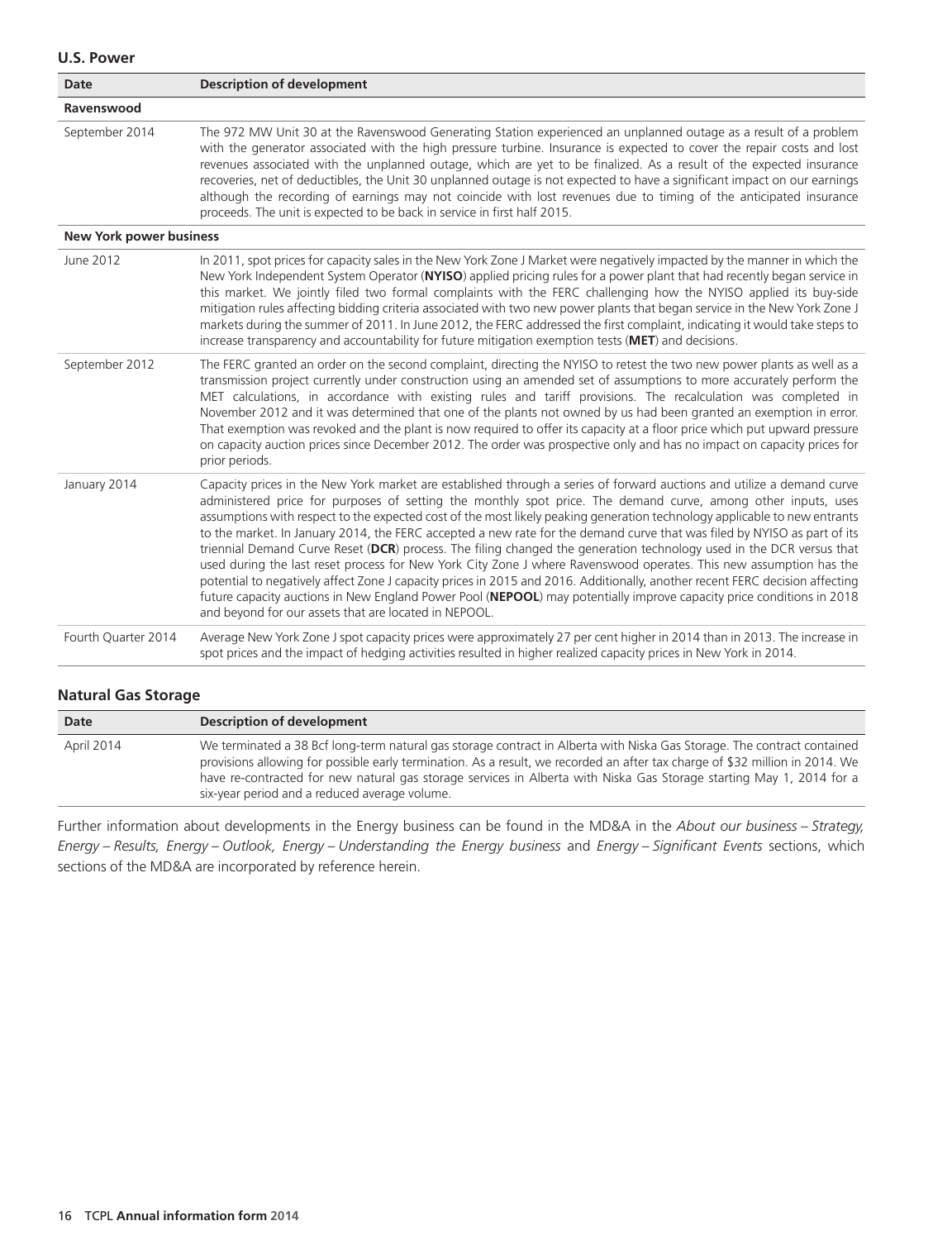# Business of TCPL

We are a leading North American energy infrastructure company focused on Natural Gas Pipelines, Liquids Pipelines and Energy. At Year End and for the year then ended, Natural Gas Pipelines accounted for approximately 48 per cent of revenues and 44 per cent of our total assets, Liquids Pipelines accounted for approximately 15 per cent of revenues and 26 per cent of our total assets, and Energy accounted for approximately 37 per cent of revenues and 23 per cent of our total assets. The following table shows our revenues from operations by segment, classified geographically, for the years ended December 31, 2014 and 2013.

| <b>Revenues from operations</b> (millions of dollars) | 2014        | 2013                     |
|-------------------------------------------------------|-------------|--------------------------|
| <b>Natural Gas Pipelines</b>                          |             |                          |
| Canada - Domestic                                     | \$2,672     | \$2,718                  |
| Canada - Export <sup>(1)</sup>                        | 881         | 598                      |
| <b>United States</b>                                  | 1,163       | 1,069                    |
| Mexico                                                | 197         | 112                      |
|                                                       | 4,913       | 4,497                    |
| <b>Liquids Pipelines</b>                              |             |                          |
| Canada - Domestic                                     |             |                          |
| Canada - Export <sup>(1)</sup>                        | 432         | 399                      |
| <b>United States</b>                                  | 1,115       | 725                      |
|                                                       | 1,547       | 1,124                    |
| Energy $^{(2)}$                                       |             |                          |
| Canada - Domestic                                     | 1,349       | 1,941                    |
| Canada - Export <sup>(1)</sup>                        | $\mathbf 1$ | $\overline{\phantom{m}}$ |
| <b>United States</b>                                  | 2,375       | 1,235                    |
|                                                       | 3,725       | 3,176                    |
| Total revenues <sup>(3)</sup>                         | \$10,185    | \$8,797                  |

(1) Exports include pipeline revenues attributable to Canadian Pipeline and power deliveries to U.S. markets.

(2) Revenues include sales of natural gas.

(3) Revenues are attributed to countries based on country of origin of product or service.

The following is a description of each of TCPL's three main areas of operations.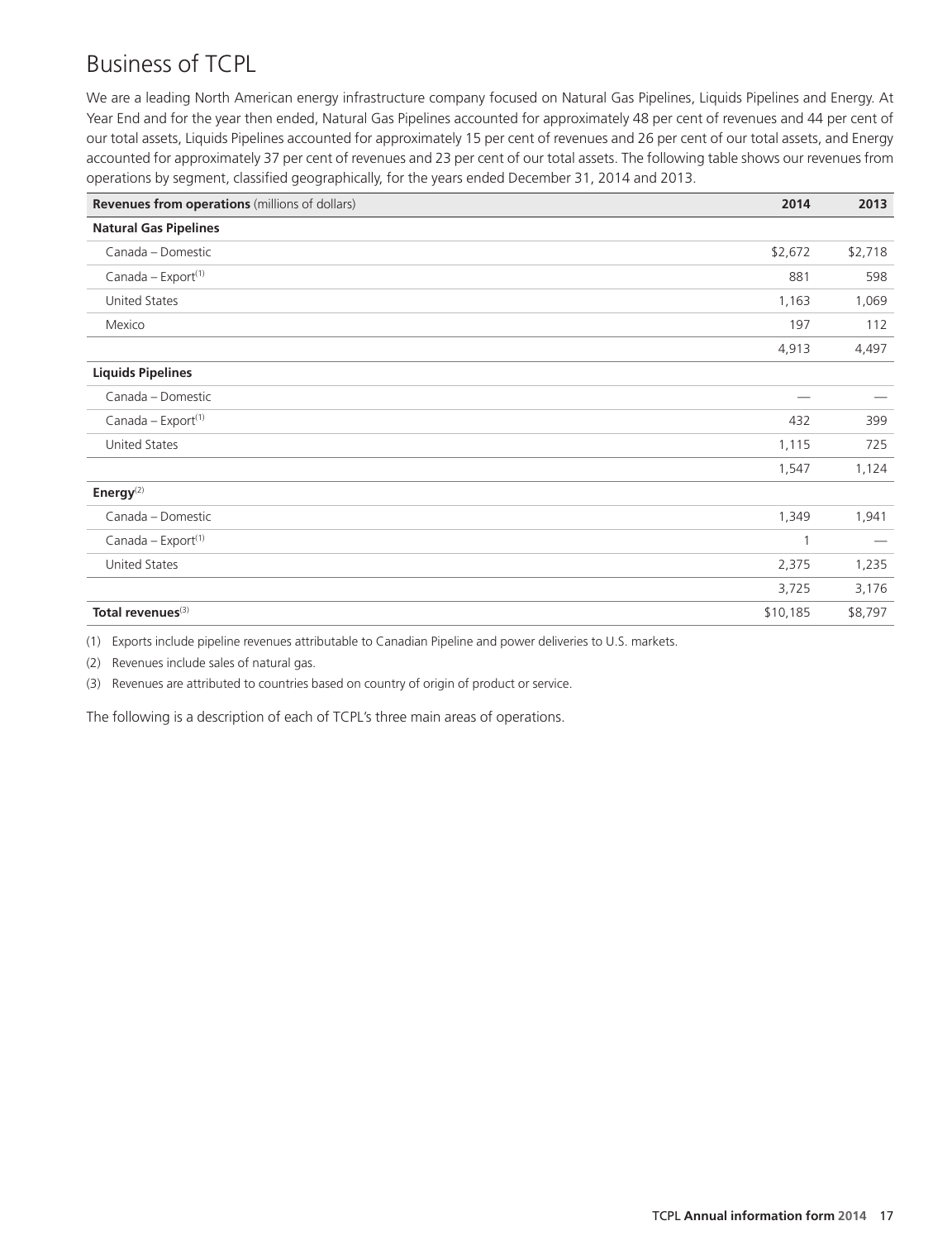### **NATURAL GAS PIPELINES BUSINESS**

Our natural gas pipeline network transports natural gas to local distribution companies, power generation facilities and other businesses across Canada, the U.S. and Mexico. We also have regulated natural gas storage facilities in Michigan.

We are the operator of all of the following natural gas pipelines and regulated natural gas storage assets except for Iroquois.

|                                     | Length                                | <b>Description</b>                                                                                                                                                                                                                                                                                                                                                                                                      | <b>Effective</b><br>Ownership |
|-------------------------------------|---------------------------------------|-------------------------------------------------------------------------------------------------------------------------------------------------------------------------------------------------------------------------------------------------------------------------------------------------------------------------------------------------------------------------------------------------------------------------|-------------------------------|
| <b>Canadian pipelines</b>           |                                       |                                                                                                                                                                                                                                                                                                                                                                                                                         |                               |
| <b>NGTL System</b>                  | 24,525 km<br>(15,239 miles)           | Receives, transports and delivers natural gas within Alberta and B.C.,<br>and connects with the Canadian Mainline, Foothills system and third-<br>party pipelines                                                                                                                                                                                                                                                       | 100%                          |
| Canadian Mainline                   | 14,114 km<br>(8,770 miles)            | Transports natural gas from the Alberta/Saskatchewan border and the<br>Ontario/U.S. border to serve eastern Canada and interconnects the U.S.                                                                                                                                                                                                                                                                           | 100%                          |
| Foothills                           | 1,241 km<br>$(771$ miles)             | Transports natural gas from central Alberta to the U.S. border for export<br>to the U.S. Midwest, Pacific northwest, California and Nevada                                                                                                                                                                                                                                                                              | 100%                          |
| Trans Québec & Maritimes<br>(TQM)   | 572 km<br>$(355$ miles)               | Connects with Canadian Mainline near the Ontario/Québec border to<br>transport natural gas to the Montréal to Québec City corridor, and<br>connects with the Portland pipeline system that serves the northeast<br>U.S.                                                                                                                                                                                                 | 50%                           |
| <b>U.S. pipelines</b>               |                                       |                                                                                                                                                                                                                                                                                                                                                                                                                         |                               |
| <b>ANR</b><br>Pipeline<br>Storage   | 15,109 km<br>(9,388 miles)<br>250 Bcf | Transports natural gas from supply basins to markets throughout the<br>mid-west and south to the Gulf of Mexico.<br>Provides regulated underground natural gas storage service from<br>facilities located in Michigan                                                                                                                                                                                                   | 100%                          |
| <b>Bison</b>                        | 487 km<br>(303 miles)                 | Transports natural gas from the Powder River Basin in Wyoming to<br>Northern Border in North Dakota. We effectively own 28.3 per cent of<br>the system through our interest in TC PipeLines, LP                                                                                                                                                                                                                         | 28.3%                         |
| Gas Transmission Northwest<br>(GTN) | 2,178 km<br>$(1,353$ miles)           | Transports natural gas from the WCSB and the Rocky Mountains to<br>Washington, Oregon and California. Connects with Tuscarora and<br>Foothills. We effectively own 49.8 per cent of the system through the<br>combination of our 30 per cent direct ownership interest and our<br>28.3 per cent interest in TC PipeLines, LP                                                                                            | 49.8%                         |
| Great Lakes                         | 3,404 km<br>$(2, 115$ miles)          | Connects with the Canadian Mainline near Emerson, Manitoba and<br>St Clair, Ontario, plus interconnects with ANR at Crystal Falls and<br>Farwell in Michigan, to transport natural gas to eastern Canada, and<br>the U.S. upper Midwest. We effectively own 66.7 per cent of the system<br>through the combination of our 53.6 per cent direct ownership interest<br>and our 28.3 per cent interest in TC PipeLines, LP | 66.7%                         |
| Iroquois                            | 666 km<br>$(414$ miles)               | Connects with Canadian Mainline near Waddington, New York to<br>deliver natural gas to customers in the U.S. northeast                                                                                                                                                                                                                                                                                                  | 44.5%                         |
| North Baja                          | 138 km<br>(86 miles)                  | Transports natural gas between Arizona and California, and connects<br>with a third-party pipeline on the California/Mexico border. We<br>effectively own 28.3 per cent of the system through our interest in<br>TC PipeLines, LP                                                                                                                                                                                       | 28.3%                         |
| Northern Border                     | 2,265 km<br>$(1,407$ miles)           | Transports WCSB and Rockies natural gas with connections to Foothills<br>and Bison to U.S. Midwest markets. We effectively own 14.2 per cent of<br>the system through our 28.3 per cent interest in TC PipeLines, LP                                                                                                                                                                                                    | 14.2%                         |
| Portland                            | 474 km<br>$(295$ miles)               | Connects with TQM near East Hereford, Québec, to deliver natural gas<br>to customers in the U.S. northeast                                                                                                                                                                                                                                                                                                              | 61.7%                         |
| Tuscarora                           | 491 km<br>$(305$ miles)               | Transports natural gas from GTN at Malin, Oregon to markets in<br>northeastern California and northwestern Nevada. We effectively own<br>28.3 per cent of the system through our interest in TC PipeLines, LP                                                                                                                                                                                                           | 28.3%                         |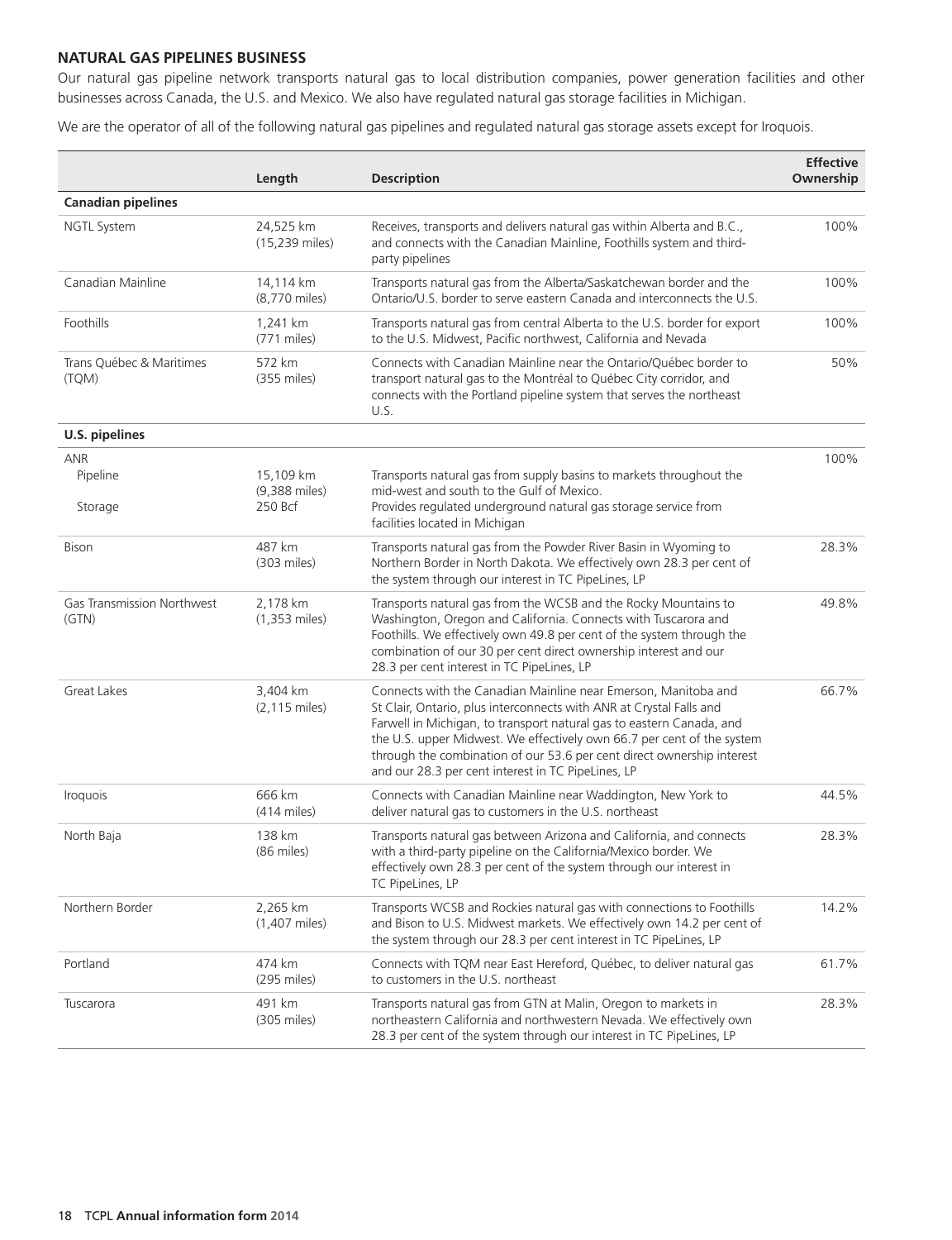|                                | Length                           | <b>Description</b>                                                                                                                                                                                                                                                                                     | <b>Effective</b><br>Ownership |
|--------------------------------|----------------------------------|--------------------------------------------------------------------------------------------------------------------------------------------------------------------------------------------------------------------------------------------------------------------------------------------------------|-------------------------------|
| TC Offshore                    | 958 km<br>(595 miles)            | Gathers and transports natural gas within the Gulf of Mexico with<br>subsea pipeline and seven offshore platforms to connect in Louisiana<br>with our ANR pipeline system                                                                                                                              | 100%                          |
| <b>Mexican pipelines</b>       |                                  |                                                                                                                                                                                                                                                                                                        |                               |
| Guadalajara                    | 310 km<br>$(193$ miles)          | Transports natural gas from Manzanillo, Colima to Guadalajara, Jalisco                                                                                                                                                                                                                                 | 100%                          |
| Tamazunchale                   | 365 km<br>$(227 \text{ miles})$  | Transports natural gas from Naranjos, Veracruz in east central Mexico to<br>Tamazunchale, San Luis Potosi and on to to El Sauz, Queretaro                                                                                                                                                              | 100%                          |
| <b>Under construction</b>      |                                  |                                                                                                                                                                                                                                                                                                        |                               |
| Mazatlan Pipeline              | 413 km<br>$(257$ miles)          | To deliver natural gas from El Oro to Mazatlan, Sinaloa in Mexico. Will<br>connect to the Topolobampo Pipeline at El Oro                                                                                                                                                                               | 100%                          |
| Topolobampo Pipeline           | 530 km<br>$(329 \text{ miles})$  | To deliver natural gas to Topolobampo, Sinaloa, from interconnects with<br>third-party pipelines in El Oro, Sinaloa and El Encino, Chihuahua in<br>Mexico                                                                                                                                              | 100%                          |
| In development                 |                                  |                                                                                                                                                                                                                                                                                                        |                               |
| Alaska LNG Pipeline            | 1,448 km*<br>(900 miles)         | To transport natural gas from Prudhoe Bay to LNG facilities in Nikiski,<br>Alaska                                                                                                                                                                                                                      | 25%                           |
| Coastal GasLink                | 670 km*<br>$(416$ miles)         | To deliver natural gas from the Montney gas producing region at an<br>expected interconnect on NGTL near Dawson Creek, B.C. to LNG<br>Canada's proposed LNG facility near Kitimat, B.C.                                                                                                                | 100%                          |
| Prince Rupert Gas Transmission | 900 km*<br>(559 miles)           | To deliver natural gas from the North Montney gas producing region at<br>an expected interconnect on NGTL near Fort St. John, B.C. to the<br>proposed Pacific Northwest LNG facility near Prince Rupert, B.C.                                                                                          | 100%                          |
| North Montney Mainline         | 301 km*<br>$(187$ miles)         | An extension of the NGTL System to receive natural gas from the North<br>Montney gas producing region and connect to NGTL's existing<br>Groundbirch Mainline and the proposed Prince Rupert Gas Transmission<br>project                                                                                | 100%                          |
| Merrick Mainline               | 260 km*<br>$(161$ miles)         | To deliver natural gas from NGTL's existing Groundbirch Mainline near<br>Dawson Creek, B.C. to its end point near the community of Summit<br>Lake, B.C.                                                                                                                                                | 100%                          |
| Eastern Mainline               | 245 km*<br>$(152 \text{ miles})$ | Various pipeline and compression facilities added in the Eastern Triangle<br>of the Canadian Mainline to meet the requirements of the existing<br>shippers as well as new firm service requirements following the<br>conversion of components of the Mainline to facilitate the Energy East<br>project | 100%                          |
| **NGTL 2016/17 Facilities**    | 540 km*<br>$(336$ miles)         | The expansion program comprised of 21 integrated projects of pipes,<br>compression and metering to meet new incremental firm service<br>requests on the NGTL System                                                                                                                                    | 100%                          |

\* Pipe lengths are estimates as final route is still under design

Further information about our pipeline holdings, developments and opportunities and significant regulatory developments which relate to Natural Gas Pipelines can be found in the MD&A in the *Natural Gas Pipelines – Results, Natural Gas Pipelines – Understanding the Natural Gas Pipelines Business* and *Natural Gas Pipelines – Significant Events* sections, which sections of the MD&A are incorporated by reference herein.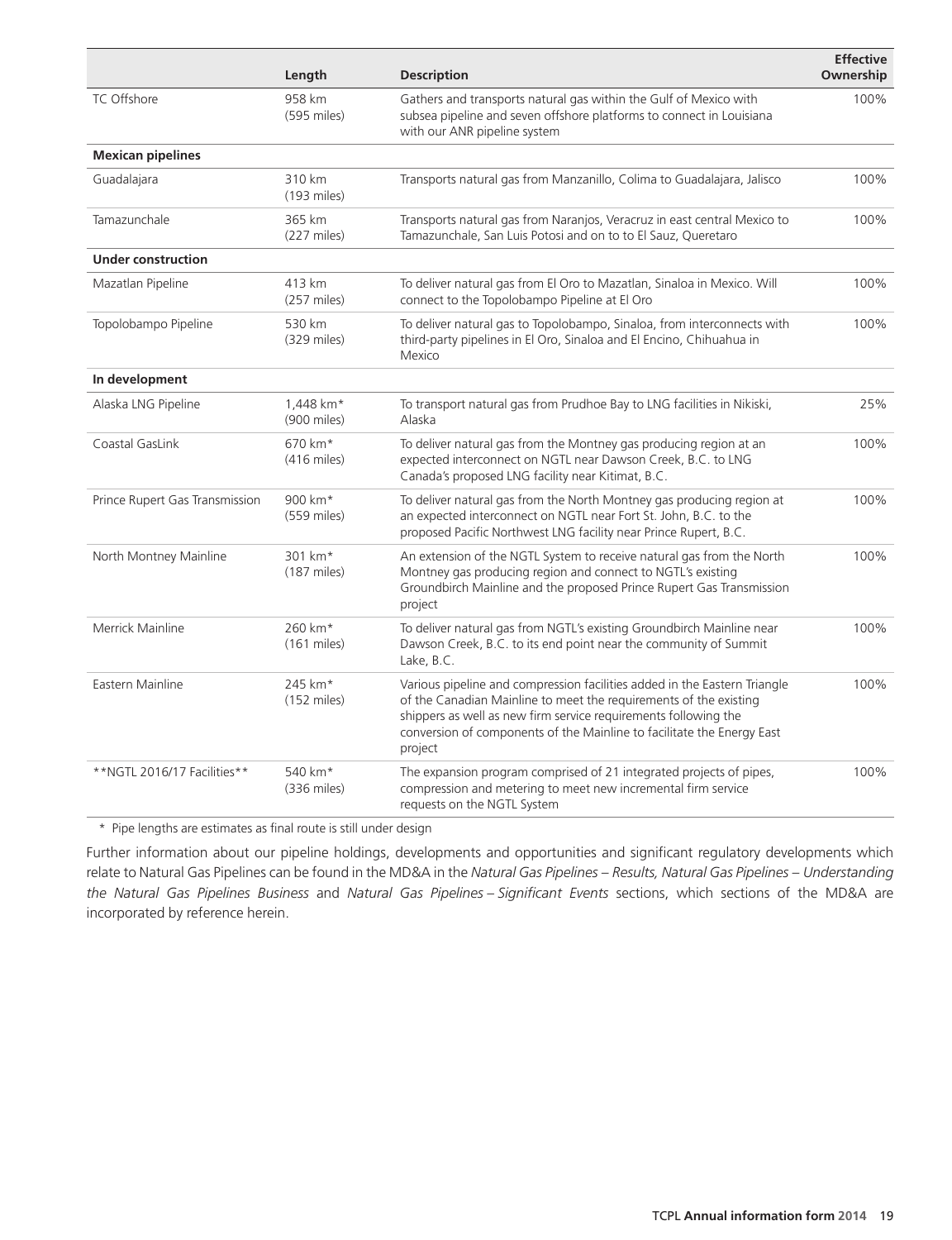### **LIQUIDS PIPELINES BUSINESS**

Our existing liquids pipeline infrastructure connects Alberta and U.S. crude oil supplies to U.S. refining markets in Illinois, Oklahoma and Texas, as well as connecting U.S. crude oil supplies from the Cushing, Oklahoma hub to refining markets in the U.S. Gulf Coast. Our proposed future pipeline infrastructure would also connect Canadian and U.S. crude oil supplies to refining markets in eastern Canada and overseas export markets, expand Canadian and U.S. crude oil to U.S. markets and connect condensate supplies to U.S. and Canadian markets.

We are the operator of all of the following pipelines and properties.

|                                         | Length                          | <b>Description</b>                                                                                                                                                               | Ownership |
|-----------------------------------------|---------------------------------|----------------------------------------------------------------------------------------------------------------------------------------------------------------------------------|-----------|
| <b>Liquids pipelines</b>                |                                 |                                                                                                                                                                                  |           |
| Keystone Pipeline System                | 4,247 km<br>(2,639 miles)       | Transports crude oil from Hardisty, Alberta, to U.S. markets at Wood River<br>and Patoka Illinois, Cushing, Oklahoma, and Port Arthur, Texas                                     | 100%      |
| Cushing Marketlink                      |                                 | Transports crude oil from the market hub at Cushing, Oklahoma to the Port<br>Arthur, Texas refining market on facilities that form part of the Keystone<br>Pipeline System       | 100%      |
| <b>Under construction</b>               |                                 |                                                                                                                                                                                  |           |
| Houston Lateral and Houston<br>Terminal | 77 km<br>(48 miles)             | To extend the Keystone Pipeline System to the Houston, Texas refining<br>market                                                                                                  | 100%      |
| Keystone Hardisty Terminal              |                                 | Crude oil terminal located at Hardisty, Alberta, providing western Canadian<br>producers with crude oil batch accumulation tankage and access to the<br>Keystone Pipeline System | 100%      |
| <b>Grand Rapids Pipeline</b>            | 460 km<br>$(287$ miles)         | To transport crude oil and diluent between the producing area northwest of<br>Fort McMurray, Alberta and the Edmonton/Heartland, Alberta market<br>region                        | 50%       |
| Northern Courier Pipeline               | 90 km<br>(56 miles)             | To transport bitumen and diluent between the Fort Hills mine site and<br>Suncor Energy's terminal located north of Fort McMurray, Alberta                                        | 100%      |
| In development                          |                                 |                                                                                                                                                                                  |           |
| <b>Bakken Marketlink</b>                |                                 | To transport crude oil from the Williston Basin producing region in North<br>Dakota and Montana to Cushing, Oklahoma on facilities that form part of<br>Keystone XL              | 100%      |
| Keystone XL                             | 1,897 km<br>$(1, 179$ miles)    | To transport crude oil from Hardisty, Alberta to Steele City, Nebraska to<br>expand capacity of the Keystone Pipeline System                                                     | 100%      |
| Heartland Pipeline and TC<br>Terminals  | 200 km<br>$(125 \text{ miles})$ | Terminal and pipeline facilities to transport crude oil from the<br>Edmonton/Heartland, Alberta region to facilities in Hardisty, Alberta                                        | 100%      |
| <b>Energy East Pipeline</b>             | 4,600 km<br>(2,850 miles)       | To transport crude oil from western Canada to eastern Canadian refineries<br>and export markets                                                                                  | 100%      |
| <b>Upland Pipeline</b>                  | 460 km<br>$(285 \text{ miles})$ | To transport crude oil from, and between, multiple points in North Dakota<br>and interconnect with the Energy East Pipeline at Moosomin,<br>Saskatchewan                         | 100%      |

Further information about our pipeline holdings, developments and opportunities and significant regulatory developments which relate to Liquids Pipelines can be found in the MD&A in the *Liquids Pipelines – Results, Liquids Pipelines – Understanding the Liquids Pipelines business* and *Liquids Pipelines – Significant Events* sections, which sections of the MD&A are incorporated by reference herein.

### **REGULATION OF THE NATURAL GAS AND LIQUIDS PIPELINES BUSINESSES**

### **Canada**

### *Natural Gas Pipelines*

The Canadian Mainline, NGTL System and most of the other Canadian pipelines owned or operated by TransCanada (collectively, the **Systems**) are regulated by the NEB under the *National Energy Board Act* (Canada). The NEB regulates the construction and operation of facilities, and the terms and conditions of services, including rates, for the Company's Canadian regulated natural gas transmission systems.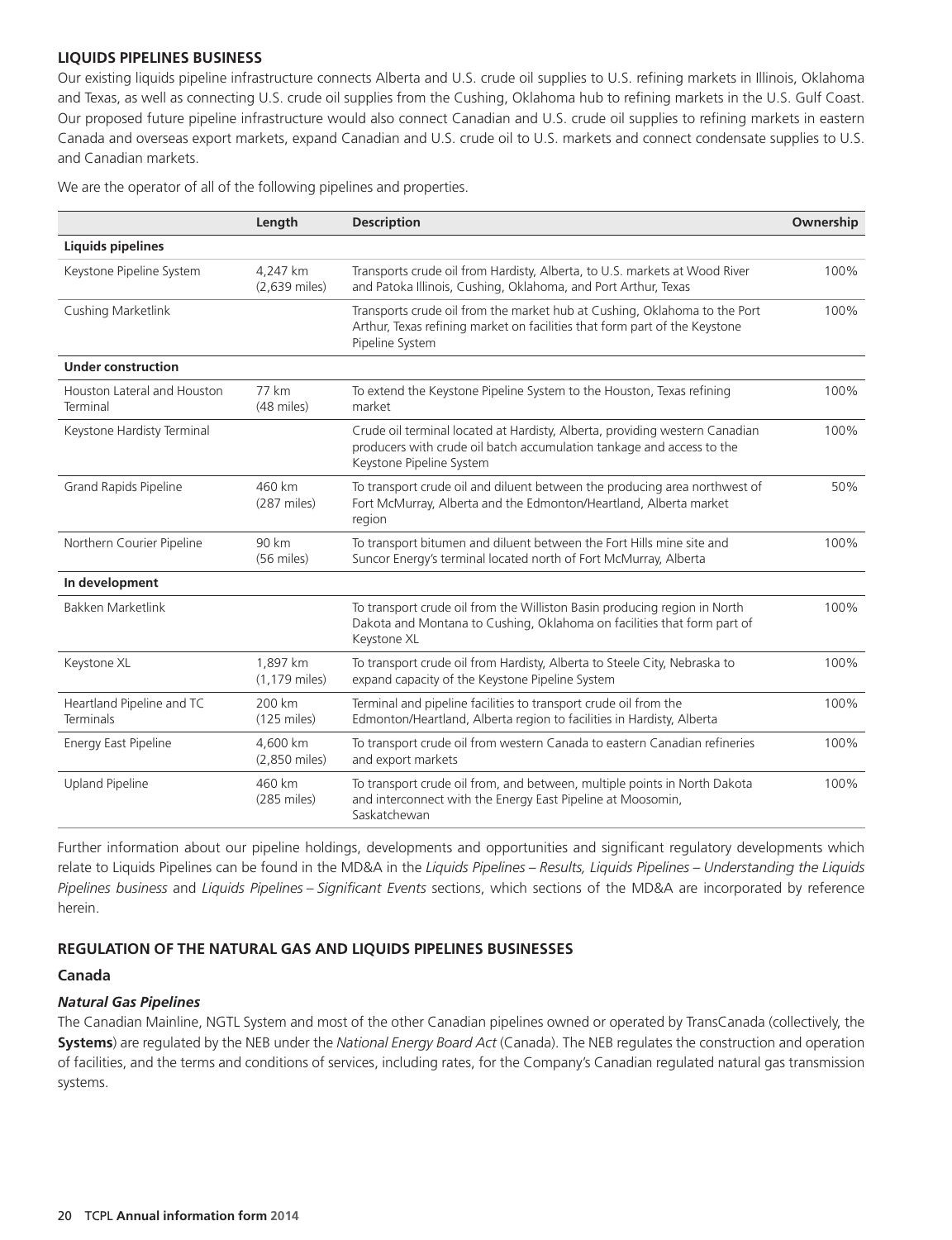The NEB generally sets tolls that provide TransCanada the opportunity to recover costs of transporting natural gas, including the return of capital (depreciation) and return on the average investment base for each of the Systems. Generally, Canadian natural gas pipelines request the NEB to approve the pipeline's cost of service and tolls once a year, and recover or refund the variance between actual and expected revenues and costs in future years. The Canadian Mainline, however, operates under a fixed toll arrangement for its longer term firm transportation service and has the flexibility to price its shorter term and discretionary services in order to maximize its revenue. Further information relating to the decision from the NEB regarding the Canadian Restructuring Proposal as well as the LDC Settlement can be found in the *General Developments of the business – Developments in the Natural Gas Pipelines business – Canadian Mainline, Tolls and Tariff Applications (LDC Settlement)* section above.

New facilities on or associated with the Systems are approved by the NEB before construction begins and the NEB regulates the operations of each of the Systems. Net earnings of the Systems may be affected by changes in investment base, the allowed ROE, and any incentive earnings.

### *Natural Gas Pipelines Projects*

The Coastal GasLink and PRGT projects are being proposed and developed primarily under the regulatory regime administered by the OGC and the EAO. The OGC is responsible for overseeing oil and gas operations in B.C., including exploration, development, pipeline transportation and reclamation. The EAO is an agency that manages the review of proposed major projects in B.C., as required by the B.C. *Environmental Assessment Act*.

### *Liquids Pipelines*

The NEB regulates the terms and conditions of service, including rates, facilities and the physical operation of the Canadian portion of the Keystone Pipeline System.

### *Liquids Pipelines Projects*

TC Terminals, Northern Courier Pipeline, and Grand Rapids Pipeline were approved by the AER in February, July and October 2014 respectively. All three projects are currently under construction. The Heartland Pipeline application is currently under regulatory review by the AER. The AER administers approvals required to construct and operate the pipelines and associated facilities in accordance with *Directive 56*, approvals to obtain land access under the *Public Land Act,* and environmental approvals under the *Environmental and Protection Enhancement Act*.

Energy East Pipeline is being proposed and developed under the regulatory regime administered by the NEB.

### **United States**

### *Natural Gas Pipelines*

TransCanada's wholly owned and partially owned U.S. pipelines are considered *natural gas companies* operating under the provisions of the *Natural Gas Act of 1938* and the *Natural Gas Policy Act of 1978*, and are subject to the jurisdiction of the FERC. *The Natural Gas Act of 1938* grants the FERC authority over the construction and operation of pipelines and related facilities. The FERC also has authority to regulate rates for natural gas transportation and interstate commerce. The ANR System's natural gas storage facilities in Michigan are also regulated by FERC.

#### *Liquids Pipelines*

The FERC regulates the terms and conditions of service, including transportation rates, of interstate liquids pipelines, including the U.S. portion of the Keystone Pipeline System and Cushing Marketlink. The siting and construction of pipeline facilities are regulated by the specific state commissions where the pipeline crosses. Pipeline safety is regulated by the U.S. Department of Transportation Pipeline and Hazardous Materials Safety Administration. Liquids pipelines that cross the international border between Canada and the United States, such as the Keystone Pipeline System and the proposed Keystone XL project, are required to obtain a Presidential Permit from the DOS.

#### **Mexico**

#### *Natural Gas Pipelines*

TransCanada's pipelines in Mexico are regulated by the Comisión Reguladora de Energía or Energy Regulatory Commission who approve construction of new pipeline facilities and ongoing operations of the infrastructure. Our Mexican pipelines have approved tariffs, services and related rates, however, the contracts underpinning the construction and operation of the facilities are long-term negotiated fixed rate contracts. These rates are only subject to change under specific circumstances such as certain types of force majeure events or changes in law.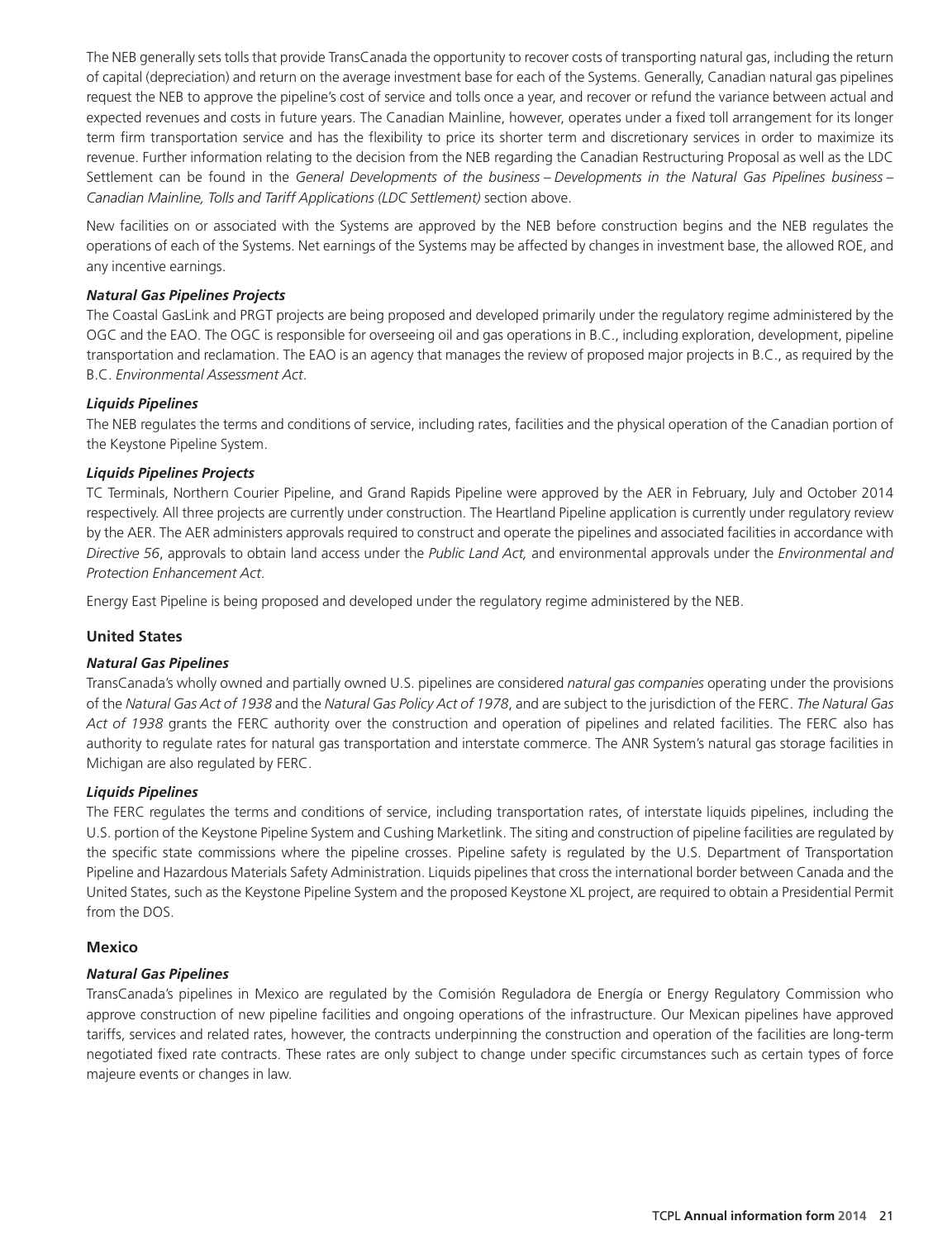### **ENERGY BUSINESS**

Our Energy business includes a portfolio of power generation assets in Canada and the U.S., and unregulated natural gas storage assets in Alberta.

We own, control or are developing generation capacity powered by natural gas, nuclear, coal, hydro, wind and solar assets. Our power business in Canada is mainly located in Alberta, Ontario and Quebec. Our power business in the U.S. is located in New York, ´ New England, and Arizona. The assets are largely supported by long-term contracts and some represent low-cost baseload generation, while others are critically located, essential capacity.

We conduct wholesale and retail electricity marketing and trading throughout North America from our offices in Alberta, Ontario and Massachusetts to actively manage our commodity exposure and provide higher returns.

We own or control unregulated natural gas storage capacity in Alberta and regulated natural gas storage in Michigan (part of the Natural Gas Pipelines segment).

We are the operator of all of our Energy assets, except for the Sheerness, Sundance A and Sundance B PPAs, Cartier Wind, Bruce A and B and Portlands Energy.

|                                                                                                          | Generating<br>capacity |                     |                               |                                               |           |
|----------------------------------------------------------------------------------------------------------|------------------------|---------------------|-------------------------------|-----------------------------------------------|-----------|
|                                                                                                          | (MW)                   | <b>Type of fuel</b> | <b>Description</b>            | Location                                      | Ownership |
| <b>Canadian Power</b><br>8,037 MW of power generation capacity (including facilities under construction) |                        |                     |                               |                                               |           |
| <b>Western Power</b><br>2,609 MW of power supply in Alberta and the western U.S.                         |                        |                     |                               |                                               |           |
| Bear Creek                                                                                               | 80                     | natural gas         | Cogeneration plant            | Grande Prairie, Alberta                       | 100%      |
| Carseland                                                                                                | 80                     | natural gas         | Cogeneration plant            | Carseland, Alberta                            | 100%      |
| Coolidge <sup>(1)</sup>                                                                                  | 575                    | natural gas         | Simple-cycle peaking facility | Coolidge, Arizona                             | 100%      |
| Mackay River                                                                                             | 165                    | natural gas         | Cogeneration plant            | Fort McMurray, Alberta                        | 100%      |
| Redwater                                                                                                 | 40                     | natural gas         | Cogeneration plant            | Redwater, Alberta                             | 100%      |
| Sheerness PPA                                                                                            | 756                    | coal                | Output contracted under PPA   | Hanna, Alberta                                | 100%      |
| Sundance A PPA                                                                                           | 560                    | coal                | Output contracted under PPA   | Wabamun, Alberta                              | 100%      |
| Sundance B PPA (Owned by<br>ASTC Power Partnership <sup>(2)</sup> )                                      | $353^{(3)}$            | coal                | Output contracted under PPA   | Wabamun, Alberta                              | 50%       |
| <b>Eastern Power</b><br>2,939 MW of power generation capacity (including facilities under construction)  |                        |                     |                               |                                               |           |
| Bécancour                                                                                                | 550                    | natural gas         | Cogeneration plant            | Trois-Rivières, Québec                        | 100%      |
| Cartier Wind                                                                                             | $365^{(3)}$            | wind                | Five wind power projects      | Gaspésie, Québec                              | 62%       |
| Grandview                                                                                                | 90                     | natural gas         | Cogeneration plant            | Saint John,<br>New Brunswick                  | 100%      |
| <b>Halton Hills</b>                                                                                      | 683                    | natural gas         | Combined-cycle plant          | Halton Hills, Ontario                         | 100%      |
| Portlands Energy                                                                                         | $275^{(3)}$            | natural gas         | Combined-cycle plant          | Toronto, Ontario                              | 50%       |
| Ontario Solar                                                                                            | 76                     | solar               | Eight solar facilities        | Southern Ontario and<br>New Liskeard, Ontario | 100%      |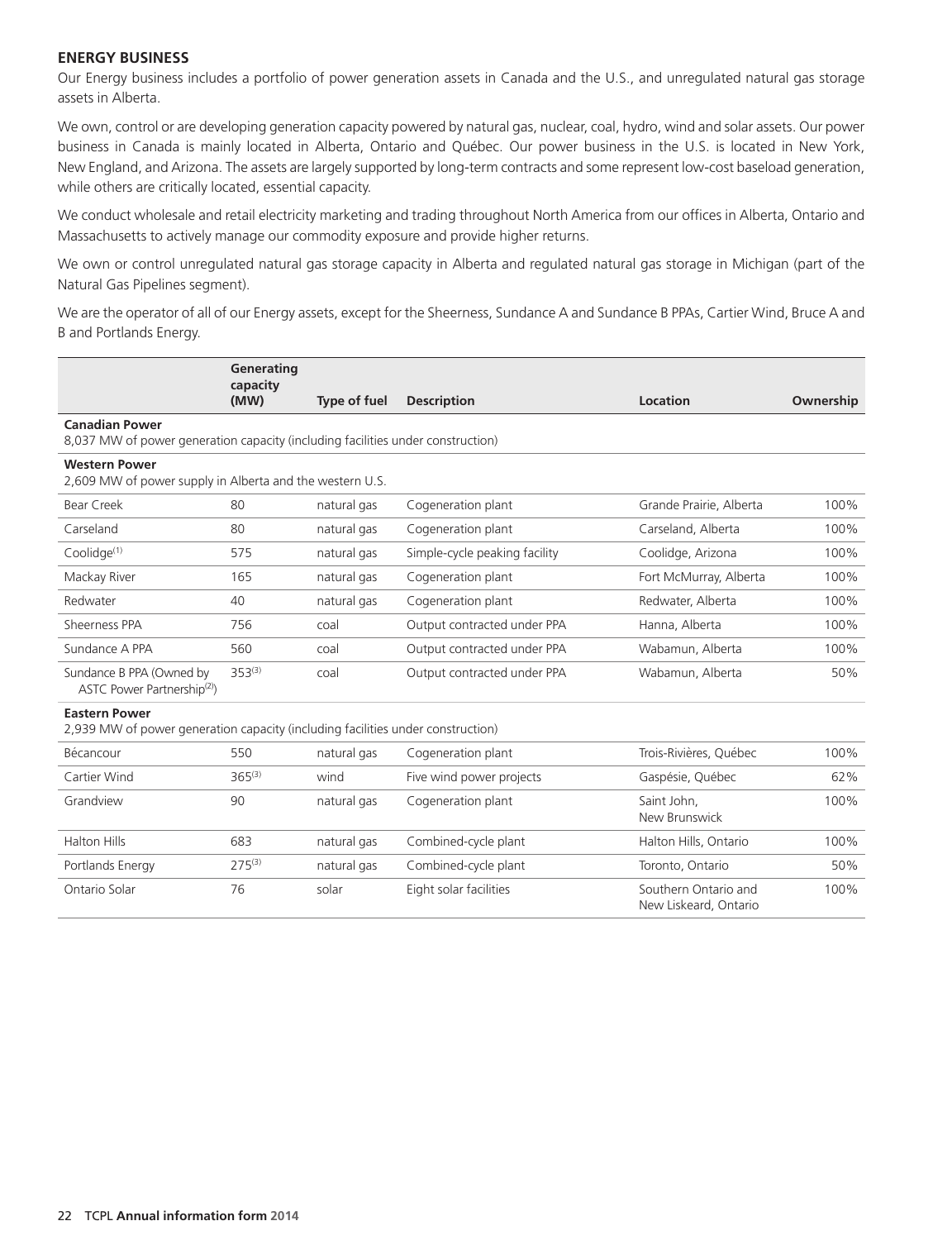|                                                                                               | Generating<br>capacity |                        |                                                                                                                                    |                                                                                                |           |
|-----------------------------------------------------------------------------------------------|------------------------|------------------------|------------------------------------------------------------------------------------------------------------------------------------|------------------------------------------------------------------------------------------------|-----------|
|                                                                                               | (MW)                   | <b>Type of fuel</b>    | <b>Description</b>                                                                                                                 | Location                                                                                       | Ownership |
| <b>Bruce Power</b><br>2,489 MW of power generation capacity through eight nuclear power units |                        |                        |                                                                                                                                    |                                                                                                |           |
| <b>Bruce A</b>                                                                                | $1.467^{(3)}$          | nuclear                | Four operating reactors                                                                                                            | Tiverton, Ontario                                                                              | 48.9%     |
| <b>Bruce B</b>                                                                                | $1.022^{(3)}$          | nuclear                | Four operating reactors                                                                                                            | Tiverton, Ontario                                                                              | 31.6%     |
| <b>U.S. Power</b><br>3,755 MW of power generation capacity                                    |                        |                        |                                                                                                                                    |                                                                                                |           |
| Kibby Wind                                                                                    | 132                    | wind                   | Wind farm                                                                                                                          | Kibby and Skinner<br>Townships, Maine                                                          | 100%      |
| Ocean State Power                                                                             | 560                    | natural gas            | Combined-cycle plant                                                                                                               | Burrillville, Rhode Island                                                                     | 100%      |
| Ravenswood                                                                                    | 2,480                  | natural gas<br>and oil | Multiple-unit generating facility using<br>dual fuel-capable steam turbine,<br>combined-cycle and combustion turbine<br>technology | Queens, New York                                                                               | 100%      |
| <b>TC Hydro</b>                                                                               | 583                    | hydro                  | 13 hydroelectric facilities, including<br>stations and associated dams and<br>reservoirs                                           | New Hampshire,<br>Vermont and<br>Massachusetts (on the<br>Connecticut and<br>Deerfield rivers) | 100%      |
| Unregulated natural gas storage<br>118 Bcf of non-regulated natural gas storage capacity      |                        |                        |                                                                                                                                    |                                                                                                |           |
| CrossAlta                                                                                     | 68 Bcf                 |                        | Underground facility connected to the<br>NGTL System                                                                               | Crossfield,<br>Alberta                                                                         | 100%      |
| Edson                                                                                         | 50 Bcf                 |                        | Underground facility connected to the<br><b>NGTL System</b>                                                                        | Edson, Alberta                                                                                 | 100%      |
| <b>Under construction</b>                                                                     |                        |                        |                                                                                                                                    |                                                                                                |           |
| Napanee                                                                                       | 900                    | natural gas            | Combined-cycle plant                                                                                                               | Greater Napanee,<br>Ontario                                                                    | 100%      |

(1) Located in Arizona, results reported in Canadian Power – Western Power.

(2) We have a 50 per cent interest in ASTC Power Partnership, which has a PPA for production from the Sundance B power generating facilities.

(3) Our share of power generation capacity.

We own or have the rights to power supply in Alberta and Arizona through three long-term PPAs, five natural gas-fired cogeneration facilities, and through Coolidge, a simple-cycle, natural gas peaking facility in Arizona.

Power purchased under long-term contracts is as follows:

|                | <b>Type of contract</b>                                                                        | With                                              | <b>Expires</b> |
|----------------|------------------------------------------------------------------------------------------------|---------------------------------------------------|----------------|
| Sheerness PPA  | Power purchased under a 20-year PPA                                                            | ATCO Power and TransAlta Utilities<br>Corporation | 2020           |
| Sundance A PPA | Power purchased under a 20-year PPA                                                            | TransAlta Utilities Corporation                   | 2017           |
| Sundance B PPA | Power purchased under a 20-year PPA<br>(own 50 per cent through the<br>ASTC Power Partnership) | TransAlta Utilities Corporation                   | 2020           |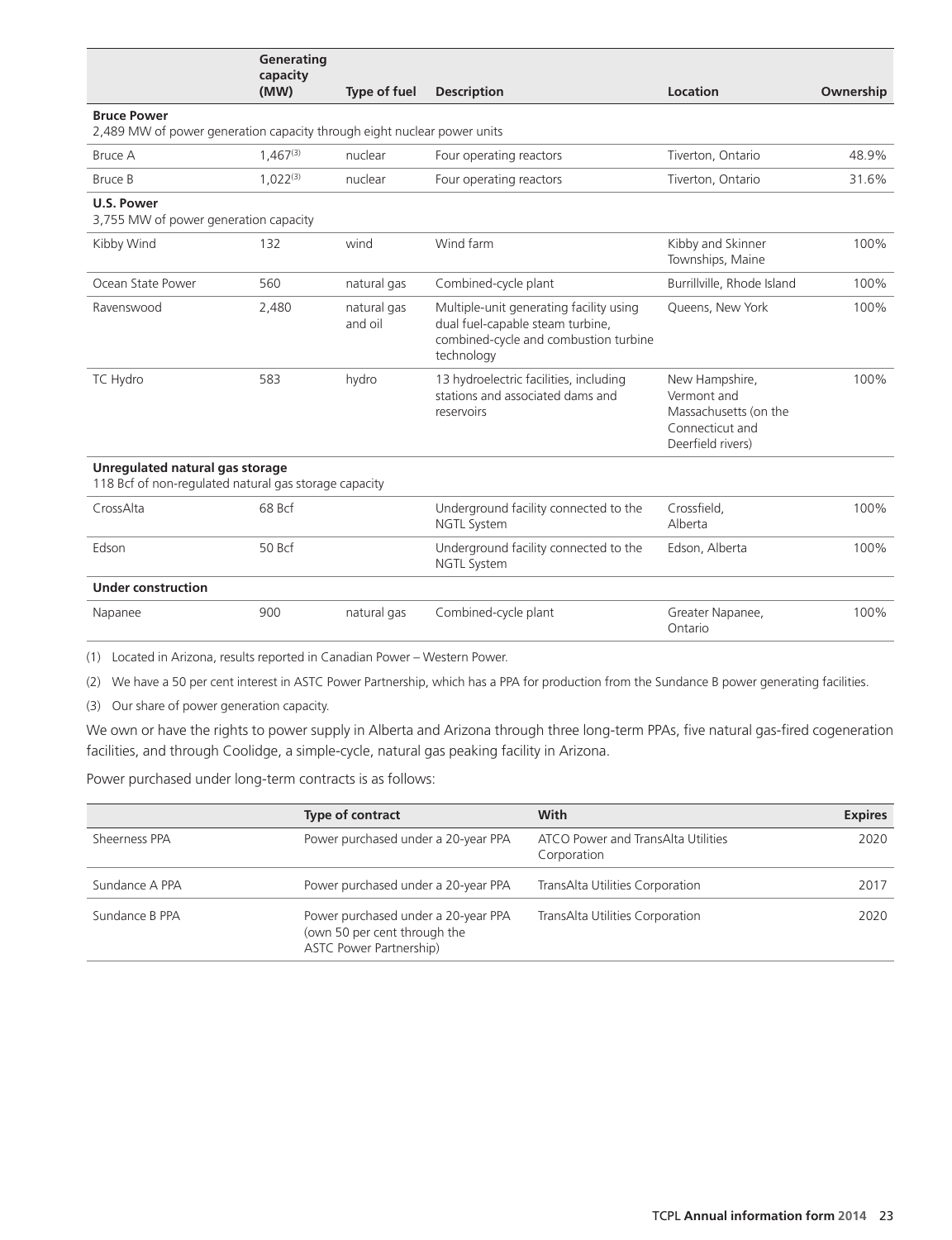Power sold under long-term contracts is as follows:

|          | Type of contract               | With                                                             | <b>Expires</b> |
|----------|--------------------------------|------------------------------------------------------------------|----------------|
| Coolidge | Power sold under a 20-year PPA | Salt River Project Agricultural<br>Improvements & Power District | 2031           |

We own or are developing power generation capacity in eastern Canada. All of the power produced by these assets is sold under long-term contracts.

Assets currently operating under long-term contracts are as follows:

|                              | Type of contract                                                                   | With         | <b>Expires</b> |
|------------------------------|------------------------------------------------------------------------------------|--------------|----------------|
| Bécancour <sup>(1)</sup>     | 20-year PPA<br>Steam sold to an industrial customer                                | Hydro-Québec | 2026           |
| Cartier Wind                 | 20-year PPA                                                                        | Hydro-Québec | 2032           |
| Grandview                    | 20-year tolling agreement to buy<br>100 per cent of heat and electricity<br>output | Irving Oil   | 2025           |
| <b>Halton Hills</b>          | 20-year Clean Energy Supply contract                                               | <b>IESO</b>  | 2030           |
| Portlands Energy             | 20-year Clean Energy Supply contract                                               | <b>IESO</b>  | 2029           |
| Ontario Solar <sup>(2)</sup> | 20-year FIT contracts                                                              | <b>IESO</b>  | 2032-2034      |

(1) Power generation has been suspended since 2008. We continue to receive capacity payments while generation is suspended.

(2) We acquired four facilities in 2013 and an additional four facilities in 2014.

Assets currently under construction are as follows:

|         | Type of contract                     | With        | <b>Expires</b>                   |
|---------|--------------------------------------|-------------|----------------------------------|
| Napanee | 20-year Clean Energy Supply contract | <b>IESO</b> | 20 years from<br>in-service date |

Further information about our Energy holdings and significant developments and opportunities in relation to Energy can be found in the MD&A in the *Energy – Results, Energy – Understanding the Energy business* and *Energy – Significant Events* sections, which sections of the MD&A are incorporated by reference herein.

### General

### **EMPLOYEES**

At Year End, TCPL had 6,059 full time active employees, substantially all of whom were employed in Canada and the U.S., as set forth in the following table.

| Calgary                                       | 3,186 |
|-----------------------------------------------|-------|
| Western Canada (excluding Calgary)            | 497   |
| Eastern Canada                                | 315   |
| Houston                                       | 576   |
| U.S. Midwest                                  | 464   |
| U.S. Northeast                                | 451   |
| U.S. Southeast/Gulf Coast (excluding Houston) | 319   |
| U.S. West Coast                               | 86    |
| Mexico and South America                      | 165   |
| <b>Total</b>                                  | 6,059 |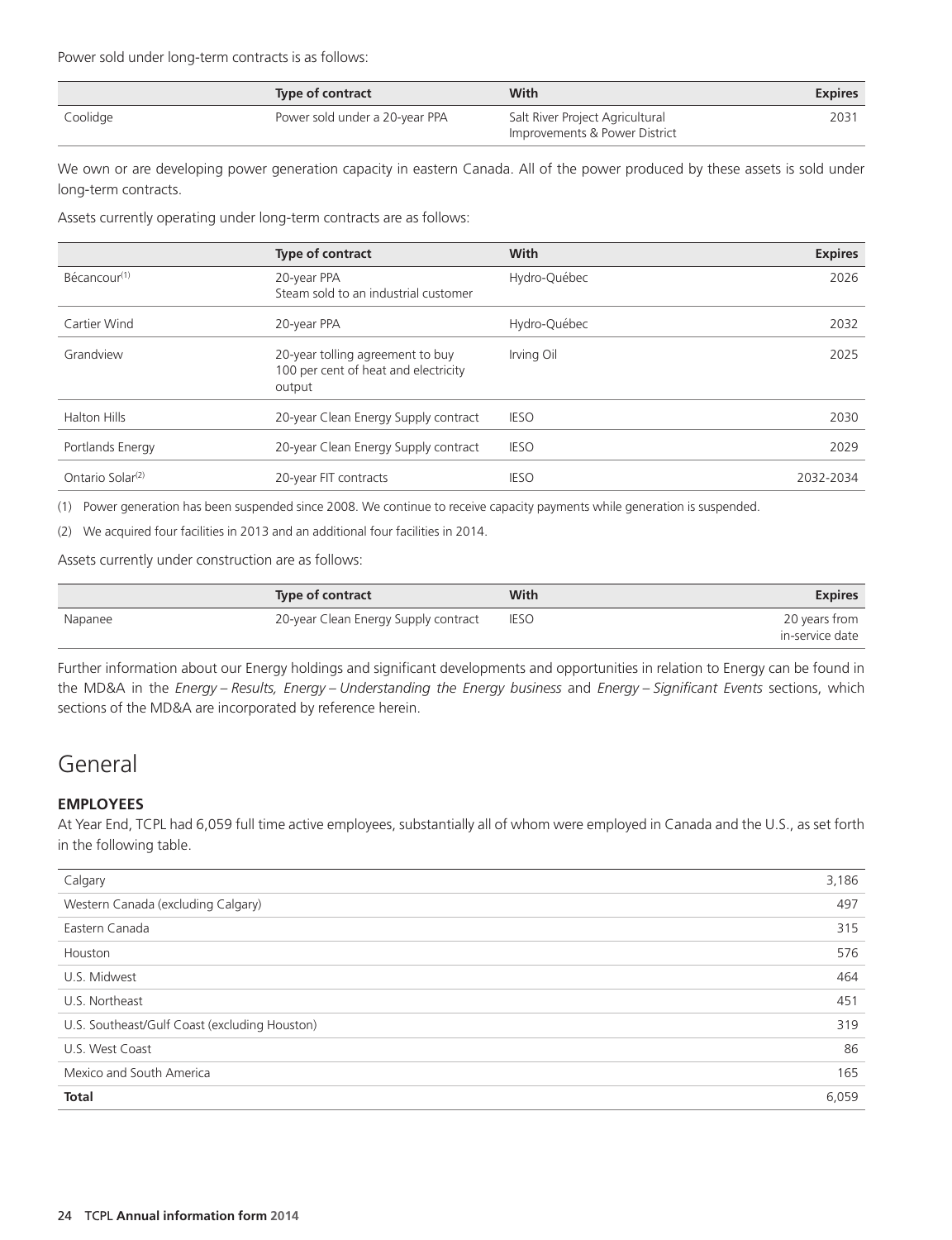### **HEALTH, SAFETY AND ENVIRONMENTAL PROTECTION AND SOCIAL POLICIES**

The Health, Safety and Environment committee of TCPL's Board of Directors (the **Board**) oversees operational risk, people and process safety, security of personnel and environmental risks, and monitors compliance with our health, safety and environment (**HSE**) corporate policy through regular reporting from management. We have an integrated HSE management system that establishes a framework for managing HSE issues that is used to capture, organize and document our related policies, programs and procedures.

Our management system for HSE is modeled after international standards, conforms to external industry consensus standards and voluntary programs, and complies with applicable legislative requirements and various other internal management systems. It follows a continuous improvement cycle organized into four key areas:

- *Planning:* risk and regulatory assessment, objectives and targets, and structure and responsibility
- *Implementing:* development and implementation of programs, plans, procedures and practices aimed at operational risk management
- *Reporting:* document and records management, communication and reporting, and
- *Action:* ongoing audit and review of HSE performance.

• overall HSE corporate governance The committee reviews HSE performance and operational risk management on a quarterly basis. It receives detailed reports on:

- operational performance and preventive maintenance metrics
- asset integrity programs
- emergency preparedness, incident response and evaluation
- people and process safety performance metrics, and
- developments in and compliance with applicable legislation and regulations.

The committee also receives updates on any specific areas of operational and construction risk management review being conducted by management and the results and corrective action plans emanating from internal and third party audits.

### **Environmental policies**

TCPL's facilities are subject to federal, state, provincial, and local environmental statutes and regulations governing environmental protection, including, but not limited to, air emissions and GHG emissions, water quality, wastewater discharges and waste management. Such laws and regulations generally require facilities to obtain or comply with a wide variety of environmental registrations, licences, permits and other approvals and requirements. Failure to comply with these laws and regulations may result in the assessment of administrative, civil or criminal penalties, the imposition of remedial requirements and/or the issuance of orders respecting future operations. We have implemented inspection and audit programs designed to keep all of our facilities in compliance with environmental requirements.

### **Safety and asset integrity**

As one of TCPL's priorities, safety is an integral part of the way our employees work. Since 2008, we have sustained year over year improvement in our safety performance. Overall, TCPL's incident frequency rates in 2014 continued meet or exceed most industry benchmarks.

The safety and integrity of our existing and newly developed infrastructure is a top priority. All new assets are designed, constructed and commissioned with full consideration given to safety and integrity, and are brought in service only after all necessary requirements have been satisfied.

TCPL annually conducts emergency response exercises to practice effective coordination between the Company, local emergency responders, regulatory agencies and government officials in the event of an emergency. TCPL uses the Incident Command System which supports a unified approach to emergency response with these community members. TCPL also provides annual training to all field staff in the form of table top exercises, online and vendor lead training.

### **Social Policies**

TCPL has a number of policies, guiding principles and practices in place to help manage Aboriginal and other stakeholder relations. We have adopted a Code of business ethics (**Code**) which applies to all employees, officers and directors as well as contract workers of TCPL and its wholly-owned subsidiaries and operated entities in countries where we conduct business. All employees (including executive officers) and directors must certify their compliance with the Code every year. The Code is based on the Company's four core values of integrity, collaboration, responsibility and innovation, which guide the interaction between and among the Company's employees and contractors, and serve as a standard for us in our dealings with all stakeholders.

Our approach to stakeholder engagement is based on building relationships, mutual respect and trust while recognizing the unique values, needs and interests of each community. Our stakeholder relations framework provides the structure to guide our teams'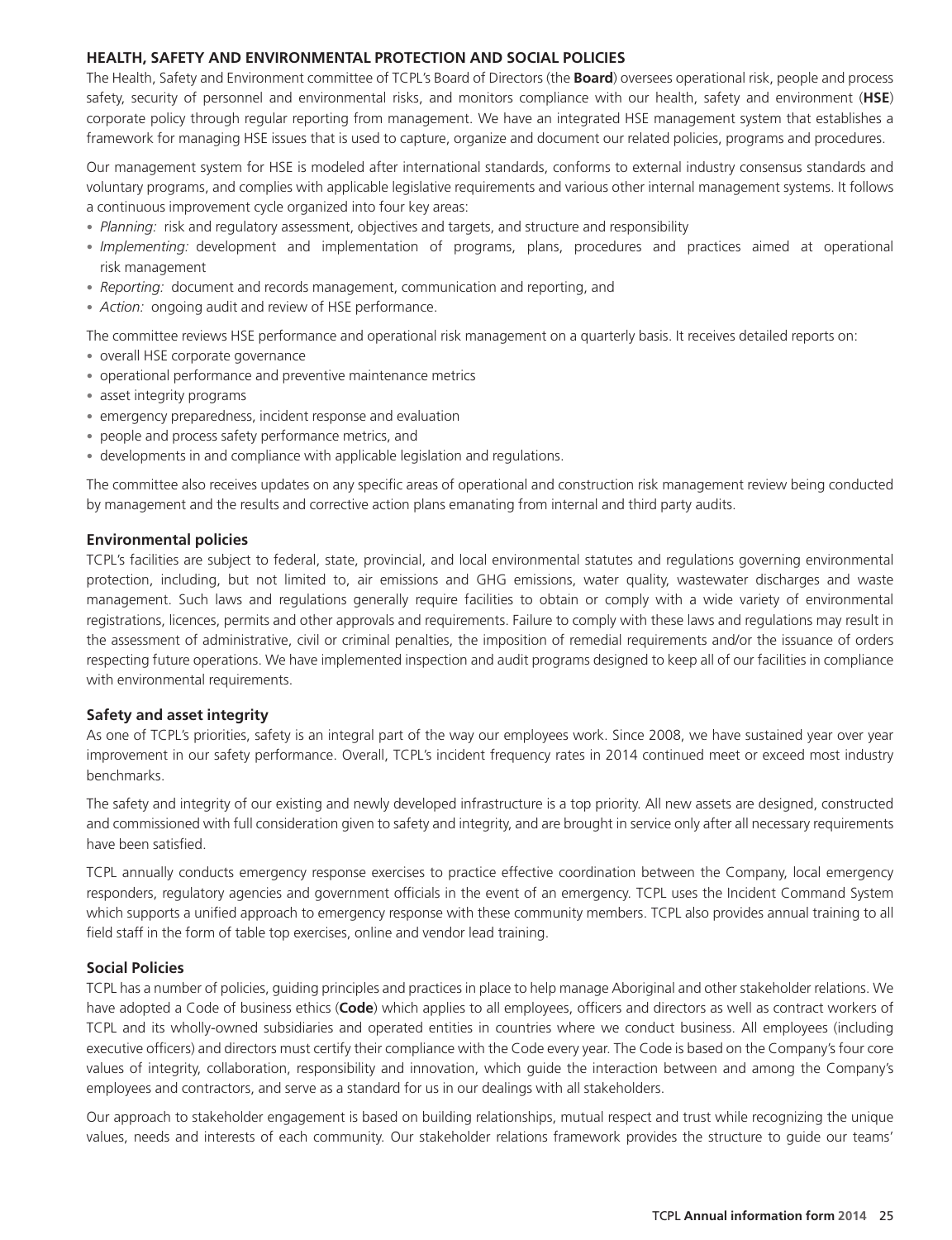behavior and actions, so they understand their responsibility and extend respect, courtesy and the opportunity to respond to every stakeholder.

We strive for continuous improvement in how we navigate the interconnections and complexity of environmental, social and economic issues related to our business. These issues are of great importance to our stakeholders, and have an impact on our ability to build and operate energy infrastructure.

### Risk factors

A discussion of our risk factors can be found in the MD&A in the *Natural Gas Pipelines – Business Risks, Liquids Pipelines – Business Risks, Energy – Business Risks and Other informatio*n – Risks and risk management sections, which sections of the MD&A are incorporated by reference into this AIF.

## Dividends

All of TCPL's common shares are held by TransCanada and as a result, any dividends declared by TCPL on its common shares are paid to TransCanada. TCPL's Board has not adopted a formal dividend policy. The Board reviews the financial performance of TCPL quarterly and makes a determination of the appropriate level of dividends to be declared in the following quarter. Currently, TransCanada's payment of dividends is primarily funded from dividends it receives as the sole common shareholder of TCPL. Provisions of various trust indentures and credit arrangements to which TCPL is a party restrict TCPL's ability to declare and pay dividends to TransCanada and our preferred shareholders, if any, under certain circumstances and, if such restrictions apply, they may, in turn, have an impact on TransCanada's ability to declare and pay dividends, on its common and preferred shares. In the opinion of TCPL management, such provisions do not currently restrict or alter TCPL's ability to declare or pay dividends.

Prior to the redemption of TCPL's cumulative redeemable first preferred shares series Y on March 5, 2014, the holders of these preferred shares were also entitled to receive as and when declared by the Board, fixed cumulative cash dividends at an annual rate of \$2.80 per share.

The dividends declared per share on TCPL's respective common and preferred shares during the past three completed financial years are set out in the following table.

|                                                                | 2014   | 2013   | 2012   |
|----------------------------------------------------------------|--------|--------|--------|
| Dividends declared on common shares <sup>(1)</sup>             | \$175  | \$174  | \$1.68 |
| Dividends declared on Series Y preferred shares <sup>(2)</sup> | \$0.25 | \$2.80 | \$2.80 |
| Dividends declared on Series U preferred shares <sup>(3)</sup> |        | \$199  | \$2.80 |

(1) TCPL dividends on its common shares are declared in an amount equal to the aggregate cash dividend paid by TransCanada to its public shareholders. The amounts presented reflect the aggregate amount divided by the total outstanding common shares of TCPL.

(2) Redeemed March 5, 2014.

(3) Redeemed October 15, 2013.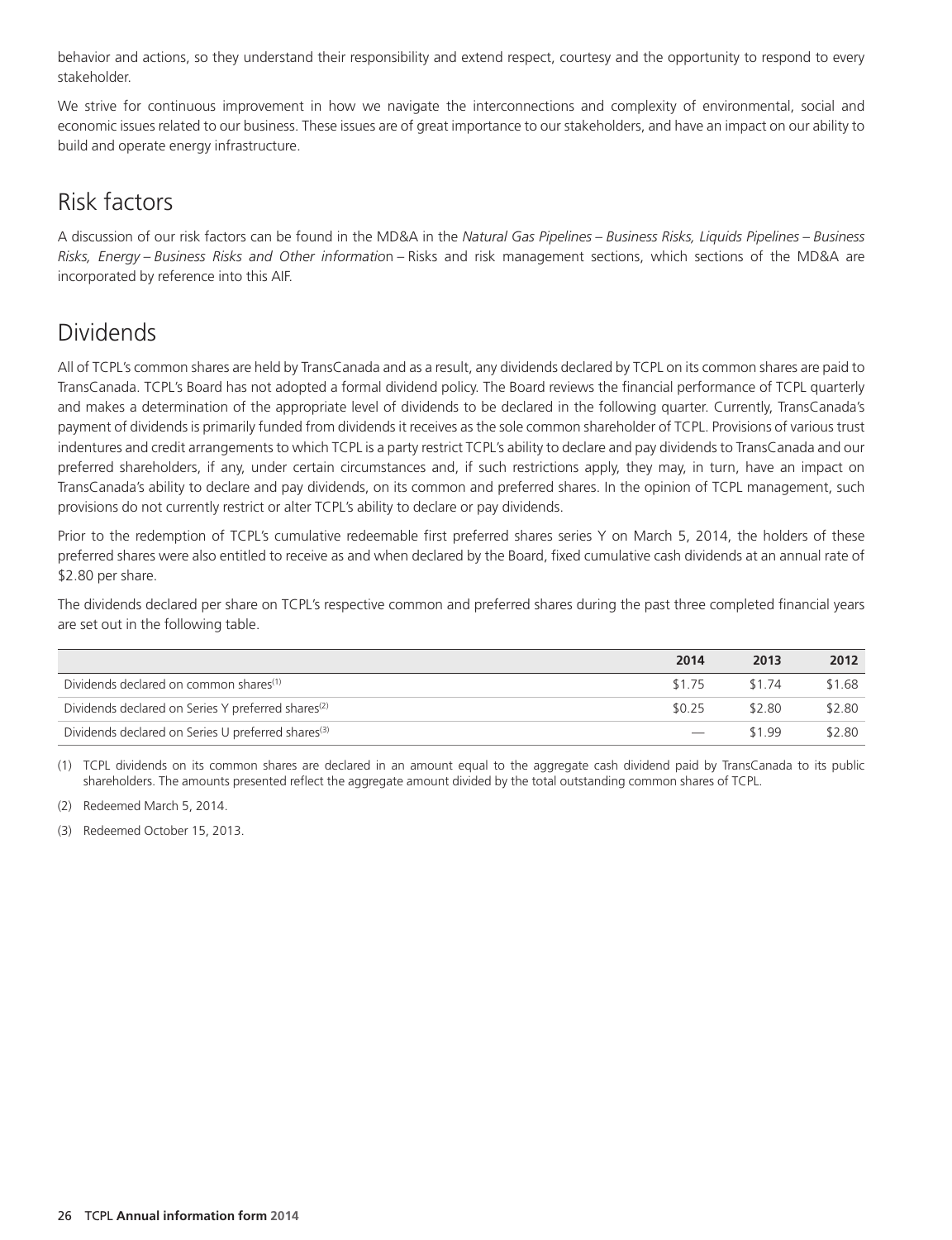# Description of capital structure

### **SHARE CAPITAL**

TCPL's authorized share capital consists of an unlimited number of common shares, of which 779,605,870 were issued and outstanding at Year End, and an unlimited number of first preferred shares and second preferred shares, issuable in series. The following is a description of the material characteristics of these classes of shares.

### **Common shares**

As the holder of all of TCPL's common shares, TransCanada holds all the voting rights in and dividend rights on those common shares.

### **Preferred shares**

Subject to certain limitations, the Board may, from time to time, issue first preferred shares in one or more series and determine for any such series, its designation, number of shares and respective rights, privileges, restrictions and conditions. The first preferred shares as a class have, among others, the provisions described below.

The first preferred shares of each series rank on a parity with the first preferred shares of every other series, and are entitled to preference over the common shares and any other shares ranking junior to the first preferred shares with respect to the payment of dividends, the repayment of capital and the distribution of assets of TCPL in the event of a liquidation, dissolution or winding up of TCPL.

Except as provided by the CBCA or as referred to below, the holders of the first preferred shares will not have any voting rights nor will they be entitled to receive notice of or to attend shareholders' meetings unless and until TCPL fails to pay, in the aggregate, six quarterly dividends on the preferred shares.

The provisions attaching to the first preferred shares as a class may be modified, amended or varied only with the approval of the holders of the first preferred shares as a class. Any such approval to be given by the holders of the first preferred shares may be given by the affirmative vote of the holders of not less than sixty-six and two-thirds per cent of the first preferred shares represented and voted at a meeting or adjourned meeting of such holders.

### Debt

The following table sets out the issuances by TCPL of U.S. dollar denominated senior unsecured notes and Canadian dollar denominated medium term unsecured note debentures with terms to maturity in excess of one year, during the 12 months ended December 31, 2014.

| Date Issued       | <b>Issue Price per</b><br>\$1,000 Principal<br><b>Amount of Notes</b> | Aggregate<br><b>Issue Price</b> |
|-------------------|-----------------------------------------------------------------------|---------------------------------|
| February 28, 2014 | US\$995.48                                                            | US\$1,244,350,000               |
| January 12, 2015  | US\$996.84                                                            | US\$498,420,000                 |
| January 12, 2015  | US\$1,000.00                                                          | US\$250,000,000                 |

There are no provisions associated with this debt that entitle debt holders to voting rights. From time to time, TCPL issues commercial paper for terms not exceeding nine months.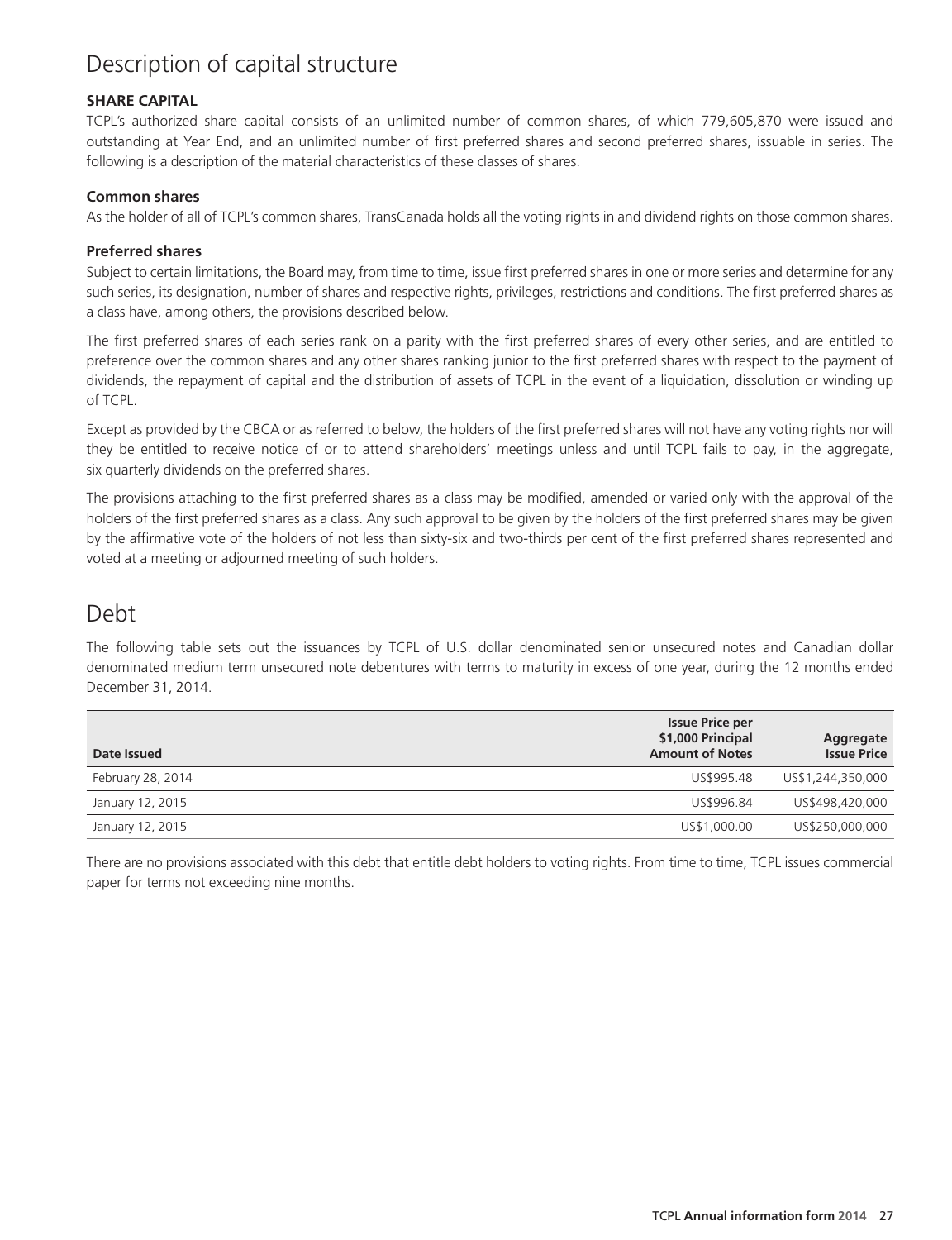# Credit ratings

The following table sets out the current credit ratings assigned to those outstanding classes of securities of TransCanada Corporation and TCPL which have been rated by DBRS Limited (**DBRS**), Moody's Investors Service, Inc. (**Moody's**) and Standard & Poors (**S&P**):

|                           | <b>DBRS</b> | Moody's        | S&P        |
|---------------------------|-------------|----------------|------------|
| Senior unsecured debt     |             |                |            |
| Debentures                | A (low)     | A <sub>3</sub> | $A -$      |
| Medium-term notes         | $A$ (low)   | A <sub>3</sub> | $A -$      |
| Junior subordinated notes | <b>BBB</b>  | Baa1           | <b>BBB</b> |
| Preferred shares          | Pfd-2 (low) | Baa2           | $P-2$      |
| Commercial paper          | $R-1$ (low) |                | $A-2$      |
| Trend/rating outlook      | Stable      | Stable         | Stable     |

Credit ratings are intended to provide investors with an independent measure of credit quality of an issue of securities. Credit ratings are not recommendations to purchase, hold or sell securities and do not address the market price or suitability of a specific security for a particular investor. There is no assurance that any rating will remain in effect for any given period of time or that any rating will not be revised or withdrawn entirely by a rating agency in the future if, in its judgment, circumstances so warrant.

Each of TransCanada Corporation and TCPL paid fees to each of DBRS, Moody's and S&P for the credit ratings rendered their outstanding classes of securities noted above. Other than annual monitoring fees for TransCanada Corporation and TCPL and their rated securities, no additional payments were made to DBRS, Moody's and S&P in respect of any other services provided to us during the past two years.

The information concerning our credit ratings relates to our financing costs, liquidity and operations. The availability of our funding options may be affected by certain factors, including the global capital market environment and outlook as well as our financial performance. Our access to capital markets at competitive rates is dependent on our credit rating and rating outlook, as determined by credit rating agencies such as DBRS, Moody's and S&P, and if our ratings were downgraded our financing costs and future debt issuances could be unfavorably impacted. A description of the rating agencies' credit ratings listed in the table above is set out below.

### **DBRS**

DBRS has different rating scales for short- and long-term debt and preferred shares. *High* or *low* grades are used to indicate the relative standing within all rating categories other than AAA and D and other than in respect of DBRS' ratings of commercial paper and short-term debt, which utilize *high, middle* and *low* subcategories for its R-1 and R-2 rating categories. In respect of long-term debt and preferred share ratings, the absence of either a *high* or *low* designation indicates the rating is in the middle of the category. The R-1 (low) rating assigned to TCPL's short-term debt is in the third highest of 10 rating categories and indicates good credit quality. The capacity for payment of short-term financial obligations as they fall due is substantial. The overall strength is not as favourable as higher rating categories. Short-term debt rated R-1 (low) may be vulnerable to future events, but qualifying negative factors are considered manageable. The A (low) rating assigned to TCPL's senior unsecured debt is in the third highest of ten categories for long-term debt. Long-term debt rated A is good credit quality. The capacity for the payment of interest and principal is substantial, but of lesser credit quality than that of AA rated securities. Long-term debt rated A may be vulnerable to future events but qualifying negative factors are considered manageable. The BBB rating assigned to junior subordinated notes is in the fourth highest of the ten categories for long-term debt. Long-term debt rated BBB is of adequate credit quality. The capacity for the payment of interest and principal is considered acceptable, but long-term debt rated BBB may be vulnerable to future events. The Pfd-2 (low) rating assigned to TCPL's and TransCanada's preferred shares is in the second highest of six rating categories for preferred shares. Preferred shares rated Pfd-2 are of satisfactory credit quality. Protection of dividends and principal is still substantial; however, earnings, the balance sheet and coverage ratios are not as strong as Pfd-1 rated companies. In general, Pfd-2 ratings correspond with companies whose long-term debt is rated in the A category.

### **MOODY'S**

Moody's has different rating scales for short- and long-term obligations. Numerical modifiers 1, 2 and 3 are appended to each rating classification from Aa through Caa. The modifier 1 indicates that the obligation ranks in the higher end of its generic rating category; the modifier 2 indicates a mid-range ranking; and a modifier 3 indicates a ranking in the lower end of that generic rating category. The A3 rating assigned to TCPL's senior unsecured debt is in the third highest of nine rating categories for long-term obligations. Obligations rated A are judged to be upper medium-grade and are subject to low credit risk. The Baa1 and Baa2 ratings assigned to TCPL's junior subordinated debt and preferred shares, respectively, are in the fourth highest of nine rating categories for long-term obligations, with the junior subordinated debt ranking higher within the Baa rating category with a modifier of 1 as opposed to the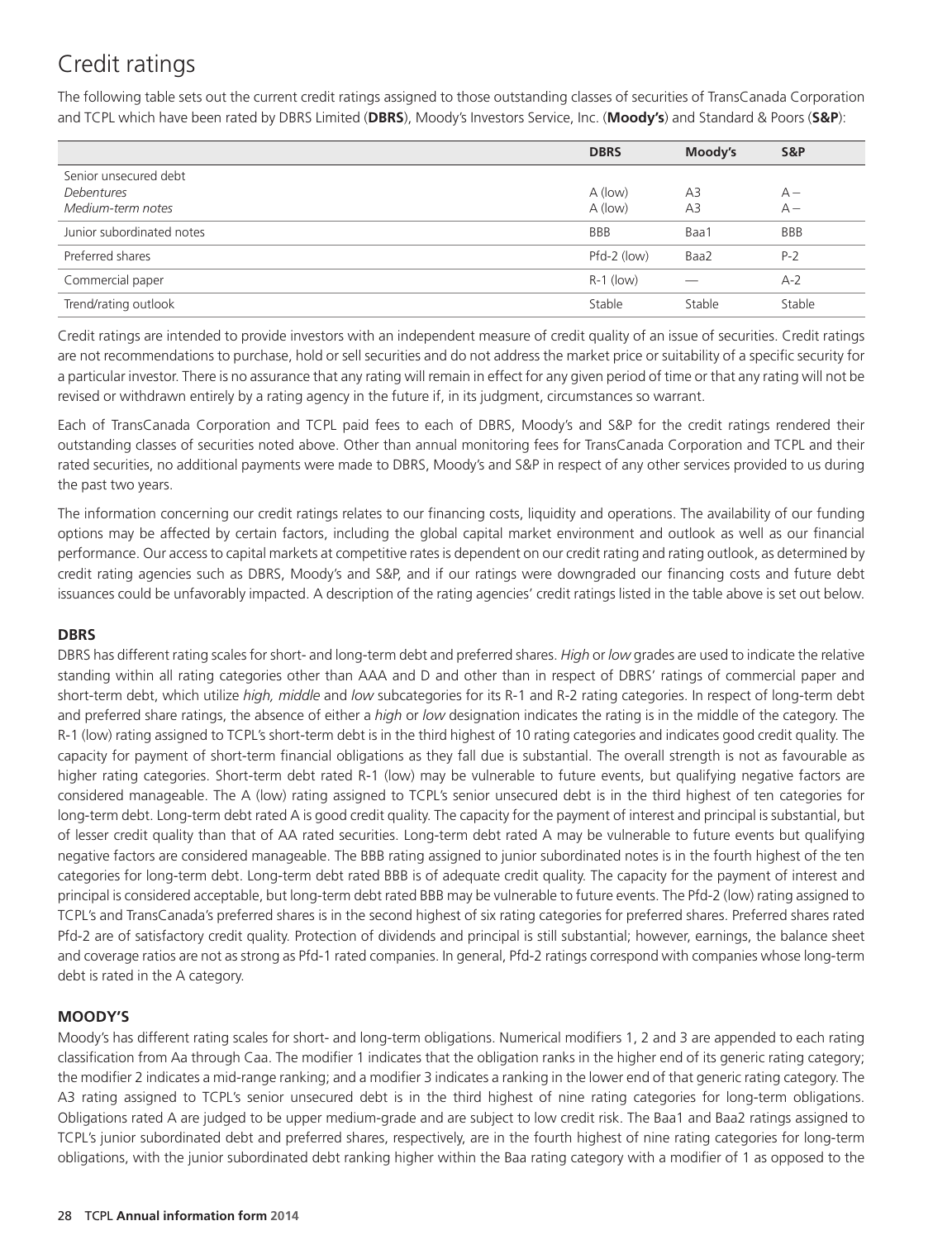modifier of 2 on the preferred shares. Obligations rated Baa are judged to be medium-grade and are subject to moderate credit risk and, as such, may possess certain speculative characteristics.

### **S&P**

S&P has different rating scales for short- and long-term obligations. Ratings from AA through CCC may be modified by the addition of a plus  $(+)$  or minus  $(-)$  sign to show the relative standing within a particular rating category. The  $A -$  rating assigned to TCPL's senior unsecured debt is in the third highest of ten rating categories for long-term obligations. An A rating indicates the obligor's capacity to meet its financial commitment is strong; however, the obligation is somewhat more susceptible to the adverse effects of changes in circumstances and economic conditions than obligations in higher rated categories. As guarantor of a U.S. subsidiary's commercial paper program, TCPL has been assigned a commercial paper rating of A-2 which is the second highest of eight rating categories for short-term debt issuers. Short-term debt issuers rated A-2 have satisfactory capacity to meet their financial commitments, however they are somewhat more susceptible to adverse effects of changes in circumstances and economic conditions than obligors in the highest rating category. The BBB rating assigned to TCPL's junior subordinated notes is in the fourth highest of ten rating categories for long-term debt obligations and the P-2 rating assigned to TransCanada's preferred shares is the second highest of eight rating categories for Canadian preferred shares. The BBB and P-2 ratings assigned to TCPL's junior subordinated notes and TransCanada's preferred shares exhibit adequate protection parameters. However, adverse economic conditions or changing circumstances are more likely to lead to a weakened capacity of the obligor to meet its financial commitment on the obligation.

### Market for securities

TransCanada holds all of the common shares of TCPL and these are not listed on a public market. During 2013 to date, 41,097,976 common shares of TCPL were issued to TransCanada as set out in the following table:

| Date             | Number of<br><b>TCPL Common</b><br><b>Shares</b> | Price per<br><b>TCPL Common</b><br><b>Share</b> | Aggregate<br><b>Issuance Price</b> |
|------------------|--------------------------------------------------|-------------------------------------------------|------------------------------------|
| January 17, 2013 | 7,154,707                                        | \$48.22                                         | \$345,000,000                      |
| March 25, 2013   | 3,104,212                                        | \$49.61                                         | \$154,000,000                      |
| November 4, 2013 | 8,474,576                                        | \$47.20                                         | \$400,000,000                      |
| January 20, 2014 | 9,053,497                                        | \$48.60                                         | \$440,000,000                      |
| April 28, 2014   | 13,310,984                                       | \$50.71                                         | \$675,000,000                      |

TCPL's Series Y preferred shares were listed on the TSX under the symbol TCA.PR.Y until their redemption on March 5, 2014.

|               | Series Y (TCA.PR.Y) |            |              |                                |
|---------------|---------------------|------------|--------------|--------------------------------|
| <b>Month</b>  | High<br>(5)         | Low<br>(5) | Close<br>(5) | <b>Volume</b><br><b>Traded</b> |
| March 2014    | \$50.25             | \$50.24    | \$50.25      | 2,060                          |
| February 2014 | \$50.25             | \$50.13    | \$50.25      | 37,465                         |
| January 2014  | \$50.36             | \$49.85    | \$50.15      | 151,322                        |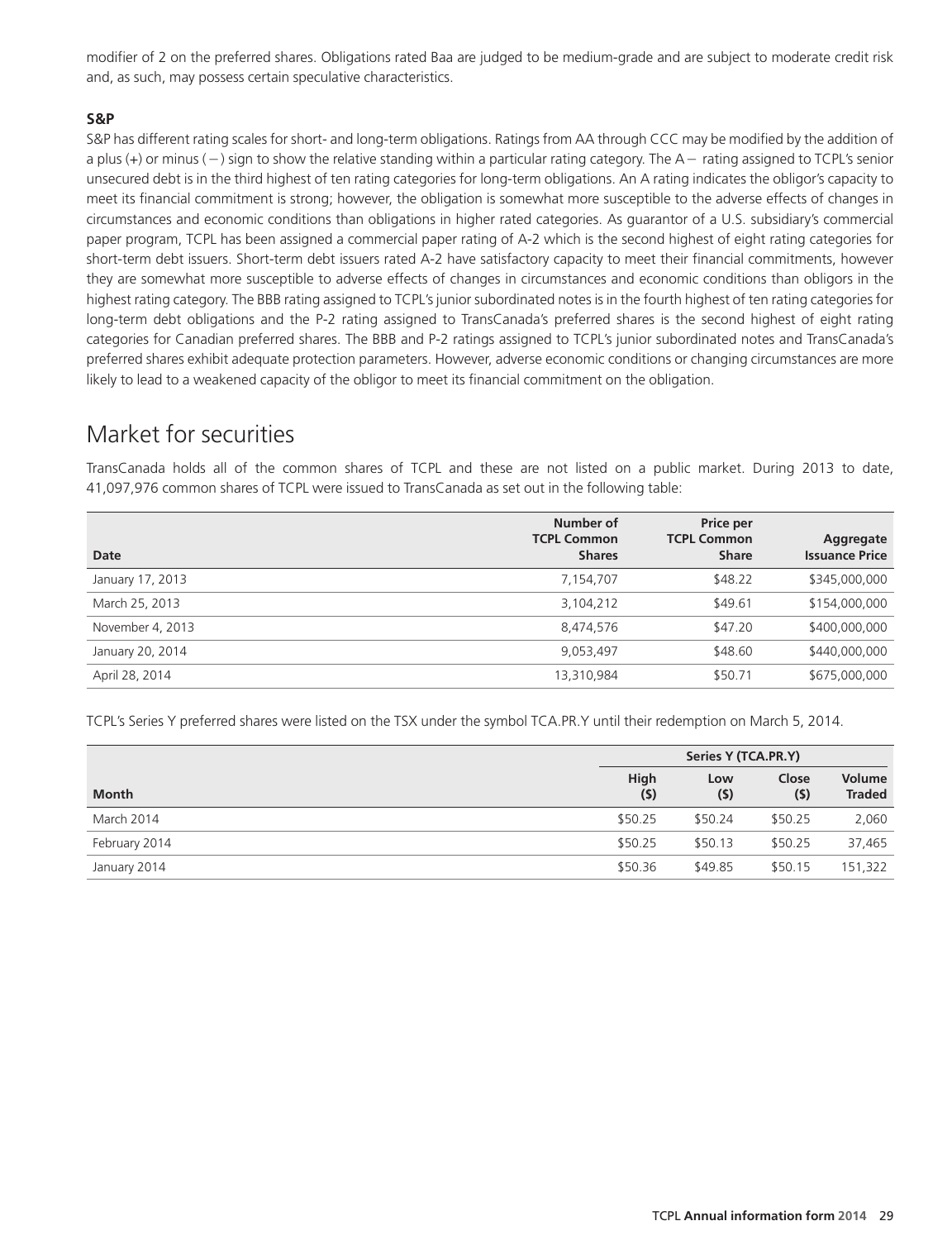## Directors and officers

As of March 16, 2015, the directors and officers of TransCanada as a group beneficially owned, or exercised control or direction, directly or indirectly, over an aggregate of 456,744 common shares of TransCanada. This constitutes less than one per cent of TransCanada's common shares. The Company collects this information from our directors and officers but otherwise we have no direct knowledge of individual holdings of TransCanada's securities.

### **DIRECTORS**

The following table sets forth the names of the directors who serve on the Board, as of March 16, 2015 (unless otherwise indicated), together with their jurisdictions of residence, all positions and offices held by them with TCPL, their principal occupations or employment during the past five years and the year from which each director has continually served as a director of TransCanada and, prior to the Arrangement, with TCPL. Positions and offices held with TCPL are also held by such person at TransCanada. Each director holds office until the next annual meeting or until his or her successor is earlier elected or appointed.

| Name and<br>place of residence                                                 | Principal occupation during the five preceding years                                                                                                                                                                                                                                                                                                                                                                                                                                                                                                       | <b>Director</b><br>since |
|--------------------------------------------------------------------------------|------------------------------------------------------------------------------------------------------------------------------------------------------------------------------------------------------------------------------------------------------------------------------------------------------------------------------------------------------------------------------------------------------------------------------------------------------------------------------------------------------------------------------------------------------------|--------------------------|
| Kevin E. Benson<br>Calgary, Alberta<br>Canada                                  | Corporate director. Director, Calgary Airport Authority from January 2010 to December 2013.                                                                                                                                                                                                                                                                                                                                                                                                                                                                | 2005                     |
| Derek H. Burney <sup>(1)</sup> , O.C.<br>Ottawa, Ontario<br>Canada             | Senior strategic advisor, Norton Rose Fulbright (law firm). Chairman, GardaWorld<br>International's (risk management and security services) Advisory Board since April 2008.<br>Advisory Board member, Paradigm Capital Inc. (investment dealer) since 2011. Chair, Canwest<br>Global Communications Corp. (media and communications) from August 2006 (director since<br>April 2005) to October 2010.                                                                                                                                                     | 2005                     |
| The Hon. Paule Gauthier,<br>P.C., O.C., O.Q., Q.C.<br>Québec, Québec<br>Canada | Senior Partner, Stein Monast L.L.P. (law firm). Director, Metro Inc. (food retail) since<br>January 2001. Director, Royal Bank of Canada (chartered bank) from October 1991 to<br>March 2014 and Chair, RBC Dexia Investors Trust until October 2011.                                                                                                                                                                                                                                                                                                      | 2002                     |
| Russell K. Girling <sup>(2)</sup><br>Calgary, Alberta<br>Canada                | President and Chief Executive Officer, TransCanada since July 2010. Chief Operating Officer<br>from July 2009 to June 2010 and President, Pipelines from June 2006 to June 2010. Director,<br>Agrium Inc. (agricultural) since May 2006.                                                                                                                                                                                                                                                                                                                   | 2010                     |
| S. Barry Jackson<br>Calgary, Alberta<br>Canada                                 | Corporate director. Chair of the Board, TransCanada since April 2005. Director, WestJet<br>Airlines Ltd. (airline) since February 2009 and Laricina Energy Ltd. (oil and gas, exploration and<br>production) since December 2005. Director, Nexen Inc. (Nexen) (oil and gas, exploration and<br>production) from 2001 to June 2013, Chair of the board, Nexen from 2012 to June 2013.                                                                                                                                                                      | 2002                     |
| Paula Rosput Reynolds<br>Seattle, Washington<br>U.S.A.                         | President and Chief Executive Officer, PreferWest, LLC (business advisory group) since<br>October 2009. Director, BAE Systems plc. (aerospace, defence, information security) since<br>April 2011 and Delta Air Lines, Inc. (airline) since August 2004. Director, Anadarko Petroleum<br>Corporation (oil and gas, exploration and production) from August 2007 to May 2014.                                                                                                                                                                               | 2011                     |
| John Richels<br>Nichols Hills, Oklahoma<br>U.S.A.                              | President and Chief Executive Officer, Devon Energy Corporation (Devon) (oil and gas,<br>exploration and production, energy infrastructure) since 2010 (President since 2004). Director,<br>Devon since 2007 and BOK Financial Corp. (financial services) since 2013. Chairman, American<br>Exploration and Production Council since May 2012. Former Vice-Chairman of the board of<br>governors, Association of Petroleum Producers.                                                                                                                      | 2013                     |
| Mary Pat Salomone <sup>(3)</sup><br>Naples, Florida U.S.A.                     | Corporate director. Senior Vice-President and Chief Operating Officer, The Babcock & Wilcox<br>Company (B&W) (energy infrastructure) from January 2010 to June 2013. Manager Business<br>Development from 2009 to 2010. Director, United States Enrichment Corporation (basic<br>materials, nuclear) from December 2011 to October 2012.                                                                                                                                                                                                                   | 2013                     |
| D. Michael G. Stewart<br>Calgary, Alberta<br>Canada                            | Corporate director. Director, Pengrowth Energy Corporation (oil and gas, exploration and<br>production) since December 2010. Director, and Audit and Governance committee Chair,<br>Canadian Energy Services & Technology Corp. (chemical, oilfield services) since January 2010.<br>Director, C&C Energia Ltd. (oil and gas) from May 2010 to December 2012 and Orleans<br>Energy Ltd. (oil and gas) from October 2008 to December 2010. Director, Pengrowth<br>Corporation (administrator of Pengrowth Energy Trust) from October 2006 to December 2010. | 2006                     |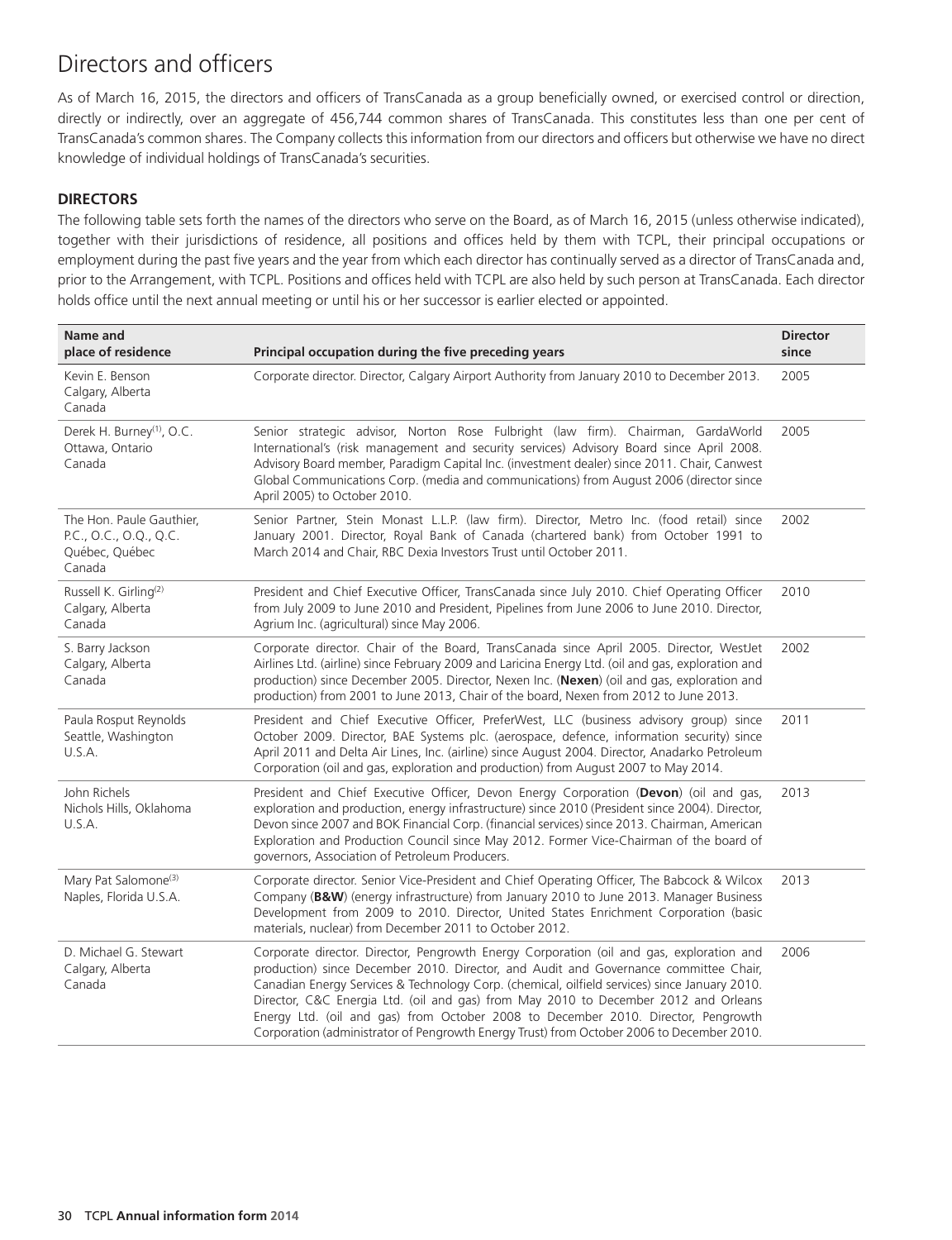| Name and<br>place of residence                                  | Principal occupation during the five preceding years                                                                                                                                                                                                                                                                                                                                                                                                                                                                                                                                     | <b>Director</b><br>since |
|-----------------------------------------------------------------|------------------------------------------------------------------------------------------------------------------------------------------------------------------------------------------------------------------------------------------------------------------------------------------------------------------------------------------------------------------------------------------------------------------------------------------------------------------------------------------------------------------------------------------------------------------------------------------|--------------------------|
| Siim A. Vanaselja <sup>(4)</sup><br>Westmount, Québec<br>Canada | Corporate Director. Executive Vice-President and Chief Financial Officer of BCE Inc.<br>(telecommunications and media) since January 2001. Director, Bell Media since March 2011,<br>Bell Aliant Regional Communication Inc. since July 2008, BCE Ventures Inc. since April 2002<br>and Bimcor Inc. since November 1996. Director, Great-West Lifeco Inc. since May 2014.<br>Director and Audit committee Chair, Maple Leaf Sports and Entertainment Ltd. (sports,<br>property management) since August 2012. Director, CH Group Limited Partnership from<br>August 2009 to August 2012. | 2014                     |
| Richard E. Waugh<br>Calgary, Alberta<br>Canada                  | Corporate director. Former Deputy Chairman, President and Chief Executive Officer, The Bank<br>of Nova Scotia (Scotiabank) (chartered bank) until January 2014. Director, Catalyst Inc.<br>(non-profit) from February 2007 to November 2013 and Chair, Catalyst Canada Inc. Advisory<br>Board from February 2007 to October 2013.                                                                                                                                                                                                                                                        | 2012                     |

(1) Canwest Global Communications Corp. (**Canwest**) voluntarily entered into the *Companies' Creditors Arrangement Act* (**CCAA**) and obtained an order from the Ontario Superior Court of Justice (Commercial Division) to start proceedings on October 6, 2009. Although no cease trade orders were issued, Canwest shares were de-listed by the TSX after the filing and started trading on the TSX Venture Exchange. Canwest emerged from CCAA protection and Postmedia Network acquired its newspaper business on July 13, 2010 while Shaw Communications Inc. acquired its broadcast media business on October 27, 2010. Mr. Burney ceased to be a director of Canwest on October 27, 2010.

- (2) As President and CEO of TransCanada, Mr. Girling is not a member of any Board Committees, but is invited to attend committee meetings as required.
- (3) Ms. Salomone was a director of Crucible Materials Corp. (**Crucible**) from May 2008 to May 1, 2009. On May 6, 2009, Crucible and one of its affiliates filed voluntary petitions for relief under Chapter 11 of the United States Bankruptcy Code in the U.S. Bankruptcy Court for the District of Delaware (the **Bankruptcy Court**). On August 26, 2010, the Bankruptcy Court entered an order confirming Crucible's Second Amended Chapter 11 Plan of Liquidation.
- (4) Mr. Vanaselja joined the Board effective May 2, 2014.

### **BOARD COMMITTEES**

TCPL has four committees of the Board, which are the same committees and are comprised of the same membership as TransCanada: the Audit committee, the Governance committee, the Health, Safety and Environment committee and the Human Resources committee. The voting members of each of these committees, as of March 16, 2015, are identified below. Ms. Reynolds was appointed as the Chair of the Human Resources committee effective May 2, 2014.

| <b>Director</b>          | Audit<br>committee | Governance<br>committee | Health, Safety and<br>Environment<br>committee | <b>Human Resources</b><br>committee |
|--------------------------|--------------------|-------------------------|------------------------------------------------|-------------------------------------|
| Kevin E. Benson          | Chair              | $\sqrt{2}$              |                                                |                                     |
| Derek H. Burney          | ↙                  | Chair                   |                                                |                                     |
| Paule Gauthier           |                    |                         | $\sqrt{2}$                                     | ↙                                   |
| S. Barry Jackson (Chair) |                    | $\overline{v}$          |                                                | ↙                                   |
| Paula Rosput Reynolds    |                    |                         | ↙                                              | Chair                               |
| John Richels             |                    |                         | ➤                                              | ↙                                   |
| Mary Pat Salomone        | ↙                  |                         | ↙                                              |                                     |
| D. Michael G. Stewart    | ↙                  |                         | Chair                                          |                                     |
| Siim A. Vanaselja        | ↙                  | $\overline{v}$          |                                                |                                     |
| Richard E. Waugh         |                    | مما                     |                                                | مما                                 |

Information about the Audit committee can be found in this AIF under the heading Audit committee.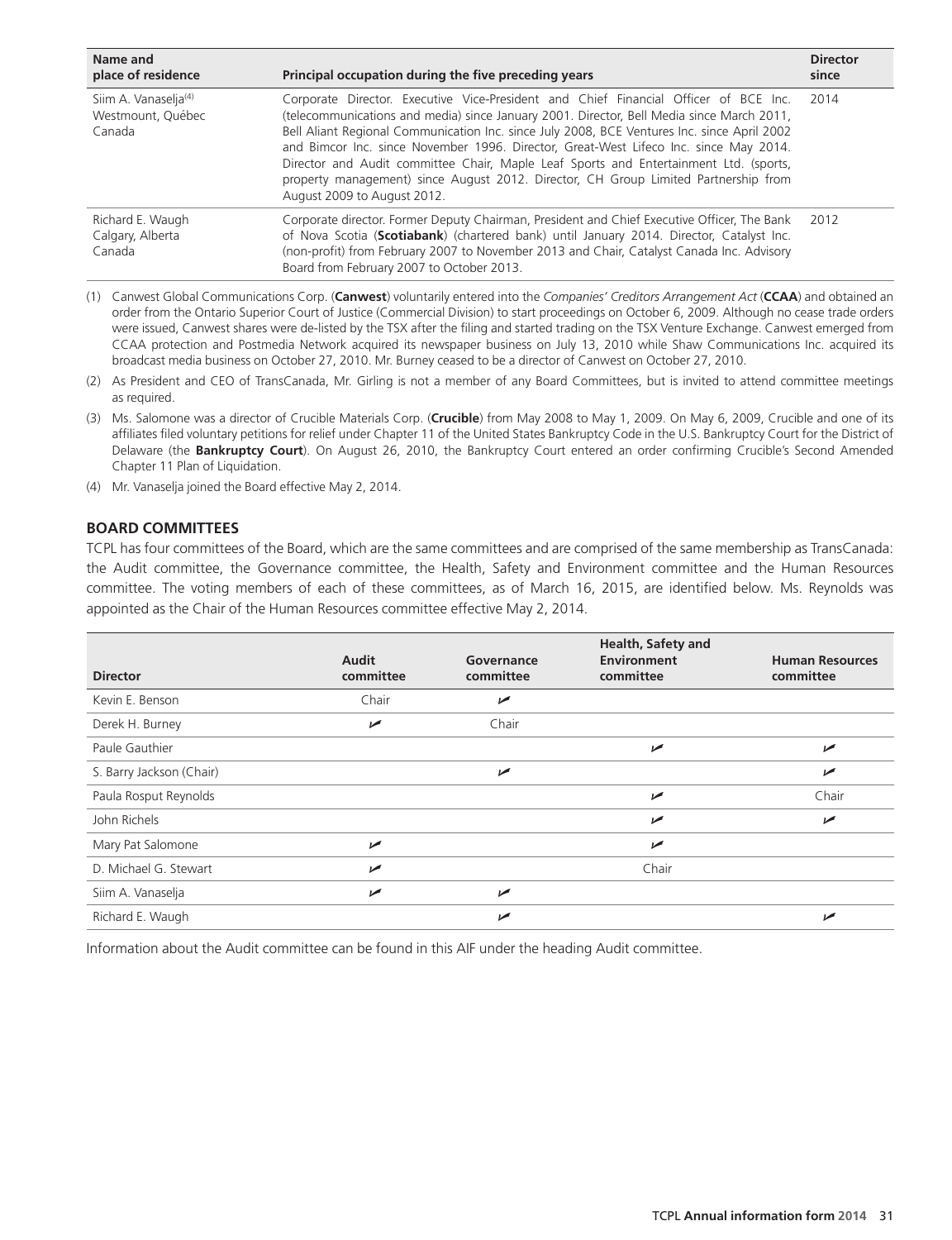### **OFFICERS**

All of the executive officers and corporate officers of TCPL reside in Calgary, Alberta, Canada. Unless otherwise indicated, references to positions and offices held with TCPL are also held by such person at TransCanada. As of the date hereof, the officers of TCPL, their present positions within TCPL and their principal occupations during the five preceding years are as follows:

### **Executive officers**

| <b>Name</b>           | <b>Present position held</b>                                              | Principal occupation during the five preceding years                                                                                                                                                                                       |
|-----------------------|---------------------------------------------------------------------------|--------------------------------------------------------------------------------------------------------------------------------------------------------------------------------------------------------------------------------------------|
| Russell K. Girling    | President and Chief Executive Officer                                     | Prior to July 2010, Chief Operating Officer since July 2009 and President,<br>Pipelines since June 2006.                                                                                                                                   |
| James M. Baggs        | Executive Vice-President, Operations and<br>Engineering                   | Prior to March 2014, Senior Vice-President, Operations and Engineering.<br>Prior to June 2012, Vice-President, Operations and Engineering since<br>July 2009.                                                                              |
| Kristine L. Delkus    | Executive Vice-President, General Counsel<br>and Chief Compliance Officer | Prior to March 2014, Senior Vice-President, Pipelines Law and Regulatory<br>Affairs. Prior to June 2012, Deputy General Counsel, Pipelines and<br>Regulatory Affairs since September 2006 (TCPL).                                          |
| Wendy L. Hanrahan     | Executive Vice-President, Corporate<br>Services                           | Prior to May 2011, Vice-President, Human Resources since January 2005.                                                                                                                                                                     |
| Karl R. Johannson     | Executive Vice-President and President,<br>Natural Gas Pipelines          | Prior to November 2012, Senior Vice-President, Canadian and Eastern<br>U.S. Pipelines. Prior to January 2011, Senior Vice-President, Power<br>Commercial since January 2006.                                                               |
| Donald R. Marchand    | Executive Vice-President and Chief<br>Financial Officer                   | Prior to July 2010, Vice-President, Finance and Treasurer since<br>September 1999.                                                                                                                                                         |
| Paul E. Miller        | Executive Vice-President and President.<br>Liquids Pipelines              | Prior to March 2014, Senior Vice-President, Oil Pipelines. Prior to<br>December 2010, Vice-President, Oil Pipelines. Prior to July 2010,<br>Vice-President, Keystone Pipeline since May 2008 (TCPL).                                       |
| Alexander J. Pourbaix | Executive Vice-President and President.<br>Development                    | Prior to March 2014, President, Energy and Oil Pipelines. Prior to<br>July 2010, President, Energy Division since June 2006 and Executive<br>Vice-President, Corporate Development since July 2009.                                        |
| William C. Taylor     | Executive Vice-President and President.<br>Energy                         | Prior to March 2014, Senior Vice-President, U.S. and Canadian Power.<br>Prior to May 2013, Senior Vice-President, Eastern Power. Prior to<br>July 2010, Vice-President and General Manager, U.S. Northeast Power<br>since May 2008 (TCPL). |

### **Corporate officers**

| <b>Name</b>           | <b>Present position held</b>                   | Principal occupation during the five preceding years                                                                                                                                  |
|-----------------------|------------------------------------------------|---------------------------------------------------------------------------------------------------------------------------------------------------------------------------------------|
| Sean M. Brett         | Vice-President and Treasurer                   | Prior to July 2010, Vice-President, Commercial Operations of<br>TC PipeLines GP, Inc., and Director, LP Operations (TCPL).                                                            |
| Ronald L. Cook        | Vice-President, Taxation                       | Vice-President, Taxation since April 2002.                                                                                                                                            |
| loel F Hunter         | Vice-President, Finance                        | Prior to July 2010, Director, Corporate Finance since January 2008.                                                                                                                   |
| Christine R. Johnston | Vice-President, Law and Corporate<br>Secretary | Prior to June 2014, Vice-President and Corporate Secretary. Prior to<br>March 2012, Vice-President, Finance Law. Prior to January 2010,<br>Vice-President, Corporate Development Law. |
| Garry E. Lamb         | Vice-President, Risk Management                | Vice-President, Risk Management since October 2001.                                                                                                                                   |
| G. Glenn Menuz        | Vice-President and Controller                  | Vice-President and Controller since June 2006.                                                                                                                                        |

### **CONFLICTS OF INTEREST**

Directors and officers of TransCanada and its subsidiaries are required to disclose any existing or potential conflicts in accordance with TransCanada policies governing directors and officers and in accordance with the CBCA. Further information regarding our policies related to conflicts of interest can be found at *Schedule B* to this AIF under the headings *Board characteristics – Independence – Serving on other boards* and *Governance philosophy – Conflicts of interest.*

### Corporate governance

Information about TCPL's corporate governance, including the Company's Board committees and their charters, can be found at *Schedule B* to this AIF, which is excerpted from TransCanada's Management information circular dated March 2, 2015 (**TransCanada's Circular**).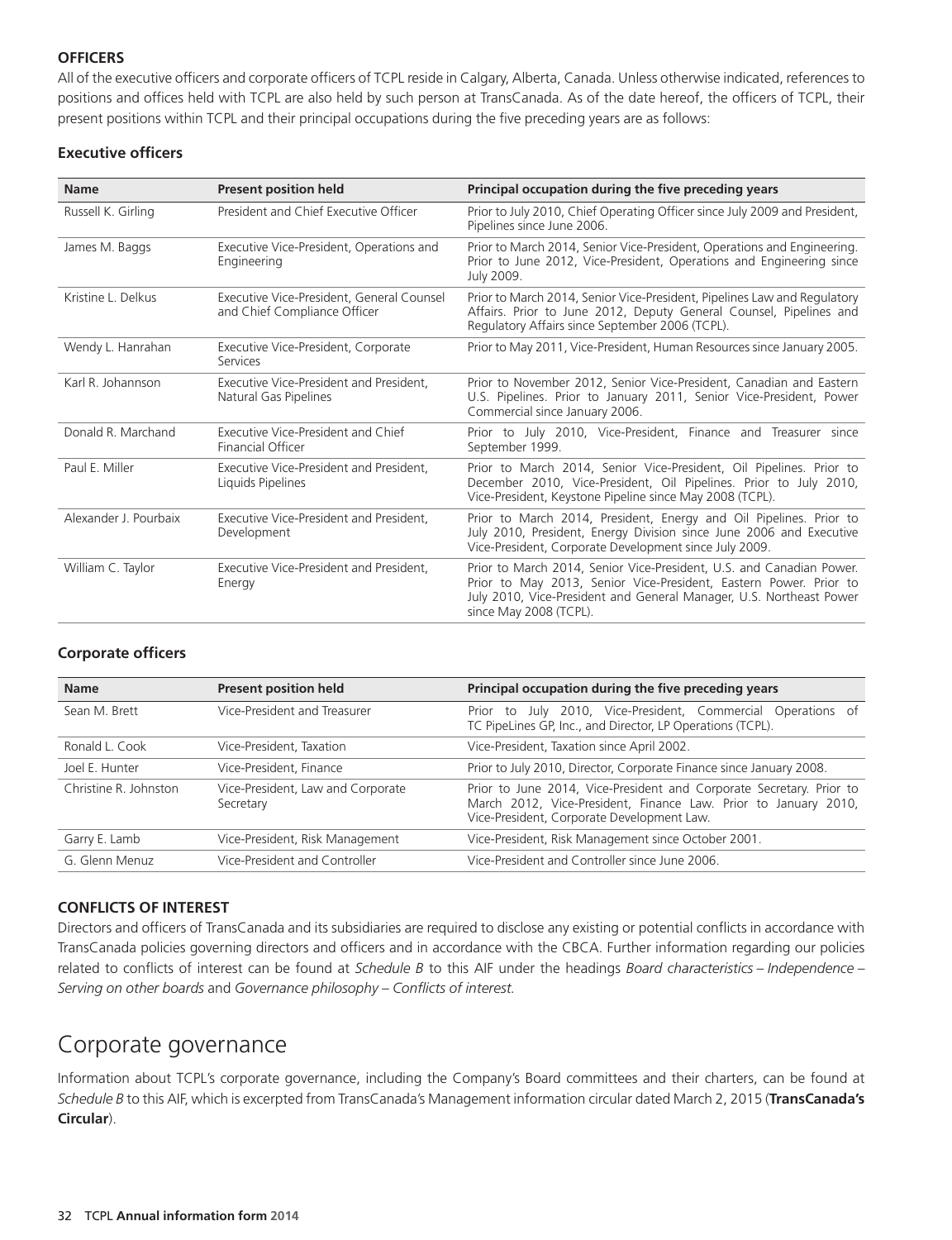## Audit committee

The Audit committee is responsible for assisting the Board in overseeing the integrity of our financial statements and our compliance with legal and regulatory requirements. It is also responsible for overseeing and monitoring the internal accounting and reporting process and the process, performance and independence of our internal and external auditors. The charter of the Audit committee can be found in *Schedule C* of this AIF.

### **RELEVANT EDUCATION AND EXPERIENCE OF MEMBERS**

The members of the Audit committee as of March 16, 2015 are Kevin E. Benson (Chair), Derek H. Burney, Mary Pat Salomone, D. Michael G. Stewart and Siim A. Vanaselja. Richard Waugh attended the Audit committee meetings as an observer until he retired as Deputy Chairman of Scotiabank on January 31, 2014 and was a voting member of the committee from February 1 until May 2, 2014. Mr. Vanaselja was appointed as a member of the Audit committee effective May 2, 2014.

The Board believes that the composition of the Audit committee reflects a high level of financial literacy and expertise. Each member of the Audit committee has been determined by the Board to be *independent* and *financially literate* within the meaning of the definitions under Canadian and U.S. securities laws and the NYSE rules. In addition, the Board has determined that Mr. Benson and Mr. Vanaselja are *Audit Committee Financial Experts* as that term is defined under U.S. securities laws. The Board has made these determinations based on the education and breadth and depth of experience of each member of the Audit committee. The following is a description of the education and experience, apart from their respective roles as directors of TransCanada, of each member of the Audit committee that is relevant to the performance of his responsibilities as a member of the Audit committee.

### **Kevin E. Benson**

Mr. Benson is a Chartered Accountant (South Africa) and was a member of the South African Society of Chartered Accountants. He serves as a director of the Winter Sport Institute, and was the President and Chief Executive Officer of Laidlaw International, Inc. until October 2007. In prior years, he has held several executive positions including one as President and Chief Executive Officer of The Insurance Corporation of British Columbia and has served on other public company boards and on the audit committees of certain of those boards.

### **Derek H. Burney**

Mr. Burney earned a Bachelor of Arts (Honours) and Master of Arts from Queen's University. He is currently a senior advisor at Norton Rose Fulbright. He previously served as President and Chief Executive Officer of CAE Inc. and as Chair and Chief Executive Officer of Bell Canada International Inc. Mr. Burney was the lead director at Shell Canada Limited until May 2007 and was the Chair of Canwest Global Communications Corp. until October 2010. He has served on one other organization's audit committee and has participated in Financial Reporting Standards Training offered by KPMG.

### **Mary Pat Salomone**

Ms. Salomone has a Bachelor of Engineering in Civil Engineering from Youngstown State University and a Master of Business Administration from Baldwin Wallace College. She completed the Advanced Management Program at Duke University's Fuqua School of Buiness in 2011. Ms. Salomone was the Senior Vice-President and Chief Operating Officer of B&W until June 2013. She previously held a number of senior roles with B&W Nuclear, including serving as the Manager of Business Development from 2009 to 2010 and Manager of Strategic Acquisitions from 2008 to 2009, and served as President and Chief Executive Officer of Marine Mechanical Corporation 2001 through 2007, which B&W acquired in 2007.

### **D. Michael G. Stewart**

Mr. Stewart earned a Bachelor of Science in Geological Sciences with First Class Honours from Queen's University. He has served and continues to serve on the boards of several public companies and other organizations and on the audit committee of certain of those boards. Mr. Stewart held a number of senior executive positions with Westcoast Energy Inc. including Executive Vice-President, Business Development. He has also been active in the Canadian energy industry for over 40 years.

### **Siim A. Vanaselja**

Mr. Vanaselja is a member of the Institute of Chartered Accountants of Ontario and holds an Honours Bachelor of Business degree from the Schulich School of Business. Mr. Vanaselja has been the Executive Vice-President and Chief Financial Officer of BCE Inc. and Bell Canada since January 2001, having previously served as Executive Vice-President and Chief Financial Officer of Bell Canada International. Prior to that, he was a partner at the accounting firm KPMG Canada in Toronto. Mr. Vanaselja has served and continues to serve as a board director for several other companies including Great-West Lifeco Inc. and Maple Leaf Sports and Entertainment Ltd. He has served as a member of the Conference Board of Canada's National Council of Financial Executives, the Corporate Executive Board's Working Council for Chief Financial Officers and Moody's Council of Chief Financial Officers.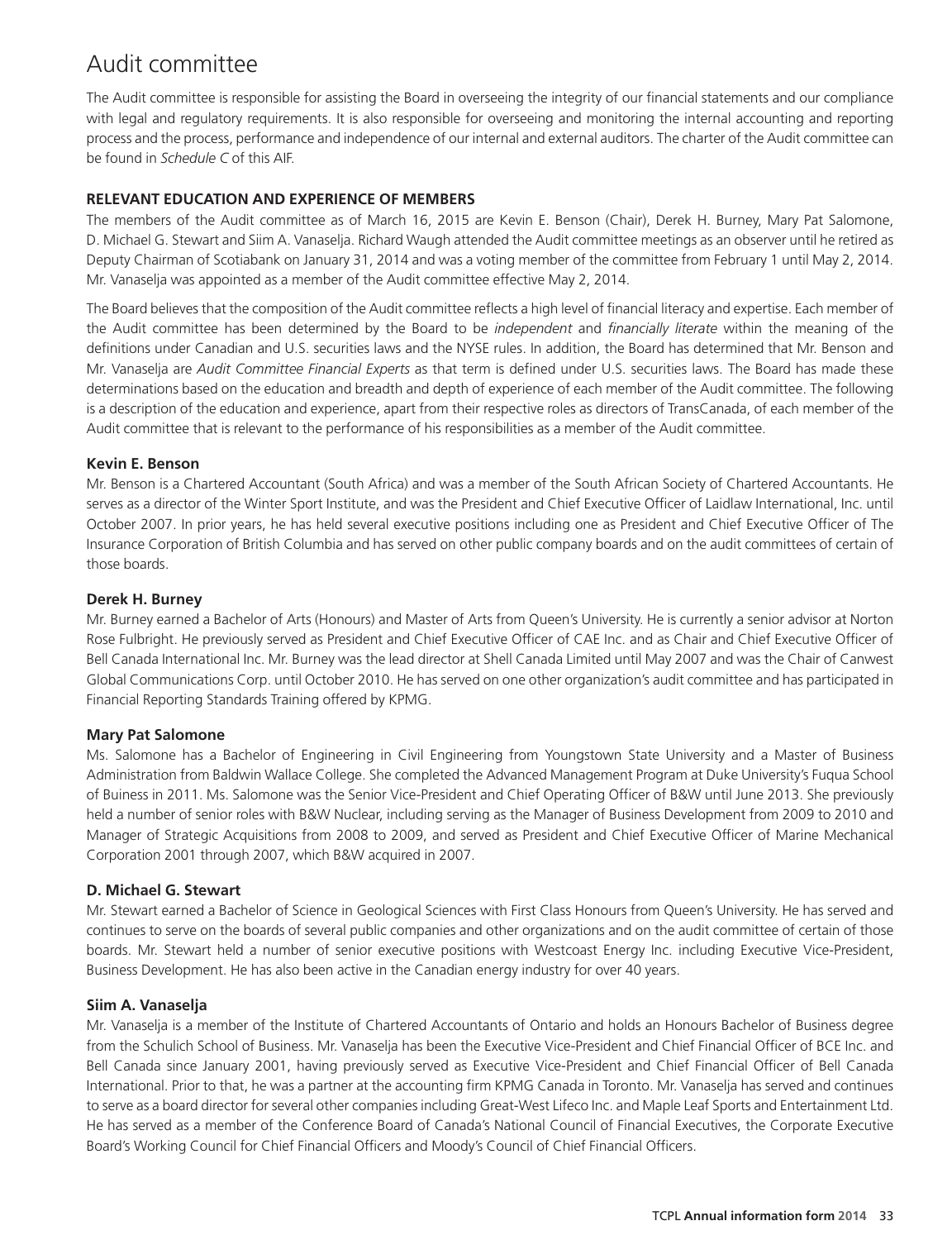### **PRE-APPROVAL POLICIES AND PROCEDURES**

TCPL's Audit committee has adopted a pre-approval policy with respect to permitted non-audit services. Under the policy, the Audit committee has granted pre-approval for specified non-audit services. For engagements of up to \$250,000, approval of the Audit committee Chair is required, and the Audit committee is to be informed of the engagement at the next scheduled Audit committee meeting. For all engagements of \$250,000 or more, pre-approval of the Audit committee is required. In all cases, regardless of the dollar amount involved, where there is a potential for conflict of interest involving the external auditor to arise on an engagement, the Audit committee must pre-approve the assignment.

To date, all non-audit services have been pre-approved by the Audit committee in accordance with the pre-approval policy described above.

### **EXTERNAL AUDITOR SERVICE FEES**

The table below shows the services KPMG provided during the last two fiscal years and the fees we paid them:

| (\$ millions)                                                                                                                                                                                                                                                                                               | 2014  | 2013  |
|-------------------------------------------------------------------------------------------------------------------------------------------------------------------------------------------------------------------------------------------------------------------------------------------------------------|-------|-------|
| <b>Audit fees</b><br>• audit of the annual consolidated financial statements<br>• services related to statutory and regulatory filings or engagements<br>• review of interim consolidated financial statements and information contained in various prospectuses and other<br>securities offering documents | \$6.4 | \$6.4 |
| <b>Audit-related fees</b><br>• services related to the audit of the financial statements of certain TransCanada post-retirement and<br>post-employment plans                                                                                                                                                | 0.2   | 0.2   |
| Tax fees<br>• Canadian and international tax planning and tax compliance matters, including the review of income tax returns<br>and other tax filings                                                                                                                                                       | 0.5   | 0.7   |
| All other fees                                                                                                                                                                                                                                                                                              |       |       |
| <b>Total fees</b>                                                                                                                                                                                                                                                                                           | \$7.1 | \$7.3 |

### Loans to directors and executives

As of the date of this AIF, none of our directors or executives had any loans from TCPL or any of our subsidiaries. This is also true for:

- former executives or directors of TCPL or any of our subsidiaries
- this year's nominated directors, and
- any associate of a director, executive officer or nominated director.

None of the above owe money to another entity that is the subject of a guarantee, support agreement, letter of credit or other similar arrangement or understanding provided by TCPL or any of our subsidiaries.

## Securities owned by directors

The table below shows the total value as of March 16, 2015 of each director's shares and deferred share units (**DSUs**) of TransCanada or shares of our affiliates outstanding at the end of 2014, including the DSUs credited as dividend equivalents until January 31, 2015.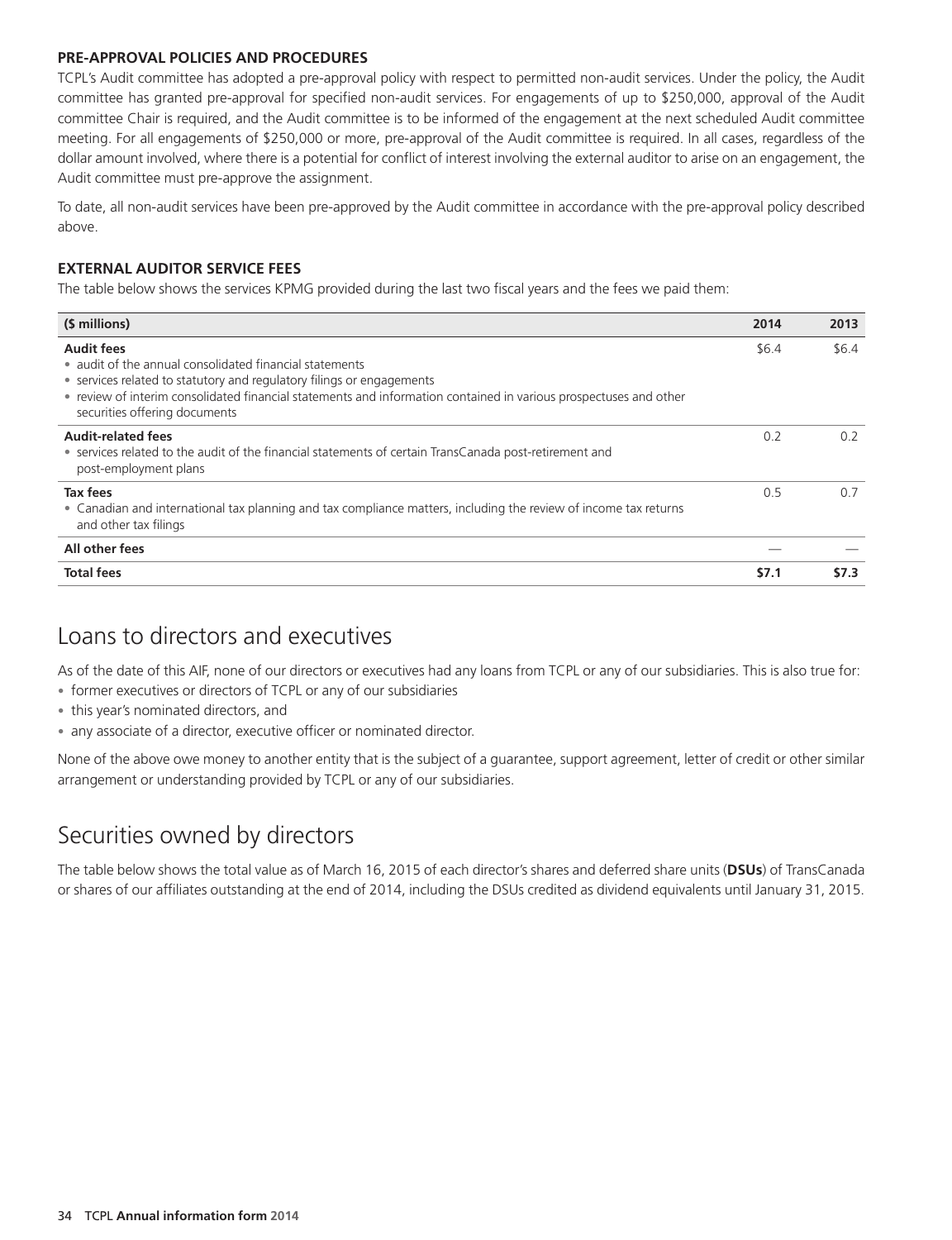None of the nominated directors (or all of our directors and executives as a group) own more than one per cent of TransCanada shares, or any class of shares of its subsidiaries and affiliates.

| <b>Director</b>                 | <b>TransCanada</b><br><b>Common Shares</b> | <b>TransCanada</b><br><b>Deferred Share</b><br><b>Units</b> |
|---------------------------------|--------------------------------------------|-------------------------------------------------------------|
| K. Benson                       | 13,000                                     | 57,059                                                      |
| D. Burney                       | 10,083                                     | 49,131                                                      |
| P. Gauthier                     | 1,992                                      | 58,377                                                      |
| R. Girling <sup>(1)(2)</sup>    | 1,525,262                                  |                                                             |
| S.B. Jackson                    | 39,000                                     | 117,261                                                     |
| P. Rosput Reynolds              | 4,500                                      | 11,066                                                      |
| J. Richels <sup>(3)</sup>       | 10,000                                     | 7,148                                                       |
| M.P. Salomone                   | 2,000                                      | 5,177                                                       |
| $D.M.G.$ Stewart <sup>(4)</sup> | 15,404                                     | 24,467                                                      |
| S.A. Vanaselja                  |                                            | 2,701                                                       |
| R.E. Waugh <sup>(5)</sup>       | 29,150                                     | 13,111                                                      |

Refer to the *Compensation of directors* section below for further information regarding the compensation of TransCanada's directors.

- (1) Mr. Girling is an employee of TCPL and participates in the Company's executive share unit program. He does not participate in the DSU program. Securities owned, controlled or directed include common shares that Mr. Girling has a right to acquire through exercise of stock options that are vested under the stock option plan, which is described in *Schedule D* to this AIF under the heading *Compensation – Executive compensation*. Directors as such do not participate in the stock option plan. Mr. Girling, as an employee of TCPL, has the right to acquire 1,378,905 TransCanada common shares under vested stock options, which amount is included in this chart.
- (2) Mr. Girling's holdings include 4,000 shares held by his wife.
- (3) Mr. Richels' holdings represent 10,000 shares held in a family partnership controlled by Mr. Richels and his wife.
- (4) Mr. Stewart's holdings include 1,979 shares held by his wife.
- (5) Mr. Waugh's holdings include 4,150 shares held by his wife.

## Compensation of directors

Information relating to the compensation of directors, including information regarding compensation paid by TCPL to directors in 2014, the Company's minimum share ownership guidelines and TransCanada's share unit plan for non-employee directors, is provided in *Schedule D* to this AIF under the heading *Compensation – Director compensation,* which is excerpted from TransCanada's Circular.

### Executive compensation

Information relating to TCPL's compensation governance is provided in *Schedule D* to this AIF under the heading *Compensation – Compensation governance*, which is excerpted from TransCanada's Circular. Information relating to TCPL's executive compensation is provided in *Schedule D* to this AIF under the heading *Compensation – Executive compensation*, which is excerpted from TransCanada's Circular.

Board and committee meetings of TransCanada and TCPL run concurrently. TCPL is the principal operating subsidiary of TransCanada. Executive officers of TCPL also serve as executive officers of TransCanada. An aggregate remuneration is paid for serving as an executive of TCPL and for service as an executive officer of TransCanada. Since TransCanada does not hold any material assets directly other than the common shares of TCPL and receivables from certain of TransCanada's subsidiaries, all executive employee costs are assumed by TCPL according to a management services agreement between the two companies.

## Legal proceedings and regulatory actions

Legal proceedings, arbitrations and actions are part of doing business. While we cannot predict the final outcomes of proceedings and actions with certainty, management does not expect any current proceeding or action to have a material impact on our consolidated financial position, results of operations or liquidity. We are not aware of any potential legal proceeding or action that would have a material impact on our consolidated financial position, results of operations or liquidity.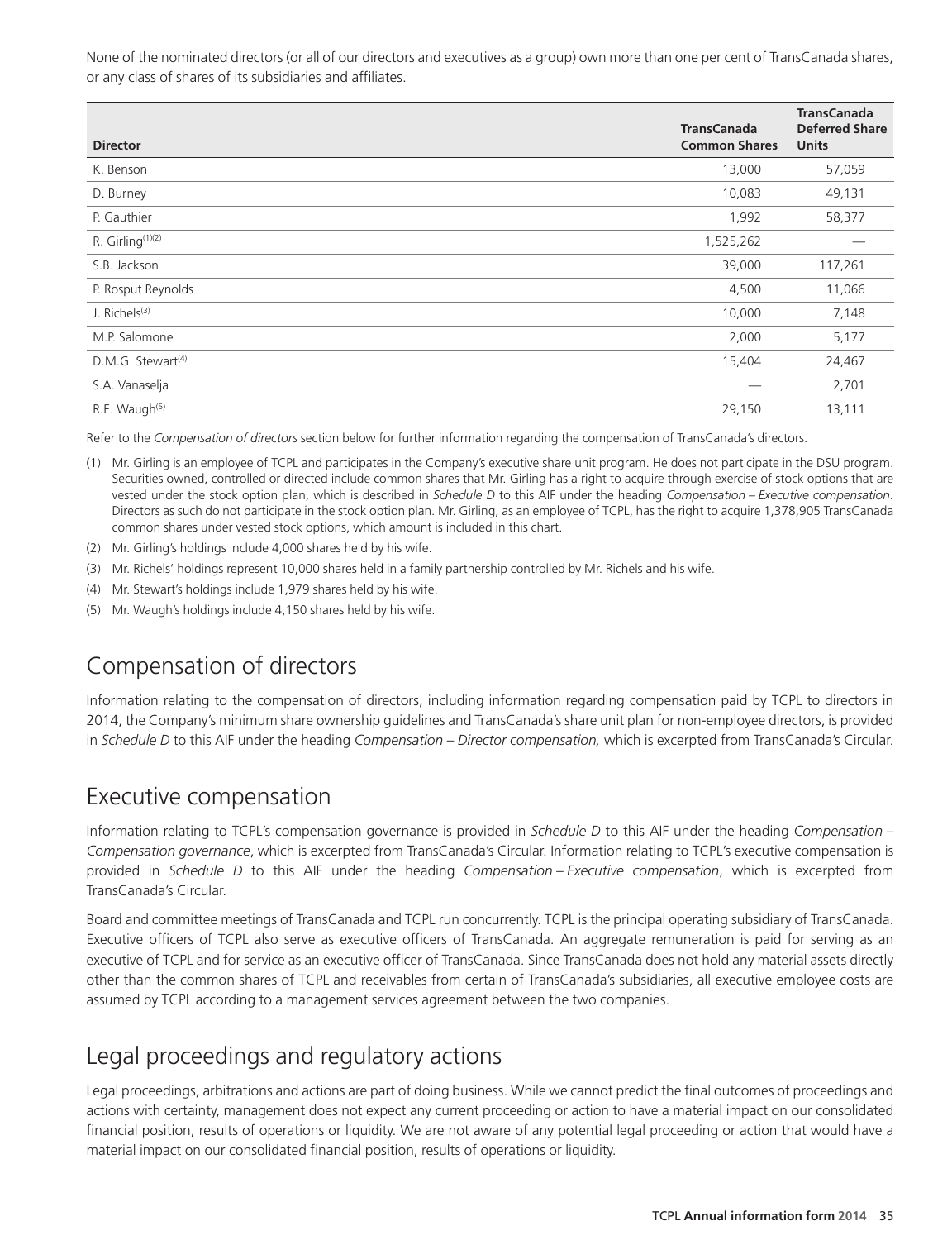### Transfer agent and registrar

TCPL's transfer agent and registrar is Computershare Trust Company of Canada with its Canadian transfer facilities in the cities of Vancouver, Calgary, Toronto, Halifax and Montréal.

### Material contracts

TCPL did not enter into any material contracts outside the ordinary course of business during the year ended December 31, 2014, nor has it entered into any material contracts outside the ordinary course of business prior to the year ended December 31, 2014 which are still in effect as at the date of this AIF.

### Interest of experts

KPMG LLP are the auditors of TCPL and have confirmed that they are independent with respect to TCPL within the meaning of the relevant rules and related interpretations prescribed by the relevant professional bodies in Canada and any applicable legislation or regulations and also that they are independent accountants with respect to all relevant U.S. professional and regulatory standards.

# Additional information

- 1. Additional information in relation to TCPL may be found under TCPL's profile on SEDAR (www.sedar.com).
- 2. Additional financial information is provided in TCPL's audited consolidated financial statements and MD&A for its most recently completed financial year.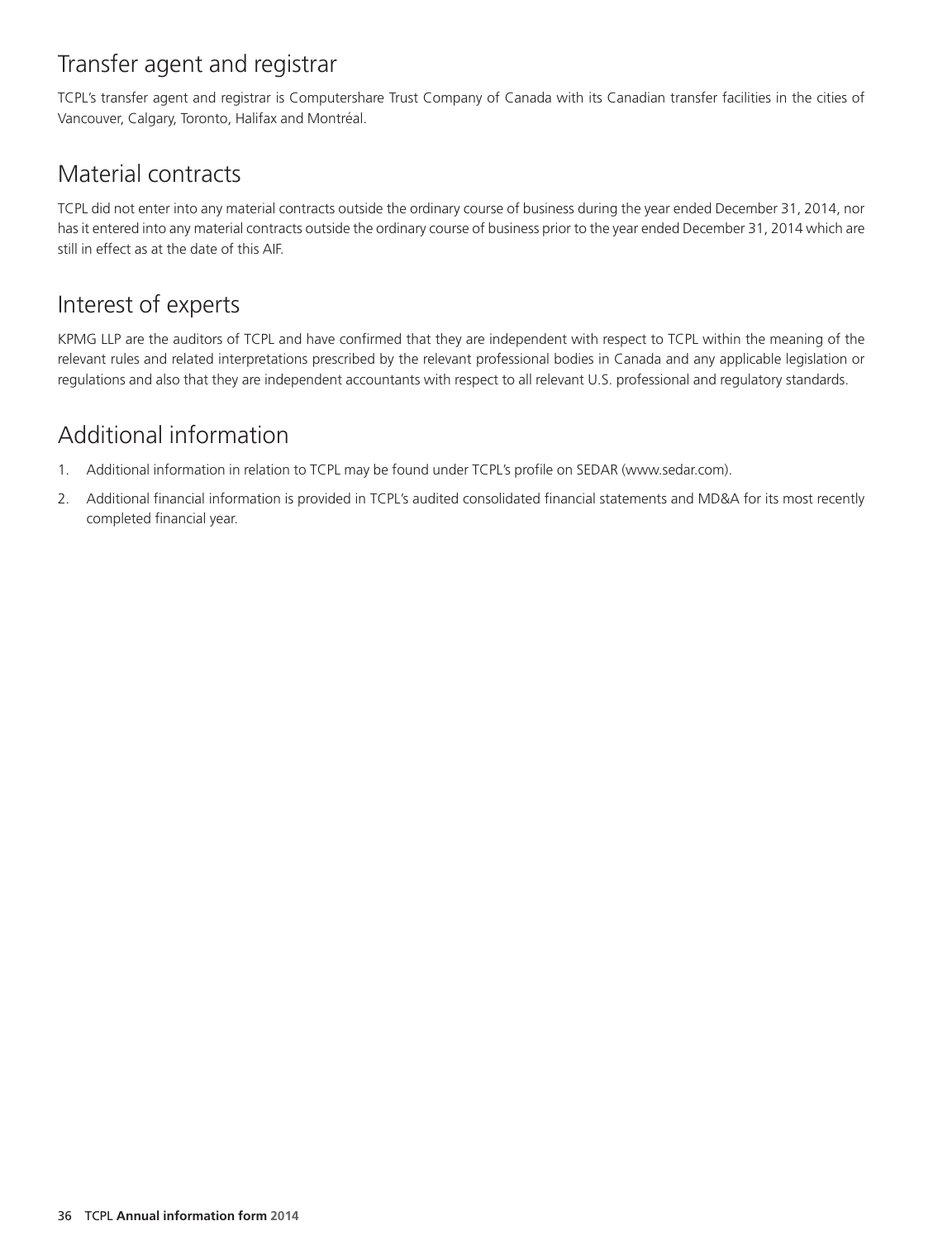## Glossary

| Bbl/d      | Barrel(s) per day          | AFUDC       | Allowance fo  |
|------------|----------------------------|-------------|---------------|
| Bcf        | Billion cubic feet         |             | construction  |
| Bcf/d      | Billion cubic feet per day | <b>DRP</b>  | Dividend reir |
| <b>GWh</b> | Gigawatt hours             | <b>ROE</b>  | Rate of retur |
| MMcf/d     | Million cubic feet per day | <b>GAAP</b> | U.S. generall |
| <b>MW</b>  | Megawatt(s)                |             | principles    |
| <b>MWh</b> | Megawatt hours             |             |               |

### **General terms and terms related to our operations**

| bitumen                                                       | A thick, heavy oil that must be diluted to<br>flow (also see: diluent). One of the<br>components of the oil sands, along with                                                                   | <b>DOS</b><br>EPA<br><b>FERC</b>                        | Department of State (U.S.)<br>Environmental Protection Agency (U.S.)<br>Federal Energy Regulatory Commission<br>(U.S.)                                |
|---------------------------------------------------------------|-------------------------------------------------------------------------------------------------------------------------------------------------------------------------------------------------|---------------------------------------------------------|-------------------------------------------------------------------------------------------------------------------------------------------------------|
| Canadian Restructuring<br>Proposal<br>cogeneration facilities | sand, water and clay<br>Canadian Mainline business and services<br>restructuring proposal and 2012 and 2013<br>Mainline final tolls application<br>Facilities that produce both electricity and | <b>IESO</b><br><b>NEB</b><br><b>NYISO</b><br><b>OPA</b> | Independent Electricity System Operator<br>National Energy Board (Canada)<br>New York Independent System Operator<br>Ontario Power Authority (Canada) |
|                                                               | useful heat at the same time                                                                                                                                                                    | <b>RGGI</b>                                             | Regional Greenhouse Gas Initiative                                                                                                                    |
| diluent                                                       | A thinning agent made up of organic<br>compounds. Used to dilute bitumen so it<br>can be transported through pipelines                                                                          | <b>SEC</b>                                              | (northeastern U.S.)<br>U.S. Securities and Exchange Commission                                                                                        |
| Eastern Triangle                                              | Canadian Mainline region between North<br>Bay, Toronto and Montréal                                                                                                                             |                                                         |                                                                                                                                                       |
| <b>FIT</b>                                                    | Feed-in tariff                                                                                                                                                                                  |                                                         |                                                                                                                                                       |
| force majeure                                                 | Unforeseeable circumstances that prevent<br>a party to a contract from fulfilling it                                                                                                            |                                                         |                                                                                                                                                       |
| GHG                                                           | Greenhouse gas                                                                                                                                                                                  |                                                         |                                                                                                                                                       |
| <b>HSE</b>                                                    | Health, safety and environment                                                                                                                                                                  |                                                         |                                                                                                                                                       |
| investment base                                               | Includes annual average assets in rate<br>base as well as assets under construction                                                                                                             |                                                         |                                                                                                                                                       |
| <b>LNG</b>                                                    | Liquefied natural gas                                                                                                                                                                           |                                                         |                                                                                                                                                       |
| OM&A                                                          | Operating, maintenance and<br>administration                                                                                                                                                    |                                                         |                                                                                                                                                       |
| PPA                                                           | Power purchase arrangement                                                                                                                                                                      |                                                         |                                                                                                                                                       |
| rate base                                                     | Our investment in assets used to provide<br>transportation services on our natural gas<br>pipelines                                                                                             |                                                         |                                                                                                                                                       |
| <b>WCSB</b>                                                   | Western Canada Sedimentary Basin                                                                                                                                                                |                                                         |                                                                                                                                                       |

#### Units of measure **Accounting terms Accounting terms**

| Bbl/d      | Barrel(s) per day          | AFUDC      | Allowance for funds using during   |
|------------|----------------------------|------------|------------------------------------|
| <b>Bcf</b> | Billion cubic feet         |            | construction                       |
| Bcf/d      | Billion cubic feet per day | <b>DRP</b> | Dividend reinvestment plan         |
| GWh        | Gigawatt hours             | <b>ROE</b> | Rate of return on common equity    |
| MMcf/d     | Million cubic feet per day | GAAP       | U.S. generally accepted accounting |
| <b>MW</b>  | Megawatt(s)                |            | principles                         |

### **Government and regulatory bodies terms**

| <b>CFF</b>   | Comisión Federal de Electricidad (Mexico) |
|--------------|-------------------------------------------|
| <b>DOS</b>   | Department of State (U.S.)                |
| EPA          | Environmental Protection Agency (U.S.)    |
| <b>FERC</b>  | Federal Energy Regulatory Commission      |
|              | (U.S.)                                    |
| <b>IESO</b>  | Independent Electricity System Operator   |
| <b>NEB</b>   | National Energy Board (Canada)            |
| <b>NYISO</b> | New York Independent System Operator      |
| OPA          | Ontario Power Authority (Canada)          |
| RGGI         | Regional Greenhouse Gas Initiative        |
|              | (northeastern U.S.)                       |
| <b>SEC</b>   | U.S. Securities and Exchange Commission   |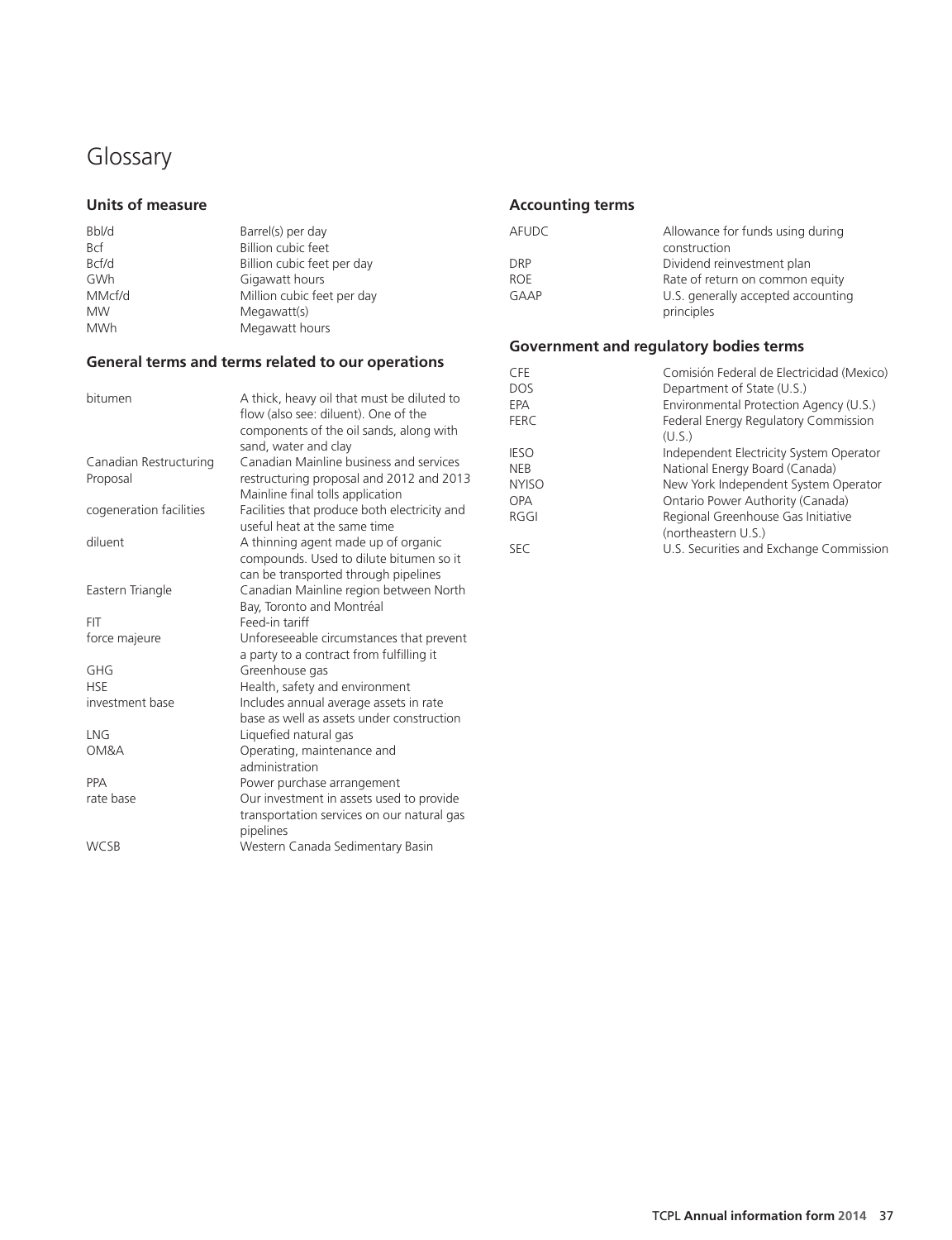# Schedule A Metric conversion table

The conversion factors set out below are approximate factors. To convert from Metric to Imperial multiply by the factor indicated. To convert from Imperial to Metric divide by the factor indicated.

| <b>Metric</b>   | <b>Imperial</b>               | <b>Factor</b>                                                                                                                   |
|-----------------|-------------------------------|---------------------------------------------------------------------------------------------------------------------------------|
| Kilometres (km) | <b>Miles</b>                  | 0.62                                                                                                                            |
| Millimetres     | Inches                        | 0.04                                                                                                                            |
| Gigajoules      | Million British thermal units | 0.95                                                                                                                            |
| Cubic metres*   | Cubic feet                    | 35.3                                                                                                                            |
| Kilopascals     | Pounds per square inch        | 0.15                                                                                                                            |
| Degrees Celsius | Degrees Fahrenheit            | to convert to Fahrenheit multiply by 1.8, then add 32 degrees;<br>to convert to Celsius subtract 32 degrees, then divide by 1.8 |

The conversion is based on natural gas at a base pressure of 101.325 kilopascals and at a base temperature of 15 degrees Celsius.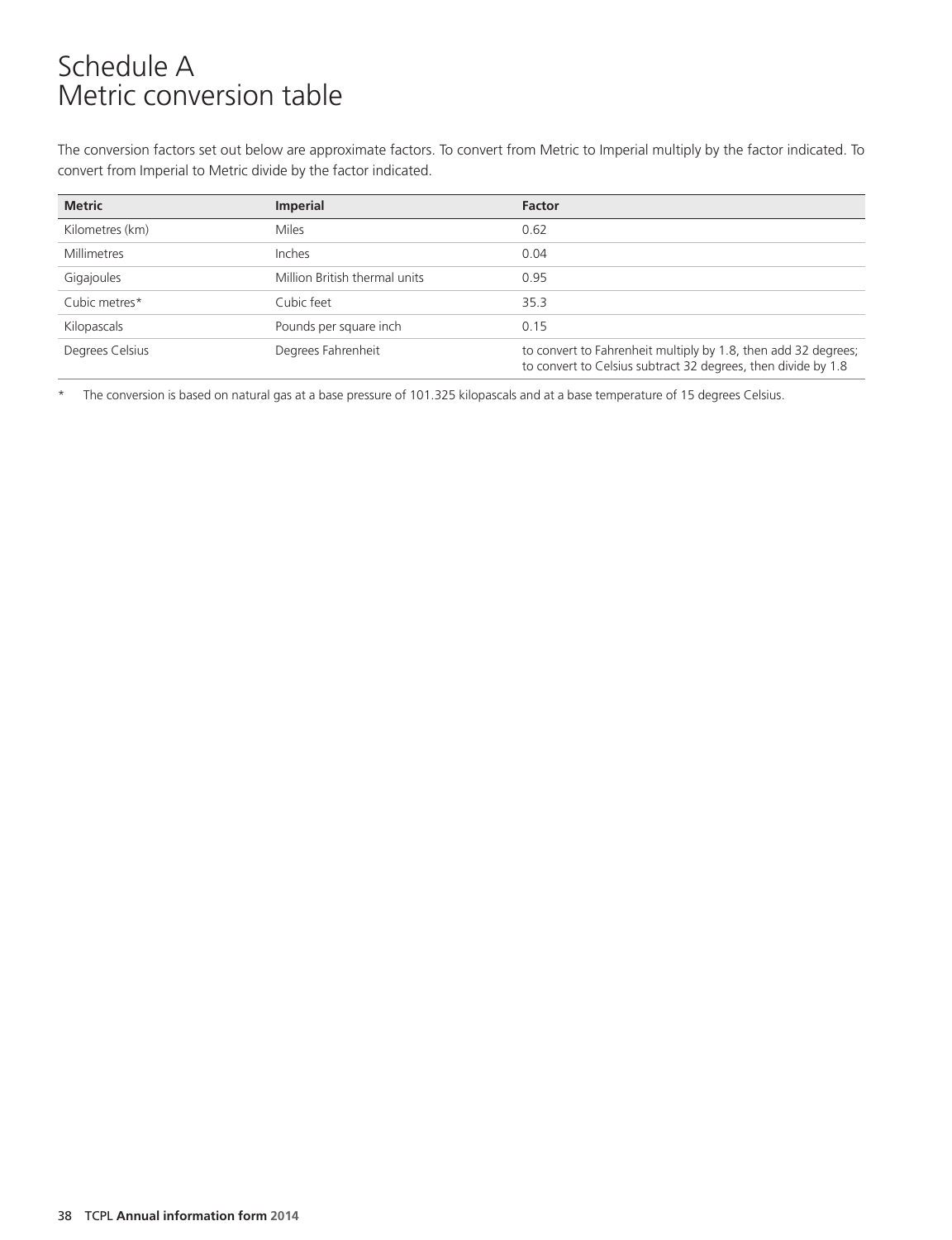# Schedule B Governance

We believe that strong governance improves corporate performance and benefits all stakeholders.

This section discusses our approach to governance and describes our Board and how it works.

### About our governance practices

Our Board and management are committed to the highest standards of ethical Board effectiveness and director conduct and corporate governance.

TransCanada is a public company listed on the TSX and the NYSE, and we Engagement......................... 44 recognize and respect rules and regulations in both Canada and the U.S. Communicating with the Board . . . . . . 44

Our corporate governance practices comply with the Canadian governance<br>quidelines, which include the governance rules of the TSX and Canadian Securities Administrators (CSA):

- National Instrument 52-110, *Audit Committees,* •
- National Policy 58-201, *Corporate Governance Guidelines*, and •
- National Instrument 58-101, *Disclosure of Corporate Governance Practices* (NI 58-101).

We also comply with the governance listing standards of the NYSE and the governance rules of the U.S. Securities and Exchange Commission (SEC) that apply, in each case, to foreign private issuers.

Our governance practices comply with the NYSE standards for U.S. companies in all significant respects, except as summarized on our website (www.transcanada.com). As a non-U.S. company, we are not required to comply with most of the governance listing standards of the NYSE. As a foreign private issuer, however, we must disclose how our governance practices differ from those followed by U.S. companies that are subject to the NYSE standards.

We benchmark our policies and procedures against major North American companies to assess our standards and we adopt best practices as appropriate. Some of our best practices are derived from the NYSE rules and comply with applicable rules adopted by the SEC to meet the requirements of the *Sarbanes-Oxley Act of 2002* and the *Dodd-Frank Wall Street Reform and Consumer Protection Act (Dodd-Frank)*.

#### **WHERE TO FIND IT**

## Board characteristics . . . . . . . . . . . . . 27 Governance philosophy . . . . . . . . . . . 30 Role and responsibilities of the Board . . 32 Orientation and education . . . . . . . . . 38 conduct and corporate governance. assessment . . . . . . . . . . . . . . . . . . . . . 40 Shareholder proposals . . . . . . . . . . . . . 44 **>** About our governance practices . . . 26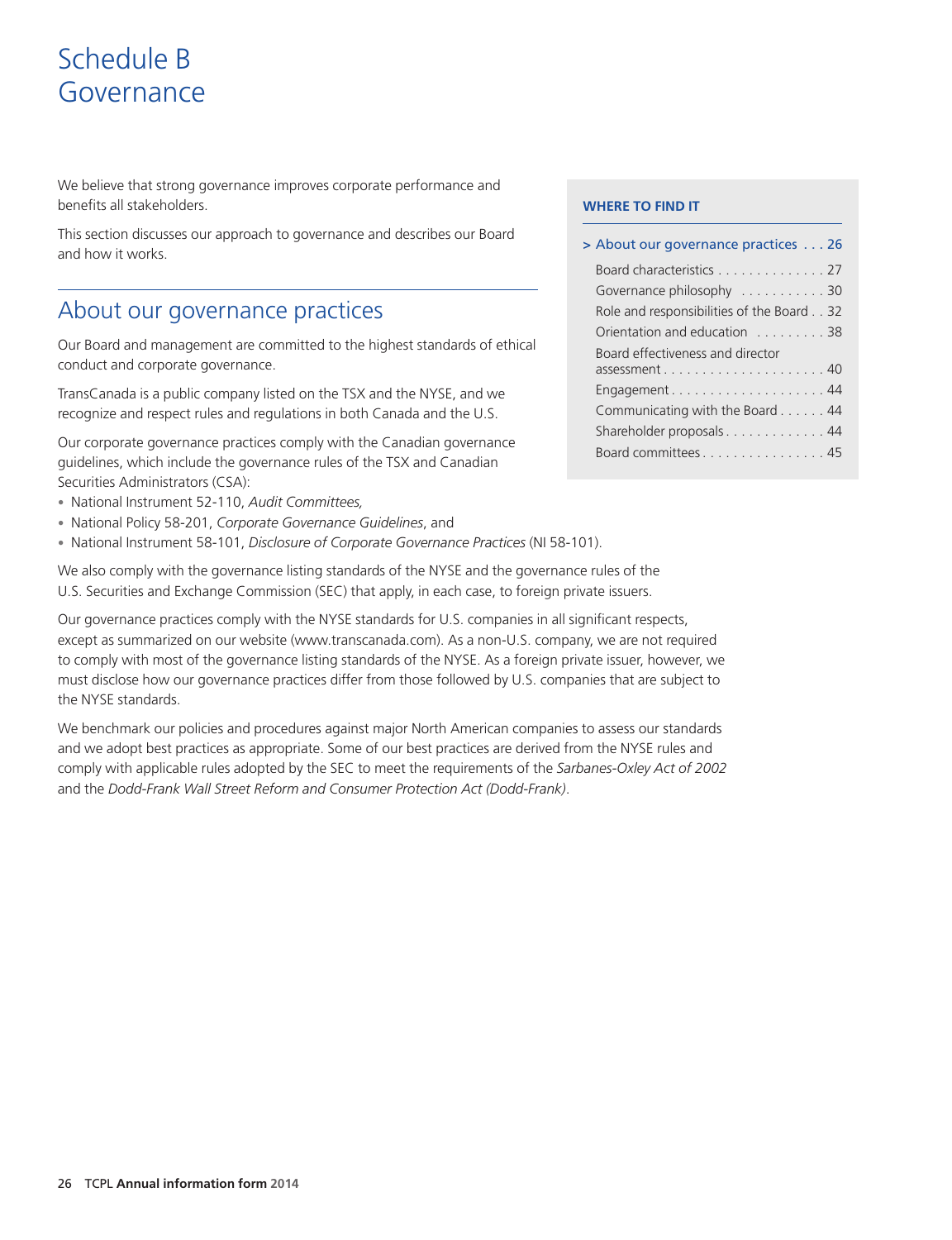#### **BOARD CHARACTERISTICS**

Our Board and its members exemplify strong principles of corporate governance:

- an independent, non-executive Chair
- an effective board size
- all directors except our CEO are independent
- knowledgeable and experienced directors who ensure that we promote ethical behaviour throughout TransCanada
- qualified directors who can make a meaningful contribution to the Board and the development of our business
- significant share ownership requirements to align the directors' interests with those of our shareholders, and
- annual assessments of Board, Chair, committee and director effectiveness.

#### **Size and composition**

TransCanada's articles currently state that the Board must have 10 to 20 directors. Shareholders have been asked to vote on reducing the range of directors to a minimum of 8 and a maximum of 15 directors as explained on page 11, under *Business of the meeting*. The Board believes this size is appropriate based on the scope of our business, the skills and experience of the nominated directors and the four standing committees, and to achieve effective decision making. It believes that all of the nominated directors are well qualified to serve on the Board.

We believe our Board must consist of qualified and knowledgeable directors, and include directors with direct experience in the oil and gas, pipelines and power sectors.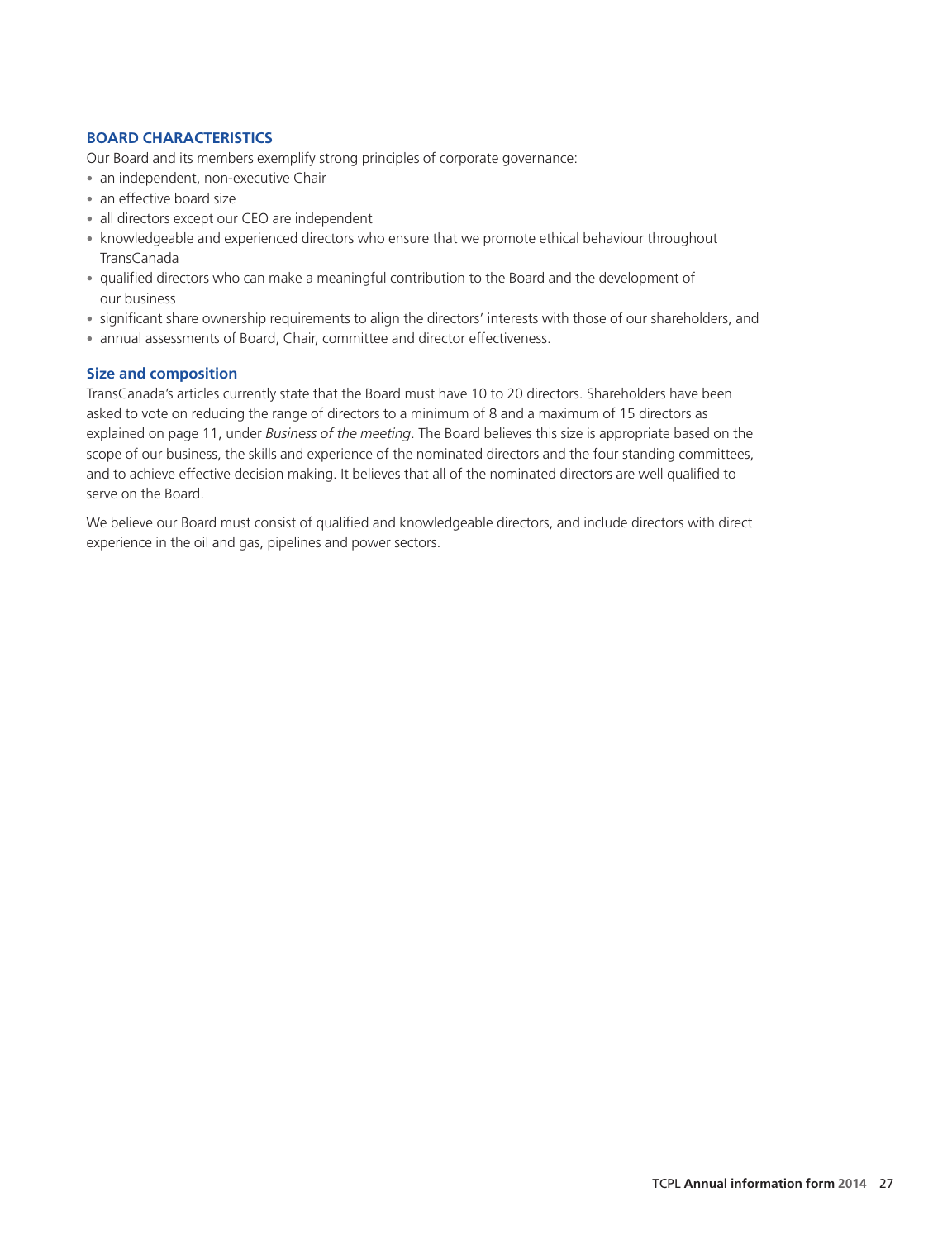#### **Board diversity**

We have been committed to a diverse Board since 1999, when our Corporate governance guidelines were revised to include a variety of diversity criteria, which bring a range of perspectives to the Board that are not limited to gender diversity.

While the Governance committee has not set a specific target for the number of women directors on our Board, the committee believes that a diverse board with a variety of perspectives enhances our decisionmaking and helps keep the Board informed and effective. We do not believe targets are an appropriate method of increasing diversity on the Board. Instead, we believe that a process-based method of reviewing directors on a variety of diversity factors (including gender) is more appropriate, particularly given the business environment in which TransCanada operates.

In order to achieve a diverse Board, the committee focuses on the process surrounding director nomination. Each year, the committee reviews the general and specific criteria applicable to candidates to be considered for nomination to the Board. These guidelines outline the criteria that the committee considers when evaluating potential director nominees. We have not adopted a written policy with respect to the identification and nomination of women directors because we believe that encompassing our diversity criteria in our written Corporate governance guidelines is more appropriate than a separate written policy.

Our Corporate governance guidelines provide that when choosing director nominees, the committee takes into account the diversity of backgrounds, skills and experience, and personal characteristics such as age, gender, and geographic residence among the directors along with the key common qualities required for effective Board participation. The committee regularly considers the current number of women on the Board when selecting director candidates, by considering gender, in addition to other characteristics, as one of the factors.

The committee aims to maintain the composition of the Board in a way that provides the best mix of skills and experience to guide our strategy and oversee ongoing business operations. TransCanada does not have term limits for directors, but does have a retirement policy to encourage board renewal, as discussed in *Director tenure*, on page 43.

The committee ensures that the list of potential director candidates discussed includes a reasonable number of qualified women candidates, but ultimate decisions are made based on the qualifications of the candidates and the expertise needs of the Board.

We believe that this process is effective as 27 per cent of the Board is currently composed of women directors.



#### **Board composition – gender**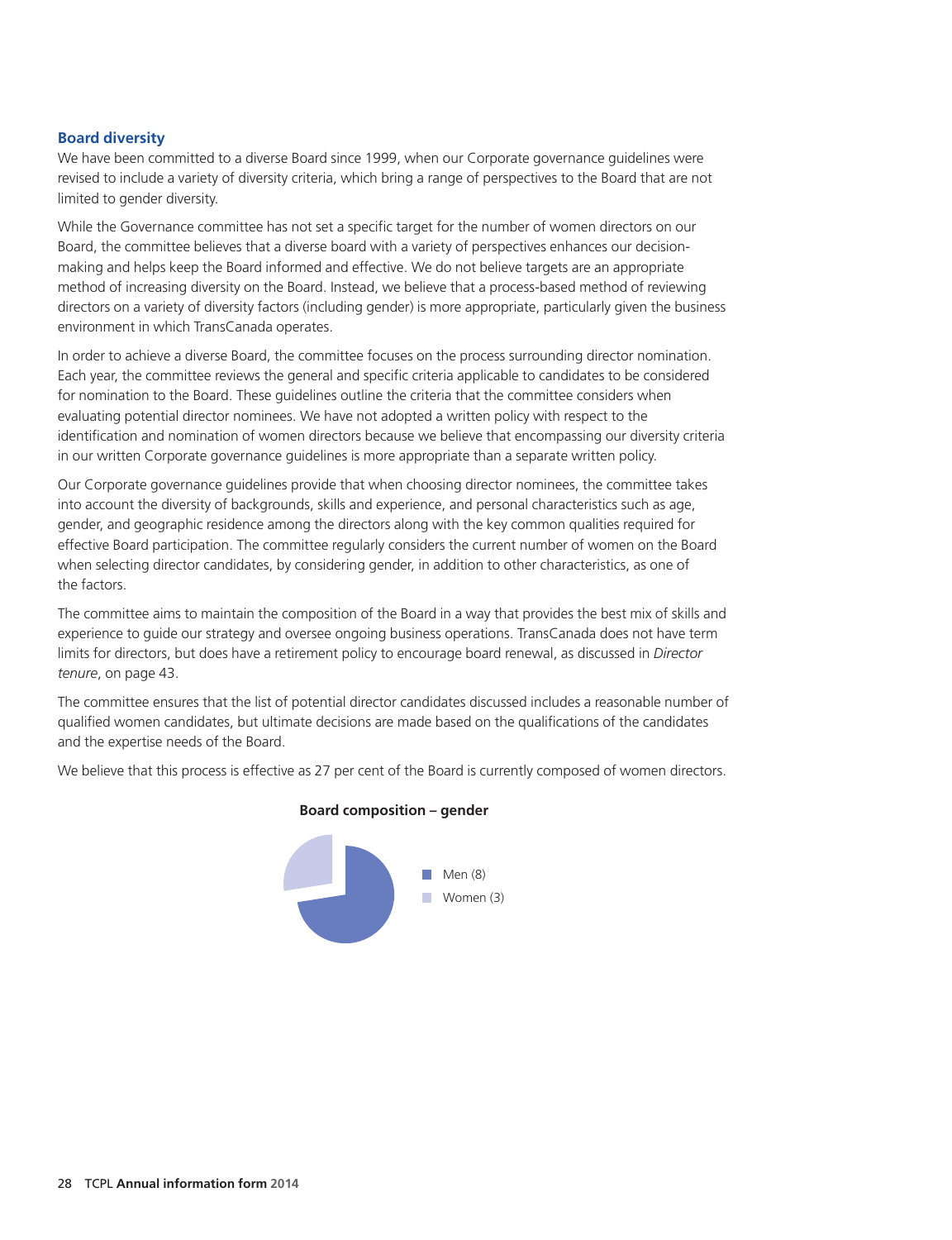#### **Independence**

An independent board is a fundamental principle of governance. We believe that the majority of our directors must be *independent* within the meaning of 'independence' in accordance with legal requirements, and consistent with the independence criteria of the regulations of the SEC and rules of the NYSE.

The Governance committee and the Board review the independence of each Board member and nominated director against these criteria once a year. It also reviews family relationships and associations with companies that have relationships with TransCanada when it reviews director independence.

The Board has determined that all of the nominated directors are independent, except for Mr. Girling because of his role as President and CEO. Other than Mr. Girling, none of the directors have a direct or indirect material relationship with TransCanada that could reasonably be expected to interfere with the exercise of their independent judgment.

#### **Independent Chair**

The Chair is appointed by the Board, and serves in a non-executive capacity. We have had separate Chair and CEO positions since our incorporation in 2003 and at our predecessor company since 1994. Mr. Jackson has served as the independent non-executive Chair since April 30, 2005.

#### **Independent advice**

The Board and each of its four standing committees can retain independent advisors to assist in carrying out their duties and responsibilities.

#### **Serving on other boards**

Our directors are limited to serving on a total of six public company boards to ensure we do not have overboarding or interlocking relationships that would conflict with a director's independence or interfere with fulfilling their Board duties and responsibilities. We discuss the time commitment and duties and responsibilities with every candidate so they have a full understanding of the role and our expectations of directors. The Governance committee monitors director relationships to ensure their business associations do not hinder their role as a TransCanada director or Board performance overall.

The Board believes that it is important for it to be composed of qualified and knowledgeable directors. As a result, due to the specialized nature of the energy infrastructure business, some of the nominated directors are associated with or sit on the boards of companies that ship natural gas or liquids through our pipeline systems. Transmission services on most of TransCanada's pipeline systems in Canada and the U.S. are subject to regulation and accordingly we generally cannot deny transportation services to a creditworthy shipper. As discussed in *Conflicts of interest*, the Governance committee monitors relationships among directors to ensure that business associations do not affect the Board's performance.

If a director declares that they have a material interest in a material contract or transaction that is being considered by the Board, the director leaves the meeting so the matter can be discussed and voted on.

See the director profiles starting on page 14 for the other public company boards each nominated director serves on.

#### **Independent of management**

Our Corporate governance guidelines stipulate that the Board must meet at the end of each Board meeting, *in-camera*, without management present. In 2014, the independent directors met separately before and at the end of every regularly scheduled Board meeting.

Our Board has adopted the policy of holding in-camera sessions at each meeting of its committees without management. Members of management meet with the independent directors upon request.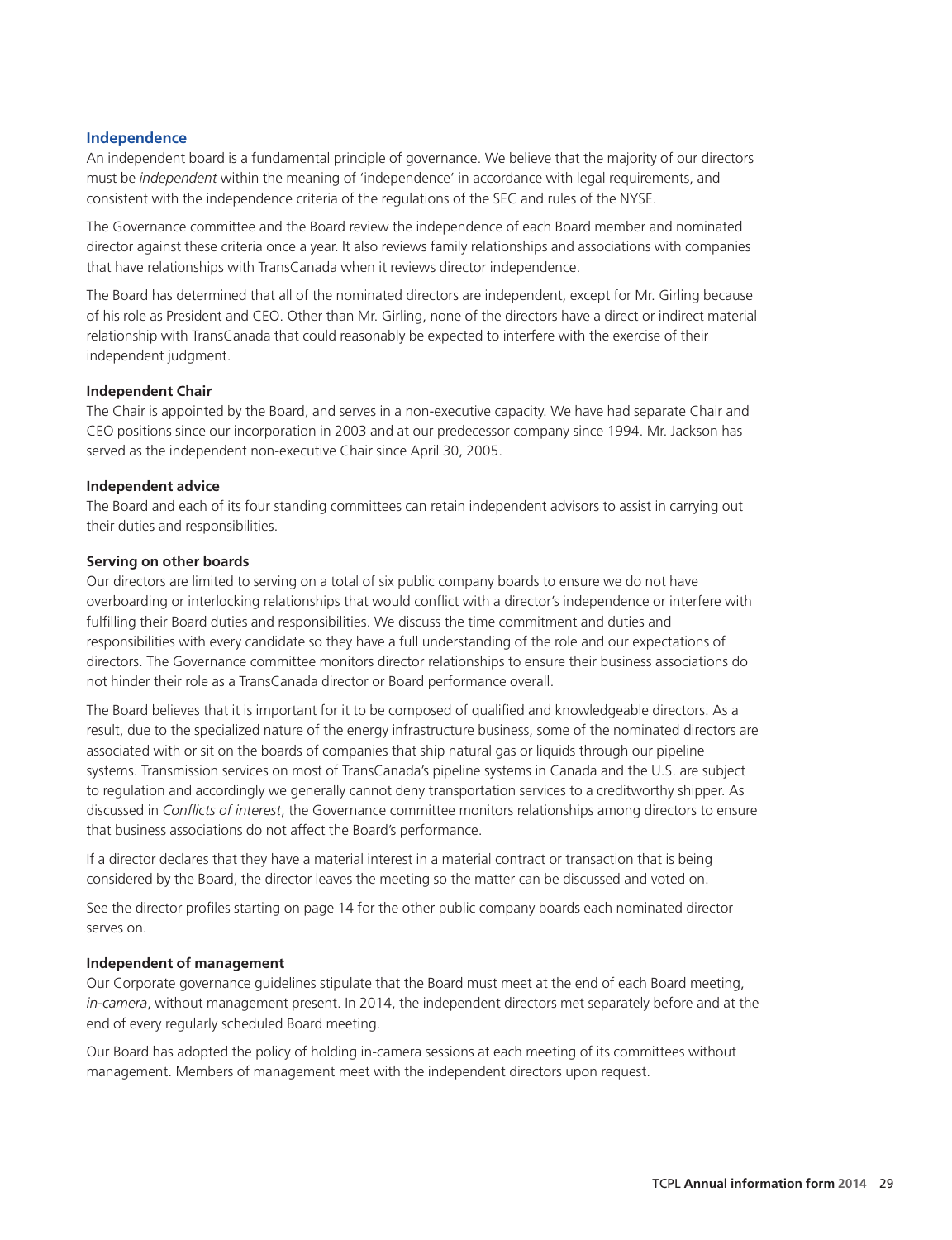#### **GOVERNANCE PHILOSOPHY**

We believe that effective corporate governance improves corporate performance and benefits all shareholders and that honesty and integrity are vital to ensuring good corporate governance.

The Board has formally adopted the Corporate governance guidelines recommended by the Governance committee. These guidelines address the structure and composition of the Board and its committees, and clarify the responsibilities of the Board and management.

#### **Ethical business conduct**

Our Code of business ethics (the Code) incorporates principles of good conduct and ethical and responsible behaviour to guide our decisions and actions and the way we conduct business.

The Code applies to all employees, officers and directors as well as contract workers of TransCanada and its wholly-owned subsidiaries and operated entities in countries where we conduct business. All employees (including executive officers) and directors must certify their compliance with the Code every year.

Any unusual behaviour or suspected violations of the Code must be reported immediately. Employees can report a concern to their supervisor, Corporate compliance, Internal audit, their Compliance coordinator, or to our Ethics help-line. The help-line allows anyone – employees, contractors, consultants, other stakeholders and the general public – to report a concern, confidentially and anonymously, about any perceived accounting irregularities, legal or ethical violations or other suspected breaches of the Code. The telephone number is published on our website and employee intranet, in other employee communications and in our Annual report. Our policy strictly prohibits reprisals or retaliation against anyone who files an ethics concern or complaint in good faith.

Internal audit handles most investigations, including any concerns about directors and senior management. Human resources professionals handle any concerns relating to human resource matters such as harassment.

The Audit committee monitors compliance with the Code and reports any significant violations to the Board. The committee follows formal procedures for receiving and reviewing complaints, determining a course of action and retaining the information on file. It also oversees the operation of the Ethics help-line as part of its responsibilities.

Any waiver of the Code for our executives and directors must be approved by the Board, or the appropriate committee. There were no material departures from the Code in 2014.

The Code is posted on our website (www.transcanada.com).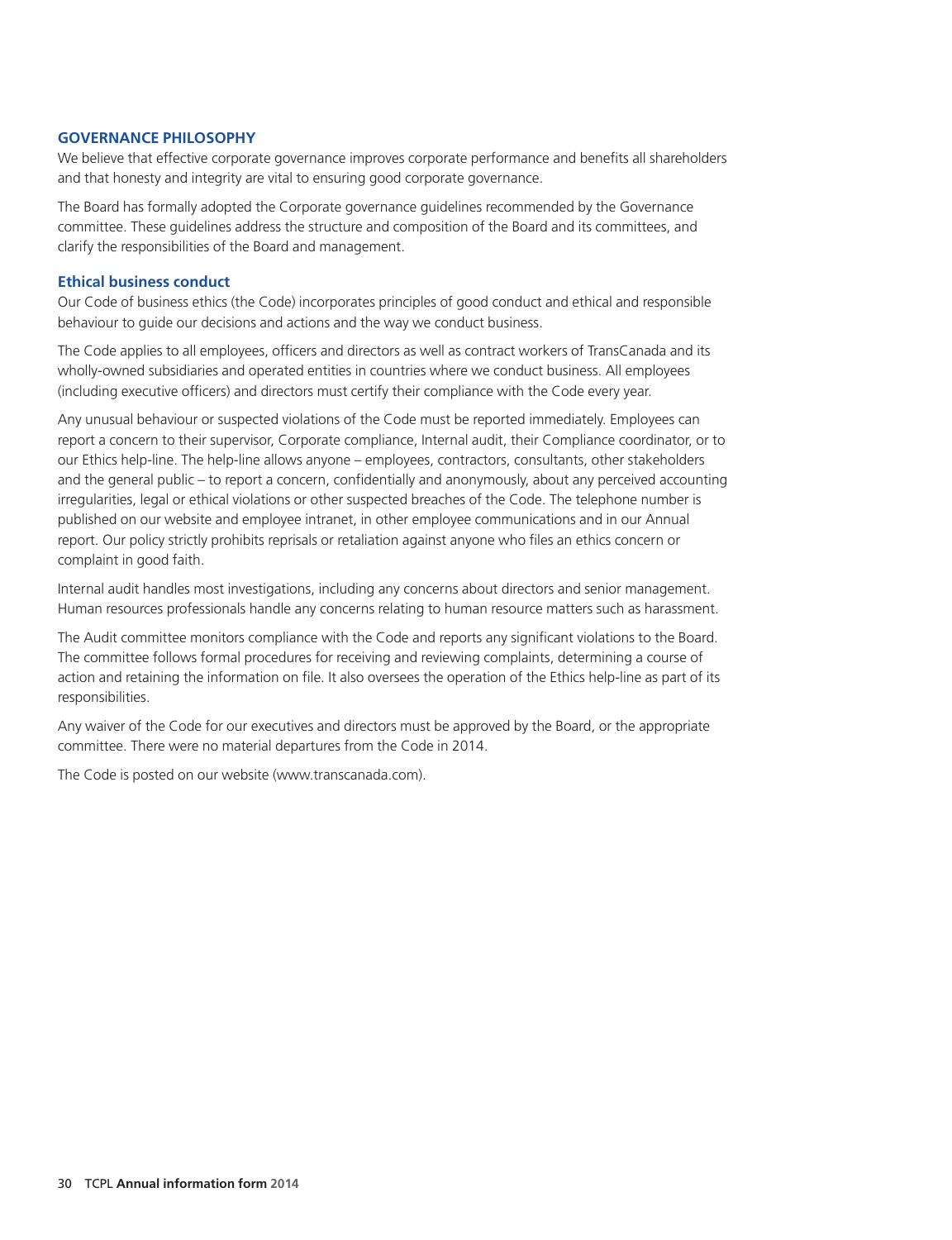#### **Conflicts of interest**

The Code covers potential conflicts of interest.

#### *Serving on other boards*

The Board considers whether directors serving on the boards of all entities including public and private companies, Crown corporations and other state-owned entities, and non-profit organizations pose any potential conflict. The Board reviews these relationships annually to determine that they do not interfere with any of our director's ability to act in our best interests. If a director declares a material interest in any material contract or material transaction being considered at the meeting, the director is not present during the discussion and does not vote on the matter.

Our Code requires employees to receive consent before accepting a directorship with an entity that is not an affiliate. The CEO and executive vice-presidents (our executive leadership team) must receive the consent of the Governance committee. All other employees must receive the consent of their immediate supervisor.

#### *Affiliates*

The Board oversees relationships between TransCanada and any affiliates to avoid any potential conflicts of interest. This includes our relationship with TC PipeLines, LP, a master limited partnership listed on the NYSE.

#### **Auditor independence**

Pursuant to the Audit committee charter, the Audit committee reviews and approves our hiring policies for partners, employees and former partners and employees of our current and former external auditors to ensure auditor independence is maintained. The committee also monitors adherence to our policy. The committee also has a pre-approval policy with respect to permitted non-audit services, to help ensure auditor independence is maintained.

Our Annual information form (AIF) includes more information about the Audit committee, including the committee charter. The 2014 AIF is available on our website (www.transcanada.com) and on SEDAR (www.sedar.com).

#### **Majority voting**

Our majority voting policy applies to electing a new Board when the number of nominated directors is the same as the number of director positions available. If, prior to a meeting, a nominated director receives more ''withheld'' proxy votes than 5 per cent of the total votes cast by proxy, we will hold a vote by ballot for all directors. If a director does not receive a majority of ''for'' votes cast by ballot, the director must resign from the Board. The Board will accept the resignation if there are no exceptional circumstances. We expect the Board to announce its decision to either accept or reject the director's resignation in a press release within 90 days after the annual meeting, and include its reasons for rejecting the resignation, if applicable.

This policy does not apply if there is a proxy contest over the election of directors.

#### **Share ownership**

We have share ownership requirements for our directors and executives to align their interests with those of our shareholders. Ownership levels are significant, and directors and executives must meet the requirements within five years of assuming their position. As of March 2, 2015, all of our directors who have served for at least five years meet the share ownership requirements, as do most of our directors that have served for fewer than five years. For two of the more recent appointments to the Board, the chart below lists the director, the date of their appointment and the date by which they must meet the share ownership requirements.

| <b>Director</b> | Share ownership requirements deadline<br>Date appointed |                   |  |
|-----------------|---------------------------------------------------------|-------------------|--|
| Ms. Salomone    | February 12, 2013                                       | February 12, 2018 |  |
| Mr. Vanaselja   | May 2, 2014                                             | May 2, 2019       |  |

See *Aligning the interests of directors and shareholders* on page 58 and *Aligning the interests of executives and shareholders* on page 77 for more information.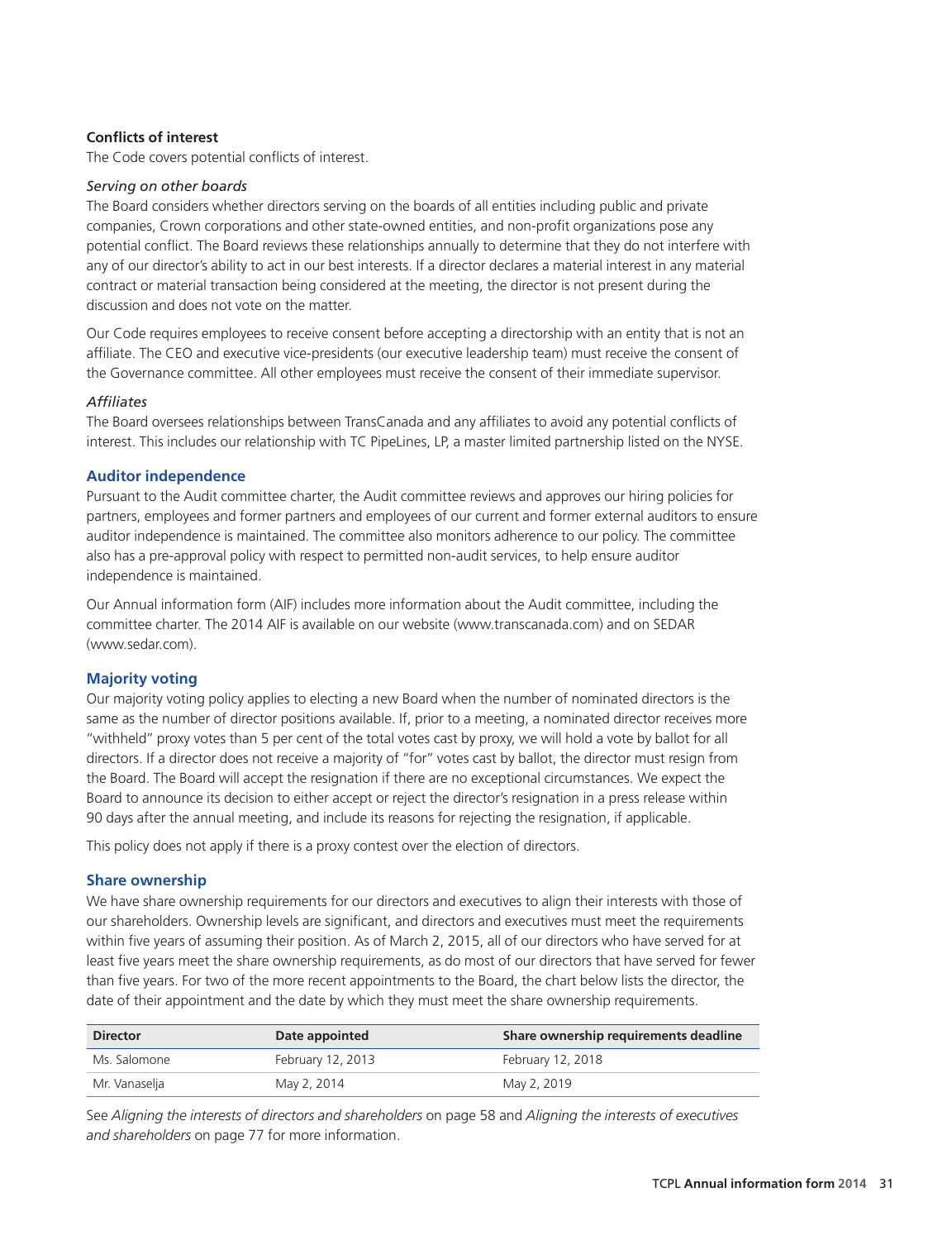#### **ROLE AND RESPONSIBILITIES OF THE BOARD**

The Board's primary responsibilities are to foster TransCanada's long-term success, oversee our business and affairs and management, and to act honestly, in good faith and in the best interests of TransCanada.

The Board's main objective is to promote our best interests, to maximize long-term shareholder value and to enhance shareholder returns.

The Board has key duties and responsibilities, delegates some duties to its four standing committees, and discharges others to management for managing the day-to-day affairs of the business.

The Chair is responsible for ensuring that the Board is organized properly, functions effectively and meets its obligations and responsibilities. The Chair's role includes coordinating the affairs of the Board, working with management (primarily the CEO), and ensuring effective relations with Board members, shareholders, other stakeholders and the public.

#### **Charters and position descriptions**

The Board and each committee have adopted a charter that outlines its principal responsibilities.

The charters are reviewed every year to ensure that they reflect current developments in corporate governance and corporate best practices, and the Board approves any necessary changes.

The Board charter describes the:

- composition and organization of the Board
- duties and responsibilities for managing our affairs, and
- oversight responsibilities for:
	- management and human resources
	- strategy and planning
	- financial and corporate issues
	- business and risk management, including compensation risk
	- policies and procedures •
	- compliance reporting and corporate communications, and •
	- general legal obligations, including its ability to use independent advisors as necessary.

The Board has also developed position descriptions for the Chair of the Board, each committee Chair and the CEO. The position descriptions for the Chair of the Board and the CEO are part of their terms of reference. The position descriptions for the Chair of each committee are contained in the committee charters.

See *Appendix A* for a copy of the Board charter. The Board charter, committee charters and position descriptions for the Chair of the Board and the CEO are posted on our website (www.transcanada.com).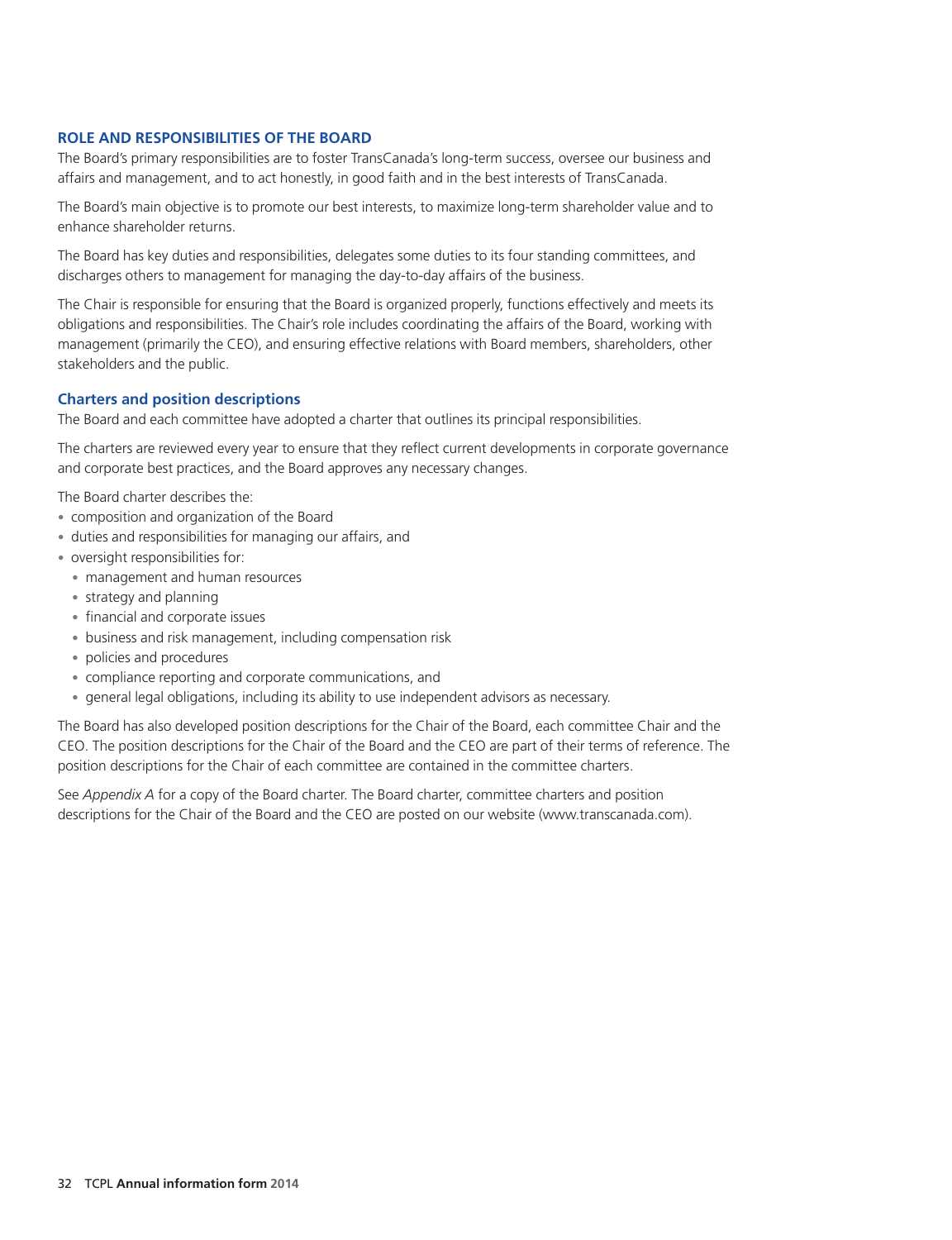#### **Strategic planning**

We have a multi-year strategic plan that balances risk and reward.

The Board provides oversight and direction in the strategic planning process to ensure management develops corporate strategies that support our vision to be the leading energy infrastructure company in North America. We set annual corporate objectives to support our core strategies for achieving growth and creating value for shareholders. These are established with and approved by the Board every year. The Governance committee oversees the processes used for the preparation and articulation of our strategic plan.

The Board monitors management's progress toward achieving the strategic plan, and discusses a broad range of matters related to our strategy, business interests and the dynamic environment in which we operate at each regularly scheduled meeting. Management also reports regularly on our operational and financial performance.

The Board generally holds a formal session over two days on strategic planning every year and several sessions on strategic issues throughout the year. The strategic planning sessions have management and the Board review and discuss management's strategic plan, with the strategic plan put forward to the Board for approval. The strategic issues sessions provide the Board with the opportunity to consider specific strategic issues in detail, which provides more context during the strategic planning process. In response to Board feedback at the annual strategic planning session in June 2014, the number of strategic issues sessions held has significantly increased, providing the Board with more time to address and discuss strategic issues.

In addition to the ongoing strategic planning process, the Board and Governance committee address emerging strategic issues throughout the year as they arise.



See *Meeting attendance* on page 25 for more information about the meetings held in 2014 and *Orientation and education* on pages 38 for more information about the strategic issues and planning sessions attended by Board members in 2014.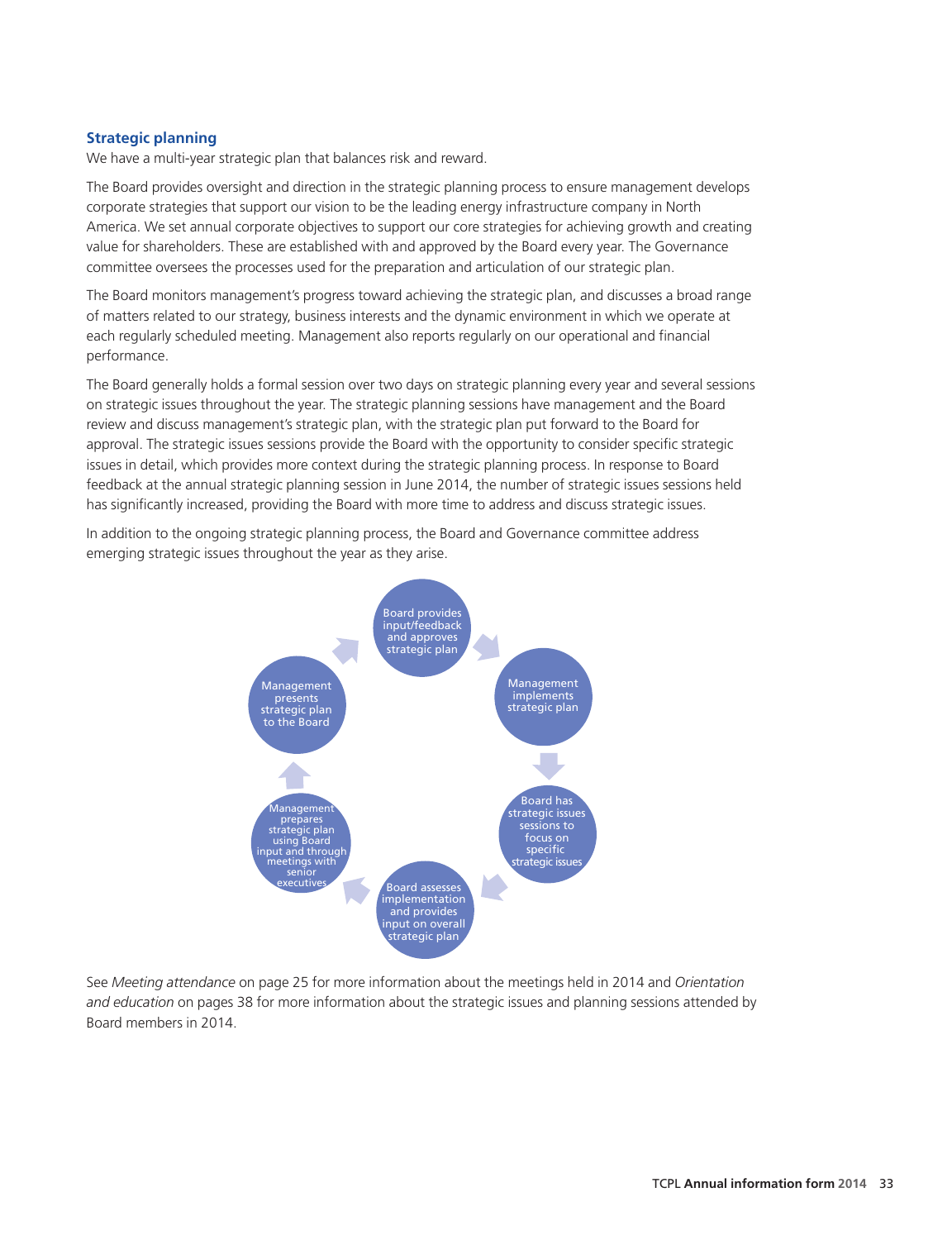#### **Risk oversight**

#### **Process**

The Board and its committees are responsible for risk oversight including overseeing management systems and processes for identification, evaluation, prioritization, mitigation and monitoring of risk. Our directors have a broad range of experience and skills in risk management and, as a result, the Board is highly engaged and qualified to participate in a meaningful discussion of key business risks with management at Board and committee meetings.

A key business risk is generally defined as an exposure that has the potential to materially impact TransCanada's ability to meet or support its business, operational or strategic objectives.

TransCanada maintains a comprehensive corporate risk register which identifies principal risks associated with our business and seeks input across the organization to ensure it reflects any new key business risks as our business grows and our environment evolves. In addition, 'top-of-mind' concerns are solicited from our senior executives and presented to the Board. This process recognizes the dynamic and evolving business environment in which we operate and allows management to keep the Board informed of existing and emerging risks and how those risks are managed or mitigated in accordance with TransCanada's risk parameters and risk tolerance.

All risks identified under the corporate risk register are categorized using a risk responsibility matrix which establishes clear accountabilities to the Board, committee and executives responsible for specific oversight of each risk.

Our risks are categorized according to these main areas:

- corporate strategy •
- business strategy and execution •
- business opportunity
- commercial operations •
- physical operations, and
- general corporate risk (including compensation risk).

The Governance committee oversees our risk management process. The committee reviews TransCanada's 'top-of-mind' business risks with management at each committee meeting and the risk responsibility matrix with management annually to ensure there is proper Board and committee oversight according to the terms of their charters, and that we have management programs in place to mitigate those risks. It also recommends, along with the respective committee (or executive) assigned responsibility for specific risks, any enhancements to our risk management program and policies to the Board.

In addition, all projects and opportunities recommended by management to the Board for approval include specific descriptions on the associated risks. The risk discussion associated with each project forms a part of the Board's determination of whether to approve projects or pursue opportunities.

Our process ensures that the Board is fully informed of the interrelationship between the business environment and risks, and is intended to facilitate and stimulate discussion of our key business risks.

Our AIF and Annual report include more information about the risks applicable to TransCanada. The 2014 AIF and the 2014 Annual report are available on our website (www.transcanada.com) and on SEDAR (www.sedar.com).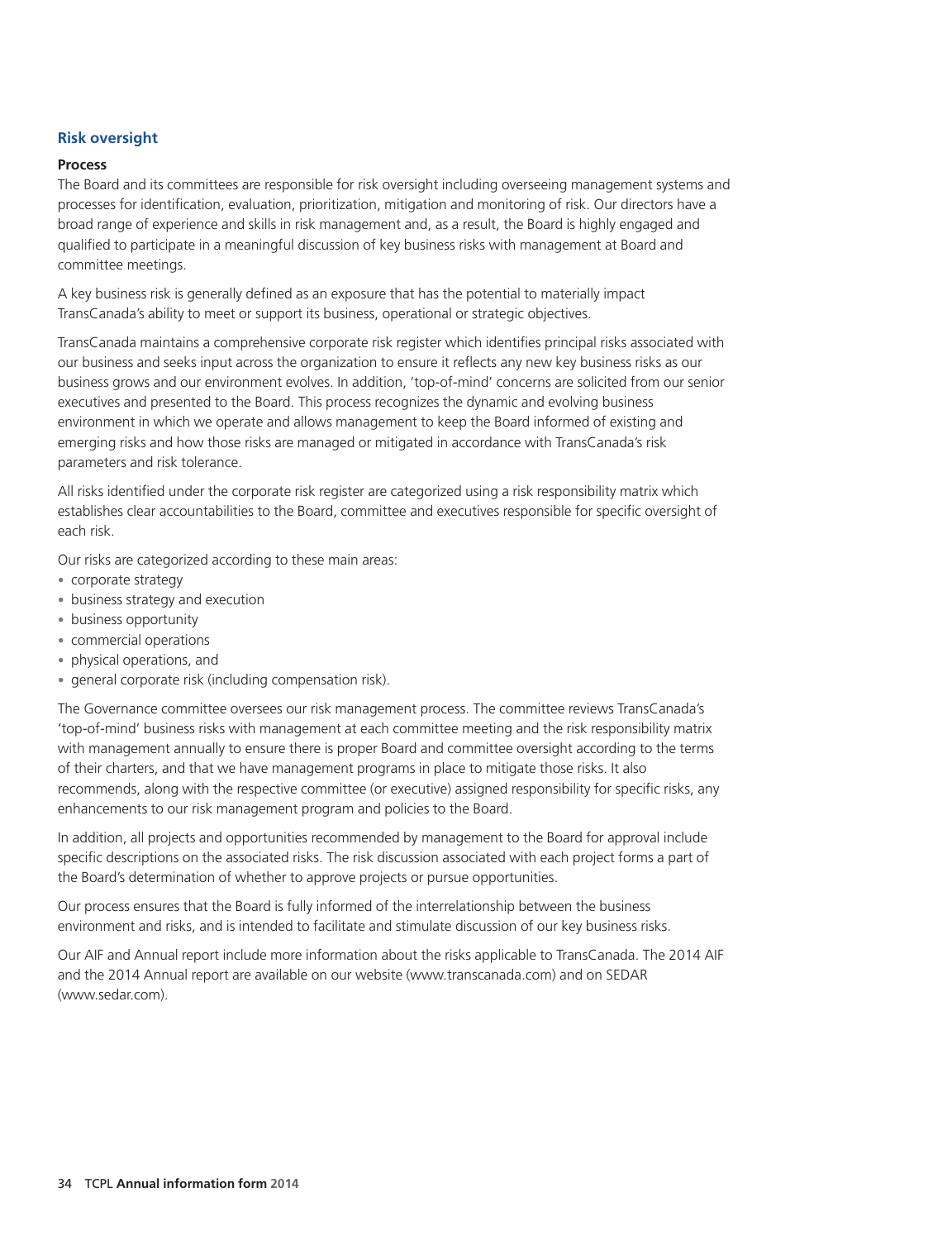#### **Committee responsibilities**

The committees are also involved in risk oversight in their respective areas to ensure a robust process with appropriate expertise, attention and diligence given to each key business risk. Generally, the Audit committee oversees financial risk, the Human Resources committee oversees human resources and compensation risk and the Health, Safety and Environment committee oversees operational risk, people and process safety, security and environmental risks. The committees update the Board on their risk oversight activities regularly.

The Audit committee oversees management's role in monitoring compliance with risk management policies and procedures and reviewing the adequacy of our financial risk management. Our financial risk management strategies, policies and limits are designed to ensure our risks and related exposures are in line with our business objectives and risk tolerance. Risks are managed within limits that are ultimately established by the Board, implemented by senior management and monitored by our risk management and internal audit groups. In addition, the committee also oversees cybersecurity and its related risks to TransCanada.

The Health, Safety and Environment committee monitors compliance with our health, safety and environment (HSE) corporate policy through regular reporting from management. We have an integrated HSE management system that establishes a framework for managing HSE issues that is used to capture, organize and document our related policies, programs and procedures.

Our management system for HSE is modeled after international standards, conforms to external industry consensus standards and voluntary programs, and complies with applicable legislative requirements and various other internal management systems. It follows a continuous improvement cycle organized into four key areas:

- Planning: risk and regulatory assessment, objectives and targets, and structure and responsibility
- Implementing: development and implementation of programs, plans, procedures and practices aimed at operational risk management
- Reporting: document and records management, communication and reporting, and
- *Action:* ongoing audit and review of HSE performance. •

The committee reviews HSE performance and operational risk management on a quarterly basis. It receives detailed reports on:

- overall HSE corporate governance
- operational performance and preventive maintenance metrics
- asset integrity programs
- emergency preparedness, incident response and evaluation
- people and process safety performance metrics, and
- developments in and compliance with applicable legislation and regulations.

The committee also receives updates on any specific areas of operational and construction risk management review being conducted by management and the results and corrective action plans flowing from internal and third party audits.

Each year the committee's practice is to conduct a site visit and tour of at least one of our existing assets or projects under development as part of its responsibility to monitor and review our HSE practices. The Board is invited to join the committee at its site visit and the Board also typically has a separate site visit each year. Also, in 2014, all of the board members participated in a special session devoted to operational risk management.

See *Compensation governance* starting on page 50 for more information about how we manage our compensation risk.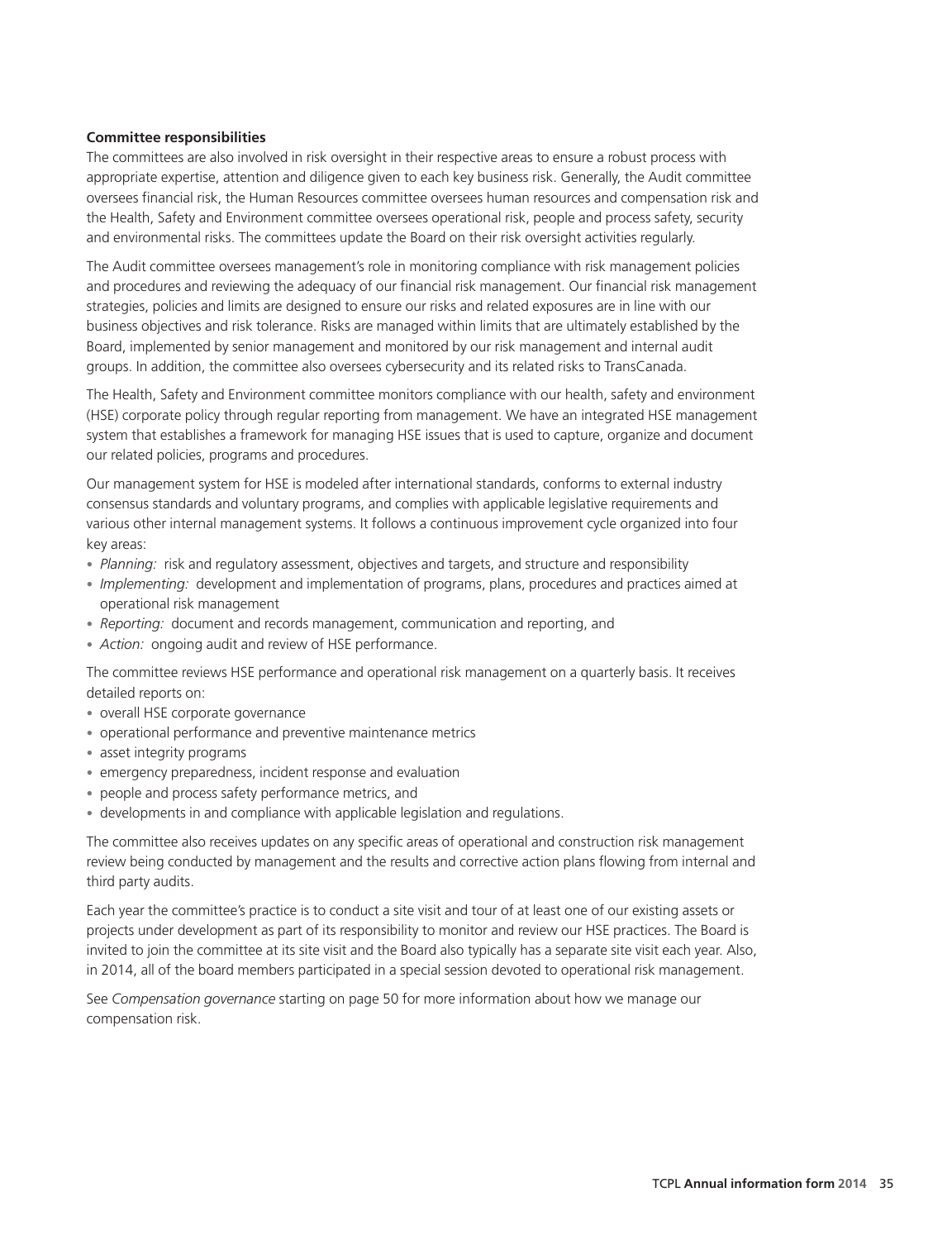#### **Succession planning**

The Board takes responsibility for succession planning at the executive level including the development of the CEO succession plan. Succession planning for the CEO position is an ongoing process that includes analysis of each potential candidate's performance, skills and experience, assessment of the personal attributes and characteristics that the Board believes are necessary for the role, and assessment of developmental opportunities to increase senior executive bench strength.

The CEO prepares an overview of the executive vice-president roles, noting the required skills and expertise for each position and the individual's areas of strength. He also prepares development plans for each executive and presents them to the Board. The CEO meets with each executive at least twice a year, and more informally as necessary, to discuss progress on his or her development plan.

The CEO identifies potential future candidates for the executive vice-president positions and presents them to the Board for discussion. Each candidate is assessed based on their skills and experience and the competencies that are required for promotion to the senior executive level. Development opportunities are also identified so each candidate can receive additional or varied management experience, training, development and educational opportunities. The Board reviews each position and the performance assessment and competencies of potential successors at least once a year and makes decisions as appropriate.

#### **Management diversity**

Our executive leadership team includes our President and CEO, and all of our executive vice-presidents. Senior management includes our executive leadership team, as well as our senior vice-presidents, vice-presidents and directors (one level below vice-president).

In 2013, management set and the Board reviewed three and five year goals to increase the number of women in senior management.

Setting these goals supports our long term focus on ensuring TransCanada has a capable and diverse senior management team. We believe that having a defined goal for the representation of women in senior management is an effective way to increase the number of women on our executive leadership team over the long term. More women at the senior management level provides a larger group of women that can be considered for promotion to executive positions.

In order to achieve these goals we have focused on identifying, assessing and developing high potential candidates from our existing talent pool as well as strategic hires. High potential candidates are each assigned a sponsor on the executive leadership team who work with them to increase their exposure within the organization and at the Board.

The executive leadership team reviews and discusses this talent pool regularly and approves some senior management appointments. The Board approves all appointments to the executive leadership team.

Progress towards these goals is reviewed and assessed by the executive leadership team at least annually to ensure that we have a qualified pool of women, and that the women in senior management are being adequately supported and developed. The Board receives progress reports on our goals annually.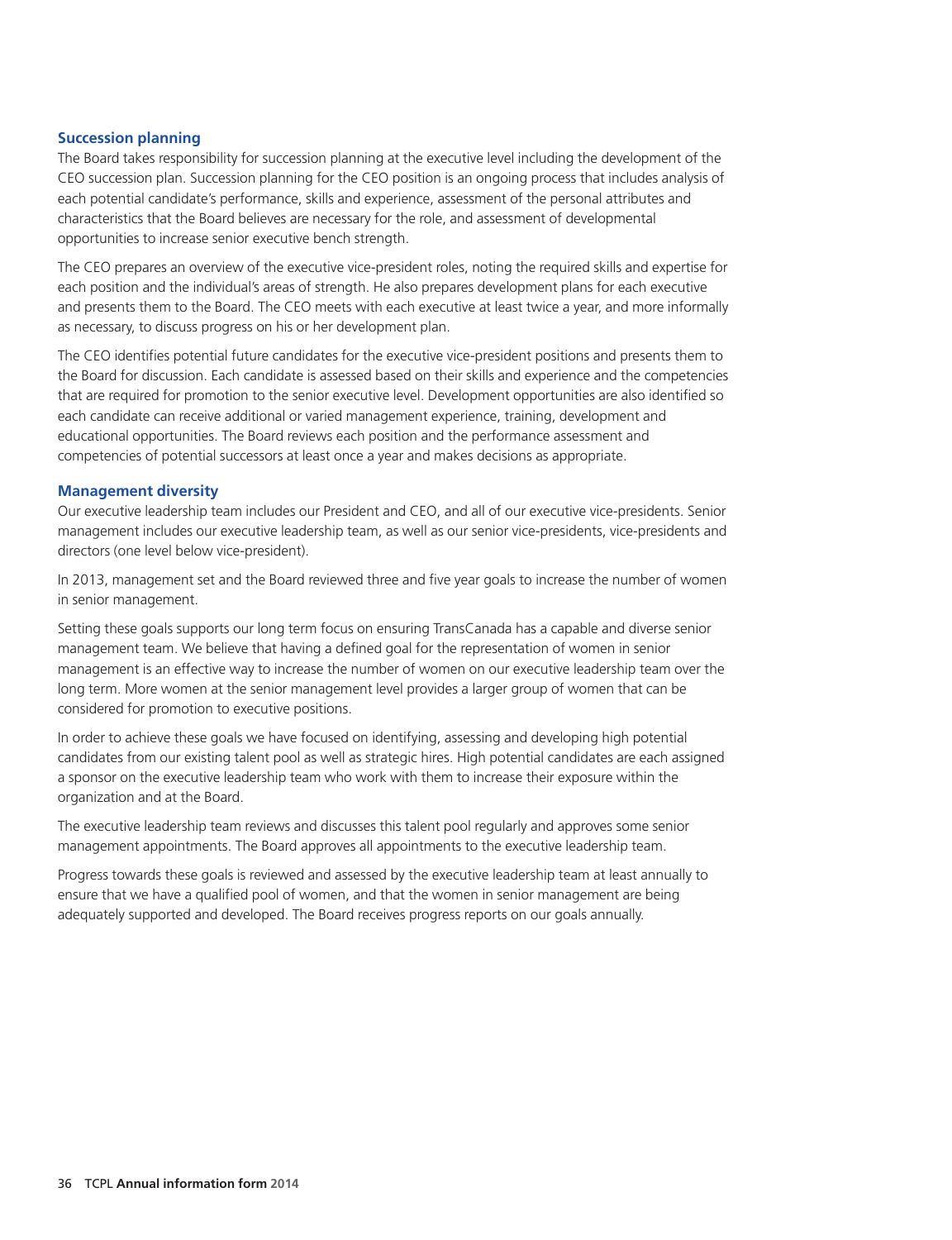We have achieved notable progress towards achieving our goals at the executive level (vice-presidents, senior vice-presidents, and executive vice-presidents).



**Women at the executive-level**

The Board encourages the inclusion of women candidates for consideration for all executive officer positions, but ultimate decisions are made based on the qualifications of the candidates.

While we do not have specific goals for the executive leadership team, in 2014, the percentage of women on our executive leadership team increased from 11 per cent to 22 per cent.

#### **Executive leadership team composition**



#### **Access to management**

The Board has complete access to management, but gives reasonable advance notice to avoid disrupting the business and operations. The Board Chair and committee Chairs also connect with relevant members of the executive leadership team as needed.

The Board encourages the executive leadership team to include key managers in Board and committee meetings so they can share their expertise on specific matters. This gives the Board an opportunity to meet individuals who have the potential to assume more senior positions in the future, and for these individuals to gain exposure to the Board.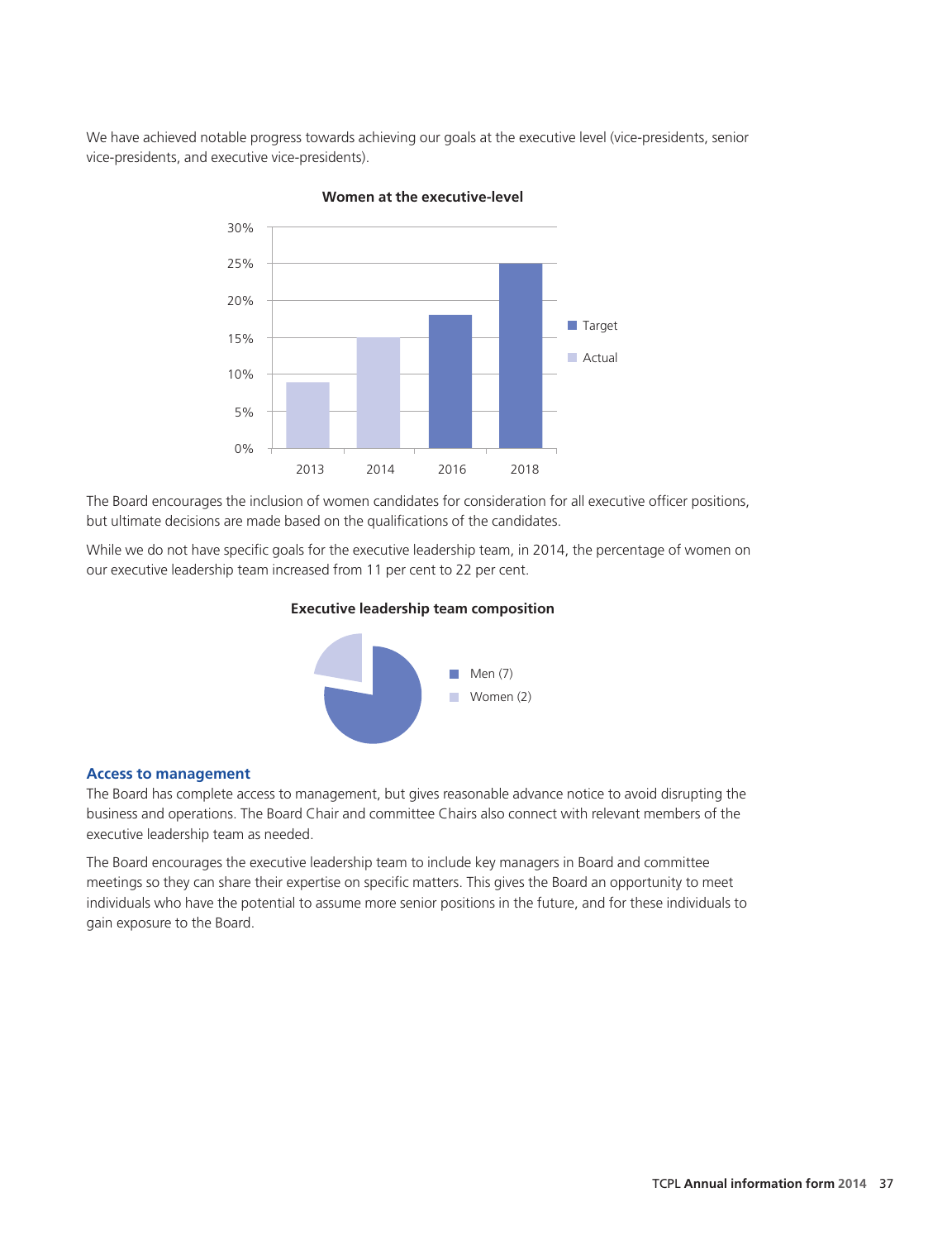#### **ORIENTATION AND EDUCATION**

New directors participate in an orientation program featuring sessions on corporate strategy, our main business issues, and historical and financial information about TransCanada. They also have an opportunity to visit and tour our facilities and project sites and meet with the executive leadership team and other directors. Our 2014 program included site visits and sessions on strategic issues.

We tailor the sessions for each director based on individual needs and their specific areas of interest. New directors also meet one-on-one with members of the executive leadership team and with the Vice-President, Corporate Development and Strategy for an overview of the different areas of our business and operations and a discussion of key areas of interest. Briefing sessions are also held for new committee members.

Directors receive a reference manual with:

- details about their duties and obligations as a member of the Board
- information about our business and operations
- copies of the Board and committee charters
- copies of past public filings, and
- documents from recent Board meetings. •

The Governance committee reviews the orientation program and manual every year so they continue to meet our needs and those of new directors.

The committee also develops the continuing education program every year based on current and emerging issues, our corporate objectives and input from other directors.

Continuing education helps strengthen a director's knowledge and understanding of the business, industry, governance and other issues. Senior management and external experts make presentations to the Board and committees from time to time on various topics related to the business, including changes to legal, regulatory and industry requirements. Continuing education is also conducted on an informal basis and our directors are provided with articles and publications of interest.

We suggest seminars and education programs for our directors that may be relevant, and pay the registration fee and travel expenses as appropriate. We also offer to pay annual fees for memberships with organizations that are appropriate and provide relevant publications and educational opportunities to our directors.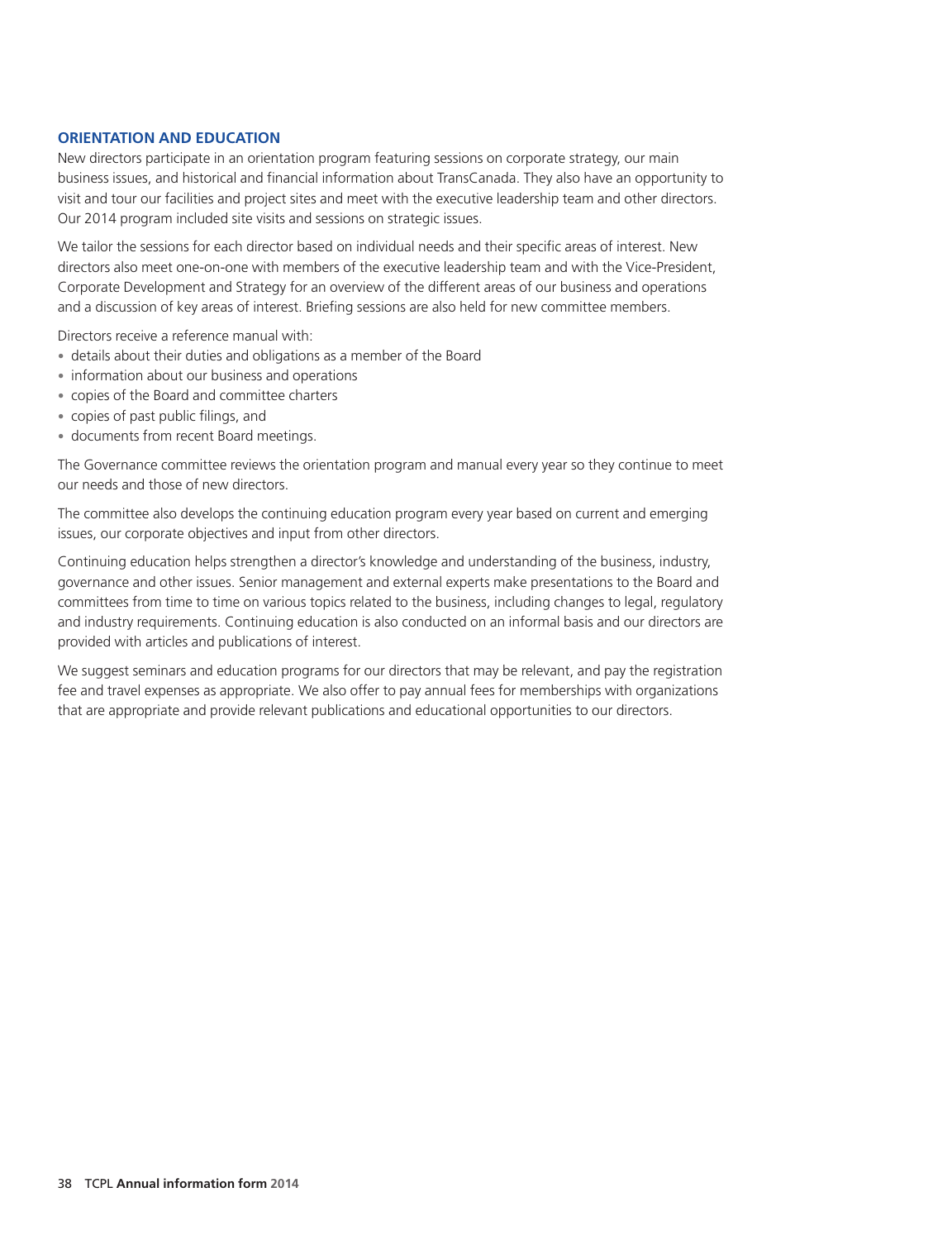#### **2014 director education program**

| Date          | <b>Topic</b>                                                                                                 | Presented/hosted by                                                                                         | <b>Attended by</b>                                                   |
|---------------|--------------------------------------------------------------------------------------------------------------|-------------------------------------------------------------------------------------------------------------|----------------------------------------------------------------------|
| February 19   | Strategic issues session - economic outlook                                                                  | Executive Vice-President, Corporate<br>Development                                                          | All directors                                                        |
| April 1       | Impact of social media on boards                                                                             | Korn Ferry                                                                                                  | Barry Jackson                                                        |
| May 23        | Director orientation session                                                                                 | Members of the executive leadership team                                                                    | Siim Vanaselja                                                       |
| June 16       | Strategic issues session - operational risk<br>education session                                             | Executive Vice-President, Operations and<br>Engineering                                                     | All directors                                                        |
| June 16-17    | Strategic planning session - a number of<br>topics related to the direction of overall<br>corporate strategy | Executive leadership team, led by the<br>Executive Vice-President, Corporate<br>Development                 | All directors                                                        |
| September 9   | Strategic issues session - shareholder value                                                                 | Executive leadership team                                                                                   | All directors                                                        |
| September 9   | Strategic issues session - Bruce Power                                                                       | Executive Vice-President and President.<br>Energy and President and Chief Executive<br>Officer, Bruce Power | All directors                                                        |
| September 10  | Tour of Bruce Power, Kincardine, Ontario                                                                     | President and Chief Executive Officer,<br><b>Bruce Power</b>                                                | Paula Reynolds<br>Mary Pat Salomone<br>Mike Stewart<br>Richard Waugh |
| September 18  | Transformational governance                                                                                  | Institute of Corporate Directors National<br>Conference                                                     | Barry Jackson                                                        |
| October 9     | Site visit to U.S. North East Hydro Facilities,<br>Comerford and Moore, New Hampshire                        | Executive Vice-President, Operations and<br>Engineering                                                     | Health, Safety and<br>Environment committee                          |
| October 12-14 | Board leadership conference                                                                                  | National Association of Corporate Directors                                                                 | Mary Pat Salomone                                                    |
| November 3    | Strategic issues session - Bruce Power                                                                       | Executive Vice-President and<br>President, Energy                                                           | All directors                                                        |
| November 10   | Various topics related to emerging<br>governance issues                                                      | Institute of Corporate Directors Chairs<br>Advisory Council                                                 | Barry Jackson                                                        |
| November 18   | Director orientation session                                                                                 | Executive Vice-President and President,<br>Liquids Pipelines                                                | Siim Vanaselja                                                       |
| November 20   | Director orientation session                                                                                 | Executive Vice-President and General Counsel                                                                | Siim Vanaselja                                                       |
| December 4    | Strategic issues session - Bruce Power                                                                       | Executive Vice-President and<br>President, Energy                                                           | All directors                                                        |
| December 4    | Strategic issues session - shareholder value                                                                 | <b>Financial Advisors</b>                                                                                   | All directors                                                        |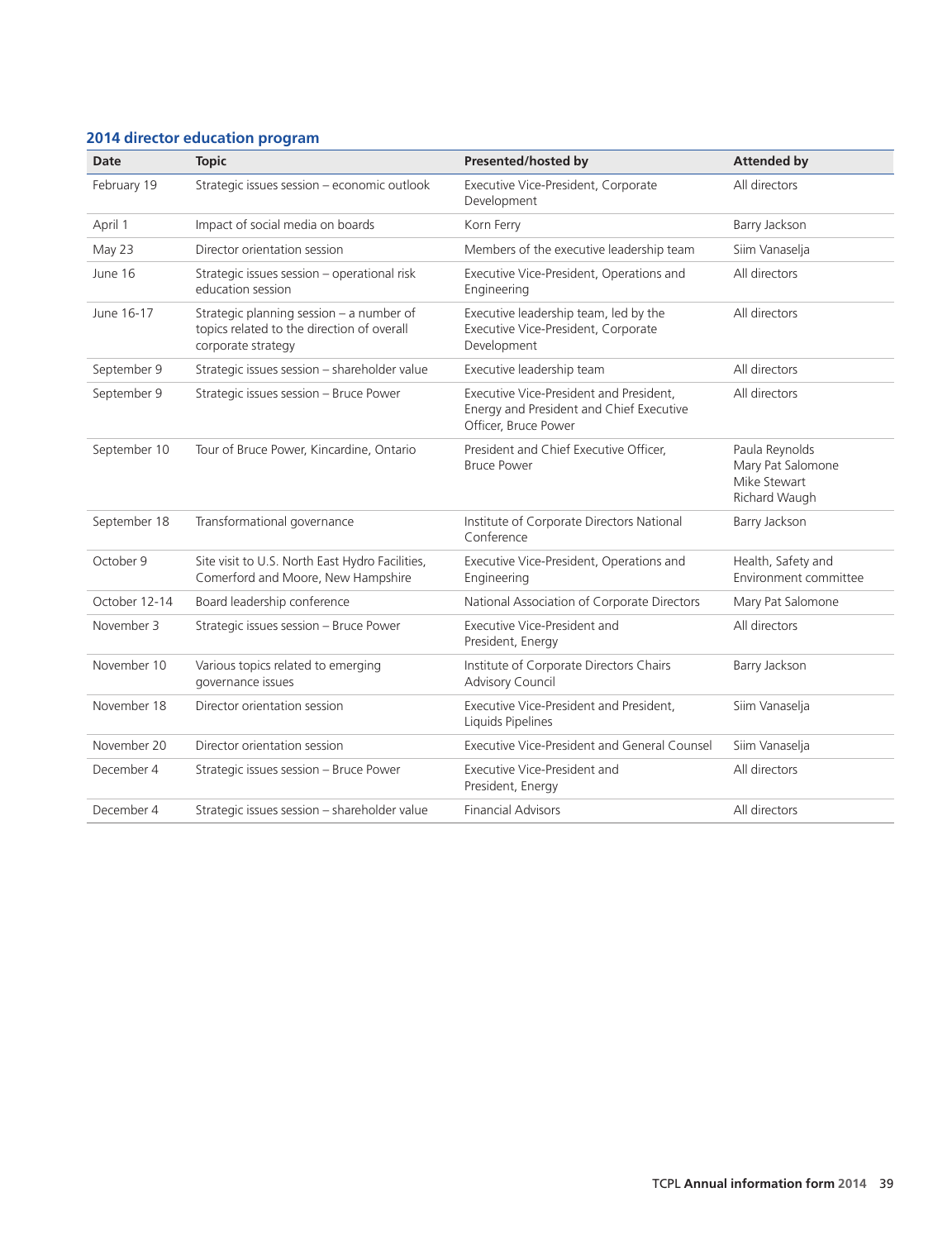#### **BOARD EFFECTIVENESS AND DIRECTOR ASSESSMENT**

The Governance committee oversees an annual assessment of the performance of the Board, the Chair, committees and individual directors every year and reports the results to the Board.

Interviews include questions about effectiveness, communication and personal and individual peer performance and solicit input from directors about areas for potential improvement. The interviews are open-ended to encourage discussion and seek specific input on topics such as risk, strategy and governance.

The Governance committee believes the interview process is the most effective way for directors to give feedback that can be reviewed by the entire Board. The committee also monitors developments in board governance and evolving best practices in corporate governance.



In 2014, the assessment process showed that the Chair, each director, and all committees are functioning effectively and fulfilling the mandates set out in the Board and committee charters.

#### **Financial literacy**

The Board has determined that all members of the Audit committee are *financially literate*, which means each member can read and understand a set of financial statements that are generally comparable to ours in terms of breadth and complexity of accounting issues. You can find more information about their education and financial experience in the director profiles starting on page 14, in the Audit committee report on page 46 and in the AIF which is available on our website (www.transcanada.com) and on SEDAR (www.sedar.com).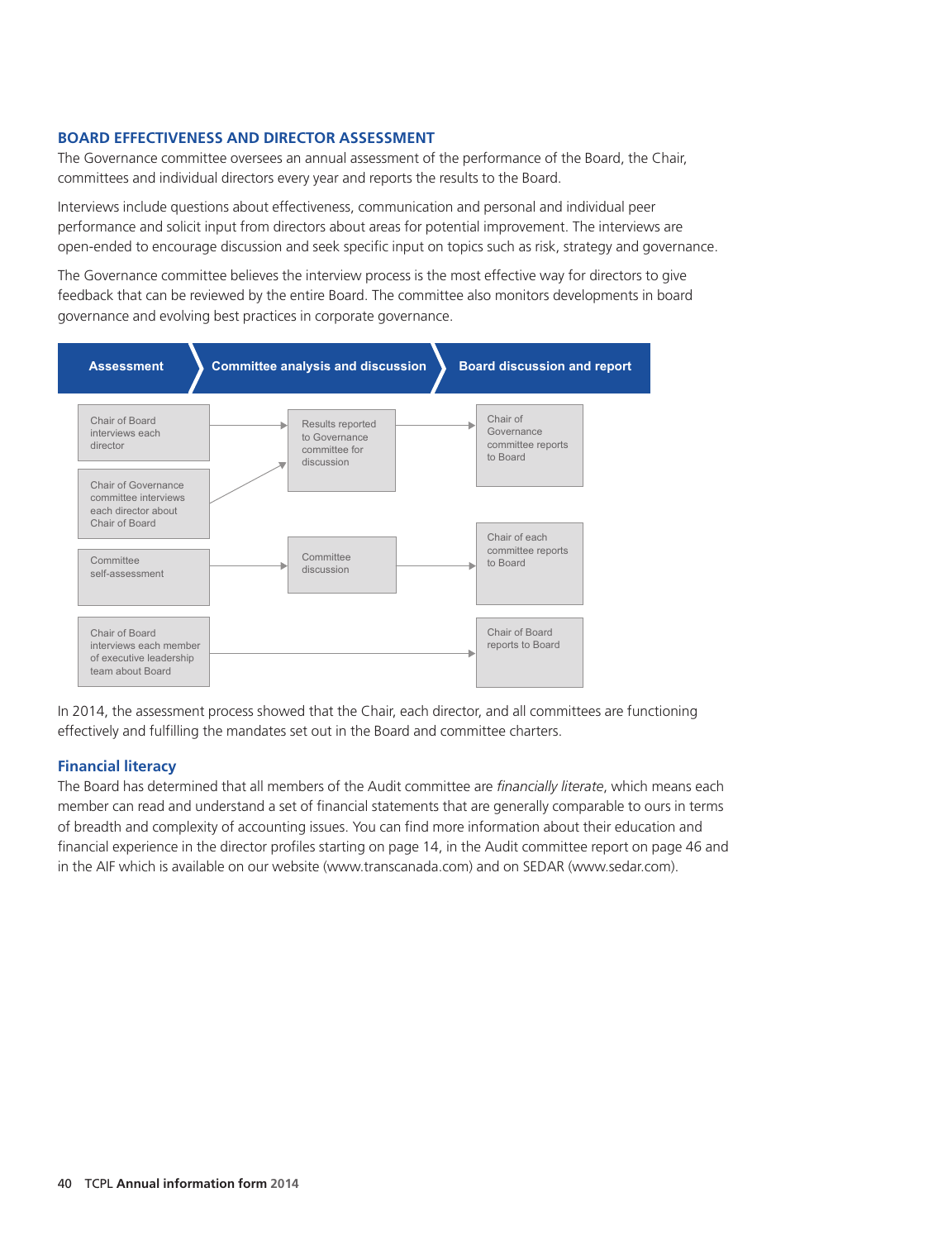#### **Board renewal**

The Governance committee regularly assesses the skill set of each director, and reviews it against the director retirement schedule, their ages and the composition of each committee. The review also takes into account the desirability of maintaining a reasonable diversity of backgrounds, and character and behavioural qualities such as integrity.

The Governance committee, with input from the Chair of the Board and the CEO, is responsible for identifying suitable director candidates, and canvasses the entire Board for potential nominees. The committee also uses a third party recruitment specialist to identify potential director candidates. The committee is responsible for assessing the individuals and proposing the strongest candidates for nomination. An evolving roster of suitable director candidates is maintained by the committee.

The committee looks for a mix of skills and experience required for overseeing our business and affairs. The Board considers personal characteristics such as gender, ethnic background and geographic residence when looking at diversity, however, candidates are nominated as directors based on their background and ability to contribute to the Board and committee meetings.

The committee ensures that the Board seeks expertise in the following key areas:

- Accounting & finance **International markets**
- Energy/utilities Law •
- Engineering
- Governance

• Oil & gas/utilities

• Management/leadership

- Government/regulatory  **Operations, and**
- Health, safety and environment Risk management.
	-

Candidates who are being nominated for the first time must have experience in industries similar to ours, or experience in general business management or with corporations that are similar in size and scope. Candidates must also be willing to serve on the Board, able to devote the necessary time to fulfill their duties and responsibilities and be under 70 years old.

The committee recommends potential candidates based on their qualifications and independence and how these qualities balance with the skill set of the current Board, the structure and composition of the committees and the director retirement schedule. This assessment helps the Board determine the best mix of skills and experience to guide our business operations and our long-term strategy.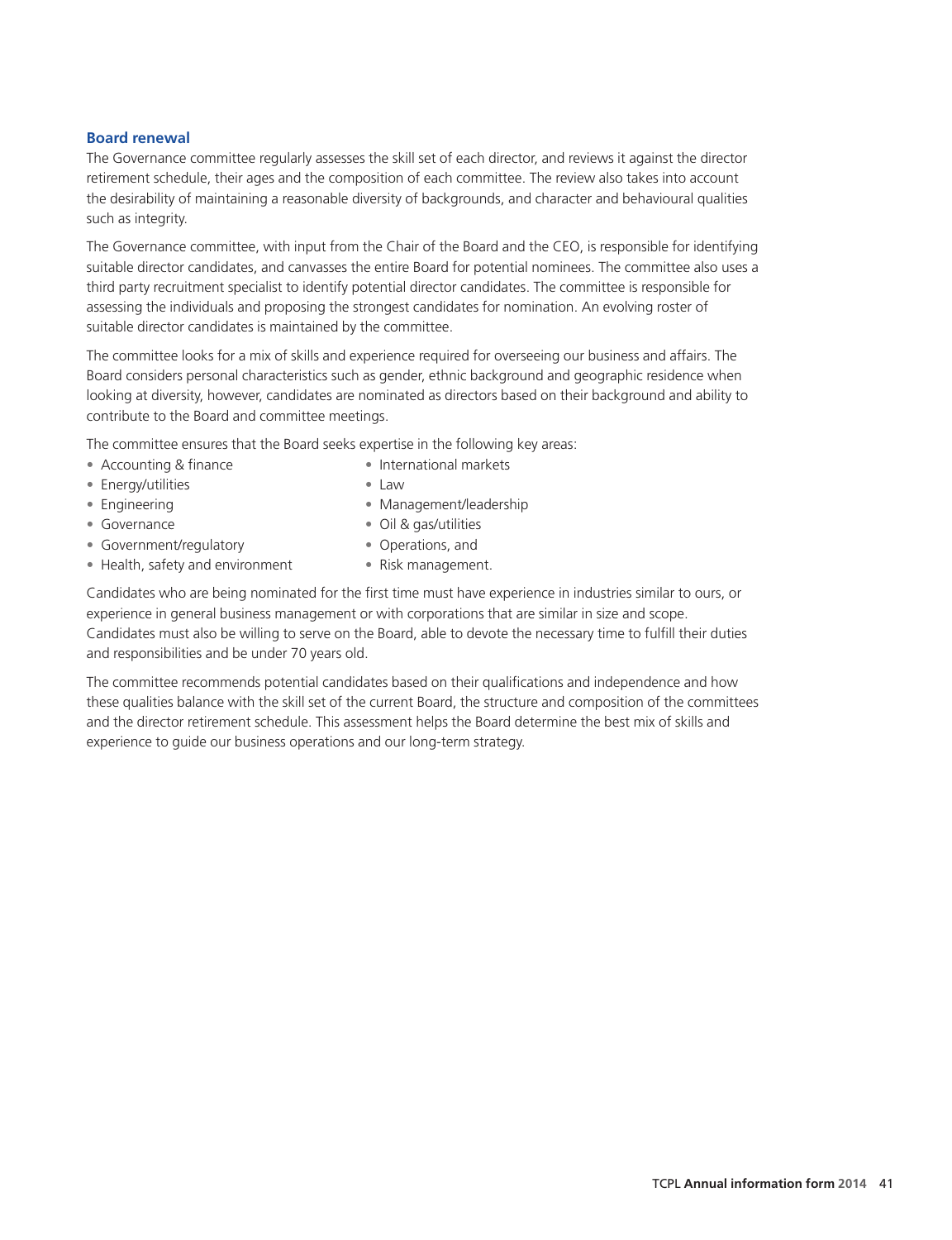#### **Board matrix**

The matrix below shows the likely retirement year of the current non-executive directors based on current age, and the skills, committees, education and expertise of all our nominated directors. The Governance committee considers these factors and others when discussing Board renewal.

|                                                     |                                                        |                                                              |                      |                  |             |            |                       | Key expertise areas            |                       |     |                       |                     |            |                 |
|-----------------------------------------------------|--------------------------------------------------------|--------------------------------------------------------------|----------------------|------------------|-------------|------------|-----------------------|--------------------------------|-----------------------|-----|-----------------------|---------------------|------------|-----------------|
| <b>Director</b><br>(expected<br>retirement<br>year) | <b>Education</b>                                       | <b>Committees</b>                                            | Accounting & finance | Energy/utilities | Engineering | Governance | Government/regulatory | Health, safety and environment | International markets | Law | Management/leadership | Oil & gas/utilities | Operations | Risk management |
| Kevin E. Benson<br>(2017)                           | Chartered Accountant                                   | Audit (Chair)<br>Governance                                  | X                    |                  |             | X          | $\times$              |                                |                       |     | X                     |                     | $\times$   |                 |
| Derek H. Burney<br>(2016)                           | M.A. Political Science<br>B.A. Political Science (Hon) | Audit<br>Governance (Chair)                                  |                      | $\times$         |             | X          | X                     |                                | $\times$              |     | X                     |                     |            |                 |
| Paule Gauthier<br>(2016)                            | LL.M<br>LL.B<br>B.A.                                   | Health, Safety and<br>Environment<br>Human Resources         |                      |                  |             | X          | X                     |                                |                       | X   |                       |                     |            |                 |
| Russell K. Girling                                  | <b>MBA</b><br>B. Comm                                  | $\overline{\phantom{0}}$                                     | $\times$             | $\times$         |             | X          | $\times$              | X.                             |                       |     | $\mathsf X$           | $\times$            | $\times$   | $\times$        |
| S. Barry Jackson<br>(2023)                          | B.Sc. Engineering                                      | <b>Board Chair</b><br>Governance<br>Human Resources          |                      | X                | X           | Χ          |                       | X                              |                       |     | X                     | X                   | X          |                 |
| Paula Rosput Reynolds<br>(2027)                     | B.A. Economics (Hon)                                   | Health, Safety and<br>Environment<br>Human Resources (Chair) |                      | $\times$         |             |            |                       |                                |                       |     | X                     | $\times$            |            | $\times$        |
| John Richels<br>(2021)                              | LL.B<br><b>B.A. Economics</b>                          | Health, Safety and<br>Environment<br>Human Resources         | X                    | $\times$         |             | X          |                       | X                              |                       | X   | X                     | $\times$            | $\times$   | $\times$        |
| Mary Pat Salomone<br>(2030)                         | <b>MBA</b><br>B.A. Engineering                         | Audit<br>Health, Safety and<br>Environment                   |                      | $\times$         | $\mathsf X$ |            |                       | X                              | X                     |     | $\mathsf X$           |                     | $\times$   |                 |
| D. Michael G. Stewart<br>(2022)                     | <b>B.Sc. Geological Sciences</b><br>(Hon)              | Audit<br>Health, Safety and<br>Environment (Chair)           |                      | $\times$         |             |            |                       | X                              |                       |     | X                     | X                   | $\times$   |                 |
| Siim A. Vanaselja<br>(2027)                         | Hon. BBA                                               | Audit<br>Governance                                          | X                    |                  |             | X          |                       |                                | X                     |     | $\mathsf X$           |                     |            | $\times$        |
| Richard E. Waugh<br>(2018)                          | Hon. MBA<br>B. Comm (Hon)                              | Governance<br>Human Resources                                | X                    |                  |             | X          |                       |                                | X                     |     | X                     |                     |            | X               |
|                                                     |                                                        |                                                              |                      |                  |             |            |                       |                                |                       |     |                       |                     |            |                 |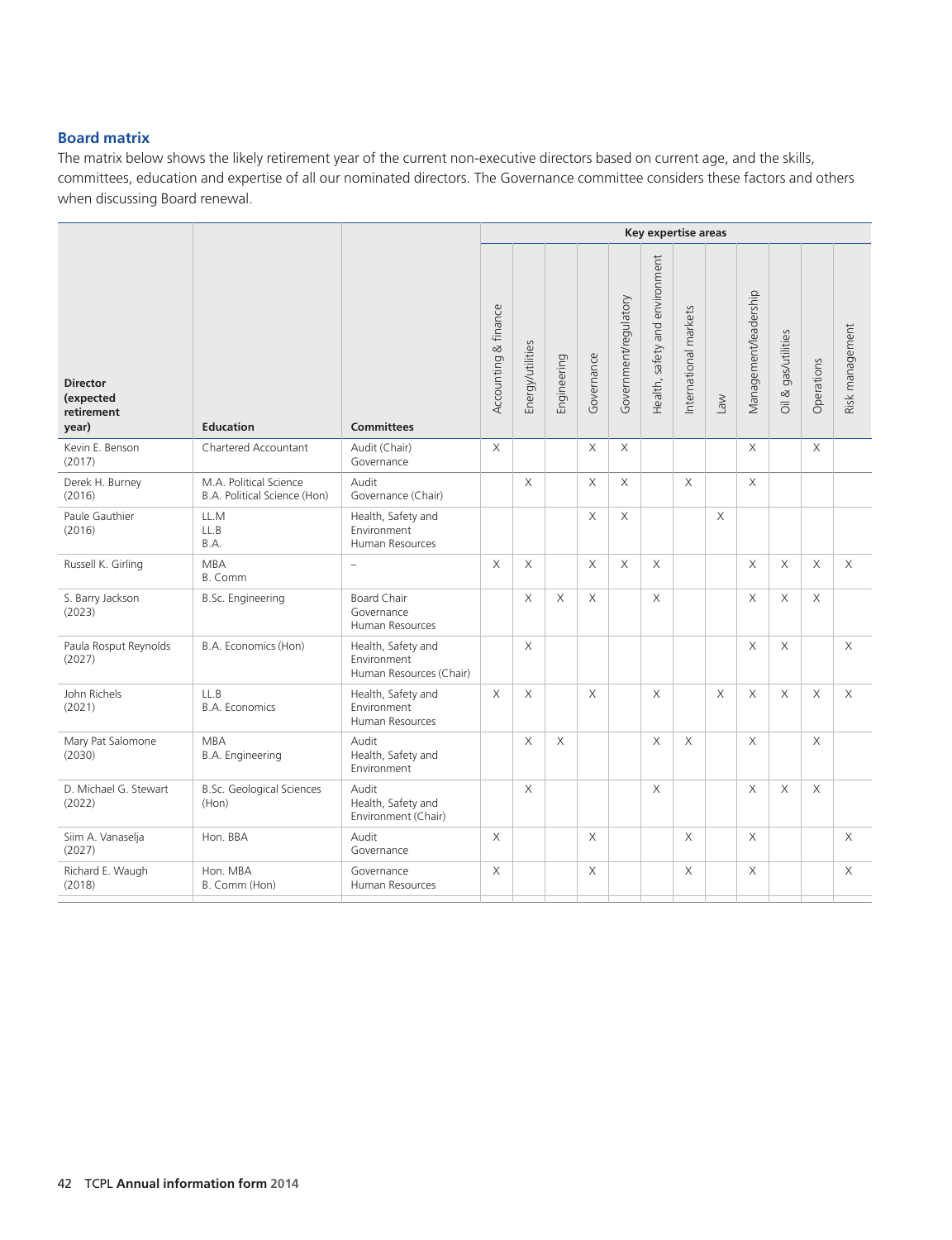#### **Director tenure**

The Governance committee reviews factors like age, changes in principal occupation, consistently poor attendance, poor performance and other relevant circumstances that may trigger the resignation or retirement of a director.

Once a director turns 70, he or she will not stand for re-election at the next annual meeting. The Board may waive the retirement age for a director if:

- they have not served seven consecutive years by age 70, or
- their continued service is in the best interests of the company, because of their specific skills and experience.

TransCanada does not use term limits for our directors. We do not believe term limits are an effective mechanism to promote board renewal. In addition to the annual director assessment, which ensures that each of our Board members, committees and the Board is functioning effectively, the committee reviews director succession planning at least annually. This review provides the opportunity for the committee to focus on creating a board with an appropriate mix of experience and skills to guide the long-term strategy and ongoing business operations of the company. Our flexible retirement policy promotes effective Board turnover without limiting the mix of skills and experience on the Board.

The Board has waived the retirement policy for Mr. Burney and Mme. Gauthier and asked them to stand for re-election at the 2015 annual and special meeting. The Board and the Governance committee determined that the retirement age policy should be waived for these two directors, as Mr. Burney and Mme. Gauthier continue to provide significant contributions to the Board. Mme. Gauthier continues to provide valuable insight and skills, particularly with respect to the Energy East Pipeline. Mr. Burney's experience and background and deep understanding of the evolving business and political environment continue to provide valued input to TransCanada's business and affairs. The Board believes that the skills, experience and continuity provided by Mr. Burney and Mme. Gauthier's extended tenure will be valuable to the Board over the coming year.

The graphs below show the composition of our Board by years of service as of the date of this circular and after the annual and special meeting, assuming all of the nominated directors are elected.

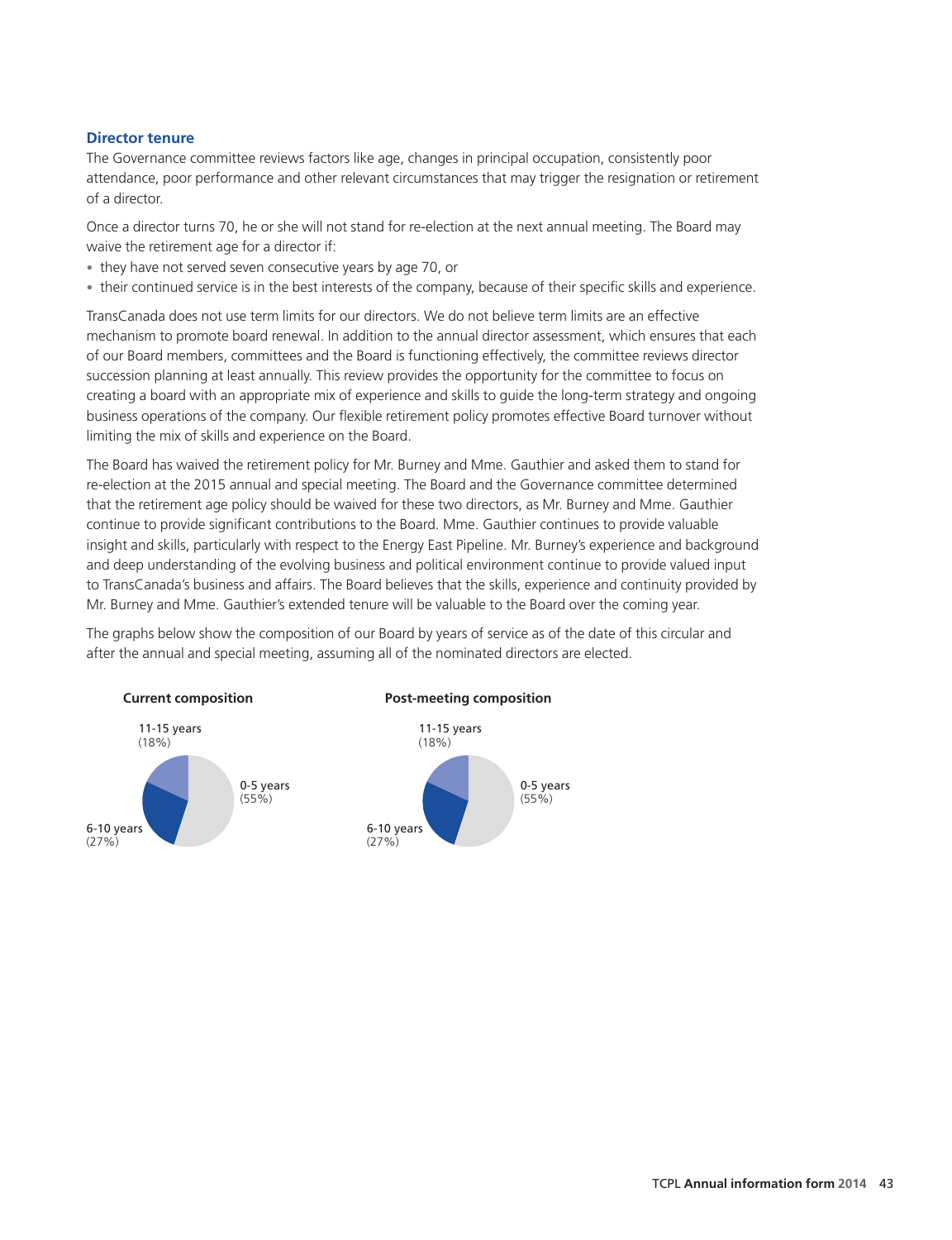#### **ENGAGEMENT**

We believe it is important to engage with our stakeholders. Members of our Board engage with governance organizations and shareholder advocacy groups to discuss emerging best practices and provide commentary on how we maintain our high standard of corporate governance.

TransCanada regularly engages with our shareholders and other stakeholders. Our executive leadership team hosts teleconferences to discuss our quarterly financial and operating results. The teleconferences are webcast and available to analysts, media, shareholders and the public. We also hold an annual investor day in November, where we discuss our financial outlook, business operations and strategy. Our executive and senior management also speak at investor conferences and meet one-on-one with investors as part of our shareholder engagement. In 2014, we engaged with institutions representing more than 50 per cent of current outstanding shares.

A list of upcoming and past events and presentations, including presentation slides and webcasts, where available, can be found online at www.transcanada.com.

You may contact our investor relations department directly by phone, email, fax or regular mail at:

Investor Relations TransCanada Corporation 450 1st Street S.W. Calgary, Alberta Canada T2P 5H1 investor\_relations@transcanada.com 1.800.361.6522

#### **COMMUNICATING WITH THE BOARD**

Shareholder engagement allows us to hear directly from shareholders and other important stakeholders about any issues or concerns.

Shareholders, employees and others can contact the Board directly by writing to:

Chair of the Board of Directors c/o Corporate Secretary TransCanada Corporation 450 1st Street S.W. Calgary, Alberta T2P 5H1

The Board, including committee Chairs, will also be available at the annual and special meeting to receive questions from shareholders.

#### **SHAREHOLDER PROPOSALS**

According to Canadian law, shareholder proposals can only be considered for the annual meeting of common shareholders if they are submitted by a specific date. We did not receive any shareholder proposals for the 2015 annual and special meeting.

Our Corporate Secretary must receive any shareholder proposals **before 5:00 p.m. MDT on December 3, 2015** to be considered for the Management information circular for our 2016 annual meeting of common shareholders.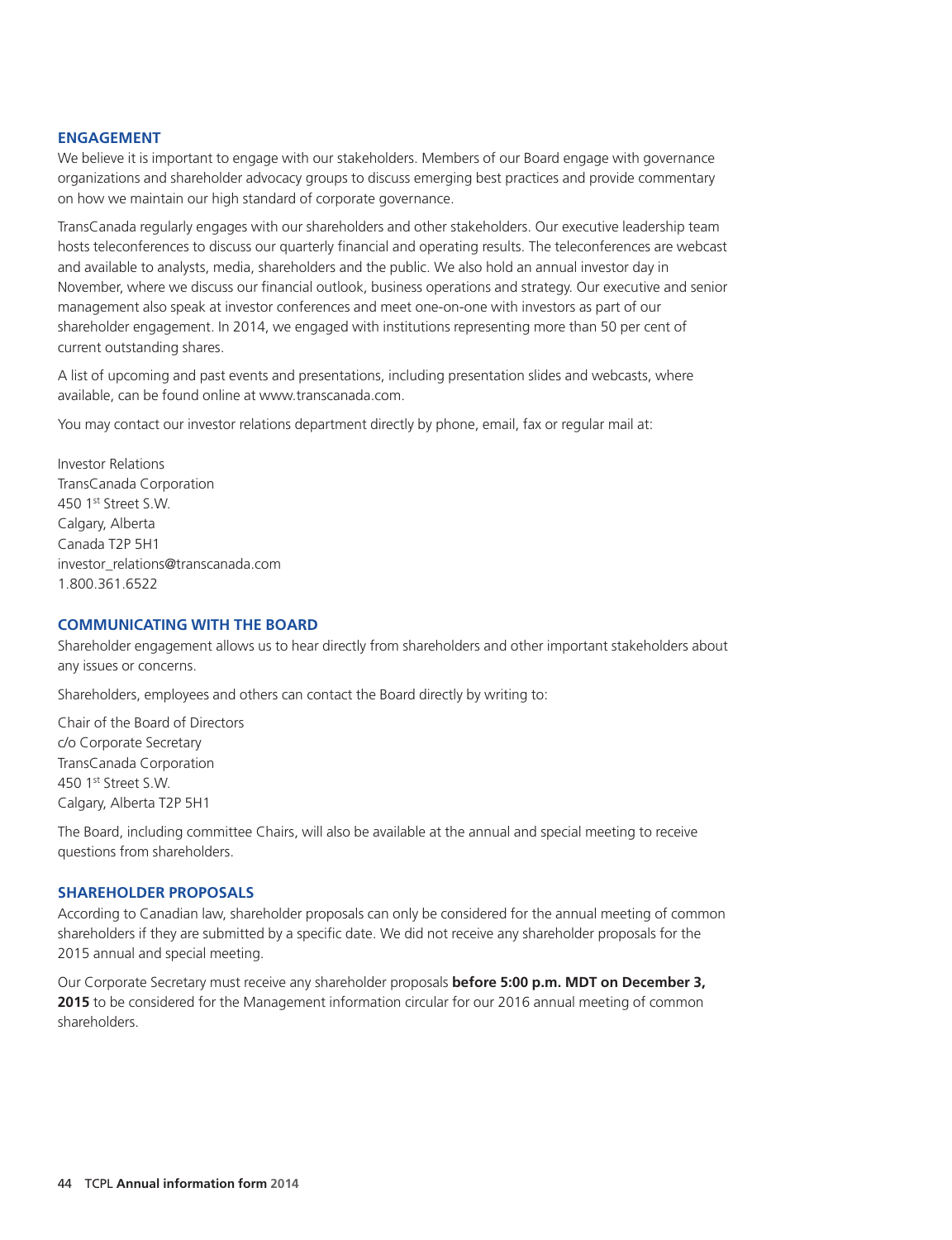#### **BOARD COMMITTEES**

The Board has four standing committees:

- Audit committee •
- Governance committee •
- Health, Safety and Environment committee, and
- Human Resources committee.

Each of the committees is comprised entirely of independent directors.

The Governance committee is responsible for reviewing the composition of each committee and recommending any changes once new directors are appointed or elected to the Board. Each committee must consist entirely of independent directors, except for the Health, Safety and Environment committee, which must have a majority of independent directors. Currently all members of the Health, Safety and Environment committee are independent. Each committee has the authority to retain advisors to help it carry out its responsibilities. The Board does not have an executive committee.

Each committee reviews its charter at least once a year, and recommends any changes to the Governance committee and the Board. You can find the committee charters on our website (www.transcanada.com).

The Audit and the Human Resources committees hold simultaneous meetings, as do the Governance and Health, Safety and Environment committees, so each committee has sufficient time to focus on its responsibilities. As a result, Mr. Jackson, the independent non-executive Chair of the Board, is a voting member of the Governance committee and the Human Resources committee, and is not a member of the Audit committee or the Health, Safety and Environment committee.

The committees will be reconstituted after the annual and special meeting.

Each meeting has time set aside for members to discuss the committee operations and responsibilities without management present.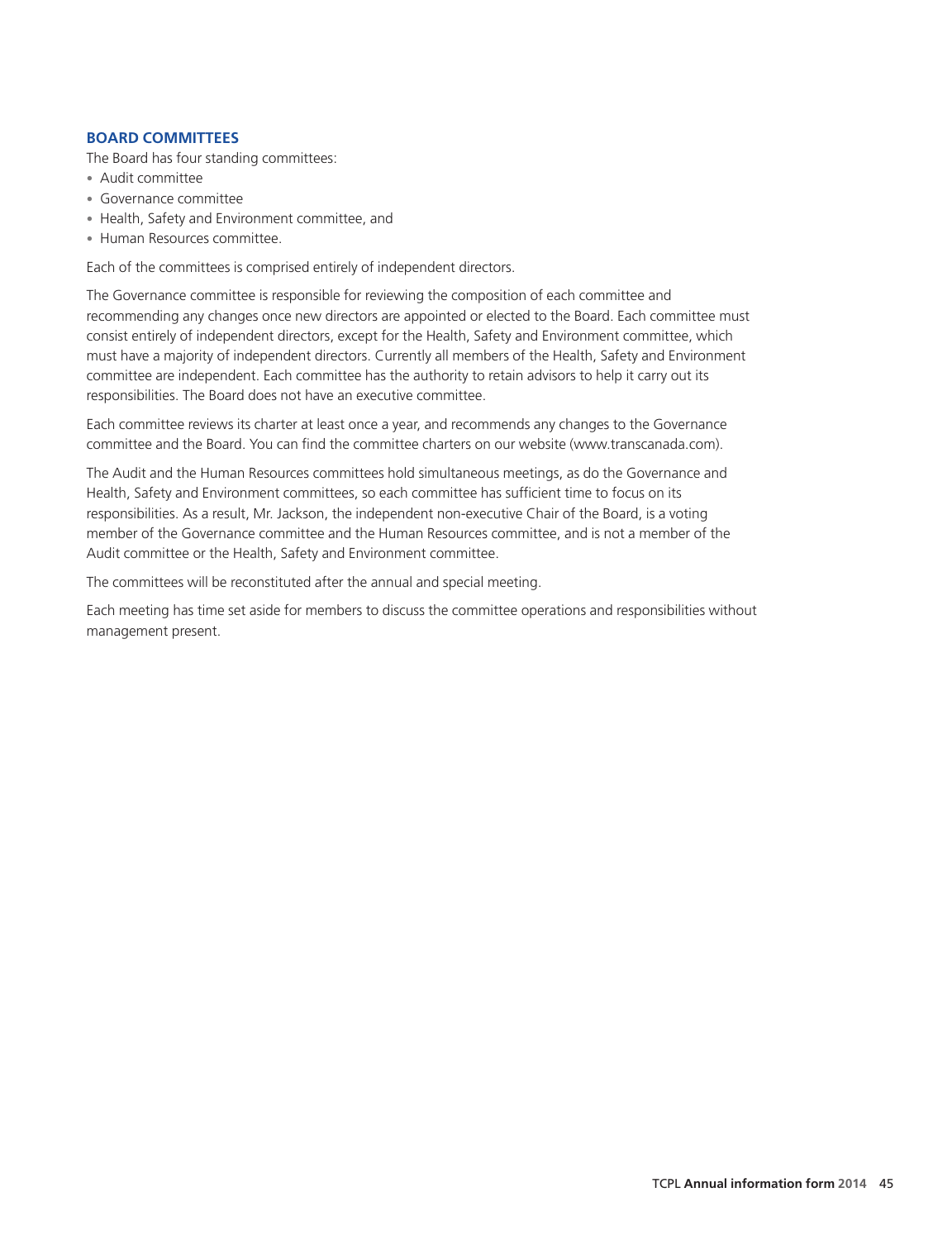#### **Audit committee**

| <b>Members</b>          | Kevin E. Benson (Chair)<br>Derek H. Burney<br>Mary Pat Salomone<br>D. Michael G. Stewart<br>Siim Vanaselja (as of May 2, 2014)                                                                                       |
|-------------------------|----------------------------------------------------------------------------------------------------------------------------------------------------------------------------------------------------------------------|
| <b>Meetings in 2014</b> | 5 regularly scheduled meetings (February, April, July, November, December)                                                                                                                                           |
| Independent             | 5 independent directors, 100 per cent independent and financially literate.                                                                                                                                          |
|                         | Mr. Benson and Mr. Vanaselia are "audit committee financial experts" as defined by the SEC in the<br>U.S., and each have the accounting or related financial management experience required under<br>the NYSE rules. |
| <b>Mandate</b>          | The Audit committee is responsible for assisting the Board in overseeing the integrity of our<br>financial statements and our compliance with legal and regulatory requirements.                                     |
|                         | It is also responsible for overseeing and monitoring the internal accounting and reporting process<br>and the process, performance and independence of our internal and external auditors.                           |

The Audit committee meets in-camera with the Chief Financial Officer (CFO) at the beginning of each meeting, and also meets separately with the external auditors, Vice-President, Corporate Compliance and Internal Audit, and Executive-Vice-President and General Counsel. The committee also meets in-camera at the end of each meeting.

#### **2014 highlights**

- annual consolidated financial statements and related process, controls and disclosure. management's discussion and analysis, AIF and circular and recommended them for approval. Planning system. • **Reviewed** our 2014 interim and annual disclosure
- to materiality and risk assessment. management policies, and reviewed developments and • Oversaw our financial reporting risks including issues relating
- internal controls and procedures. The ethics ethics of the ethics of the ethics. • Received the external auditor's formal written statement of
- estimated fees and recommended them to the Board of securities. • Reviewed the appointment of the external auditors and
- auditors and pre-approved the non-audit services performed by KPMG relating to tax, benefit plans and environmental management, finance, treasury, pensions, compliance, • Reviewed the audit plans of the internal and external
- Recommended the funding of the Registered Pension Plan
- **Reviewed** the major accounting policies and estimates.  $\qquad$  tax.
- Monitored Canadian and U.S. financial reporting and legal documents including the unaudited interim and audited and regulatory developments affecting our financial reporting
	- Oversaw implementation of the new Enterprise Resource
	- Reviewed/recommended changes to the suite of risk reports relating to counterparty, insurance and market risks.
- independence (which sets out all of its relationships with **and the Public disclosure policy,** and the Public disclosure policy, TransCanada) and its comments to management about our Avoiding bribery and corruption policy and Code of business
	- Reviewed/recommended prospectuses relating to issuance
- for approval. annual election to enter into uncleared swaps as **Approved** permitted under U.S. legislation and monitored compliance.
- compliance. material litigation and information services security controls. • **Received** regular reports from management on risk
	- Reviewed regular reports from Internal Audit.
- and Supplemental Pension Plan. adequacy of staff complements in accounting and **Reviewed**
	- Recommended amendments to the Audit committee charter.

Our AIF includes more information about the Audit committee, including the committee charter, oversight responsibilities, each member's education and experience, and policies and procedures for pre-approving permitted non-audit services. The 2014 AIF is available on our website (www.transcanada.com) and on SEDAR (www.sedar.com).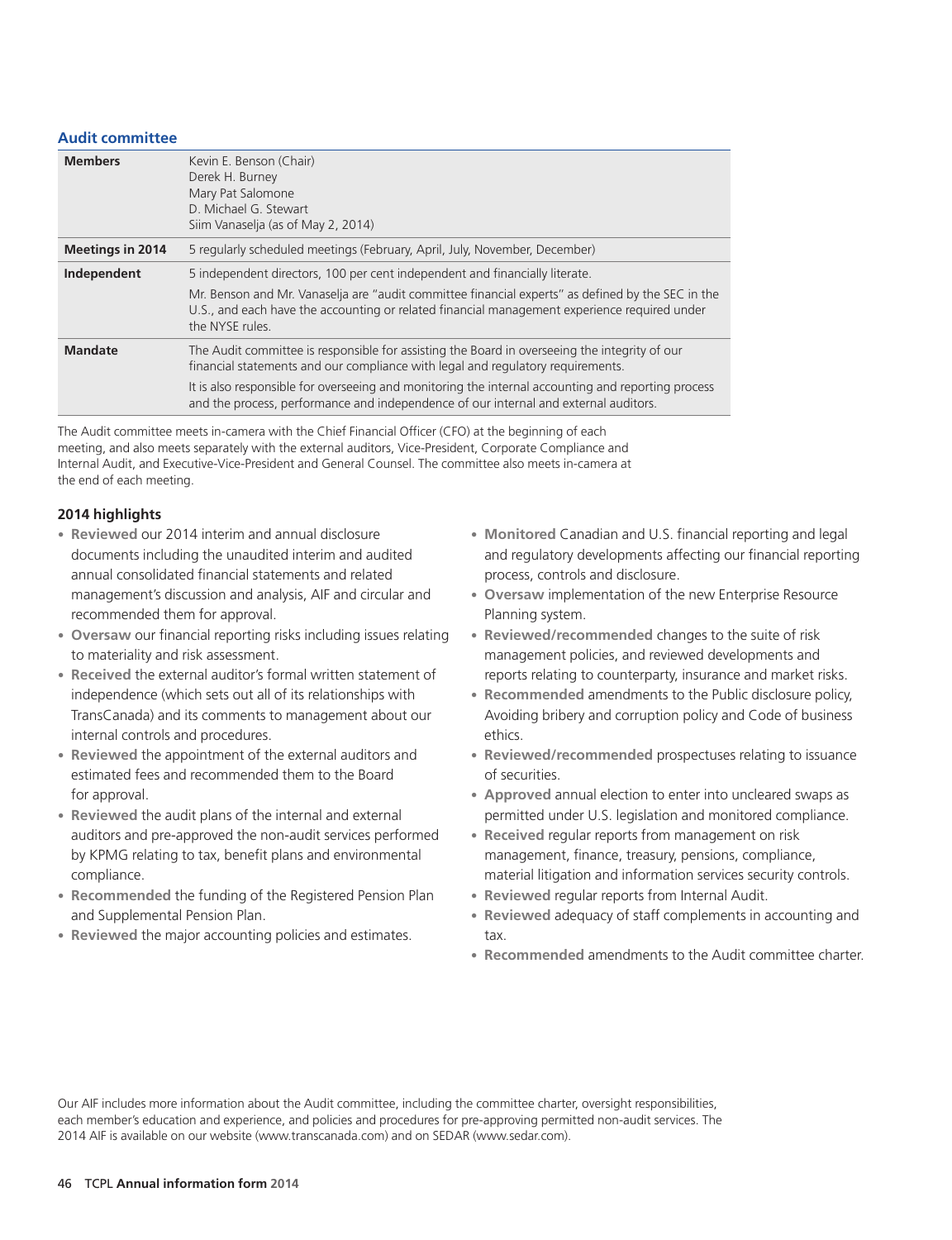#### **Governance committee**

| <b>Members</b>          | Derek H. Burney (Chair)<br>Kevin E. Benson<br>S. Barry Jackson<br>Siim A. Vanaselja (as of May 2, 2014)<br>Richard E. Waugh                                                                                                                                                                                                                                       |
|-------------------------|-------------------------------------------------------------------------------------------------------------------------------------------------------------------------------------------------------------------------------------------------------------------------------------------------------------------------------------------------------------------|
| <b>Meetings in 2014</b> | 3 regularly scheduled meetings (February, April, November)                                                                                                                                                                                                                                                                                                        |
| Independent             | 5 independent directors, 100 per cent independent                                                                                                                                                                                                                                                                                                                 |
| <b>Mandate</b>          | The Governance committee is responsible for assisting the Board with maintaining strong<br>governance policies and practices at TransCanada, reviewing the independence and financial<br>literary of directors, managing director compensation and the Board assessment process, and<br>overseeing our strategic planning process and risk management activities. |
|                         | It monitors the relationship between management and the Board, directors' share ownership<br>levels, governance developments and emerging best practices. It is also responsible for identifying<br>qualified candidates for the Board to consider as potential directors.                                                                                        |
|                         | It also recommends the meeting schedule for Board and committee meetings, site visits, and<br>oversees matters related to the timing of our annual meeting.                                                                                                                                                                                                       |

The Governance committee meets in-camera at the beginning and end of each meeting.

#### **2014 highlights**

- composition of each committee and the other directorships *of the meeting* on page 9. held by Board members (including public and private **our cheaple our Corporate governance guidelines and** organizations). These changes included revisions to more closely align our • Reviewed the independence of each director according to
- issues to be considered and planning of our strategic issues • Oversaw our strategic planning process, including strategic
- Oversaw our risk management activities, including receiving and Chair.
- ensure we have proper Board and committee oversight and committee continues to monitor legal developments and management programs in place to mitigate risks. emerging best practices in Canada, the U.S. and • Reviewed the identified principal risks with management to
- Monitored director share ownership requirements. **internationally**.
- ownership as opposed to deferred share units for director the selection of new director candidates. shareholding requirements. • Reviewed best practices with respect to common share
- Reviewed and recommended changes to our Articles and our written criteria to give the Board guidance in its annual By-law Number 1 to the Board for approval. These changes assessment of independence and the structure and are subject to shareholder approval, as described in *Business*
- companies, Crown corporations and non-profit recommended appropriate changes to the Board for approval. majority voting policy with the TSX Company Manual.
	- Reviewed say on pay updates and voting trends.
- and planning sessions. the annual assessment of the Board, committees **Oversaw**
- updates on key business risks and making recommendations **· Monitored** updates to securities regulations (regulation and to the Board as appropriate. legal updates affecting our policies, procedures and disclosure practices) and matters relating to the financial markets. The
	- Oversaw the Board's retirement policy, Board renewal and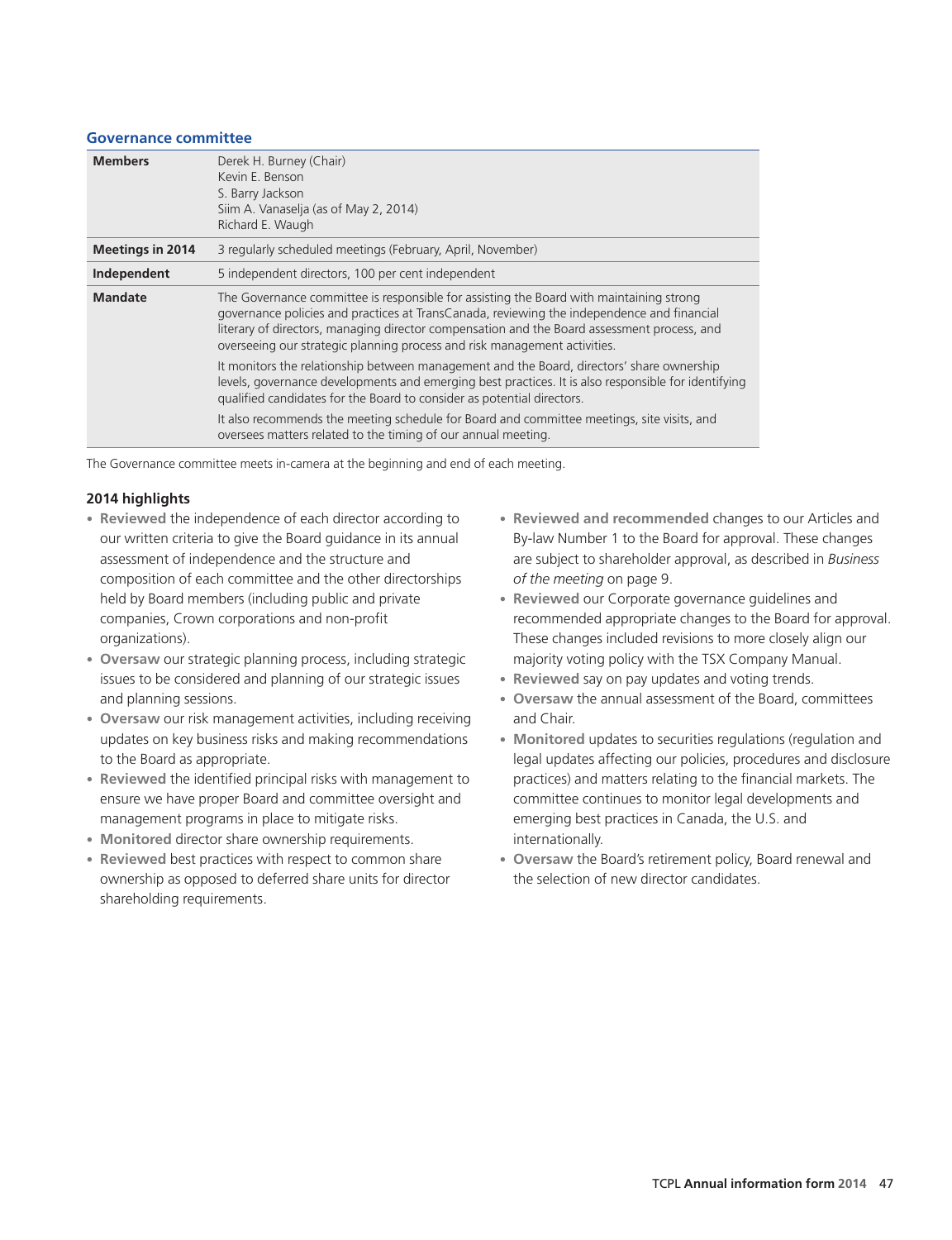#### **Health, Safety and Environment committee**

| <b>Members</b>          | D. Michael G. Stewart (Chair)<br>Paule Gauthier<br>Paula Rosput Reynolds<br>John Richels (as of May 2, 2014)                                                                                                                                                                                                                                  |  |  |
|-------------------------|-----------------------------------------------------------------------------------------------------------------------------------------------------------------------------------------------------------------------------------------------------------------------------------------------------------------------------------------------|--|--|
|                         | Mary Pat Salomone                                                                                                                                                                                                                                                                                                                             |  |  |
| <b>Meetings in 2014</b> | 3 regularly scheduled meetings (February, May and October)                                                                                                                                                                                                                                                                                    |  |  |
| Independent             | 5 independent directors, 100 per cent independent                                                                                                                                                                                                                                                                                             |  |  |
| <b>Mandate</b>          | The Health, Safety and Environment committee is responsible for overseeing our health, safety,<br>security and environmental practices and procedures.                                                                                                                                                                                        |  |  |
|                         | It monitors our compliance with applicable legislative and regulatory requirements, and oversees<br>our policies, management systems, programs, procedures and practices to prevent or mitigate<br>losses and to protect our people, assets, network and infrastructure from malicious acts, natural<br>disasters or other crisis situations. |  |  |
|                         | It also reviews and reports to the Board on actions and initiatives taken to mitigate risk related to<br>health, safety, security and environment having the potential to affect our people, activities, plans,<br>strategies or reputation.                                                                                                  |  |  |

The Health, Safety and Environment committee met separately with the Vice-President, Community, Safety and Environment at the end of the February and May meetings and with the Executive Vice-President, Operations and Engineering at the end of the October meeting. The committee also meets in-camera at the beginning of each meeting as necessary, and at the end of each meeting.

#### **2014 highlights**

- governance activities, leadership objectives and emergency climate change initiatives. • Received quarterly reports on our health, safety, security,
- **Received** detailed reports and analysis on operational risk gas policy and legislation. management, operational risk management, people and **the Visited** the U.S. Northeast Hydro Facilities including the
- safety, security and environment, and reported to the Board the Somerset Station. • Oversaw our risk management activities related to health,
- procedures and practices through the receipt of reports on officers' liability. four levels of governance activities related to internal and **a secular of the se** Held a special session on operation risk management external audit findings and resulting corrective action plans. attended by all Board members. • Monitored the effectiveness of health, safety and
- Monitored updates to Canadian and U.S. air emissions and environmental activities and performance, including greenhouse gas legislation, related compliance matters, and
- resource management and incident followup. **the company's strategy for managing greenhouse Reviewed** the company's strategy for managing greenhouse
- process safety, and, including regulatory compliance matters Moore Hydroelectric Station located in New Hampshire, and related to asset integrity. the Comerford Hydroelectric Station and reviewed the results of an emergency response plan field exercise conducted for
- as appropriate. an annual update regarding insurance coverage, **Received** including general liability, construction and operational environment policies, management systems, programs, policies, property and business interruption, and directors' and
	-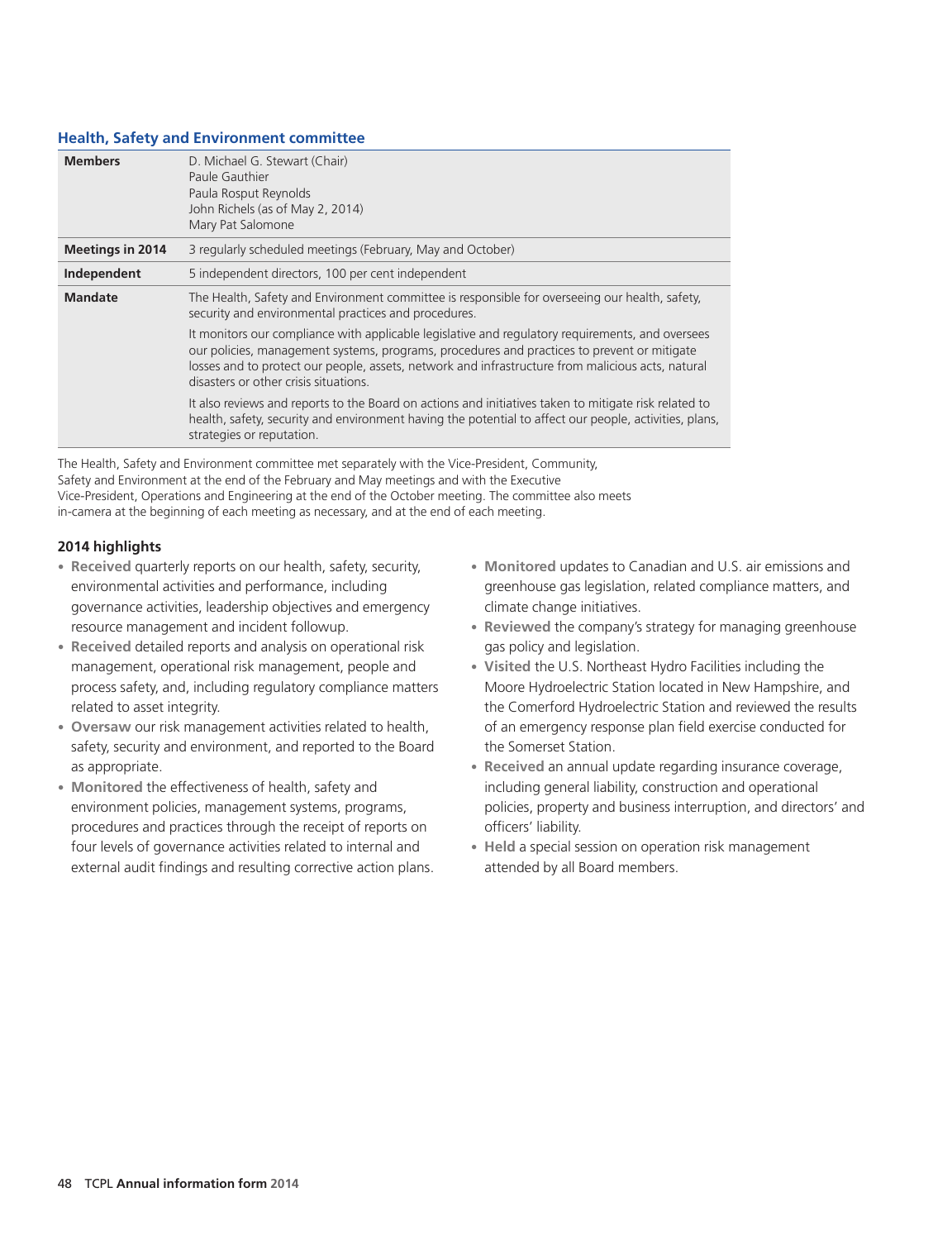#### **Human Resources committee**

| <b>Members</b>          | Paula Rosput Reynolds (Chair – as of May 2, 2014)<br>Paule Gauthier<br>S. Barry Jackson<br>John Richels<br>Richard E. Waugh (as of May 2, 2014)                                                                                                                                                                                                                 |
|-------------------------|-----------------------------------------------------------------------------------------------------------------------------------------------------------------------------------------------------------------------------------------------------------------------------------------------------------------------------------------------------------------|
| <b>Meetings in 2014</b> | 4 regularly scheduled meetings (January, February, November and December)                                                                                                                                                                                                                                                                                       |
| Independent             | 5 independent directors, 100 per cent independent                                                                                                                                                                                                                                                                                                               |
| <b>Mandate</b>          | The Human Resources committee is responsible for assisting the Board with developing strong<br>human resources policies and plans, overseeing the compensation programs, and assessing the<br>performance of the CEO and other members of the executive leadership team against<br>pre-established objectives and recommending their compensation to the Board. |
|                         | It approves all non-executive incentive awards, and any major changes to the compensation<br>programs and benefits plans for employees. It is also responsible for the benefits under our<br>Canadian pension plans and reviewing our share ownership requirements for executives.                                                                              |

The Human Resources committee meets in-camera at the beginning and end of each meeting.

#### **2014 highlights**

- and recommended the 2014 executive compensation awards through direct share ownership. • Assessed the performance of the executive leadership team
- independent compensation advisor to the committee. The governance standards. • **Appointed** Meridian Compensation Partners as the
- with the business strategy. The strategy are strategy awards for the named executives by eliminating the targets • Reviewed the alignment of our variable compensation plans
- compensation. executive's award based on median market data as well as • **Considered** trends and regulatory developments in executive

- during the year, and these go into effect in 2015:<br>
 **Developed** and approved a new peer group for<br>  **Reviewed** the executive share unit plan and approved:<br>
 **he** introduction of an additional performance measure<br>
 the
- Reviewed and recommended to the Board an Incentive
- ompensation reimbursement policy.<br> **Approved** an increase in the share ownership requirement<br>
for the CEO from four to five times base salary and<br>
for the CEO from four to five times base salary and<br> **Approved** an increase • **Approved** an increase in the share ownership requirement<br>for the CEO from four to five times base salary and<br>for the CEO from four to five times base salary and

determined that all executives must meet their requirements

- to the Board for approval. **And recommended to the Board amendments to Reviewed** and recommended to the Board amendments to our executive separation agreements to align with current
- Simplified the approach to determining long-term incentive and ranges. The Board instead approved each named The committee also undertook a number of other activities individual performance and potential to contribute to TransCanada's future success.
	-
- during the year, and these go into effect in 2015:<br>
 **Developed** and approved a new peer group for<br>
 **Reviewed** the executive share unit plan and approved:<br>
 **Reviewed** and recommended to the Board an Incentive<br>
 **Revi** 
	-
	- the increase of the maximum payout to 200%.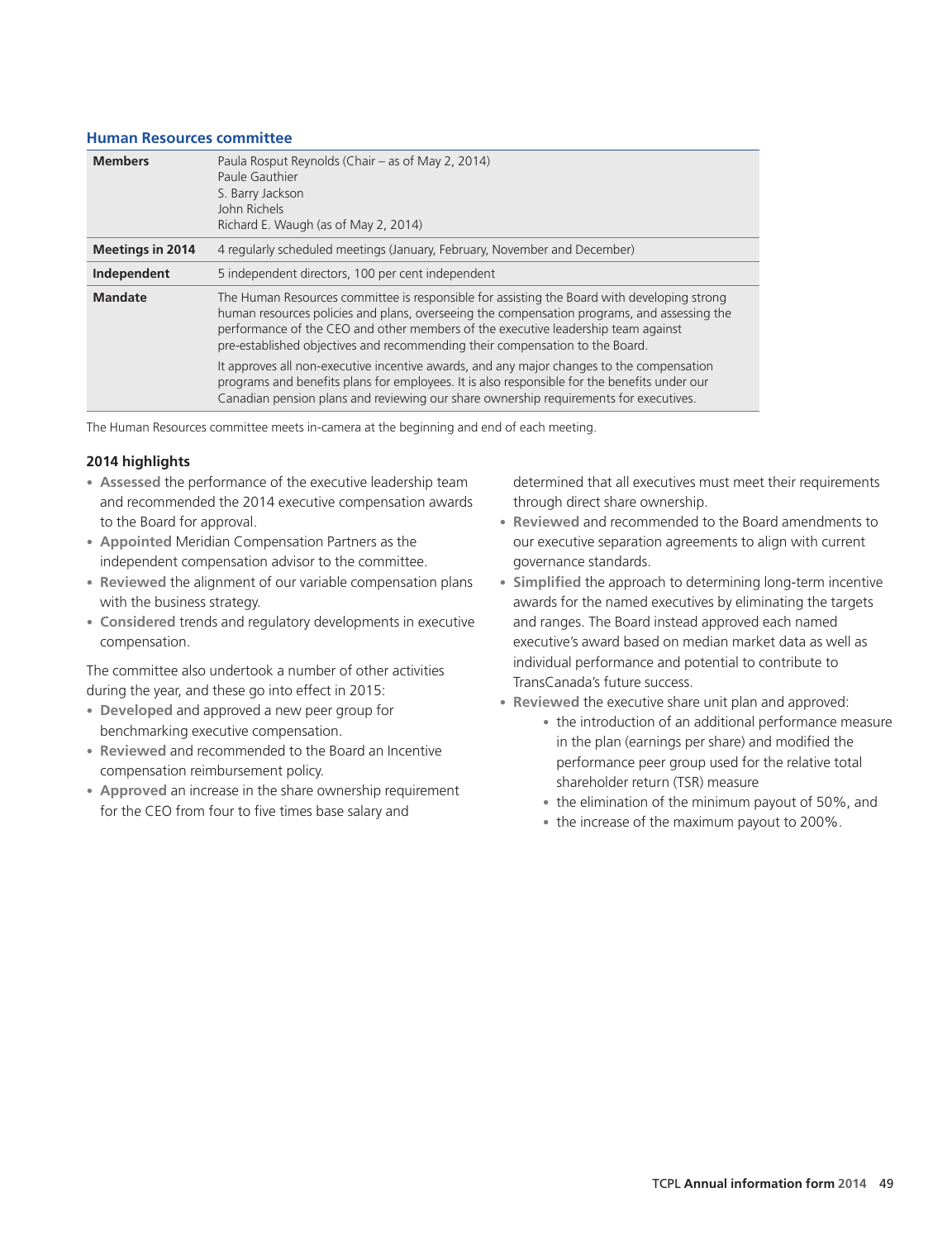# Schedule C Charter of the Audit Committee

#### **1. PURPOSE**

The Audit Committee shall assist the Board of Directors (the ''Board'') in overseeing and monitoring, among other things, the:

- Company's financial accounting and reporting process;
- integrity of the financial statements;
- Company's internal control over financial reporting;
- external financial audit process;
- compliance by the Company with legal and regulatory requirements; and
- independence and performance of the Company's internal and external auditors.

To fulfill its purpose, the Audit Committee has been delegated certain authorities by the Board of Directors that it may exercise on behalf of the Board.

#### **2. ROLES AND RESPONSIBILITIES**

#### **I. Appointment of the Company's External Auditors**

Subject to confirmation by the external auditors of their compliance with Canadian and U.S. regulatory registration requirements, the Audit Committee shall recommend to the Board the appointment of the external auditors, such appointment to be confirmed by the Company's shareholders at each annual meeting. The Audit Committee shall also recommend to the Board the compensation to be paid to the external auditors for audit services. The Audit Committee shall also be directly responsible for the oversight of the work of the external auditor (including resolution of disagreements between management and the external auditor regarding financial reporting) for the purpose of preparing or issuing an audit report or related work. The external auditor shall report directly to the Audit Committee.

The Audit Committee shall also receive periodic reports from the external auditors regarding the auditors' independence, discuss such reports with the auditors, consider whether the provision of non-audit services is compatible with maintaining the auditors' independence and the Audit Committee shall take appropriate action to satisfy itself of the independence of the external auditors.

#### **II. Oversight in Respect of Financial Disclosure**

The Audit Committee, to the extent it deems it necessary or appropriate, shall:

- (a) review, discuss with management and the external auditors and recommend to the Board for approval, the Company's audited annual consolidated financial statements, annual information form, management's discussion and analysis, all financial information in prospectuses and other offering memoranda, financial statements required by regulatory authorities, all prospectuses and all documents which may be incorporated by reference into a prospectus, including, without limitation, the annual proxy circular, but excluding any pricing or prospectus supplement relating to the issuance of debt securities of the Company;
- (b) review, discuss with management and the external auditors and recommend to the Board for approval the release to the public of the Company's interim reports, including the consolidated financial statements, management's discussion and analysis and press releases on quarterly financial results;
- (c) review and discuss with management and external auditors the use of non-GAAP information and the applicable reconciliation;
- (d) review and discuss with management any financial outlook or future-oriented financial information disclosure in advance of its public release; provided, however, that such discussion may be done generally (consisting of discussing the types of information to be disclosed and the types of presentations to be made). The Audit Committee need not discuss in advance each instance in which the Company may provide financial projections or presentations to credit rating agencies;
- (e) review with management and the external auditors major issues regarding accounting and auditing policies and practices, including any significant changes in the Company's selection or application of accounting policies, as well as major issues as to the adequacy of the Company's internal controls and any special audit steps adopted in light of material control deficiencies that could significantly affect the Company's financial statements;
- (f) review and discuss quarterly findings reports from the external auditors on:
	- (i) all critical accounting policies and practices to be used;
	- (ii) all alternative treatments of financial information within generally accepted accounting principles that have been discussed with management, ramifications of the use of such alternative disclosures and treatments, and the treatment preferred by the external auditor;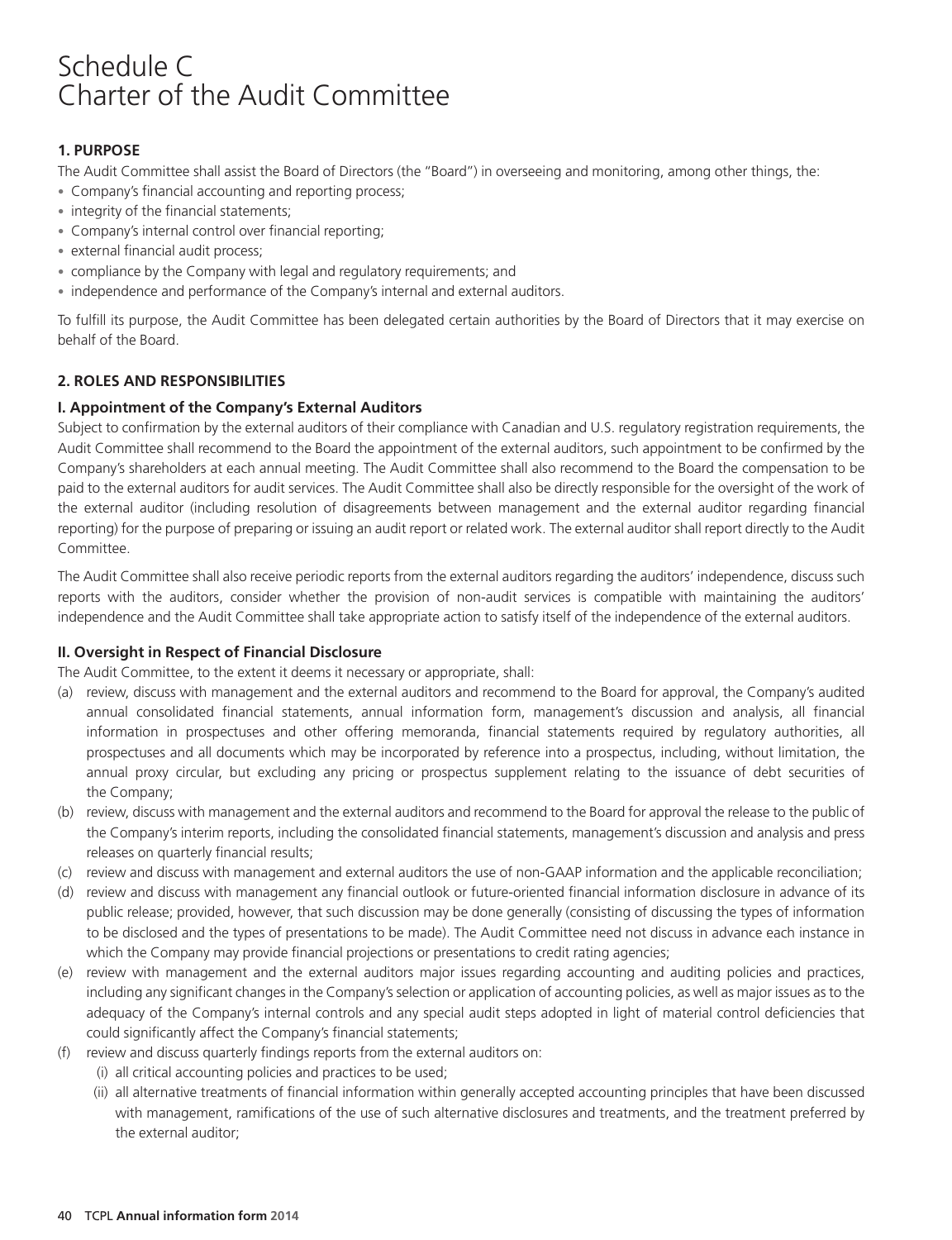- (iii) other material written communications between the external auditor and management, such as any management letter or schedule of unadjusted differences;
- (g) review with management and the external auditors the effect of regulatory and accounting developments as well as any off-balance sheet structures on the Company's financial statements;
- (h) review with management, the external auditors and, if necessary, legal counsel, any litigation, claim or contingency, including arbitration and tax assessments, that could have a material effect upon the financial position of the Company, and the manner in which these matters have been disclosed in the financial statements;
- (i) review disclosures made to the Audit Committee by the Company's CEO and CFO during their certification process for the periodic reports filed with securities regulators about any significant deficiencies in the design or operation of internal controls or material weaknesses therein and any fraud involving management or other employees who have a significant role in the Company's internal controls;
- (j) discuss with management the Company's material financial risk exposures and the steps management has taken to monitor and control such exposures, including the Company's risk assessment and risk management policies;

#### **III. Oversight in Respect of Legal and Regulatory Matters**

(a) review with the Company's General Counsel legal matters that may have a material impact on the financial statements, the Company's compliance policies and any material reports or inquiries received from regulators or governmental agencies;

#### **IV. Oversight in Respect of Internal Audit**

- (a) review the audit plans of the internal auditors of the Company including the degree of coordination between such plans and those of the external auditors and the extent to which the planned audit scope can be relied upon to detect weaknesses in internal control, fraud or other illegal acts;
- (b) review the significant findings prepared by the internal audit department and recommendations issued by it or by any external party relating to internal audit issues, together with management's response thereto;
- (c) review compliance with the Company's policies and avoidance of conflicts of interest;
- (d) review the adequacy of the resources of the internal auditor to ensure the objectivity and independence of the internal audit function, including reports from the internal audit department on its audit process with subsidiaries and affiliates;
- (e) ensure the internal auditor has access to the Chair of the Audit Committee and of the Board and to the Chief Executive Officer and meet separately with the internal auditor to review with him or her any problems or difficulties he or she may have encountered and specifically:
	- (i) any difficulties which were encountered in the course of the audit work, including restrictions on the scope of activities or access to required information, and any disagreements with management;
	- (ii) any changes required in the planned scope of the internal audit;
	- (iii) the internal audit department responsibilities, budget and staffing;
	- and to report to the Board on such meetings;

#### **V. Insight in Respect of the External Auditors**

- (a) review any letter, report or other communication from the external auditors in respect of any identified weakness or unadjusted difference and management's response and follow-up, inquire regularly of management and the external auditors of any significant issues between them and how they have been resolved, and intervene in the resolution if required;
- (b) receive and review annually the external auditors' formal written statement of independence delineating all relationships between itself and the Company;
- (c) meet separately with the external auditors to review with them any problems or difficulties the external auditors may have encountered and specifically:
	- (i) any difficulties which were encountered in the course of the audit work, including any restrictions on the scope of activities or access to required information, and any disagreements with management;
	- (ii) any changes required in the planned scope of the audit;
	- and to report to the Board on such meetings;
- (d) meet with the external auditors prior to the audit to review the planning and staffing of the audit;
- (e) receive and review annually the external auditors' written report on their own internal quality control procedures; any material issues raised by the most recent internal quality control review, or peer review, of the external auditors, or by any inquiry or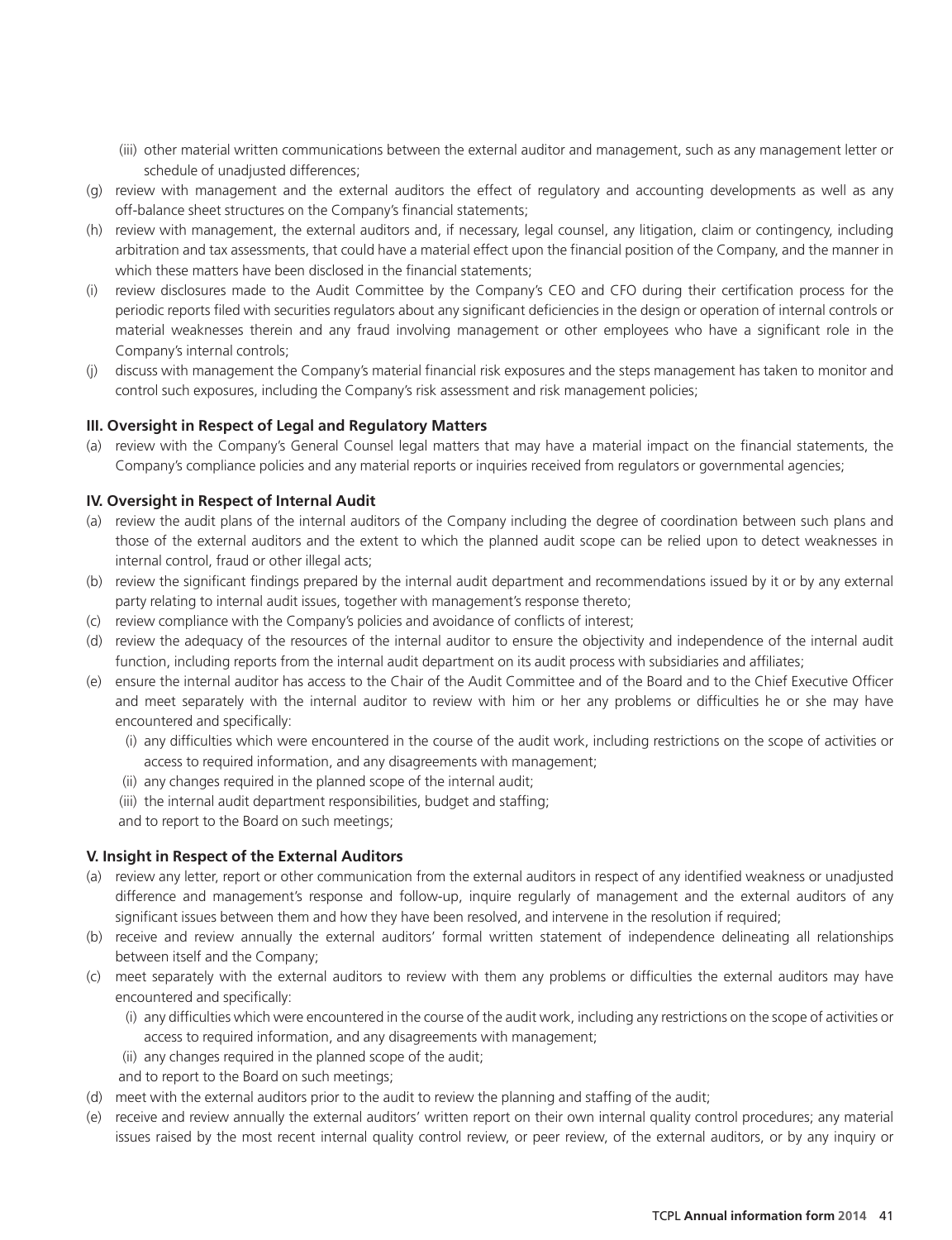investigation by governmental or professional authorities, within the preceding five years, and any steps taken to deal with such issues;

- (f) review and evaluate the external auditors, including the lead partner of the external auditor team;
- (g) ensure the rotation of the lead (or coordinating) audit partner having primary responsibility for the audit and the audit partner responsible for reviewing the audit as required by law, but at least every five years;

#### **VI. Oversight in Respect of Audit and Non-Audit Services**

- (a) pre-approve all audit services (which may entail providing comfort letters in connection with securities underwritings) and all permitted non-audit services, other than non-audit services where:
	- (i) the aggregate amount of all such non-audit services provided to the Company that were not pre-approved constitutes not more than 5% of the total fees paid by the Company and its subsidiaries to the external auditor during the fiscal year in which the non-audit services are provided;
	- (ii) such services were not recognized by the Company at the time of the engagement to be non-audit services;
	- (iii) such services are promptly brought to the attention of the Audit Committee and approved prior to the completion of the audit by the Audit Committee or by one or more members of the Audit Committee to whom authority to grant such approvals has been delegated by the Audit Committee;
- (b) approval by the Audit Committee of a non-audit service to be performed by the external auditor shall be disclosed as required under securities laws and regulations;
- (c) the Audit Committee may delegate to one or more designated members of the Audit Committee the authority to grant pre-approvals required by this subsection. The decisions of any member to whom authority is delegated to pre-approve an activity shall be presented to the Audit Committee at its first scheduled meeting following such pre-approval;
- (d) if the Audit Committee approves an audit service within the scope of the engagement of the external auditor, such audit service shall be deemed to have been pre-approved for purposes of this subsection;

#### **VII. Oversight in Respect of Certain Policies**

- (a) review and recommend to the Board for approval the implementation and amendments to policies and program initiatives deemed advisable by management or the Audit Committee with respect to the Company's codes of business ethics and Risk Management and Financial Reporting policies;
- (b) obtain reports from management, the Company's senior internal auditing executive and the external auditors and report to the Board on the status and adequacy of the Company's efforts to ensure its businesses are conducted and its facilities are operated in an ethical, legally compliant and socially responsible manner, in accordance with the Company's codes of business conduct and ethics;
- (c) establish a non-traceable, confidential and anonymous system by which callers may ask for advice or report any ethical or financial concern, ensure that procedures for the receipt, retention and treatment of complaints in respect of accounting, internal controls and auditing matters are in place, and receive reports on such matters as necessary;
- (d) annually review and assess the adequacy of the Company's public disclosure policy;
- (e) review and approve the Company's hiring policies for partners, employees and former partners and employees of the present and former external auditors (recognizing the Sarbanes-Oxley Act of 2002 does not permit the CEO, controller, CFO or chief accounting officer to have participated in the Company's audit as an employee of the external auditors during the preceding one-year period) and monitor the Company's adherence to the policy;

#### **VIII. Oversight in Respect of Financial Aspects of the Company's Canadian Pension Plans (the ''Company's pension plans''), specifically:**

- (a) review and approve annually the Statement of Investment Beliefs for the Company's pension plans;
- (b) delegate the ongoing administration and management of the financial aspects of the Canadian pension plans to the Pension Committee (''Pension Committee'') comprised of members of the Company's management team appointed by the Human Resources Committee, in accordance with the Pension Committee Charter, which terms shall be approved by both the Audit Committee and the Human Resources Committee, and the terms of the Statement of Investment Beliefs;
- (c) monitor the financial management activities of the Pension Committee and receive updates at least annually from the Pension Committee on the investment of the Plan assets to ensure compliance with the Statement of Investment Beliefs;
- (d) provide advice to the Human Resources Committee on any proposed changes in the Company's pension plans in respect of any significant effect such changes may have on pension financial matters;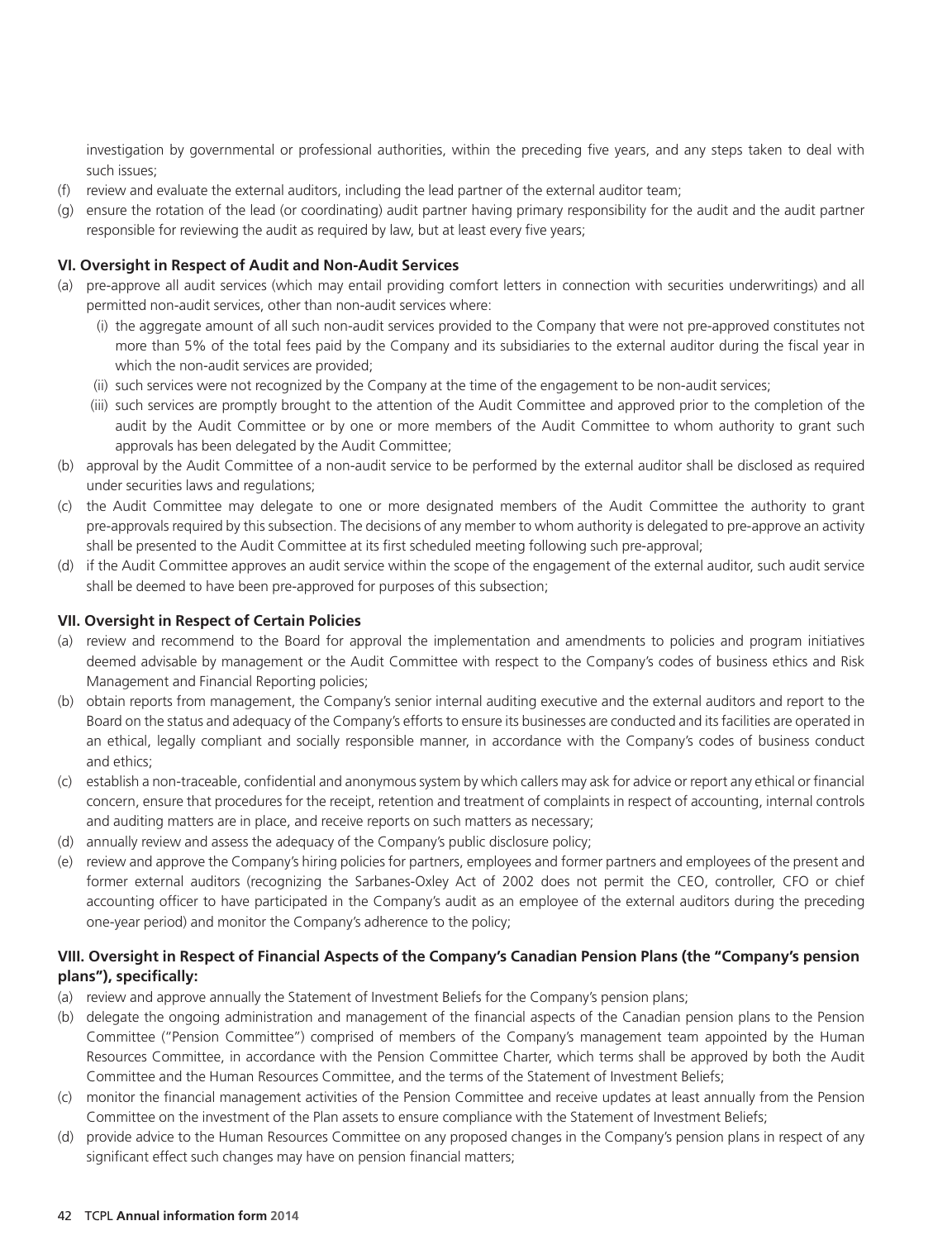- (e) review and consider financial and investment reports and the funded status relating to the Company's pension plans and recommend to the Board on pension contributions;
- (f) receive, review and report to the Board on the actuarial valuation and funding requirements for the Company's pension plans;
- (g) approve the initial selection or change of actuary for the Company's pension plans;
- (h) approve the appointment or termination of auditors;

#### **IX. U.S. Stock Plans**

(a) review and approve the engagement and related fees of the auditor for any plan of a U.S. subsidiary that offers Company stock to employees as an investment option under the plan;

#### **X. Oversight in Respect of Internal Administration**

- (a) review annually the reports of the Company's representatives on certain audit committees of subsidiaries and affiliates of the Company and any significant issues and auditor recommendations concerning such subsidiaries and affiliates;
- (b) oversee succession planning for the senior management in finance, treasury, tax, risk, internal audit and the controllers' group; and

#### **XI. Information Security**

(a) review, at least quarterly, the report of the Chief Information Officer (or such other appropriate Company representative) on information security controls, education and awareness.

#### **XII. Oversight Function**

While the Audit Committee has the responsibilities and powers set forth in this Charter, it is not the duty of the Audit Committee to plan or conduct audits or to determine that the Company's financial statements and disclosures are complete and accurate or are in accordance with generally accepted accounting principles and applicable rules and regulations. These are the responsibilities of management and the external auditors. The Audit Committee, its Chair and any of its members who have accounting or related financial management experience or expertise, are members of the Board, appointed to the Audit Committee to provide broad oversight of the financial disclosure, financial risk and control related activities of the Company, and are specifically not accountable nor responsible for the day to day operation of such activities. Although designation of a member or members as an ''audit committee financial expert'' is based on that individual's education and experience, which that individual will bring to bear in carrying out his or her duties on the Audit Committee, designation as an ''audit committee financial expert'' does not impose on such person any duties, obligations or liability that are greater than the duties, obligations and liability imposed on such person as a member of the Audit Committee and Board in the absence of such designation. Rather, the role of any audit committee financial expert, like the role of all Audit Committee members, is to oversee the process and not to certify or guarantee the internal or external audit of the Company's financial information or public disclosure.

#### **3. COMPOSITION OF AUDIT COMMITTEE**

The Audit Committee shall consist of three or more Directors, a majority of whom are resident Canadians (as defined in the Canada Business Corporations Act), and all of whom are unrelated and/or independent for the purposes of applicable Canadian and United States securities law and applicable rules of any stock exchange on which the Company's securities are listed. Each member of the Audit Committee shall be financially literate and at least one member shall have accounting or related financial management expertise (as those terms are defined from time to time under the requirements or guidelines for audit committee service under securities laws and the applicable rules of any stock exchange on which the Company's securities are listed for trading or, if it is not so defined, as that term is interpreted by the Board in its business judgment).

#### **4. APPOINTMENT OF AUDIT COMMITTEE MEMBERS**

The members of the Audit Committee shall be appointed by the Board from time to time, on the recommendation of the Governance Committee and shall hold office until the next annual meeting of shareholders or until their successors are earlier appointed or until they cease to be Directors of the Company.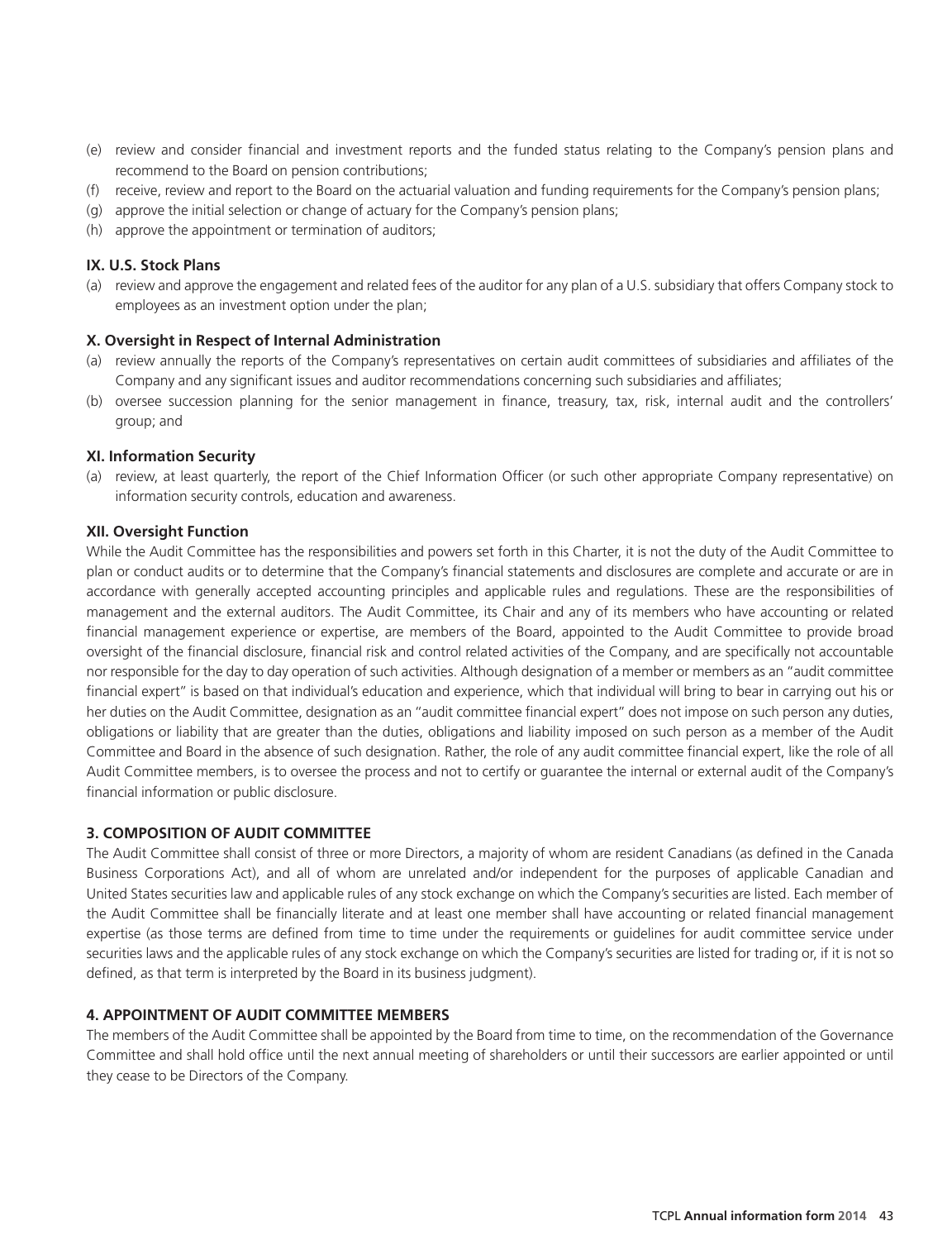#### **5. VACANCIES**

Where a vacancy occurs at any time in the membership of the Audit Committee, it may be filled by the Board on the recommendation of the Governance Committee.

#### **6. AUDIT COMMITTEE CHAIR**

The Board shall appoint a Chair of the Audit Committee who shall:

- (a) review and approve the agenda for each meeting of the Audit Committee and, as appropriate, consult with members of management;
- (b) preside over meetings of the Audit Committee;
- (c) make suggestions and provide feedback from the Audit Committee to management regarding information that is or should be provided to the Audit Committee;
- (d) report to the Board on the activities of the Audit Committee relative to its recommendations, resolutions, actions and concerns; and
- (e) meet as necessary with the internal and external auditors.

#### **7. ABSENCE OF AUDIT COMMITTEE CHAIR**

If the Chair of the Audit Committee is not present at any meeting of the Audit Committee, one of the other members of the Audit Committee present at the meeting shall be chosen by the Audit Committee to preside at the meeting.

#### **8. SECRETARY OF AUDIT COMMITTEE**

The Corporate Secretary shall act as Secretary to the Audit Committee.

#### **9. MEETINGS**

The Chair, or any two members of the Audit Committee, or the internal auditor, or the external auditors, may call a meeting of the Audit Committee. The Audit Committee shall meet at least quarterly. The Audit Committee shall meet periodically with management, the internal auditors and the external auditors in separate executive sessions.

#### **10. QUORUM**

A majority of the members of the Audit Committee, present in person or by telephone or other telecommunication device that permit all persons participating in the meeting to speak to each other, shall constitute a quorum.

#### **11. NOTICE OF MEETINGS**

Notice of the time and place of every meeting shall be given in writing, facsimile communication or by other electronic means to each member of the Audit Committee at least 24 hours prior to the time fixed for such meeting; provided, however, that a member may in any manner waive a notice of a meeting. Attendance of a member at a meeting is a waiver of notice of the meeting, except where a member attends a meeting for the express purpose of objecting to the transaction of any business on the grounds that the meeting is not lawfully called.

#### **12. ATTENDANCE OF COMPANY OFFICERS AND EMPLOYEES AT MEETING**

At the invitation of the Chair of the Audit Committee, one or more officers or employees of the Company may attend any meeting of the Audit Committee.

#### **13. PROCEDURE, RECORDS AND REPORTING**

The Audit Committee shall fix its own procedure at meetings, keep records of its proceedings and report to the Board when the Audit Committee may deem appropriate but not later than the next meeting of the Board.

#### **14. REVIEW OF CHARTER AND EVALUATION OF AUDIT COMMITTEE**

The Audit Committee shall review its Charter annually or otherwise, as it deems appropriate and, if necessary, propose changes to the Governance Committee and the Board. The Audit Committee shall annually review the Audit Committee's own performance.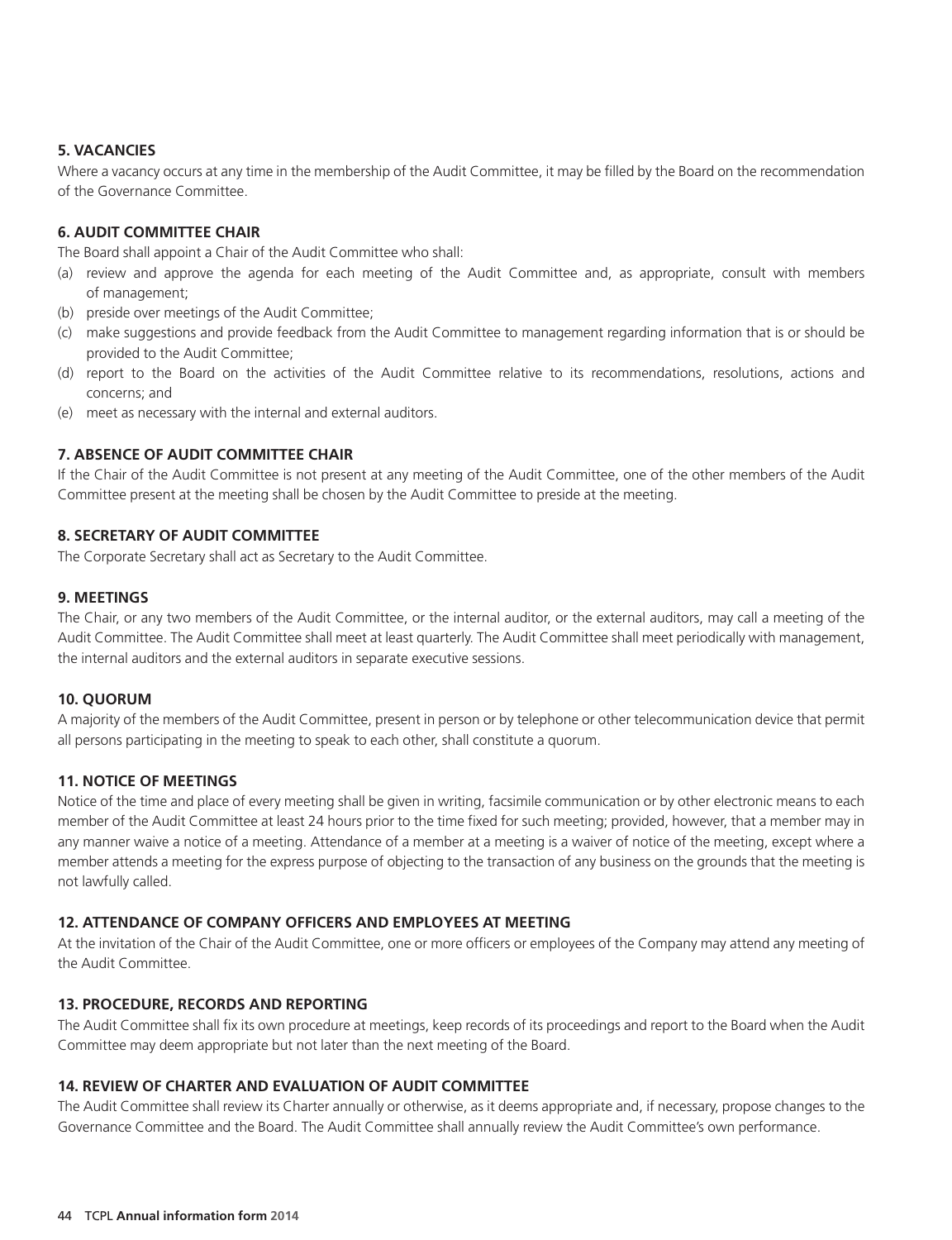#### **15. OUTSIDE EXPERTS AND ADVISORS**

The Audit Committee is authorized, when deemed necessary or desirable, to retain and set and pay the compensation for independent counsel, outside experts and other advisors, at the Company's expense, to advise the Audit Committee or its members independently on any matter.

#### **16. RELIANCE**

Absent actual knowledge to the contrary (which shall be promptly reported to the Board), each member of the Audit Committee shall be entitled to rely on (i) the integrity of those persons or organizations within and outside the Company from which it receives information, (ii) the accuracy of the financial and other information provided to the Audit Committee by such persons or organizations and (iii) representations made by management and the external auditors, as to any information technology, internal audit and other non-audit services provided by the external auditors to the Company and its subsidiaries.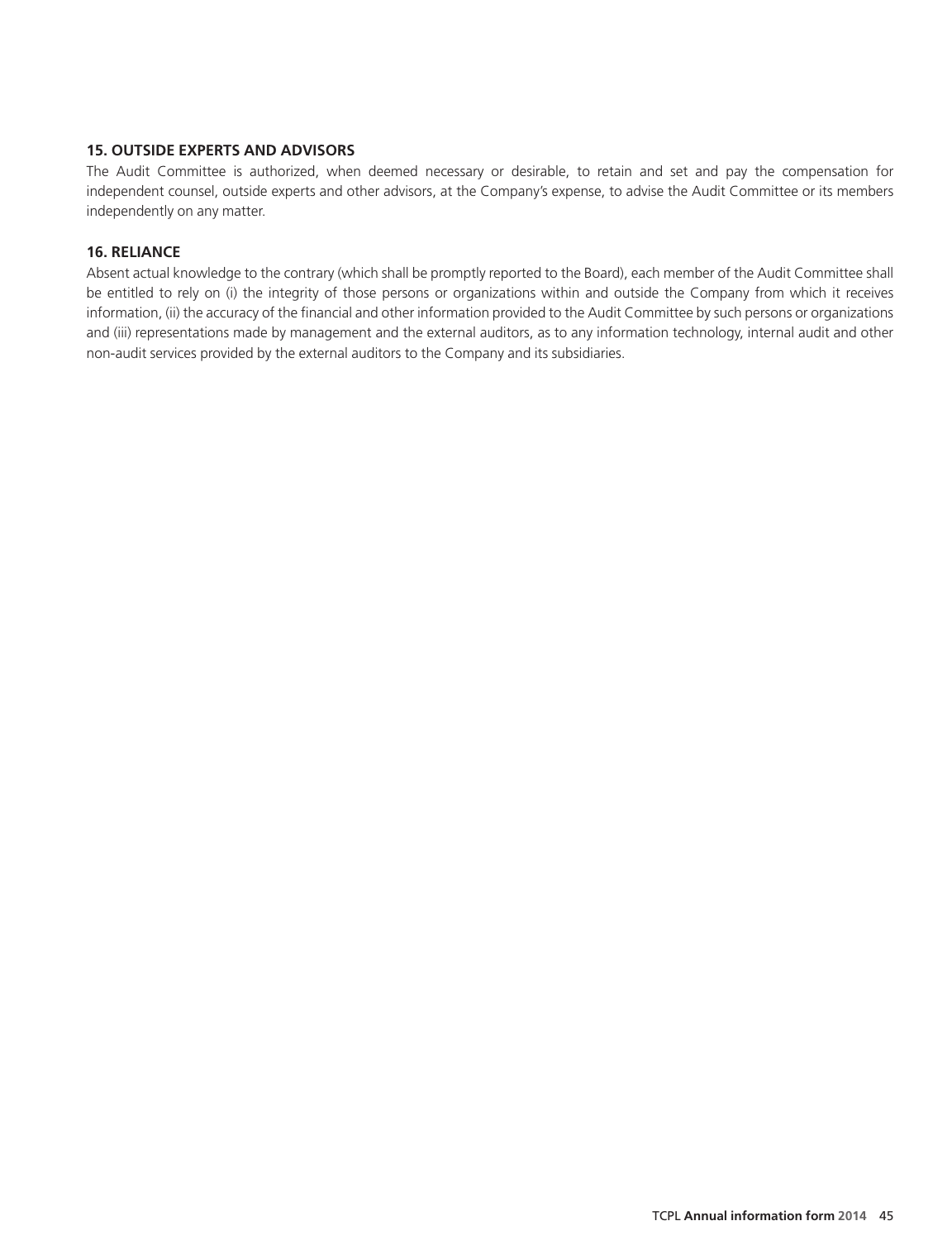# Schedule D Compensation

We are committed to high standards of corporate governance, including compensation governance.

This section tells you how the Board makes director and executive compensation decisions at TransCanada, and explains its decisions for 2014.

### Compensation governance

#### **Human Resources committee Governance committee**

- 
- Paule Gauthier
- S. Barry Jackson  **S. Barry Jackson**
- 
- Richard E. Waugh  **Product Contains 1998** Richard E. Waugh

- 
- Kevin E. Benson
- 
- •
	-

The Board approves all matters related to executive and director compensation. The committees are responsible for reviewing compensation matters and making any recommendations. Both committees are entirely independent. Each Human Resources committee member is independent under the NYSE compensation committee independence requirements.

#### **WHERE TO FIND IT**

| This section tells you how the Board makes director and executive<br>compensation decisions at TransCanada, and explains its decisions for 2014.      |                                                                                                                                                  | > Compensation governance 50<br>Compensation oversight 52<br>Independent consultant  55<br>> Director compensation 56<br>Director compensation discussion                                                                              |  |  |
|-------------------------------------------------------------------------------------------------------------------------------------------------------|--------------------------------------------------------------------------------------------------------------------------------------------------|----------------------------------------------------------------------------------------------------------------------------------------------------------------------------------------------------------------------------------------|--|--|
| Compensation governance                                                                                                                               |                                                                                                                                                  |                                                                                                                                                                                                                                        |  |  |
| The Board, the Human Resources committee and the Governance committee<br>are responsible for the integrity of our compensation governance practices.  |                                                                                                                                                  |                                                                                                                                                                                                                                        |  |  |
| <b>Human Resources committee</b><br>· Paula Rosput Reynolds (Chair)<br>• Paule Gauthier<br>• S. Barry Jackson<br>• John Richels<br>• Richard E. Waugh | <b>Governance committee</b><br>• Derek H. Burney (Chair)<br>• Kevin E. Benson<br>• S. Barry Jackson<br>· Siim A. Vanaselja<br>• Richard E. Waugh | > Executive compensation  65<br>Human Resources committee letter<br>to shareholders $\dots \dots \dots \dots \dots \dots \dots$ 65<br>Executive compensation discussion<br>and analysis $\ldots \ldots \ldots \ldots \ldots \ldots 68$ |  |  |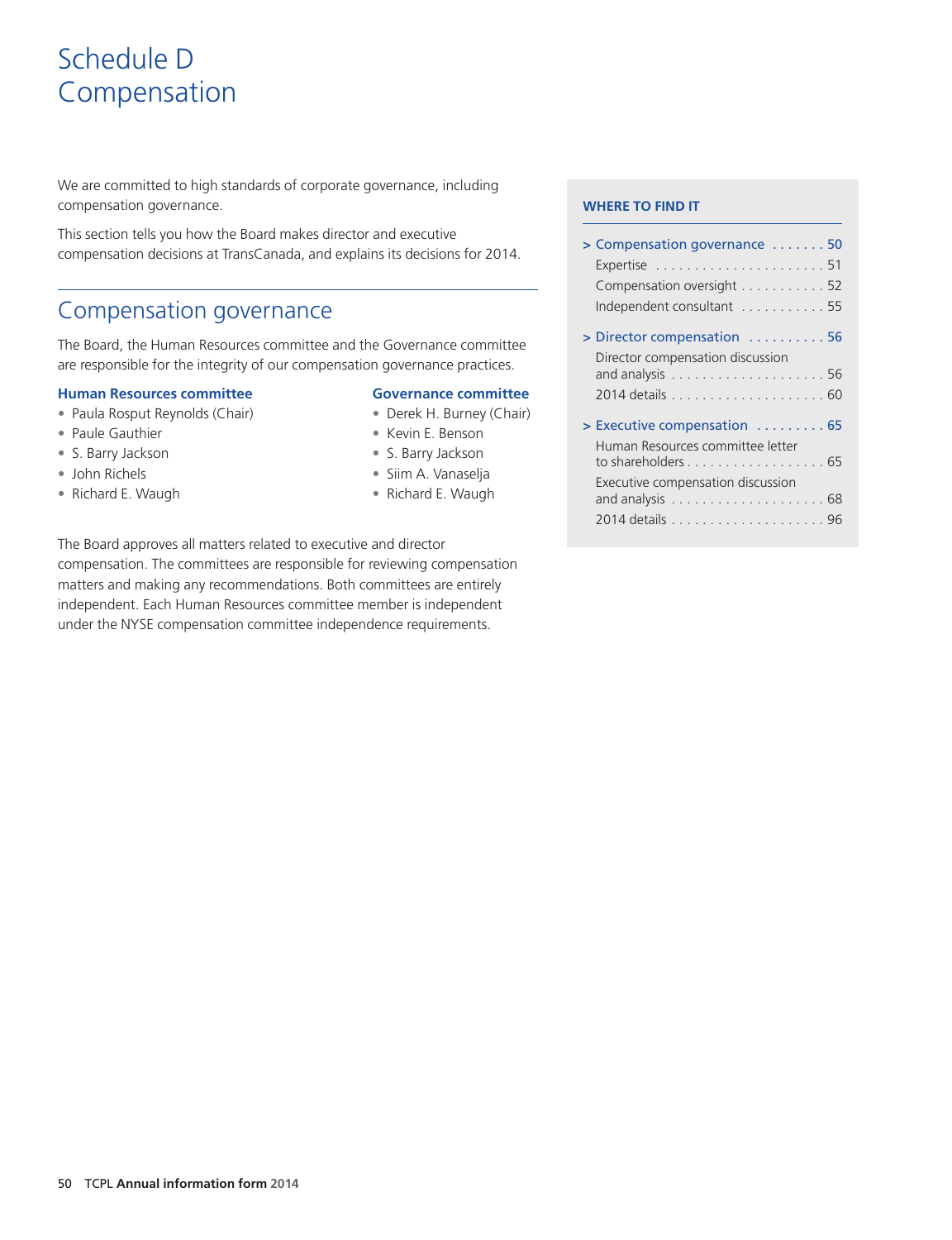#### **EXPERTISE**

#### **Human resources and executive compensation**

The Human Resources committee is responsible for executive compensation. It consists of five independent directors who have an appropriate mix of skills and experience in management, business, industry, human resources and public accountability for carrying out their responsibilities.

| <b>Name</b>                   | <b>Human</b><br>resources/<br>compensation<br>experience | <b>CEO/EVP</b><br>experience | <b>Risk</b><br>management Governance |   | Law      | Finance &<br>accounting |
|-------------------------------|----------------------------------------------------------|------------------------------|--------------------------------------|---|----------|-------------------------|
| Paula Rosput Reynolds (Chair) | X                                                        | X                            | X                                    | X |          | X                       |
| Paule Gauthier                | X                                                        |                              |                                      | X | $\times$ |                         |
| S. Barry Jackson              | X                                                        | X                            |                                      | X |          | X                       |
| John Richels                  | X                                                        | X                            | X                                    | X | X        | X                       |
| Richard E. Waugh              | X                                                        | X                            | X                                    | X |          | X                       |

All of the members have experience as members of human resources or compensation committees of other public companies. All of the members also have governance experience and most have finance and accounting experience.

Ms. Reynolds, the committee Chair, was the CEO of two U.S. public companies and was responsible for overseeing compensation plans and their implementation, and has experience in designing and assessing performance-based goals for executives. She has worked closely with compensation consultants, and has been involved in all aspects of the design, implementation and administration of compensation programs.

Mme. Gauthier has legal expertise and experience in overseeing executive compensation programs as a member of compensation committees of public companies in banking and other industries.

Mr. Jackson has served as the chair or been a member of the compensation committee for several public companies. As a former CEO of a public oil and gas company, Mr. Jackson has experience in overseeing executive compensation programs and working closely with compensation consultants, and has been involved in all aspects of the design, implementation and administration of compensation programs as a senior executive and director.

Mr. Richels is the president and CEO of a public company. He was a CFO of a public company, and was the managing and chief operating partner for a law firm. Mr. Richels has experience in developing and implementing compensation plans and performance-based goals for executive and enterprise-wide personnel.

Mr. Waugh, as the former CEO of a publicly traded financial institution, has experience in overseeing, administering and implementing executive compensation programs and compensation plans.

In addition to the committee's collective experience in compensation matters, all of the members stay actively informed of trends and developments in compensation matters and the applicable legal and regulatory frameworks.

#### **Governance**

You can find specific details about each director's background and experience in the director profiles starting on page 14, and more information about the committees starting on page 45.

The Governance committee is responsible for director compensation and risk oversight. It consists of five independent directors who have a mix of skills and experience in business, risk, governance, human resources and compensation. Four of the members are currently or have been members of human resources or compensation committees of other public companies. Four of the members also have experience as a CEO of one or more public companies, which has provided each of them with experience in oversight of and direct involvement in compensation matters.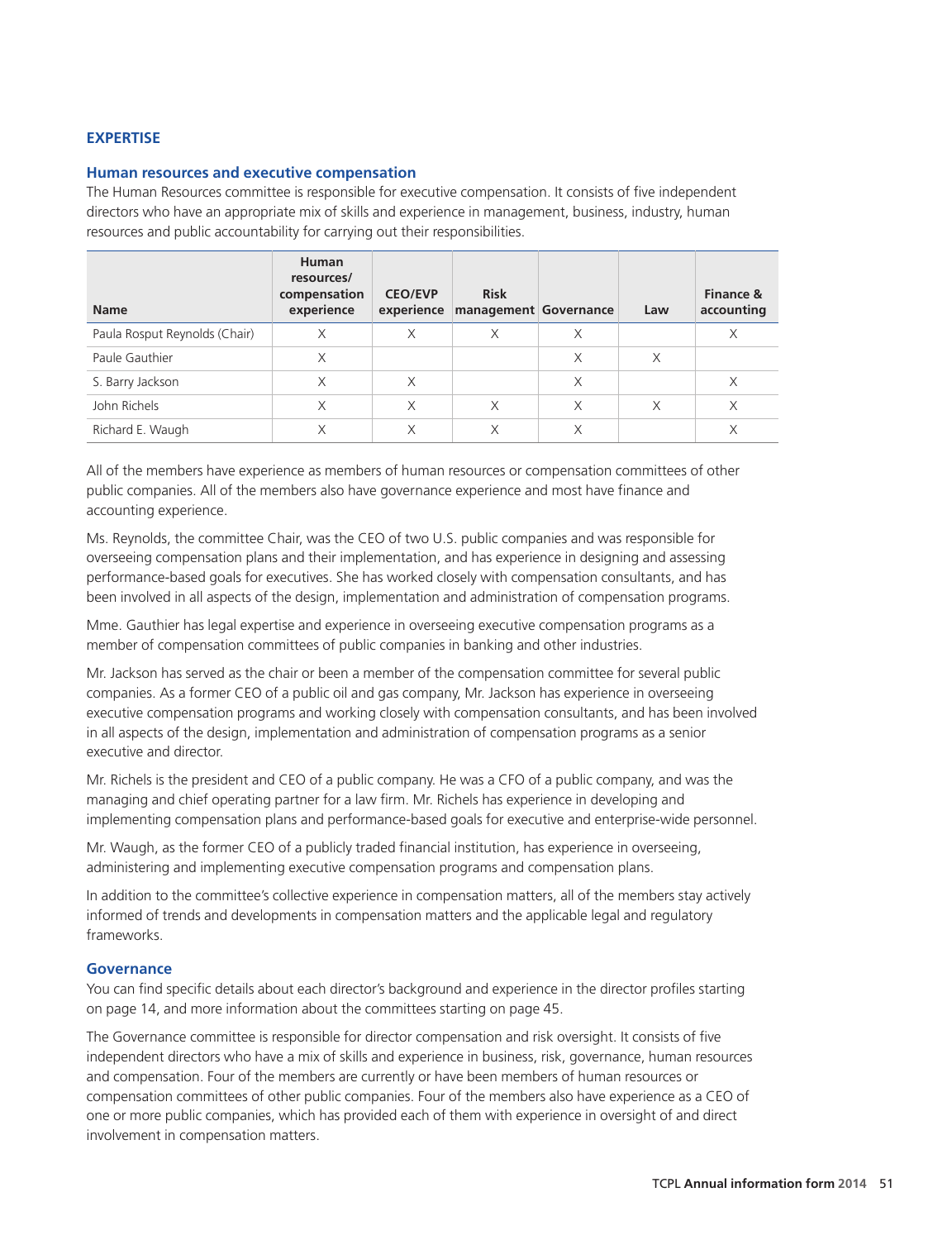#### **COMPENSATION OVERSIGHT**

The purpose of the Board's compensation oversight is to ensure that executives and directors are compensated fairly with respect to market in a way that does not lead to undue risk in TransCanada's business and operations.

The Board reviews our compensation policies and practices every year, considers the possibility of risks, and makes any adjustments it deems necessary to ensure that our compensation policies are not reasonably likely to have a material adverse effect on TransCanada. It carries out this work directly or through the Human Resources committee and the Governance committee.

The Board has approved various compensation policies and practices to effectively identify and mitigate compensation risks and discourage members of the executive leadership team or others from taking inappropriate or excessive risks.

#### **Multi-year strategic plan**

We have a multi-year, strategic plan that identifies our core strategies to help us achieve our vision of being the leading energy infrastructure company in North America. Our core strategies include:

- maximizing the full-life value of our infrastructure assets and commercial positions
- commercially developing and building new asset investment programs
- cultivating a focused portfolio of high quality development options, and
- maximizing our competitive strengths.

Executive compensation is closely linked to the strategic plan. Our annual corporate objectives support the strategic plan and are integrated in our compensation decision-making process. At the end of each year, the Board assesses our performance against the corporate objectives to determine the Corporate factor that is used in calculating short-term incentive awards for the executive leadership team and all other employees. The Board also ensures that the annual individual performance objectives for each member of the executive leadership team align with our corporate objectives and reflect performance areas that are specific to each role when it determines total direct compensation for each executive.

#### **Compensation philosophy**

Our compensation philosophy guides all compensation program design and decisions. Our approach to compensation is structured to meet four key objectives: pay for performance, be market competitive, align executives' interests with those of our shareholders and customers, and engage and retain our executives. In setting compensation levels, each component – base salary, short- term and long-term incentives – as well as total direct compensation are determined with reference to median levels in our peer group (see pages 73 through 84 for details).

Executive compensation is also designed to minimize risk as a significant portion of total direct compensation is variable or at-risk compensation. See pages 91 through 95 for the pay mix for each named executive.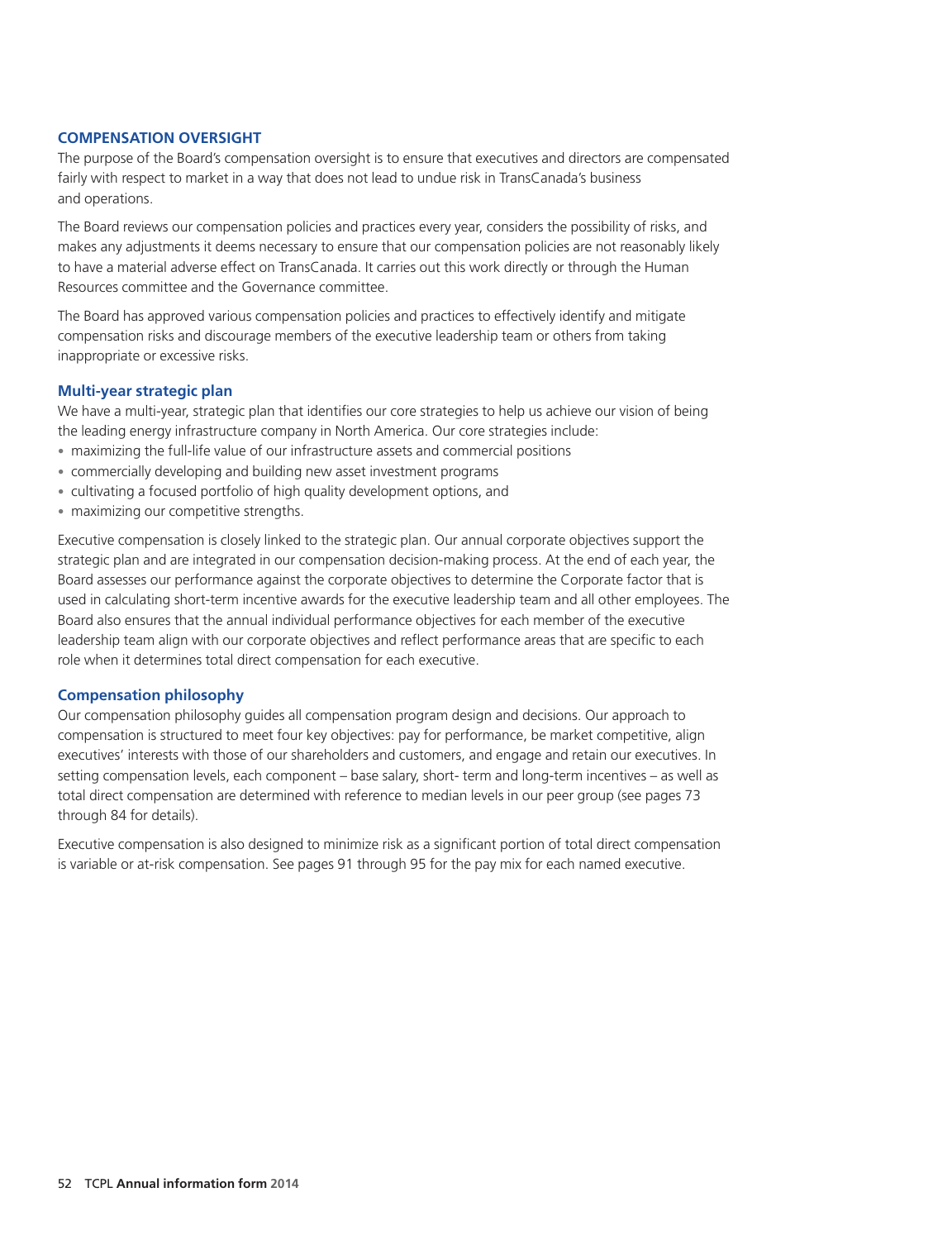#### **Executive compensation structured to manage risk**

The Human Resources committee and the Board have structured the executive compensation program to ensure that executives are compensated fairly and in a way that does not present undue risk to TransCanada or encourage executives to take inappropriate risks.

- *Structured process:* The committee has implemented a formal decision-making process that involves management, the committee and the Board. The committee uses a multi-step review process for all compensation matters, first adopting goals and metrics of performance, reviewing how performance compares to the pre-established metrics and then seeking Board input as to the reasonableness of the results.
- *Benchmarking to ensure fairness:* Executive compensation is reviewed every year. As of 2014, director compensation is reviewed every two years by the Governance committee and the Board. Both director and executive compensation are benchmarked against size appropriate peer groups to assess competitiveness and fairness, and the appropriateness of the composition of the applicable peer groups is reviewed.
- *Modelling and stress testing:* The committee uses modelling to stress test different compensation scenarios and potential future executive compensation. This includes an analysis of the potential effect of different corporate performance scenarios on previously awarded and outstanding compensation to assess whether the results are reasonable. The committee also uses modelling to assess the payments under the terms of the executives' employment agreements for severance and change of control situations.
- Independent advice: The committee uses an independent external compensation consultant to provide advice in connection with executive pay benchmarking, incentive plan design, compensation governance and pay for performance.
- Alignment with shareholders: The committee and the Board place a significant emphasis on long-term incentives when determining the total direct compensation for the executive leadership team. Our longterm incentives include stock options and performance vesting executive share units (ESUs) – both of which encourage value creation over the long-term and align executives' interests with our shareholders.
- Pre-established objectives: The Board approves corporate, business/functional and individual objectives every year for each member of the executive leadership team that are aligned with the overall business plan approved by the Board. These objectives are used to assess performance and determine compensation, and executives agree to these objectives as set out in their annual performance scorecards.
- *Multi-year performance-based compensation:* Awards under the ESU plan are paid out based on our performance against objectives set for the three-year vesting period.
- *Limits on variable compensation payments:* Short-term incentive awards are subject to a maximum payout of two times target. Long-term incentive awards under the ESU plan are limited to a maximum payout of 1.5 times the final number of units accrued at the end of the vesting period (2.0 times starting in 2015).
- Discretion: The Board completes a formal assessment annually, and can then use its discretion to increase or decrease any compensation awards if it deems it appropriate based on market factors or other extenuating circumstances. However, to maintain the integrity of the metrics-based framework, the Board exercises its discretion sparingly.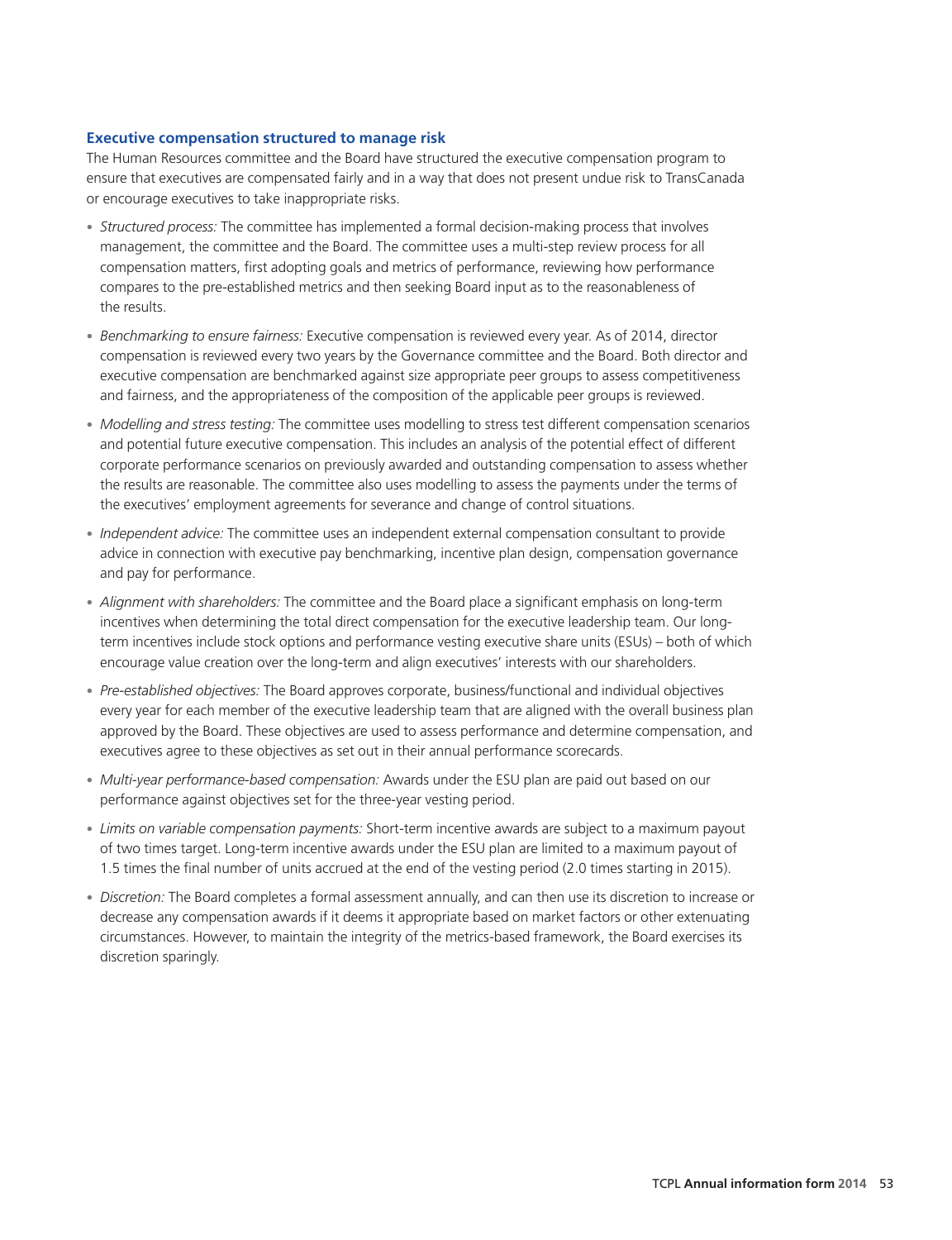## **Policies and guidelines to manage risk**

The Governance committee, the Human Resources committee and the Board have instituted several policies to ensure that compensation risk is appropriately managed and that the interests of both directors and executives are aligned with those of our shareholders. These policies are derived from best practices in governance and legal requirements.

- Corporate goals: We adopt corporate goals consistent with our approved financial plan so that the Board can monitor how compensation influences business decisions.
- *Share ownership requirements:* We have share ownership requirements for both directors and executives, reflecting the Board's view that directors and executives can represent the interests of shareholders more effectively if they have a significant investment in TransCanada.
- *Prohibition on hedging:* Our trading policy includes an Anti-hedging policy preventing directors and officers from using derivatives or other instruments to insulate them from movements in our share price. This includes prepaid variable forward contracts, equity swaps, collars and units of exchange funds.
- *Reimbursement:* If there is an incidence of misconduct with our financial reporting and we must restate our financial statements because of material non-compliance with a financial reporting requirement, our CEO and CFO are required by law to reimburse TransCanada for incentive-based compensation related to the period the misconduct occurred. They must also reimburse us for any profits they realized from trading TransCanada securities during the 12 months following the issue of the misstated financial statements.

In February 2015, we implemented our Incentive compensation reimbursement policy which requires employees at the vice-president level and above to repay vested and unvested incentive compensation granted in the three year period preceding a restatement of financial results or a material error in financial reporting if the restatement or error resulted from the employee's intentional misconduct. We will amend the policy as necessary to conform with any applicable laws, such as the final Dodd-Frank rules.

• Say on pay: We implemented a non-binding advisory shareholder vote on our approach to executive compensation starting in 2010. The results shown in the table below confirm that a significant majority of shareholders have accepted our approach to executive compensation. The approval vote as a percentage of shares voted in favour of our approach to executive compensation for the last three years are as follows:

| Year | Approval vote (%) |
|------|-------------------|
| 2014 | 94.28             |
| 2013 | 92.67             |
| 2012 | 96.63             |

*Code of business ethics:* Our Code of business ethics applies to employees, contract workers, independent • consultants and directors. The Code incorporates principles of good conduct and ethical and responsible behaviour to guide our decisions and actions and the way we conduct business.

After considering the implications associated with our compensation policies and practices and completing a review of our policies and practices described above, the Board believes that:

- we have the proper practices in place to effectively identify and mitigate potential risk, and
- TransCanada's compensation policies and practices do not encourage any member of our executive leadership team, or any employee to take inappropriate or excessive risks, and are not reasonably likely to have a material adverse effect on our company.

In addition to our compensation policies and practices, our corporate values – Integrity, Collaboration, Responsibility and Innovation – also guide director, officer and employee behaviour, underpin our company culture and define the character of the organization we share and work in every day.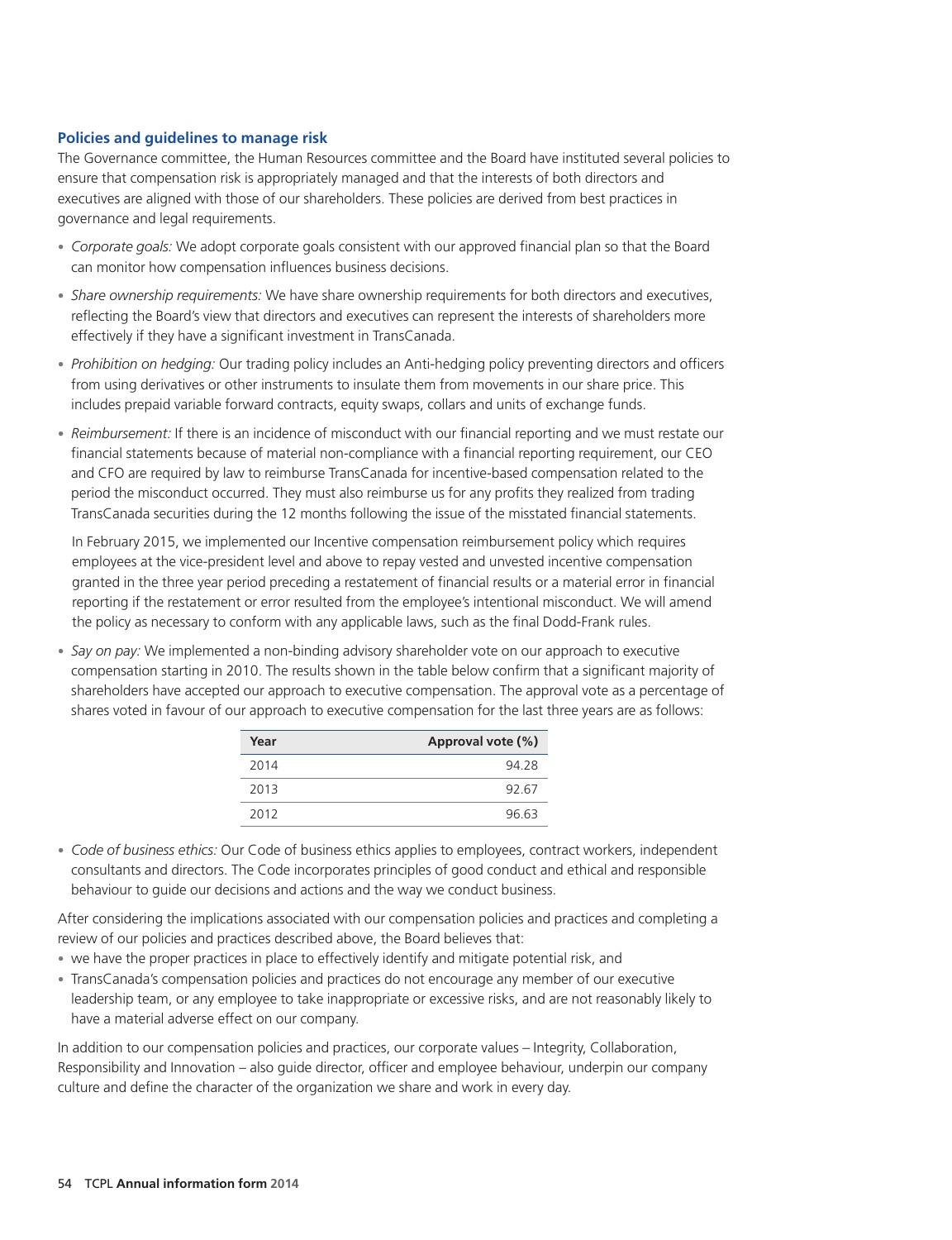# **INDEPENDENT CONSULTANT**

The Human Resources committee retains an independent compensation consultant to provide advice on compensation-related matters.

The committee created a mandate for the consultant that includes:

- advising on compensation levels for the CEO and named executives
- assessing the CEO's recommendations on the compensation of the other named executives
- attending all of its committee meetings (unless otherwise requested by the committee Chair)
- providing data, analysis or opinion on compensation-related matters requested by the committee or its Chair, and
- reporting to the committee on any matters that may arise related to executive compensation.

Effective July 1, 2013, the NYSE adopted new listing standards requiring issuers to consider certain enumerated factors that are relevant to an advisor's independence from management. Before engaging an external consultant, the committee considers all factors bearing on the consultant's independence, including those factors enumerated by the NYSE.

Starting in September 2014, the independent compensation consultant is Meridian Compensation Partners (Meridian). Previously, the committee retained an individual consultant from Towers Watson. The committee obtains independent advice from the consultant who provides a neutral source of data and information on compensation practices and trends. While the consultant's advice is an important tool in the committee's processes, the committee remains wholly responsible for making its own decisions and recommendations to the Board.

While Meridian provides advice to the committee, it does not provide consulting or other services to TransCanada. Before engaging Meridian, and after considering all factors bearing on the consultant's independence, including those factors enumerated by the NYSE, the committee determined that Meridian is independent.

TransCanada retained Towers Watson starting in 2002 to provide human resources consulting services to management and continues to engage Towers Watson for a variety of services. The committee was aware that management had retained Towers Watson when the committee retained a separate consultant at Towers Watson and required assurances of independence of that consultant. However, as noted above, the committee no longer has a relationship with Towers Watson and now relies on the services of Meridian for compensation related advice.

The Human Resources committee has a pre-approval policy for fees paid to its compensation consultant. Under the policy, the committee must pre-approve the fees and services paid by TransCanada to the compensation consultant for services provided to management. The Chair of the committee is authorized to pre-approve between scheduled meetings the terms of engagement and additional fees up to \$250,000 for services provided to management and must report any pre-approval to the committee. Towers Watson's other consulting fees included below were approved by the committee.

The table below shows the executive compensation-related fees paid in 2013 and 2014.

#### **Executive compensation-related fees**

(\$ in millions)

| <b>Meridian</b>                                                                                                                                                                                                                                                                                              | 2014                | 2013                |
|--------------------------------------------------------------------------------------------------------------------------------------------------------------------------------------------------------------------------------------------------------------------------------------------------------------|---------------------|---------------------|
| <b>Consulting to the Human Resources committee</b>                                                                                                                                                                                                                                                           | 0.09                |                     |
| <b>Towers Watson</b>                                                                                                                                                                                                                                                                                         |                     |                     |
| <b>Consulting to the Human Resources committee</b>                                                                                                                                                                                                                                                           | 0.04                | 0.12                |
| Consulting to human resources management<br>• compensation consulting and market data services for executives and<br>non-executives<br>• benefit and pension actuarial consulting services for our Canadian and<br>U.S. operations<br>· pension administration services for our Canadian and U.S. operations | 0.15<br>253<br>2.01 | 0.13<br>242<br>0.98 |
| <b>Consulting to the Governance committee</b><br>• preparing a report on director compensation                                                                                                                                                                                                               | 0.03                | 0.04                |
| All other fees                                                                                                                                                                                                                                                                                               |                     |                     |
| <b>Total fees</b>                                                                                                                                                                                                                                                                                            | \$4.85              | \$3.70              |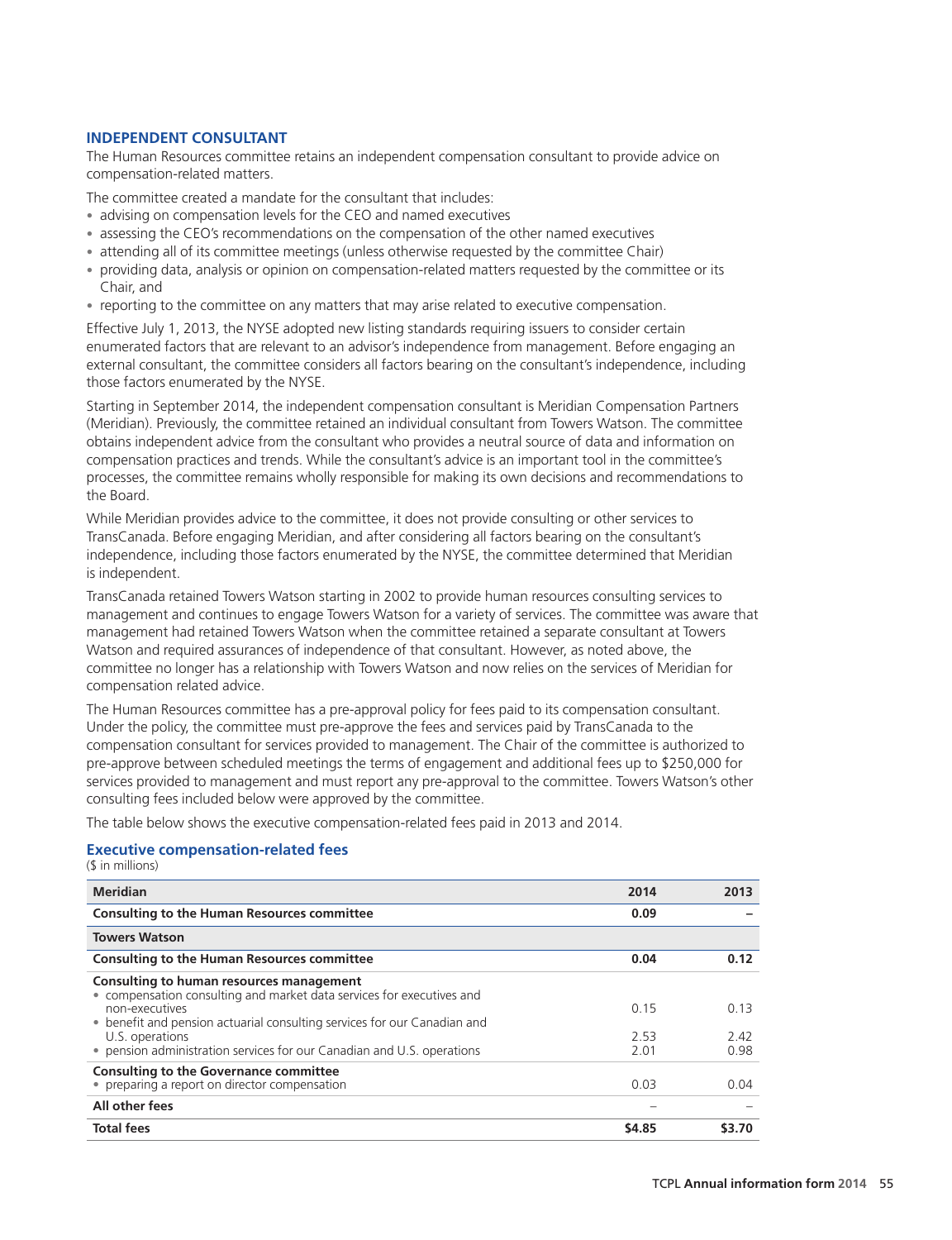# Director compensation discussion and analysis **WHERE TO FIND IT**

Our director compensation program reflects our size and complexity, and **APPROACH <sup>&</sup>gt;** Director compensation reinforces the importance we place on delivering shareholder value. Director compensation includes annual retainers and meeting fees that are paid in cash and DSUs to link a significant portion of their compensation to the value of our shares (see *Deferred share units*, below for more information about the DSU plan). Director compensation table . . . . . . . . 60

The Board follows a formal performance assessment process to ensure<br>directors are engaged and make meaningful contributions to the Board and committees they serve on.

| > Director compensation<br>discussion and analysis 56 |  |
|-------------------------------------------------------|--|
|                                                       |  |
|                                                       |  |
|                                                       |  |
| > 2014 details 60                                     |  |
| Director compensation table 60                        |  |
| At-risk investment 62                                 |  |
| Incentive plan awards 64                              |  |

The Governance committee reviews director compensation every two years, and makes compensation recommendations to the Board for its review and approval. Recommendations take into consideration the directors' time commitment, duties and responsibilities, and director compensation practices at comparable companies.

Directors of TransCanada also serve as directors of TCPL. Board and committee meetings of TransCanada and TCPL run concurrently, and the director compensation described below is for serving on both Boards. TransCanada does not hold any material assets directly, other than TCPL common shares and receivables from some of our subsidiaries. As a result, TCPL assumes all directors' costs according to a management services agreement between the two companies.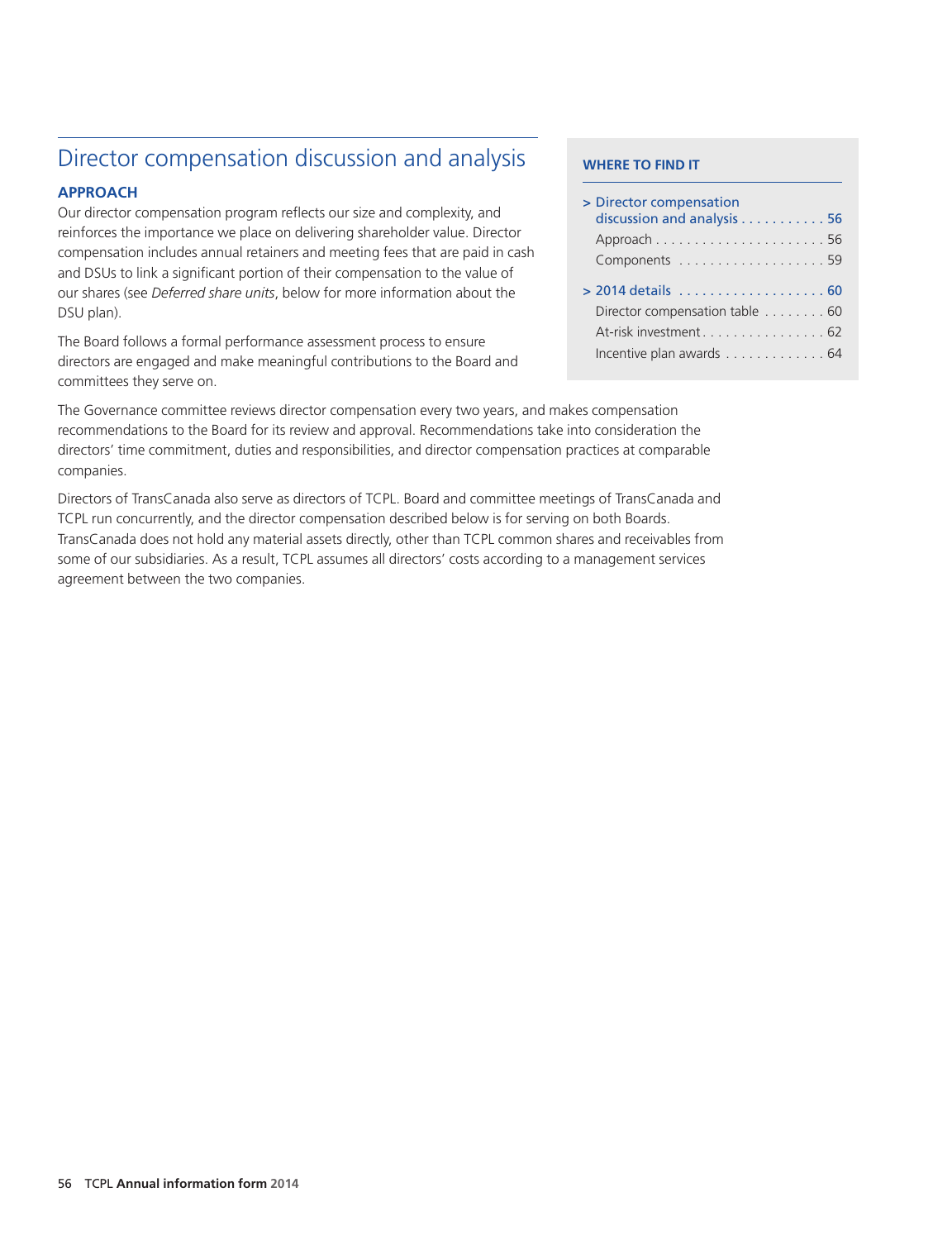# **Benchmarking**

Director compensation is benchmarked against two peer groups. The companies in the custom peer group are relatively consistent with the group of Canadian publicly-traded companies included in the executive compensation peer group and this group provides an industry specific market reference point. Since directors tend to be recruited from a variety of industries, the general industry peer group provides an additional market reference point of publicly-traded Canadian companies that are similar in size and scope to TransCanada. Total compensation is determined with reference to median levels in our peer groups, so we can attract and retain qualified directors. The Governance committee reviews director compensation every two years, based on independent advice respecting compensation paid by our peer companies. The Governance committee refers to the report when conducting its compensation review.

#### **2014 peer groups**

| <b>Custom peer group</b>                                                                                                                                                                                                                   | General industry peer group                                                                                                                                                                                                                                                                                                                    |
|--------------------------------------------------------------------------------------------------------------------------------------------------------------------------------------------------------------------------------------------|------------------------------------------------------------------------------------------------------------------------------------------------------------------------------------------------------------------------------------------------------------------------------------------------------------------------------------------------|
| ATCO Ltd.<br>Canadian Natural Resources Ltd.<br>Cenovus Energy Inc.<br>Enbridge Inc.<br>Encana Corporation<br>Fortis Inc.<br>Husky Energy Inc.<br>Imperial Oil Ltd.<br>Suncor Energy Inc.<br>Talisman Energy Inc.<br>TransAlta Corporation | Agrium Inc.<br>Canadian National Railway Company<br>Canadian Pacific Railway Limited<br>Cenovus Energy Inc.<br>Enbridge Inc.<br>Encana Corporation<br>Maple Leaf Foods Inc.<br>Metro Inc.<br>National Bank of Canada<br>Potash Corporation of Saskatchewan Inc.<br>Resolute Forest Products Inc.<br>Suncor Energy Inc.<br>Talisman Energy Inc. |
|                                                                                                                                                                                                                                            | <b>TELUS Corporation</b>                                                                                                                                                                                                                                                                                                                       |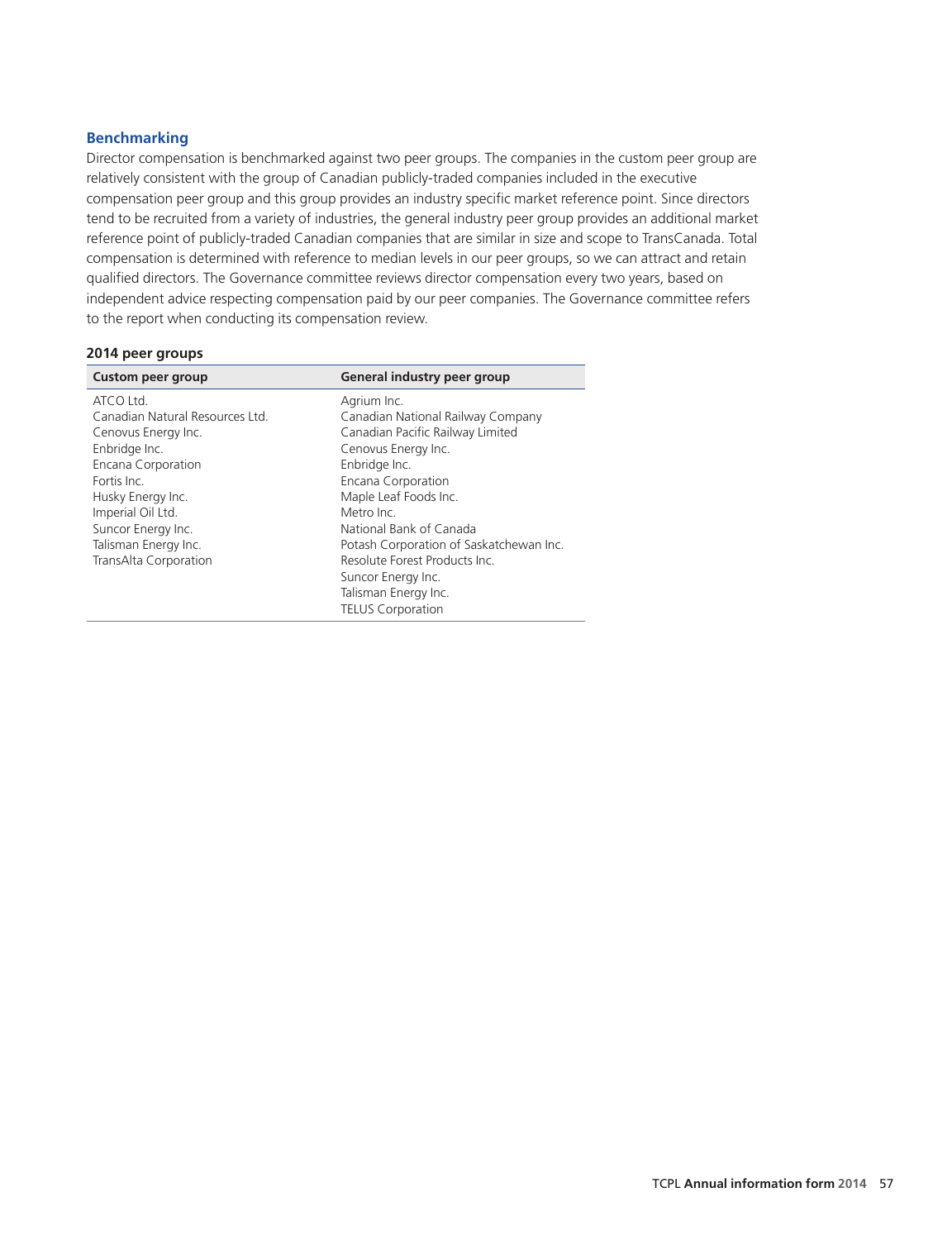# **Aligning the interests of directors and shareholders**

The Board believes that directors can represent the interests of shareholders more effectively if they have a significant investment in TransCanada. Directors must hold at least four times their annual cash plus equity retainer in shares or DSUs within five years of joining the Board.

Directors can meet the requirements by purchasing TransCanada shares, participating in our dividend reinvestment plan or by directing all or a portion of their compensation to be paid in DSUs. We recalibrate the ownership values if the cash plus equity retainer is increased.

If their holdings fall below the minimum level because of fluctuations in our share price, we expect directors to attain the minimum threshold within a reasonable amount of time set by the Governance committee.

As President and CEO, Mr. Girling must instead meet our CEO share ownership requirement which is four times his base salary. Mr. Girling meets these ownership requirements (see page 77 for details). Effective February 13, 2015, the ownership requirement for Mr. Girling was raised to five times his base salary which he also meets.

As of March 2, 2015, all but two of our directors meet the share ownership requirements. Ms. Salomone and Mr. Vanaselja each have five years from the date they were appointed to meet the director share ownership requirements as shown in the chart on page 31.

### **Deferred share units**

DSUs are notional shares that have the same value as TransCanada shares. DSUs earn dividend equivalents as additional units, at the same rate as dividends paid on our shares.

Our DSU plan allows directors to choose to receive a portion of their retainers, meeting fees and travel fees in DSUs instead of cash. The plan also allows the Governance committee to use discretion to grant DSUs to directors as additional compensation (excluding employee directors such as our President and CEO). No discretionary grants of DSUs were made to directors in 2014.

Directors redeem their DSUs when they leave the Board. Directors can redeem their DSUs for cash or shares purchased on the open market.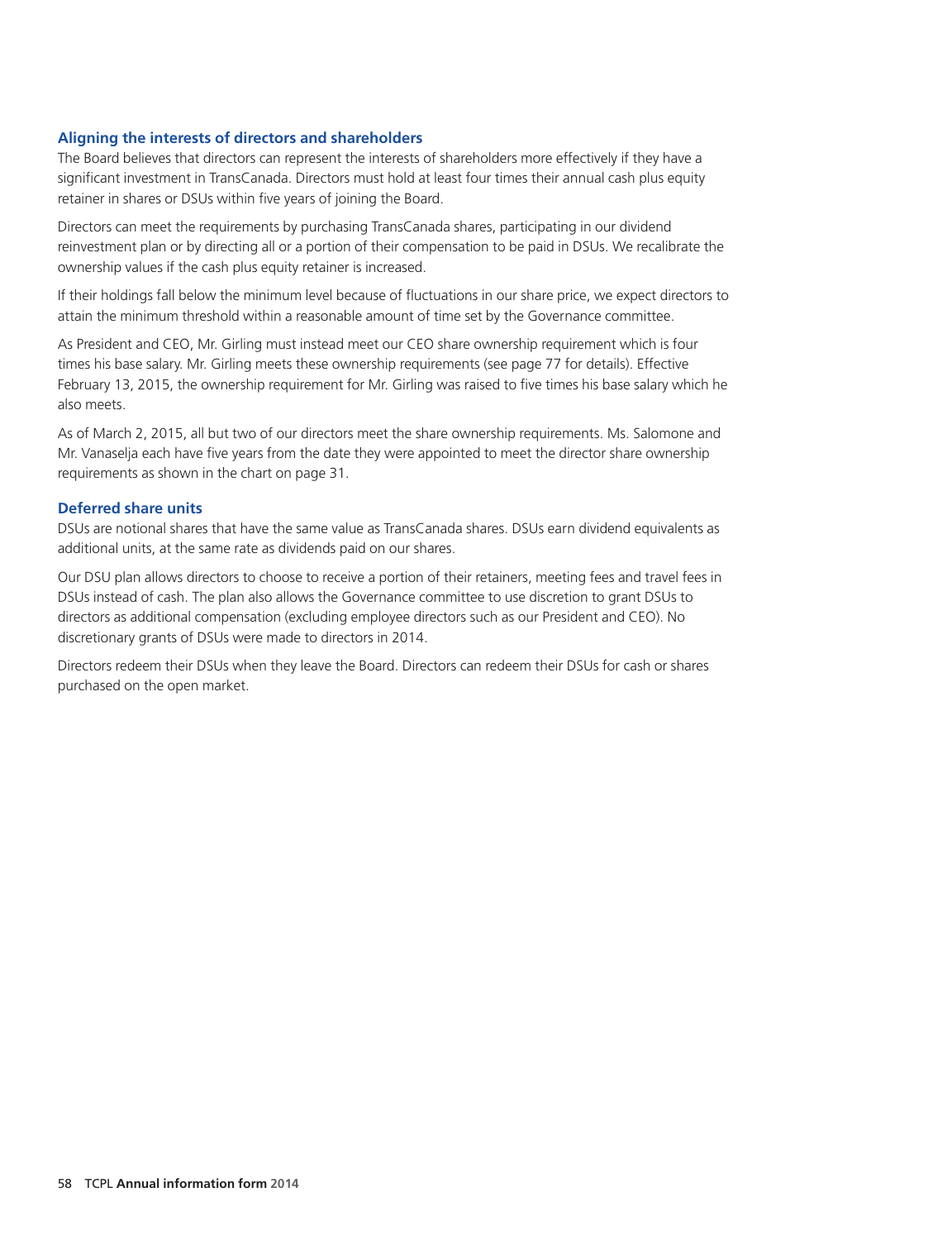## **COMPONENTS**

Directors receive annual retainers, meeting fees and travel fees when applicable. They are also reimbursed for out-of-pocket expenses they incur while attending meetings, and are paid a per diem for Board and committee activities outside of our meeting schedule. Directors who are U.S. residents receive the same amounts in U.S. dollars. Mr. Girling is compensated in his role as President and CEO, and does not receive any director compensation. Both the annual Board retainer and the separate retainer for the Chair of the Board are paid in cash and DSUs according to the fee schedule below:

| 2014 compensation                                                                                         |                                                                       |                                                                                               |
|-----------------------------------------------------------------------------------------------------------|-----------------------------------------------------------------------|-----------------------------------------------------------------------------------------------|
| <b>Retainers</b><br>paid quarterly from the date the director is appointed to<br>the Board and committees |                                                                       |                                                                                               |
| <b>Board</b><br>paid to each director except the Chair of the Board                                       | \$170,000 per year<br>(\$70,000 cash + \$100,000 in DSUs)             | represented 1,859 DSUs for<br>Canadian directors and 2,067 DSUs<br>for U.S. directors in 2014 |
| Chair of the Board<br>receives a higher retainer because of his level<br>of responsibility                | \$470,000 per year<br>(\$180,000 in cash + \$290,000 in DSUs)         | represented 5,392 DSUs in 2014                                                                |
| Committee<br>paid to each committee member except the Chair of<br>the committee                           | \$5,500 per year                                                      |                                                                                               |
| Committee Chairs<br>receive a higher committee retainer for additional duties<br>and responsibilities     | \$20,000 per year<br>audit                                            |                                                                                               |
|                                                                                                           | \$15,000 per year<br>human resources                                  |                                                                                               |
|                                                                                                           | \$12,000 per year<br>governance and health,<br>safety and environment |                                                                                               |
| <b>Meeting fees</b><br>Chair of the Board                                                                 | \$3,000 per Board meeting chaired                                     |                                                                                               |
| Board and committee meetings                                                                              | \$1,500 per meeting                                                   |                                                                                               |
| <b>Travel fees</b><br>if round trip travel is more than three hours                                       | \$1,500 per round trip                                                |                                                                                               |
| Other fees<br>special assignments                                                                         | \$1,500 (per diem for additional activities)                          | no other fees were paid in 2014                                                               |

DSUs are credited quarterly, in arrears, using the closing price of TransCanada shares on the TSX at the end of each quarter. In 2014, four directors chose to receive 100 per cent of their retainer, meeting and travel fees in DSUs:

- S. Barry Jackson •
- John Richels •
- Siim Vanaselja, and •
- Richard E. Waugh.

Starting January 1, 2014, the Audit committee Chair retainer was increased by \$8,000 from \$12,000 to \$20,000. The Human Resources committee Chair retainer was also increased by \$3,000 from \$12,000 to \$15,000. These increases reflect the additional responsibilities and time commitment associated with these committees and aligns with our peer groups.

Starting January 1, 2015, the mandatory DSU portion of the Board retainer was increased by \$10,000 from \$100,000 to \$110,000. This increase aligns compensation closer to the median of our peer groups.

Starting January 1, 2015, the Chair of the Board no longer receives a meeting attending fee of \$3,000 per Board meeting attended. The cash DSU portion of the Chair's retainer was increased by \$21,000 from \$180,000 to \$201,000 for a total compensation of \$491,000 per year. This change aligns more closely with the compensation structure of our peer groups.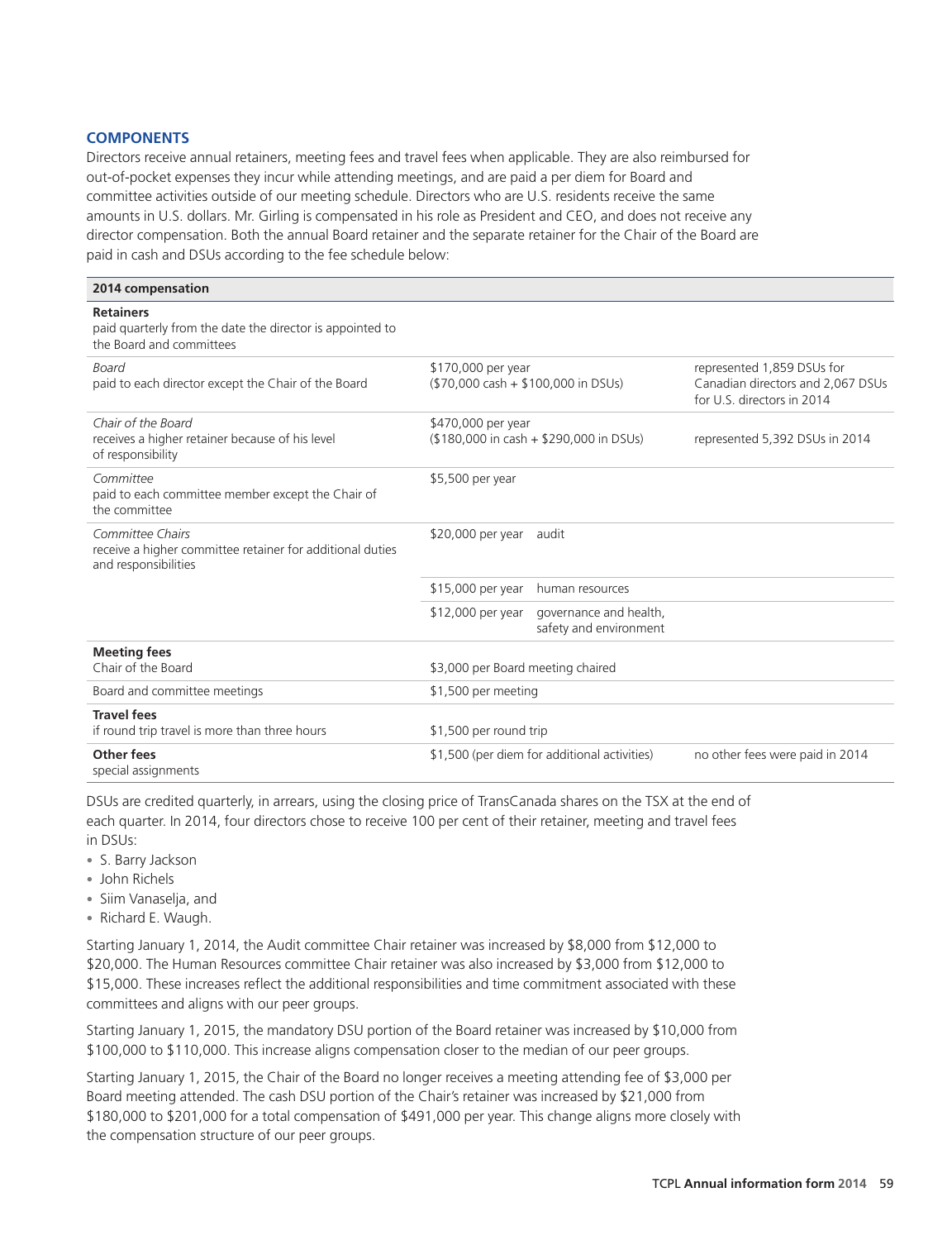# Director compensation – 2014 details

The table below shows total director compensation awarded, credited or paid in 2014.

# **DIRECTOR COMPENSATION TABLE**

| <b>Name</b>                                 | <b>Fees</b><br>earned<br>(5) | Share-<br>based<br>awards<br>(5) | Option-<br>based<br>awards<br>(5) | Non-equity<br>incentive plan<br>compensation<br>(5) | <b>Pension</b><br>value<br>(5) | All other<br>compensation<br>(5) | <b>Total</b><br>(5) |
|---------------------------------------------|------------------------------|----------------------------------|-----------------------------------|-----------------------------------------------------|--------------------------------|----------------------------------|---------------------|
|                                             |                              |                                  |                                   |                                                     |                                |                                  |                     |
| Kevin E. Benson                             | 124,000                      | 100,000                          |                                   |                                                     |                                | $\overline{\phantom{0}}$         | 224,000             |
| Derek H. Burney                             | 122,000                      | 100,000                          |                                   |                                                     |                                | $\qquad \qquad -$                | 222,000             |
| Paule Gauthier                              | 114,000                      | 100,000                          |                                   |                                                     |                                | $\overline{\phantom{0}}$         | 214,000             |
| S. Barry Jackson                            | 211,500                      | 290,000                          |                                   | $\overline{\phantom{0}}$                            |                                | 43,508                           | 545,008             |
| Paula Rosput Reynolds                       | 123,316                      | 100,000                          |                                   | $\overline{\phantom{0}}$                            |                                | $\overline{\phantom{0}}$         | 223,316             |
| John Richels                                | 109,500                      | 100,000                          |                                   | $\overline{\phantom{0}}$                            |                                | $\overline{\phantom{0}}$         | 209,500             |
| Mary Pat Salomone                           | 120,000                      | 100,000                          |                                   | -                                                   |                                | $\qquad \qquad -$                | 220,000             |
| W. Thomas Stephens<br>(retired May 2, 2014) | 44,082                       | 37,018                           |                                   |                                                     |                                | $\overline{\phantom{0}}$         | 81,100              |
| D. Michael G. Stewart                       | 117,500                      | 100,000                          |                                   | -                                                   |                                | $\qquad \qquad -$                | 217,500             |
| Siim A. Vanaselja<br>(joined May 2, 2014)   | 80,851                       | 100,000                          |                                   | -                                                   |                                | $\overline{\phantom{m}}$         | 180,851             |
| Richard E. Waugh                            | 110,526                      | 100,000                          |                                   |                                                     |                                | $\qquad \qquad -$                | 210,526             |

Notes

• Ms. Reynolds, Mr. Richels, Ms. Salomone and Mr. Stephens received their compensation in U.S. dollars.

*Fees earned* includes Board and committee retainers, meeting fees and travel fees paid in cash, including the portion they • chose to receive as DSUs.

*Share-based awards* include the portion of the Board retainer (\$100,000) and the Board Chair retainer (\$290,000) that we • automatically pay in DSUs. There were no additional grants of DSUs in 2014.

• In 2014, TC paid \$37,688 for third-party office and other expenses for Mr. Jackson and he received a reserved parking space valued at \$5,767.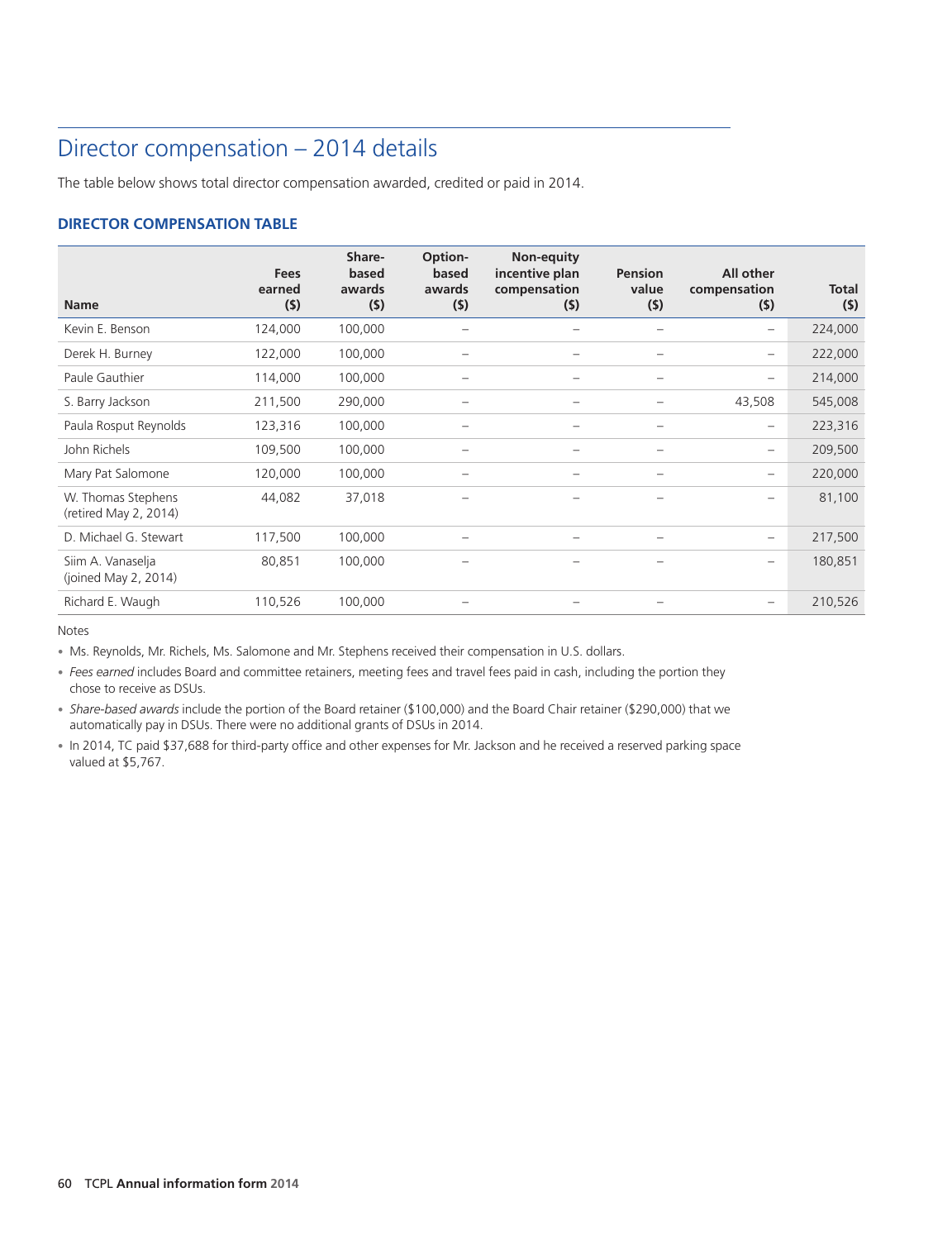The table below is a breakdown of director compensation by component. It includes the total fees paid in cash and the DSUs credited as at the grant date, unless stated otherwise. *DSUs credited* includes the minimum portion of the Board retainer paid in DSUs and the retainers, meeting and travel fees that directors chose to receive as DSUs in 2014.

|                                             |                         |                      | <b>Retainers</b>              |                              | <b>Meeting fees</b>          |                          | Other                                        |                                    | <b>Totals</b>                      |                                         |
|---------------------------------------------|-------------------------|----------------------|-------------------------------|------------------------------|------------------------------|--------------------------|----------------------------------------------|------------------------------------|------------------------------------|-----------------------------------------|
| <b>Name</b>                                 | <b>Board</b><br>$($ \$) | Committee<br>$($ \$) | Committee<br>Chair<br>$($ \$) | Board<br>meetings<br>$($ \$) | Committee<br>meetings<br>(5) | Travel<br>fee<br>$($ \$) | Strategic<br>planning<br>sessions<br>$($ \$) | Fees<br>paid in<br>cash<br>$($ \$) | <b>DSUs</b><br>credited<br>$($ \$) | Total cash<br>& DSUs<br>credited<br>(5) |
| Kevin E. Benson                             | 70,000                  | 5,500                | 20,000                        | 13,500                       | 12,000                       | 1,500                    | 1,500                                        | 124,000                            | 100,000                            | 224,000                                 |
| Derek H. Burney                             | 70,000                  | 5,500                | 12,000                        | 13,500                       | 12,000                       | 7,500                    | 1,500                                        | 61,000                             | 161,000                            | 222,000                                 |
| Paule Gauthier                              | 70,000                  | 11,000               | $\qquad \qquad -$             | 13,500                       | 10,500                       | 7,500                    | 1,500                                        | 85,000                             | 129,000                            | 214,000                                 |
| S. Barry Jackson                            | 180,000                 |                      | $\qquad \qquad -$             | 27,000                       | $\overline{\phantom{0}}$     | 1,500                    | 3,000                                        |                                    | 501,500                            | 501,000                                 |
| Paula Rosput Reynolds                       | 70,000                  | 7,343                | 9,973                         | 13,500                       | 10,500                       | 10,500                   | 1,500                                        | 56,672                             | 166,644                            | 223,316                                 |
| John Richels                                | 70,000                  | 11,000               | $\qquad \qquad -$             | 12,000                       | 6,000                        | 9,000                    | 1,500                                        |                                    | 209,500                            | 209,500                                 |
| Mary Pat Salomone                           | 70,000                  | 11,000               | $\qquad \qquad -$             | 13,500                       | 13,500                       | 10,500                   | 1,500                                        | 74,000                             | 146,000                            | 220,000                                 |
| W. Thomas Stephens<br>(retired May 2, 2014) | 23,654                  | 1,859                | 5,069                         | 4,500                        | 6,000                        | 3,000                    | $\qquad \qquad -$                            | 44,082                             | 37,018                             | 81,100                                  |
| D. Michael G. Stewart                       | 70,000                  | 5,500                | 12,000                        | 13,500                       | 12,000                       | 3,000                    | 1,500                                        | 117,500                            | 100,000                            | 217,500                                 |
| Siim A. Vanaselja<br>(joined May 2, 2014)   | 46,538                  | 7,313                | $\overline{\phantom{0}}$      | 10,500                       | 9,000                        | 6,000                    | 1,500                                        | $\overline{\phantom{m}}$           | 180,851                            | 180,851                                 |
| Richard E. Waugh                            | 70,000                  | 10,526               |                               | 12,000                       | 9,000                        | 7,500                    | 1,500                                        |                                    | 210,526                            | 210,526                                 |

Notes

Ms. Reynolds, Mr. Richels, Ms. Salomone and Mr. Stephens received their retainers, meeting fees, travel and other fees in • U.S. dollars. Their DSU value is presented in Canadian dollars in this table, but is converted into U.S. dollars when paid.

Committee meeting fees for Ms. Salomone include \$1,500 for attending the January 2014 Human Resources committee • meeting as an observer.

*DSUs credited* include all share-based awards vested or earned by the directors in 2014. The minimum portion of the Board • retainer paid in DSUs in 2014 was \$290,000 for the Chair and \$100,000 for the other directors. *DSUs credited* also includes the portion of the retainers, meeting fees and travel fees directors chose to receive in DSUs in 2014.

*Total cash & DSUs credited* is the total dollar amount paid for duties performed on the TransCanada and TCPL boards. •

DSUs were paid quarterly based on share prices of \$50.25, \$50.93, \$57.68 and \$57.10, the closing prices of TransCanada •shares on the TSX at the end of each quarter in 2014. Directors are able to redeem their DSUs when they leave the Board.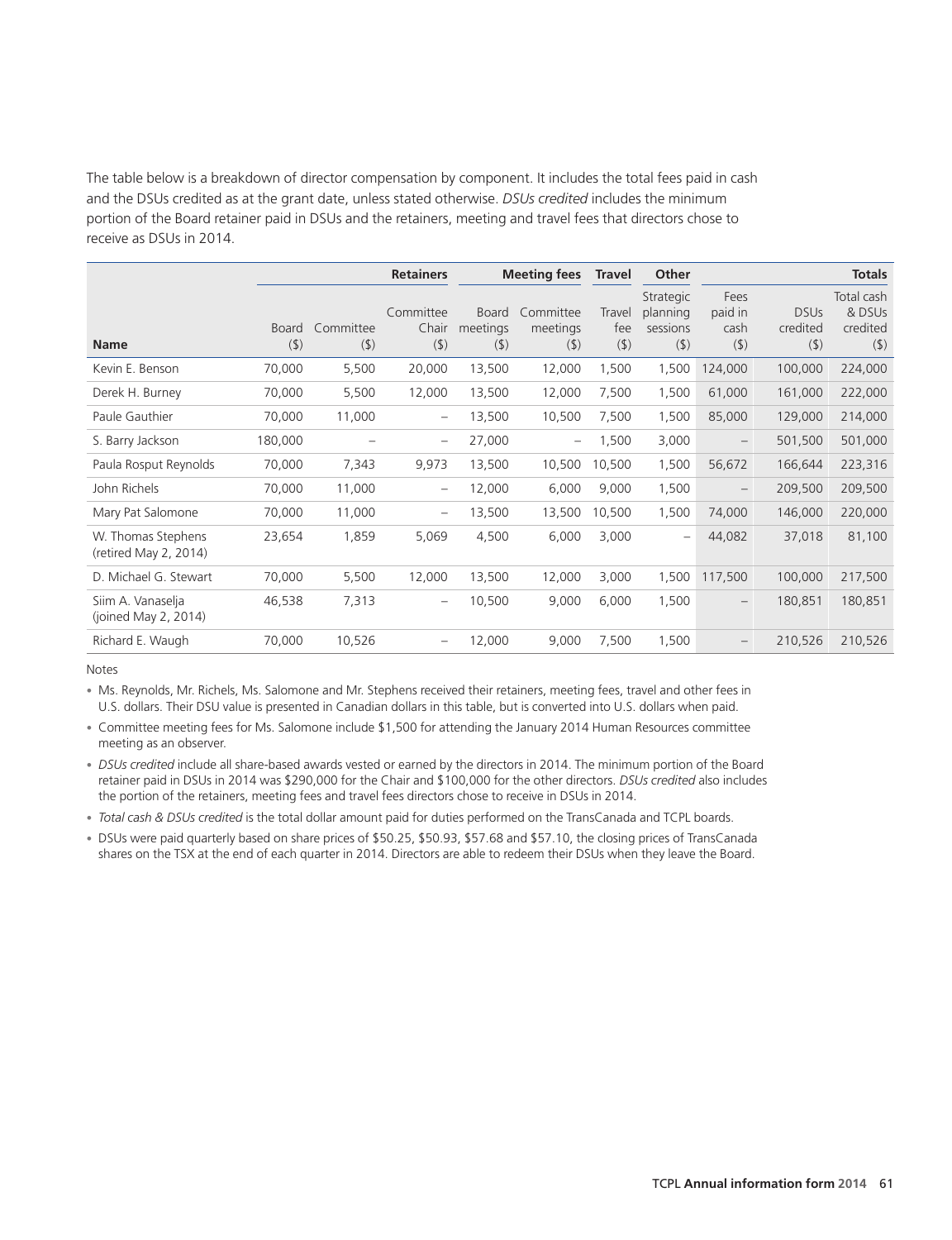# **AT-RISK INVESTMENT**

The table below shows:

- the total value of each director's shares and DSUs or shares of our affiliates, including the DSUs credited as dividend equivalents until January 31, 2015
- their holdings as a percentage of their annual cash retainer, and •
- the minimum equity investment required, as a multiple of their annual cash retainer.

The change in value represents the value of DSUs received in 2014, including dividend equivalents credited until January 31, 2015, plus any additional shares acquired in 2014. The change in value also includes increases and decreases in market value.

As of the date of this circular, all of our directors who have served for at least five years meet the share ownership requirements, as do most of our directors that have served for fewer than five years. Ms. Salomone and Mr. Vanaselja each have five years from the date they were appointed to meet the share ownership requirements, as shown in the chart on page 31.

Mr. Girling meets the CEO ownership requirements under the executive share ownership guidelines. See pages 58 and 77 for more information about our share ownership requirements for directors and executives.

None of the nominated directors (or all of our directors and executives as a group) own more than one per cent of TransCanada shares, or any class of shares of its subsidiaries and affiliates.

In the table:

- *DSUs* include DSUs credited as dividend equivalents until January 31, 2015. •
- *Total market value* is the market value of TransCanada shares and DSUs, calculated using a closing share price on the TSX of \$49.90 on February 19, 2014 and \$55.22 on March 2, 2015. It includes DSUs credited as dividend equivalents until January 31, 2015.
- Mr. Richels' holdings include 10,000 shares held in a family partnership controlled by Mr. Richels' and his wife. •
- Mr. Stewart's holdings include 1,979 shares held by his wife. •
- Mr. Waugh's holdings include 4,150 shares held by his wife.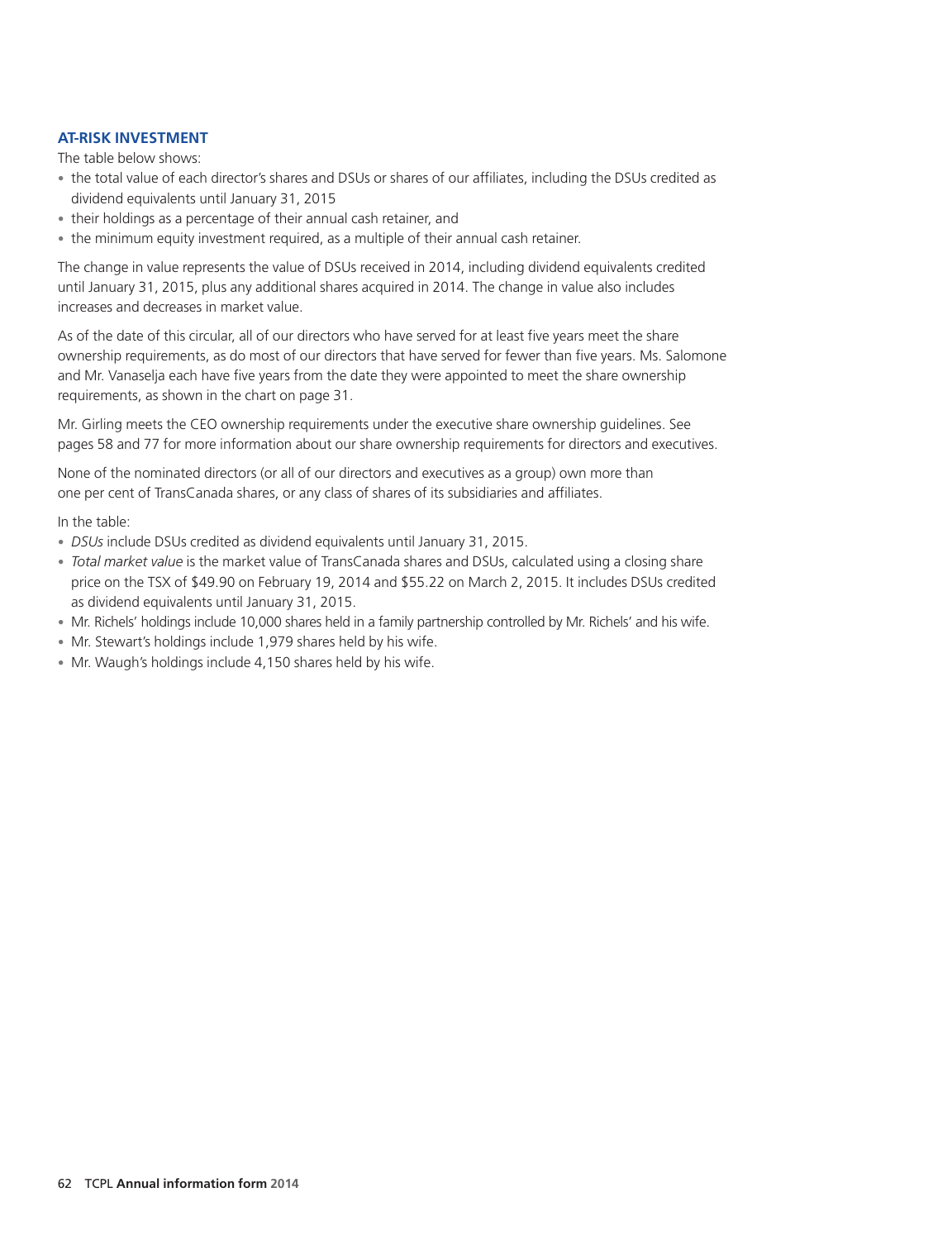# **At-risk investment**

|                       |        |                          |                |                                              |                                        | <b>At-risk investment</b>                 |                                                       | Minimum investment required                     |
|-----------------------|--------|--------------------------|----------------|----------------------------------------------|----------------------------------------|-------------------------------------------|-------------------------------------------------------|-------------------------------------------------|
| Name                  | Date   | Common<br>shares         | <b>DSUs</b>    | <b>Total</b><br>common<br>shares<br>and DSUs | <b>Total</b><br>market<br>value<br>(5) | As a<br>multiple of<br>annual<br>retainer | <b>Total value</b><br>of minimum<br>investment<br>(5) | <b>Multiple of</b><br>cash & equity<br>retainer |
| Kevin E. Benson       | 2015   | 13,000                   | 57,059         | 70,059                                       | 3,868,658                              | 22.76                                     | 680,000                                               | 4x                                              |
|                       | 2014   | 13,000                   | 53,253         | 66,253                                       | 3,306,205                              | 19.45                                     | 680,000                                               | 4x                                              |
|                       | Change | $\overline{\phantom{0}}$ | 3,806          | 3,806                                        | 562,633                                | 3.31                                      |                                                       |                                                 |
| Derek H. Burney       | 2015   | 10,083                   | 49,131         | 59,214                                       | 3,269,797                              | 19.23                                     | 680,000                                               | 4x                                              |
|                       | 2014   | 7,040                    | 44,478         | 51,518                                       | 2,570,748                              | 15.12                                     | 680,000                                               | 4x                                              |
|                       | Change | 3,043                    | 4,653          | 7,696                                        | 699,049                                | 4.11                                      |                                                       |                                                 |
| Paule Gauthier        | 2015   | 1,992                    | 58,377         | 60,369                                       | 3,333,576                              | 19.61                                     | 680,000                                               | 4x                                              |
|                       | 2014   | 1,958                    | 53,988         | 55,946                                       | 2,791,705                              | 16.42                                     | 680,000                                               | 4x                                              |
|                       | Change | 34                       | 4,389          | 4,423                                        | 541,871                                | 3.19                                      |                                                       |                                                 |
| S. Barry Jackson      | 2015   | 39,000                   | 117,261        | 156,261                                      | 8,628,732                              | 18.36                                     | 1,880,000                                             | 4x                                              |
|                       | 2014   | 39,000                   | 104,007        | 143,007                                      | 7,136,049                              | 15.18                                     | 1,880,000                                             | 4x                                              |
|                       | Change | $\overline{\phantom{0}}$ | 13,254         | 13,254                                       | 1,492,683                              | 3.18                                      |                                                       |                                                 |
| Paula Rosput Reynolds | 2015   | 4,500                    | 11,066         | 15,566                                       | 859,555                                | 5.06                                      | 680,000                                               | 4x                                              |
|                       | 2014   | 2,500                    | 7,290          | 9,790                                        | 488,521                                | 2.87                                      | 680,000                                               | 4x                                              |
|                       | Change | 2,000                    | 3,766          | 5,776                                        | 371,034                                | 2.19                                      |                                                       |                                                 |
| John Richels          | 2015   | 10,000                   | 7,148          | 17,148                                       | 946,913                                | 5.57                                      | 680,000                                               | 4x                                              |
|                       | 2014   |                          | 2,625          | 2,625                                        | 130,988                                | 0.77                                      | 680,000                                               | 4x                                              |
|                       | Change | 10,000                   | 4,523          | 14,523                                       | 815,925                                | 4.80                                      |                                                       |                                                 |
| Mary Pat Salomone     | 2015   | 2,000                    | 5,177          | 7,177                                        | 396,314                                | 2.33                                      | 680,000                                               | 4x                                              |
|                       | 2014   |                          | 2,019          | 2,019                                        | 100,748                                | 0.59                                      | 680,000                                               | 4x                                              |
|                       | Change | 2,000                    | 3,158          | 5,158                                        | 295,566                                | 1.74                                      |                                                       |                                                 |
| D. Michael G. Stewart | 2015   | 15,404                   | 24,467         | 39,871                                       | 2,201,677                              | 12.95                                     | 680,000                                               | 4x                                              |
|                       | 2014   | 14,874                   | 21,786         | 36,660                                       | 1,829,334                              | 10.76                                     | 680,000                                               | 4x                                              |
|                       | Change | 530                      | 2,681          | 3,211                                        | 372,343                                | 2.19                                      |                                                       |                                                 |
| Siim A. Vanaselja     | 2015   | $\qquad \qquad -$        | 2,701          | 2,701                                        | 149,149                                | 0.88                                      | 680,000                                               | 4x                                              |
| (joined May 2, 2014)  | 2014   | $\overline{\phantom{0}}$ | $\overline{a}$ | $\equiv$                                     |                                        | $\overline{\phantom{a}}$                  |                                                       | 4x                                              |
|                       | Change | $\overline{\phantom{0}}$ | 2,701          | 2,701                                        | 149,149                                | 0.88                                      |                                                       |                                                 |
| Richard E. Waugh      | 2015   | 29,150                   | 13,111         | 42,261                                       | 2,333,652                              | 13.73                                     | 680,000                                               | 4x                                              |
|                       | 2014   | 29,150                   | 8,795          | 37,945                                       | 1,893,456                              | 11.14                                     | 680,000                                               | 4x                                              |
|                       | Change | $\qquad \qquad -$        | 4,316          | 4,316                                        | 440,197                                | 2.59                                      |                                                       |                                                 |
| Total                 | 2015   | 125,129                  | 345,498        | 470,627                                      | 25,988,023                             |                                           |                                                       |                                                 |
|                       | 2014   | 107,522                  | 298,241        | 405,763                                      | 20,247,574                             |                                           |                                                       |                                                 |
|                       | Change | 17,607                   | 47,257         | 64,864                                       | 5,740,449                              |                                           |                                                       |                                                 |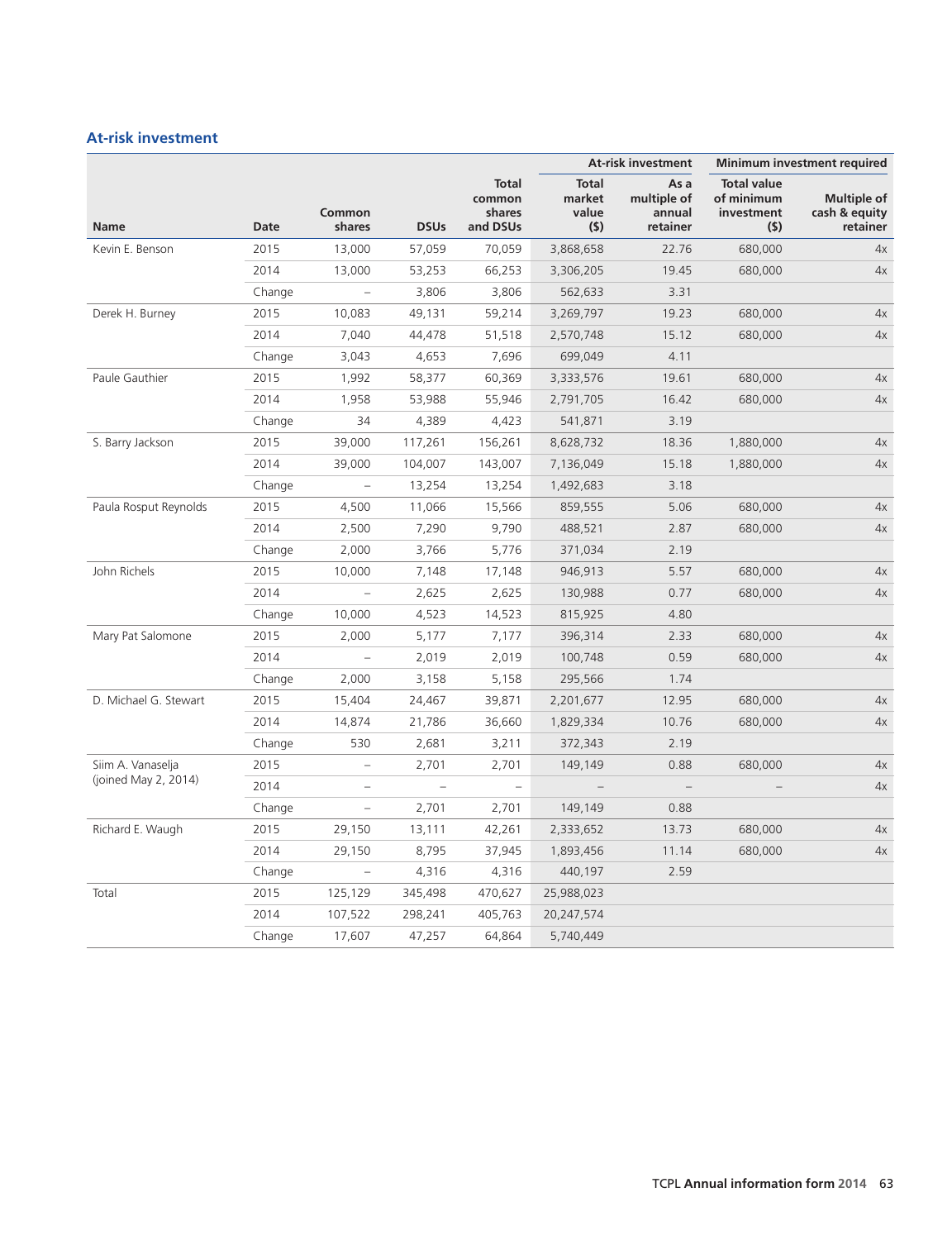# **INCENTIVE PLAN AWARDS**

#### **Outstanding option-based and share-based awards**

The table below shows all outstanding share-based awards previously granted to the directors that were outstanding at the end of 2014. Year-end values are based on \$57.10, the closing price of TransCanada shares on the TSX at December 31, 2014. None of our directors have outstanding option-based awards.

| <b>Name</b>                               | Number of shares<br>or units of share-<br>based awards<br>that have not vested<br>$^{(ii)}$ | Market or payout value<br>of share-based awards<br>that have not vested<br>(5) | <b>Number of shares</b><br>or units of vested<br>share-based<br>awards not paid<br>out or distributed<br>$^{(*)}$ | <b>Market or payout</b><br>value of vested<br>share-based<br>awards not paid<br>out or distributed<br>(5) |
|-------------------------------------------|---------------------------------------------------------------------------------------------|--------------------------------------------------------------------------------|-------------------------------------------------------------------------------------------------------------------|-----------------------------------------------------------------------------------------------------------|
| Kevin E. Benson                           | 480                                                                                         | 27,408                                                                         | 56,579                                                                                                            | 3,230,661                                                                                                 |
| Derek H. Burney                           | 413                                                                                         | 23,582                                                                         | 48,718                                                                                                            | 2,781,798                                                                                                 |
| Paule Gauthier                            | 491                                                                                         | 28,036                                                                         | 57,886                                                                                                            | 3,305,291                                                                                                 |
| S. Barry Jackson                          | 987                                                                                         | 56,358                                                                         | 116,273                                                                                                           | 6,639,188                                                                                                 |
| Paula Rosput Reynolds                     | 93                                                                                          | 5,310                                                                          | 10,973                                                                                                            | 626,558                                                                                                   |
| John Richels                              | 60                                                                                          | 3,426                                                                          | 7,088                                                                                                             | 404,725                                                                                                   |
| Mary Pat Salomone                         | 43                                                                                          | 2,455                                                                          | 5,134                                                                                                             | 293,151                                                                                                   |
| D. Michael Stewart                        | 205                                                                                         | 11,706                                                                         | 24,261                                                                                                            | 1,385,303                                                                                                 |
| Siim A. Vanaselja<br>(joined May 2, 2014) | 22                                                                                          | 1,256                                                                          | 2,678                                                                                                             | 152,914                                                                                                   |
| Richard E. Waugh                          | 110                                                                                         | 6,281                                                                          | 13,001                                                                                                            | 742,357                                                                                                   |

Notes

All share-based awards in this chart are DSUs. •

The total *Market or payout value of share-based awards that have not vested* is \$165,818 at December 31, 2014. •

*Shares or Units not vested* are dividends declared at December 31, 2014, but not payable until January 30, 2015. *Number of shares or* • *units of share based awards that have not vested* is calculated using the closing price of TransCanada shares on the TSX at January 30, 2015 (\$56.54).

• Paul L. Joskow, who retired from the Board on March 22, 2013, redeemed his remaining 16,888 DSUs on December 31, 2013 and was paid US\$769,810.44 in January 2014.

• Mr. Stephens, who retired from the Board on May 2, 2014, redeemed 22,244 DSUs on June 30, 2014 and was paid US\$650,667.13.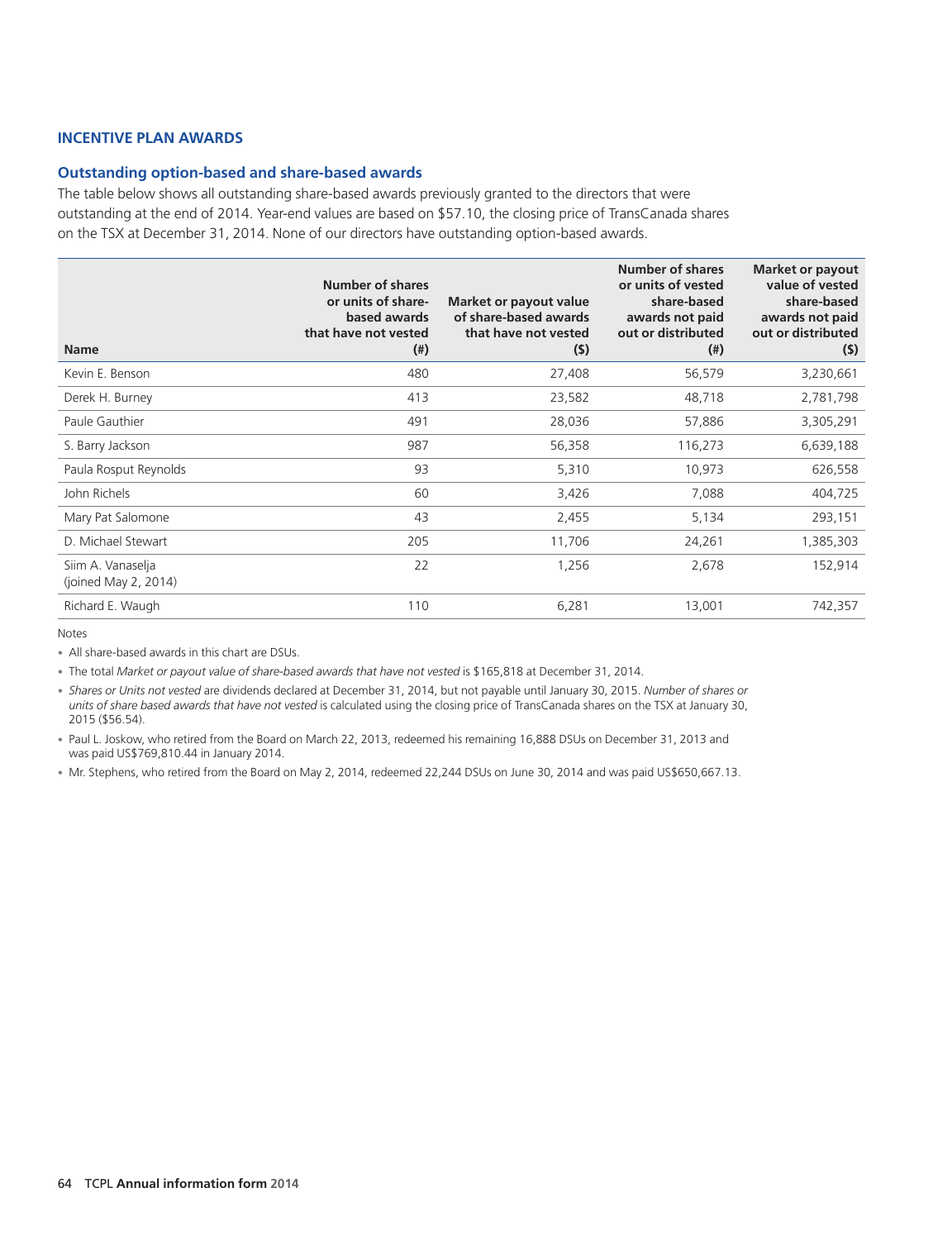# Human Resources committee **WHERE TO FIND IT Letter to shareholders**

# Dear Shareholder:

The Board is holding its sixth consecutive say on pay advisory vote regarding our approach to executive compensation. We are pleased with the level of shareholder support we have received to date and continue to provide comprehensive information to help you with your own decision about the say on pay vote this year.

The Executive compensation discussion and analysis (CD&A) section that follows explains how our executive compensation program works and how the Human Resources committee and the Board have assessed our performance in 2014 and made related compensation decisions for each of our named executive officers.

# **TransCanada's approach to compensation**

TransCanada's vision is to be the leading energy infrastructure company in North America, focusing on pipeline and power generation opportunities in regions where we have or can develop a significant competitive advantage. Our strategy is to create value for our shareholders by maximizing the full-life value of our existing infrastructure and commercially developing and building new asset investment programs for future growth.

TransCanada's businesses are capital-intensive; most are subject to various types of regulatory regimes, including many that are subject to regulated returns. Growth is typically driven by projects that have long periods of time from conception and approval to construction, startup and ultimate profitability. Supporting this business portfolio and the strategy for the generation of future shareholder value, as well as maintaining strength in the company's financial position, requires a balance between short-term financial measures, capital management, and longer term growth and profitability. The Board is also mindful of the importance of dividends to shareholders and the need for a balance among current returns, a highly-rated capital structure and long-term growth.

TransCanada's executive compensation program is designed to 'pay for performance' by rewarding executives for results that are based on annual objectives and for delivering longer term shareholder value. The compensation program is also aligned with our risk management standards to ensure an appropriate balance exists between risk and reward. At the core of the program is a 'build to last' philosophy. The Board seeks to incent and reward TransCanada's named executives, and indeed all TransCanada employees, for excellence in how they select, construct, and/or operate energy infrastructure – profitably, to be sure, but also built with care, operated at the highest standards of safety, and generating reliable service and economic value for customers. Because of the broad range of considerations that underlie the business, the Board understands that some important elements of executive performance cannot be measured entirely through financial measures. For example, how well management meets the company's objectives with respect to safety and the environment is critical to the health of the business. However, just because objectives are not always denominated in dollars and cents does not mean that goals are not rigorous. In fact, the Board has supported management's efforts to institute a disciplined process of setting objectives. The process of assessing the performance of named executives against those goals is no less objective. The Board spends considerable time discussing corporate objectives for each upcoming year as well as the goals that must be achieved over a multi-year period. This is an interactive process with management. The Board believes the active discussion of

| > Human Resources committee<br>letter to shareholders   | 65  |
|---------------------------------------------------------|-----|
| > Executive compensation<br>discussion and analysis     | 68  |
| Executive summary                                       | 68  |
|                                                         | 73  |
|                                                         | 78  |
| Compensation decisions in 2015                          | 85  |
| Payout of 2012 executive share unit                     | 89  |
| Executive profiles $\ldots \ldots \ldots \ldots \ldots$ | 90  |
|                                                         | 96  |
| Summary compensation table                              | 96  |
| Incentive plan awards                                   | 99  |
| Equity compensation plan information                    | 102 |
| Retirement benefits 103                                 |     |
| Termination and change of control 104                   |     |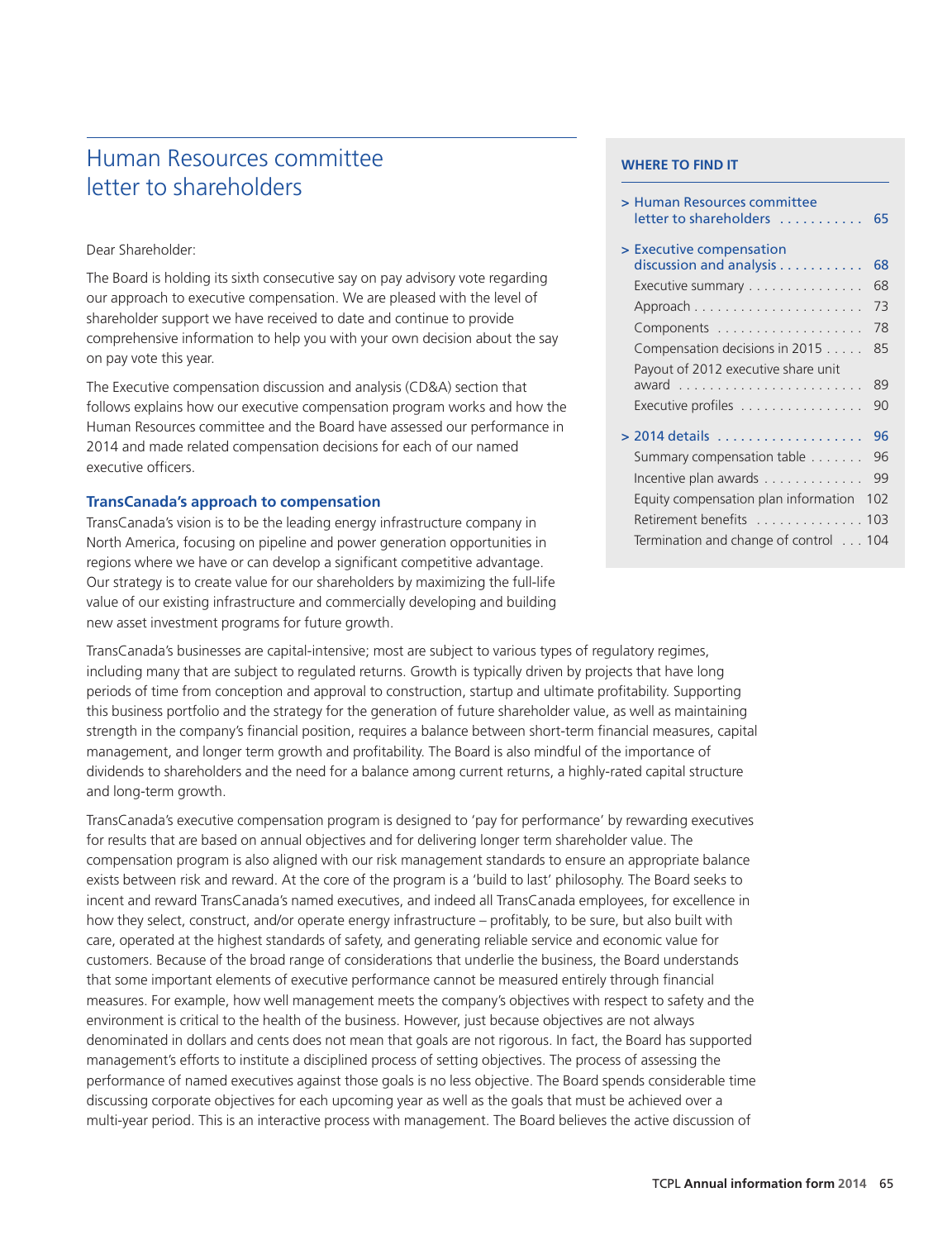how strategies translate to goals contributes to clarity and discipline within the organization as well as to the quality of its engagement in fulfilling its duties.

In terms of structure, the Board oversees both annual and multi-year plans, and both cash and equity plans. For our named executives, the Board ensures that a significant portion of pay is linked to longer term shareholder value. As an example, in 2014, approximately 62 per cent of our CEO's compensation was linked to total shareholder return. In addition, senior leaders are required to hold significant equity interests in TransCanada. Effective February 13, 2015, the Board modified the share ownership requirements, increasing the minimum threshold for the CEO and determined that all executives must meet the requirements through direct share ownership.

#### **2014 performance and compensation**

TransCanada's diverse portfolio of critical energy infrastructure assets generated strong earnings and cash flow in 2014. Comparable earnings per share increased eight per cent and funds generated from operations were up seven per cent compared to 2013. We made significant progress in our efforts to preserve the long-term value of our Canadian and U.S. gas pipeline businesses. We had top performance against industry safety measures. Although we did not meet our goal of receiving a Presidential Permit for our Keystone XL Pipeline project in 2014, we nevertheless completed construction and put into operation several major infrastructure projects which contributed to our earnings. Importantly, too, we captured approximately \$7 billion in new, commercially secured pipeline projects.

The Board approved a Corporate factor for 2014 of 1.3, which is above target level performance and reflects overall strong performance on financial, operational, safety and growth objectives. The Corporate factor was used in determining annual incentive awards for all employees.

The Board also approved a performance multiplier of 0.93 for the 2012 ESU grant that vested in 2014. This factor recognized the achievement of relative total shareholder return (TSR) at the 47<sup>th</sup> percentile of the peer group over the three year period.

# **Competitive compensation linked to performance**

TransCanada's programs are designed to attract, engage and retain employees by offering a level and type of compensation that is market competitive. To ensure that employees are rewarded at competitive levels, the company uses peer groups to benchmark compensation programs. The Board does the same for senior executives.

Every year, the committee reviews the compensation peer group with its independent consultant and approves the inclusion of specific companies in the group. In 2015, the committee approved a new compensation peer group of size-appropriate, capital intensive Canadian and U.S. businesses that it used to calibrate 2015 compensation awards for our executive leadership team. You can find additional information on our compensation peer group for named executives on page 76.

The Board also uses a separate performance peer group to benchmark our relative TSR performance for the ESU plan. The peer group consists of publicly-traded peer companies that represent investment opportunities for equity investors seeking exposure to the North American pipeline, power and utility sectors. Every year, the Board reviews and approves the measures and peer group for the ESU plan, and in 2015, the Board approved changes to the measures and relative TSR peer group. See page 88 for more information.

#### **Annual decision-making process**

The Board undertakes a comprehensive decision-making process that includes management, the Human Resources committee and the full Board who receive and analyze market data, input from the CEO and advice from the committee's independent consultant.

The Board approves annual objectives in our corporate scorecard to support our core strategies for operating safely and efficiently, achieving growth and creating value for shareholders. The Board also establishes annual performance objectives and business/functional scorecards for the CEO and other named executives. Periodically, the Board approves objectives that drive performance under multi-year incentive plans and, as those plans mature, determines whether the approved objectives have been met.

At the end of each year, the CEO assesses the performance of his direct reports, including the other named executives, and makes compensation recommendations to the committee. He also provides a self-evaluation which the committee reviews. All compensation awards are recommended by the committee for approval by the Board.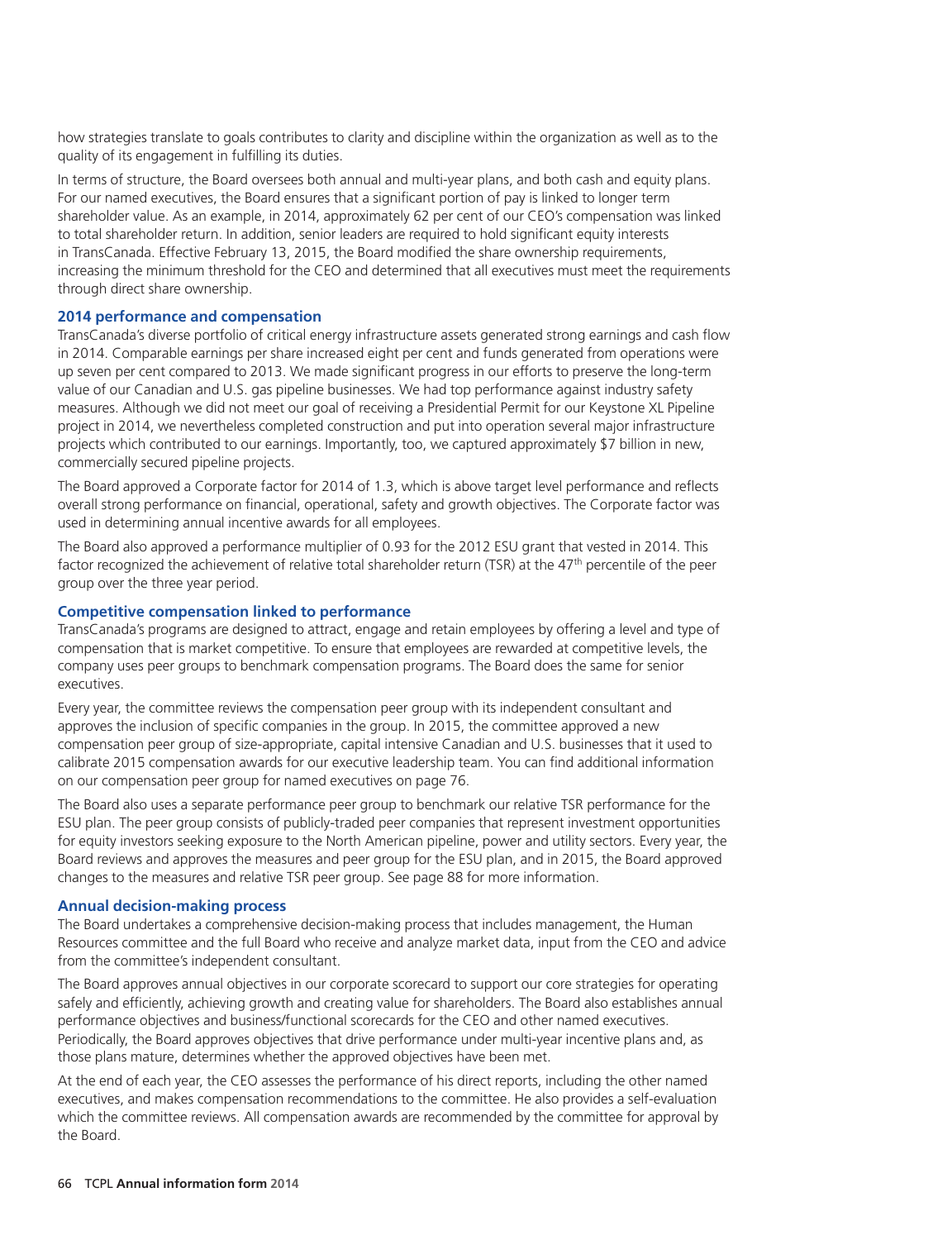While the Board and committee have a rigorous process of objective setting and we use various benchmarks and analysis to measure progress relative to goals, sometimes formulas can't capture the totality of the business circumstances. In such cases, the Board retains discretion to adjust the calculated results. The Board uses its experience and collective business judgment in making adjustments, recognizing that the effectiveness of the various plans is best served when the Board uses its discretion sparingly. In general, the Board uses its discretion in the following types of situations: where business results represent one-time circumstances out of management's control and should be excluded for purposes of calculations; where management explicitly decides not to meet an objective because of other potentially adverse effects that might result; where there have been unique circumstances affecting one or more companies in the peer group which, in turn, affect the calculation of comparative results; or where the business results are likely to be realized, but outside of the time frame anticipated in the adopted objectives.

### **Independent consultant**

In the fall of 2014, the committee retained Meridian Compensation Partners as its independent advisor on all executive compensation matters. The consultant's mandate includes providing advice on compensation for the named executives, incentive design, compensation governance and pay for performance, attending all committee meetings, and providing data, analysis or opinions on compensation-related matters as requested.

While the committee is ultimately responsible for making its own decisions and recommendations to the Board, the consultant brings expertise, experience, independence and objectivity to the committee's deliberations. The committee meets frequently in-camera with the consultant, thereby ensuring that the discussions regarding compensation are substantive and unconstrained. The consultant freely offers opinions and is responsive to the committee's request for data and information on compensation trends and current information regarding the regulatory and legal environment in this arena. You can find additional information on the independent consultant on page 55.

#### **Conclusion**

Executive compensation remains a topic of great sensitivity with shareholders and activists around the world. Thus, the Board is keenly aware of our responsibility to ensure that our approach to executive compensation supports our strategy and aligns with the interests of our shareholders. The Board and committee are also aware that our decisions must be logical and understandable to our employees, shareholders, and other stakeholders. To this end, the circular includes significant detail in the CD&A section starting on page 68. We also respond to shareholder questions on an individual basis, take input from stakeholders, and continue to re-evaluate our practices to ensure that our program remains appropriate.

We thank you for your continued confidence in our company and welcome your comments or questions. You can contact the committee or the Board through the Corporate Secretary, TransCanada Corporation, 450 1st Street S.W., Calgary, Alberta T2P 5H1.

Sincerely,

Pauls Rosput Reynolds Lefens

Paula Rosput Reynolds S. Barry Jackson Chair, Human Resources Committee Chair of the Board of Directors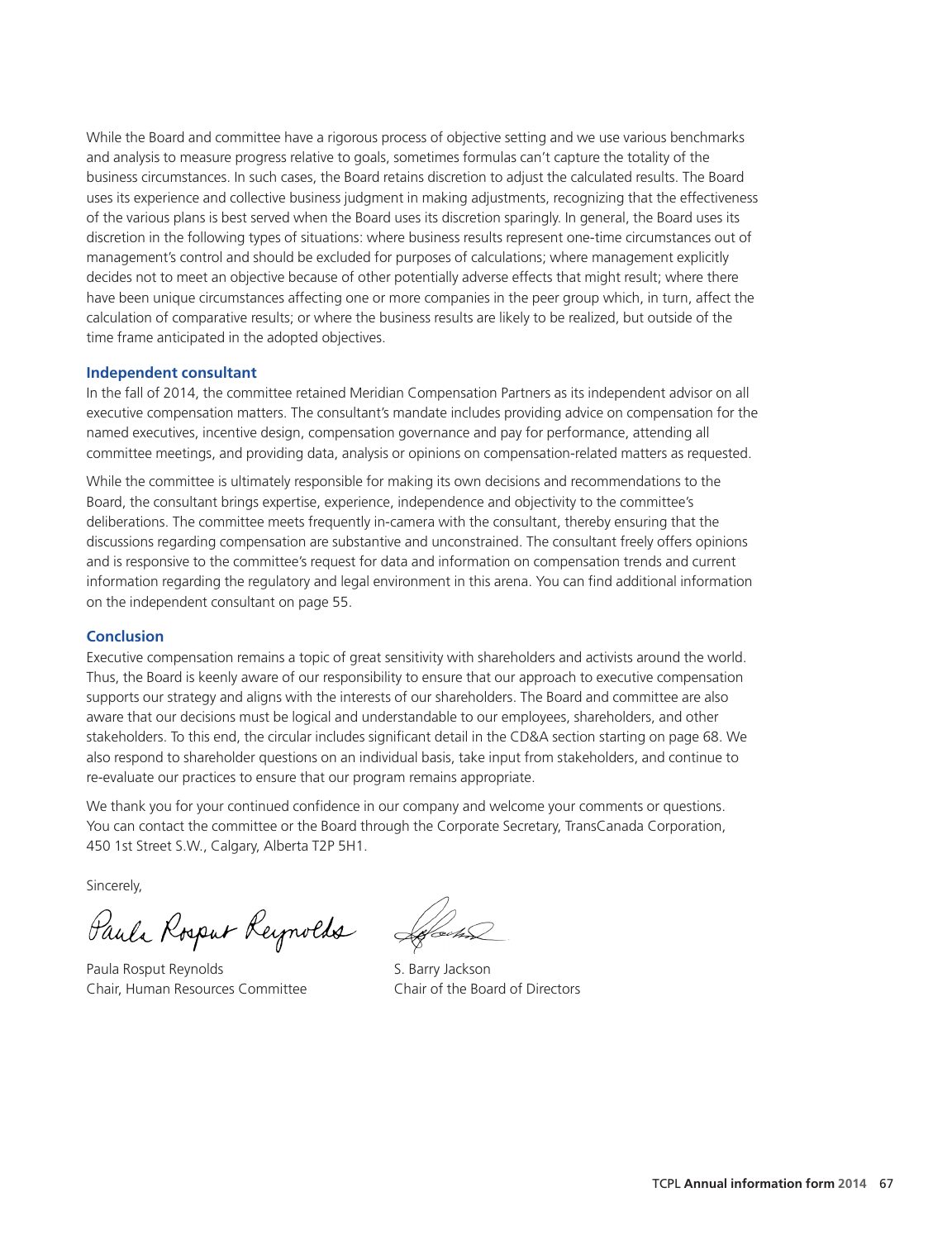# Executive compensation discussion and analysis

# **EXECUTIVE SUMMARY**

This CD&A explains our executive compensation program, our 2014 performance, the performance assessment by the Human Resources committee and the Board, and their compensation decisions for our named executives:

- Russell K. Girling, President and Chief Executive Officer
- Donald R. Marchand, Executive Vice-President and Chief Financial Officer
- Alexander J. Pourbaix, Executive Vice-President and President, Development
- Karl Johannson, Executive Vice-President and President, Natural Gas Pipelines, and
- Wendy L. Hanrahan, Executive Vice-President, Corporate Services.

The named executives and four other executive vice-presidents make up our executive leadership team.

# **Performance results**

To evaluate corporate performance for 2014, the committee and the Board looked at a number of quantitative and qualitative factors including safety, financial performance, execution of ongoing projects and transactions, operational performance and progress on key growth initiatives.

At TransCanada, safety is our number one priority. We achieved top quartile or top decile performance in almost all categories, with a significant improvement in our contractor safety performance.

Our comparable earnings per share were \$2.42, an increase of eight per cent over 2013. The increase was primarily the net result of incremental earnings from new assets acquired and/or placed into service, higher earnings from transportation revenues, incentive earnings on our gas pipelines, lower Western power prices, higher U.S. power prices and higher interest expenses. Funds generated from operations were similarly higher than in 2013.

In addition to our financial results, we made significant progress in our efforts to enhance the long-term value of our gas pipeline assets. We received approval from the National Energy Board for our Canadian Mainline 2015-2030 Tolls and Tariff Application, and secured long-term contracts on our ANR pipeline, enhancing sustainability of these businesses for years to come.

We placed \$3.8 billion of new assets into service, including the Gulf Coast Extension of the Keystone Pipeline System. In addition, we captured approximately \$7 billion of new projects primarily related to our Canadian rate-regulated natural gas pipeline business. With these additions, our capital program now includes \$46 billion of commercially secured projects which are backed by long-term contracts or cost of service business models. We continued to advance these projects by submitting regulatory filings and acquiring critical permits. While we did not meet our goal of receiving a Presidential Permit to begin construction on Keystone XL, we managed our financial exposure to the project and have matured other opportunities in the meantime.

To fund our growth activities, in 2014 we secured \$2.5 billion of capital on compelling terms while prudently managing our capital structure and preserving our solid credit ratings. We improved the strength of our organization through the hiring of over 900 talented new employees and successfully implementing an Enterprise Resource Planning system (ERP), both of which will enhance our ability to deliver on our growth opportunities.

We set ambitious goals each year. In 2014, most of the objectives we established at the beginning of the year were either met or exceeded. Our success was reflected in a 22 per cent total shareholder return in 2014.

You can read more about 2014 performance starting on page 85.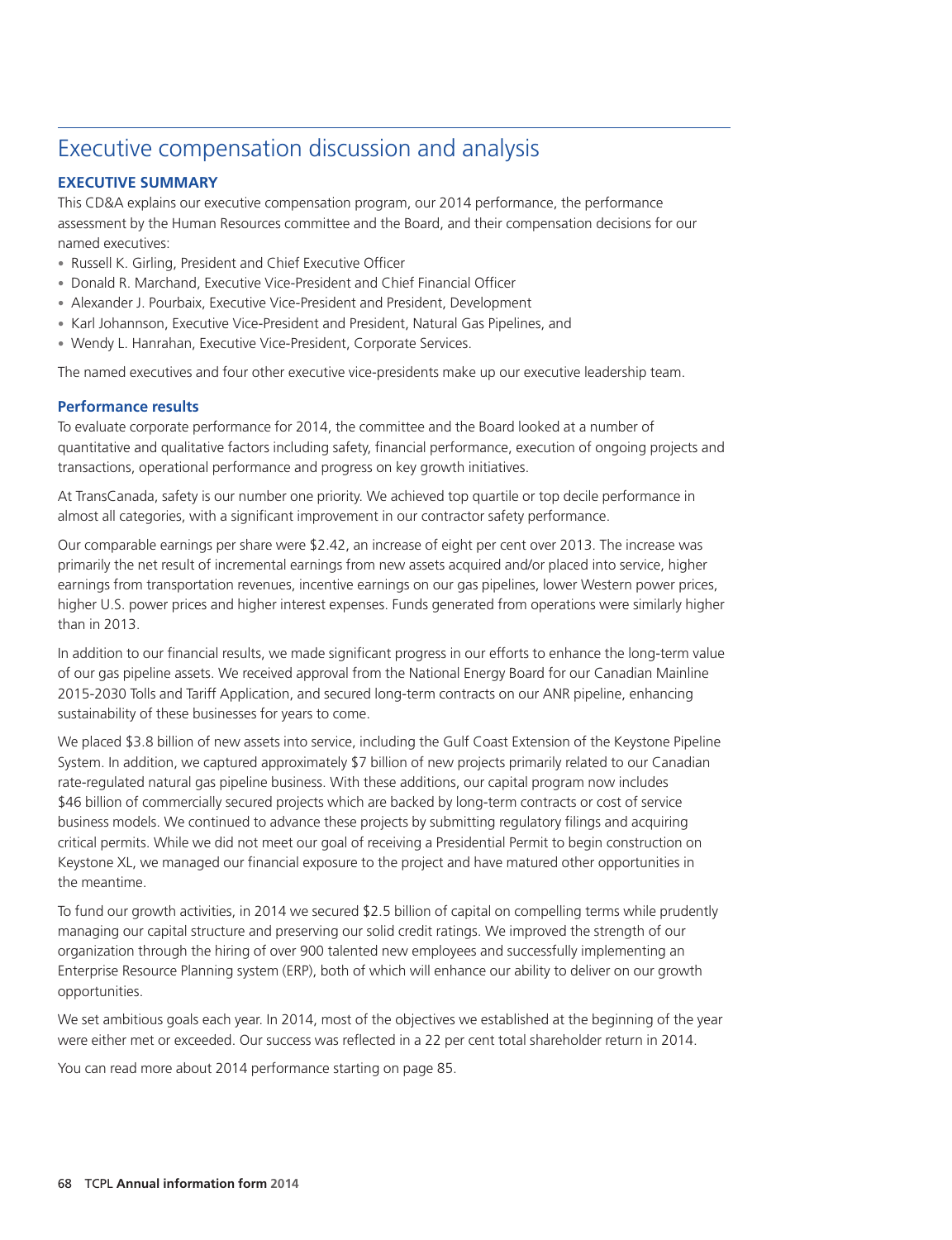# **Compensation highlights**

The Human Resources committee and Board made the following executive compensation decisions in 2015:

- A new peer group for benchmarking executive compensation was approved.
- Two of our named executives received an increase to base salary to maintain competitiveness with our peer group and recognize proficiency in their roles. For these executives, the average annual increase was 6.5 per cent. More broadly for our named executives, 2015 increases were focused on the long-term incentive award portion of their compensation.
- After considering the performance results and their relative weightings, overall corporate performance for 2014 was assessed as above target and a Corporate factor of 1.3 was assigned. The Corporate factor is used in the determination of the short-term incentive awards for all employees, including our named executives.
- The approach to determining long-term incentive awards for the named executives was simplified by eliminating targets and ranges. The Board instead approved each named executive's award based on median market data as well as individual performance and potential to contribute to TransCanada's future success. Where long-term incentive compensation is materially below median levels, the committee will assess competitive conditions each year and move to market median levels over a reasonable period of time.
- The payout of the 2012 ESU grant was 129 per cent higher than the original grant value. The increase in share price from \$44.23 to \$54.64 and dividend reinvestment for the three-year period represents an increase of 139 per cent. In addition, the Board approved a performance multiplier of 0.93, reflecting relative TSR performance at the 47<sup>th</sup> percentile of the peer group.
- For the 2015 ESU grant, the committee adopted a three-part formula based 50 per cent on earnings per share, 25 per cent on relative TSR performance of TransCanada compared to an industry peer group and 25 per cent on relative TSR performance compared to the S&P/TSX 60 Total Returns Index (S&P/TSX 60). A new payout range of 0 to 200 per cent was approved.
- A new form of executive separation agreement was approved to align with current governance standards.
- The share ownership requirement for the CEO was increased from four to five times base salary and the Board determined that all executives must meet their requirements through direct share ownership.
- An Incentive compensation reimbursement policy, or 'clawback' policy was implemented.

You can read more about the compensation decisions starting on page 85.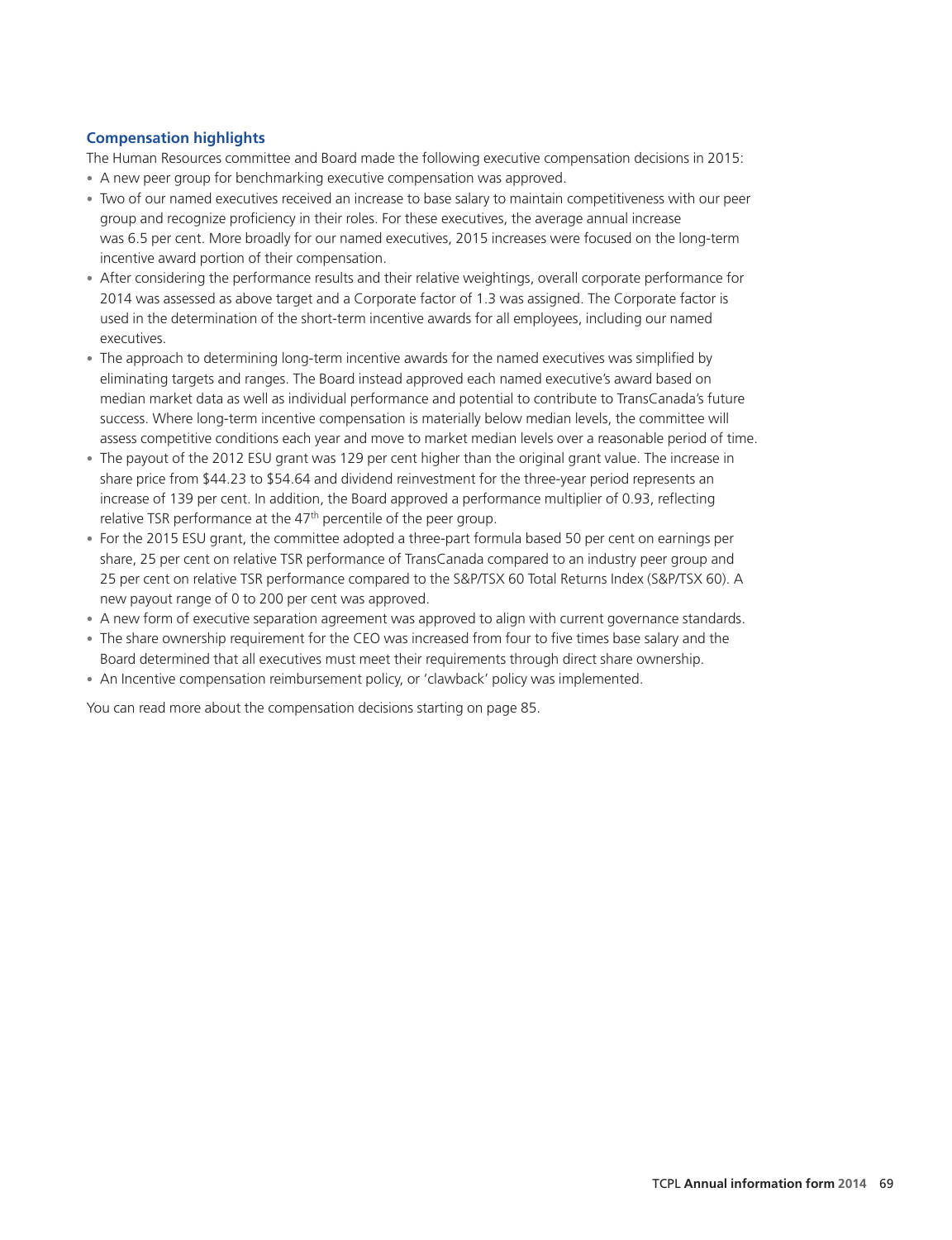### **Compensation vs. financial performance**

The chart below compares our key financial results for the last five fiscal years to *total direct compensation awarded* to the named executives for the same period. Total direct compensation includes base salary, the short-term incentive award (paid in the first quarter following the performance year) and the grant value of ESU and stock option awards.



The table below shows total direct compensation awarded to our named executives as a percentage of our comparable earnings for the last five fiscal years:

|                                                | 2010  | 2011  | 2012 | 2013  | 2014    |
|------------------------------------------------|-------|-------|------|-------|---------|
| Total direct compensation awarded to the named | $1\%$ | 1 1 % | 1 3% | 1 2 % | $1.1\%$ |
| executives (as a % of comparable earnings)     |       |       |      |       |         |

Notes

• The change in *Total direct compensation awarded to the named executives from 2012 to 2013* is due to base salary adjustments to reflect progression for certain named executives, higher short-term incentive awards due to strong corporate performance, and increases in long-term incentives to more closely align with median levels in the peer group.

*Funds generated from operations*, *Comparable earnings per share*, and *Comparable earnings* are •non-GAAP measures and do not have any standardized meanings prescribed by U.S. GAAP (see *Appendix B* for more information).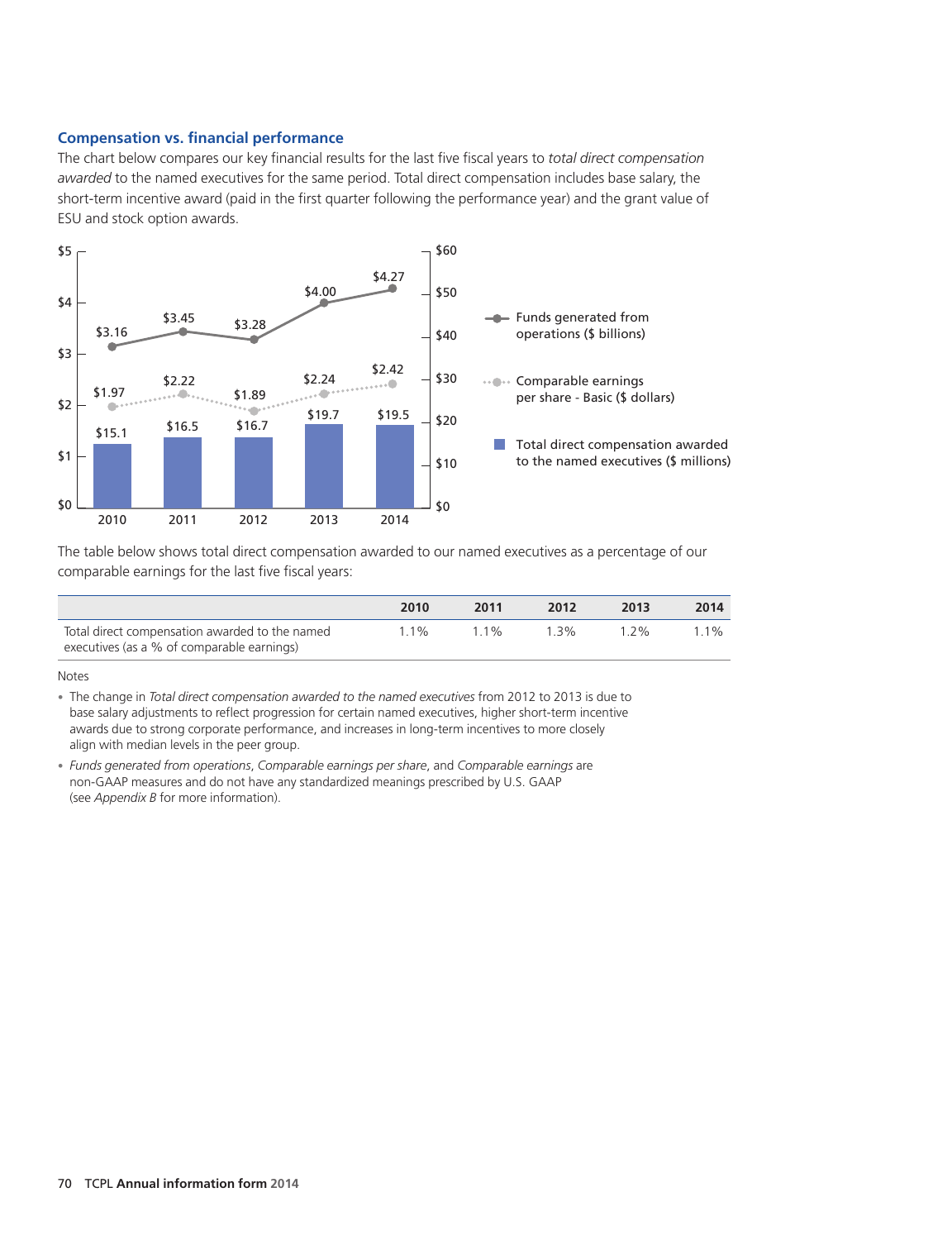#### **Compensation vs. total shareholder return**

Our TSR, the change in value of TransCanada shares plus reinvestment of dividends, has tracked favourably against the S&P/TSX Composite Total Returns Index over the last five years, delivering an annual compound return of 14.0 per cent compared to 7.5 per cent for the Index.

The chart below illustrates TSR, assuming an initial investment of \$100 in TransCanada shares on December 31, 2009, and compares it to the return of the S&P/TSX Composite Total Returns Index and the trend in total direct compensation awarded to our named executives over the same period.

TSR is only one of the performance measures the Board considers when assessing performance and determining compensation for our named executives, so we do not necessarily expect there to be a direct correlation between TSR and total direct compensation awarded in a given period. In addition, the realized value of long-term compensation awarded in any given year is not guaranteed. A significant portion of it is equity-based, and its value is directly affected by changes in our share price.



Note

The change in *Total direct compensation awarded to the named executives* from 2012 to 2013 is due to base salary •adjustments to reflect progression for certain named executives, higher short-term incentive awards due to strong corporate performance, and increases in long-term incentives to more closely align with median levels in the peer group.

TSX \$100.00 \$117.61 \$107.36 \$115.08 \$130.03 \$143.75 7.5%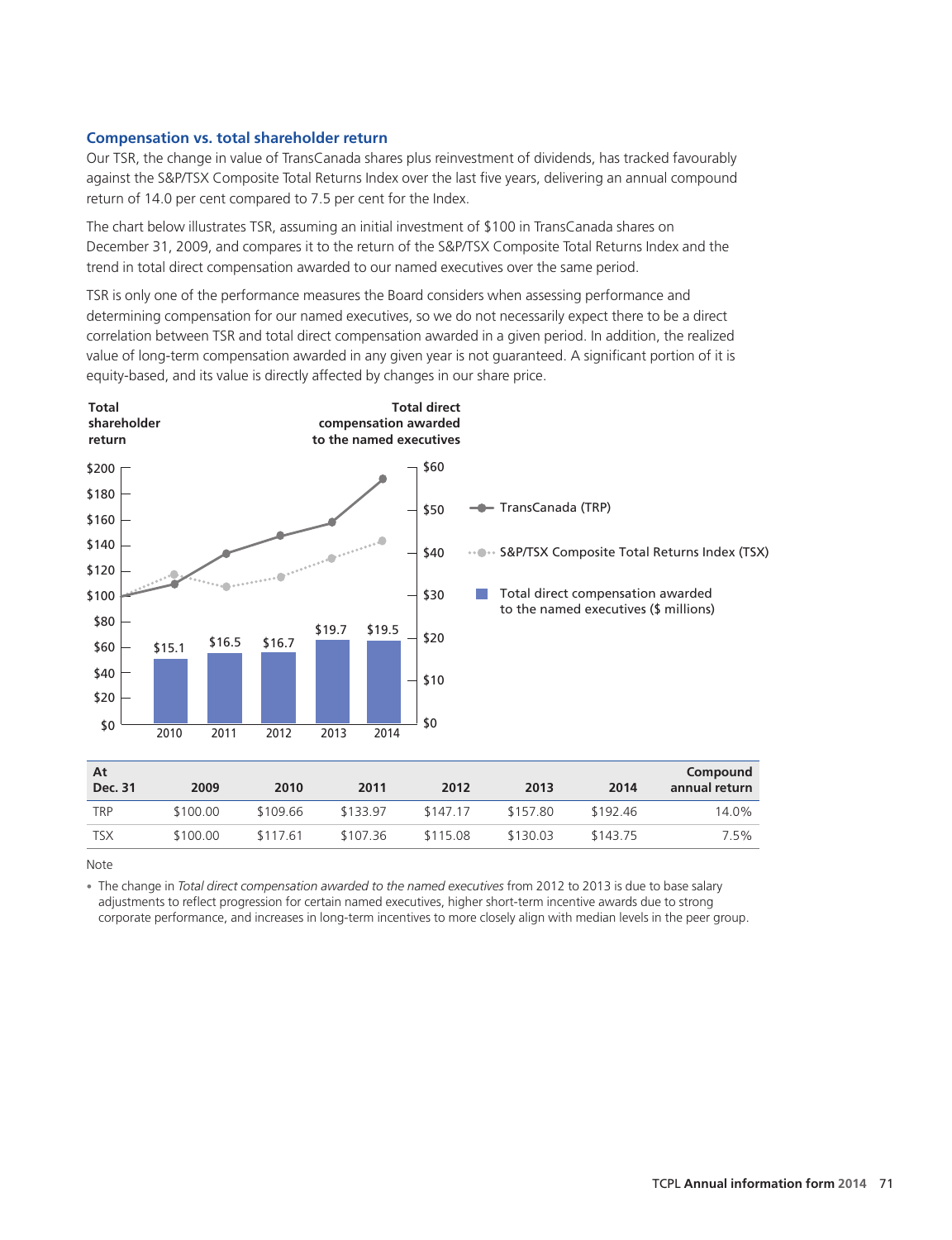# **Program changes**

The Board approved changes to the executive compensation program effective for 2015:

- Adopted a new compensation peer group for the named executives to better reflect:
	- the size of TransCanada relative to the peer companies
	- a broader sample size which reduces potential volatility in the data
	- the scope of TransCanada's North American business activities, and
	- the broader market from which TransCanada competes for executive talent.
- Simplified the approach to determining long-term incentive awards for the named executives by eliminating targets and ranges. The Board instead approved each named executive's award based on median market data as well as individual performance and potential to contribute to TransCanada's future success, and approved a higher weighting of compensation to long-term incentives.
- For the ESU program, adopted a three-part formula that provides for vesting 50 per cent based on earnings per share, 25 per cent on relative TSR performance of TransCanada compared to a refined industry peer group, and 25 per cent on relative TSR performance compared to the S&P/TSX 60.
- Adjusted the ESU grant vesting terms by eliminating the 50 per cent minimum payout so as to remove any guarantee of vesting, but raising the maximum payout to 200 per cent to reward executives for outstanding performance.
- Amended the provisions of the ESU and stock option plans to reflect:
	- a consistent definition of change of control, and
	- consistency of vesting provisions for outstanding grants in the event of a termination without cause following a change of control.
- Increased the share ownership requirement for the CEO from four to five times base salary and determined that all executives must meet their requirements through direct share ownership.
- Implemented an Incentive compensation reimbursement ('clawback') policy.

The changes above were implemented after thoughtful review of the purpose of our program – namely, to give executives significant incentive to build long-term value for shareholders through share price appreciation. Given the challenging environment in which TransCanada operates, the Board believes that additional incentive for long-term value creation was warranted and that these changes more closely align our program with those of our peers. The committee examined significant data and was provided with modeled results in an effort to assure itself that program changes would provide such incentive.

The inclusion of earnings per share as a measure in the ESU program provides for a clear line of sight for executives and emphasizes the importance of increased earnings to underpin our share value and our dividend. The additional measure is also intended to reduce the potential for an arbitrary outcome based on relative TSR calculated in the last 20 days of market activity leading up to the vesting date. The performance peer group was modified to create a set of performance peers with businesses more similar to TransCanada's than the prior group. The new group includes companies whose businesses are less volatile and not as sensitive to the commodity cycle. In addition, measuring TSR relative to the S&P/TSX 60 balances the potential volatility of the smaller performance peer group and reflects the dynamics of performance among the larger Canadian companies for which TransCanada competes for capital.

The Board believes these changes ensure that our executive compensation program continues to meet our key compensation objectives as outlined in the next section.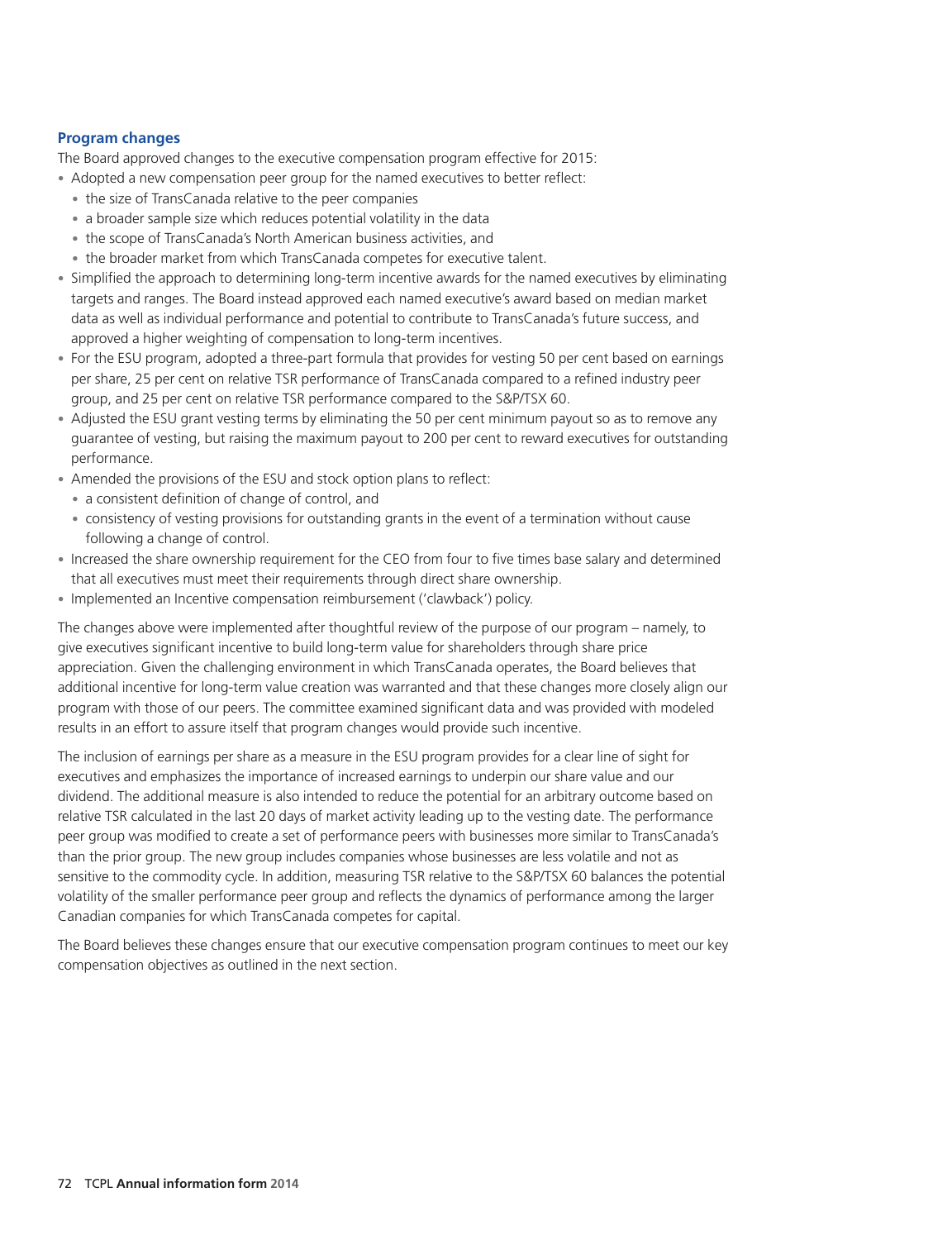# **APPROACH**

TransCanada's executive compensation program is designed to meet four key objectives:

- provide a compensation package that 'pays for performance' by rewarding executives for delivering on our corporate objectives and achieving our overall strategy
- offer levels and types of compensation that are competitive with the market
- align executives' interests with those of our various stakeholders, and
- attract, engage and retain our executives.

Compensation is also aligned with our risk management processes to ensure there is an appropriate balance between risk and reward. See pages 53 and 54 for more information.

#### **Decision-making process**

We follow a comprehensive decision-making process that involves management, the Human Resources committee and the Board, and takes into account market data, input from the CEO and advice from the committee's independent consultant.

The Board makes all decisions affecting executive compensation based on the committee's recommendations.

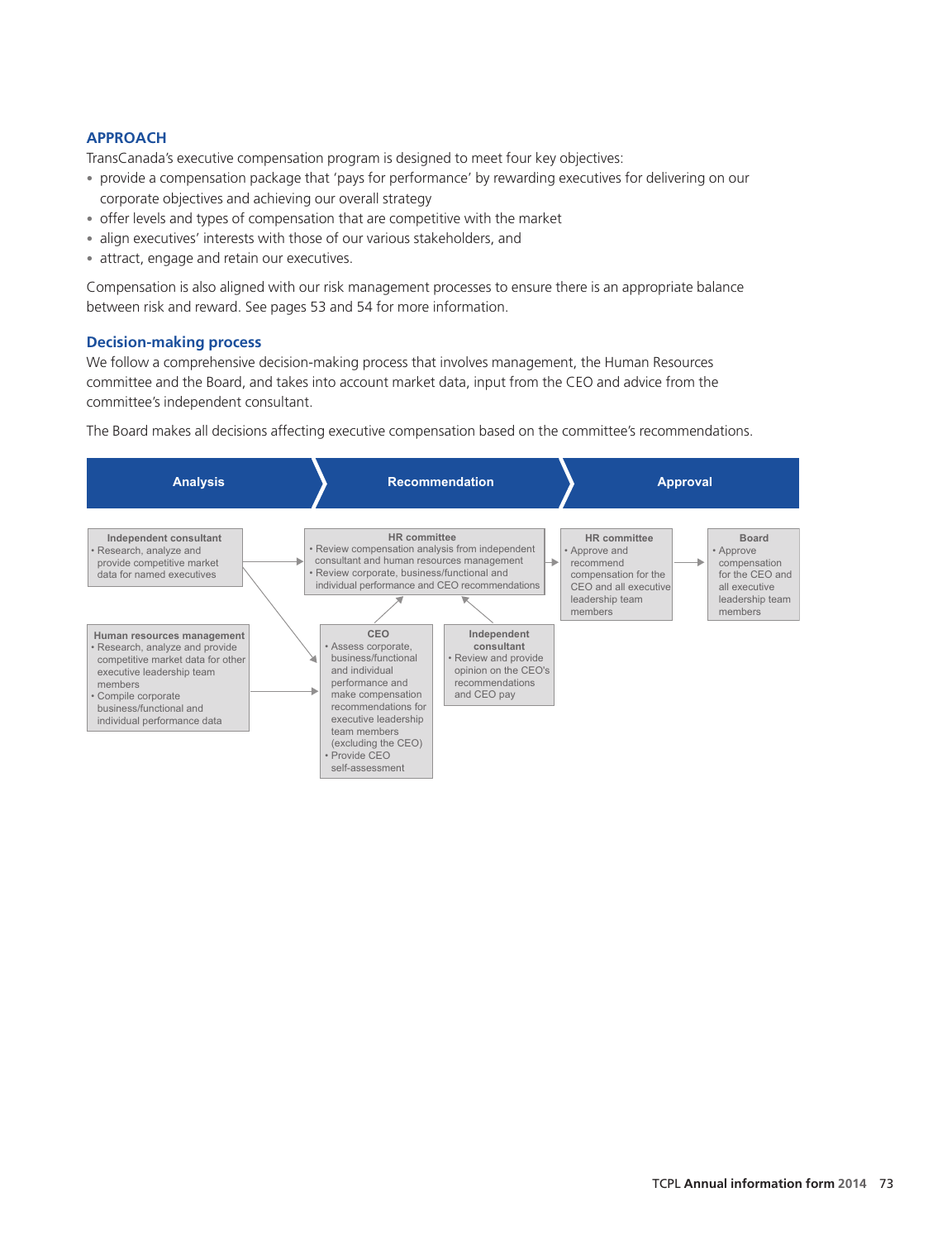# **Compensation analysis**

#### *Assessing the market*

The independent consultant to the committee analyzes and provides relevant market data and other information to the committee and the Board. This process includes benchmarking executive compensation against a peer group of companies (see *Benchmarking* on pages 75 and 76).

The committee and Board also consider compensation relative to other executives when determining compensation levels. This is especially important in situations where the market data for a particular role is not readily available or does not reflect the relative scope of the role at TransCanada.

### *Determining performance objectives*

The Board approves annual corporate objectives to support our core strategies for operating safely and efficiently, achieving growth and creating value for shareholders. Our corporate performance scorecard incorporates these objectives, including a combination of financial, operational, safety, and growth measures which are weighted and approved by the Board.

The Board establishes annual performance objectives and relative weightings for the CEO and the other named executives. The CEO's performance objectives include the corporate scorecard and personal key focus areas which reflect the priorities for the year. Performance objectives for the other named executives include the corporate scorecard, business/functional scorecards aligned to their roles, as well as their individual key performance areas and priorities for the year.

#### **Recommendation**

The committee and the Board assess the performance of the company and of the CEO.

The CEO assesses the performance of his direct reports, including the other named executives, obtains input from the Board on executive performance, and makes compensation recommendations to the committee.

The committee recommends compensation awards for the CEO and other named executives to the Board. The committee seeks advice from its independent consultant and other advisors, but is responsible for making its own decisions and recommendations to the Board.

The committee bases its recommendations on the relevant performance period. Although it reviews historical information on the value of previous grants, it does not make adjustments to any performance-related measures based on the number, term or current value of any outstanding compensation previously awarded or gains an executive may have realized in prior years. Similarly, the committee does not take into account the value of long-term incentive awards it grants in a given year to offset less-than-expected returns from awards granted in prior years. The committee believes that reducing or limiting grants or awards based on prior gains could detract from the integrity of the performance-based framework or undermine the incentives for executives to deliver strong performance.

# **Approval**

The Board reviews the recommendations by the committee, and approves all executive compensation decisions.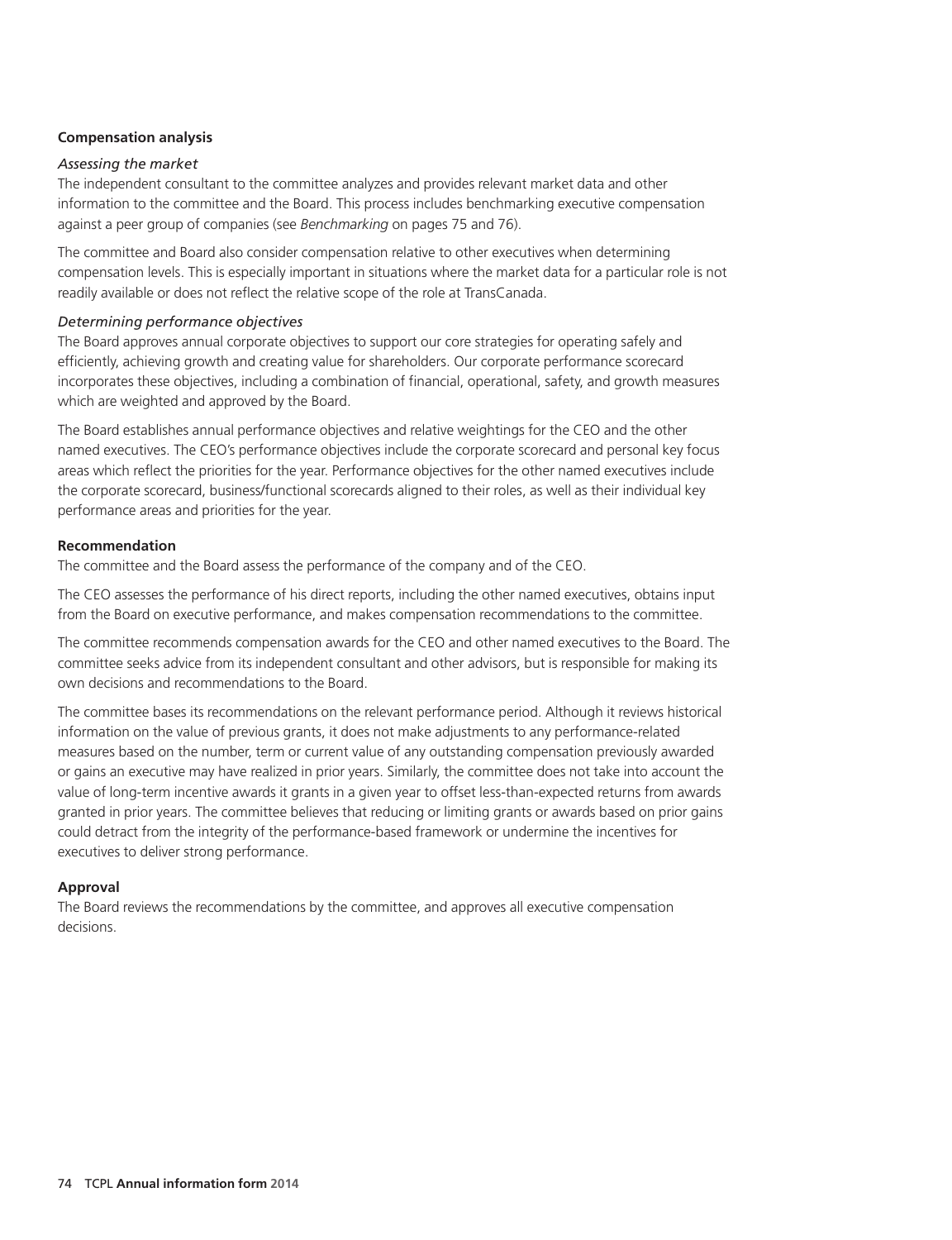# **Benchmarking**

We benchmark our executive compensation against a peer group of companies to stay competitive with the market. Each year, the committee reviews the companies with its independent consultant, makes adjustments as it deems appropriate, and approves the peer group.

Our 2014 peer group consisted of 24 Canadian companies representing two industry sectors:

| Oil and gas                                                                                                                                                                                                                                                                                                                                 | <b>Pipeline and utility</b>                                                                                                                                                                                                  |
|---------------------------------------------------------------------------------------------------------------------------------------------------------------------------------------------------------------------------------------------------------------------------------------------------------------------------------------------|------------------------------------------------------------------------------------------------------------------------------------------------------------------------------------------------------------------------------|
| BP Canada Energy Group ULC<br>Canadian Natural Resources Ltd.<br>Cenovus Energy Inc.<br>Chevron Canada Ltd.<br>ConocoPhillips Canada<br>Devon Canada Corporation<br>Encana Corporation<br>ExxonMobil Canada Ltd.<br>Husky Energy Inc.<br>Imperial Oil Ltd.<br>Nexen Inc.<br>Shell Canada Ltd.<br>Suncor Energy Inc.<br>Syncrude Canada Ltd. | Alliance Pipeline Ltd.<br>ATCO Ltd.<br>Capital Power Corporation<br>Enbridge Inc.<br>EPCOR Utilities Inc.<br>FortisAlberta Inc.<br>Kinder Morgan Canada Inc.<br>Spectra Energy Corporation (Canada)<br>TransAlta Corporation |
| Talisman Energy Inc.                                                                                                                                                                                                                                                                                                                        |                                                                                                                                                                                                                              |

| <b>Profiles</b><br>At December 31, 2013                                                                                                    | <b>TransCanada</b>                 | Peer group                                                         |                             |
|--------------------------------------------------------------------------------------------------------------------------------------------|------------------------------------|--------------------------------------------------------------------|-----------------------------|
| Industry                                                                                                                                   | North American<br>pipelines, power | North American pipelines, power, utilities<br>Canadian oil and gas |                             |
| Head office location                                                                                                                       | Calgary, Alberta                   | Mainly Alberta                                                     |                             |
|                                                                                                                                            |                                    | <b>Median</b>                                                      | 75 <sup>th</sup> percentile |
| Revenue                                                                                                                                    | \$8.8 billion                      | \$5.9 billion                                                      | \$21.7 billion              |
| Market capitalization at December 31, 2014<br>(Monthly closing price of shares $\times$ shares<br>outstanding for the most recent quarter) | \$40.4 billion                     | \$25.0 billion                                                     | \$46.6 billion              |
| Assets                                                                                                                                     | \$53.9 billion                     | \$18.8 billion                                                     | \$34.7 billion              |
| Employees                                                                                                                                  | 5.487                              | 3,424                                                              | 5.630                       |

Note

• Peer group scope information reflects 2013 data, unless otherwise noted, as this is the most current information available. For comparability, the *TransCanada* scope information also reflects 2013 data.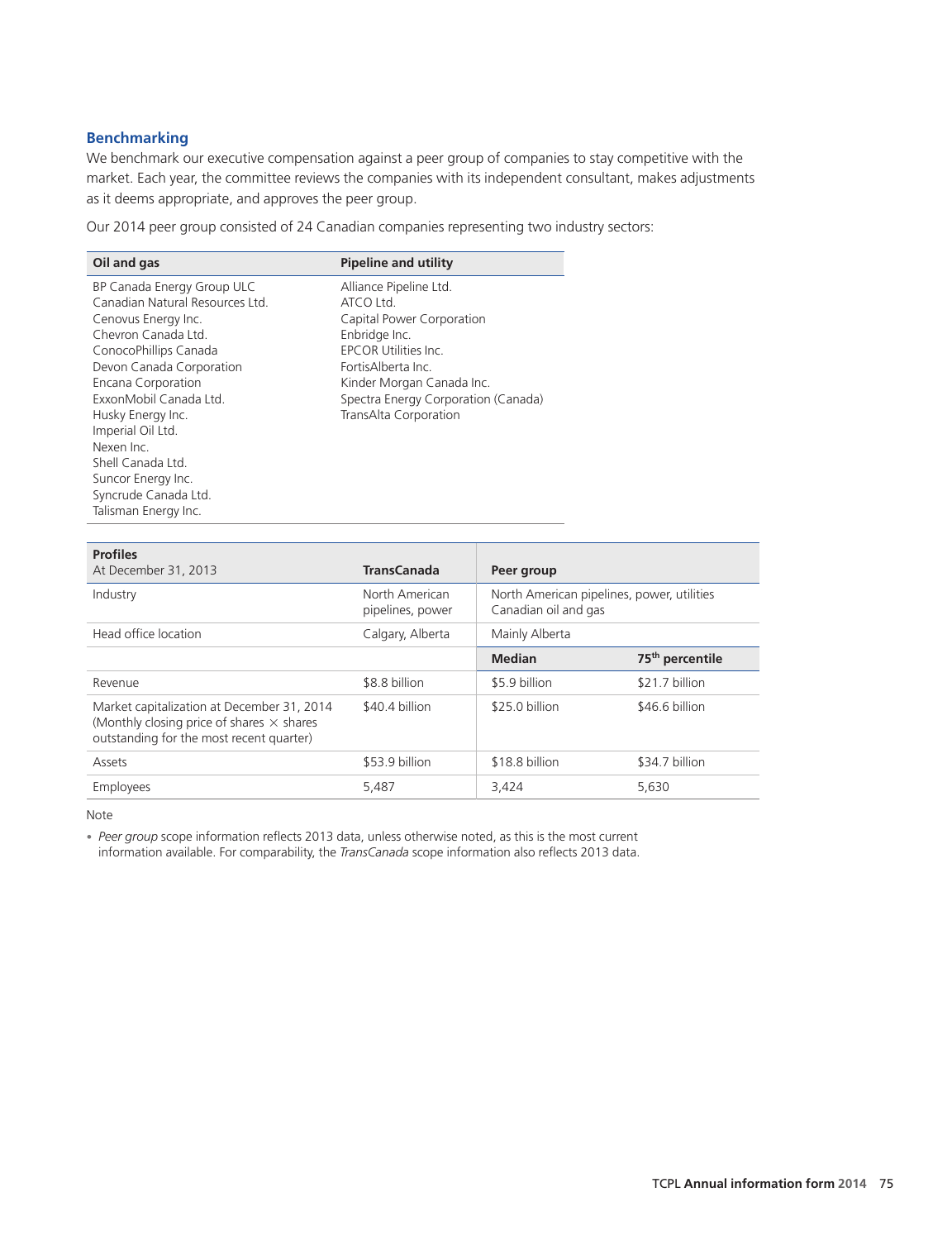For 2015, the committee adopted a new peer group for the named executives to better reflect:

- the size of TransCanada relative to the peer companies
- a broader sample size which reduces potential volatility in the data
- the scope of TransCanada's North American business activities, and
- the broader market from which TransCanada competes for executive talent.

Our 2015 peer group for our named executives is listed below.

| Named executive peer group      |                            |
|---------------------------------|----------------------------|
| American Electric Power Co.     | Imperial Oil Ltd.          |
| Canadian National Railway Co.   | Kinder Morgan Inc.         |
| Canadian Natural Resources Ltd. | NextEra Energy Inc.        |
| Cenovus Energy Inc.             | Occidental Petroleum Corp. |
| Dominion Resources Inc.         | PG&E Corporation           |
| Enbridge Inc.                   | Southern Company           |
| Encana Corporation              | Spectra Energy Corporation |
| Exelon Corp.                    | Suncor Energy Inc.         |
| Fortis Inc.                     | Talisman Energy Inc.       |
| Hess Corp.                      | Teck Resources Ltd.        |
| Husky Energy Inc.               | Williams Companies Inc.    |

We benchmark each named executive position against similar positions in the peer group. We recognize that even with a relatively large peer group, the results can be skewed by changes in the underlying market data. As a result, we exercise judgment in the interpretation of the data and are guided by our independent consultant in this regard. Competitive market data on the peer group provides an initial reference point for determining executive compensation.

Total direct compensation is generally set according to the following guidelines:

| <b>Below expectations</b>        | Performance<br>meets expectations    | Exceeds expectations             |
|----------------------------------|--------------------------------------|----------------------------------|
|                                  | <b>Target</b>                        |                                  |
| Below median market compensation | <b>Median market</b><br>compensation | Above median market compensation |

See *Components* on page 78 for more information about total direct compensation.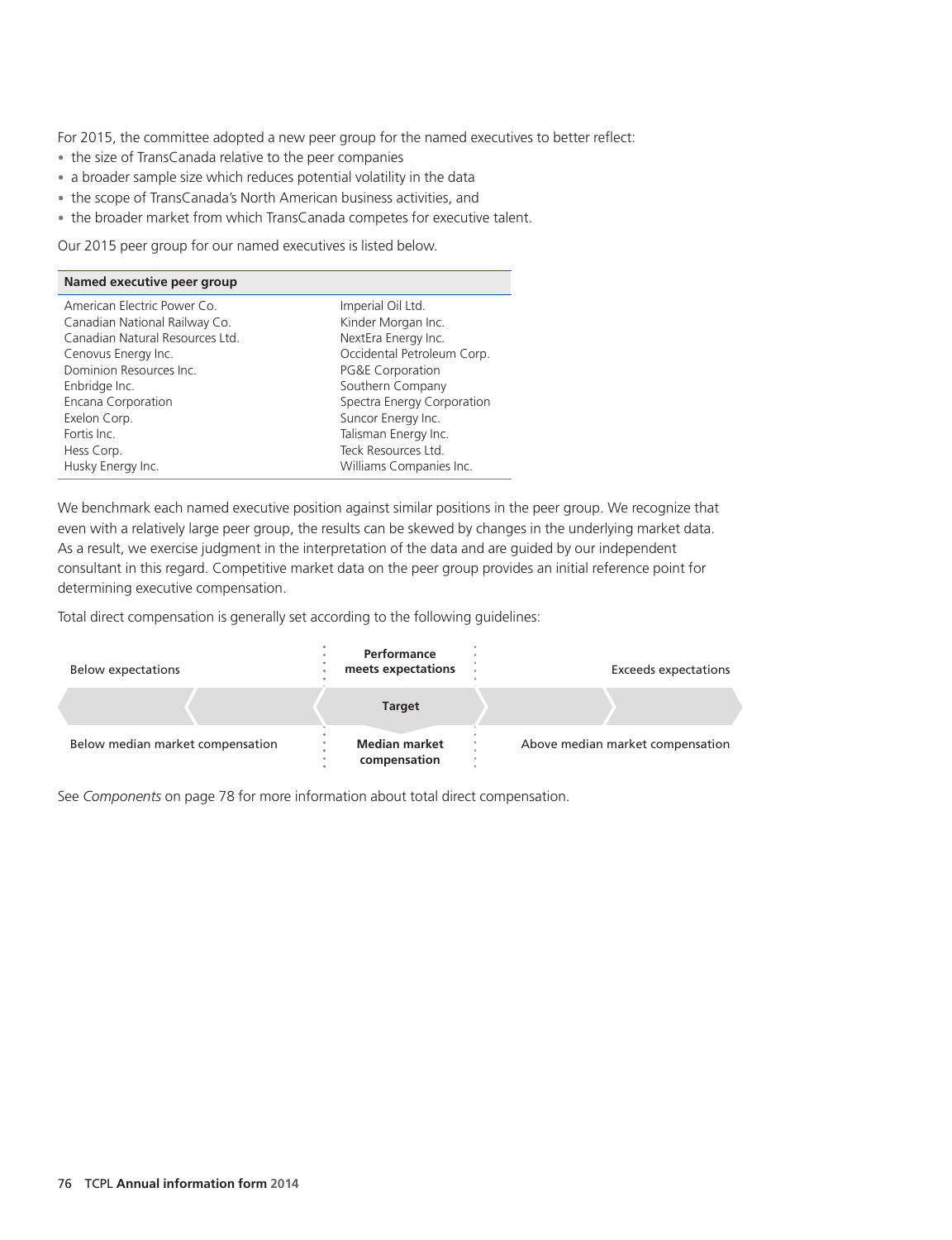# **Aligning the interests of executives and shareholders**

We have share ownership requirements to align the interests of our executives and shareholders. The minimum requirements are significant and vary by executive level. As at December 31, 2014, the ownership requirements were:

| Executive level           | <b>Required ownership</b><br>(multiple of base salary) |
|---------------------------|--------------------------------------------------------|
| Chief Executive Officer   | 4x                                                     |
| Executive Vice-Presidents | 7х                                                     |
| Senior Vice-Presidents    | 1 x                                                    |

Executives were required to have outright ownership of at least 50 per cent of the requirement in shares of TransCanada or units of TC PipeLines, LP. The remaining 50 per cent could be held in the form of unvested ESUs.

Effective February 13, 2015, the Board approved an increase in the share ownership requirement for the CEO to 5 times base salary, and determined that all executives must meet their ownership requirements through shares of TransCanada or units of TC PipeLines, LP only.

Executives have five years to meet the requirement. Executives must 'buy and hold' 50 per cent of all stock options they exercise until they meet their share ownership requirement.

The committee reviews share ownership levels for each executive every year. It may use its discretion when assessing compliance if ownership levels fall below the minimum because of fluctuations in share price.

All of the named executives met their share ownership requirements in 2014. See the *Executive profiles* starting on page 91 for current share ownership levels.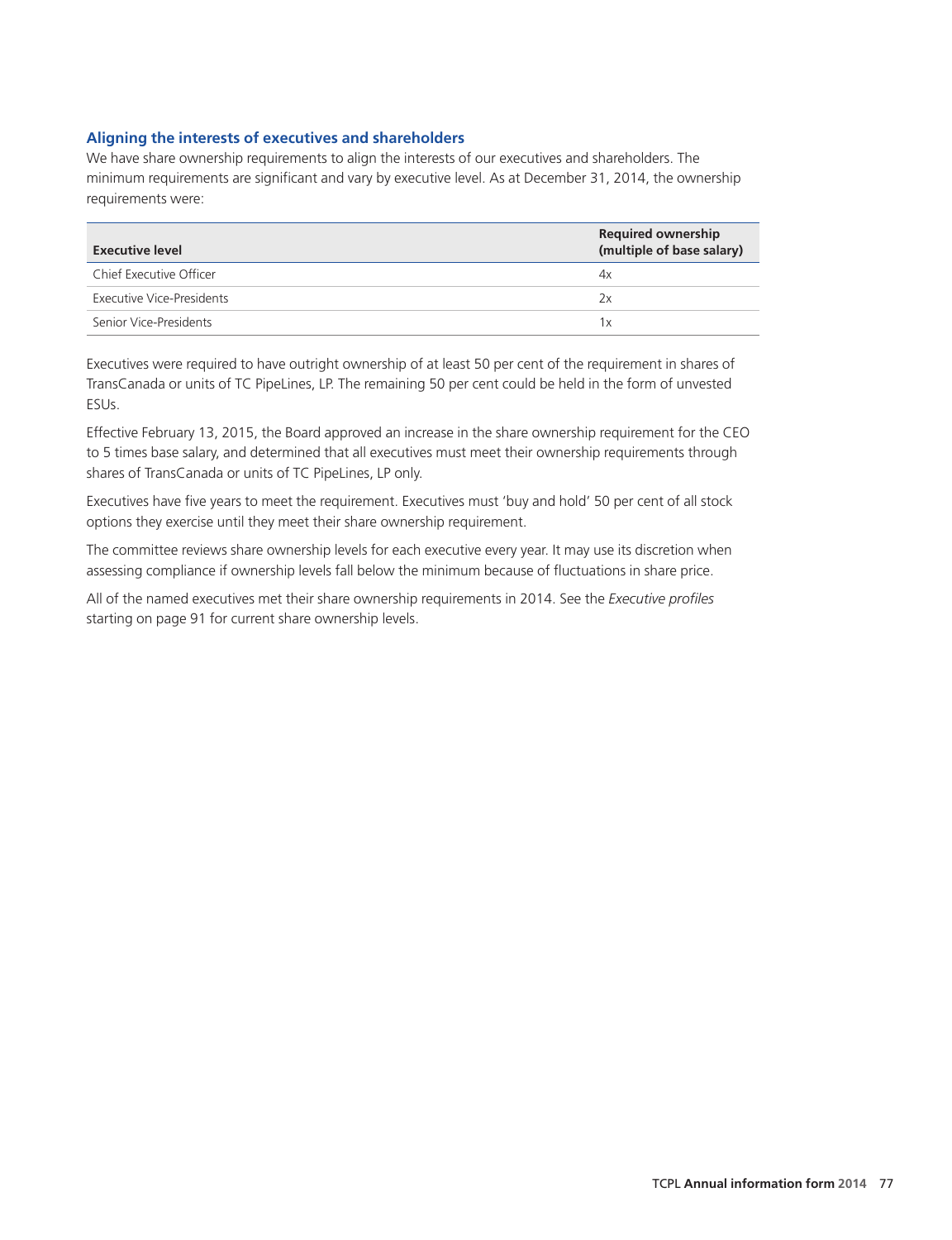# **COMPONENTS**

Total direct compensation includes fixed and variable pay. Base salary is the only form of fixed compensation. Variable compensation includes our short and long-term incentive plans.

| <b>Element</b>                     | Form          | <b>Performance period</b>                                                                                                                                                              | <b>Objective</b>                                                                                                                                                                                                                |
|------------------------------------|---------------|----------------------------------------------------------------------------------------------------------------------------------------------------------------------------------------|---------------------------------------------------------------------------------------------------------------------------------------------------------------------------------------------------------------------------------|
| base salary (fixed)                | cash          | one year<br>۰                                                                                                                                                                          | • provide a certain level of steady income<br>• attract and retain executives                                                                                                                                                   |
| short-term incentive<br>(variable) | cash          | • one year                                                                                                                                                                             | • motivate executives to achieve key<br>annual business objectives<br>• reward executives for relative<br>contribution to TransCanada<br>• align interests of executives and<br>shareholders<br>• attract and retain executives |
| long-term incentive<br>(variable)  | <b>ESUs</b>   | • three-year term<br>vesting at the end of the<br>$\bullet$<br>term<br>awards subject to a<br>$\qquad \qquad \bullet$<br>performance multiplier<br>based on pre-established<br>targets | • motivate executives to achieve<br>medium-term business objectives<br>• align interests of executives and<br>shareholders<br>• attract and retain executives                                                                   |
|                                    | stock options | seven-year term<br>۰<br>one third vest each year<br>$\bullet$<br>beginning on the first<br>anniversary of the grant<br>date                                                            | • motivate executives to achieve long-term<br>sustainable business objectives<br>• align interests of executives and<br>shareholders<br>• attract and retain executives                                                         |

We also offer indirect compensation which includes retirement benefits, other benefits and perquisites. See pages 83 and 84 for more information.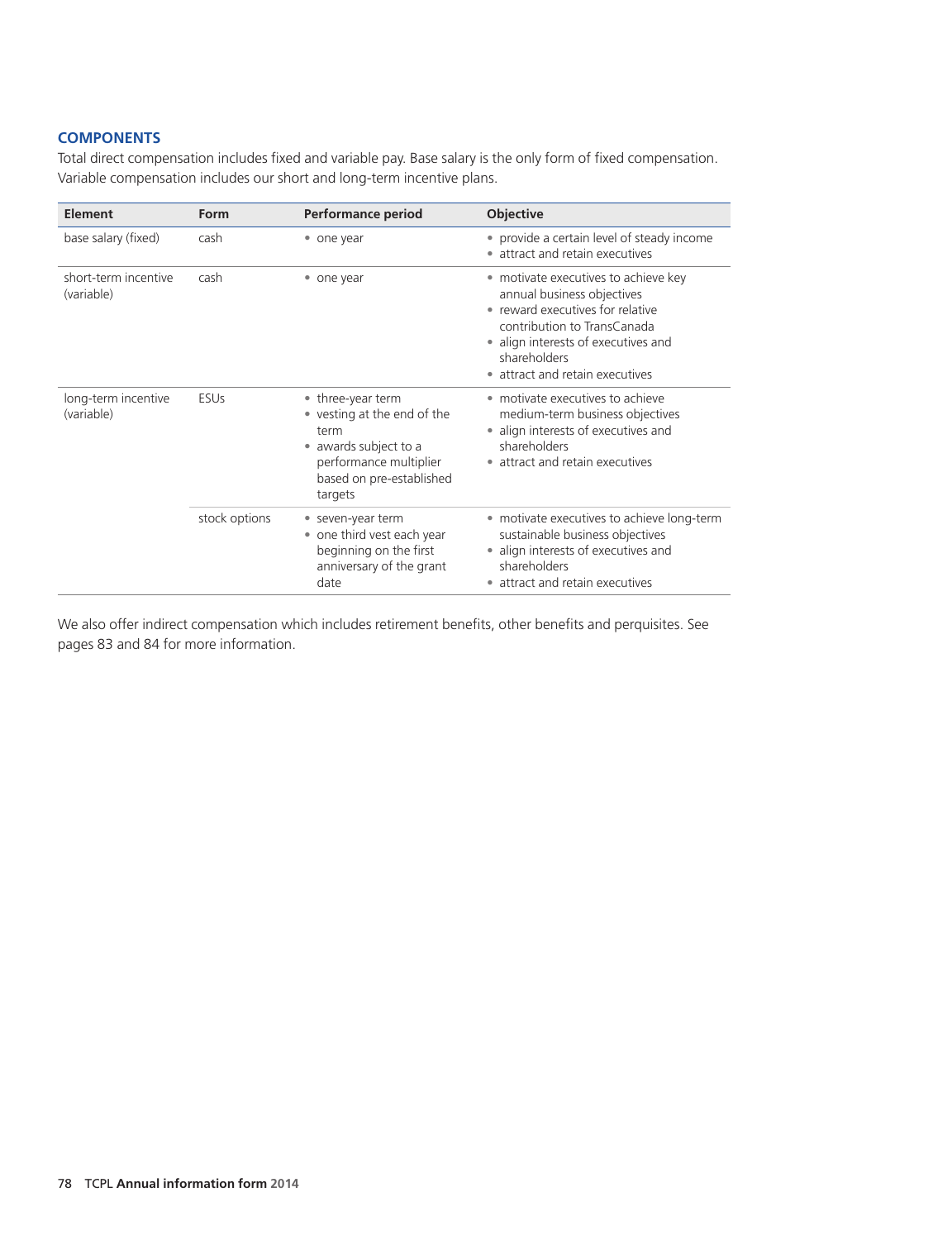# **Fixed compensation**

#### **Base salary**

Base salaries for executive positions are generally aligned within a competitive range of median base salary levels in our peer group. The independent consultant to the committee analyzes and provides relevant market data to the committee and the Board.

Increases in base salary for the named executives are based on their performance, competitive market data, experience in the role and compensation relative to other executives at TransCanada. Base salary adjustments are typically effective March 1.

#### **Variable or at-risk compensation**

Variable compensation accounts for a significant portion of executive pay, and increases by executive level. Market data is used to establish short and long-term incentive targets for each executive role. Target awards are expressed as a percentage of base salary and are determined with reference to median market levels in our peer group. While targets are reviewed annually against the competitive market data, they are not expected to change year-to-year unless the role changes or is reassessed against market conditions.

The table below shows the short-term incentive target and the long-term incentive target range for each named executive in 2014.

Beginning in 2015, the Board simplified the approach to determining long-term incentive awards for the named executives by eliminating targets and ranges. The Board instead approved each named executive's award based on median market data as well as individual performance and potential to contribute to TransCanada's future success.

|                                                                                    |                                                        |                |               | 2014 long-term incentive target range<br>(% of base salary) |
|------------------------------------------------------------------------------------|--------------------------------------------------------|----------------|---------------|-------------------------------------------------------------|
|                                                                                    | 2014 short-term incentive target<br>(% of base salary) | <b>Minimum</b> | <b>Target</b> | <b>Maximum</b>                                              |
| President & Chief Executive Officer<br>(Russell K. Girling)                        | 100%                                                   | 300%           | 350%          | 400%                                                        |
| Executive Vice-President &<br>Chief Financial Officer<br>(Donald R. Marchand)      | 65%                                                    | 225%           | 275%          | 325%                                                        |
| Executive Vice-President &<br>President, Development<br>(Alexander J. Pourbaix)    | 75%                                                    | 275%           | 325%          | 375%                                                        |
| Executive Vice-President &<br>President, Natural Gas Pipelines<br>(Karl Johannson) | 65%                                                    | 225%           | 275%          | 325%                                                        |
| Executive Vice-President,<br>Corporate Services<br>(Wendy L. Hanrahan)             | 50%                                                    | 200%           | 225%          | 250%                                                        |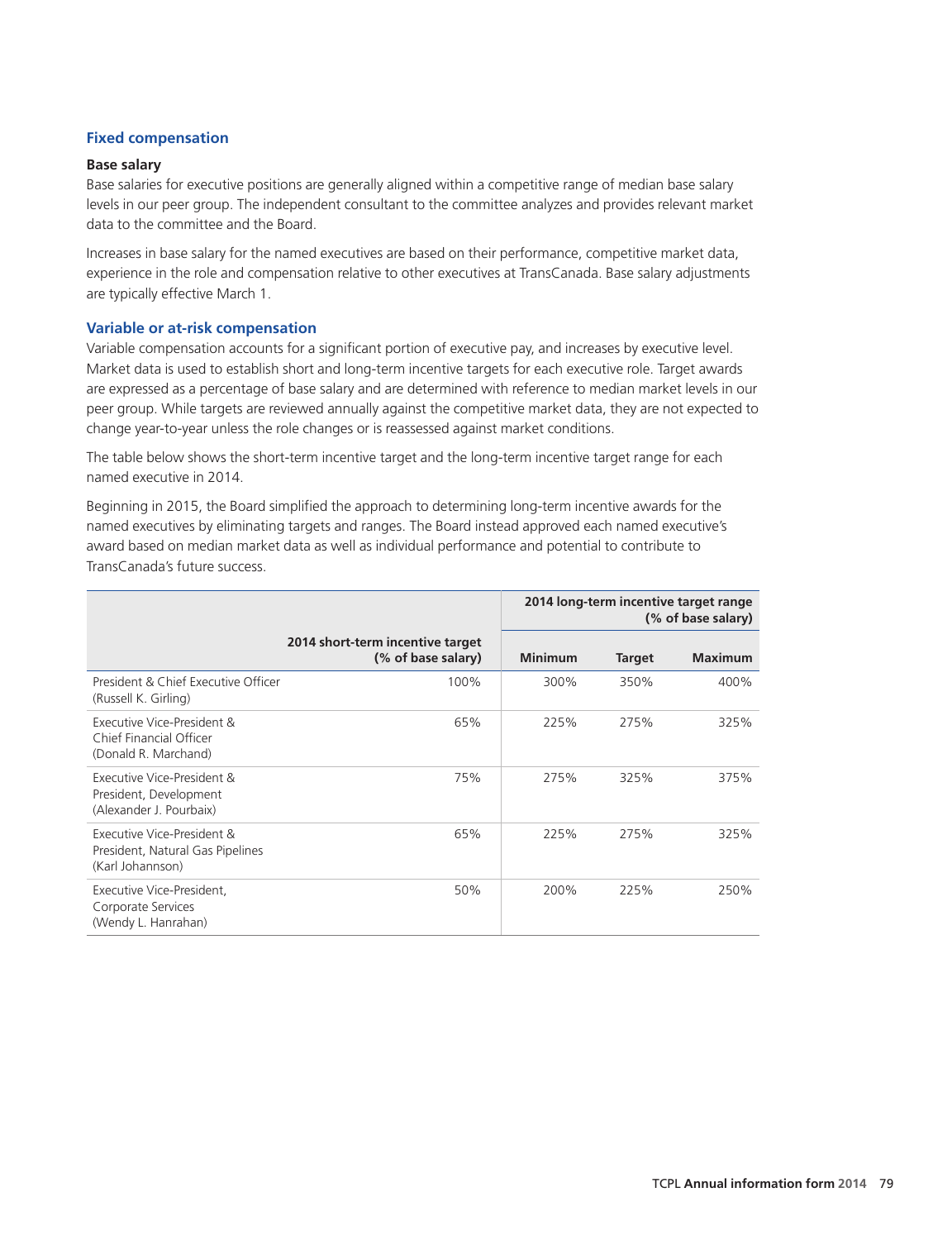### **Short-term incentive**

The short-term incentive plan is designed to attract and retain executives, and motivate them to achieve key annual business objectives. It rewards executives for their contributions to TransCanada and aligns interests of executives with shareholders.

Annual cash awards are made to the named executives based on a formula that takes into account:

- base salary and the short-term incentive target, expressed as a percentage of base salary, for each role •
- performance against business/functional and individual objectives, expressed as an individual performance factor determined for each named executive, and
- performance against corporate performance objectives, expressed as the Corporate factor.



Awards can range from 0 to 200 per cent of the short-term incentive target based on the level of corporate and business/functional and individual performance. Awards will generally be 50 per cent of the target if performance meets threshold standards, 100 per cent for target performance, and 200 per cent of the target for exceptional performance relative to pre-determined standards. There is no payout if overall performance is below the threshold.

The corporate and business/functional and individual factors are weighted for each executive and then added together to determine the overall award. The Board can adjust the calculated short-term incentive awards up or down at its discretion to take into account other factors when it believes it is appropriate to do so. Short-term incentive awards are paid as a lump sum cash payment in March following the performance year.

Awards for 2014 were based on the following target levels and performance weightings:

|                                                                                    |                             |                    |                               | Performance weighting                                  |     |
|------------------------------------------------------------------------------------|-----------------------------|--------------------|-------------------------------|--------------------------------------------------------|-----|
|                                                                                    | Short-term incentive target | (% of base salary) | Payout range<br>(% of target) | <b>Business/functional</b><br>and individual Corporate |     |
| President & Chief Executive Officer<br>(Russell K. Girling)                        |                             | 100%               | $0 - 200\%$                   | 25%                                                    | 75% |
| Executive Vice-President & Chief Financial Officer<br>(Donald R. Marchand)         |                             | 65%                | $0 - 200\%$                   | 50%                                                    | 50% |
| Executive Vice-President &<br>President, Development<br>(Alexander J. Pourbaix)    |                             | 75%                | $0 - 200\%$                   | 50%                                                    | 50% |
| Executive Vice-President &<br>President, Natural Gas Pipelines<br>(Karl Johannson) |                             | 65%                | $0 - 200\%$                   | 50%                                                    | 50% |
| Executive Vice-President,<br>Corporate Services<br>(Wendy L. Hanrahan)             |                             | 50%                | $0 - 200\%$                   | 50%                                                    | 50% |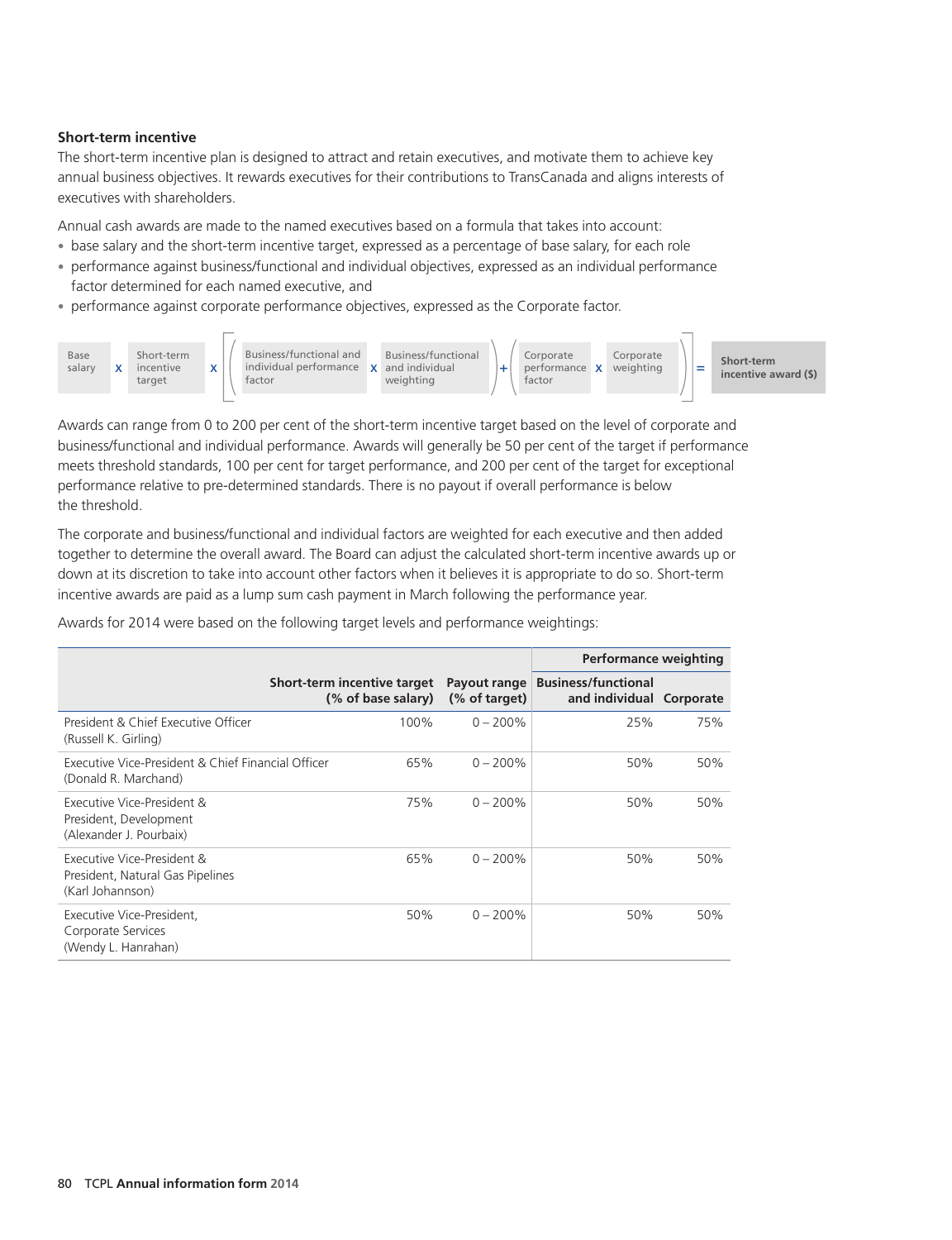#### **Long-term incentive**

Each year, the committee and the Board grant long-term incentive awards to the named executives based on median market levels, and their assessment of individual performance and potential to contribute to TransCanada's future success.

The targeted allocation of long-term incentive awards for our executive leadership team is 50 per cent each to ESUs and stock options. Mr. Girling's long-term incentive award allocation is adjusted as necessary to meet the limit under the terms of the stock option plan that no one participant can be awarded more than 20 per cent of the total number of options granted in a given year which may result in Mr. Girling receiving ESUs with a higher (but not lower) weighting than 50 per cent.

### *Executive share units*

These are notional share units granted under the ESU plan. ESUs accrue dividend equivalents and vest on December 31 at the end of the three-year performance period. The payout depends on how well we perform against targets established at the beginning of the period.

ESU awards are paid out in a lump sum cash payment in the first quarter following the end of the performance period.



Notes

- Number of ESUs vesting is the number of ESUs originally granted plus ESUs earned as dividend equivalents during the three- year performance period.
- *Valuation price on the vesting date* is the volume-weighted average closing price of TransCanada shares for the 20 trading days immediately prior to and including the vesting date.

For the 2012 ESU grant, the performance multiplier was determined based on the guidelines in the table below. *Relative TSR* is calculated using the twenty-day volume weighted average share price at the end of the three-year performance period.

| If TransCanada's relative TSR is                                                 | Then the performance multiplier is |                                                                                                           |  |
|----------------------------------------------------------------------------------|------------------------------------|-----------------------------------------------------------------------------------------------------------|--|
| At or below the 25 <sup>th</sup> percentile of<br>the ESU peer group (threshold) | 0.50                               | We calculate the performance multiplier using a<br>straight-line interpolation if performance is between: |  |
| At the 50 <sup>th</sup> percentile of the ESU<br>peer group (target)             | 1.00                               | • threshold and target, or<br>• target and maximum                                                        |  |
| At or above the 75 <sup>th</sup> percentile of<br>the ESU peer group (maximum)   | 1.50                               |                                                                                                           |  |

The Board may use its discretion to adjust the performance multiplier if it deems it appropriate based on market factors or other extraordinary circumstances (such as a transaction which would skew the performance of any peer group member). However, the Board uses its discretion sparingly because it seeks to maintain the objectivity of the TSR measurement.

For more details on the ESU payout, see *Payout of 2012 executive share unit award* on page 89.

New performance measures for the 2015 ESU grant have been approved. For more details on the 2015 ESU grant, see *Program changes* on page 72 and *Long-term incentives* on page 88.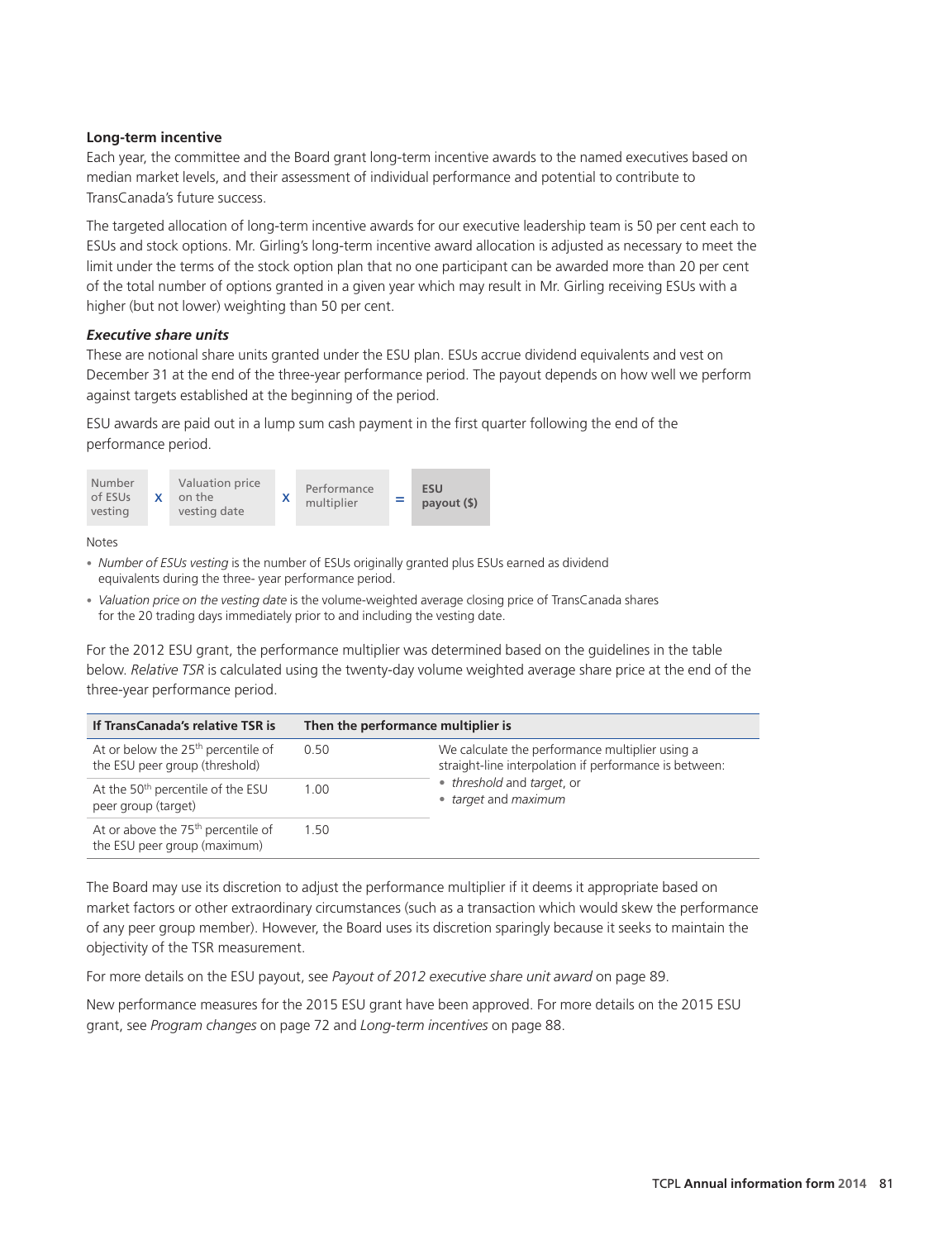# *Stock options*

Shareholders first approved our stock option plan in 1995, and the most recent version of the plan was last approved by shareholders in 2013 when the number of shares reserved for issue was increased by 10,000,000. The plan is administered by the Human Resources committee, which is composed entirely of independent directors. Under the terms of the plan, the committee approves the granting of stock options to our executive-level employees, subject to the limitation that no participant can be awarded more than 20 per cent of the total number of stock options granted in a given year. In addition, the total number of shares that can be reserved for issuance to insiders, or issued to insiders within any one-year period, is limited to 10 per cent or less of our issued and outstanding shares.

# *Vesting*

Stock options vest one third each year, beginning on the first anniversary of the grant date and have a seven-year term.

Executives are limited to trading TransCanada shares in four windows (known as *open trading windows*), which are designated annually. The open trading windows relate to the completion and disclosure of quarterly and annual financial reports. If the expiry date of a stock option does not fall during an open trading window, or falls within the first five days of an open trading window, the expiry date is extended to 10 business days after the next window opens. Similar extensions apply when there is a trading blackout imposed during one of the four open trading windows and stock options expire during the trading blackout.

# *Exercise price*

The exercise price of an option is the closing market price of TransCanada shares on the TSX on the last trading day immediately preceding the grant date. Option holders only benefit if the market value of our shares exceeds the exercise price at the time they exercise the options.

# *Adjustments*

The number of shares subject to an option will be adjusted under the terms of the plan when exercised if, before the exercise of any option:

- the shares are consolidated, subdivided, converted, exchanged, reclassified or in any way substituted, or •
- a stock dividend that is not in place of an ordinary course cash dividend is paid on the shares.

# *More about the stock option plan*

Options cannot be transferred or assigned to another person. A personal representative can exercise options on behalf of the holder if he or she dies or is incapacitated.

The committee has the authority to suspend or discontinue the plan at any time without shareholder approval. Management does not have this right, and cannot make changes to the plan. The committee can recommend to the Board for approval certain amendments to the plan, or any stock option grant without shareholder approval, provided they are to:

- clarify an item •
- correct an error or omission •
- change the vesting date of an existing grant, or
- change the expiry date of an outstanding option to an earlier date.

The committee cannot make any amendments to the plan that adversely affect the holders' rights relating to any previously granted options without their consent.

According to the rules of the TSX, the plan requires certain amendments to be approved by shareholders, including:

- increasing the number of shares available for issue under the plan
- lowering the exercise price of a previously granted option
- canceling and reissuing an option, or
- extending the expiry date of an option.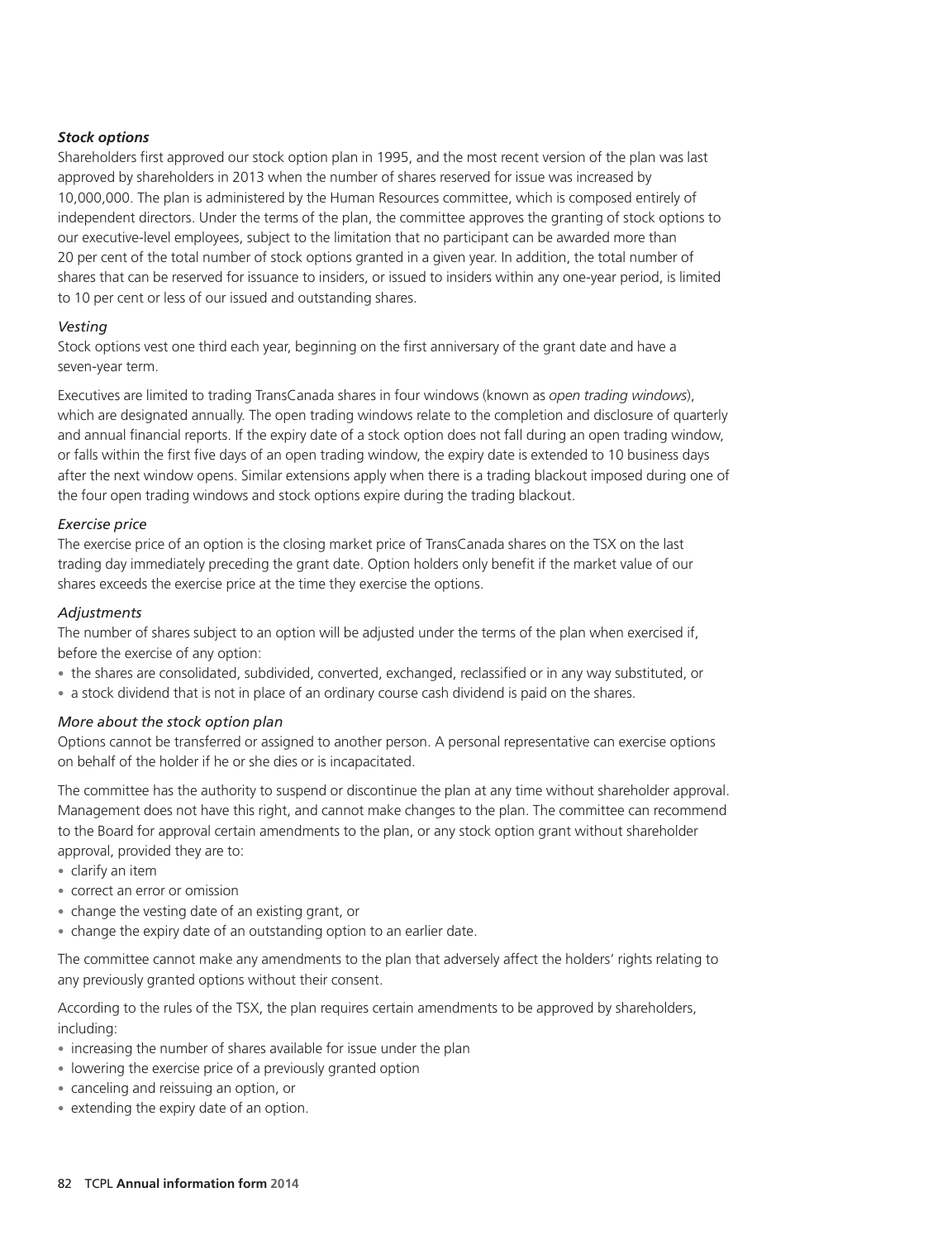The committee and the Board amended the stock option plan in February 2015 to allow for immediate vesting of stock options held by executives who have an executive employment agreement with TransCanada if the executive is terminated without cause or constructively dismissed within two years of a change of control ('double trigger'). Vesting of stock options upon a change of control was previously dealt with in the executive employment agreements. Dealing with accelerated vesting in the stock option plan will allow us to be responsive to changes in governance best practices. We also made a number of housekeeping amendments to the plan in February 2015. None of these amendments constitute an amendment under the plan or the rules of the TSX that require shareholder approval.

For more details on stock options, see *Equity compensation plan information* on page 102.

See the *Compensation on termination* table on page 105 for the effect of certain employment events on participants' entitlements under the plan.

### **Retirement benefits**

#### **Defined benefit plan**

Our Canadian defined benefit (DB) plan includes a registered pension plan and a supplemental pension plan for eligible employees.

Participation in the DB plan is mandatory once an employee has 10 years of continuous service. All of the named executives participate in the DB plan.

Normal retirement for participants is when they turn 60, or between 55 and 60 if their age and years of continuous service add up to 85 points. The retirement benefit is calculated as follows:

1.25% of employee's highest average earnings (up to the final average YMPE)

1.75% of employee's  $+$  highest average earnings  $\begin{vmatrix} x & c \end{vmatrix}$   $\begin{vmatrix} x & c \end{vmatrix}$   $\begin{vmatrix} z \end{vmatrix}$   $\begin{vmatrix} z \end{vmatrix}$   $\begin{vmatrix} z \end{vmatrix}$   $\begin{vmatrix} z \end{vmatrix}$   $\begin{vmatrix} z \end{vmatrix}$   $\begin{vmatrix} z \end{vmatrix}$   $\begin{vmatrix} z \end{vmatrix}$   $\begin{vmatrix} z \end{vmatrix}$   $\begin{vmatrix} z \end{vmatrix}$   $\begin{vmatrix} z \end{vm$ (above the final average YMPE)

x service

**Annual retirement benefit (\$)**

16MAR201518371158

#### Notes

- *Highest average earnings* is the average of an employee's best 36 consecutive months of pensionable earnings in their last 15 years of employment. *Pensionable earnings* means an employee's base salary plus the annual short-term incentive award up to a pre-established maximum, expressed as a percentage of base salary. For 2014, this is 100 per cent for the CEO, and between 50 to 75 per cent for the other named executives. Pensionable earnings do not include any other forms of compensation.
- *YMPE* is the Year's Maximum Pensionable Earnings under the Canada/Québec Pension Plan.
- Final average YMPE is the average of the YMPE in effect for the latest calendar year from which earnings are included in *Employees' highest average earnings* calculation plus the two previous years.
- *Credited service* is the employee's years of credited pensionable service in the plan. Registered DB plans •are subject to a maximum annual benefit accrual under the *Income Tax Act* (Canada). As this is currently \$2,819 for each year of credited service, participants cannot earn benefits in the registered plan on any compensation that is higher than approximately \$176,000 per year.

Participants can retire between 55 and 60, but the benefit is reduced by 4.8 per cent per year for each year until they reach age 60 or 85 points, whichever is earlier. They can retire 10 years prior to normal retirement age, however the benefit is reduced by an actuarial equivalence from age 55.

Although our DB plan is non-contributory, participants can decide to make pension contributions to an enhancement account for buying ancillary or 'add on' benefits within the registered pension plan. The DB plan is integrated with the Canada/Québec Pension Plan benefits.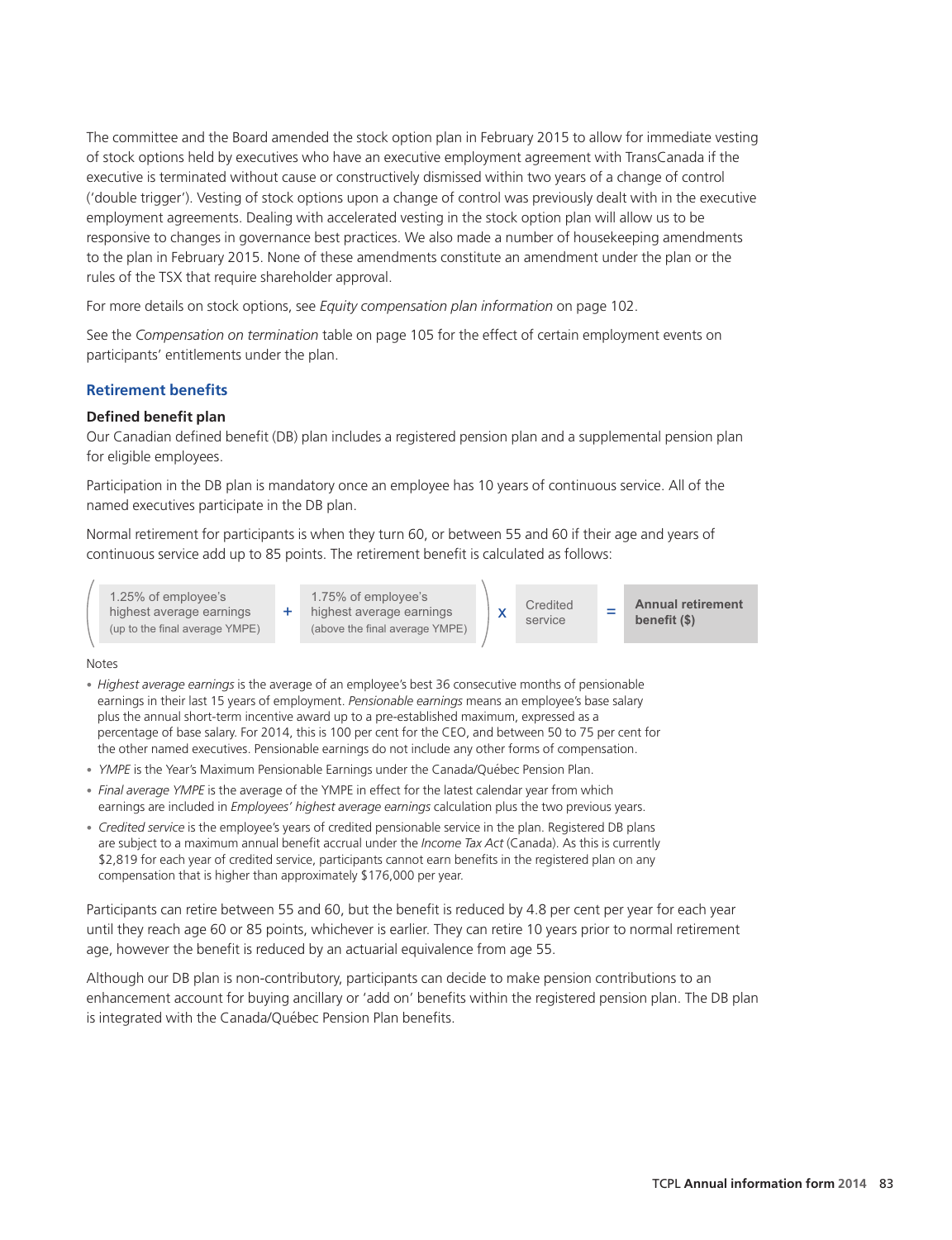# **Supplemental pension plan**

The DB pension plan uses a hold harmless approach, where the maximum amount allowed under the *Income Tax Act* (Canada) is paid from the registered pension plan and the remainder is paid from the supplemental pension plan. The supplemental pension plan is funded through a retirement compensation arrangement under the *Income Tax Act* (Canada). Currently there are approximately 770 participants in the supplemental pension plan (with pensionable earnings exceeding approximately \$176,000 per year) including the named executives.

Contributions to the fund are subject to Board approval, and are based on an actuarial valuation of the supplemental pension plan obligations each year.

Effective 2012, solely at the discretion of the Board, our funding practice for the supplemental pension plan was revised to align it generally with the registered pension plan wherein annual funding approximates current year service cost accruals and the five-year amortization of deficits.

The DB plan does not generally recognize past service, but the committee has used its discretion in the past to grant additional years of credited service to senior executives under the supplemental pension plan. See the *Defined benefit pension plan* table and footnotes on page 103 for details.

All pension plan participants, including our named executives, receive the normal form of pension when they retire:

- monthly pension for life, and 60 per cent is paid to the spouse after the employee dies, or
- if the employee is not married, the monthly pension is paid to the employee's beneficiary or estate for the balance of the 10 years, if the employee dies within 10 years of retirement.

Participants can choose a different form of payment, but must complete waivers, as required by law. Options include:

- increasing the percentage of the pension value that continues after they die
- adding a guarantee period to the pension, or
- transferring the lump sum commuted value of the registered pension plan to a locked-in retirement account up to certain tax limits and the excess is paid in cash. Subject to company discretion, the supplemental pension plan commuted value may also be transferred and paid in cash.

# **Other benefits**

All employees, including the named executives, receive other benefits such as traditional health and welfare programs that are based on competitive market practices and help to attract and retain talent.

# **Perquisites**

Named executives receive a limited number of perquisites, including:

- a flexible perquisite allowance of \$4,500 that the executive can use at his or her discretion
- a limited number of luncheon and/or recreational club memberships, based on business needs
- a reserved parking space valued at \$5,767, and
- an annual car allowance of \$18,000.

All perquisites provided to the named executives have a direct cost to TransCanada and are valued on this basis.

The committee also reviews the named executives' expenses and use of the corporate aircraft every year. The named executives can only use the corporate aircraft when it is integral to, and directly related to, performing their jobs.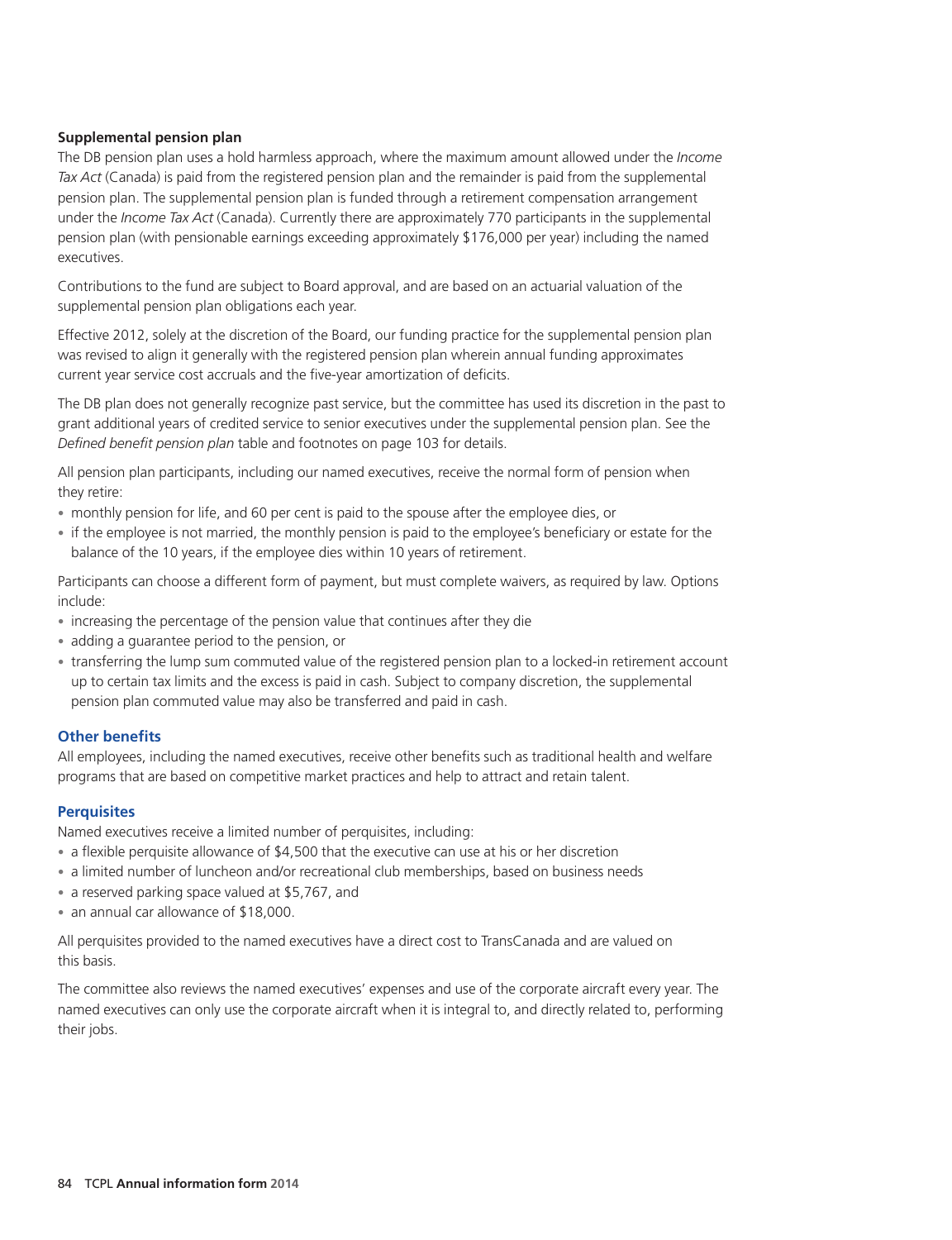# **COMPENSATION DECISIONS IN 2015**

The Board's compensation decisions in 2015 included: base salary adjustments, short-term incentive awards for 2014 performance and long-term incentive awards based on their assessment of individual performance and to recognize potential contributions to TransCanada's future success. You can find more details in the *Executive profiles* starting on page 91.

The Board also determined the performance multiplier for the 2012 ESU award (see page 89 for details), and approved our 2015 annual corporate objectives which will serve as the basis for determining short-term incentive awards for 2015.

### **Base salary**

Every year a market compensation review is conducted to align base salaries for executive positions within a competitive range of median base salary levels in our peer group. Two of our named executives received an increase to base salary to maintain competitiveness with our peer group and recognize proficiency in their roles. The average annual increase was 6.5 per cent.

Mr. Girling's base salary positioning against our peer group remained competitive at the existing 2014 level so no adjustment was made for 2015.

Base salary adjustments go into effect on March 1, 2015.

#### **Short-term incentive**

Short-term incentive awards were determined for 2014 based on each executive's target (expressed as a percentage of base salary) and performance against corporate, business/functional and individual objectives approved by the Board at the beginning of the year. Effective January 1, 2015, an increase to the target annual incentive was made for Ms. Hanrahan.

You can find more details in the executive profiles that follow.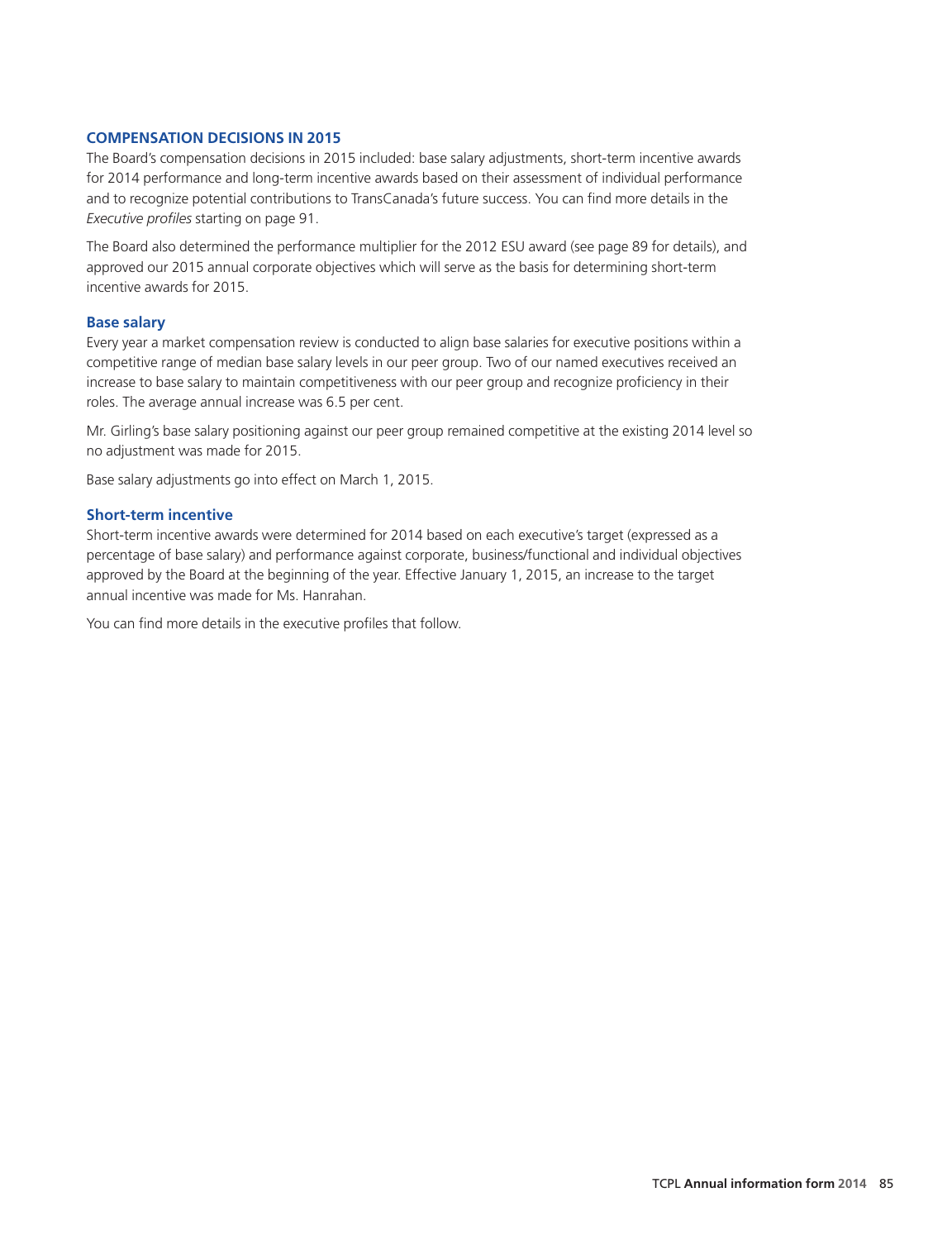#### **Corporate performance**

The following summarizes our corporate performance against annual objectives.

You can find definitions of these terms and more information about our financial and business performance in our 2014 MD&A on our website (www.transcanada.com) and on SEDAR (www.sedar.com).

|                                                                                                                                                                             | 2014<br>target             | 2014<br>result | Rating<br>$(0-2.0)$ | Weighting | Factor |
|-----------------------------------------------------------------------------------------------------------------------------------------------------------------------------|----------------------------|----------------|---------------------|-----------|--------|
| <b>Maximized 2014 financial performance</b><br>1.                                                                                                                           |                            |                |                     |           |        |
| Comparable earnings per share                                                                                                                                               | \$2.30-\$2.40              | \$2.42         | 1.3                 |           |        |
| Funds generated from operations (millions)                                                                                                                                  | \$4,116-\$4,187            | \$4,268        |                     | 40%       | 0.52   |
| Maximized and maintained financial and organizational capacity and flexibility<br>2.<br>Maximized the full life value of our infrastructure assets and commercial positions |                            |                |                     |           |        |
| Safety and integrity                                                                                                                                                        | Top quartile               | Exceeded       | 1.5                 | 10%       | 0.15   |
| Compliance                                                                                                                                                                  | No material issues         | Met            |                     |           |        |
| People                                                                                                                                                                      | Various targets            | Met            |                     |           |        |
| Systems                                                                                                                                                                     | ERP implementation         | Exceeded       |                     | 20%       | 0.28   |
| Credit rating                                                                                                                                                               | "A" grade stable           | Met            | 1.4                 |           |        |
| Long-term risks reduced                                                                                                                                                     | Gas pipeline restructuring | Exceeded       |                     |           |        |
| Asset availability                                                                                                                                                          | Various targets            | Met            |                     |           |        |
| Commercially developed and physically executed new asset investment programs<br>3.                                                                                          |                            |                |                     |           |        |
| Major projects                                                                                                                                                              | On time, on budget         | Met            |                     |           |        |
| Keystone XL permit                                                                                                                                                          | Obtained                   | Not met        | 1.0                 | 20%       | 0.20   |
| <b>Energy East</b>                                                                                                                                                          | Regulatory filing          | Met            |                     |           |        |
| Cultivated a focused portfolio of high quality development opportunities<br>4.                                                                                              |                            |                |                     |           |        |
| New projects secured                                                                                                                                                        | \$2.5 billion              | \$6.6 billion  | 1.6                 | 10%       | 0.16   |
| Overall Corporate factor $(1. + 2. + 3. + 4.)$                                                                                                                              |                            |                |                     | 100%      | 1.3    |

Notes

• Reported *Net income per share* was \$2.46. To calculate *Comparable earnings per share*, the Board excluded the impact of gains and losses on asset sales, restructuring, and mark-to-market adjustments totalling \$0.04.

We calculate both *Net income per share* and *Comparable earnings per share* based on the weighted • average number of our shares outstanding (708 million in 2014).

*Funds generated from operations* is a non-GAAP measure and does not have any standardized meaning •as prescribed by U.S. GAAP (see *Appendix B* for more information).

The Board approved a Corporate factor of 1.3, as calculated above, which is above target level performance and reflects overall strong performance on financial, operational, safety and growth objectives. The Corporate factor was used in determining the 2014 annual incentive awards for all employees.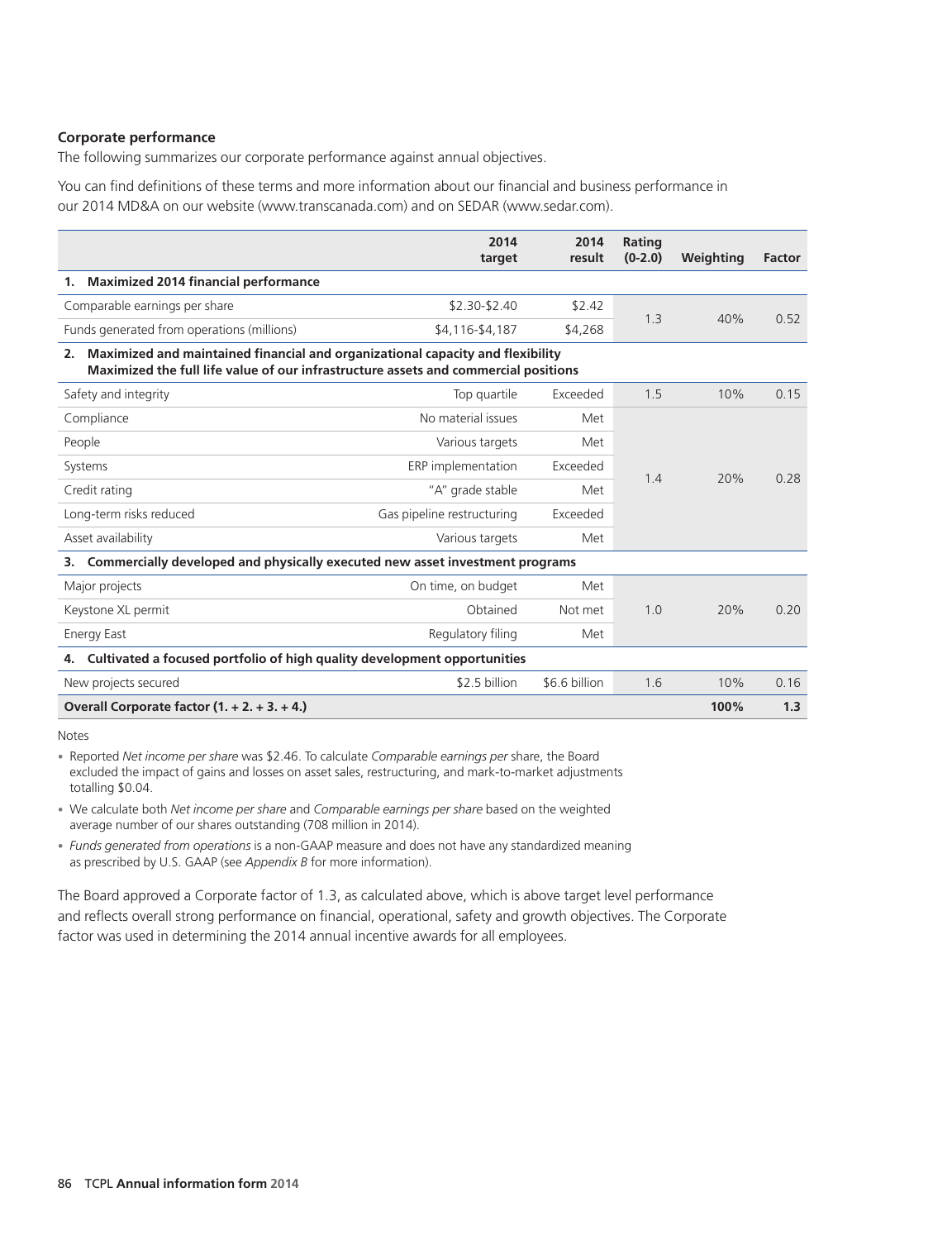The following provides context for the performance ratings in the table above:

| <b>Key Performance Areas</b>                                                                                                                                                      | 2014 Results                                                                                                                                                                                                                                                                                                                                                                                                                                                                                                                                                                                                                                                                                                                                                                                                                                                                                                                                                                                                                   |
|-----------------------------------------------------------------------------------------------------------------------------------------------------------------------------------|--------------------------------------------------------------------------------------------------------------------------------------------------------------------------------------------------------------------------------------------------------------------------------------------------------------------------------------------------------------------------------------------------------------------------------------------------------------------------------------------------------------------------------------------------------------------------------------------------------------------------------------------------------------------------------------------------------------------------------------------------------------------------------------------------------------------------------------------------------------------------------------------------------------------------------------------------------------------------------------------------------------------------------|
| Maximized 2014 financial performance                                                                                                                                              | • Comparable earnings per share and funds generated from operations were<br>higher than target as a result of higher liquids volumes, Eastern power<br>prices, and contract revenues recognized from the Tamazanchale extension,<br>partially offset by higher interest costs.<br>• In determining the financial performance rating, the Board excluded the<br>impact of gains and losses on asset sales, restructuring, and mark-to-market<br>adjustments totaling \$0.04, which were included in total earnings per share.                                                                                                                                                                                                                                                                                                                                                                                                                                                                                                   |
| Maximized and maintained financial<br>and organizational capacity and<br>flexibility<br>Maximized the full life value of our<br>infrastructure assets and commercial<br>positions | • We achieved excellent results on our safety measures for both our<br>employees and contractors, marking a significant improvement in several<br>categories over our 2013 performance.<br>• We hired over 900 new employees to continue to build our capability to<br>operate and grow our assets.<br>• We raised \$2.5 billion in capital on compelling terms. We prudently<br>managed our capital structure to preserve our solid credit ratings. A strong<br>balance sheet and access to capital markets is critical to our ability to<br>execute our growth portfolio.<br>• We received National Energy Board approval for our 2015 - 2030 Tolls and<br>Tariff Application, providing stability and sustainability of our Canadian<br>Mainline for years to come.<br>• We secured new long-term contracts on our ANR system which will result in<br>a sustainable increase in revenues for this business.<br>• Asset performance met or exceeded targets.                                                                 |
| Commercially developed and physically<br>executed new asset investment<br>programs<br>Cultivated a focused portfolio of high<br>quality development opportunities                 | • We completed and put into service \$3.8 billion of new assets.<br>• We filed regulatory applications with the National Energy Board for the<br>\$12 billion Energy East Pipeline project.<br>• We received Environmental Assessment Certificates for Coastal GasLink and<br>Prince Rupert Gas Transmission projects.<br>• We received our permit to allowing us to begin construction of the Napanee<br>Generating Station.<br>• We continue to wait for issuance of the permit to begin construction of<br>Keystone XL.<br>• Notable progress was made in 2014 on our industry-leading portfolio of<br>commercially secured projects, which now totals \$46 billion and includes<br>\$12 billion in small to medium-sized projects that are expected to drive<br>earnings and cash flow growth as they come on stream through 2017. We<br>captured approximately \$7 billion in new pipeline opportunities throughout<br>the year and advanced several key projects through the permitting phases<br>and into construction. |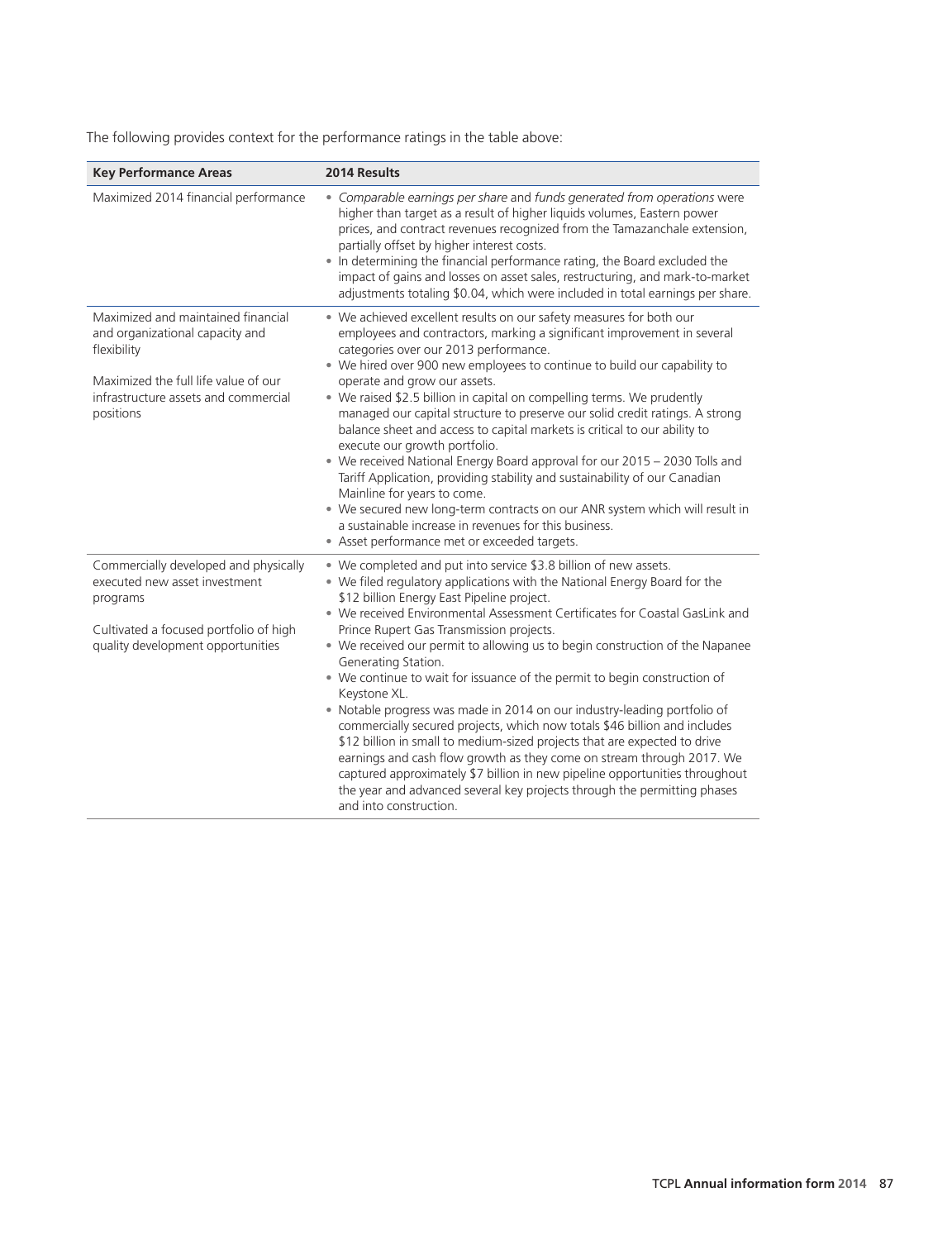## **Long-term incentives**

Long-term incentives were awarded in 2015 based on median market levels and assessments by the Board and committee of each named executive's individual performance and potential to contribute to TransCanada's future success.

The awards were allocated 50 per cent each to ESUs and stock options.

#### **Executive share units**

The committee and the Board approved a 2015 ESU grant as follows:

| Performance measure                                                            | Weighting  | <b>Measurement period</b>            |
|--------------------------------------------------------------------------------|------------|--------------------------------------|
| Relative TSR against the S&P/TSX 60<br>Relative TSR against the ESU peer group | 25%<br>25% | January 1, 2015 to December 31, 2017 |
| Earnings per share                                                             | 50%        |                                      |

Our peer group for relative TSR consists of a group of publicly-traded peer companies that represents investment opportunities for equity investors seeking exposure to the North American energy infrastructure sector.

#### *2015 ESU grant peer group for relative TSR*

| AltaGas Ltd.            | Enbridge Inc.                   | Pembina Pipeline Corp.     |
|-------------------------|---------------------------------|----------------------------|
| Canadian Utilities Ltd. | Enterprise Products Partners LP | Sempra Energy              |
| Centerpoint Energy Inc. | Fortis Inc.                     | Spectra Energy Corporation |
| Dominion Resources Inc. | Inter Pipeline Ltd.             | Veresen Inc.               |
| Emera Inc.              | Kinder Morgan Inc.              | Williams Companies Inc.    |
|                         |                                 |                            |

You can find more information about our ESU plan on page 81.

# **Stock options**

The committee and Board approved a February 19, 2015 grant of stock options at an exercise price of \$56.58. They reviewed the valuation prepared by management's independent consultant when determining the number of stock options to grant to our named executives and used the following key assumptions to determine the option fair value:

- an 18 per cent volatility of the underlying shares (blend of historic and implied volatility)
- a dividend yield of 3.7 per cent
- a risk-free interest rate of 1.13 per cent, and
- an expected life of 5.8 years based on historical data on exercising options.

You can find more information about our stock option valuation on page 98.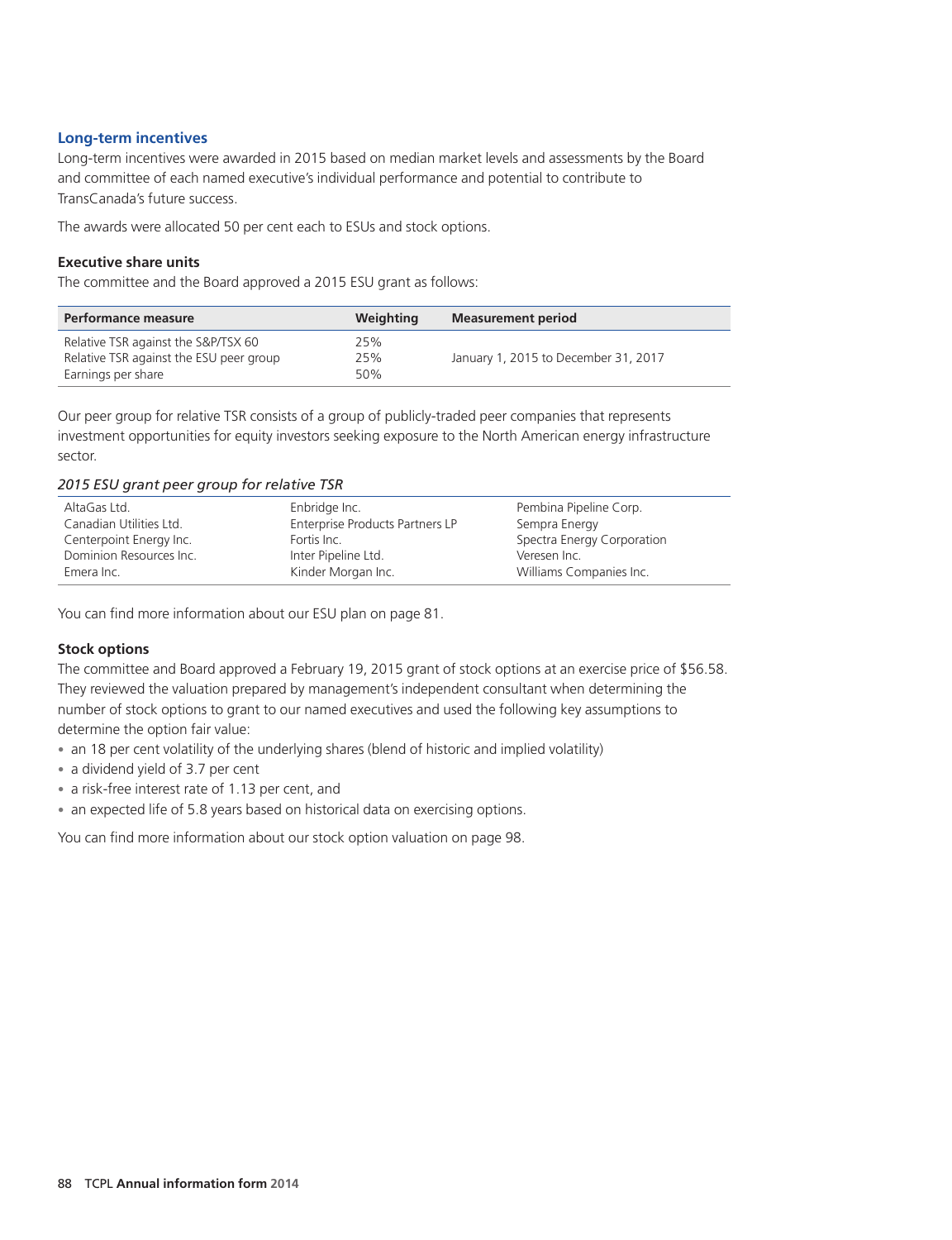#### **PAYOUT OF 2012 EXECUTIVE SHARE UNIT AWARD**

#### **Performance multiplier**

The ESU award granted in 2012 vested on December 31, 2014, and will be paid in March 2015. This award provided for a performance multiplier from 0 to 1.5 based on the Board's assessment of how well we performed against pre-established targets over the course of the three-year period. ESU payouts were calculated using a performance multiplier of 0.93, based on the Board's consideration of the following result:

|                                                    | Performance level targets for<br>2012 ESU award<br>Actual |                                    |                 |                                 |                     |                   |
|----------------------------------------------------|-----------------------------------------------------------|------------------------------------|-----------------|---------------------------------|---------------------|-------------------|
| <b>Measure</b>                                     | Period                                                    | <b>Threshold</b>                   | <b>Target</b>   |                                 | Maximum performance | <b>Multiplier</b> |
| Relative TSR against the peer group<br>(see below) | January 2012 to<br>December 2014                          | at or below the<br>25th percentile | 50th percentile | at least the<br>75th percentile | P47                 | 0.93              |

Notes

*Relative TSR* is calculated using \$54.64, the twenty-day volume weighted average closing price of TransCanada shares on the •TSX at December 31, 2014.

Our peer group for relative TSR for the 2012 ESU award consisted of a group of publicly-traded peer companies that represented investment opportunities for equity investors seeking exposure to the North American pipeline, power and utility sector.

#### *Peer group for relative TSR*

| Canadian Utilities Ltd. | Enbridge Inc.              | Sempra Energy              |
|-------------------------|----------------------------|----------------------------|
| Dominion Resources Inc. | <b>Entergy Corporation</b> | Southern Company           |
| DTE Energy Company      | Exelon Corporation         | Spectra Energy Corporation |
| Duke Energy Corporation | Fortis Inc.                | TransAlta Corporation      |
| Emera Inc.              | PG&E Corporation           | Xcel Energy Inc.           |

Our valuation price for the 2012 grant over the performance period increased from \$44.23 at the beginning of 2012 to \$54.64 at the end of 2014 (the 20-day volume weighted average closing share price). Our absolute TSR performance was 37.46 per cent.

Over the three-year period our shares continued to trade at a premium to many of our peers and our valuation improved. However, our TSR was at about the median of our peer group (47<sup>th</sup> percentile) primarily due to higher dividend growth rates of some of our peers.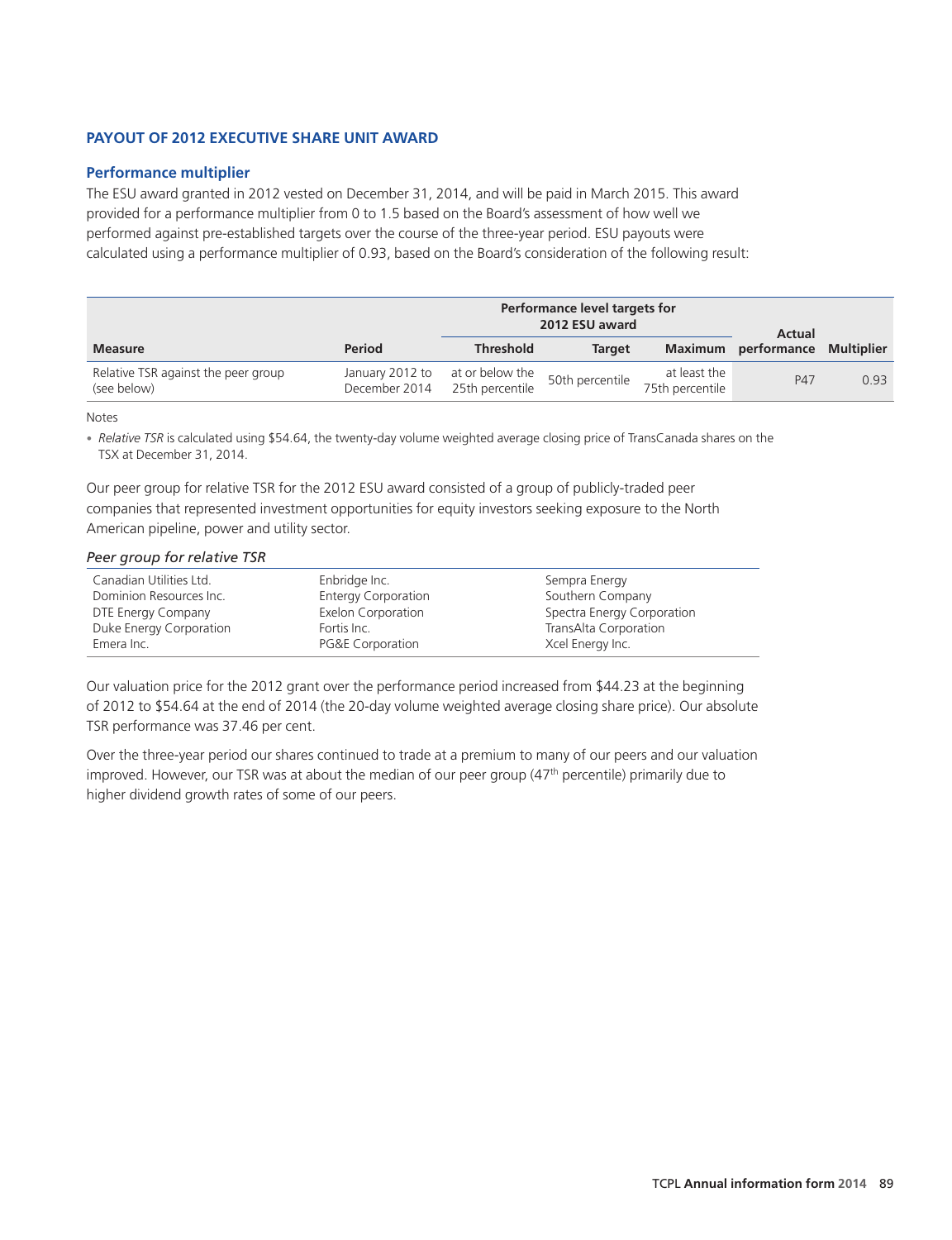#### **Awards to named executives**

The table below is a summary of the details of the original 2012 ESU award and the amount paid to each named executive when the award vested at the end of 2014.

|                       |                                     | 2012 ESU award                  | 2012 ESU payout                                                                                |                           |                                  |                             |
|-----------------------|-------------------------------------|---------------------------------|------------------------------------------------------------------------------------------------|---------------------------|----------------------------------|-----------------------------|
|                       | <b>Number</b><br>of ESUs<br>granted | Value<br>of ESU<br>award<br>(5) | <b>Number of ESUs</b><br>vesting<br>(includes dividend<br>equivalents to<br>December 31, 2014) | Performance<br>multiplier | Value<br>of ESU<br>payout<br>(5) | $%$ of<br>original<br>award |
| Russell K. Girling    | 57.200.995                          | 2,530,000                       | 64,135.869                                                                                     |                           | 3,259,077                        |                             |
| Donald R. Marchand    | 11,700,203                          | 517,500                         | 13,118.693                                                                                     |                           | 666,629                          |                             |
| Alexander J. Pourbaix | 25.943.929                          | 1,147,500                       | 29.089.288                                                                                     | 0.93                      | 1,478,178                        | 129%                        |
| Karl Johannson        | 7.988.537                           | 353.333                         | 8.957.044                                                                                      |                           | 455,154                          |                             |
| Wendy L. Hanrahan     | 5.934.886                           | 262,500                         | 6,654.407                                                                                      |                           | 338,145                          |                             |

Notes

*Number of ESUs granted* is the value of the ESU award divided by the valuation price of \$44.23 (the volume-weighted • average closing price of TransCanada shares on the TSX for the five trading days immediately prior to and including the grant date (January 1, 2012)).

• Number of ESUs vesting includes an equivalent number of units for the final dividend that is declared as of December 31 but which has not been paid at the vesting date. The final dividend value is awarded in cash and has been converted to units and is reflected under *Number of ESUs vesting*.

*Value of ESU payout* is calculated using the valuation price of \$54.64 (the volume-weighted average closing price of •TransCanada shares on the TSX for the twenty trading days immediately prior to and including the vesting date (December 31, 2014)).

#### **EXECUTIVE PROFILES**

This next section profiles each of the named executives, including their key results in 2014, details of their compensation for 2014 and the two previous fiscal years, and their share ownership as at December 31, 2014.

Base salary and long-term incentive awards for 2015 are also summarized for the named executives.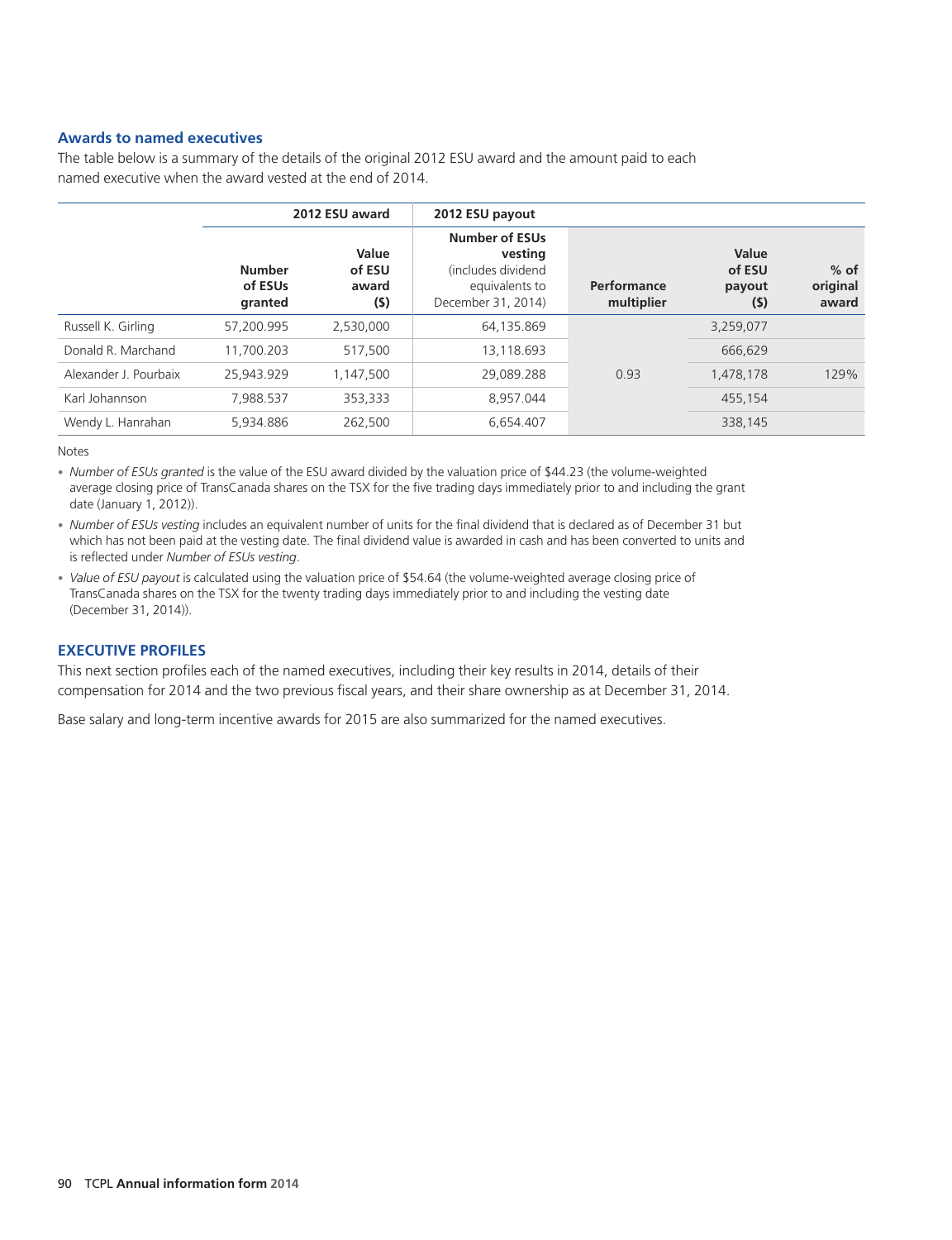

- Strong financial results with
- support future growth • Secured approximately \$7 billion
- Canadian and U.S. gas pipeline **Fixed** these assets
- major projects including Energy East and West Coast LNG
- $consistent with TransCanada's$ values

### Russell K. Girling **PRESIDENT AND CHIEF EXECUTIVE OFFICER**

Mr. Girling is responsible for our overall leadership and vision in developing with our Board our strategic direction, values and business plans. This includes overall responsibility for operating and growing our business while managing risk to create long-term sustainable value for our shareholders.

- Mr. Girling's short-term incentive award is based on a combination of corporate •
- Strong financial results with<br>
record earnings<br>
Free short-term incentive award for 2014 performance was based on Mr. Girling's target<br>
Secured approximately \$7 billion<br>
of 100 per cent of base salary.<br>
Mr. Girling's 2014 •
	- Mr. Girling's 2014 short-term and long-term incentive awards as a percentage of 2014

| support future growth                                  | <b>Compensation</b> (as at December 31) | 2014        | 2013        | 2012        |
|--------------------------------------------------------|-----------------------------------------|-------------|-------------|-------------|
| • Canadian and U.S. gas pipeline                       | <b>Fixed</b>                            |             |             |             |
| restructuring to support<br>long-term profitability of | Base salary                             | \$1,300,000 | \$1,300,000 | \$1,300,000 |
| these assets                                           | Variable                                |             |             |             |
| • Advanced development of                              | Short-term incentive                    | 1,690,000   | 1,950,000   | 1,200,000   |
| major projects including Energy                        | Long-term incentive                     |             |             |             |
| East and West Coast LNG                                | <b>ESUs</b>                             | 2,437,500   | 3,000,000   | 2,530,000   |
| pipelines                                              | Stock options                           | 2,437,500   | 2,200,000   | 2,070,000   |
| • Provided visible leadership                          | <b>Total direct compensation</b>        | \$7,865,000 | \$8,450,000 | \$7,100,000 |
| consistent with TransCanada's                          | Change from last year                   | $-7%$       | 19%         |             |

#### **2014 Pay mix**



#### 16MAR201518371423 Base salary 17% Short-term incentive 21% **Long-term incentive** 62% ESUs 31% Stock options 31%

#### **Share ownership**

|                               |                         | Ownership under the quidelines |             |              | Total ownership                 |
|-------------------------------|-------------------------|--------------------------------|-------------|--------------|---------------------------------|
| Minimum level<br>of ownership | <b>Minimum</b><br>value | <b>TransCanada</b><br>shares   | <b>ESUs</b> | Total        | as a multiple<br>of base salary |
| 4х                            | \$5,200,000             | \$7,415,140                    | \$2,600,000 | \$10,015,140 | 7.7x                            |

#### 2015 Compensation (as at March 1)

| Fixed                          |             |                         |  |
|--------------------------------|-------------|-------------------------|--|
| Base salary                    | \$1,300,000 |                         |  |
| Variable (long-term incentive) |             | Long-term incentive mix |  |
| <b>ESUs</b>                    | \$2,800,000 | 50%                     |  |
| Stock options                  | \$2,800,000 | 50%                     |  |

Short-term incentive is attributed to the noted financial year, and is paid by March 15 of the following year.

Share ownership is based on the 20-day. volume-weighted average closing price on the TSX of \$54.64 for TransCanada shares as at December 31, 2014.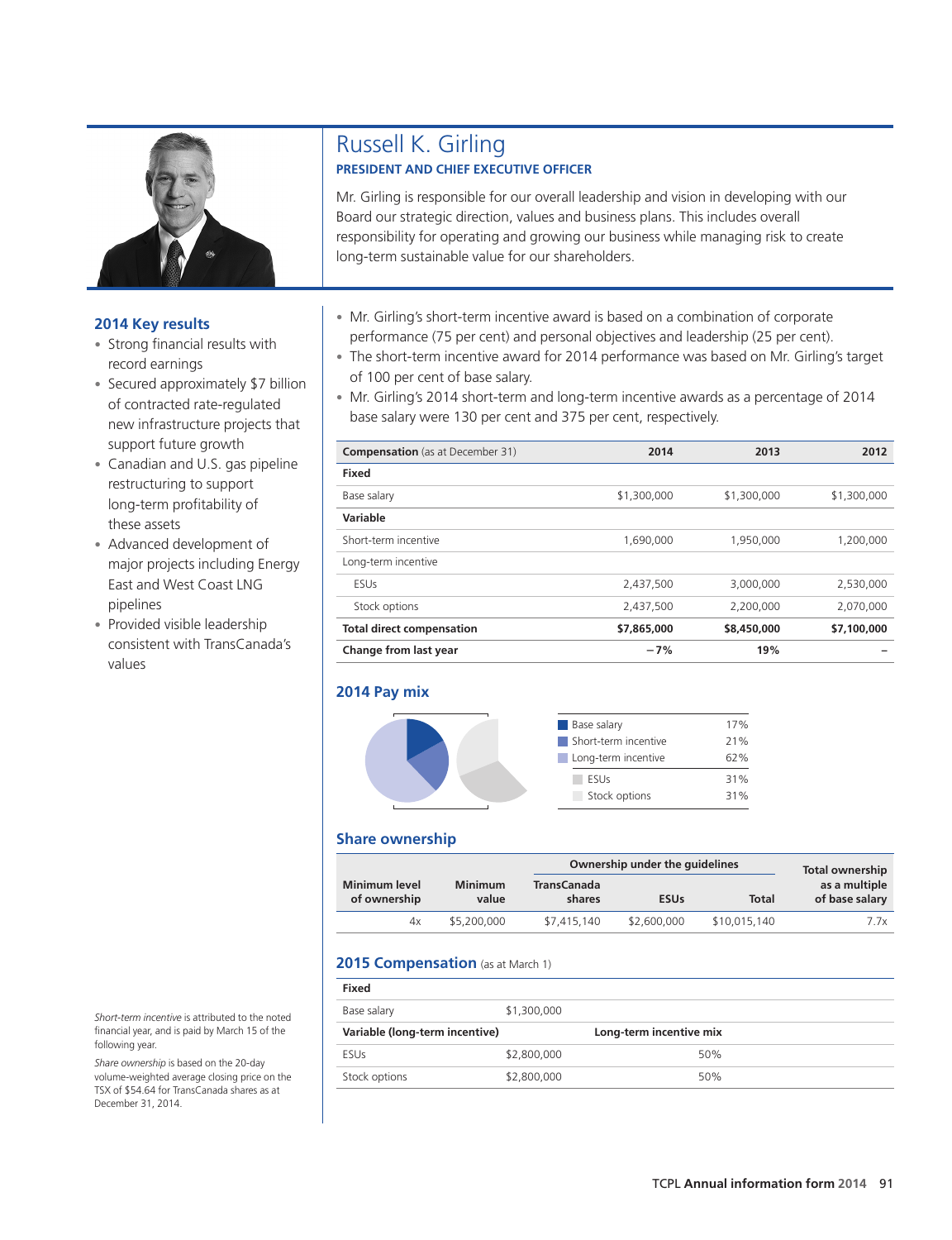

- Maintained "A" grade credit
- Completed \$2.5 billion of
- bondholders and shareholders • Maintained excellent
- Oversaw strong financial control **Fixed** environment

### Donald R. Marchand **EXECUTIVE VICE-PRESIDENT AND CHIEF FINANCIAL OFFICER**

Mr. Marchand is responsible for financial reporting, taxation, finance, treasury, risk management and investor relations.

- Mr. Marchand's short-term incentive award is based on a combination of corporate
- Maintained "A" grade credit<br>
rating<br>
completed \$2.5 billion of<br>
Financing on favorable terms<br>
Maintained overlloat terms<br>
Maintained and the short-term incentive award for 2014 performance was based on Mr. Marchand's<br>
fina
- 2014 base salary were 88 per cent and 325 per cent, respectively. communication with

| <b>Compensation</b> (as at December 31) | 2014        | 2013        | 2012        |
|-----------------------------------------|-------------|-------------|-------------|
| Fixed                                   |             |             |             |
| Base salary                             | \$530,000   | \$515,000   | \$460,000   |
| Variable                                |             |             |             |
| Short-term incentive                    | 465,100     | 525,000     | 460,000     |
| Long-term incentive                     |             |             |             |
| ESUs                                    | 861,250     | 708,131     | 517,500     |
| Stock options                           | 861,250     | 708,130     | 517.500     |
| <b>Total direct compensation</b>        | \$2,717,600 | \$2,456,261 | \$1,955,000 |
| Change from last year                   | 11%         | 26%         |             |

#### **2014 Pay mix**

| <b>Base salary</b>        | 20%   |
|---------------------------|-------|
| Short-term incentive<br>٠ | 17%   |
| Long-term incentive       | 63%   |
| ESUs                      | 31.5% |
| Stock options             | 31.5% |

#### **Share ownership**

|                                      |                         | Ownership under the quidelines |             |             | <b>Total ownership</b>          |
|--------------------------------------|-------------------------|--------------------------------|-------------|-------------|---------------------------------|
| <b>Minimum level</b><br>of ownership | <b>Minimum</b><br>value | <b>TransCanada</b><br>shares   | <b>ESUs</b> | Total       | as a multiple<br>of base salary |
| 2х                                   | \$1,060,000             | \$746,382                      | \$530,000   | \$1,276,382 | 2.4x                            |

#### 2015 Compensation (as at March 1)

| Fixed                          |           |                         |
|--------------------------------|-----------|-------------------------|
| Base salary                    | \$575,000 |                         |
| Variable (long-term incentive) |           | Long-term incentive mix |
| <b>ESUs</b>                    | \$934,375 | 50%                     |
| Stock options                  | \$934,375 | 50%                     |

Short-term incentive is attributed to the noted financial year, and is paid by March 15 of the following year.

Share ownership is based on the 20-day volume-weighted average closing price on the TSX of \$54.64 for TransCanada shares as at December 31, 2014.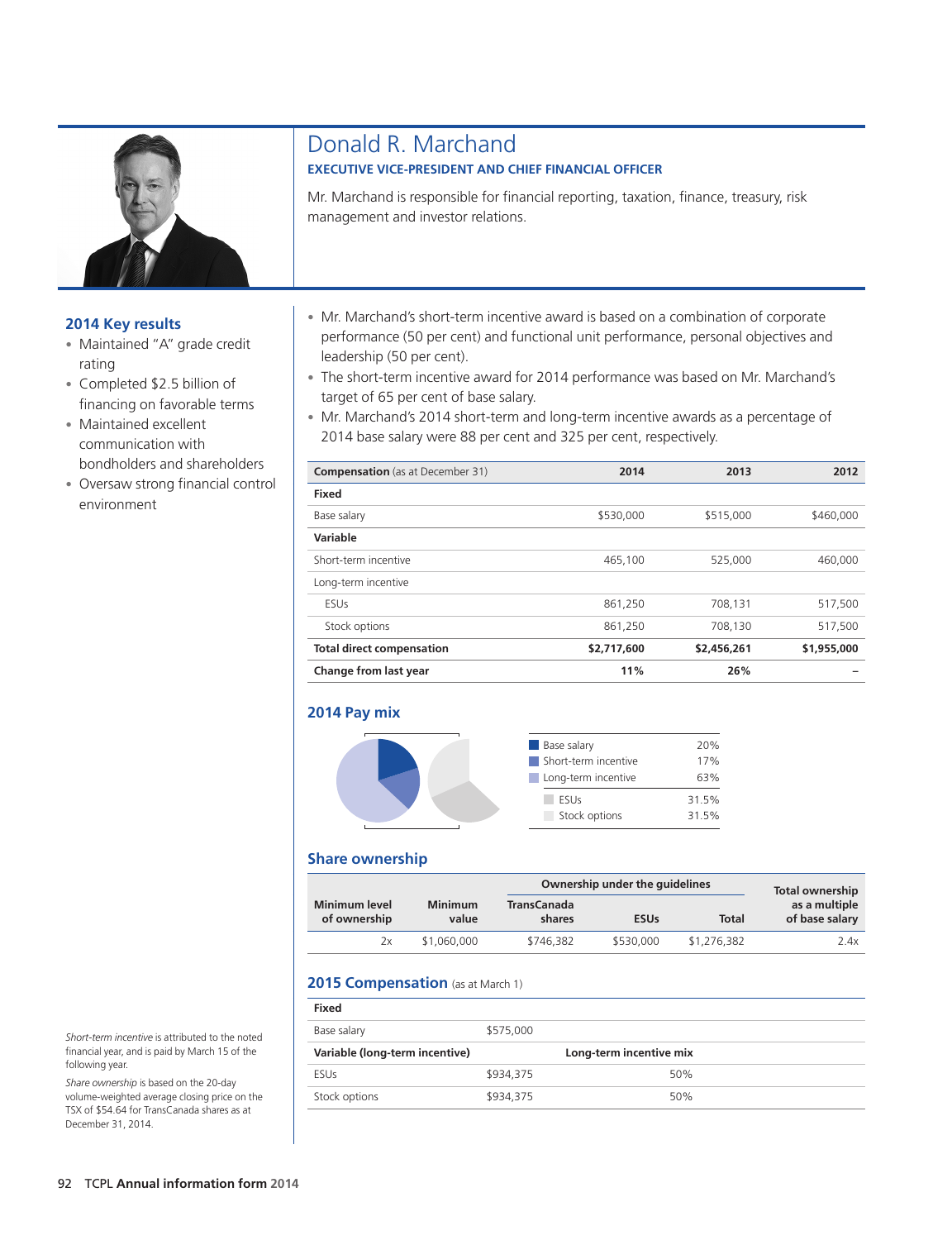

- Fostered safety culture in Major
- \$3.8 billion of new assets
- including Energy East and West Coast LNG • Advanced major projects,
- Coast LNG<br>
 Executed \$517 million in asset sales, drop downs and at-the-market equity issuances

# Alexander J. Pourbaix

#### **EXECUTIVE VICE-PRESIDENT AND PRESIDENT, DEVELOPMENT**

Mr. Pourbaix is responsible for leading and executing on all of our growth initiatives. Mr. Pourbaix is also accountable for corporate development activities, capital allocation within the company and corporate strategy.

- Mr. Pourbaix's short-term incentive award is based on a combination of corporate
- Fostered safety culture in Major<br>Projects, top decile performance<br>compared to industry<br>\$3.8 billion of new assets<br>\$3.8 billion of new assets •
- constructed and put into service **business and interval and service** business and long-term incentive awards as a percentage of 2014<br>Advanced major projects, **and a base salary were 101 per cent and 350 per cent**, respecti

| <b>Compensation</b> (as at December 31) | 2014        | 2013        | 2012        |
|-----------------------------------------|-------------|-------------|-------------|
| Fixed                                   |             |             |             |
| Base salary                             | \$800,000   | \$780,000   | \$765,000   |
| Variable                                |             |             |             |
| Short-term incentive                    | 810,050     | 975,000     | 800,000     |
| Long-term incentive                     |             |             |             |
| <b>ESUs</b>                             | 1,400,000   | 1,267,500   | 1,147,500   |
| Stock options                           | 1,400,000   | 1,267,500   | 1,147,500   |
| <b>Total direct compensation</b>        | \$4,410,050 | \$4,290,000 | \$3,860,000 |
| Change from last year                   | 3%          | 11%         |             |

#### **2014 Pay mix**





#### **Share ownership**

|                               |                         |                              | Ownership under the quidelines |             | <b>Total ownership</b>          |
|-------------------------------|-------------------------|------------------------------|--------------------------------|-------------|---------------------------------|
| Minimum level<br>of ownership | <b>Minimum</b><br>value | <b>TransCanada</b><br>shares | <b>ESUs</b>                    | Total       | as a multiple<br>of base salary |
| 2x                            | \$1,600,000             | \$2,647,472                  | \$800,000                      | \$3,447,472 | 4.3x                            |

#### 2015 Compensation (as at March 1)

| Fixed                          |             |                         |
|--------------------------------|-------------|-------------------------|
| Base salary                    | \$800,000   |                         |
| Variable (long-term incentive) |             | Long-term incentive mix |
| <b>ESUs</b>                    | \$1,600,000 | 50%                     |
| Stock options                  | \$1,600,000 | 50%                     |

Short-term incentive is attributed to the noted financial year, and is paid by March 15 of the following year.

Share ownership is based on the 20-day volume-weighted average closing price on the TSX of \$54.64 for TransCanada shares as at December 31, 2014.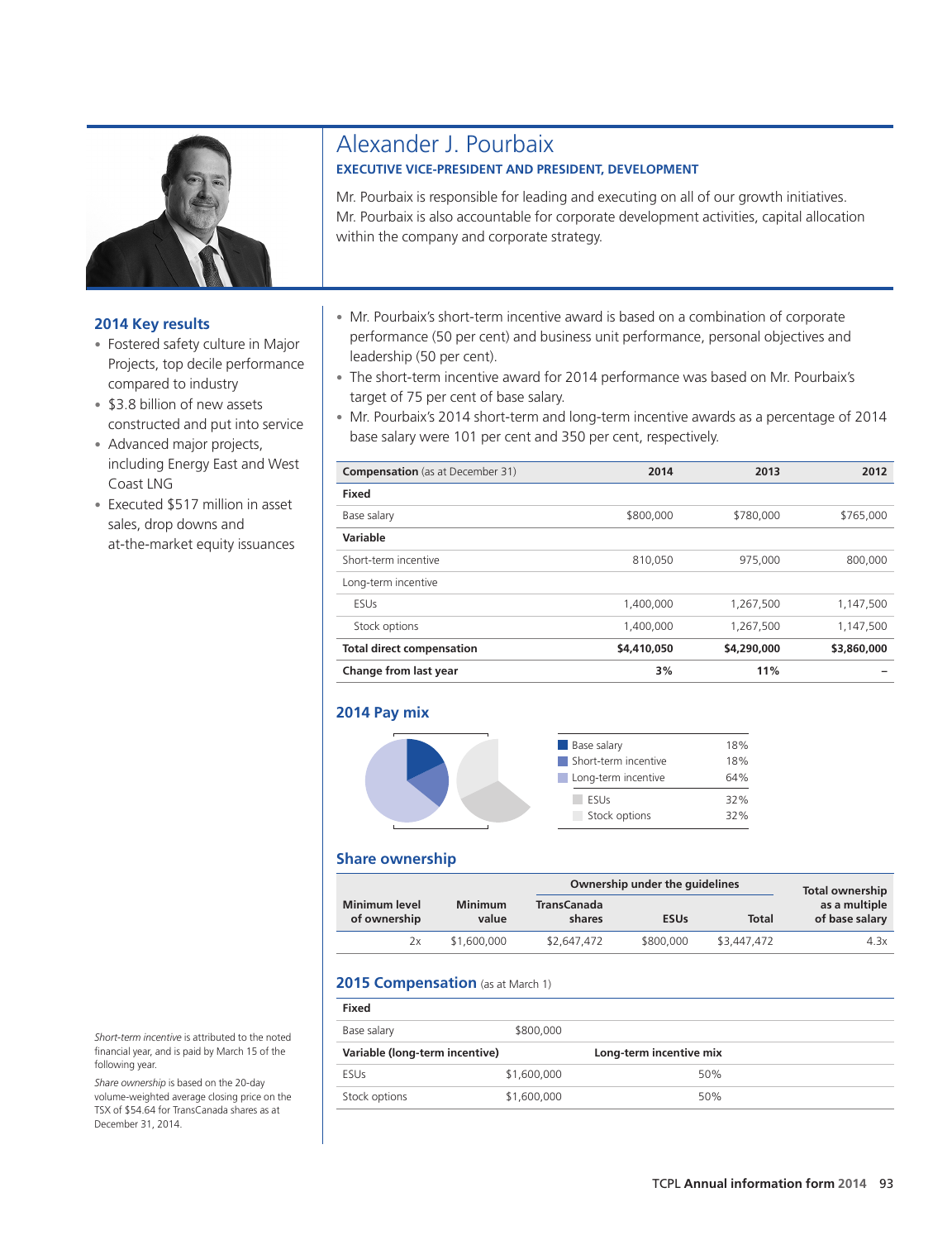

- Strong 2014 financial
- Canadian Mainline LDC
- pipeline resulting in sustainable<br>earnings stream
- strategic low-risk, growth • Approximately \$7 billion of

## Karl Johannson

#### **EXECUTIVE VICE-PRESIDENT AND PRESIDENT, NATURAL GAS PIPELINES**

Mr. Johannson is responsible for our natural gas pipeline and regulated natural gas storage businesses in Canada, the United States and Mexico.

- Mr. Johannson's short-term incentive award is based on a combination of corporate Example 2014 financial<br>
performance (50 per cent) and business unit performance, personal objectives and<br>
performance<br>
Canadian Mainline LDC<br>
The short-term incentive award for 2014 performance was based on Mr. Johannson's
	-
- settlement approved as filed,<br>
enabling long-term stability for Mr. Johannson's 2014 short-term and long-term incentive awards as a percentage of<br>
2014 base salary were 94 per cent and 275 per cent, respectively. •

| • Long-term restructuring of ANR<br>pipeline resulting in sustainable<br>earnings stream<br>• Approximately \$7 billion of<br>strategic low-risk, growth<br>projects | <b>Compensation</b> (as at December 31)* | 2014        | 2013        | 2012        |
|----------------------------------------------------------------------------------------------------------------------------------------------------------------------|------------------------------------------|-------------|-------------|-------------|
|                                                                                                                                                                      | Fixed                                    |             |             |             |
|                                                                                                                                                                      | Base salary                              | \$550,000   | \$475,000   | \$465,000   |
|                                                                                                                                                                      | Variable                                 |             |             |             |
|                                                                                                                                                                      | Short-term incentive                     | 518,400     | 500,000     | 405,000     |
|                                                                                                                                                                      | Long-term incentive                      |             |             |             |
|                                                                                                                                                                      | <b>ESUs</b>                              | 756.250     | 558,135     | 353,333     |
|                                                                                                                                                                      | Stock options                            | 756.250     | 558.134     | 426,667     |
|                                                                                                                                                                      | <b>Total direct compensation</b>         | \$2,580,900 | \$2,091,269 | \$1,650,000 |
|                                                                                                                                                                      | Change from last year                    | 23%         | 27%         |             |

\* Mr. Johannson was appointed Executive Vice-President and President, Natural Gas Pipelines on November 1, 2012. Year-over-year increases in *Total direct compensation* reflect development in his role as well as performance. Additionally, in recognition of his appointment in 2012, the Human Resources committee and Board increased Mr. Johannson's annual base salary rate from \$365,000 to \$465,000 and awarded him a special grant of stock options valued at \$250,000.

#### **2014 Pay mix**



| <b>Base salary</b>   | 21%   |
|----------------------|-------|
| Short-term incentive | 20%   |
| Long-term incentive  | 59%   |
| <b>ESUs</b>          | 29.5% |
| Stock options        | 29.5% |

#### **Share ownership**

|                                      |                         | Ownership under the quidelines |             | Total ownership |                                 |
|--------------------------------------|-------------------------|--------------------------------|-------------|-----------------|---------------------------------|
| <b>Minimum level</b><br>of ownership | <b>Minimum</b><br>value | <b>TransCanada</b><br>shares   | <b>ESUs</b> | Total           | as a multiple<br>of base salary |
| 2x                                   | \$1,100,000             | \$1,361,847                    | \$550,000   | \$1,911,847     | 3.5x                            |

#### 2015 Compensation (as at March 1)

| <b>Fixed</b>                   |           |                         |  |
|--------------------------------|-----------|-------------------------|--|
| Base salary                    | \$575,000 |                         |  |
| Variable (long-term incentive) |           | Long-term incentive mix |  |
| <b>ESUs</b>                    | \$862,500 | 50%                     |  |
| Stock options                  | \$862,500 | 50%                     |  |

Short-term incentive is attributed to the noted financial year, and is paid by March 15 of the following year.

Share ownership is based on the 20-day. volume-weighted average closing price on the TSX of \$54.64 for TransCanada shares as at December 31, 2014.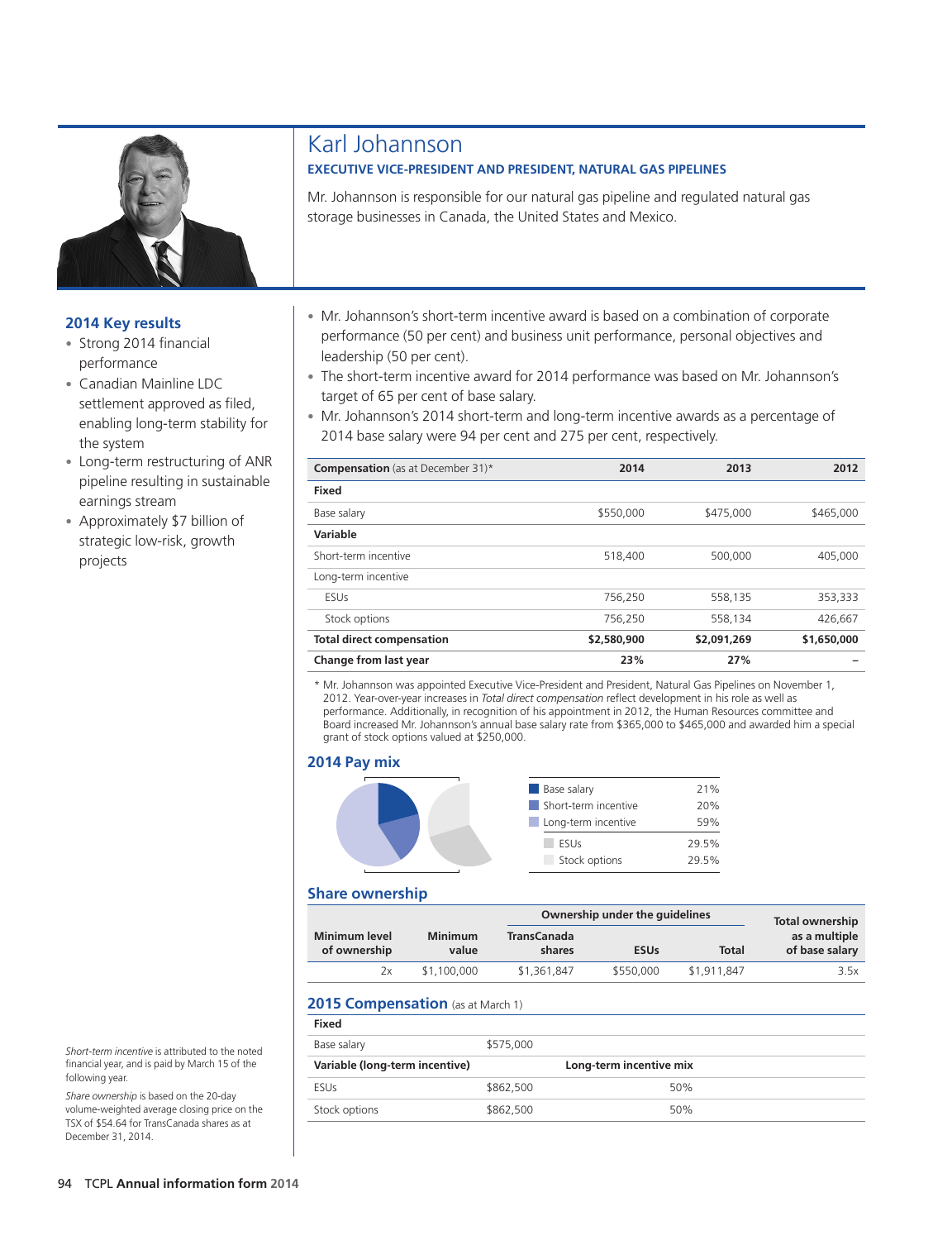

- Successful implementation of
- 
- executive development and succession planning programs · Implemented intensified

### Wendy L. Hanrahan **EXECUTIVE VICE-PRESIDENT, CORPORATE SERVICES**

Ms. Hanrahan is responsible for human resources, business process integration, information systems, aviation and facilities services.

- Ms. Hanrahan's short-term incentive award is based on a combination of corporate
- Successful implementation of<br>
company-wide ERP system<br>
Leadership on corporate<br>
initiatives including cost<br>
initiatives including cost<br> **EXP system**<br> **EXP system**<br> **EXP system**<br> **EXP system**<br> **EXP system**<br> **EXP system**<br> **E** • The short-term incentive award for 2014 performance was based on Ms. Hanrahan's
	- Ms. Hanrahan's 2014 short-term and long-term incentive awards as a percentage of

| <b>Compensation</b> (as at December 31)* | 2014        | 2013        | 2012        |
|------------------------------------------|-------------|-------------|-------------|
| Fixed                                    |             |             |             |
| Base salary                              | \$475,000   | \$425,000   | \$350,000   |
| Variable                                 |             |             |             |
| Short-term incentive                     | 308,800     | 350,000     | 236,300     |
| Long-term incentive                      |             |             |             |
| ESUs                                     | 593,750     | 499,380     | 262,500     |
| Stock options                            | 593.750     | 499.379     | 262,500     |
| <b>Total direct compensation</b>         | \$1,971,300 | \$1,773,759 | \$1,111,300 |
| Change from last year                    | 11%         | 60%         |             |

\* Ms. Hanrahan was appointed Executive Vice-President, Corporate Services on May 1, 2011. Year-over-year increases in *Total direct compensation* reflect development in her role as well as performance.

#### **2014 Pay mix**



| <b>Base salary</b>   | 24% |
|----------------------|-----|
| Short-term incentive | 16% |
| Long-term incentive  | 60% |
| <b>FSLIS</b>         | 30% |
| Stock options        | 30% |

#### **Share ownership**

|                               |                         |                              | Ownership under the quidelines |             | <b>Total ownership</b>          |
|-------------------------------|-------------------------|------------------------------|--------------------------------|-------------|---------------------------------|
| Minimum level<br>of ownership | <b>Minimum</b><br>value | <b>TransCanada</b><br>shares | <b>ESUs</b>                    | Total       | as a multiple<br>of base salary |
| 2x                            | \$950,000               | \$668,302                    | \$475,000                      | \$1,143,302 | 2.4x                            |

#### 2015 Compensation (as at March 1)

| Fixed                          |           |                         |
|--------------------------------|-----------|-------------------------|
| Base salary                    | \$475,000 |                         |
| Variable (long-term incentive) |           | Long-term incentive mix |
| <b>ESUs</b>                    | \$593,750 | 50%                     |
| Stock options                  | \$593,750 | 50%                     |
|                                |           |                         |

Short-term incentive is attributed to the noted financial year, and is paid by March 15 of the following year.

Share ownership is based on the 20-day. volume-weighted average closing price on the TSX of \$54.64 for TransCanada shares as at December 31, 2014.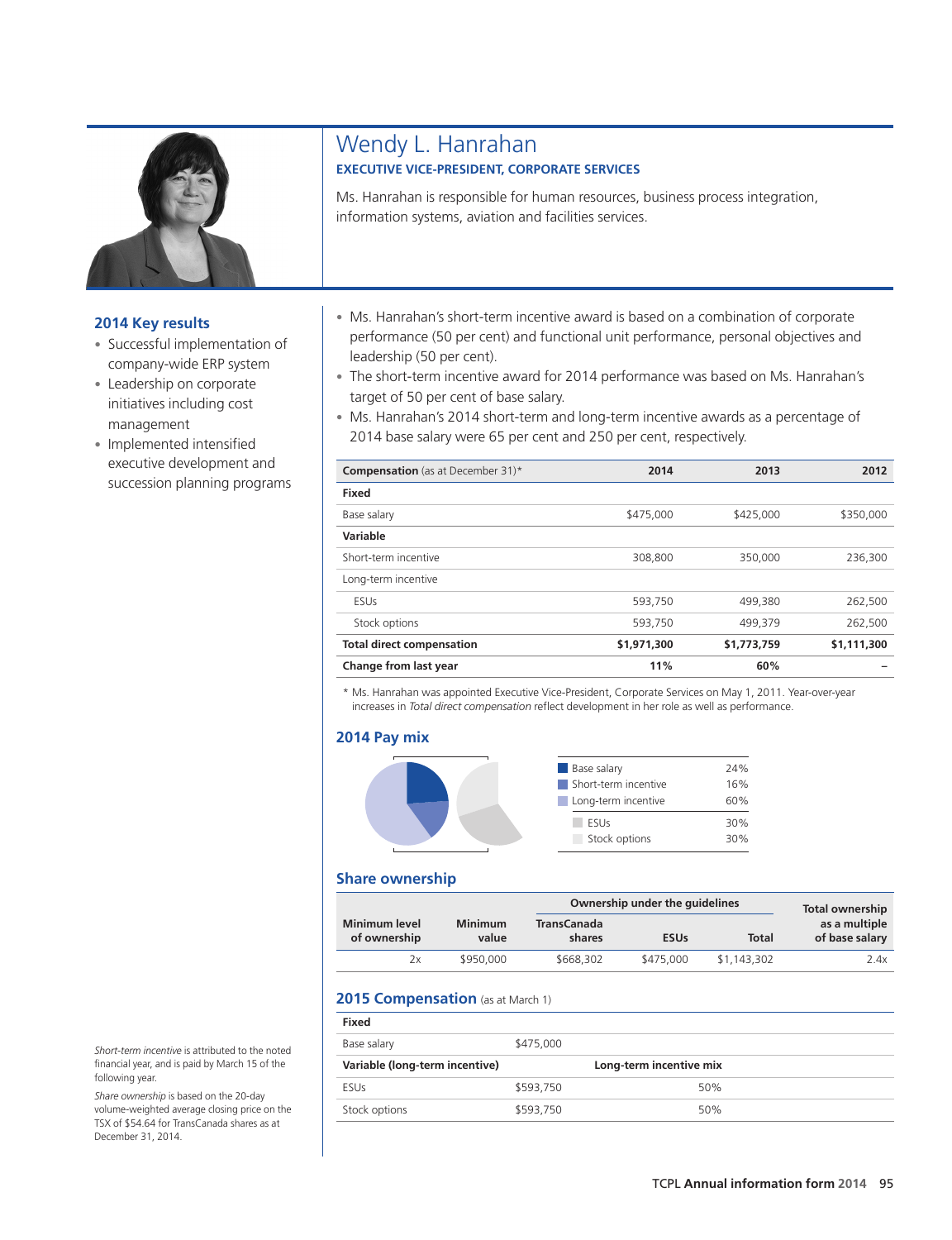### Executive compensation – 2014 details

All amounts are in Canadian dollars, unless otherwise indicated.

#### **SUMMARY COMPENSATION TABLE**

The table below is a summary of the compensation received by our named executives for the last three fiscal years ended December 31, 2014, 2013 and 2012.

|                                                                                            |                      |                               |                                  |                                   |                                     | <b>Non-equity incentive</b><br>plan compensation |                               |                                       |                                          |
|--------------------------------------------------------------------------------------------|----------------------|-------------------------------|----------------------------------|-----------------------------------|-------------------------------------|--------------------------------------------------|-------------------------------|---------------------------------------|------------------------------------------|
| Name and principal position                                                                | Year                 | Salary<br>(5)                 | Share-<br>based<br>awards<br>(5) | Option-<br>based<br>awards<br>(5) | Annual<br>incentive<br>plans<br>(5) | Long-term<br>incentive<br>plans<br>(5)           | Pension<br>value<br>(5)       | All other<br>compen-<br>sation<br>(5) | <b>Total</b><br>compen-<br>sation<br>(5) |
| <b>Russell K. Girling</b>                                                                  | 2014                 | 1,300,008                     | 2,437,500                        | 2,437,500                         | 1,690,000                           | 0                                                | 224,000                       | 13,000                                | 8,102,008                                |
| President &                                                                                | 2013                 | 1.300.008                     | 3.000.000                        | 2,200,000                         | 1,950,000                           | 0                                                | 217,000                       | 33,001                                | 8,700,009                                |
| Chief Executive Officer                                                                    | 2012                 | 1.266.674                     | 2.530.000                        | 2.070.000                         | 1,200,000                           | 0                                                | 1.592.000                     | 20,640                                | 8,679,314                                |
| <b>Donald R. Marchand</b>                                                                  | 2014                 | 527,504                       | 861,250                          | 861.250                           | 465,100                             | 0                                                | 165,000                       | 23,102                                | 2,903,206                                |
| Executive Vice-President &                                                                 | 2013                 | 505.838                       | 708.131                          | 708,130                           | 525.000                             | 0                                                | 476,000                       | 6.717                                 | 2,929,816                                |
| Chief Financial Officer                                                                    | 2012                 | 451,674                       | 517,500                          | 517,500                           | 460,000                             | $\Omega$                                         | 356,000                       | 86,784                                | 2,389,458                                |
| Alexander J. Pourbaix                                                                      | 2014                 | 796,670                       | 1,400,000                        | 1,400,000                         | 810,050                             | 0                                                | 725,000                       | 19,967                                | 5,151,687                                |
| Executive Vice-President &                                                                 | 2013                 | 777,500                       | 1,267,500                        | 1,267,500                         | 975,000                             | 0                                                | 204,000                       | 52,775                                | 4,544,275                                |
| President, Development                                                                     | 2012                 | 760,834                       | 1,147,500                        | 1,147,500                         | 800,000                             | $\Omega$                                         | 227,000                       | 50,908                                | 4,133,742                                |
| <b>Karl Johannson</b><br>Executive Vice-President &<br>President, Natural Gas<br>Pipelines | 2014<br>2013<br>2012 | 537,508<br>473,340<br>380,836 | 756,250<br>558,135<br>353,333    | 756,250<br>558.134<br>426.667     | 518,400<br>500,000<br>405,000       | $\Omega$<br>0<br>$\Omega$                        | 580,000<br>142,000<br>979.000 | 43,741<br>8.310<br>104.914            | 3,192,149<br>2,239,919<br>2,649,750      |
| Wendy L. Hanrahan                                                                          | 2014                 | 466.674                       | 593,750                          | 593.750                           | 308,800                             | 0                                                | 353,000                       | 4.667                                 | 2,320,641                                |
| Executive Vice-President,                                                                  | 2013                 | 412,504                       | 499,380                          | 499,379                           | 350,000                             | 0                                                | 527,000                       | 4,125                                 | 2,292,388                                |
| Corporate Services                                                                         | 2012                 | 340,004                       | 262,500                          | 262,500                           | 236,300                             | $\mathbf 0$                                      | 358,000                       | 6,749                                 | 1,466,053                                |

Notes

- Mr. Johannson was appointed Executive Vice-President and President, Natural Gas Pipelines on November 1, 2012. Amounts shown for 2012 include compensation earned for two months in his new position and 10 months in his previous position as Senior Vice-President, Canadian and Eastern U.S. Gas Pipelines.
- *Salary* is the actual base salary earned during each of the three years. •
- *Share-based awards* is the long-term incentive compensation that was awarded as ESUs. The number of ESUs granted is the value of the ESU award divided by the volume-weighted average closing price of TransCanada shares for the five trading days immediately prior to and including the grant date: \$48.55 in 2014, \$46.98 in 2013 and \$44.23 in 2012.
- *Option-based awards* is the long-term incentive compensation that was awarded as stock options. The exercise price is the closing market price of TransCanada shares on the TSX on the trading day immediately prior to the grant date: \$49.03 in 2014, \$47.09 in 2013 and \$41.95 in 2012. See *Stock option valuation* below for more information about the methodology.

To recognize Mr. Johannson's appointment as Executive Vice-President and President, Natural Gas Pipelines on November 1, 2012, the Board awarded him a special grant of 48,450 stock options on November 2, 2012, valued at \$250,000 with an exercise price of \$45.29.

- *Annual incentive plans* is the short-term incentive award, paid as an annual cash bonus and attributable to the noted financial year. Payments are made in the first quarter of the following year.
- There are no long-term non-equity incentive plans. •
- *Pension value* includes the annual compensatory value from the DB pension plan. The annual compensatory value is the •compensatory change in the accrued obligation and includes the service cost to TransCanada in 2014, plus compensation changes that were higher or lower than the base salary assumptions, and plan changes. See *Retirement benefits* below for more information.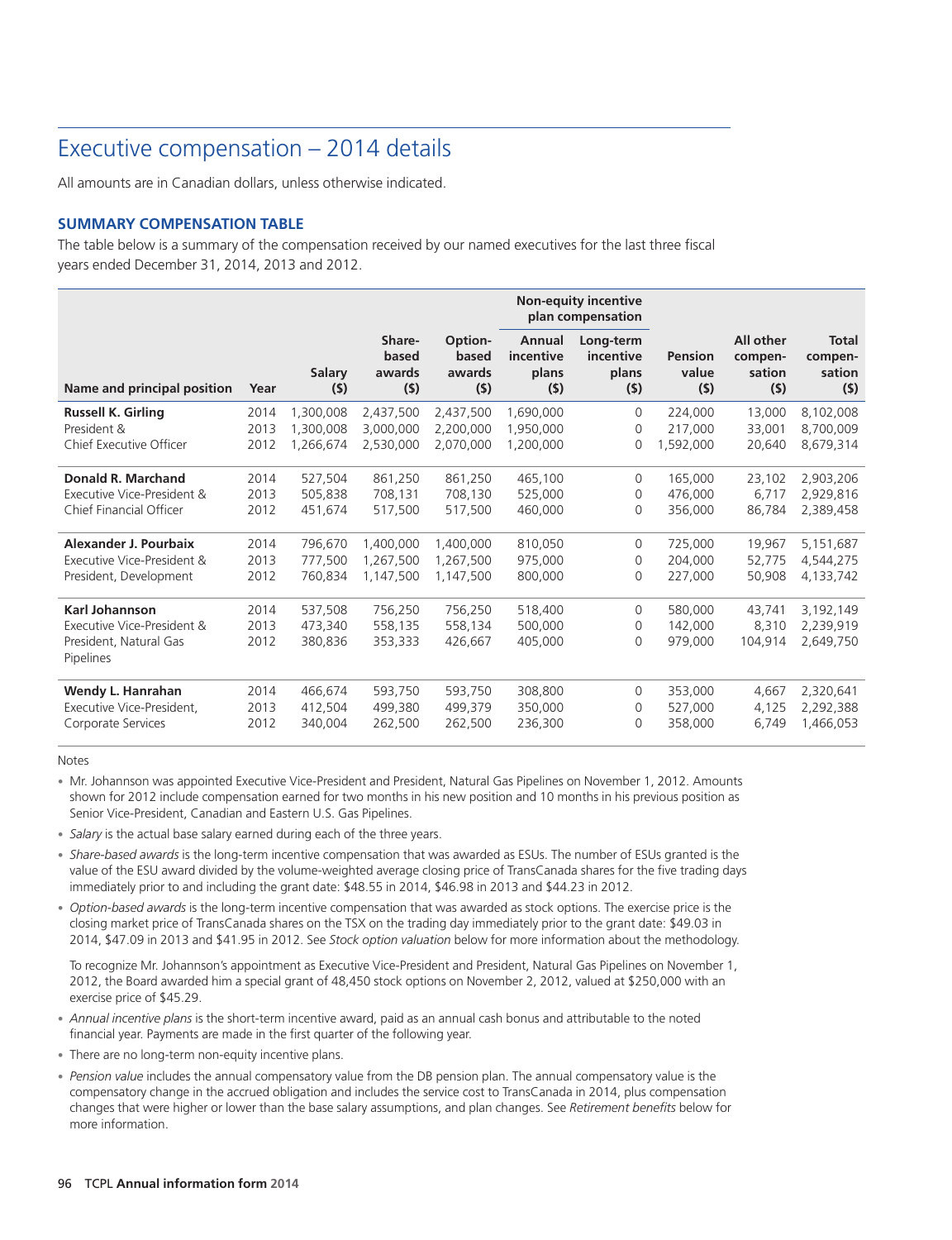- *All other compensation* includes other compensation not reported in any other column for each named executive and includes:
	- payments to the named executives by any of our subsidiaries and affiliates (including directors' fees paid by affiliates and amounts paid for serving on management committees of entities that we hold an interest in). These include:

|              | 2014     | 2013     | 2012     |
|--------------|----------|----------|----------|
| Mr. Pourbaix | \$12,000 | \$45,000 | \$43,500 |

• matching contributions we made on behalf of the named executives under the employee stock savings plan:

|               | 2014     | 2013     | 2012     |
|---------------|----------|----------|----------|
| Mr. Girling   | \$13,000 | \$13,000 | \$12,178 |
| Mr. Marchand  | 5.275    | 5.058    | 4.395    |
| Mr. Pourbaix  | 7.967    | 7.775    | 7.408    |
| Mr. Johannson | 5.375    | 4.733    | 3,660    |
| Ms. Hanrahan  | 4.667    | 4,125    | 3,354    |

cash payments if the named executive elected to receive payment in lieu of vacation entitlement from the previous year: •

|               | 2014   | 2013     | 2012    |
|---------------|--------|----------|---------|
| Mr. Girling   | $S-$   | \$20,001 | \$8,462 |
| Mr. Marchand  | 17,827 | 1.659    | 7.096   |
| Mr. Pourbaix  |        |          |         |
| Mr. Johannson | 38,366 | 3.577    | 12.462  |
| Ms. Hanrahan  |        |          | 3.395   |

• Perquisites in 2014 and 2013 are not included because they are less than \$50,000 and 10 per cent of each named executive's total base salary. Perquisites for Mr. Marchand and Mr. Johannson in 2012 exceeded this threshold. They included:

- Mr. Marchand: a flexible perquisite allowance of \$4,500, luncheon and club membership annual dues of \$4,164, a reserved parking space valued at \$5,628, a car allowance of \$18,000 and a golf club share purchase of \$43,000.
- Mr. Johannson: a flexible perquisite allowance of \$4,500, luncheon and club membership annual dues of \$5,098, a •reserved parking space valued at \$5,628, a car allowance of \$11,000, a residual value for a lease that expired under our discontinued executive auto lease program of \$2,191 and a golf club share purchase of \$60,375.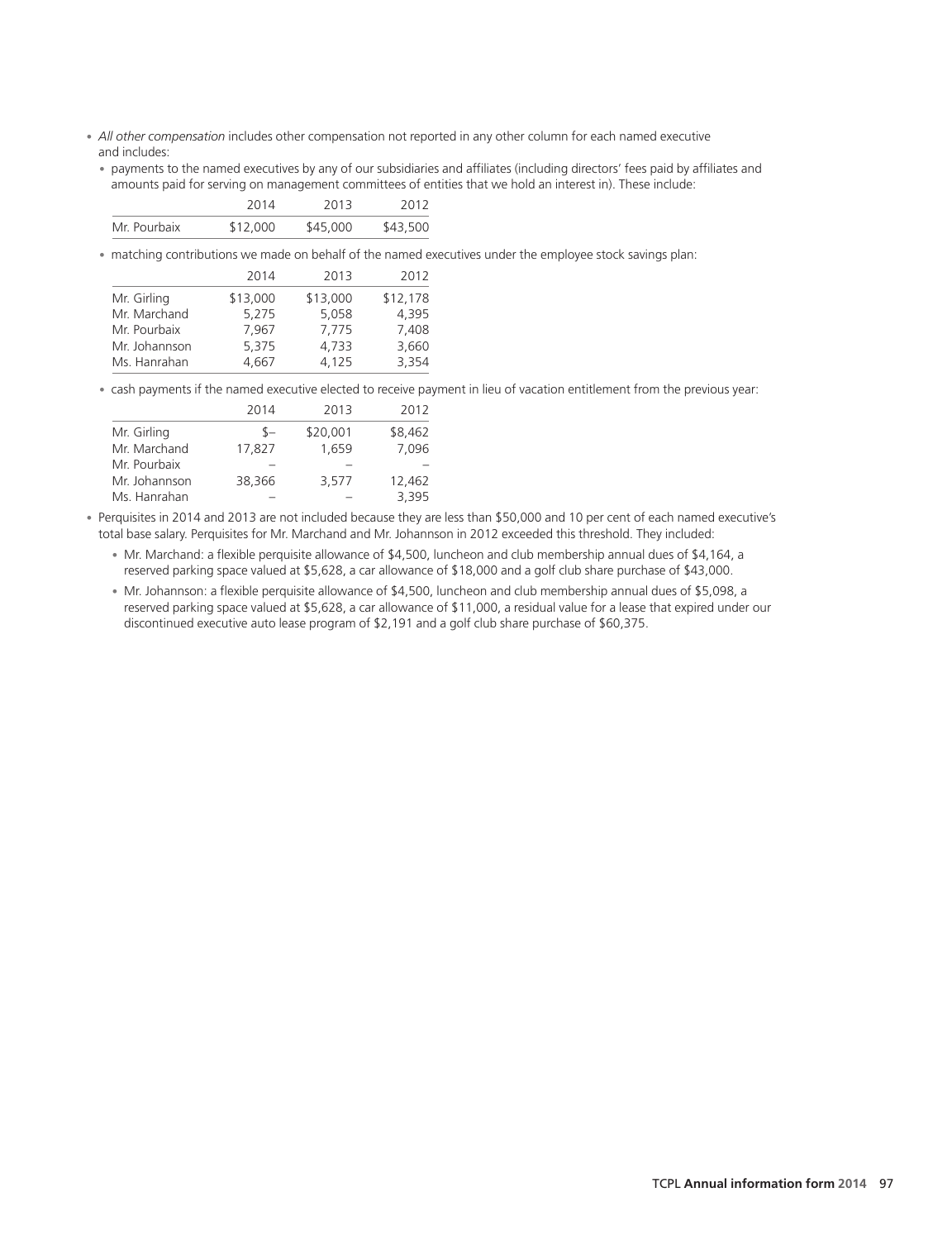#### **Additional notes to the summary compensation table**

#### **Stock option valuation**

The amount under *Option-based awards* is calculated using the grant date fair value of the stock option award, as determined by the committee.

The committee and Board have approved the Binomial valuation model as the methodology to determine stock option awards. The Binomial valuation model is a generally accepted valuation method for stock options. The Binomial valuation model is used to calculate TransCanada's accounting value, which we use for both compensation and financial reporting purposes. Each year, the committee and Board review the valuation as prepared by management's independent consultant. The value takes into account the historic and implied volatility of the underlying shares, dividend yield, risk-free interest rate, option term, vesting period, and expected life based on historical stock option exercise activity for TransCanada plan participants.

The table below is a summary of the final compensation value using the Binomial valuation model for the stock option awards granted in 2014, 2013 and 2012:

| <b>Grant date</b> | Exercise price (\$) | <b>Compensation value of</b><br>each stock option (\$) |
|-------------------|---------------------|--------------------------------------------------------|
| February 25, 2014 | \$49.03             | \$5.54                                                 |
| February 15, 2013 | 47.09               | 5.74                                                   |
| November 2, 2012  | 45.29               | 5.16                                                   |
| February 17, 2012 | 41.95               | 5.37                                                   |

#### **Total option exercises in 2014 (supplemental table)**

The table below shows for each named executive:

- the number of stock options exercised in 2014, and
- the total value they realized when the options were exercised.

|                       | Total stock options exercised (#) | Total value realized (\$) |
|-----------------------|-----------------------------------|---------------------------|
| Russell K. Girling    |                                   | $S-$                      |
| Donald R. Marchand    | 47.218                            | 980,898                   |
| Alexander J. Pourbaix | 62.928                            | 1,163,711                 |
| Karl Johannson        | 11.740                            | 222.088                   |
| Wendy L. Hanrahan     | 18.669                            | 279,398                   |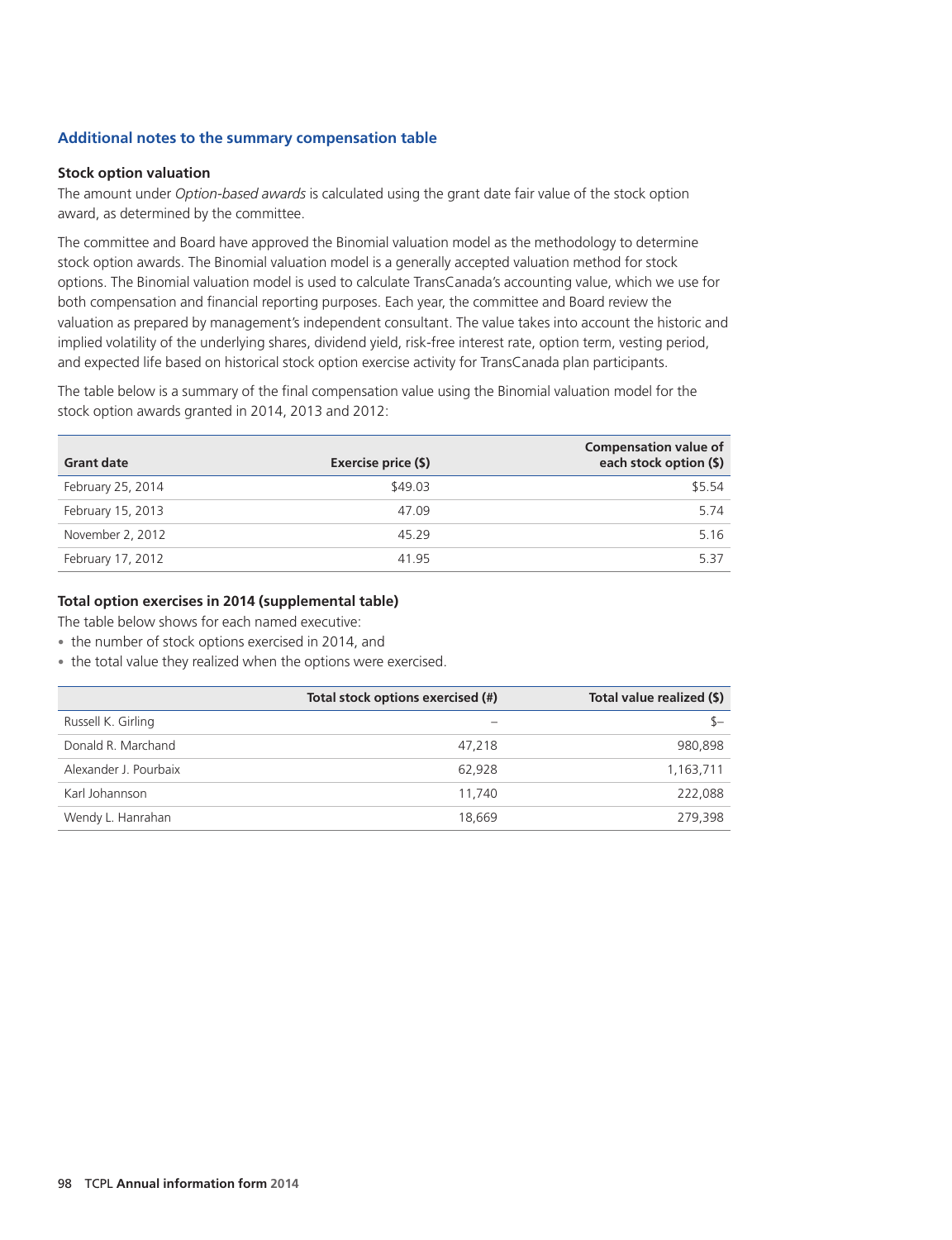#### **INCENTIVE PLAN AWARDS**

#### **Outstanding option-based and share-based awards**

The table below shows all outstanding option-based and share-based awards previously granted to the named executives that were still outstanding at the end of 2014. Year-end values are based on \$57.10, the closing price of TransCanada shares on the TSX at December 31, 2014.

|                       | <b>Option-based awards</b>                                                                     |                                                                               |                                                                                                                                     | <b>Share-based awards</b>                                                                                         |                                                                                |                                                                                             |                                                                                                        |
|-----------------------|------------------------------------------------------------------------------------------------|-------------------------------------------------------------------------------|-------------------------------------------------------------------------------------------------------------------------------------|-------------------------------------------------------------------------------------------------------------------|--------------------------------------------------------------------------------|---------------------------------------------------------------------------------------------|--------------------------------------------------------------------------------------------------------|
| Name                  | Number of<br>securities<br>underlying<br>unexercised<br>options<br>$($ # $)$                   | Option<br>exercise<br>price<br>$($ \$)                                        | Option<br>expiration<br>date                                                                                                        | Value of<br>unexercised<br>in-the-money<br>options<br>$($ \$)                                                     | Number of<br>shares or<br>units of shares<br>that have not<br>vested<br>$(\#)$ | Market or<br>payout value of<br>share-based<br>awards that<br>have not<br>vested<br>$($ \$) | Market or<br>payout value of<br>vested share-based<br>awards not paid<br>out or distributed<br>$($ \$) |
| Russell K. Girling    | 83,857<br>100,000<br>100,000<br>133,080<br>100,000<br>158,172<br>385,475<br>383,275<br>439,982 | 39.75<br>31.97<br>31.93<br>35.08<br>36.90<br>37.93<br>41.95<br>47.09<br>49.03 | 25-Feb-2015<br>23-Feb-2016<br>14-Sep-2016<br>26-Feb-2017<br>16-Jun-2017<br>18-Feb-2018<br>17-Feb-2019<br>15-Feb-2020<br>25-Feb-2021 | 1,454,919<br>2,513,000<br>2,517,000<br>2,930,422<br>2,020,000<br>3,032,157<br>5,839,946<br>3,836,583<br>3,550,655 | 120,822                                                                        | 3,449,454                                                                                   |                                                                                                        |
| Donald R. Marchand    | 47,500<br>30,756<br>96,369<br>123,368<br>155,460                                               | 36.26<br>37.93<br>41.95<br>47.09<br>49.03                                     | 29-Jul-2017<br>18-Feb-2018<br>17-Feb-2019<br>15-Feb-2020<br>25-Feb-2021                                                             | 989,900<br>589,593<br>1,459,990<br>1,234,914<br>1,254,562                                                         | 34,621                                                                         | 988,425                                                                                     |                                                                                                        |
| Alexander J. Pourbaix | 20,929<br>100,000<br>95,057<br>27,500<br>97,540<br>213,687<br>220,819<br>252,708               | 39.75<br>31.97<br>35.08<br>36.26<br>37.93<br>41.95<br>47.09<br>49.03          | 25-Feb-2015<br>23-Feb-2016<br>26-Feb-2017<br>29-Jul-2017<br>18-Feb-2018<br>17-Feb-2019<br>15-Feb-2020<br>25-Feb-2021                | 363,118<br>2,513,000<br>2,093,155<br>573,100<br>1,869,842<br>3,237,358<br>2,210,398<br>2,039,354                  | 58,947                                                                         | 1,682,941                                                                                   |                                                                                                        |
| Karl Johannson        | 18,000<br>19,011<br>18,348<br>32,899<br>48,450<br>97,236<br>136,507                            | 31.97<br>35.08<br>37.93<br>41.95<br>45.29<br>47.09<br>49.03                   | 23-Feb-2016<br>26-Feb-2017<br>18-Feb-2018<br>17-Feb-2019<br>02-Nov-2019<br>15-Feb-2020<br>25-Feb-2021                               | 452,340<br>418,622<br>351,731<br>498,420<br>572,195<br>973,332<br>1,101,611                                       | 28,940                                                                         | 826,237                                                                                     |                                                                                                        |
| Wendy L. Hanrahan     | 9,000<br>9,886<br>10,193<br>24,000<br>48,883<br>87,000<br>107,175                              | 31.97<br>35.08<br>37.93<br>41.65<br>41.95<br>47.09<br>49.03                   | 23-Feb-2016<br>26-Feb-2017<br>18-Feb-2018<br>04-May-2018<br>17-Feb-2019<br>15-Feb-2020<br>25-Feb-2021                               | 226,170<br>217,690<br>195,400<br>370,800<br>740,577<br>870,870<br>864,902                                         | 24,124                                                                         | 688,752                                                                                     |                                                                                                        |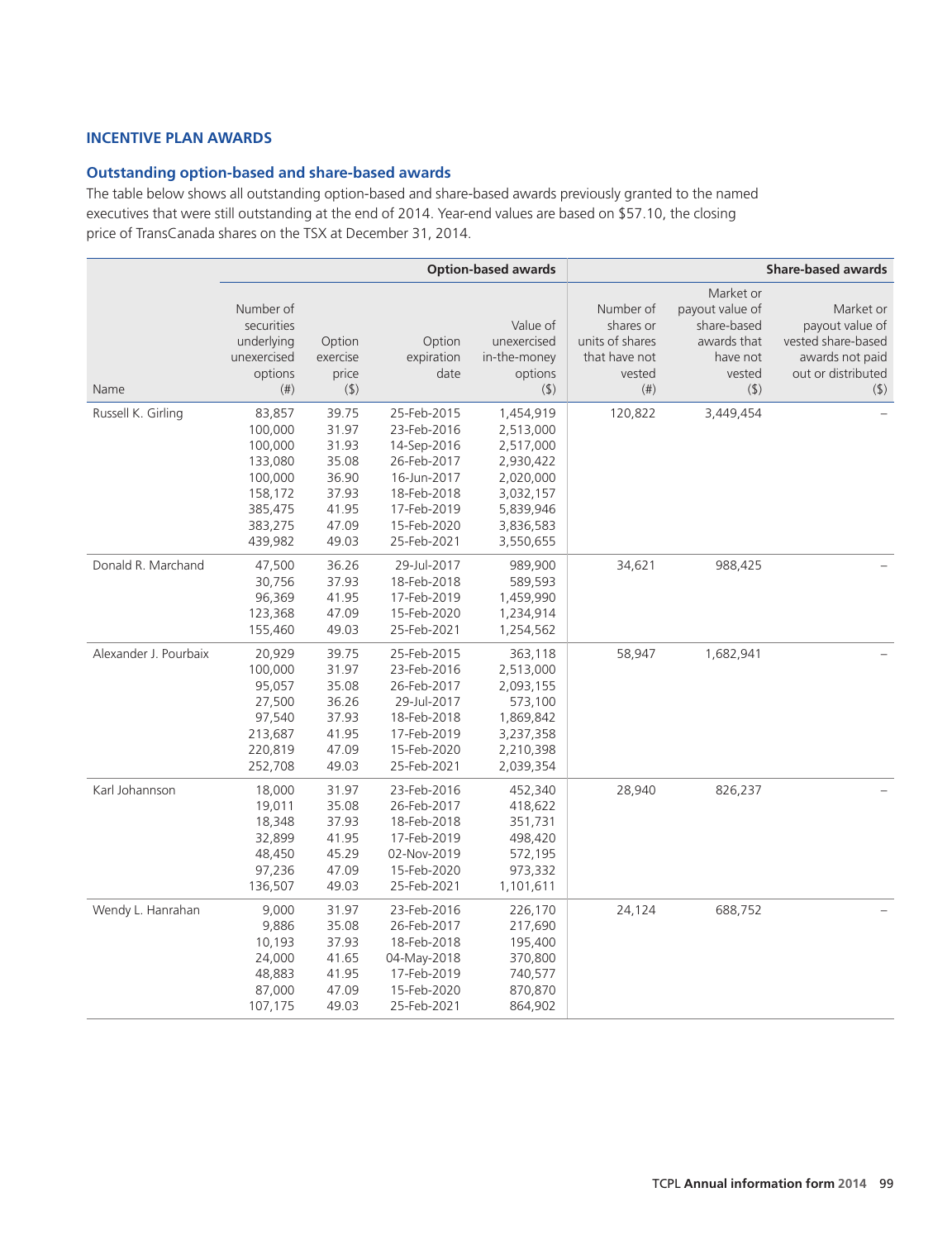#### Notes

- *Value of unexercised in-the-money options* is based on outstanding vested and unvested stock options and the difference between the option exercise price and year-end closing price of our shares.
- *Number of shares or units of shares that have not vested* includes the amount of the grant, plus reinvested units earned as dividend equivalents of all outstanding ESUs as at December 31, 2014.
- *Market or payout value of share-based awards that have not vested* is the minimum payout value of all outstanding ESUs as at December 31, 2014. The value is calculated by multiplying 50 per cent of the number of units that have not vested by the year-end closing price of our shares.
- No value is shown for *Market or payout value of vested share-based awards not paid out or distributed*. The ESU award granted in 2012 vested on December 31, 2014, and will be paid in March 2015. These awards are shown in the next table.

#### **Incentive plan awards – value vested during the year**

The table below shows the total value of all option-based and share-based awards previously granted to the named executives that vested in 2014. It also shows the total amount they earned from non-equity incentive plan awards in 2014.

| <b>Name</b>           | <b>Option-based awards -</b><br>value vested during<br>the year<br>$(5)$ | Share-based awards -<br>value vested during<br>the year<br>(5) | Non-equity incentive plan<br>compensation - value<br>earned during the year<br>$(5)$ |
|-----------------------|--------------------------------------------------------------------------|----------------------------------------------------------------|--------------------------------------------------------------------------------------|
| Russell K. Girling    | 1,952,905                                                                | 3,259,077                                                      | 1,690,000                                                                            |
| Donald R. Marchand    | 477.785                                                                  | 666,629                                                        | 465,100                                                                              |
| Alexander J. Pourbaix | 1,128,588                                                                | 1,478,178                                                      | 810,050                                                                              |
| Karl Johannson        | 399,370                                                                  | 455,154                                                        | 518,400                                                                              |
| Wendy L. Hanrahan     | 317,497                                                                  | 338,145                                                        | 308,800                                                                              |

Notes

- Option-based awards is the total value the named executives would have realized if they had exercised the stock options on the vesting date.
- *Share-based awards* is the payout values of the 2012 ESU awards for the named executives. See the *Payout of 2012 executive share unit award* section for more information.
- *Non-equity incentive plan compensation* is the short-term incentive award for 2014. This amount is •shown under *Annual incentive plans* in the *Summary compensation table* on page 96.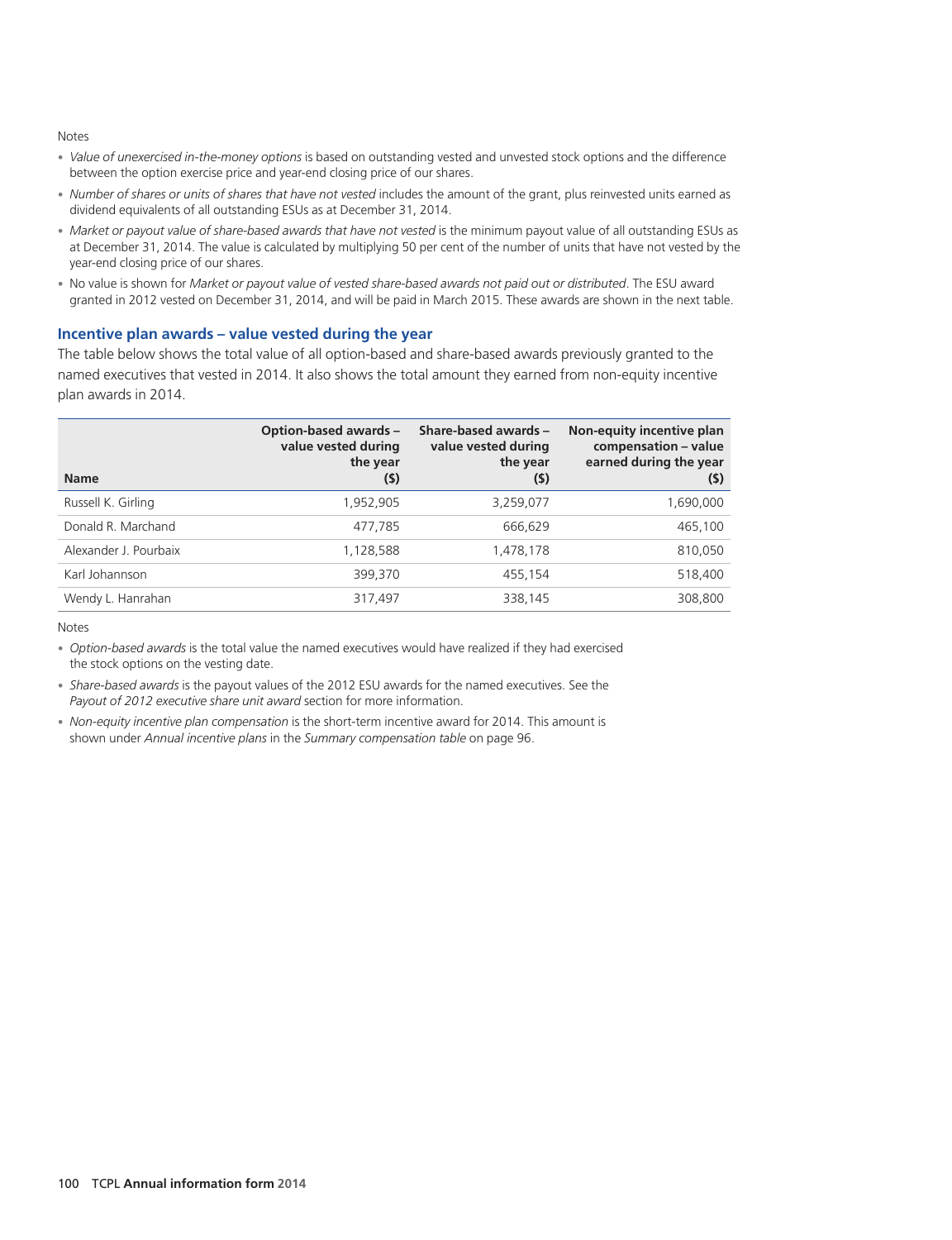#### **Value of outstanding options at vesting (supplemental table)**

The next table shows the details by grant for calculating the total value of the option-based awards in the table above. Stock options vest one third each year, beginning on the first anniversary of the grant date. The *share price on vesting date* is the closing price for TransCanada shares on the TSX on the vesting date or the first trading day following that date.

| <b>Name</b>           | <b>Grant date</b> | <b>Total number of</b><br>securities under<br>options granted<br>$^{(ii)}$ | Option<br>exercise<br>price<br>(5) | Number of<br>options that<br>vested during<br>the year<br>$^{(ii)}$ | <b>Share price</b><br>on vesting<br>date<br>(5) | Value at<br>vesting<br>$(5)$ |
|-----------------------|-------------------|----------------------------------------------------------------------------|------------------------------------|---------------------------------------------------------------------|-------------------------------------------------|------------------------------|
| Russell K. Girling    | 15-Feb-2013       | 383,275                                                                    | 47.09                              | 127,758                                                             | 49.71                                           | 334,726                      |
|                       | 17-Feb-2012       | 385,475                                                                    | 41.95                              | 128,491                                                             | 49.71                                           | 997,090                      |
|                       | 18-Feb-2011       | 158,172                                                                    | 37.93                              | 52,724                                                              | 49.71                                           | 621,089                      |
| Donald R. Marchand    | 15-Feb-2013       | 123,368                                                                    | 47.09                              | 41,123                                                              | 49.71                                           | 107,742                      |
|                       | 17-Feb-2012       | 96,369                                                                     | 41.95                              | 32,123                                                              | 49.71                                           | 249,274                      |
|                       | 18-Feb-2011       | 30,756                                                                     | 37.93                              | 10,252                                                              | 49.71                                           | 120,769                      |
| Alexander J. Pourbaix | 15-Feb-2013       | 220,819                                                                    | 47.09                              | 73,606                                                              | 49.71                                           | 192,848                      |
|                       | 17-Feb-2012       | 213,687                                                                    | 41.95                              | 71,229                                                              | 49.71                                           | 552,737                      |
|                       | 18-Feb-2011       | 97,540                                                                     | 37.93                              | 32,513                                                              | 49.71                                           | 383,003                      |
| Karl Johannson        | 15-Feb-2013       | 97,236                                                                     | 47.09                              | 32,412                                                              | 49.71                                           | 84,919                       |
|                       | 2-Nov-2012        | 48,450                                                                     | 45.29                              | 16,150                                                              | 55.03                                           | 157,301                      |
|                       | 17-Feb-2012       | 32,899                                                                     | 41.95                              | 10,967                                                              | 49.71                                           | 85,104                       |
|                       | 18-Feb-2011       | 18,348                                                                     | 37.93                              | 6,116                                                               | 49.71                                           | 72,046                       |
| Wendy L. Hanrahan     | 15-Feb-2013       | 87,000                                                                     | 47.09                              | 29,000                                                              | 49.71                                           | 75,980                       |
|                       | 17-Feb-2012       | 48,883                                                                     | 41.95                              | 16,295                                                              | 49.71                                           | 126,449                      |
|                       | 4-May-2011        | 24,000                                                                     | 41.65                              | 8,000                                                               | 51.03                                           | 75,040                       |
|                       | 18-Feb-2011       | 10,193                                                                     | 37.93                              | 3,398                                                               | 49.71                                           | 40,028                       |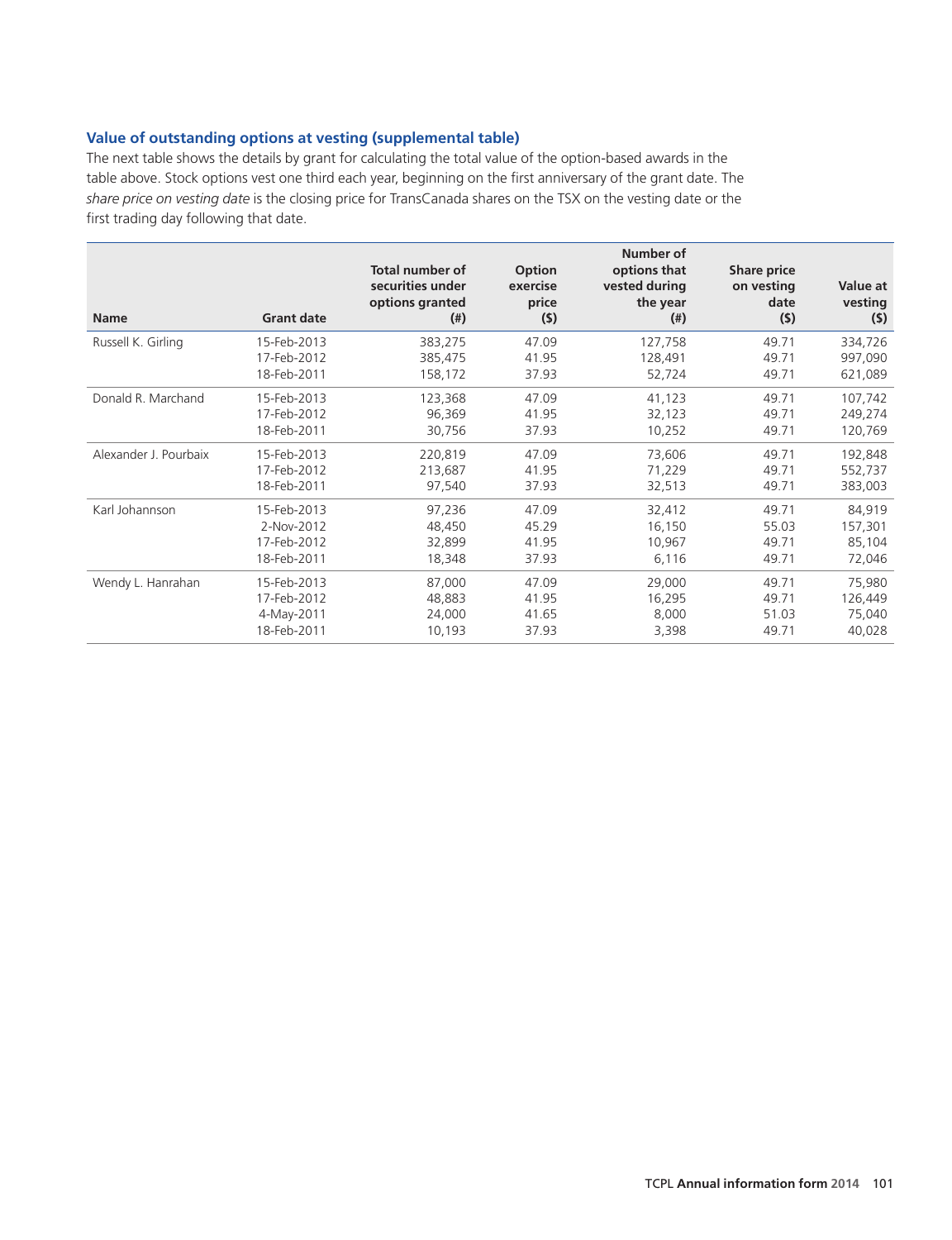#### **EQUITY COMPENSATION PLAN INFORMATION**

#### **Securities authorized for issue under equity compensation plans**

The table below shows the:

- number of shares to be issued under the stock option plan when outstanding options are exercised
- weighted average exercise price of the outstanding options, and
- number of shares available for future issue under the option plan.

| at December 31, 2014<br>Plan category                         | Number of securities to<br>be issued upon exercise<br>of outstanding options<br>$^{(\#)}$ | Weighted-average<br>exercise price of<br>outstanding options<br>$(5)$ | <b>Number of securities remaining</b><br>available for future issuance under<br>equity compensation plans<br>(excluding securities reflected<br>in the first column)<br>$^{(ii)}$ |
|---------------------------------------------------------------|-------------------------------------------------------------------------------------------|-----------------------------------------------------------------------|-----------------------------------------------------------------------------------------------------------------------------------------------------------------------------------|
| Equity compensation plans<br>approved by security holders     | 8,464,305                                                                                 | 43.17                                                                 | 8,215,001                                                                                                                                                                         |
| Equity compensation plans not<br>approved by security holders | N/A                                                                                       | N/A                                                                   | N/A                                                                                                                                                                               |
| <b>Total</b>                                                  | 8,464,305                                                                                 | 43.17                                                                 | 8,215,001                                                                                                                                                                         |

#### **Stock option grants as a percentage of outstanding shares**

|                       |                                                        |                                                         |                                |                                                       | <b>Dilution</b>                                                                | Overhang                                                                                                                     | <b>Burn rate</b>                                  |
|-----------------------|--------------------------------------------------------|---------------------------------------------------------|--------------------------------|-------------------------------------------------------|--------------------------------------------------------------------------------|------------------------------------------------------------------------------------------------------------------------------|---------------------------------------------------|
| <b>Effective date</b> | <b>Total number</b><br>of shares<br>outstanding<br>(A) | <b>Total number</b><br>of options<br>outstanding<br>(B) | <b>Total</b><br>reserve<br>(C) | <b>Total options</b><br>granted<br>during year<br>(D) | <b>Options</b><br>outstanding<br>as a $%$<br>of shares<br>outstanding<br>(B/A) | $%$ of<br>stock options<br>outstanding<br>plus total reserve<br>divided by<br>total shares<br>outstanding<br>$((B + C) / A)$ | Grant as a %<br>of shares<br>outstanding<br>(D/A) |
| Dec. 31, 2012         | 705.461.386                                            | 7.434.426                                               | 2.446.489                      | 1,978,458                                             | 1.05                                                                           | 1.40                                                                                                                         | 0.28                                              |
| Dec. 31, 2013         | 707.441.313                                            | 7,393,698                                               | 10,507,290                     | 1,939,199                                             | 1.05                                                                           | 2.53                                                                                                                         | 0.27                                              |
| Dec. 31, 2014         | 708.662.996                                            | 8.464.305                                               | 8,215,001                      | 2,292,289                                             | 1.05                                                                           | 2.35                                                                                                                         | 0.32                                              |
| Mar. 2, 2015          | 708,896,963                                            | 10,437,993                                              | 6,000,973                      | 2,214,028                                             | 1.47                                                                           | 2.32                                                                                                                         | 0.31                                              |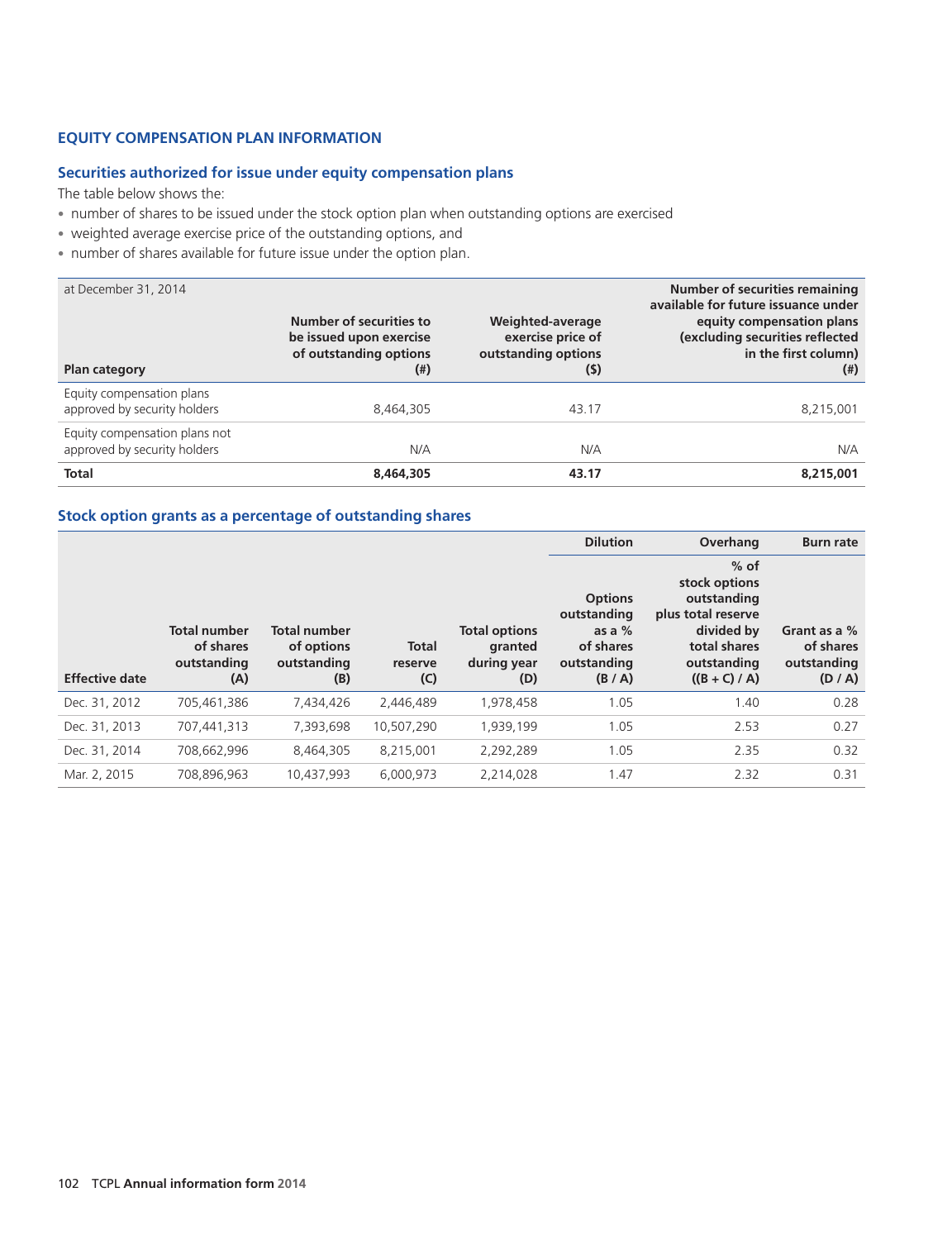#### **RETIREMENT BENEFITS**

All of the named executives participate in our DB plan. The table below shows their benefits under the DB plan.

#### **Defined benefit pension plan**

| at December 31, 2014  | <b>Annual benefits</b>                       |                         |                       |                                                                            |                               |                                       |                                                                              |
|-----------------------|----------------------------------------------|-------------------------|-----------------------|----------------------------------------------------------------------------|-------------------------------|---------------------------------------|------------------------------------------------------------------------------|
| <b>Name</b>           | Number of<br>years of<br>credited<br>service | At<br>year end<br>$(5)$ | At<br>age 65<br>$(5)$ | <b>Opening</b><br>present value of<br>defined benefit<br>obligation<br>(5) | Compensatory<br>change<br>(S) | Non-<br>compensatory<br>change<br>(5) | <b>Closing</b><br>present value of<br>defined benefit<br>obligation<br>$(5)$ |
| Russell K. Girling    | 19.00                                        | 815,000                 | 1,356,000             | 10,962,000                                                                 | 224,000                       | 2.424.000                             | 13,610,000                                                                   |
| Donald R. Marchand    | 20.92                                        | 277,000                 | 443,000               | 3,982,000                                                                  | 165,000                       | 878,000                               | 5,025,000                                                                    |
| Alexander J. Pourbaix | 19.00                                        | 398,000                 | 731,000               | 5,165,000                                                                  | 725,000                       | ,385,000                              | 7,275,000                                                                    |
| Karl Johannson        | 19.00                                        | 218,000                 | 350,000               | 3,395,000                                                                  | 580,000                       | 805,000                               | 4,780,000                                                                    |
| Wendy L. Hanrahan     | 19.24                                        | 188,000                 | 270,000               | 2,867,000                                                                  | 353,000                       | 614,000                               | 3,834,000                                                                    |

Notes

- In 2004, the committee approved arrangements for Mr. Girling, Mr. Pourbaix and Mr. Johannson to receive additional credited service to recognize their high potential and to retain them as employees. The credited service was received for years when they were not formally enrolled in the pension plan, but were employees of TransCanada. They each received an additional three years of credited service on September 8, 2007 after maintaining continuous employment with us of the same duration. The additional credited service is recognized only in the supplemental pension plan for earnings exceeding the maximum set under the *Income Tax Act* (Canada).
- *Annual benefits at year end* is the annual lifetime benefit payable at age 60, based on the years of credited service and the actual pensionable earnings history, as of December 31, 2014.
- *Annual benefits at age 65* is the annual lifetime benefit payable at age 65, based on the years of credited service at age 65 and the actual pensionable earnings history, as of December 31, 2014.
- Opening and closing present value of defined benefit obligation is at December 31, 2013 and December 31, 2014, respectively. It represents actuarial assumptions and methods that are consistent with those used for calculating the pension obligations disclosed in our 2013 and 2014 consolidated financial statements. These assumptions reflect our best estimate of future events, and the values in the above table may not be directly comparable to similar estimates of pension obligations that may be disclosed by other corporations.
- *Compensatory change* in the present value of the obligation includes the service cost to TransCanada in 2014, plus compensation changes that were higher or lower than the base salary assumption, and plan changes.
- Non-compensatory change in the present value of the obligation includes the interest on the accrued obligation at the start of the year and changes in assumptions in the year.

#### **Accrued pension obligations**

Our accrued obligation for the supplemental pension plan was approximately \$343 million at December 31, 2014. The current service costs were approximately \$7 million and the interest costs were approximately \$15 million for a total of \$22 million.

The accrued pension obligation is calculated using the method prescribed by U.S. GAAP and is based on management's best estimate of future events that affect the cost of pensions, including assumptions about future base salary adjustments and short-term incentive awards.

You can find more information about the accrued obligations and assumptions in Note 22 *Employee post-retirement benefits* to our 2014 consolidated financial statements, which are available on our website (www.transcanada.com) and on SEDAR (www.sedar.com).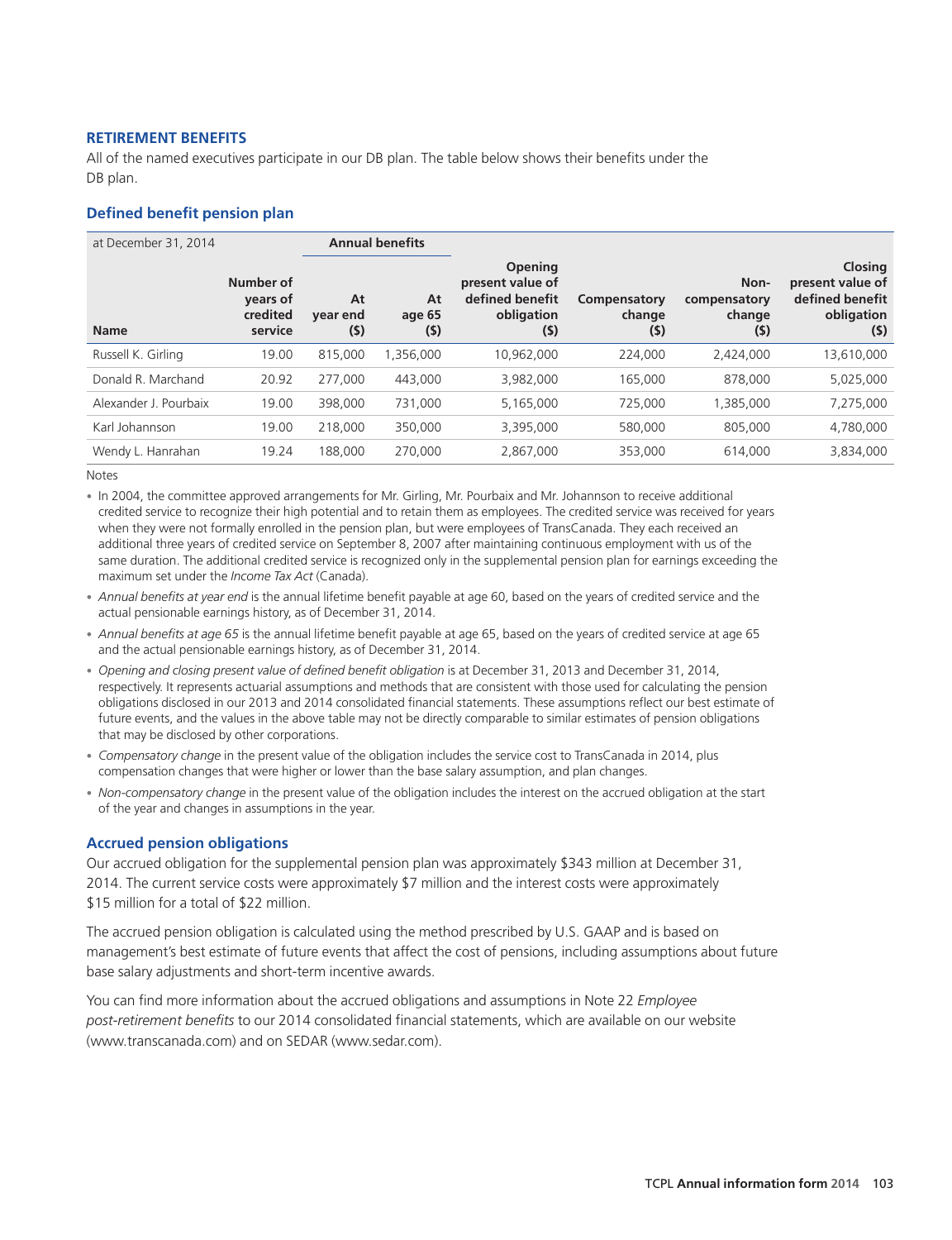#### **TERMINATION AND CHANGE OF CONTROL**

#### **Termination**

We have an employment agreement with each named executive that outlines the terms and conditions that apply if the executive leaves TransCanada. The table on the following page is a summary of the material terms and provisions if the executive resigns, is terminated, retires or dies. These do not apply when there is a change of control.

The general terms and provisions of ESUs are discussed under each event, however, the committee can use its discretion to decide how to treat unvested ESUs upon termination for executives who have an employment agreement. Each employment agreement includes a non-competition provision that applies for 12 months following the executive's separation date.

Like all other employees, the named executives are eligible for retiree benefits if they are 55 or older with 10 or more years of continuous service on the separation date. Retiree benefits include:

- a health spending account that can be used to pay for eligible health and dental expenses and/or to purchase private health insurance
- a security plan that provides a safety net if there are significant medical expenses, and
- life insurance that provides a death benefit of \$10,000 to a designated beneficiary.

The employee stock plan, spousal and dependent life insurance, accident insurance and disability insurance end at the separation date.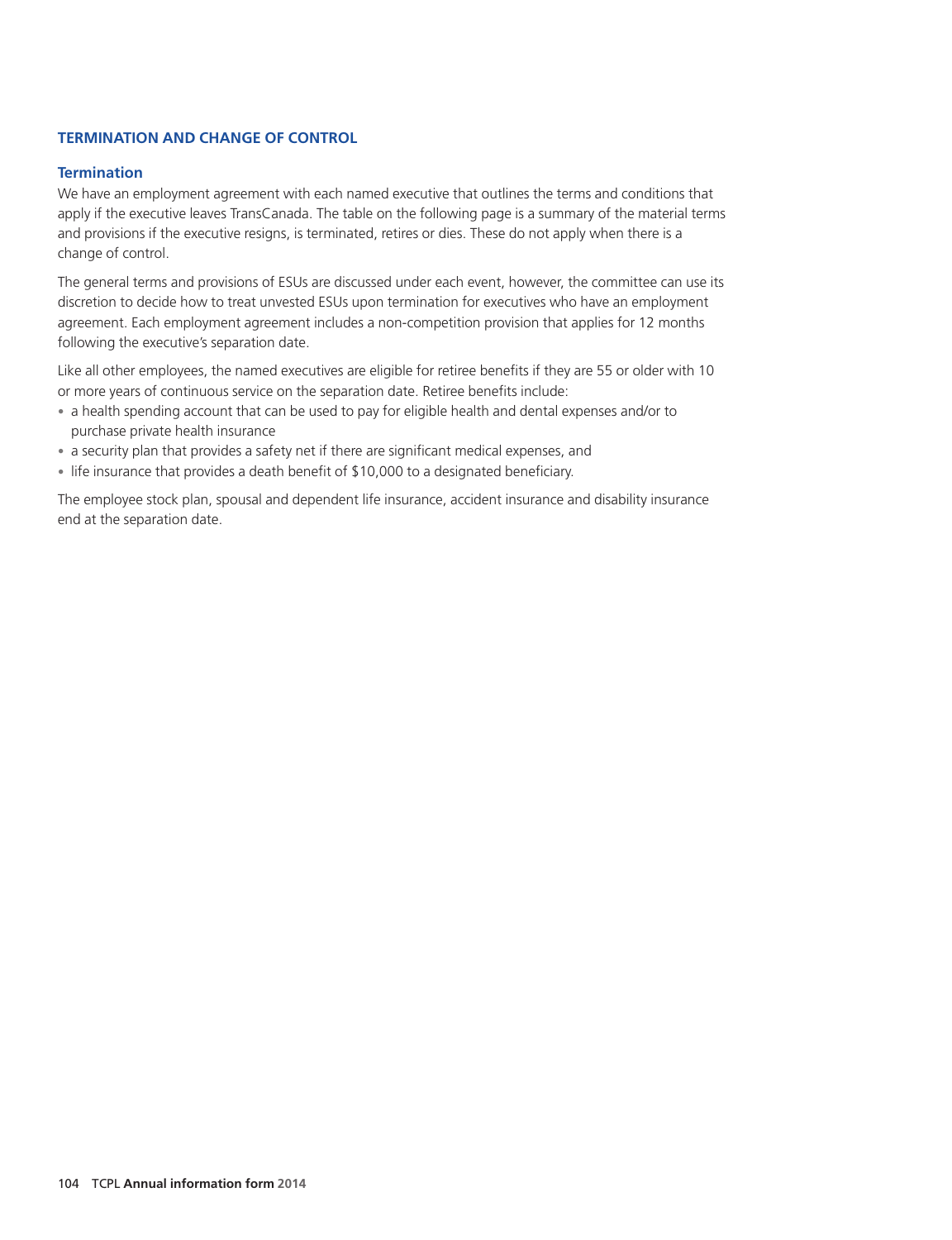#### **Compensation on termination**

The table below shows how each named executive's compensation is treated if he or she leaves TransCanada.

| Base salary          | Resignation               | Payments end.                                                                                                                                                                                                            |  |  |  |
|----------------------|---------------------------|--------------------------------------------------------------------------------------------------------------------------------------------------------------------------------------------------------------------------|--|--|--|
|                      | Termination without cause | Severance allowance includes a lump-sum payment of the base salary as of the separation<br>date multiplied by the notice period.                                                                                         |  |  |  |
|                      | Termination with cause    |                                                                                                                                                                                                                          |  |  |  |
|                      | Retirement                | Payments end.                                                                                                                                                                                                            |  |  |  |
|                      | Death                     |                                                                                                                                                                                                                          |  |  |  |
| Short-term incentive | Resignation               | Not paid.                                                                                                                                                                                                                |  |  |  |
|                      | Termination without cause | Year of separation: Equals the average bonus pro-rated by the number of months in the<br>current year prior to the separation date.                                                                                      |  |  |  |
|                      |                           | Years after separation: Equals the average bonus multiplied by the notice period.                                                                                                                                        |  |  |  |
|                      | Termination with cause    | Not paid.                                                                                                                                                                                                                |  |  |  |
|                      | Retirement                | Year of separation: Equals the average bonus pro-rated by the number of months in the                                                                                                                                    |  |  |  |
|                      | Death                     | current year prior to the separation date.                                                                                                                                                                               |  |  |  |
| <b>ESUs</b>          | Resignation               | Vested units are paid out; unvested units are forfeited.                                                                                                                                                                 |  |  |  |
|                      | Termination without cause | Vested units are paid out.                                                                                                                                                                                               |  |  |  |
|                      |                           | Unvested units are forfeited, however the original grant value is generally paid out on a<br>pro rata basis.                                                                                                             |  |  |  |
|                      | Termination with cause    | Vested units are paid out, unvested units are forfeited.                                                                                                                                                                 |  |  |  |
|                      | Retirement                | Vested units are paid out. Unvested units continue to vest and the value is assessed at the<br>end of the term. The award is pro-rated for the period of employment up to the retirement<br>date.                        |  |  |  |
|                      | Death                     | Vested units are paid out.                                                                                                                                                                                               |  |  |  |
|                      |                           | Unvested units are forfeited, however the original grant value is generally paid out on a<br>pro rata basis.                                                                                                             |  |  |  |
| Stock options        | Resignation               | Grants after January 1, 2010<br>Vested stock options must be exercised by their expiry date or six months from the<br>separation date (whichever is earlier).                                                            |  |  |  |
|                      |                           | No stock options vest after the last day of employment.                                                                                                                                                                  |  |  |  |
|                      |                           | Grants before 2010<br>Outstanding stock options continue to vest for six months from the separation date and<br>must be exercised by their expiry date or six months from the separation date (whichever is<br>earlier). |  |  |  |
|                      | Termination without cause | Vested stock options must be exercised by their expiry date or six months from the<br>separation date (whichever is earlier).                                                                                            |  |  |  |
|                      |                           | No stock options vest after the last day of the notice period.                                                                                                                                                           |  |  |  |
|                      | Termination with cause    | Grants after January 1, 2010<br>Vested stock options must be exercised by their expiry date or six months from the<br>separation date (whichever is earlier).                                                            |  |  |  |
|                      |                           | No stock options vest after the last day of employment.                                                                                                                                                                  |  |  |  |
|                      |                           | Grants before 2010<br>Outstanding stock options must be exercised by their expiry date or six months from the<br>separation date (whichever is earlier).                                                                 |  |  |  |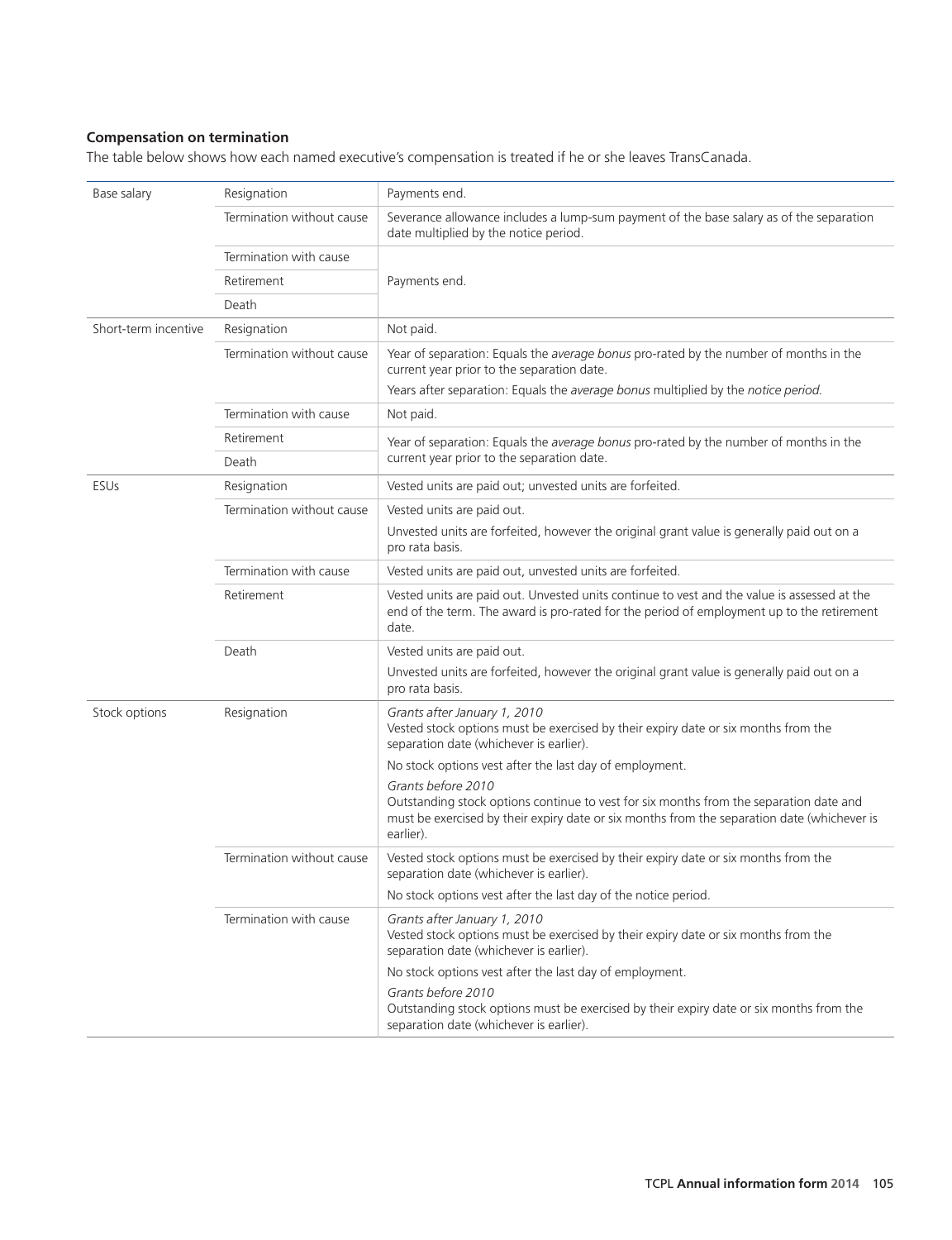| Stock options<br>(continued) | Retirement                | Grants after January 1, 2012<br>Outstanding stock options continue to vest and must be exercised by their expiry date or<br>three years from the separation date (whichever is earlier). If there is less than six months<br>between the vesting date and the expiry date, the expiry date is extended for six months<br>from the final vesting date of the options. |  |  |  |
|------------------------------|---------------------------|----------------------------------------------------------------------------------------------------------------------------------------------------------------------------------------------------------------------------------------------------------------------------------------------------------------------------------------------------------------------|--|--|--|
|                              |                           | Grants before 2012<br>Outstanding stock options vest immediately and must be exercised by their expiry date or<br>three years from the separation date (whichever is earlier).                                                                                                                                                                                       |  |  |  |
|                              | Death                     | Outstanding stock options vest immediately and must be exercised by their expiry date or<br>the first anniversary of death (whichever is earlier).                                                                                                                                                                                                                   |  |  |  |
| Pension                      | Resignation               |                                                                                                                                                                                                                                                                                                                                                                      |  |  |  |
| Termination without cause    |                           | Paid as a commuted value or monthly benefit according to the Registered Plan, the                                                                                                                                                                                                                                                                                    |  |  |  |
|                              | Termination with cause    | Supplemental Plan, or both, as applicable.                                                                                                                                                                                                                                                                                                                           |  |  |  |
| Retirement                   |                           | For termination without cause, credited service is provided for the applicable notice period.                                                                                                                                                                                                                                                                        |  |  |  |
|                              | Death                     |                                                                                                                                                                                                                                                                                                                                                                      |  |  |  |
| <b>Benefits</b>              | Resignation               | Coverage ends, or retiree benefits begin if eligible.                                                                                                                                                                                                                                                                                                                |  |  |  |
|                              | Termination without cause | Coverage continues during the notice period (or an equivalent lump-sum payout is made)<br>and, if eligible, service credit for the notice period for retiree benefits.                                                                                                                                                                                               |  |  |  |
|                              | Termination with cause    | Coverage continues during the notice period (or an equivalent lump-sum payout is made).<br>Once the notice period ends, coverage ends and retiree benefits begin if eligible.                                                                                                                                                                                        |  |  |  |
|                              | Retirement                | Coverage ends, or retiree benefits begin if eligible.                                                                                                                                                                                                                                                                                                                |  |  |  |
|                              | Death                     | Coverage continues to eligible dependents for a specified period of time after death.                                                                                                                                                                                                                                                                                |  |  |  |
| Perquisites                  | Resignation               | Payments end.                                                                                                                                                                                                                                                                                                                                                        |  |  |  |
|                              | Termination without cause | A lump-sum cash payment equal to the corporate cost of the perquisite package in the<br>one-year period preceding the separation date multiplied by the notice period.                                                                                                                                                                                               |  |  |  |
|                              | Termination with cause    |                                                                                                                                                                                                                                                                                                                                                                      |  |  |  |
|                              | Retirement                | Payments end.                                                                                                                                                                                                                                                                                                                                                        |  |  |  |
|                              | Death                     |                                                                                                                                                                                                                                                                                                                                                                      |  |  |  |
| Other                        | Resignation               | $\overline{\phantom{0}}$                                                                                                                                                                                                                                                                                                                                             |  |  |  |
|                              | Termination without cause | Out-placement services.                                                                                                                                                                                                                                                                                                                                              |  |  |  |
|                              | Termination with cause    | -                                                                                                                                                                                                                                                                                                                                                                    |  |  |  |
|                              | Retirement                | $\overline{\phantom{0}}$                                                                                                                                                                                                                                                                                                                                             |  |  |  |
|                              | Death                     | -                                                                                                                                                                                                                                                                                                                                                                    |  |  |  |

Notes

*Resignation* includes voluntary resignation but not resignation as a result of constructive dismissal. If a named executive • resigns because of constructive dismissal, it is treated as *termination without cause.*

- The *short-term incentive* award is not paid on resignation unless the Board uses its discretion.
- *Average bonus* equals the average short-term incentive award paid to the named executive for the three years preceding the separation date.
- The *notice period* is currently two years for each named executive. •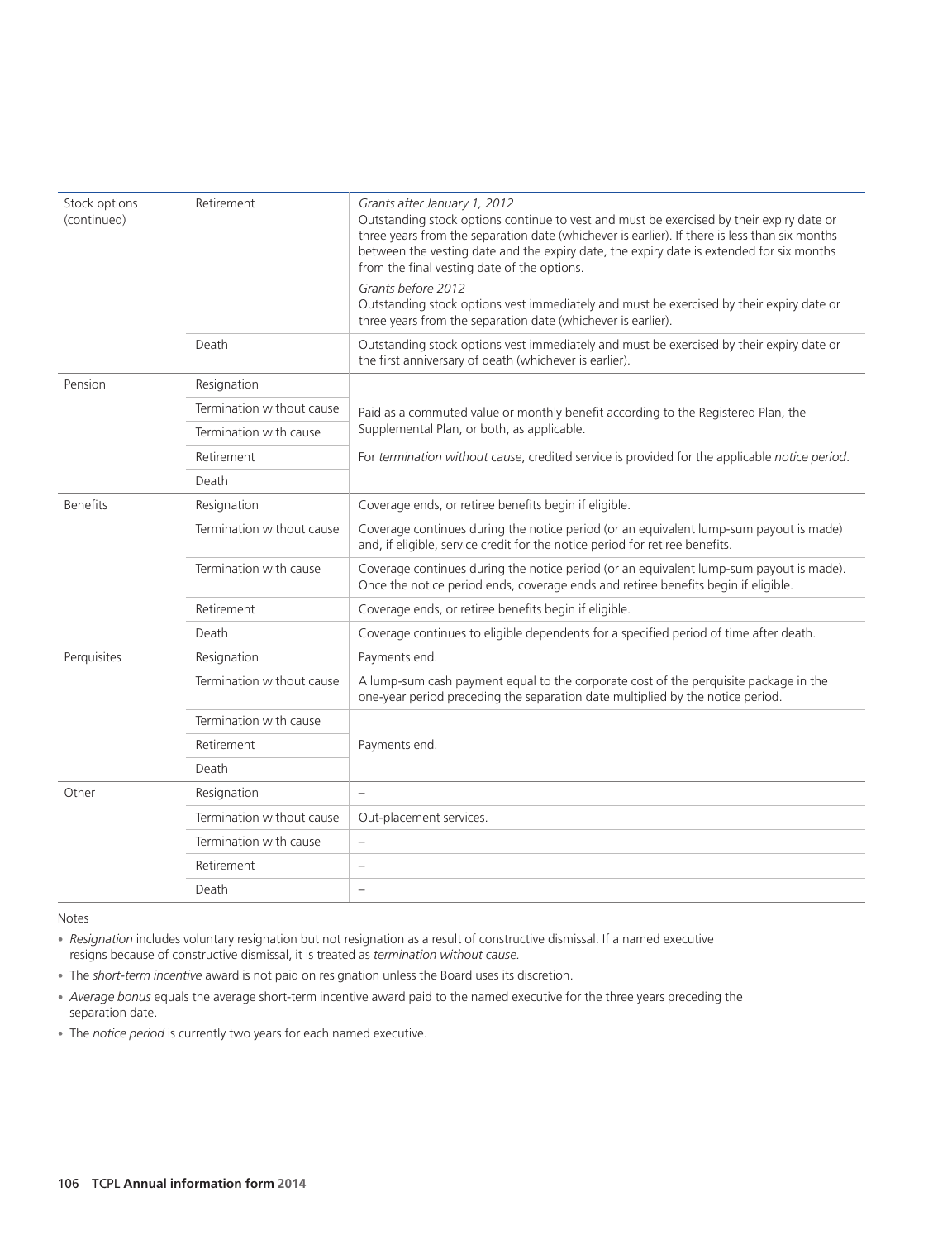#### **Change of control**

In February 2015, amendments were made to the employment agreements for all named executives, including the CEO, as well as to the stock option plan and the ESU plan to provide for consistency in the definition of change of control and in termination benefits. These amendments were made to align with market practices and as part of our commitment to strong corporate governance.

Under the terms of the employment agreements, the stock option plan and ESU plan, a *change of control* includes an event where another entity becomes the beneficial owner of:

- more than 50% of the voting shares of TransCanada, or
- more than 50% of the voting shares of TCPL (not including the voting shares held by TransCanada).

Other events can also constitute a change of control including a merger where TransCanada is not the surviving entity, a sale of all or substantially all of TCPL's assets or if the incumbent board ceases to be a majority of the board.

The following is a summary of the terms and provisions that apply to the compensation of the named executives if there is a change of control and there has been a termination without cause or a constructive dismissal within two years of the change of control ('double trigger'). Upon a double trigger for the named executives, a two year notice period applies which provides for:

- payment of a severance allowance equal to the annual compensation during the notice period which is composed of base salary and the three year average of annual incentive compensation
- a pensionable service credit of two years under the supplemental pension plan
- continuation of health, dental, life and accident insurance benefits during the notice period or cash payment in lieu of such benefits
- a cash payment in lieu of perquisites during the notice period
- professional out-placement services to a maximum of \$25,000 •
- accelerated vesting and payment of ESUs, and
- accelerated vesting of stock options.

If, for any reason, we are unable to implement accelerated vesting (for example, our shares stop trading), we will pay the named executive a cash amount. This would be equal to the net amount of the compensation the named executive would have received if, on the date of a change of control, he or she had exercised all vested options and unvested options that would have had accelerated vesting.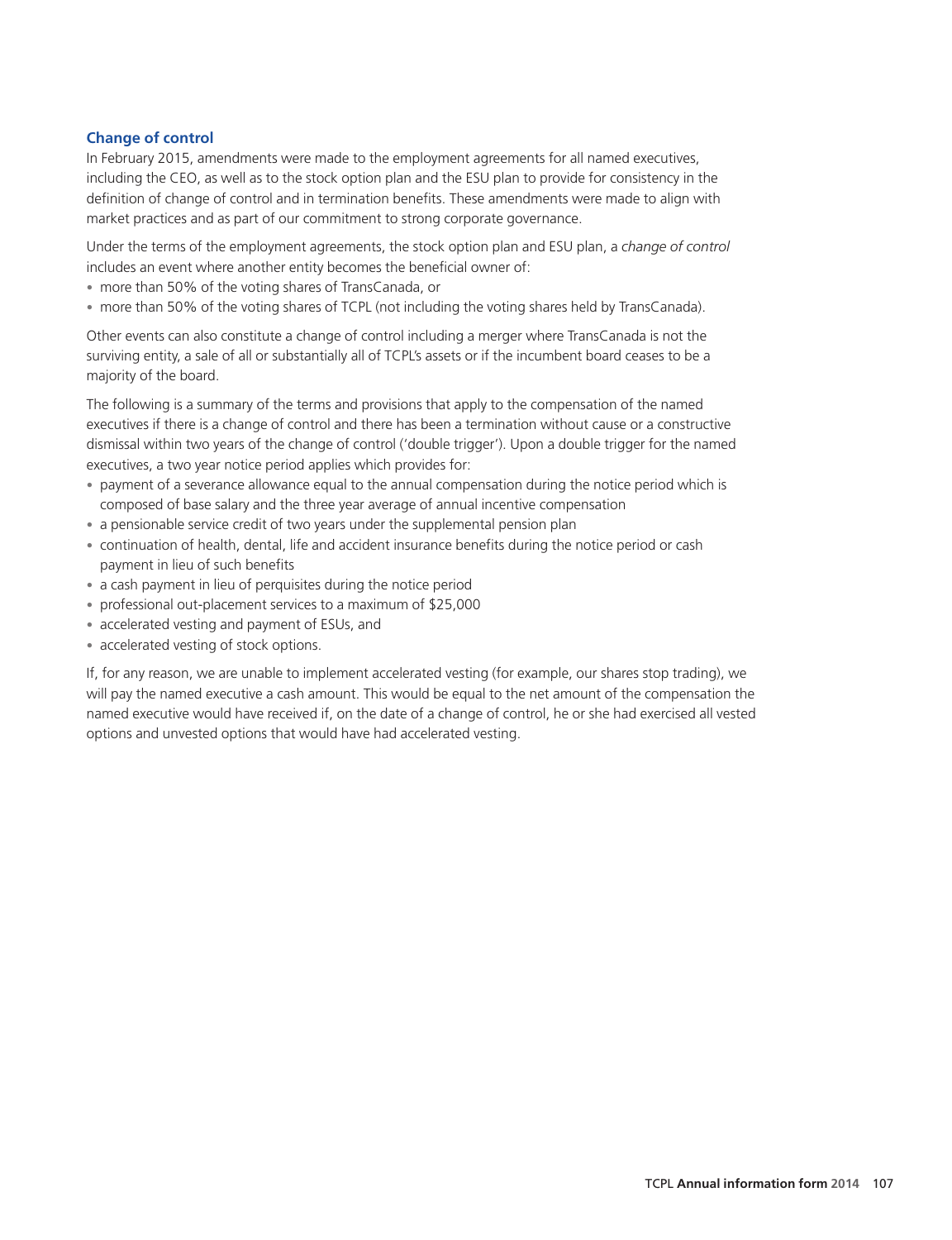#### **Separation and other payments**

The table below is a summary of the incremental payments that would be made to each named executive under the different separation events, with and without a deemed change of control. All payments have been calculated using December 31, 2014 as the separation date and the date of a change of control as if it applies. These amounts would be paid under the terms of the employment agreements as amended in February, 2015.

They do not include certain amounts that would be provided under normal course, such as the value of:

- any stock options or ESUs vesting as part of normal employment
- pension benefits that would normally be provided following resignation, or •
- retiree benefits.

|                       | Without a change of control |                                                |                   |                  | With a change of control            |
|-----------------------|-----------------------------|------------------------------------------------|-------------------|------------------|-------------------------------------|
| Name                  | Termination<br>$($ \$       | Termination<br>with cause without cause<br>(5) | Retirement<br>(5) | Death<br>$($ \$) | Termination<br>without cause<br>(5) |
| Russell K. Girling    |                             | 14,987,379                                     | 4,872,411         | 15,739,944       | 27,512,594                          |
| Donald R. Marchand    | $\qquad \qquad -$           | 4,463,516                                      | 1,149,996         | 4,473,665        | 8,177,144                           |
| Alexander J. Pourbaix |                             | 7.909.315                                      | 2,339,862         | 8.243.603        | 14,227,891                          |
| Karl Johannson        | $\qquad \qquad -$           | 4,485,508                                      | 929.621           | 3,661,160        | 7,192,874                           |
| Wendy L. Hanrahan     | $\overline{\phantom{m}}$    | 2,649,330                                      | 636,512           | 2,859,685        | 5,689,404                           |

**Notes** 

- Termination without cause following a change of control also applies if the named executive resigns because of constructive dismissal and the separation date is within two years of the date of a change of control.
- There are no incremental payments that would be made to each named executive in the event of a change of control without termination.
- The amounts from share-based compensation include the payouts of outstanding 2012 ESU awards for some separation events:
- include additional units from reinvested dividends up to and including an equivalent number of units for the final dividend that is declared as of December 31, 2014, based on \$54.64, the twenty-day volume-weighted average closing price of TransCanada shares on the TSX at December 31, 2014, and
- include the performance multiplier of 0.93 as determined by the committee and the Board.
- ESUs and stock options continue to vest under the *Retirement* scenario provided the named executive is •age 55 or over.

Every year the committee reviews the severance amounts calculated for each named executive under his or her employment agreement. The data represents the total value to be paid to the executive if he or she is terminated without cause and with and without a deemed change of control.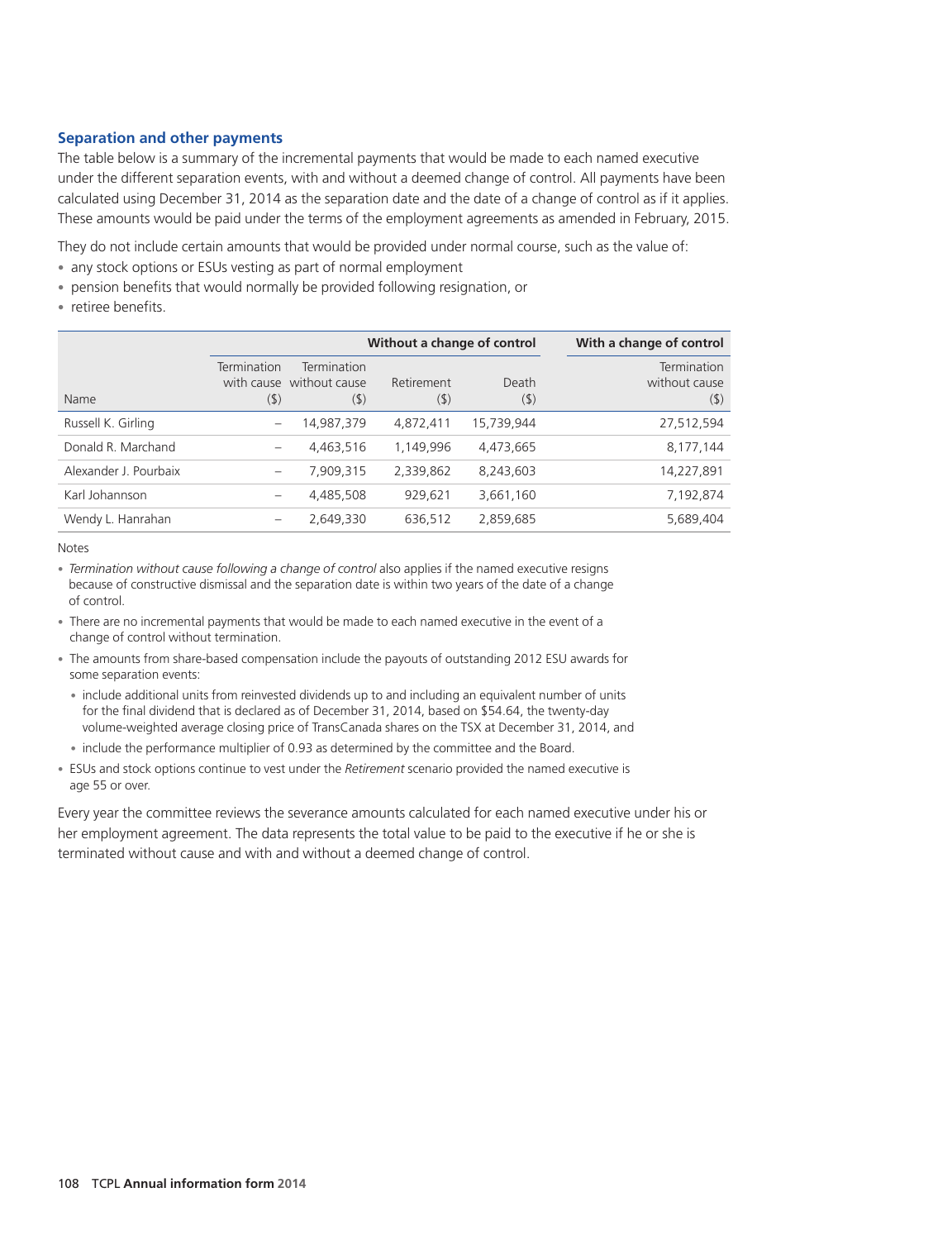## Appendix A Charter of the Board of Directors

#### **I. INTRODUCTION**

- A. The Board's primary responsibility is to foster the long-term vii) assessing the effectiveness of the Board, committees and success of the Company consistent with the Board's directors in fulfilling their responsibilities. responsibility to act honestly and in good faith with a view to the best interests of the Company.
- B. The Board of Directors has plenary power. Any responsibility<br>not delegated to management or a committee of the Board  $\frac{1}{1}$  the appointment and succession of the Chief Executive Board and management in clarifying responsibilities and CEO compensation and providing advice and management in clarifying responsibilities and CEO in the execution of the CEO's duties: ensuring effective communication between the Board and management. in approving a position description for the CEO;

#### **II. COMPOSITION AND BOARD ORGANIZATION**

- A. Nominees for directors are initially considered and iv) approving decisions relating to senior management, recommended by the Governance Committee of the Board, including the: approved by the entire Board and elected annually by the  $\qquad a)$  appointment and discharge of officers of the Company shareholders of the Company. The Company is and members of the senior executive leadership team;
- B. The Board must be comprised of a majority of members who b) compensation and benefits for members of the senior have been determined by the Board to be independent. A executive leadership team;<br>member is independent if the member has no direct or executive applied corporate and busine member is independent if the member has no direct or<br>
indirect relationship which could, in the view of the Board,<br>
be reasonably expected to interfere with the exercise of a<br>
member's independent judgment.<br>
C. Directors w
- 
- D. Certain of the responsibilities of the Board referred to herein basic human resource and compensation policies.

#### **III. DUTIES AND RESPONSIBILITIES**

#### **A. Managing the Affairs of the Board**

The Board operates by delegating certain of its authorities, such pension plans either directly or through delegation of including spending authorizations, to management and by the duties and responsibilities to one or more Board reserving certain powers to itself. Certain of the legal obligations Committees: of the Board are described in detail in Section IV. Subject to<br>
these legal obligations and to the Articles and By-laws of the<br>
Company, the Board retains the responsibility for managing its<br>
own affairs, including:<br>
i) pl

- 
- 
- iii) nominating candidates for election to the Board;  $\overline{c}$  material benefits granted to retiring employees outside
- 
- v) approving committees of the Board and membership of benefit programs. directors thereon;
- vi) determining director compensation; and
- 

#### **B. Management and Human Resources**

- not delegated to management or a committee of the Board and appointment and succession of the Chief Executive<br>Chief (CEO) and monitoring CEO performance, approving remains with the Board. This Charter is prepared to assist the CHIC CEO) and monitoring CEO performance, approving<br>CEO compensation and providing advice and counsel to the
	-
	- iii) reviewing CEO performance at least annually, against agreed-upon written objectives;
	- -
		-
		-
		-
- may be delegated to committees of the Board. The v and their charter, as amended from time to time.<br>
The v and their Charter, as amended from time to time.<br>
their Charter, as amended from time to time.<br>  $\frac{1}{2}$  and  $\frac{1$ 
	- vi) the overall oversight of the Company sponsored Canadian pension plans and ensuring that processes are in place to properly oversee the administration and management of
	- -
		-
- iv) determining independence of Board members; of the net of benefits received under approved pension and other
- (1) For purposes of this Charter, the term ''material'' includes a transaction or a series of related transactions that would, using reasonable business judgment and assumptions, have a meaningful impact on the Corporation. The impact could be relative to the Corporation's financial performance and liabilities as well as its reputation.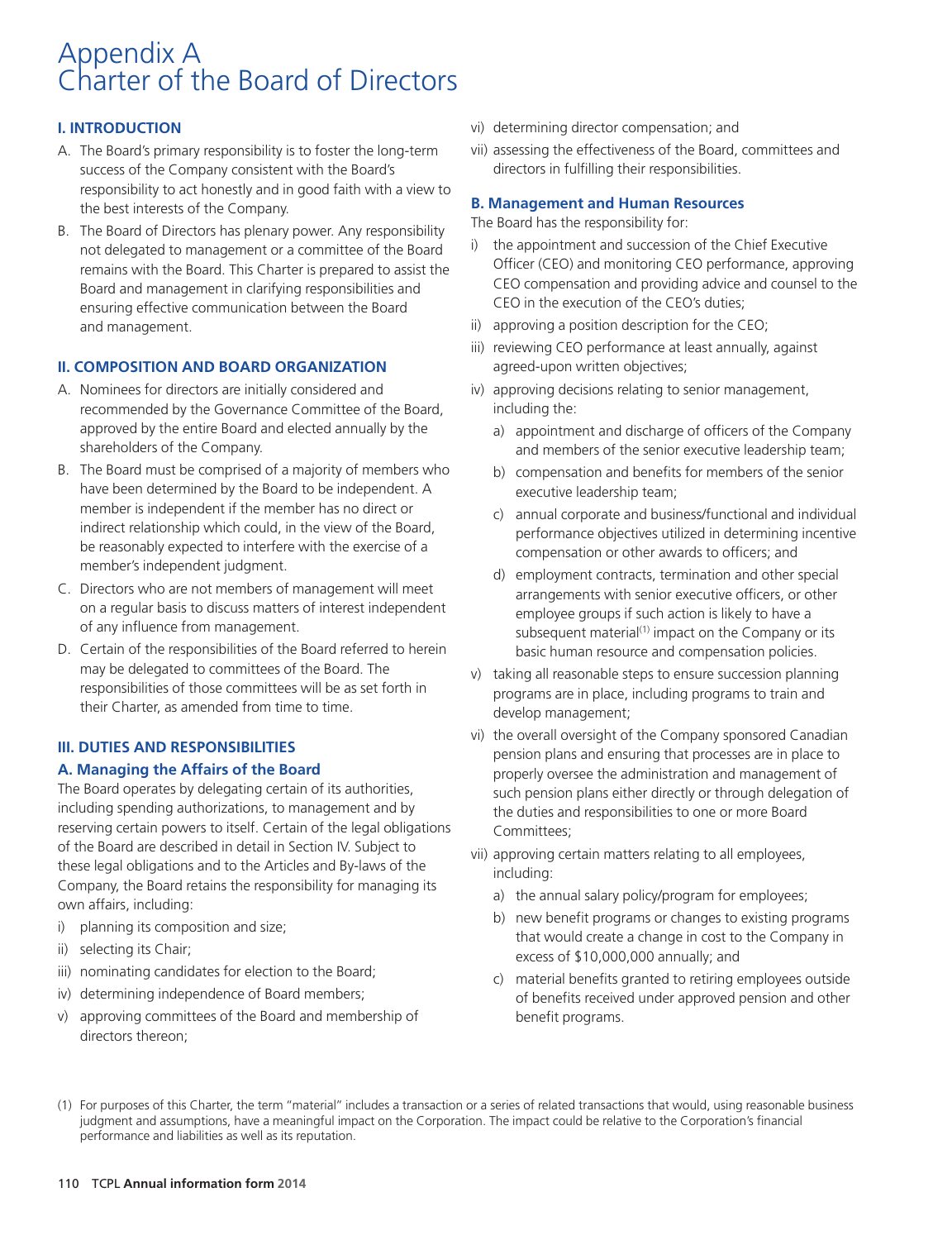The Board has the responsibility to: The Board has the responsibility to:

- 
- related operating plans; related operating plans; related operating plans; related operating plans;
- determining compensation;
- business that are, or are likely to be, material to the Company; the Company; iv) receive, on a regular basis, reports from management on
- 
- vi) monitor management's achievements in implementing major environmental management, employee health and safety,<br>corporate strategies and objectives, in light of changing human rights, and related party transactions; and v) assess and monitor management control systems by circumstances.

#### **D. Financial and Corporate Issues**

- i) take reasonable steps to ensure the implementation and integrity of the Company's internal control and management<br>information systems;<br>monitor compliance with all significant policies and<br>monitor compliance with all significant policies and<br>monitor compliance with all signific
- 
- times within applicable laws and approve the release thereof the financial results and approve the release thereof highest ethical and moral standards; by management;
- iv) approve the Management Information Circular, Annual iii) provide policy direction to management while respecting its<br>Information Form and documents incorporated by reference<br>therein;<br> $\frac{1}{2}$ <br> $\frac{1}{2}$ <br> $\frac{1}{2}$ <br> $\frac{1$
- 
- commercial paper, and related prospectuses and trust indentures;
- vii) recommend appointment of external auditors and approve The Board has the responsibility to:
- viii) approve banking resolutions and significant changes in effective disclosure and communication processes with banking relationships; shareholders and other stakeholders and financial,
- ix) approve appointments, or material changes in relationships regulatory and other recipients; with corporate trustees; in the state of the state of iii) approve interaction with shareholders on all items requiring
- x) approve contracts, leases and other arrangements or shareholder response or approval; commitments that may have a material impact on interestivial take all reasonable steps to ensure that the financial
- 
- timely and regular basis; xii) approve the commencement or settlement of litigation that may have a material impact on the Company. iv) take all reasonable steps to ensure that financial results are

#### **C. Strategy and Plans E. Business and Risk Management**

- i) participate in strategic planning sessions to ensure that i) take reasonable steps to ensure that management has management develops, and ultimately approve, major identified the principal risks of the Company's businesses corporate strategies and objectives; and implemented appropriate strategies to manage these ii) approve capital commitment and expenditure budgets and risks, understands the principal risks and achieves a proper
- iii) approve financial and operating objectives used in **iii** review reports on capital commitments and expenditures determining compensation:
- iv) approve the entering into, or withdrawing from, lines of iii) review operating and financial performance relative to<br>bulgets or objectives;<br>bulgets or objectives;
- v) approve material divestitures and acquisitions; and matters relating to, among others, ethical conduct,
- evaluating and assessing information provided by management and others (e.g. internal and external auditors) The Board has the responsibility to: about the effectiveness of management control systems.

#### **F. Policies and Procedures**

- ii) monitor operational and financial results;<br>iii) approve annual financial statements and related<br>Management to ensure the Company operates at all<br>Management to ensure the Company operates at all
	- Management's Discussion and Analysis, review quarterly iii) direct management to ensure the Company operates at<br>financial results and anarove the release thereof the alleged times within applicable laws and regulations and
		-
- v) declare dividends;<br>vi) approve financings, changes in authorized capital, issue and<br>repurchase of shares, issue and redemption of debt<br>securities. listing of shares and other securities. Sue of<br>the environment).

#### **G. Compliance Reporting and Corporate Communications**

- auditors' fees; in the steps to ensure the Company has in place
	-
- the Company; performance of the Company is adequately reported to xi) approve spending authority guidelines; and shareholders, other security holders and regulators on a
	- reported fairly and in accordance with generally accepted accounting principles;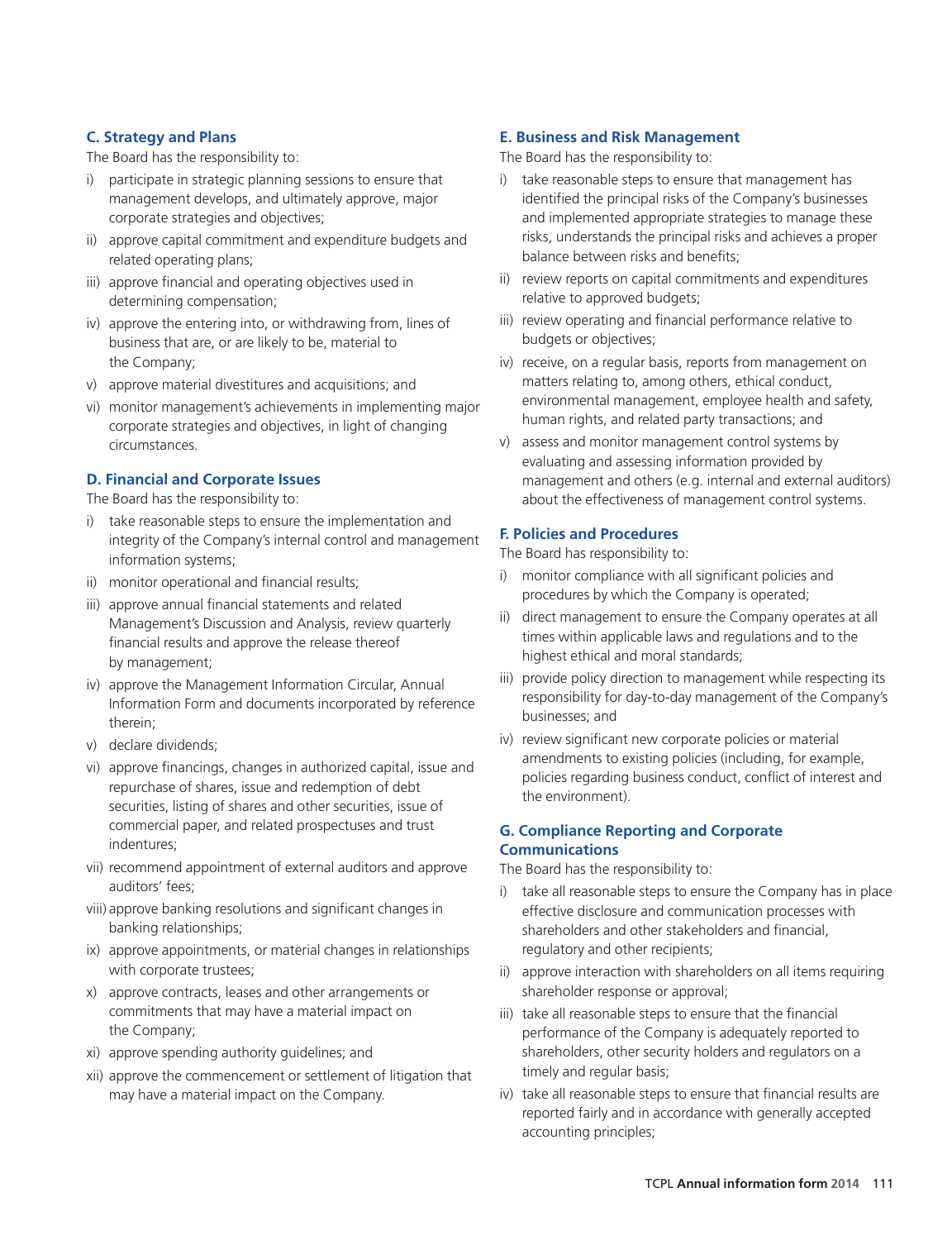- v) take all reasonable steps to ensure the timely reporting of ii) approving changes in the By-laws and Articles of impact on the Company; and agendas for shareholder meetings;
- vi) report annually to shareholders on the Board's stewardship iii) approving the Company's legal structure, name, logo, for the preceding year (the Annual Report). The mission statement and vision statement; and

#### **IV. GENERAL LEGAL OBLIGATIONS OF THE BOARD OF DIRECTORS**

#### **A. The Board is responsible for:**

i) directing management to ensure legal requirements have been met and documents and records have been properly prepared, approved and maintained;

- any other developments that have significant and material Incorporation, matters requiring shareholder approval, and
	-
	- iv) performing such functions as it reserves to itself or which cannot, by law, be delegated to Committees of the Board or to management.